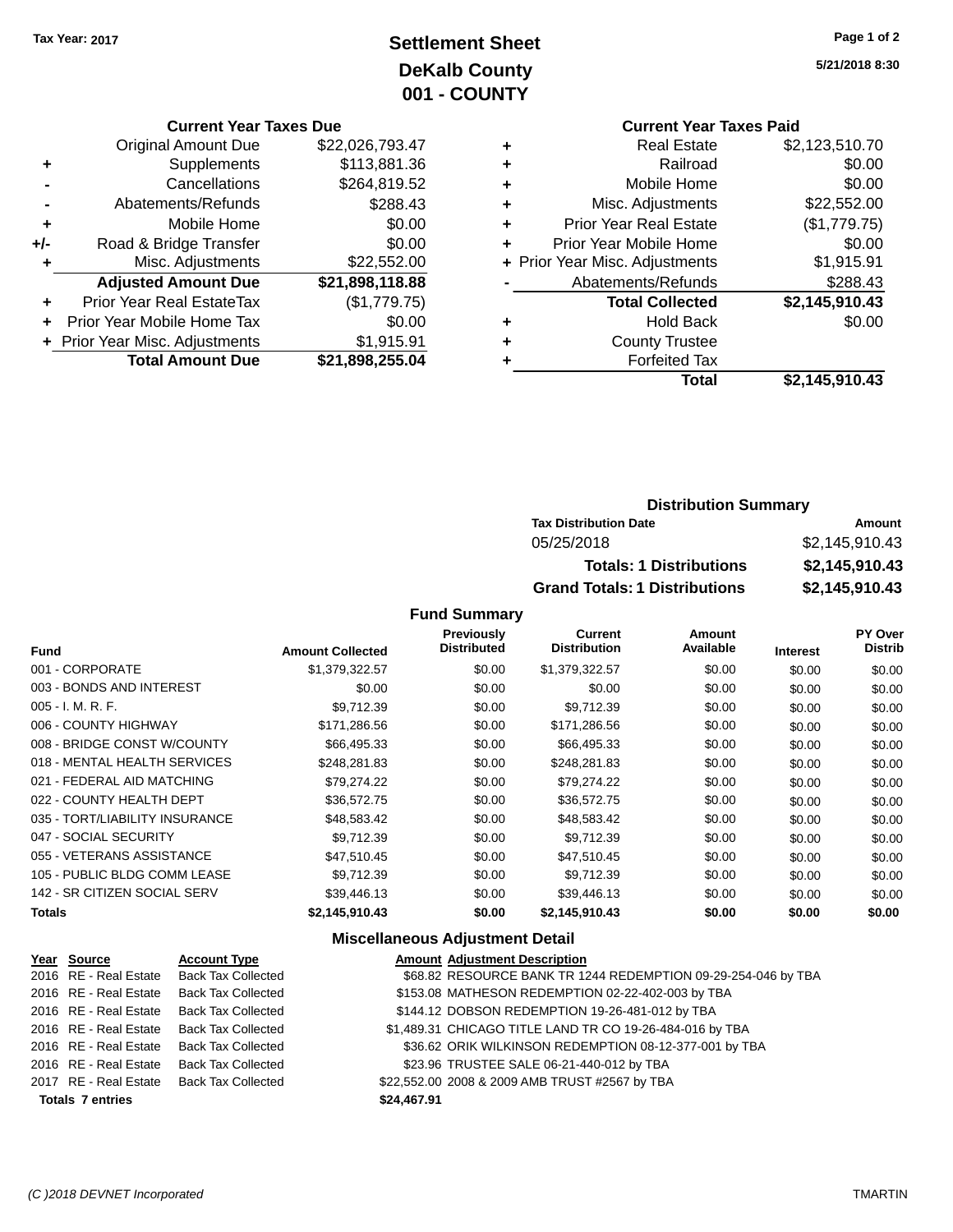| Year | <b>Source</b>           | <b>Account Type</b> | Amount   |
|------|-------------------------|---------------------|----------|
|      | 2016 RE - Real Estate   | <b>RE</b> Abatement | \$1.54   |
|      | 2016 RE - Real Estate   | <b>RE</b> Abatement | \$0.53   |
|      | 2017 RE - Real Estate   | <b>RE</b> Abatement | \$0.04   |
|      | 2017 RE - Real Estate   | <b>RE</b> Abatement | \$0.04   |
|      | 2017 RE - Real Estate   | <b>RE</b> Abatement | \$0.76   |
|      | 2017 RE - Real Estate   | <b>RE</b> Abatement | \$0.06   |
|      | 2017 RE - Real Estate   | <b>RE</b> Abatement | \$0.20   |
|      | 2017 RE - Real Estate   | <b>RE</b> Abatement | \$0.17   |
|      | 2017 RE - Real Estate   | <b>RE</b> Abatement | \$285.11 |
|      | <b>Totals 9 entries</b> |                     | \$288.45 |

## **Settlement Sheet Tax Year: 2017 Page 2 of 2 DeKalb County Abatement Detail**

#### **Amount Adjustment Description**

\$1.54 PTAB INTEREST REFUND 08-29-200-003 by TBA \$0.53 PTAB INTEREST REFUND 08-29-200-003 by TBA \$0.04 PTAB INTEREST REFUND 08-23-105-006 by TBA \$0.04 PTAB INTEREST REFUND 08-14-352-008 by TBA \$0.76 PTAB INTEREST REFUND 08-16-401-008 by TBA \$0.06 PTAB INTEREST REFUND 08-21-426-011 by TBA \$0.20 PTAB INTEREST REFUND 08-23-105-009 by TBA \$0.17 PTAB INTEREST REFUND 08-24-128-026 by TBA \$285.11 SIE COURT ORDER 14TX38 09-33-100-009 by TBA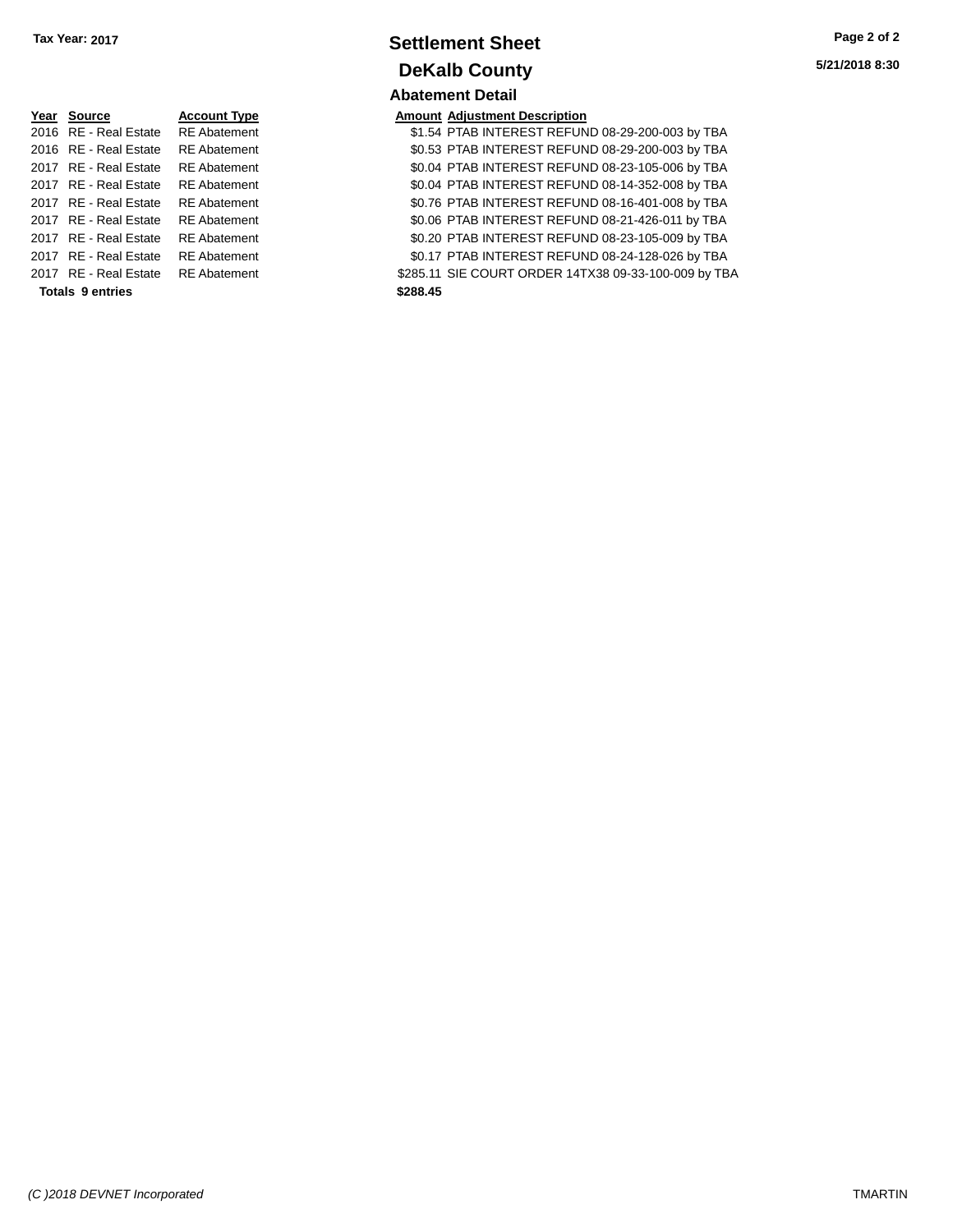## **Settlement Sheet Tax Year: 2017 Page 1 of 2 DeKalb County 002 - FOREST PRESERVE**

**5/21/2018 8:30**

#### **Current Year Taxes Paid**

|       | <b>Current Year Taxes Due</b>  |                |  |  |  |
|-------|--------------------------------|----------------|--|--|--|
|       | <b>Original Amount Due</b>     | \$1,539,901.68 |  |  |  |
| ٠     | Supplements                    | \$17,404.48    |  |  |  |
|       | Cancellations                  | \$18,592.77    |  |  |  |
|       | Abatements/Refunds             | \$21.06        |  |  |  |
| ٠     | Mobile Home                    | \$0.00         |  |  |  |
| $+/-$ | Road & Bridge Transfer         | \$0.00         |  |  |  |
| ٠     | Misc. Adjustments              | \$1,576.00     |  |  |  |
|       | <b>Adjusted Amount Due</b>     | \$1,540,268.33 |  |  |  |
| ÷     | Prior Year Real EstateTax      | (\$124.27)     |  |  |  |
|       | Prior Year Mobile Home Tax     | \$0.00         |  |  |  |
|       | + Prior Year Misc. Adjustments | \$133.93       |  |  |  |
|       | <b>Total Amount Due</b>        | \$1,540,277.99 |  |  |  |

| ٠ | <b>Real Estate</b>             | \$148,534.16 |
|---|--------------------------------|--------------|
| ٠ | Railroad                       | \$0.00       |
| ٠ | Mobile Home                    | \$0.00       |
| ٠ | Misc. Adjustments              | \$1,576.00   |
| ٠ | <b>Prior Year Real Estate</b>  | (\$124.27)   |
| ٠ | Prior Year Mobile Home         | \$0.00       |
|   | + Prior Year Misc. Adjustments | \$133.93     |
|   | Abatements/Refunds             | \$21.06      |
|   | <b>Total Collected</b>         | \$150,098.76 |
| ٠ | <b>Hold Back</b>               | \$0.00       |
| ٠ | <b>County Trustee</b>          |              |
| ٠ | <b>Forfeited Tax</b>           |              |
|   | Total                          | \$150,098.76 |
|   |                                |              |

|                     | <b>Distribution Summary</b>          |              |  |
|---------------------|--------------------------------------|--------------|--|
|                     | <b>Tax Distribution Date</b>         | Amount       |  |
|                     | 05/25/2018                           | \$150,098.76 |  |
|                     | <b>Totals: 1 Distributions</b>       | \$150,098.76 |  |
|                     | <b>Grand Totals: 1 Distributions</b> | \$150,098.76 |  |
| <b>Fund Summary</b> |                                      |              |  |

| <b>Fund</b>                                         | <b>Amount Collected</b> | <b>Previously</b><br><b>Distributed</b> | Current<br><b>Distribution</b> | Amount<br>Available | <b>Interest</b> | PY Over<br><b>Distrib</b> |
|-----------------------------------------------------|-------------------------|-----------------------------------------|--------------------------------|---------------------|-----------------|---------------------------|
| 001 - CORPORATE                                     | \$113,566,06            | \$0.00                                  | \$113,566,06                   | \$0.00              | \$0.00          | \$0.00                    |
| $005 - I. M. R. F.$                                 | \$287.44                | \$0.00                                  | \$287.44                       | \$0.00              | \$0.00          | \$0.00                    |
| 035 - TORT JUDGEMENTS/LIABILITY<br><b>INSURANCE</b> | \$33,331.84             | \$0.00                                  | \$33.331.84                    | \$0.00              | \$0.00          | \$0.00                    |
| 047 - SOCIAL SECURITY                               | \$2.913.42              | \$0.00                                  | \$2.913.42                     | \$0.00              | \$0.00          | \$0.00                    |
| <b>Totals</b>                                       | \$150,098.76            | \$0.00                                  | \$150,098.76                   | \$0.00              | \$0.00          | \$0.00                    |

## **Miscellaneous Adjustment Detail**

| Year Source             | <b>Account Type</b>       |            | <b>Amount Adjustment Description</b>                         |
|-------------------------|---------------------------|------------|--------------------------------------------------------------|
| 2016 RE - Real Estate   | <b>Back Tax Collected</b> |            | \$4.81 RESOURCE BANK TR 1244 REDEMPTION 09-29-254-046 by TBA |
| 2016 RE - Real Estate   | <b>Back Tax Collected</b> |            | \$10.70 MATHESON REDEMPTION 02-22-402-003 by TBA             |
| 2016 RE - Real Estate   | <b>Back Tax Collected</b> |            | \$10.07 DOBSON REDEMPTION 19-26-481-012 by TBA               |
| 2016 RE - Real Estate   | Back Tax Collected        |            | \$104.11 CHICAGO TITLE LAND TR CO 19-26-484-016 by TBA       |
| 2016 RE - Real Estate   | <b>Back Tax Collected</b> |            | \$2.56 ORIK WILKINSON REDEMPTION 08-12-377-001 by TBA        |
| 2016 RE - Real Estate   | <b>Back Tax Collected</b> |            | \$1.68 TRUSTEE SALE 06-21-440-012 by TBA                     |
| 2017 RE - Real Estate   | <b>Back Tax Collected</b> |            | \$1,576.00 2008 & 2009 AMB TRUST #2567 by TBA                |
| <b>Totals 7 entries</b> |                           | \$1,709.93 |                                                              |
|                         |                           |            |                                                              |
|                         |                           |            |                                                              |

| Year Source           | <b>Account Typ</b> |
|-----------------------|--------------------|
| 2016 RE - Real Estate | <b>RE</b> Abateme  |
| 2016 RE - Real Estate | <b>RE</b> Abateme  |
| 2017 RE - Real Estate | <b>RE</b> Abateme  |
| 2017 RE - Real Estate | <b>RE</b> Abateme  |
| 2017 RE - Real Estate | <b>RE</b> Abateme  |
| 2017 RE - Real Estate | <b>RE</b> Abateme  |
| 2017 RE - Real Estate | <b>RE</b> Abateme  |
| 2017 RE - Real Estate | <b>RE</b> Abateme  |
|                       |                    |

## **Abatement Detail**

#### **PE** *Amount Adjustment Description*

| 2016 RE - Real Estate RE Abatement |              | \$0.11 PTAB INTEREST REFUND 08-29-200-003 by TBA |
|------------------------------------|--------------|--------------------------------------------------|
| 2016 RE - Real Estate              | RE Abatement | \$0.04 PTAB INTEREST REFUND 08-29-200-003 by TBA |
| 2017 RE - Real Estate              | RE Abatement | \$0.00 PTAB INTEREST REFUND 08-23-105-006 by TBA |
| 2017 RE - Real Estate              | RE Abatement | \$0.00 PTAB INTEREST REFUND 08-14-352-008 by TBA |
| 2017 RE - Real Estate              | RE Abatement | \$0.05 PTAB INTEREST REFUND 08-16-401-008 by TBA |
| 2017 RE - Real Estate              | RE Abatement | \$0.00 PTAB INTEREST REFUND 08-21-426-011 by TBA |
| 2017 RE - Real Estate              | RE Abatement | \$0.01 PTAB INTEREST REFUND 08-23-105-009 by TBA |
| 2017 RE - Real Estate RE Abatement |              | \$0.01 PTAB INTEREST REFUND 08-24-128-026 by TBA |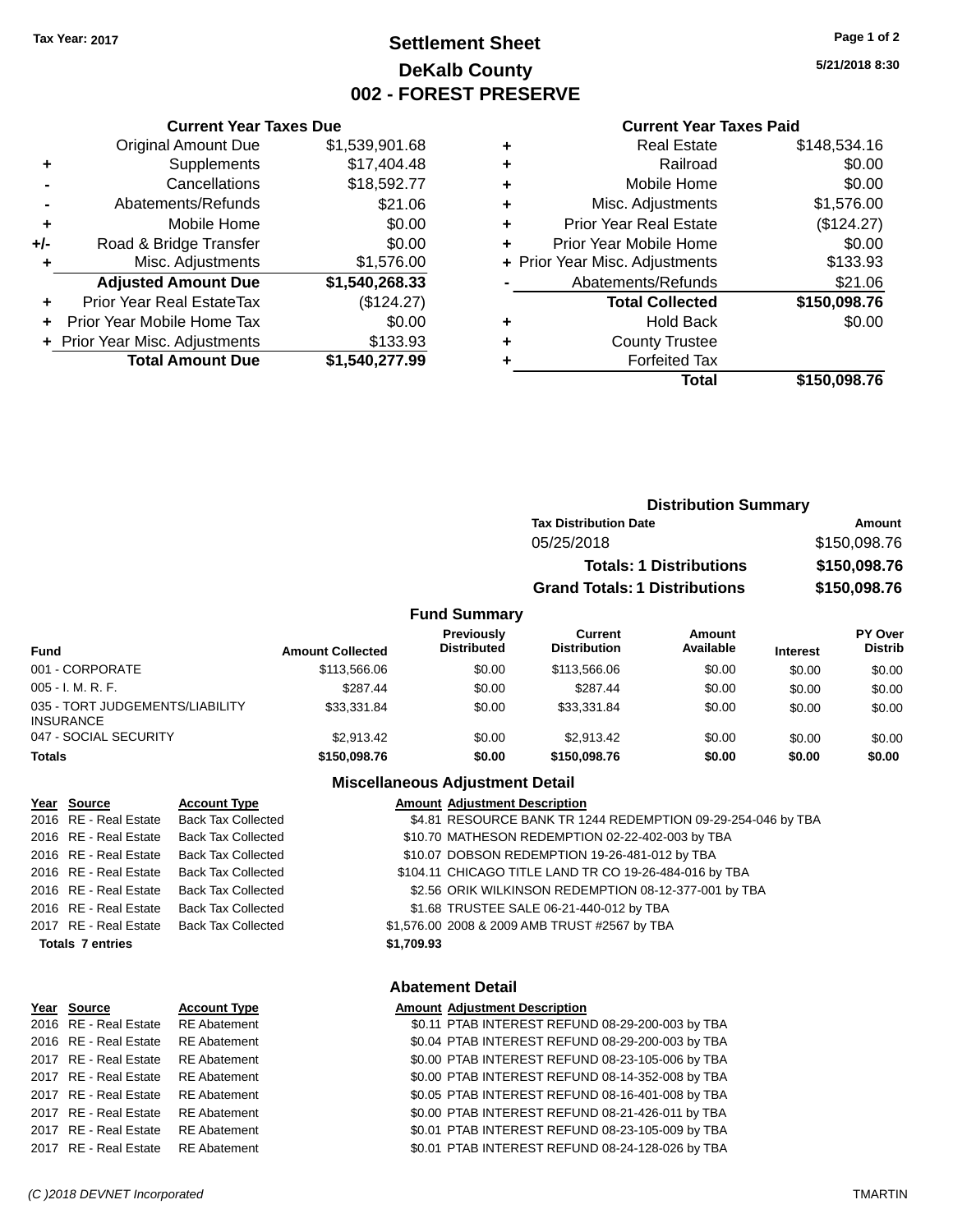## **Settlement Sheet Tax Year: 2017 Page 2 of 2 DeKalb County**

**5/21/2018 8:30**

## **Abatement Detail**

\$20.84 SIE COURT ORDER 14TX38 09-33-100-009 by TBA

**Year Source Account Type Account Type Amount Adjustment Description**<br>2017 RE - Real Estate RE Abatement **Account 1997 AMOURE ALCOURT ORDER 14T Totals \$21.06 9 entries**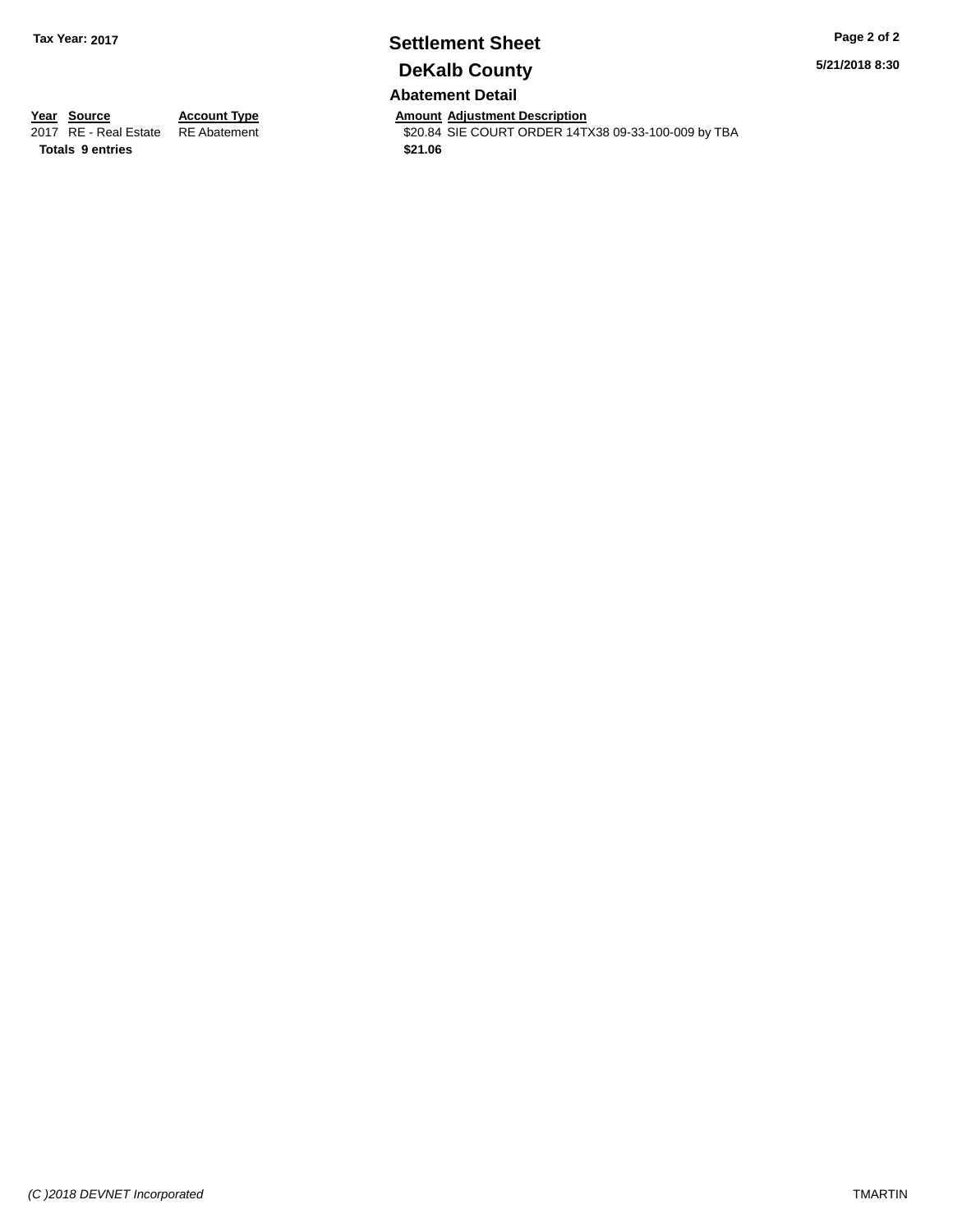## **Settlement Sheet Tax Year: 2017 Page 1 of 1 DeKalb County 003 - AFTON TOWNSHIP**

**5/21/2018 8:30**

## **Current Year Taxes Due** Original Amount Due \$77,642.49<br>Supplements \$312.63 **+**  $\frac{3}{2}$  Supplements **-** Cancellations \$339.76 **-** Abatements/Refunds \$0.00 **+** Mobile Home \$0.00

|     | <b>Total Amount Due</b>          | \$77,432.92 |
|-----|----------------------------------|-------------|
|     | + Prior Year Misc. Adjustments   | \$0.00      |
|     | + Prior Year Mobile Home Tax     | \$0.00      |
|     | <b>Prior Year Real EstateTax</b> | (\$182.44)  |
|     | <b>Adjusted Amount Due</b>       | \$77,615.36 |
| ٠   | Misc. Adjustments                | \$0.00      |
| +/- | Road & Bridge Transfer           | \$0.00      |

## **Current Year Taxes Paid**

|   | <b>Real Estate</b>             | \$7,659.82 |
|---|--------------------------------|------------|
| ٠ | Railroad                       | \$0.00     |
| ٠ | Mobile Home                    | \$0.00     |
| ٠ | Misc. Adjustments              | \$0.00     |
| ÷ | <b>Prior Year Real Estate</b>  | (\$182.44) |
| ٠ | Prior Year Mobile Home         | \$0.00     |
|   | + Prior Year Misc. Adjustments | \$0.00     |
|   | Abatements/Refunds             | \$0.00     |
|   | <b>Total Collected</b>         | \$7,477.38 |
| ٠ | <b>Hold Back</b>               | \$0.00     |
| ٠ | <b>County Trustee</b>          |            |
|   | <b>Forfeited Tax</b>           |            |
|   | Total                          | \$7,477.38 |
|   |                                |            |

| <b>Distribution Summary</b>          |            |
|--------------------------------------|------------|
| <b>Tax Distribution Date</b>         | Amount     |
| 05/25/2018                           | \$7,477.38 |
| <b>Totals: 1 Distributions</b>       | \$7,477.38 |
| <b>Grand Totals: 1 Distributions</b> | \$7,477.38 |

| <b>Fund</b>                                         | <b>Amount Collected</b> | <b>Previously</b><br><b>Distributed</b> | Current<br><b>Distribution</b> | Amount<br>Available | <b>Interest</b> | <b>PY Over</b><br><b>Distrib</b> |
|-----------------------------------------------------|-------------------------|-----------------------------------------|--------------------------------|---------------------|-----------------|----------------------------------|
| 001 - CORPORATE                                     | \$5.656.40              | \$0.00                                  | \$5.656.40                     | \$0.00              | \$0.00          | \$0.00                           |
|                                                     |                         |                                         |                                |                     |                 |                                  |
| $005 - I. M. R. F.$                                 | \$626.35                | \$0.00                                  | \$626.35                       | \$0.00              | \$0.00          | \$0.00                           |
| 027 - AUDIT                                         | \$192.25                | \$0.00                                  | \$192.25                       | \$0.00              | \$0.00          | \$0.00                           |
| 035 - TORT JUDGEMENTS/LIABILITY<br><b>INSURANCE</b> | \$308.36                | \$0.00                                  | \$308.36                       | \$0.00              | \$0.00          | \$0.00                           |
| 047 - SOCIAL SECURITY                               | \$626.35                | \$0.00                                  | \$626.35                       | \$0.00              | \$0.00          | \$0.00                           |
| 054 - GENERAL ASSISTANCE                            | \$67.67                 | \$0.00                                  | \$67.67                        | \$0.00              | \$0.00          | \$0.00                           |
| <b>Totals</b>                                       | \$7,477.38              | \$0.00                                  | \$7,477,38                     | \$0.00              | \$0.00          | \$0.00                           |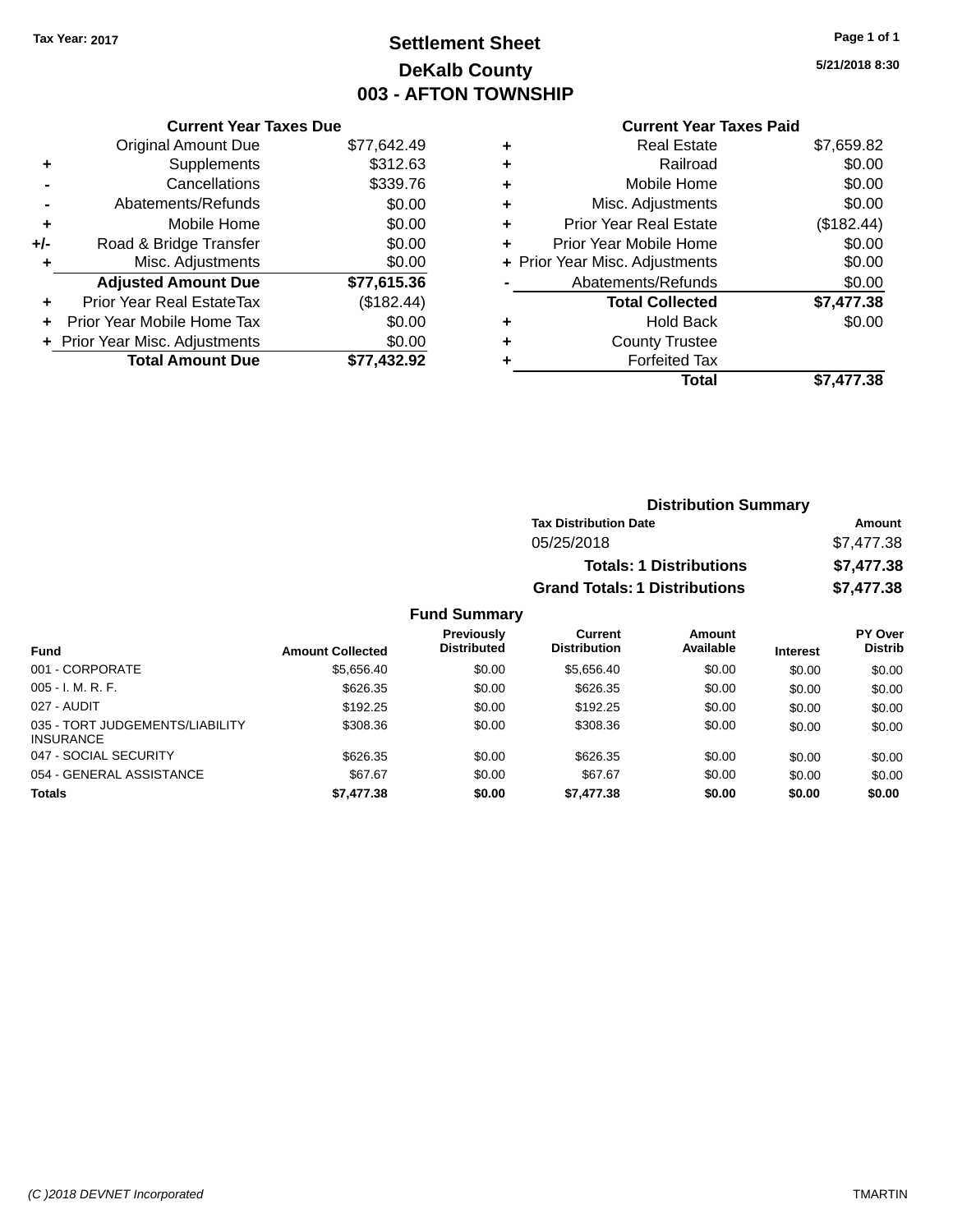## **Settlement Sheet Tax Year: 2017 Page 1 of 1 DeKalb County 004 - AFTON ROAD & BRIDGE**

**5/21/2018 8:30**

|     | <b>Current Year Taxes Due</b>  |              |
|-----|--------------------------------|--------------|
|     | <b>Original Amount Due</b>     | \$306,597.44 |
| ٠   | Supplements                    | \$1,179.01   |
|     | Cancellations                  | \$1,281.40   |
|     | Abatements/Refunds             | \$0.00       |
| ٠   | Mobile Home                    | \$0.00       |
| +/- | Road & Bridge Transfer         | (\$1,326.71) |
| ٠   | Misc. Adjustments              | \$0.00       |
|     | <b>Adjusted Amount Due</b>     | \$305,168.34 |
| ÷   | Prior Year Real EstateTax      | (\$691.68)   |
|     | Prior Year Mobile Home Tax     | \$0.00       |
|     | + Prior Year Misc. Adjustments | \$0.00       |
|     | <b>Total Amount Due</b>        | \$304,476.66 |
|     |                                |              |

|   | <b>Real Estate</b>             | \$28,888.58 |
|---|--------------------------------|-------------|
| ٠ | Railroad                       | \$0.00      |
| ÷ | Mobile Home                    | \$0.00      |
| ٠ | Misc. Adjustments              | \$0.00      |
| ٠ | <b>Prior Year Real Estate</b>  | (\$691.68)  |
|   | Prior Year Mobile Home         | \$0.00      |
|   | + Prior Year Misc. Adjustments | \$0.00      |
|   | Abatements/Refunds             | \$0.00      |
|   | <b>Total Collected</b>         | \$28,196.90 |
| ٠ | Hold Back                      | \$0.00      |
|   | <b>County Trustee</b>          |             |
|   | <b>Forfeited Tax</b>           |             |
|   | Total                          | \$28,196.90 |
|   |                                |             |

| <b>Road and Bridge Summary</b> |             |               | <b>Distribution Summary</b>          |             |  |
|--------------------------------|-------------|---------------|--------------------------------------|-------------|--|
| <b>Municipality</b>            | Amt. Due    | Amt. Distrib. | <b>Tax Distribution Date</b>         | Amount      |  |
| CITY OF DEKALB                 | \$13,421.14 | \$1,326.71    | 05/25/2018                           | \$28,196.90 |  |
| <b>Totals</b>                  | \$13,421.14 | \$1,326.71    | <b>Totals: 1 Distributions</b>       | \$28,196.90 |  |
|                                |             |               | <b>Grand Totals: 1 Distributions</b> | \$28,196.90 |  |

| <b>Fund Summary</b>          |                         |                                         |                                |                     |                 |                           |
|------------------------------|-------------------------|-----------------------------------------|--------------------------------|---------------------|-----------------|---------------------------|
| <b>Fund</b>                  | <b>Amount Collected</b> | <b>Previously</b><br><b>Distributed</b> | Current<br><b>Distribution</b> | Amount<br>Available | <b>Interest</b> | PY Over<br><b>Distrib</b> |
| 007 - ROAD AND BRIDGE        | \$14.129.61             | \$0.00                                  | \$14.129.61                    | \$0.00              | \$0.00          | \$0.00                    |
| 008 - BRIDGE CONST W/COUNTY  | \$1.515.54              | \$0.00                                  | \$1.515.54                     | \$0.00              | \$0.00          | \$0.00                    |
| 009 - PERMANENT ROAD         | \$9.539.52              | \$0.00                                  | \$9.539.52                     | \$0.00              | \$0.00          | \$0.00                    |
| 010 - EQUIPMENT AND BUILDING | \$3,012.23              | \$0.00                                  | \$3.012.23                     | \$0.00              | \$0.00          | \$0.00                    |
| <b>Totals</b>                | \$28,196.90             | \$0.00                                  | \$28,196.90                    | \$0.00              | \$0.00          | \$0.00                    |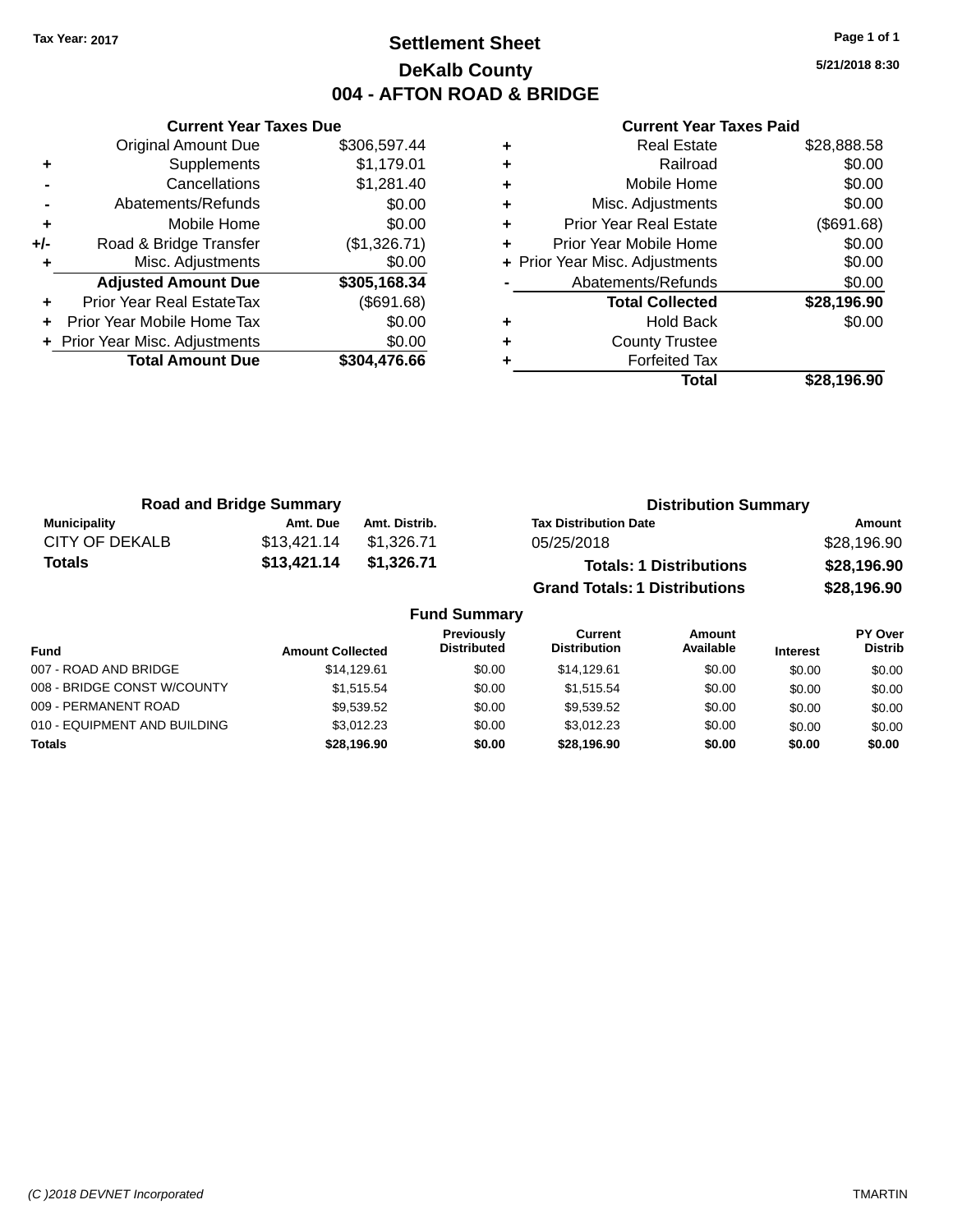## **Settlement Sheet Tax Year: 2017 Page 1 of 1 DeKalb County 005 - CLINTON TOWNSHIP**

**5/21/2018 8:30**

## **Current Year Taxes Paid**

|     | <b>Current Year Taxes Due</b>  |             |
|-----|--------------------------------|-------------|
|     | <b>Original Amount Due</b>     | \$99,215.08 |
| ٠   | Supplements                    | \$189.74    |
|     | Cancellations                  | \$213.06    |
|     | Abatements/Refunds             | \$0.00      |
| ٠   | Mobile Home                    | \$0.00      |
| +/- | Road & Bridge Transfer         | \$0.00      |
|     | Misc. Adjustments              | \$0.00      |
|     | <b>Adjusted Amount Due</b>     | \$99,191.76 |
| ÷   | Prior Year Real EstateTax      | \$0.00      |
| ÷   | Prior Year Mobile Home Tax     | \$0.00      |
|     | + Prior Year Misc. Adjustments | \$0.00      |
|     | <b>Total Amount Due</b>        | \$99.191.76 |

|   | <b>Real Estate</b>             | \$9,770.79 |
|---|--------------------------------|------------|
| ٠ | Railroad                       | \$0.00     |
| ٠ | Mobile Home                    | \$0.00     |
| ٠ | Misc. Adjustments              | \$0.00     |
| ٠ | <b>Prior Year Real Estate</b>  | \$0.00     |
| ٠ | Prior Year Mobile Home         | \$0.00     |
|   | + Prior Year Misc. Adjustments | \$0.00     |
|   | Abatements/Refunds             | \$0.00     |
|   | <b>Total Collected</b>         | \$9,770.79 |
| ٠ | <b>Hold Back</b>               | \$0.00     |
| ٠ | <b>County Trustee</b>          |            |
|   | <b>Forfeited Tax</b>           |            |
|   | Total                          | \$9,770.79 |
|   |                                |            |

| <b>Distribution Summary</b>          |            |
|--------------------------------------|------------|
| <b>Tax Distribution Date</b>         | Amount     |
| 05/25/2018                           | \$9,770.79 |
| <b>Totals: 1 Distributions</b>       | \$9,770.79 |
| <b>Grand Totals: 1 Distributions</b> | \$9,770.79 |

| <b>Fund</b>                                         | <b>Amount Collected</b> | <b>Previously</b><br><b>Distributed</b> | Current<br><b>Distribution</b> | Amount<br>Available | <b>Interest</b> | PY Over<br><b>Distrib</b> |
|-----------------------------------------------------|-------------------------|-----------------------------------------|--------------------------------|---------------------|-----------------|---------------------------|
| 001 - CORPORATE                                     | \$8,494.44              | \$0.00                                  | \$8,494.44                     | \$0.00              | \$0.00          | \$0.00                    |
| $005 - I. M. R. F.$                                 | \$39.56                 | \$0.00                                  | \$39.56                        | \$0.00              | \$0.00          | \$0.00                    |
| 027 - AUDIT                                         | \$49.45                 | \$0.00                                  | \$49.45                        | \$0.00              | \$0.00          | \$0.00                    |
| 035 - TORT JUDGEMENTS/LIABILITY<br><b>INSURANCE</b> | \$443.58                | \$0.00                                  | \$443.58                       | \$0.00              | \$0.00          | \$0.00                    |
| 047 - SOCIAL SECURITY                               | \$738.82                | \$0.00                                  | \$738.82                       | \$0.00              | \$0.00          | \$0.00                    |
| 054 - GENERAL ASSISTANCE                            | \$4.94                  | \$0.00                                  | \$4.94                         | \$0.00              | \$0.00          | \$0.00                    |
| <b>Totals</b>                                       | \$9,770.79              | \$0.00                                  | \$9.770.79                     | \$0.00              | \$0.00          | \$0.00                    |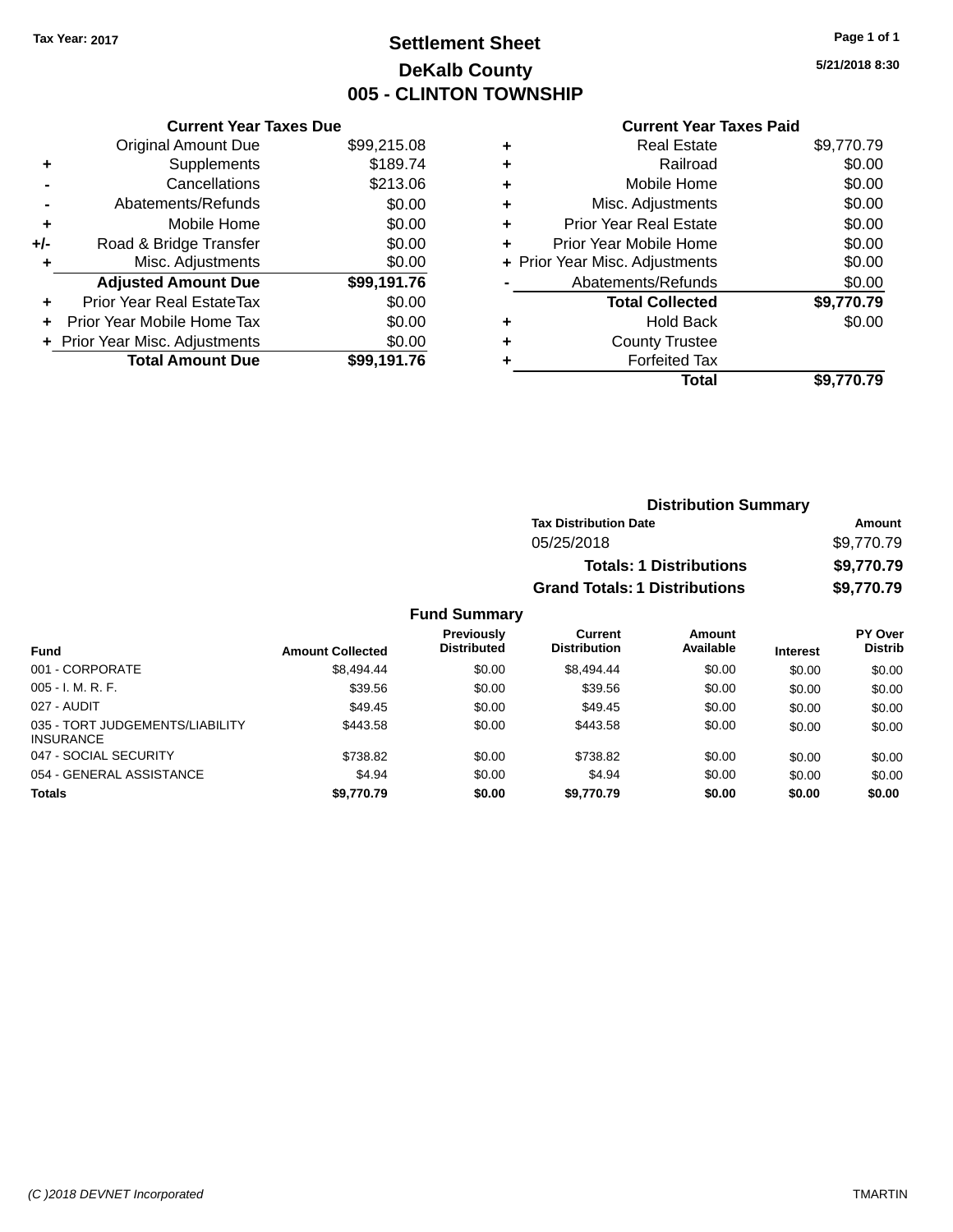## **Settlement Sheet Tax Year: 2017 Page 1 of 1 DeKalb County 006 - CLINTON TWP LIBRARY**

**5/21/2018 8:30**

|     | <b>Current Year Taxes Due</b>  |             |  |  |  |
|-----|--------------------------------|-------------|--|--|--|
|     | <b>Original Amount Due</b>     | \$93,228.49 |  |  |  |
| ٠   | Supplements                    | \$178.28    |  |  |  |
|     | Cancellations                  | \$200.21    |  |  |  |
|     | Abatements/Refunds             | \$0.00      |  |  |  |
| ٠   | Mobile Home                    | \$0.00      |  |  |  |
| +/- | Road & Bridge Transfer         | \$0.00      |  |  |  |
|     | Misc. Adjustments              | \$0.00      |  |  |  |
|     | <b>Adjusted Amount Due</b>     | \$93,206.56 |  |  |  |
| ÷   | Prior Year Real EstateTax      | \$0.00      |  |  |  |
| ÷   | Prior Year Mobile Home Tax     | \$0.00      |  |  |  |
|     | + Prior Year Misc. Adjustments | \$0.00      |  |  |  |
|     | <b>Total Amount Due</b>        | \$93.206.56 |  |  |  |

| ٠ | <b>Real Estate</b>             | \$9,181.30 |
|---|--------------------------------|------------|
| ٠ | Railroad                       | \$0.00     |
| ٠ | Mobile Home                    | \$0.00     |
| ٠ | Misc. Adjustments              | \$0.00     |
| ٠ | <b>Prior Year Real Estate</b>  | \$0.00     |
| ٠ | Prior Year Mobile Home         | \$0.00     |
|   | + Prior Year Misc. Adjustments | \$0.00     |
|   | Abatements/Refunds             | \$0.00     |
|   | <b>Total Collected</b>         | \$9,181.30 |
| ٠ | Hold Back                      | \$0.00     |
| ٠ | <b>County Trustee</b>          |            |
|   | <b>Forfeited Tax</b>           |            |
|   | Total                          | \$9,181.30 |
|   |                                |            |

|               |                         |                                  |                                       | <b>Distribution Summary</b>    |                 |                           |
|---------------|-------------------------|----------------------------------|---------------------------------------|--------------------------------|-----------------|---------------------------|
|               |                         |                                  | <b>Tax Distribution Date</b>          |                                |                 | <b>Amount</b>             |
|               |                         |                                  | 05/25/2018                            |                                |                 | \$9,181.30                |
|               |                         |                                  |                                       | <b>Totals: 1 Distributions</b> |                 | \$9,181.30                |
|               |                         |                                  | <b>Grand Totals: 1 Distributions</b>  |                                |                 | \$9,181.30                |
|               |                         | <b>Fund Summary</b>              |                                       |                                |                 |                           |
| <b>Fund</b>   | <b>Amount Collected</b> | Previously<br><b>Distributed</b> | <b>Current</b><br><b>Distribution</b> | Amount<br>Available            | <b>Interest</b> | PY Over<br><b>Distrib</b> |
| 016 - LIBRARY | \$9,181.30              | \$0.00                           | \$9,181.30                            | \$0.00                         | \$0.00          | \$0.00                    |
| <b>Totals</b> | \$9,181.30              | \$0.00                           | \$9,181.30                            | \$0.00                         | \$0.00          | \$0.00                    |
|               |                         |                                  |                                       |                                |                 |                           |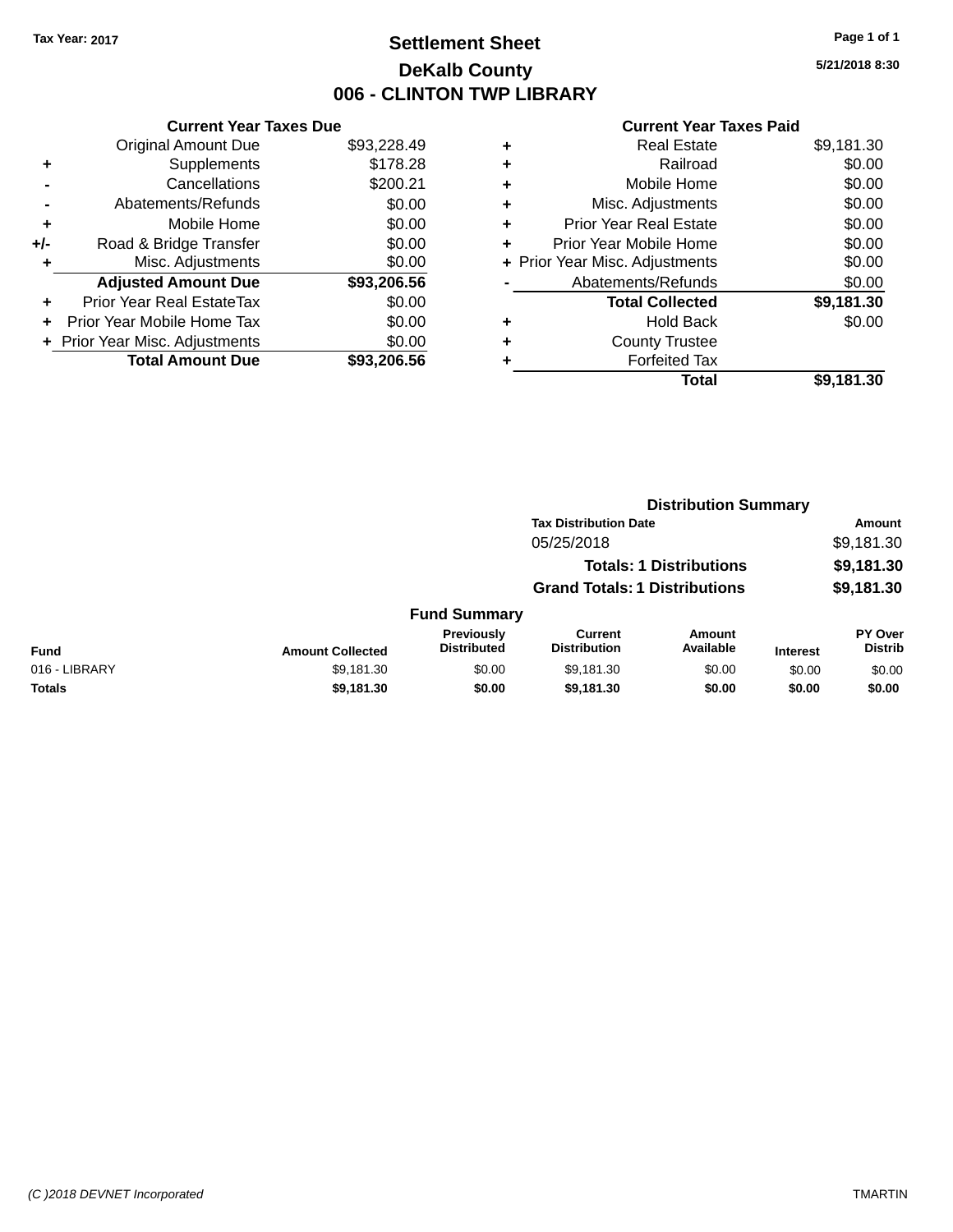## **Settlement Sheet Tax Year: 2017 Page 1 of 1 DeKalb County 007 - CLINTON TWP CEMETERY**

**5/21/2018 8:30**

| <b>Current Year Taxes Due</b> |                              |  |  |  |
|-------------------------------|------------------------------|--|--|--|
| <b>Original Amount Due</b>    | \$22,054.20                  |  |  |  |
| Supplements                   | \$42.17                      |  |  |  |
| Cancellations                 | \$47.37                      |  |  |  |
| Abatements/Refunds            | \$0.00                       |  |  |  |
| Mobile Home                   | \$0.00                       |  |  |  |
| Road & Bridge Transfer        | \$0.00                       |  |  |  |
| Misc. Adjustments             | \$0.00                       |  |  |  |
| <b>Adjusted Amount Due</b>    | \$22,049.00                  |  |  |  |
| Prior Year Real EstateTax     | \$0.00                       |  |  |  |
| Prior Year Mobile Home Tax    | \$0.00                       |  |  |  |
|                               | \$0.00                       |  |  |  |
| <b>Total Amount Due</b>       | \$22.049.00                  |  |  |  |
|                               | Prior Year Misc. Adjustments |  |  |  |

| ٠ | <b>Real Estate</b>             | \$2,171.99 |
|---|--------------------------------|------------|
| ٠ | Railroad                       | \$0.00     |
| ٠ | Mobile Home                    | \$0.00     |
| ٠ | Misc. Adjustments              | \$0.00     |
| ٠ | <b>Prior Year Real Estate</b>  | \$0.00     |
| ٠ | Prior Year Mobile Home         | \$0.00     |
|   | + Prior Year Misc. Adjustments | \$0.00     |
|   | Abatements/Refunds             | \$0.00     |
|   | <b>Total Collected</b>         | \$2,171.99 |
| ٠ | Hold Back                      | \$0.00     |
| ٠ | <b>County Trustee</b>          |            |
| ٠ | <b>Forfeited Tax</b>           |            |
|   | Total                          | \$2.171.99 |
|   |                                |            |

|                |                         |                                         | <b>Distribution Summary</b>           |                                |                 |                           |
|----------------|-------------------------|-----------------------------------------|---------------------------------------|--------------------------------|-----------------|---------------------------|
|                |                         |                                         | <b>Tax Distribution Date</b>          |                                |                 | <b>Amount</b>             |
|                |                         |                                         | 05/25/2018                            |                                |                 | \$2,171.99                |
|                |                         |                                         |                                       | <b>Totals: 1 Distributions</b> |                 | \$2,171.99                |
|                |                         |                                         | <b>Grand Totals: 1 Distributions</b>  |                                |                 | \$2,171.99                |
|                |                         | <b>Fund Summary</b>                     |                                       |                                |                 |                           |
| <b>Fund</b>    | <b>Amount Collected</b> | <b>Previously</b><br><b>Distributed</b> | <b>Current</b><br><b>Distribution</b> | Amount<br>Available            | <b>Interest</b> | PY Over<br><b>Distrib</b> |
| 017 - CEMETERY | \$2,171.99              | \$0.00                                  | \$2,171.99                            | \$0.00                         | \$0.00          | \$0.00                    |
| <b>Totals</b>  | \$2,171.99              | \$0.00                                  | \$2,171.99                            | \$0.00                         | \$0.00          | \$0.00                    |
|                |                         |                                         |                                       |                                |                 |                           |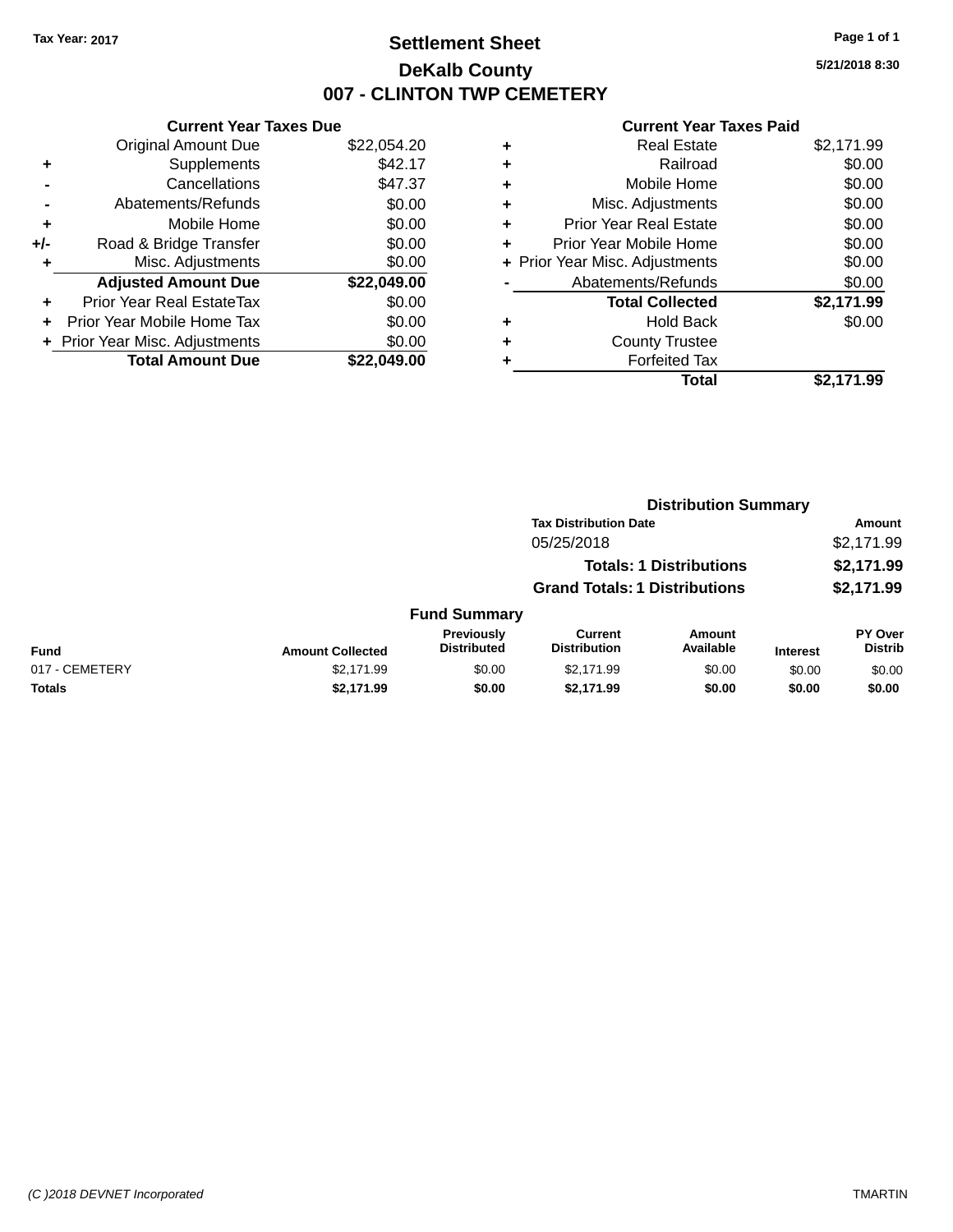## **Settlement Sheet Tax Year: 2017 Page 1 of 1 DeKalb County 008 - CLINTON COMM BLDG**

**5/21/2018 8:30**

|     | <b>Current Year Taxes Due</b>  |            |  |  |  |
|-----|--------------------------------|------------|--|--|--|
|     | <b>Original Amount Due</b>     | \$9,399.92 |  |  |  |
| ٠   | Supplements                    | \$17.97    |  |  |  |
|     | Cancellations                  | \$20.19    |  |  |  |
|     | Abatements/Refunds             | \$0.00     |  |  |  |
| ٠   | Mobile Home                    | \$0.00     |  |  |  |
| +/- | Road & Bridge Transfer         | \$0.00     |  |  |  |
| ٠   | Misc. Adjustments              | \$0.00     |  |  |  |
|     | <b>Adjusted Amount Due</b>     | \$9,397.70 |  |  |  |
| ٠   | Prior Year Real EstateTax      | \$0.00     |  |  |  |
|     | Prior Year Mobile Home Tax     | \$0.00     |  |  |  |
|     | + Prior Year Misc. Adjustments | \$0.00     |  |  |  |
|     | <b>Total Amount Due</b>        | \$9,397.70 |  |  |  |
|     |                                |            |  |  |  |

| ٠ | <b>Real Estate</b>             | \$925.77 |
|---|--------------------------------|----------|
| ٠ | Railroad                       | \$0.00   |
| ٠ | Mobile Home                    | \$0.00   |
| ٠ | Misc. Adjustments              | \$0.00   |
| ٠ | <b>Prior Year Real Estate</b>  | \$0.00   |
|   | Prior Year Mobile Home         | \$0.00   |
|   | + Prior Year Misc. Adjustments | \$0.00   |
|   | Abatements/Refunds             | \$0.00   |
|   | <b>Total Collected</b>         | \$925.77 |
|   | <b>Hold Back</b>               | \$0.00   |
| ٠ | <b>County Trustee</b>          |          |
| ٠ | <b>Forfeited Tax</b>           |          |
|   | Total                          | \$925.77 |
|   |                                |          |

|                 |                         |                                  |                                       | <b>Distribution Summary</b>    |                 |                                  |
|-----------------|-------------------------|----------------------------------|---------------------------------------|--------------------------------|-----------------|----------------------------------|
|                 |                         |                                  | <b>Tax Distribution Date</b>          |                                |                 | Amount                           |
|                 |                         |                                  | 05/25/2018                            |                                |                 | \$925.77                         |
|                 |                         |                                  |                                       | <b>Totals: 1 Distributions</b> |                 | \$925.77                         |
|                 |                         |                                  | <b>Grand Totals: 1 Distributions</b>  |                                |                 | \$925.77                         |
|                 |                         | <b>Fund Summary</b>              |                                       |                                |                 |                                  |
| <b>Fund</b>     | <b>Amount Collected</b> | Previously<br><b>Distributed</b> | <b>Current</b><br><b>Distribution</b> | Amount<br>Available            | <b>Interest</b> | <b>PY Over</b><br><b>Distrib</b> |
| 001 - CORPORATE | \$925.77                | \$0.00                           | \$925.77                              | \$0.00                         | \$0.00          | \$0.00                           |
| <b>Totals</b>   | \$925.77                | \$0.00                           | \$925.77                              | \$0.00                         | \$0.00          | \$0.00                           |
|                 |                         |                                  |                                       |                                |                 |                                  |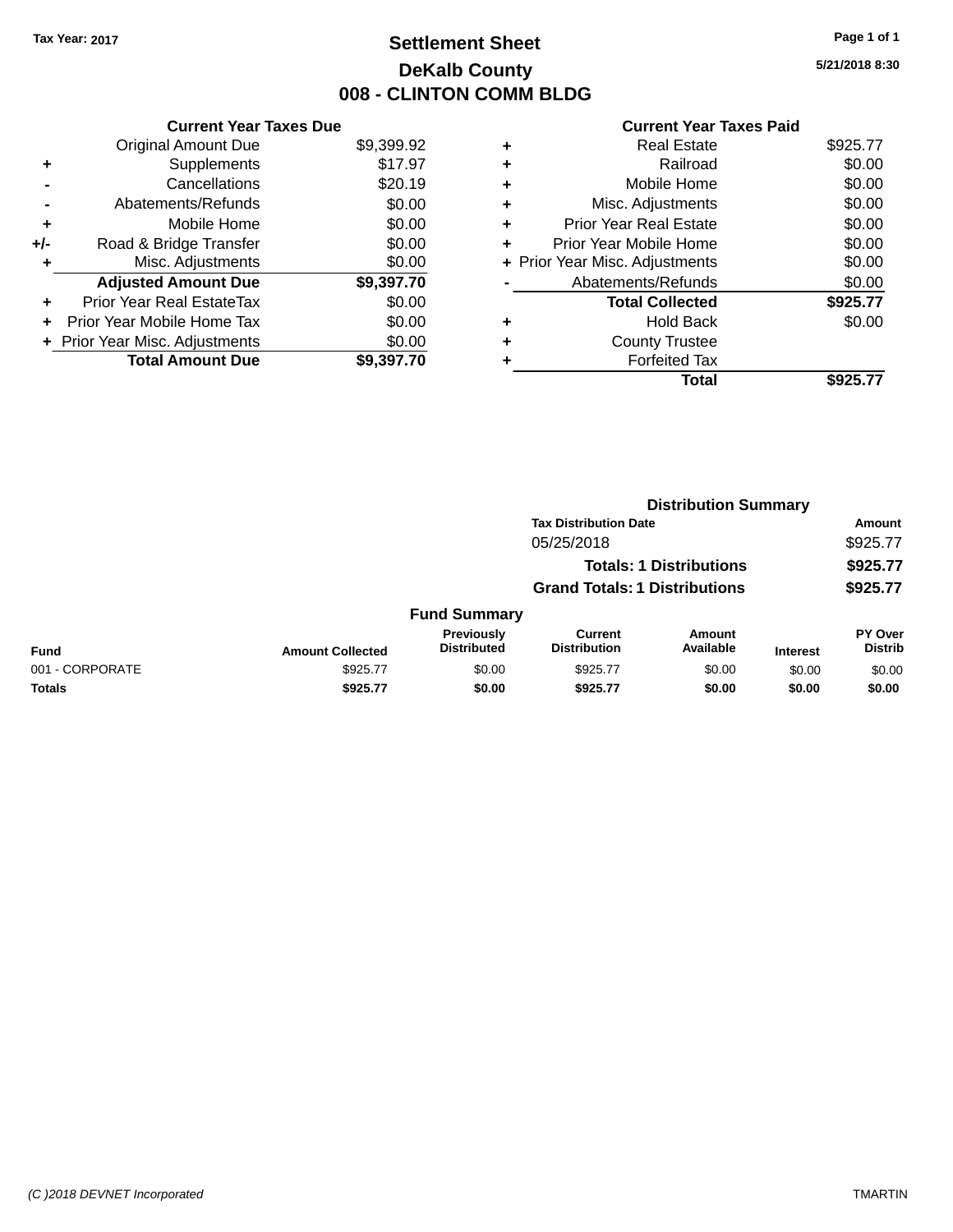## **Settlement Sheet Tax Year: 2017 Page 1 of 1 DeKalb County 009 - CLINTON ROAD & BRIDGE**

**5/21/2018 8:30**

|     | <b>Current Year Taxes Due</b>  |              |  |  |  |
|-----|--------------------------------|--------------|--|--|--|
|     | <b>Original Amount Due</b>     | \$256,009.78 |  |  |  |
| ٠   | Supplements                    | \$427.01     |  |  |  |
|     | Cancellations                  | \$479.53     |  |  |  |
|     | Abatements/Refunds             | \$0.00       |  |  |  |
| ٠   | Mobile Home                    | \$0.00       |  |  |  |
| +/- | Road & Bridge Transfer         | (\$3,221.69) |  |  |  |
|     | Misc. Adjustments              | \$0.00       |  |  |  |
|     | <b>Adjusted Amount Due</b>     | \$252,735.57 |  |  |  |
| ٠   | Prior Year Real EstateTax      | \$0.00       |  |  |  |
| ÷   | Prior Year Mobile Home Tax     | \$0.00       |  |  |  |
|     | + Prior Year Misc. Adjustments | \$0.00       |  |  |  |
|     | <b>Total Amount Due</b>        | \$252,735.57 |  |  |  |
|     |                                |              |  |  |  |

|   | <b>Real Estate</b>             | \$21,990.48 |
|---|--------------------------------|-------------|
| ٠ | Railroad                       | \$0.00      |
| ٠ | Mobile Home                    | \$0.00      |
| ٠ | Misc. Adjustments              | \$0.00      |
| ٠ | <b>Prior Year Real Estate</b>  | \$0.00      |
| ٠ | Prior Year Mobile Home         | \$0.00      |
|   | + Prior Year Misc. Adjustments | \$0.00      |
|   | Abatements/Refunds             | \$0.00      |
|   | <b>Total Collected</b>         | \$21,990.48 |
| ٠ | <b>Hold Back</b>               | \$0.00      |
| ٠ | <b>County Trustee</b>          |             |
|   | <b>Forfeited Tax</b>           |             |
|   | Total                          | \$21,990.48 |

| <b>Road and Bridge Summary</b> |             |                     | <b>Distribution Summary</b>          |             |
|--------------------------------|-------------|---------------------|--------------------------------------|-------------|
| <b>Municipality</b>            | Amt. Due    | Amt. Distrib.       | <b>Tax Distribution Date</b>         | Amount      |
| <b>VILLAGE OF WATERMAN</b>     | \$32,191.00 | \$3,221.69          | 05/25/2018                           | \$21,990.48 |
| <b>Totals</b>                  | \$32,191.00 | \$3,221.69          | <b>Totals: 1 Distributions</b>       | \$21,990.48 |
|                                |             |                     | <b>Grand Totals: 1 Distributions</b> | \$21,990.48 |
|                                |             | <b>Fund Summary</b> |                                      |             |

| <b>PY Over</b><br><b>Distrib</b> |
|----------------------------------|
| \$0.00                           |
| \$0.00                           |
| \$0.00                           |
| \$0.00                           |
| \$0.00                           |
|                                  |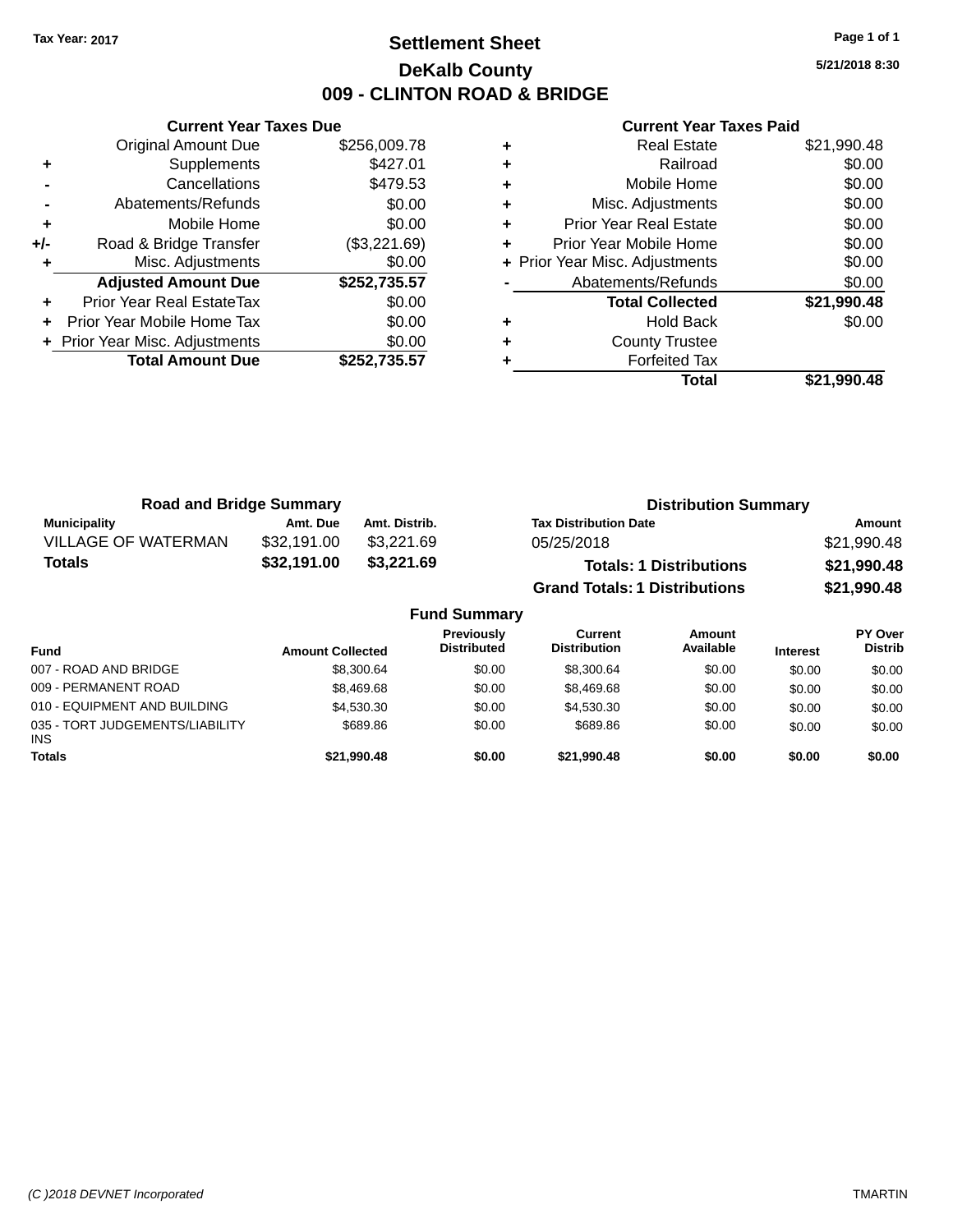## **Settlement Sheet Tax Year: 2017 Page 1 of 1 DeKalb County 010 - CORTLAND TOWNSHIP**

**5/21/2018 8:30**

#### **Current Year Taxes Paid**

|     | <b>Current Year Taxes Due</b>  |              |
|-----|--------------------------------|--------------|
|     | <b>Original Amount Due</b>     | \$275,302.03 |
| ٠   | Supplements                    | \$1,229.42   |
|     | Cancellations                  | \$1,366.13   |
|     | Abatements/Refunds             | \$28.34      |
| ٠   | Mobile Home                    | \$0.00       |
| +/- | Road & Bridge Transfer         | \$0.00       |
|     | Misc. Adjustments              | \$0.00       |
|     | <b>Adjusted Amount Due</b>     | \$275,136.98 |
| ٠   | Prior Year Real EstateTax      | \$0.00       |
|     | Prior Year Mobile Home Tax     | \$0.00       |
|     | + Prior Year Misc. Adjustments | \$7.11       |
|     | <b>Total Amount Due</b>        | \$275,144.09 |
|     |                                |              |

|   | <b>Real Estate</b>             | \$21,593.76 |
|---|--------------------------------|-------------|
| ٠ | Railroad                       | \$0.00      |
| ٠ | Mobile Home                    | \$0.00      |
| ÷ | Misc. Adjustments              | \$0.00      |
| ٠ | <b>Prior Year Real Estate</b>  | \$0.00      |
| ÷ | Prior Year Mobile Home         | \$0.00      |
|   | + Prior Year Misc. Adjustments | \$7.11      |
|   | Abatements/Refunds             | \$28.34     |
|   | <b>Total Collected</b>         | \$21,572.53 |
| ٠ | <b>Hold Back</b>               | \$0.00      |
| ٠ | <b>County Trustee</b>          |             |
|   | <b>Forfeited Tax</b>           |             |
|   | Total                          | \$21,572.53 |
|   |                                |             |

| <b>Distribution Summary</b>          |             |
|--------------------------------------|-------------|
| <b>Tax Distribution Date</b>         | Amount      |
| 05/25/2018                           | \$21,572.53 |
| <b>Totals: 1 Distributions</b>       | \$21,572.53 |
| <b>Grand Totals: 1 Distributions</b> | \$21,572.53 |

#### **Fund Summary**

| <b>Fund</b>                            | <b>Amount Collected</b> | <b>Previously</b><br><b>Distributed</b> | <b>Current</b><br><b>Distribution</b> | Amount<br>Available | <b>Interest</b> | <b>PY Over</b><br><b>Distrib</b> |
|----------------------------------------|-------------------------|-----------------------------------------|---------------------------------------|---------------------|-----------------|----------------------------------|
| 001 - CORPORATE                        | \$17,865.39             | \$0.00                                  | \$17,865.39                           | \$0.00              | \$0.00          | \$0.00                           |
| 005 - I. M. R. F.                      | \$1,410.58              | \$0.00                                  | \$1,410.58                            | \$0.00              | \$0.00          | \$0.00                           |
| 027 - AUDIT                            | \$217.60                | \$0.00                                  | \$217.60                              | \$0.00              | \$0.00          | \$0.00                           |
| 035 - TORT JUDGEMENTS/LIABILITY<br>INS | \$314.76                | \$0.00                                  | \$314.76                              | \$0.00              | \$0.00          | \$0.00                           |
| 047 - SOCIAL SECURITY                  | \$823.81                | \$0.00                                  | \$823.81                              | \$0.00              | \$0.00          | \$0.00                           |
| 054 - GENERAL ASSISTANCE               | \$940.39                | \$0.00                                  | \$940.39                              | \$0.00              | \$0.00          | \$0.00                           |
| <b>Totals</b>                          | \$21,572.53             | \$0.00                                  | \$21,572.53                           | \$0.00              | \$0.00          | \$0.00                           |

## **Miscellaneous Adjustment Detail**

**Year Source Account Type**<br>
2016 RE - Real Estate Back Tax Collected **Amount Adjustment Description**<br>
37.11 RESOURCE BANK TR 12

**Totals 1 entries** \$7.11

\$7.11 RESOURCE BANK TR 1244 REDEMPTION 09-29-254-046 by TBA

#### **Abatement Detail**

| Year Source                        | <b>Account Type</b> | <b>Amount Adiustment Description</b>                |
|------------------------------------|---------------------|-----------------------------------------------------|
| 2017 RE - Real Estate RE Abatement |                     | \$28.34 SIE COURT ORDER 14TX38 09-33-100-009 by TBA |
| <b>Totals 1 entries</b>            |                     | \$28.34                                             |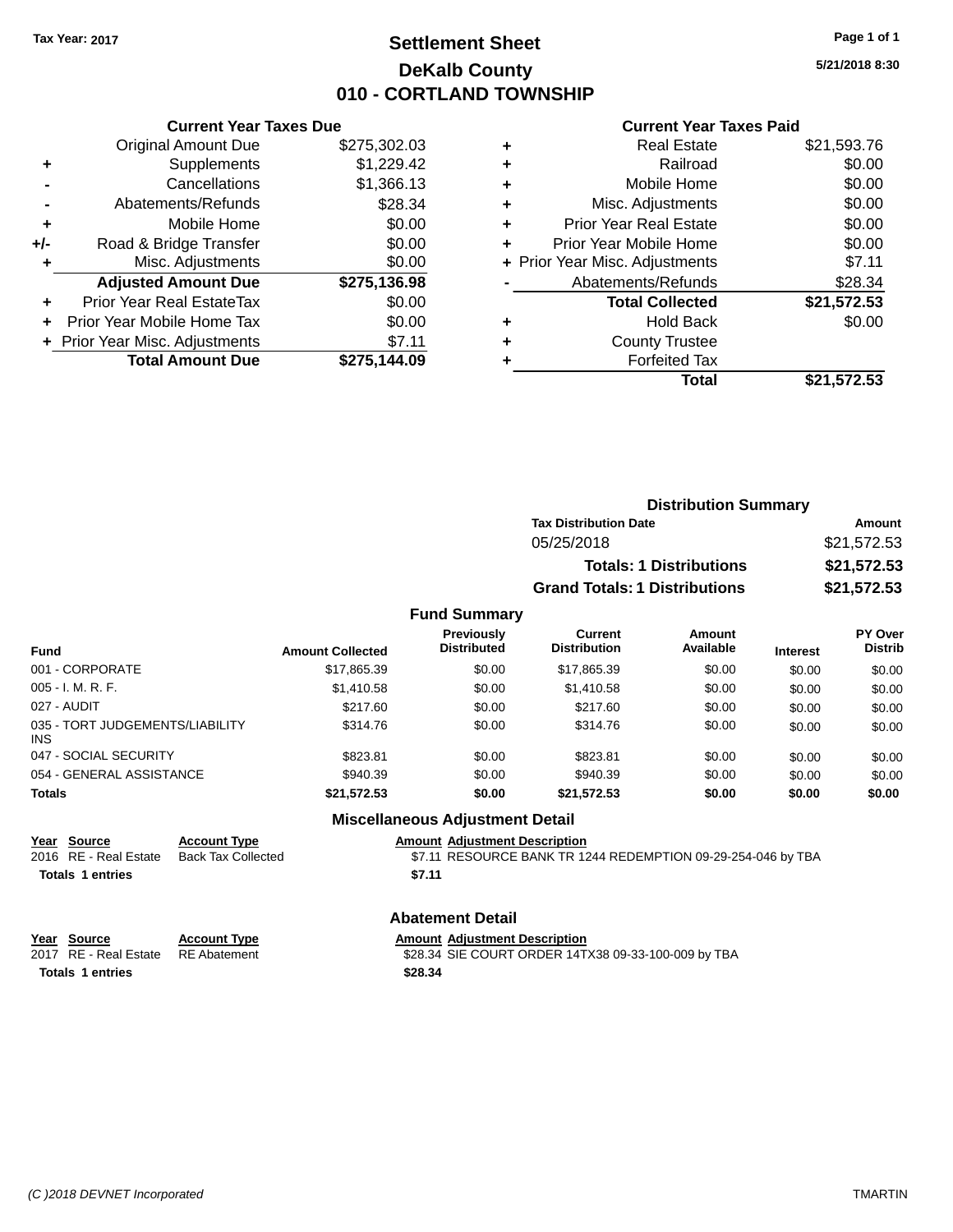## **Settlement Sheet Tax Year: 2017 Page 1 of 1 DeKalb County 011 - CORTLAND ROAD & BRIDGE**

**5/21/2018 8:30**

#### **Current Year Taxes Paid**

|     | <b>Current Year Taxes Due</b>  |              |
|-----|--------------------------------|--------------|
|     | <b>Original Amount Due</b>     | \$497,815.24 |
| ٠   | Supplements                    | \$1,881.10   |
|     | Cancellations                  | \$2,090.26   |
|     | Abatements/Refunds             | \$43.51      |
| ٠   | Mobile Home                    | \$0.00       |
| +/- | Road & Bridge Transfer         | (\$6,001.25) |
|     | Misc. Adjustments              | \$0.00       |
|     | <b>Adjusted Amount Due</b>     | \$491,561.32 |
|     | Prior Year Real EstateTax      | (\$1.97)     |
|     | Prior Year Mobile Home Tax     | \$0.00       |
|     | + Prior Year Misc. Adjustments | \$12.88      |
|     | <b>Total Amount Due</b>        | \$491,572.23 |
|     |                                |              |

|   | <b>Real Estate</b>             | \$33,039.53 |
|---|--------------------------------|-------------|
| ٠ | Railroad                       | \$0.00      |
| ٠ | Mobile Home                    | \$0.00      |
| ÷ | Misc. Adjustments              | \$0.00      |
| ٠ | <b>Prior Year Real Estate</b>  | (\$1.97)    |
| ÷ | Prior Year Mobile Home         | \$0.00      |
|   | + Prior Year Misc. Adjustments | \$12.88     |
|   | Abatements/Refunds             | \$43.51     |
|   | <b>Total Collected</b>         | \$33,006.93 |
| ٠ | <b>Hold Back</b>               | \$0.00      |
| ٠ | <b>County Trustee</b>          |             |
|   | <b>Forfeited Tax</b>           |             |
|   | Total                          | \$33.006.93 |
|   |                                |             |

| <b>Road and Bridge Summary</b> |             |               | <b>Distribution Summary</b>          |             |
|--------------------------------|-------------|---------------|--------------------------------------|-------------|
| <b>Municipality</b>            | Amt. Due    | Amt. Distrib. | <b>Tax Distribution Date</b>         | Amount      |
| TOWN OF CORTLAND               | \$21,875.52 | \$1.722.03    | 05/25/2018                           | \$33,006.93 |
| CITY OF DEKALB                 | \$1,538.67  | \$121.46      | <b>Totals: 1 Distributions</b>       | \$33,006.93 |
| VILLAGE OF MAPLE PARK          | \$5,064.26  | \$399.75      | <b>Grand Totals: 1 Distributions</b> | \$33,006.93 |
| <b>CITY OF SYCAMORE</b>        | \$47,608.70 | \$3,758.01    |                                      |             |
| <b>Totals</b>                  | \$76,087.15 | \$6,001.25    |                                      |             |

|                                        |                         | <b>Fund Summary</b>                     |                                       |                     |                 |                                  |
|----------------------------------------|-------------------------|-----------------------------------------|---------------------------------------|---------------------|-----------------|----------------------------------|
| Fund                                   | <b>Amount Collected</b> | <b>Previously</b><br><b>Distributed</b> | <b>Current</b><br><b>Distribution</b> | Amount<br>Available | <b>Interest</b> | <b>PY Over</b><br><b>Distrib</b> |
| 005 - I. M. R. F.                      | \$627.60                | \$0.00                                  | \$627.60                              | \$0.00              | \$0.00          | \$0.00                           |
| 007 - ROAD AND BRIDGE.                 | \$7.379.69              | \$0.00                                  | \$7,379.69                            | \$0.00              | \$0.00          | \$0.00                           |
| 009 - PERMANENT ROAD                   | \$19.590.54             | \$0.00                                  | \$19.590.54                           | \$0.00              | \$0.00          | \$0.00                           |
| 010 - EQUIPMENT AND BUILDING           | \$4.936.99              | \$0.00                                  | \$4,936.99                            | \$0.00              | \$0.00          | \$0.00                           |
| 027 - AUDIT                            | \$79.66                 | \$0.00                                  | \$79.66                               | \$0.00              | \$0.00          | \$0.00                           |
| 035 - TORT JUDGEMENTS/LIABILITY<br>INS | \$235.10                | \$0.00                                  | \$235.10                              | \$0.00              | \$0.00          | \$0.00                           |
| 047 - SOCIAL SECURITY                  | \$157.35                | \$0.00                                  | \$157.35                              | \$0.00              | \$0.00          | \$0.00                           |
| <b>Totals</b>                          | \$33,006.93             | \$0.00                                  | \$33,006.93                           | \$0.00              | \$0.00          | \$0.00                           |
|                                        |                         |                                         |                                       |                     |                 |                                  |

#### **Miscellaneous Adjustment Detail**

## **Year Source Account Type Amount Adjustment Description**<br>2016 RE - Real Estate Back Tax Collected \$12.88 RESOURCE BANK TR 12

\$12.88 RESOURCE BANK TR 1244 REDEMPTION 09-29-254-046 by TBA **Totals \$12.88 1 entries**

#### **Abatement Detail**

**Account Type Amount Adjustment Description** 

2017 RE - Real Estate RE Abatement \$51.42 SIE COURT ORDER 14TX38 09-33-100-009 by TBA

| rear Source |  |  |
|-------------|--|--|
|             |  |  |

**Totals 1 entries** \$51.42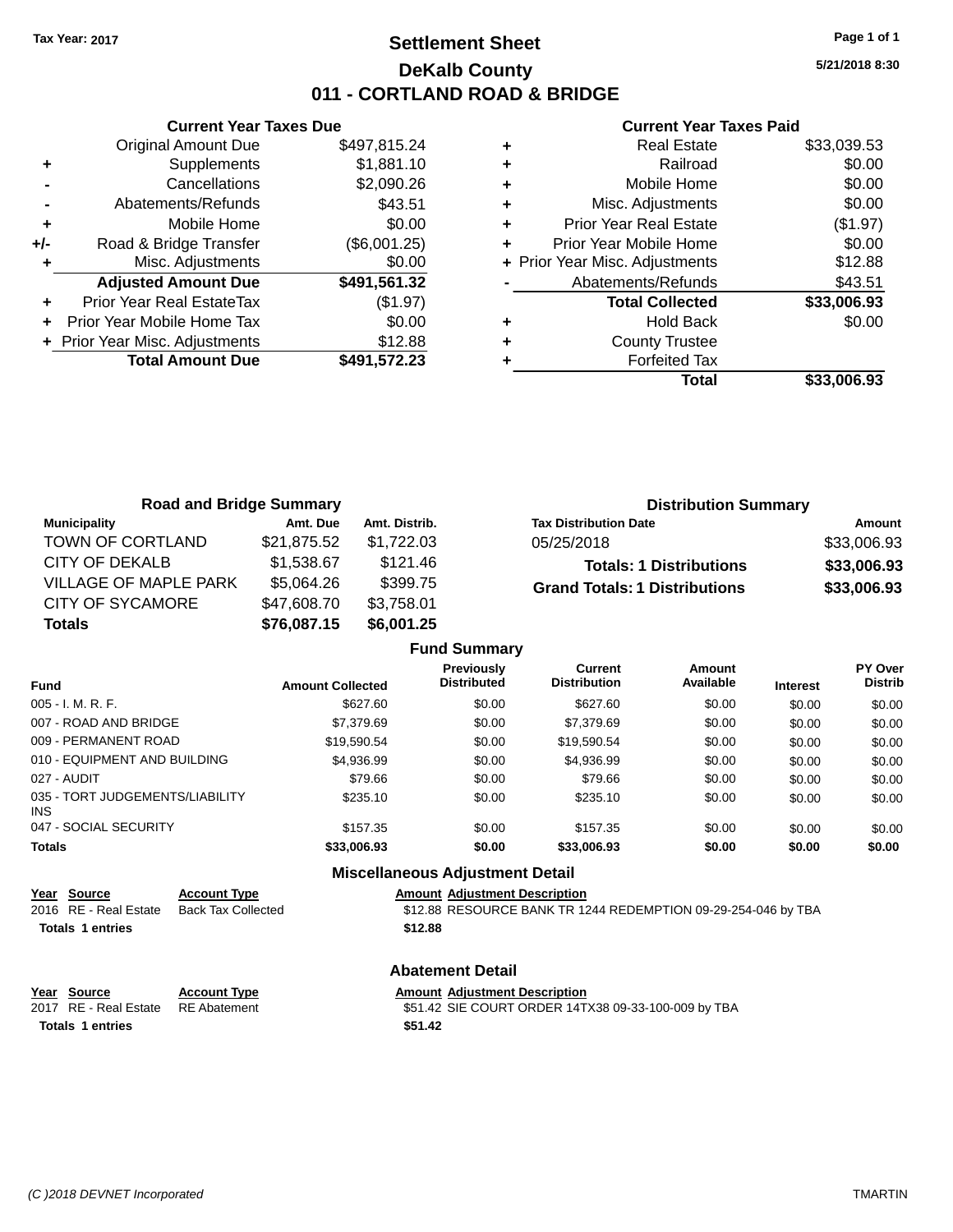## **Settlement Sheet Tax Year: 2017 Page 1 of 1 DeKalb County 012 - DEKALB TOWNSHIP**

**5/21/2018 8:30**

|     | <b>Current Year Taxes Due</b>            |                |  |  |
|-----|------------------------------------------|----------------|--|--|
|     | <b>Original Amount Due</b>               | \$1,004,117.06 |  |  |
| ٠   | Supplements                              | \$5,523.54     |  |  |
|     | Cancellations                            | \$26,598.58    |  |  |
|     | Abatements/Refunds                       | \$0.50         |  |  |
| ٠   | Mobile Home                              | \$0.00         |  |  |
| +/- | Road & Bridge Transfer                   | \$0.00         |  |  |
|     | Misc. Adjustments                        | \$0.00         |  |  |
|     | <b>Adjusted Amount Due</b>               | \$983,041.52   |  |  |
| ÷   | Prior Year Real EstateTax                | (\$174.46)     |  |  |
|     | Prior Year Mobile Home Tax               | \$0.00         |  |  |
|     | \$5.52<br>+ Prior Year Misc. Adjustments |                |  |  |
|     | <b>Total Amount Due</b>                  | \$982.872.58   |  |  |

| ٠ | <b>Real Estate</b>             | \$94,454.69 |
|---|--------------------------------|-------------|
| ٠ | Railroad                       | \$0.00      |
| ٠ | Mobile Home                    | \$0.00      |
| ٠ | Misc. Adjustments              | \$0.00      |
| ٠ | <b>Prior Year Real Estate</b>  | (\$174.46)  |
| ٠ | Prior Year Mobile Home         | \$0.00      |
|   | + Prior Year Misc. Adjustments | \$5.52      |
|   | Abatements/Refunds             | \$0.50      |
|   | <b>Total Collected</b>         | \$94,285.25 |
| ٠ | <b>Hold Back</b>               | \$0.00      |
| ٠ | <b>County Trustee</b>          |             |
| ٠ | <b>Forfeited Tax</b>           |             |
|   | Total                          | \$94.285.25 |
|   |                                |             |

|                              |                          |                           |                         |                                        | <b>Distribution Summary</b>                           |                                |                 |                           |
|------------------------------|--------------------------|---------------------------|-------------------------|----------------------------------------|-------------------------------------------------------|--------------------------------|-----------------|---------------------------|
|                              |                          |                           |                         |                                        | <b>Tax Distribution Date</b>                          | <b>Amount</b>                  |                 |                           |
| 05/25/2018                   |                          |                           |                         |                                        | \$94,285.25                                           |                                |                 |                           |
|                              |                          |                           |                         |                                        |                                                       | <b>Totals: 1 Distributions</b> |                 | \$94,285.25               |
|                              |                          |                           |                         |                                        | <b>Grand Totals: 1 Distributions</b>                  |                                | \$94,285.25     |                           |
|                              |                          |                           |                         |                                        |                                                       |                                |                 |                           |
|                              |                          |                           |                         | <b>Fund Summary</b>                    |                                                       |                                |                 |                           |
| Fund                         |                          |                           | <b>Amount Collected</b> | Previously<br><b>Distributed</b>       | <b>Current</b><br><b>Distribution</b>                 | Amount<br>Available            | <b>Interest</b> | PY Over<br><b>Distrib</b> |
|                              | 001 - CORPORATE          |                           | \$72,119.63             | \$0.00                                 | \$72,119.63                                           | \$0.00                         | \$0.00          | \$0.00                    |
|                              | 054 - GENERAL ASSISTANCE |                           | \$22,165.62             | \$0.00                                 | \$22,165.62                                           | \$0.00                         | \$0.00          | \$0.00                    |
| <b>Totals</b><br>\$94,285.25 |                          |                           | \$0.00                  | \$94,285.25                            | \$0.00                                                | \$0.00                         | \$0.00          |                           |
|                              |                          |                           |                         | <b>Miscellaneous Adjustment Detail</b> |                                                       |                                |                 |                           |
|                              | Year Source              | <b>Account Type</b>       |                         | <b>Amount Adjustment Description</b>   |                                                       |                                |                 |                           |
|                              | 2016 RE - Real Estate    | <b>Back Tax Collected</b> |                         |                                        | \$5.52 ORIK WILKINSON REDEMPTION 08-12-377-001 by TBA |                                |                 |                           |
|                              | <b>Totals 1 entries</b>  |                           |                         | \$5.52                                 |                                                       |                                |                 |                           |
|                              |                          |                           |                         | <b>Abatement Detail</b>                |                                                       |                                |                 |                           |
|                              | Year Source              | <b>Account Type</b>       |                         | <b>Amount Adjustment Description</b>   |                                                       |                                |                 |                           |
|                              | 2016 RE - Real Estate    | <b>RE</b> Abatement       |                         |                                        | \$0.23 PTAB INTEREST REFUND 08-29-200-003 by TBA      |                                |                 |                           |
|                              | 2016 RE - Real Estate    | <b>RE</b> Abatement       |                         |                                        | \$0.08 PTAB INTEREST REFUND 08-29-200-003 by TBA      |                                |                 |                           |
|                              | 2017 RE - Real Estate    | <b>RE</b> Abatement       |                         |                                        | \$0.00 PTAB INTEREST REFUND 08-23-105-006 by TBA      |                                |                 |                           |
|                              | 2017 RE - Real Estate    | <b>RE</b> Abatement       |                         |                                        | \$0.00 PTAB INTEREST REFUND 08-14-352-008 by TBA      |                                |                 |                           |
|                              | 2017 RE - Real Estate    | <b>RE</b> Abatement       |                         |                                        | \$0.12 PTAB INTEREST REFUND 08-16-401-008 by TBA      |                                |                 |                           |
|                              | 2017 RE - Real Estate    | <b>RE</b> Abatement       |                         |                                        | \$0.01 PTAB INTEREST REFUND 08-21-426-011 by TBA      |                                |                 |                           |
|                              | 2017 RE - Real Estate    | <b>RE</b> Abatement       |                         |                                        | \$0.03 PTAB INTEREST REFUND 08-23-105-009 by TBA      |                                |                 |                           |
|                              | 2017 RE - Real Estate    | <b>RE</b> Abatement       |                         |                                        | \$0.03 PTAB INTEREST REFUND 08-24-128-026 by TBA      |                                |                 |                           |
|                              | <b>Totals 8 entries</b>  |                           |                         | \$0.50                                 |                                                       |                                |                 |                           |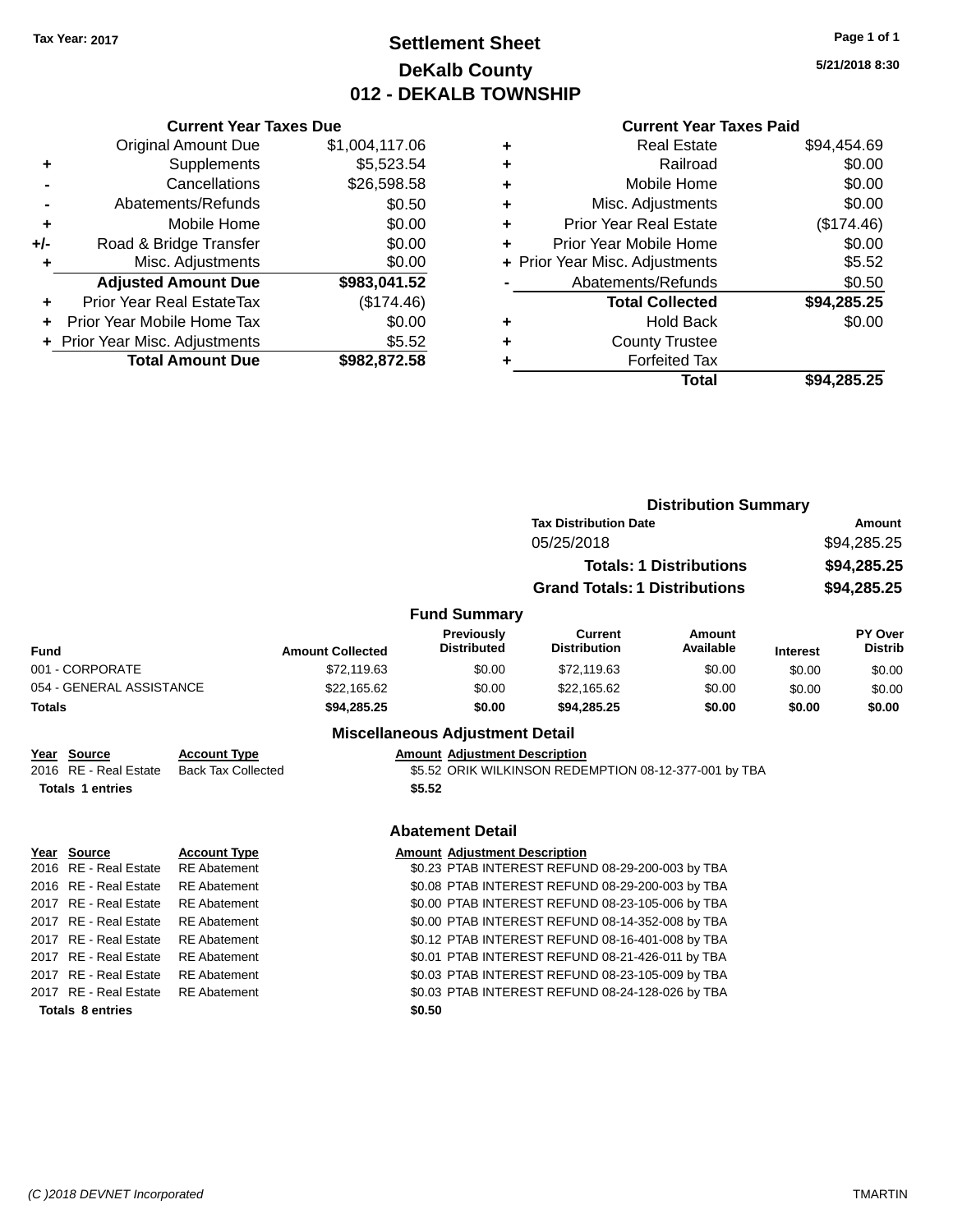## **Settlement Sheet Tax Year: 2017 Page 1 of 1 DeKalb County 013 - DEKALB ROAD & BRIDGE**

**5/21/2018 8:30**

## **Current Year Taxes Paid**

|     | <b>Current Year Taxes Due</b>    |                |
|-----|----------------------------------|----------------|
|     | <b>Original Amount Due</b>       | \$1,179,058.21 |
| ٠   | Supplements                      | \$26,079.59    |
|     | Cancellations                    | \$27,397.95    |
|     | Abatements/Refunds               | \$0.52         |
| ٠   | Mobile Home                      | \$0.00         |
| +/- | Road & Bridge Transfer           | (\$13,593.60)  |
|     | Misc. Adjustments                | \$0.00         |
|     | <b>Adjusted Amount Due</b>       | \$1,164,145.73 |
|     | <b>Prior Year Real EstateTax</b> | (\$180.20)     |
|     | Prior Year Mobile Home Tax       | \$0.00         |
|     | + Prior Year Misc. Adjustments   | \$6.47         |
|     | <b>Total Amount Due</b>          | \$1,163,972.00 |
|     |                                  |                |

|   | <b>Real Estate</b>             | \$97,292.50 |
|---|--------------------------------|-------------|
| ٠ | Railroad                       | \$0.00      |
| ٠ | Mobile Home                    | \$0.00      |
| ٠ | Misc. Adjustments              | \$0.00      |
| ٠ | Prior Year Real Estate         | (\$180.20)  |
| ٠ | Prior Year Mobile Home         | \$0.00      |
|   | + Prior Year Misc. Adjustments | \$6.47      |
|   | Abatements/Refunds             | \$0.52      |
|   | <b>Total Collected</b>         | \$97,118.25 |
| ٠ | <b>Hold Back</b>               | \$0.00      |
| ٠ | <b>County Trustee</b>          |             |
|   | <b>Forfeited Tax</b>           |             |
|   | Total                          | \$97.118.25 |

| <b>Road and Bridge Summary</b> |                         |               |                                         | <b>Distribution Summary</b>          |                                |                 |                           |  |
|--------------------------------|-------------------------|---------------|-----------------------------------------|--------------------------------------|--------------------------------|-----------------|---------------------------|--|
| <b>Municipality</b>            | Amt. Due                | Amt. Distrib. |                                         | <b>Tax Distribution Date</b>         |                                |                 | Amount                    |  |
| <b>CITY OF DEKALB</b>          | \$134,088.37            | \$12,621.16   |                                         | 05/25/2018                           |                                |                 | \$97,118.25               |  |
| <b>CITY OF SYCAMORE</b>        | \$10,290.99             | \$972.44      |                                         |                                      | <b>Totals: 1 Distributions</b> |                 | \$97,118.25               |  |
| <b>Totals</b>                  | \$144,379.36            | \$13,593.60   |                                         | <b>Grand Totals: 1 Distributions</b> |                                |                 | \$97,118.25               |  |
|                                |                         |               | <b>Fund Summary</b>                     |                                      |                                |                 |                           |  |
| <b>Fund</b>                    | <b>Amount Collected</b> |               | <b>Previously</b><br><b>Distributed</b> | Current<br><b>Distribution</b>       | <b>Amount</b><br>Available     | <b>Interest</b> | PY Over<br><b>Distrib</b> |  |
| 007 - ROAD AND BRIDGE          |                         | \$14.983.82   | \$0.00                                  | \$14.983.82                          | \$0.00                         | \$0.00          | \$0.00                    |  |

| Totals                       | \$97.118.25 | \$0.00 | \$97.118.25 | \$0.00 | \$0.00 | \$0.00 |
|------------------------------|-------------|--------|-------------|--------|--------|--------|
| 010 - EQUIPMENT AND BUILDING | \$7,416.16  | \$0.00 | \$7,416.16  | \$0.00 | \$0.00 | \$0.00 |
| 009 - PERMANENT ROAD         | \$74.718.27 | \$0.00 | \$74.718.27 | \$0.00 | \$0.00 | \$0.00 |
| 007 - ROAD AND BRIDGE        | \$14,983.82 | \$0.00 | \$14,983.82 | \$0.00 | \$0.00 | \$0.00 |
|                              |             |        |             |        |        |        |

## **Miscellaneous Adjustment Detail**

## **Year** Source **Account Type Account Adjustment Description**

2016 RE - Real Estate Back Tax Collected **56.47 ORIK WILKINSON REDEMPTION 08-12-377-001 by TBA Totals \$6.47 1 entries**

# **Year Source Account Type Account Type Amount Adjustment Description Totals \$0.58 8 entries**

#### **Abatement Detail**

2016 RE - Real Estate RE Abatement \$0.27 PTAB INTEREST REFUND 08-29-200-003 by TBA 2016 RE - Real Estate RE Abatement \$0.09 PTAB INTEREST REFUND 08-29-200-003 by TBA 2017 RE - Real Estate RE Abatement \$0.00 PTAB INTEREST REFUND 08-23-105-006 by TBA 2017 RE - Real Estate RE Abatement \$0.01 PTAB INTEREST REFUND 08-14-352-008 by TBA 2017 RE - Real Estate RE Abatement \$0.14 PTAB INTEREST REFUND 08-16-401-008 by TBA 2017 RE - Real Estate RE Abatement \$0.01 PTAB INTEREST REFUND 08-21-426-011 by TBA 2017 RE - Real Estate RE Abatement \$0.03 PTAB INTEREST REFUND 08-23-105-009 by TBA 2017 RE - Real Estate RE Abatement \$0.03 PTAB INTEREST REFUND 08-24-128-026 by TBA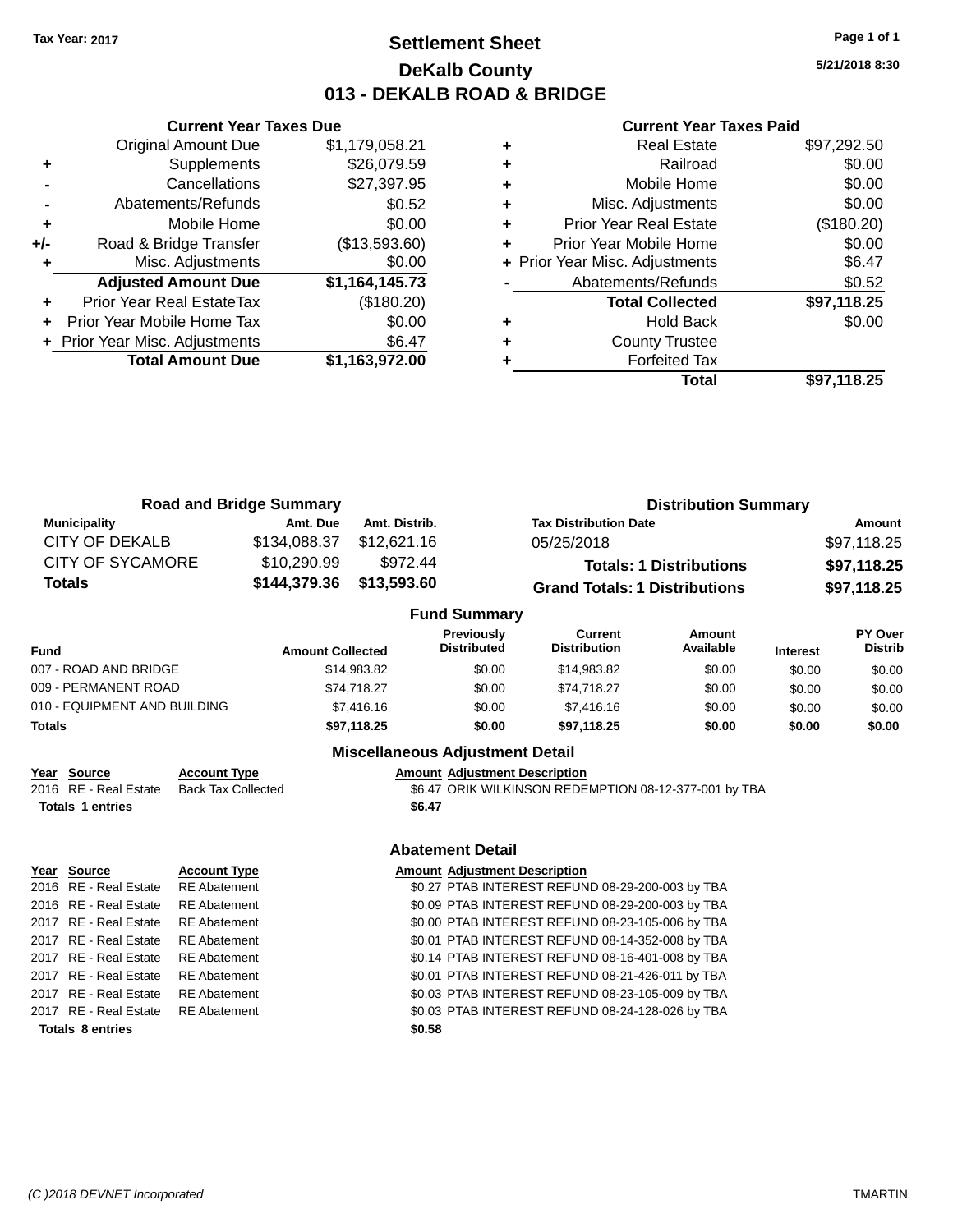## **Settlement Sheet Tax Year: 2017 Page 1 of 1 DeKalb County 014 - FRANKLIN TOWNSHIP**

**5/21/2018 8:30**

#### **Current Year Taxes Paid**

|     | <b>Current Year Taxes Due</b>  |              |  |  |  |
|-----|--------------------------------|--------------|--|--|--|
|     | <b>Original Amount Due</b>     | \$115,420.35 |  |  |  |
| ٠   | Supplements                    | \$841.73     |  |  |  |
|     | Cancellations                  | \$859.13     |  |  |  |
|     | Abatements/Refunds             | \$0.00       |  |  |  |
| ٠   | Mobile Home                    | \$0.00       |  |  |  |
| +/- | Road & Bridge Transfer         | \$0.00       |  |  |  |
| ٠   | Misc. Adjustments              | \$0.00       |  |  |  |
|     | <b>Adjusted Amount Due</b>     | \$115,402.95 |  |  |  |
| ÷   | Prior Year Real EstateTax      | \$0.00       |  |  |  |
|     | Prior Year Mobile Home Tax     | \$0.00       |  |  |  |
|     | + Prior Year Misc. Adjustments | \$0.00       |  |  |  |
|     | <b>Total Amount Due</b>        | \$115,402.95 |  |  |  |
|     |                                |              |  |  |  |

| ٠ | <b>Real Estate</b>             | \$12,220.06 |
|---|--------------------------------|-------------|
| ٠ | Railroad                       | \$0.00      |
| ٠ | Mobile Home                    | \$0.00      |
| ٠ | Misc. Adjustments              | \$0.00      |
| ٠ | <b>Prior Year Real Estate</b>  | \$0.00      |
| ٠ | Prior Year Mobile Home         | \$0.00      |
|   | + Prior Year Misc. Adjustments | \$0.00      |
|   | Abatements/Refunds             | \$0.00      |
|   | <b>Total Collected</b>         | \$12,220.06 |
| ٠ | <b>Hold Back</b>               | \$0.00      |
| ٠ | <b>County Trustee</b>          |             |
| ٠ | <b>Forfeited Tax</b>           |             |
|   | Total                          | \$12,220.06 |
|   |                                |             |

| <b>Distribution Summary</b>          |             |
|--------------------------------------|-------------|
| <b>Tax Distribution Date</b>         | Amount      |
| 05/25/2018                           | \$12,220.06 |
| <b>Totals: 1 Distributions</b>       | \$12,220.06 |
| <b>Grand Totals: 1 Distributions</b> | \$12,220.06 |
|                                      |             |

#### **Fund Summary Fund Interest Amount Collected Distributed PY Over Distrib Amount Available Current Distribution Previously** 001 - CORPORATE 60.00 \$10,797.45 \$10,797.45 \$0.00 \$10,797.45 \$0.00 \$0.00 \$0.00 \$0.00 005 - I. M. R. F. \$802.70 \$0.00 \$802.70 \$0.00 \$0.00 \$0.00 054 - GENERAL ASSISTANCE \$619.91 \$619.91 \$0.00 \$0.00 \$0.00 \$0.00 **Totals \$12,220.06 \$0.00 \$12,220.06 \$0.00 \$0.00 \$0.00**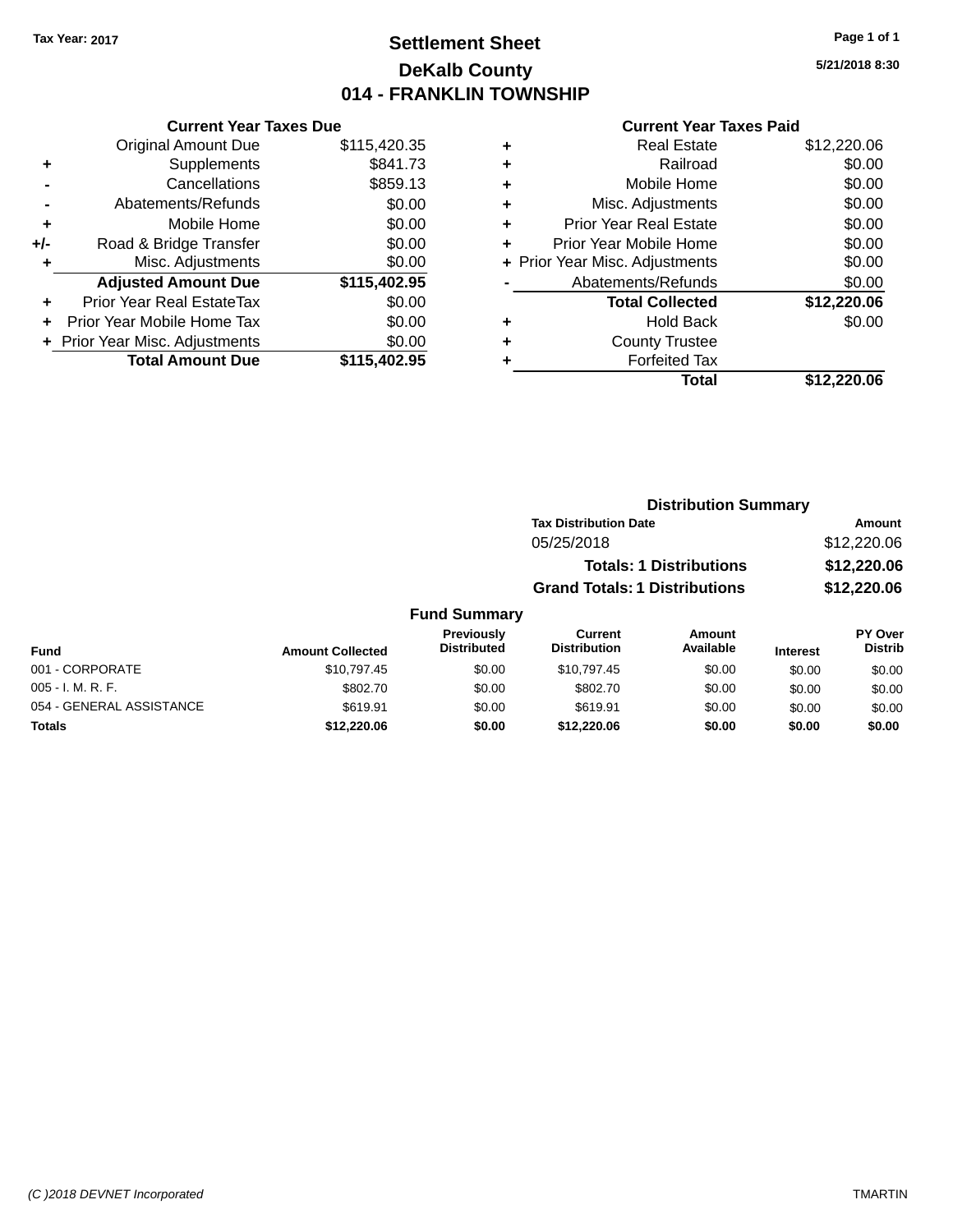## **Settlement Sheet Tax Year: 2017 Page 1 of 1 DeKalb County 015 - FRANKLIN TWP CEMETERY**

**5/21/2018 8:30**

| <b>Current Year Taxes Due</b>  |                         |
|--------------------------------|-------------------------|
| <b>Original Amount Due</b>     | \$34,625.13             |
| Supplements                    | \$252.53                |
| Cancellations                  | \$257.73                |
| Abatements/Refunds             | \$0.00                  |
| Mobile Home                    | \$0.00                  |
| Road & Bridge Transfer         | \$0.00                  |
| Misc. Adjustments              | \$0.00                  |
| <b>Adjusted Amount Due</b>     | \$34,619.93             |
| Prior Year Real EstateTax      | \$0.00                  |
| Prior Year Mobile Home Tax     | \$0.00                  |
| + Prior Year Misc. Adjustments | \$0.00                  |
|                                | \$34.619.93             |
|                                | <b>Total Amount Due</b> |

| ٠ | <b>Real Estate</b>             | \$3,665.85 |
|---|--------------------------------|------------|
| ٠ | Railroad                       | \$0.00     |
| ٠ | Mobile Home                    | \$0.00     |
| ٠ | Misc. Adjustments              | \$0.00     |
| ٠ | <b>Prior Year Real Estate</b>  | \$0.00     |
| ٠ | Prior Year Mobile Home         | \$0.00     |
|   | + Prior Year Misc. Adjustments | \$0.00     |
|   | Abatements/Refunds             | \$0.00     |
|   | <b>Total Collected</b>         | \$3,665.85 |
| ٠ | <b>Hold Back</b>               | \$0.00     |
| ٠ | <b>County Trustee</b>          |            |
| ٠ | <b>Forfeited Tax</b>           |            |
|   | Total                          | \$3,665.85 |
|   |                                |            |

|                |                         | <b>Distribution Summary</b>      |                                       |                                |                 |                           |
|----------------|-------------------------|----------------------------------|---------------------------------------|--------------------------------|-----------------|---------------------------|
|                |                         |                                  | <b>Tax Distribution Date</b>          |                                |                 | Amount                    |
|                |                         |                                  | 05/25/2018                            |                                |                 | \$3,665.85                |
|                |                         |                                  |                                       | <b>Totals: 1 Distributions</b> |                 | \$3,665.85                |
|                |                         |                                  | <b>Grand Totals: 1 Distributions</b>  |                                |                 | \$3,665.85                |
|                |                         | <b>Fund Summary</b>              |                                       |                                |                 |                           |
| <b>Fund</b>    | <b>Amount Collected</b> | Previously<br><b>Distributed</b> | <b>Current</b><br><b>Distribution</b> | <b>Amount</b><br>Available     | <b>Interest</b> | PY Over<br><b>Distrib</b> |
| 017 - CEMETERY | \$3,665.85              | \$0.00                           | \$3,665.85                            | \$0.00                         | \$0.00          | \$0.00                    |
| Totals         | \$3,665.85              | \$0.00                           | \$3,665.85                            | \$0.00                         | \$0.00          | \$0.00                    |
|                |                         |                                  |                                       |                                |                 |                           |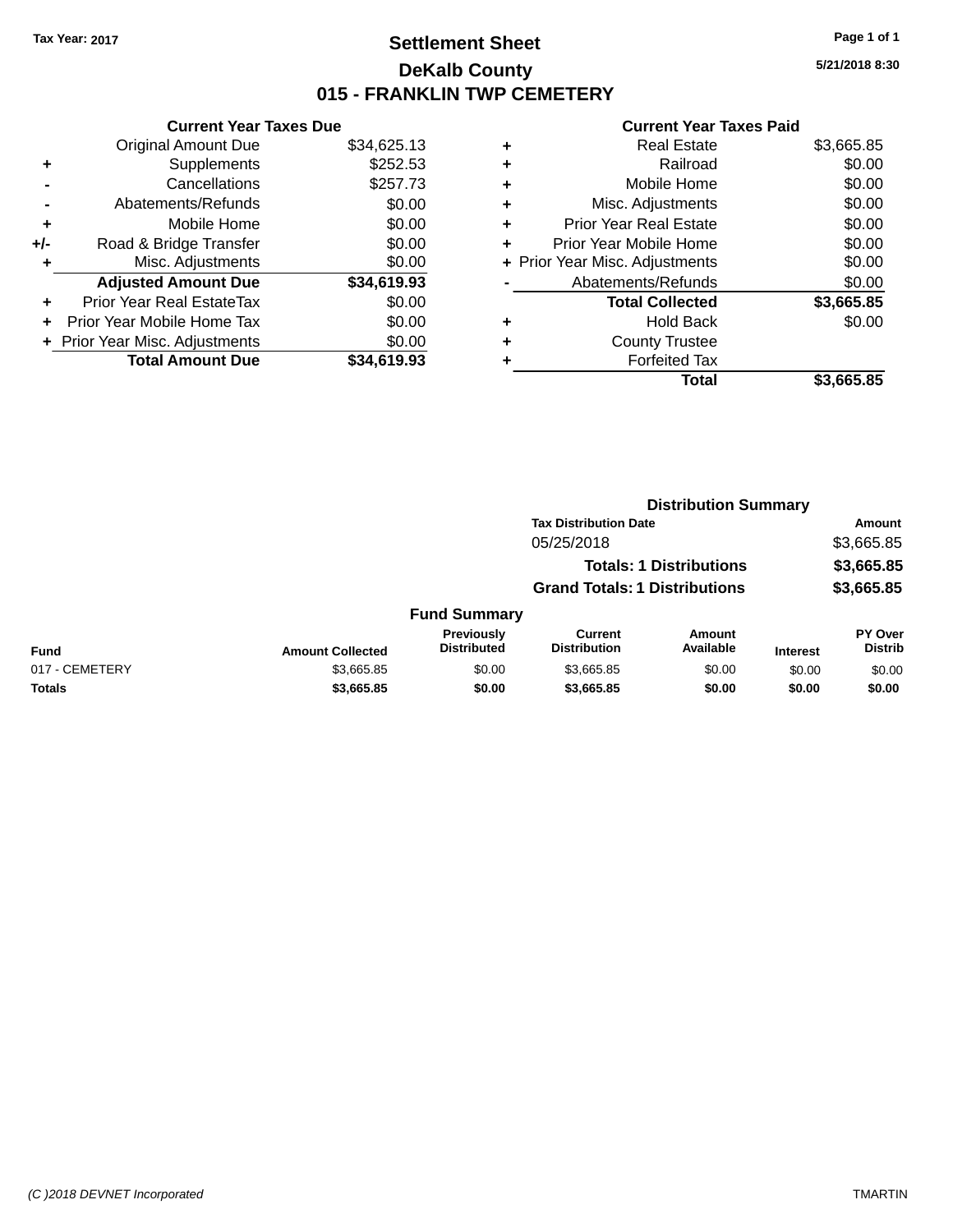## **Settlement Sheet Tax Year: 2017 Page 1 of 1 DeKalb County 016 - FRANKLIN ROAD & BRIDGE**

**5/21/2018 8:30**

|     | <b>Current Year Taxes Due</b>  |              |  |  |  |  |  |
|-----|--------------------------------|--------------|--|--|--|--|--|
|     | <b>Original Amount Due</b>     | \$198,420.58 |  |  |  |  |  |
| ٠   | Supplements                    | \$1,392.63   |  |  |  |  |  |
|     | Cancellations                  | \$1,421.41   |  |  |  |  |  |
|     | Abatements/Refunds             | \$0.00       |  |  |  |  |  |
| ٠   | Mobile Home                    | \$0.00       |  |  |  |  |  |
| +/- | Road & Bridge Transfer         | (\$789.82)   |  |  |  |  |  |
|     | Misc. Adjustments              | \$0.00       |  |  |  |  |  |
|     | <b>Adjusted Amount Due</b>     | \$197,601.98 |  |  |  |  |  |
| ٠   | Prior Year Real EstateTax      | \$0.00       |  |  |  |  |  |
|     | Prior Year Mobile Home Tax     | \$0.00       |  |  |  |  |  |
|     | + Prior Year Misc. Adjustments | \$0.00       |  |  |  |  |  |
|     | <b>Total Amount Due</b>        | \$197.601.98 |  |  |  |  |  |
|     |                                |              |  |  |  |  |  |

|   | <b>Real Estate</b>             | \$20,217.82 |
|---|--------------------------------|-------------|
| ٠ | Railroad                       | \$0.00      |
| ٠ | Mobile Home                    | \$0.00      |
| ٠ | Misc. Adjustments              | \$0.00      |
| ٠ | <b>Prior Year Real Estate</b>  | \$0.00      |
| ٠ | Prior Year Mobile Home         | \$0.00      |
|   | + Prior Year Misc. Adjustments | \$0.00      |
|   | Abatements/Refunds             | \$0.00      |
|   | <b>Total Collected</b>         | \$20,217.82 |
| ٠ | <b>Hold Back</b>               | \$0.00      |
| ٠ | <b>County Trustee</b>          |             |
|   | <b>Forfeited Tax</b>           |             |
|   | Total                          | \$20.217.82 |

| <b>Road and Bridge Summary</b> |            |               | <b>Distribution Summary</b>          |             |  |  |
|--------------------------------|------------|---------------|--------------------------------------|-------------|--|--|
| <b>Municipality</b>            | Amt. Due   | Amt. Distrib. | <b>Tax Distribution Date</b>         | Amount      |  |  |
| VILLAGE OF KIRKLAND            | \$7.398.63 | \$789.82      | 05/25/2018                           | \$20,217.82 |  |  |
| <b>Totals</b>                  | \$7,398.63 | \$789.82      | <b>Totals: 1 Distributions</b>       | \$20,217.82 |  |  |
|                                |            |               | <b>Grand Totals: 1 Distributions</b> | \$20,217.82 |  |  |

| <b>Fund Summary</b>                    |                         |                                         |                                       |                     |                 |                           |  |
|----------------------------------------|-------------------------|-----------------------------------------|---------------------------------------|---------------------|-----------------|---------------------------|--|
| <b>Fund</b>                            | <b>Amount Collected</b> | <b>Previously</b><br><b>Distributed</b> | <b>Current</b><br><b>Distribution</b> | Amount<br>Available | <b>Interest</b> | PY Over<br><b>Distrib</b> |  |
| 007 - ROAD AND BRIDGE                  | \$2,353.76              | \$0.00                                  | \$2,353,76                            | \$0.00              | \$0.00          | \$0.00                    |  |
| 008 - BRIDGE CONST W/COUNTY            | \$2.614.59              | \$0.00                                  | \$2,614.59                            | \$0.00              | \$0.00          | \$0.00                    |  |
| 009 - PERMANENT ROAD                   | \$9,771.68              | \$0.00                                  | \$9,771.68                            | \$0.00              | \$0.00          | \$0.00                    |  |
| 010 - EQUIPMENT AND BUILDING           | \$4.735.71              | \$0.00                                  | \$4.735.71                            | \$0.00              | \$0.00          | \$0.00                    |  |
| 035 - TORT JUDGEMENTS/LIABILITY<br>INS | \$529.92                | \$0.00                                  | \$529.92                              | \$0.00              | \$0.00          | \$0.00                    |  |
| 047 - SOCIAL SECURITY                  | \$212.16                | \$0.00                                  | \$212.16                              | \$0.00              | \$0.00          | \$0.00                    |  |
| <b>Totals</b>                          | \$20,217.82             | \$0.00                                  | \$20,217.82                           | \$0.00              | \$0.00          | \$0.00                    |  |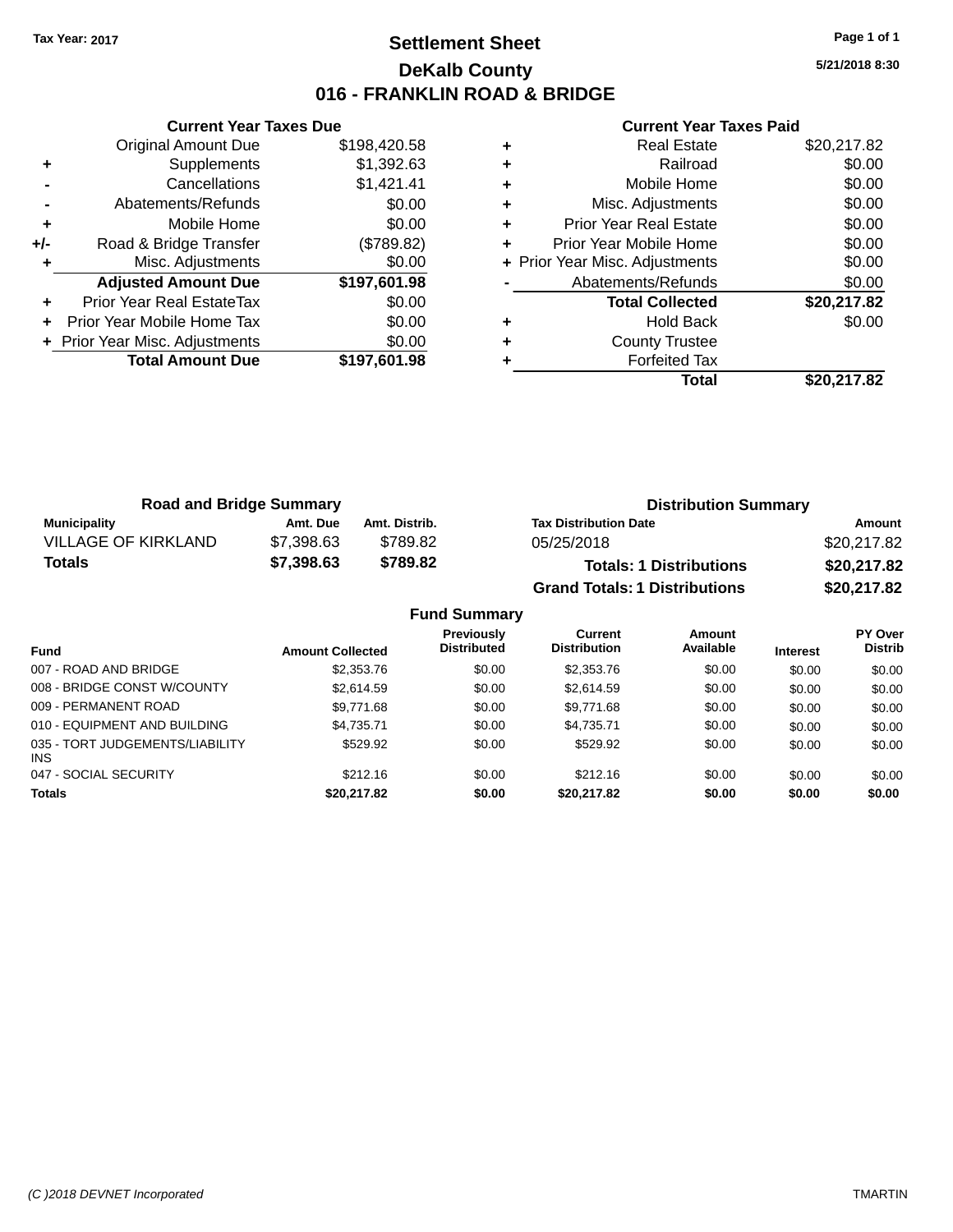## **Settlement Sheet Tax Year: 2017 Page 1 of 1 DeKalb County 017 - GENOA TOWNSHIP**

## **5/21/2018 8:30**

#### **Current Year Taxes Paid**

|     | <b>Current Year Taxes Due</b> |              |  |  |  |  |
|-----|-------------------------------|--------------|--|--|--|--|
|     | <b>Original Amount Due</b>    | \$248,981.04 |  |  |  |  |
| ٠   | Supplements                   | \$4,732.98   |  |  |  |  |
|     | Cancellations                 | \$5,813.37   |  |  |  |  |
|     | Abatements/Refunds            | \$0.00       |  |  |  |  |
| ٠   | Mobile Home                   | \$0.00       |  |  |  |  |
| +/- | Road & Bridge Transfer        | \$0.00       |  |  |  |  |
|     | Misc. Adjustments             | \$0.00       |  |  |  |  |
|     | <b>Adjusted Amount Due</b>    | \$247,900.65 |  |  |  |  |
| ÷   | Prior Year Real EstateTax     | \$0.00       |  |  |  |  |
| ٠   | Prior Year Mobile Home Tax    | \$0.00       |  |  |  |  |
|     | Prior Year Misc. Adjustments  | \$0.00       |  |  |  |  |
|     | <b>Total Amount Due</b>       | \$247.900.65 |  |  |  |  |

| ٠ | <b>Real Estate</b>             | \$27,867.47 |
|---|--------------------------------|-------------|
| ٠ | Railroad                       | \$0.00      |
| ٠ | Mobile Home                    | \$0.00      |
| ٠ | Misc. Adjustments              | \$0.00      |
| ٠ | <b>Prior Year Real Estate</b>  | \$0.00      |
| ٠ | Prior Year Mobile Home         | \$0.00      |
|   | + Prior Year Misc. Adjustments | \$0.00      |
|   | Abatements/Refunds             | \$0.00      |
|   | <b>Total Collected</b>         | \$27,867.47 |
| ٠ | Hold Back                      | \$0.00      |
| ٠ | <b>County Trustee</b>          |             |
| ٠ | <b>Forfeited Tax</b>           |             |
|   | Total                          | \$27,867.47 |
|   |                                |             |

| <b>Distribution Summary</b>          |             |
|--------------------------------------|-------------|
| <b>Tax Distribution Date</b>         | Amount      |
| 05/25/2018                           | \$27,867.47 |
| <b>Totals: 1 Distributions</b>       | \$27,867.47 |
| <b>Grand Totals: 1 Distributions</b> | \$27,867.47 |

| <b>Fund</b>                                   | <b>Amount Collected</b> | Previously<br><b>Distributed</b> | Current<br><b>Distribution</b> | Amount<br>Available | <b>Interest</b> | <b>PY Over</b><br><b>Distrib</b> |
|-----------------------------------------------|-------------------------|----------------------------------|--------------------------------|---------------------|-----------------|----------------------------------|
| 001 - CORPORATE                               | \$24.125.81             | \$0.00                           | \$24.125.81                    | \$0.00              | \$0.00          | \$0.00                           |
| 035 - TORT JUDGEMENTS/LIABILITY<br><b>INS</b> | \$529.62                | \$0.00                           | \$529.62                       | \$0.00              | \$0.00          | \$0.00                           |
| 047 - SOCIAL SECURITY                         | \$1.326.91              | \$0.00                           | \$1.326.91                     | \$0.00              | \$0.00          | \$0.00                           |
| 054 - GENERAL ASSISTANCE                      | \$1,885.13              | \$0.00                           | \$1.885.13                     | \$0.00              | \$0.00          | \$0.00                           |
| <b>Totals</b>                                 | \$27,867.47             | \$0.00                           | \$27.867.47                    | \$0.00              | \$0.00          | \$0.00                           |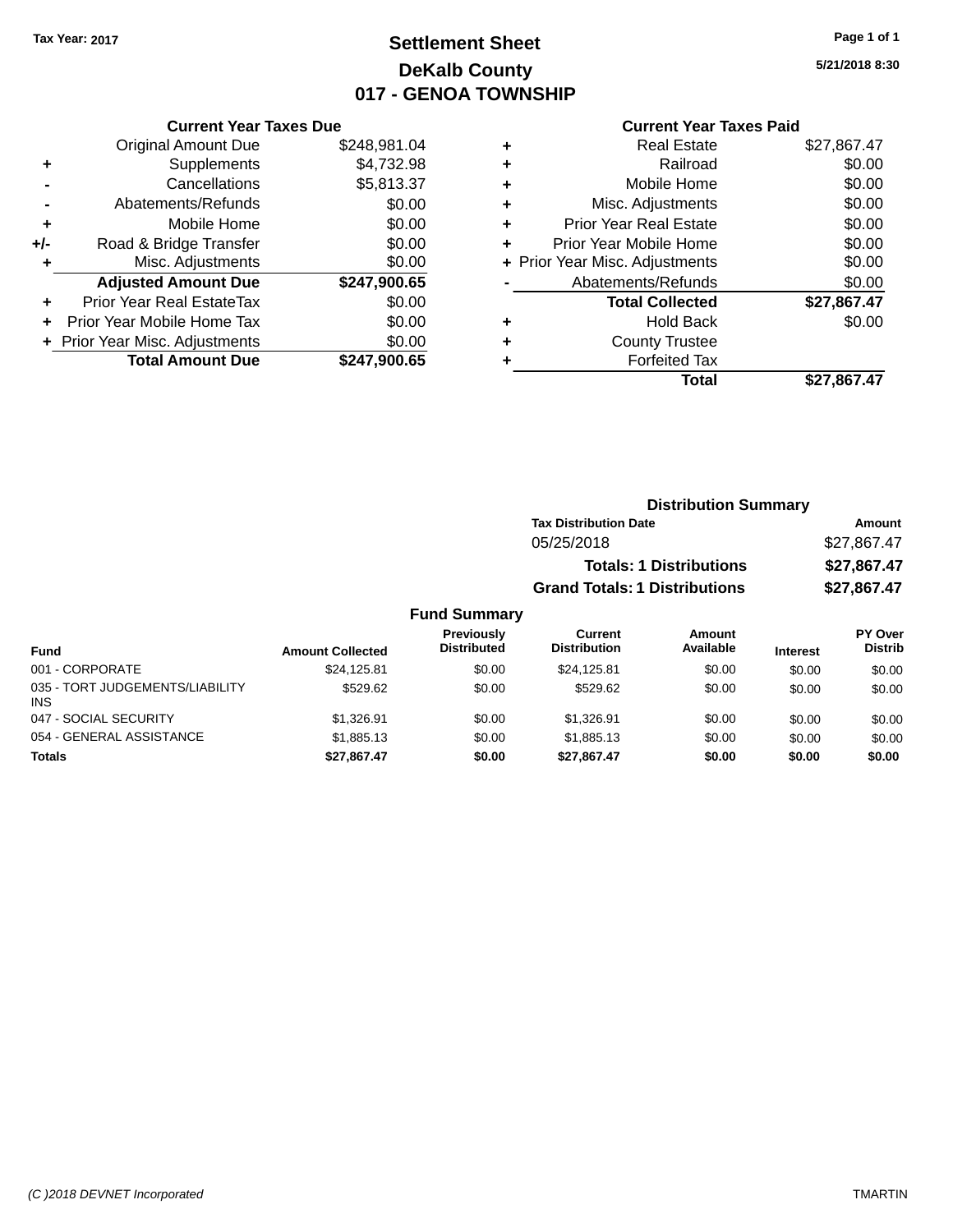## **Settlement Sheet Tax Year: 2017 Page 1 of 1 DeKalb County 018 - GENOA ROAD & BRIDGE**

**5/21/2018 8:30**

|     | <b>Current Year Taxes Due</b>  |              |  |  |  |  |
|-----|--------------------------------|--------------|--|--|--|--|
|     | <b>Original Amount Due</b>     | \$186,986.47 |  |  |  |  |
| ٠   | Supplements                    | \$3,800.45   |  |  |  |  |
|     | Cancellations                  | \$3,912.05   |  |  |  |  |
|     | Abatements/Refunds             | \$0.00       |  |  |  |  |
| ٠   | Mobile Home                    | \$0.00       |  |  |  |  |
| +/- | Road & Bridge Transfer         | (\$2,962.54) |  |  |  |  |
|     | Misc. Adjustments              | \$0.00       |  |  |  |  |
|     | <b>Adjusted Amount Due</b>     | \$183,912.33 |  |  |  |  |
|     | Prior Year Real EstateTax      | \$0.00       |  |  |  |  |
| ÷   | Prior Year Mobile Home Tax     | \$0.00       |  |  |  |  |
|     | + Prior Year Misc. Adjustments | \$0.00       |  |  |  |  |
|     | <b>Total Amount Due</b>        | \$183,912.33 |  |  |  |  |
|     |                                |              |  |  |  |  |

|   | Total                          | \$18,150.93 |
|---|--------------------------------|-------------|
|   | <b>Forfeited Tax</b>           |             |
| ٠ | <b>County Trustee</b>          |             |
| ٠ | Hold Back                      | \$0.00      |
|   | <b>Total Collected</b>         | \$18,150.93 |
|   | Abatements/Refunds             | \$0.00      |
|   | + Prior Year Misc. Adjustments | \$0.00      |
| ٠ | Prior Year Mobile Home         | \$0.00      |
| ٠ | <b>Prior Year Real Estate</b>  | \$0.00      |
| ٠ | Misc. Adjustments              | \$0.00      |
| ٠ | Mobile Home                    | \$0.00      |
| ÷ | Railroad                       | \$0.00      |
|   | <b>Real Estate</b>             | \$18,150.93 |

| <b>Road and Bridge Summary</b> |             |               | <b>Distribution Summary</b>          |             |  |  |
|--------------------------------|-------------|---------------|--------------------------------------|-------------|--|--|
| <b>Municipality</b>            | Amt. Due    | Amt. Distrib. | <b>Tax Distribution Date</b>         | Amount      |  |  |
| <b>CITY OF GENOA</b>           | \$26.072.10 | \$2,962.54    | 05/25/2018                           | \$18,150.93 |  |  |
| <b>Totals</b>                  | \$26,072.10 | \$2,962.54    | <b>Totals: 1 Distributions</b>       | \$18,150.93 |  |  |
|                                |             |               | <b>Grand Totals: 1 Distributions</b> | \$18,150.93 |  |  |

| <b>Fund Summary</b>                     |                         |                                         |                                |                     |                 |                           |  |
|-----------------------------------------|-------------------------|-----------------------------------------|--------------------------------|---------------------|-----------------|---------------------------|--|
| <b>Fund</b>                             | <b>Amount Collected</b> | <b>Previously</b><br><b>Distributed</b> | Current<br><b>Distribution</b> | Amount<br>Available | <b>Interest</b> | PY Over<br><b>Distrib</b> |  |
| 007 - ROAD AND BRIDGE                   | \$6,395.18              | \$0.00                                  | \$6,395.18                     | \$0.00              | \$0.00          | \$0.00                    |  |
| 008 - BRIDGE CONST W/COUNTY             | \$105.02                | \$0.00                                  | \$105.02                       | \$0.00              | \$0.00          | \$0.00                    |  |
| 009 - PERMANENT ROAD                    | \$9,225,02              | \$0.00                                  | \$9,225,02                     | \$0.00              | \$0.00          | \$0.00                    |  |
| 010 - EQUIPMENT AND BUILDING            | \$1.025.90              | \$0.00                                  | \$1,025.90                     | \$0.00              | \$0.00          | \$0.00                    |  |
| 035 - TORT JUDGEMENTS/LIABILITY<br>INS. | \$1,027.07              | \$0.00                                  | \$1.027.07                     | \$0.00              | \$0.00          | \$0.00                    |  |
| 047 - SOCIAL SECURITY                   | \$372.74                | \$0.00                                  | \$372.74                       | \$0.00              | \$0.00          | \$0.00                    |  |
| <b>Totals</b>                           | \$18,150.93             | \$0.00                                  | \$18,150.93                    | \$0.00              | \$0.00          | \$0.00                    |  |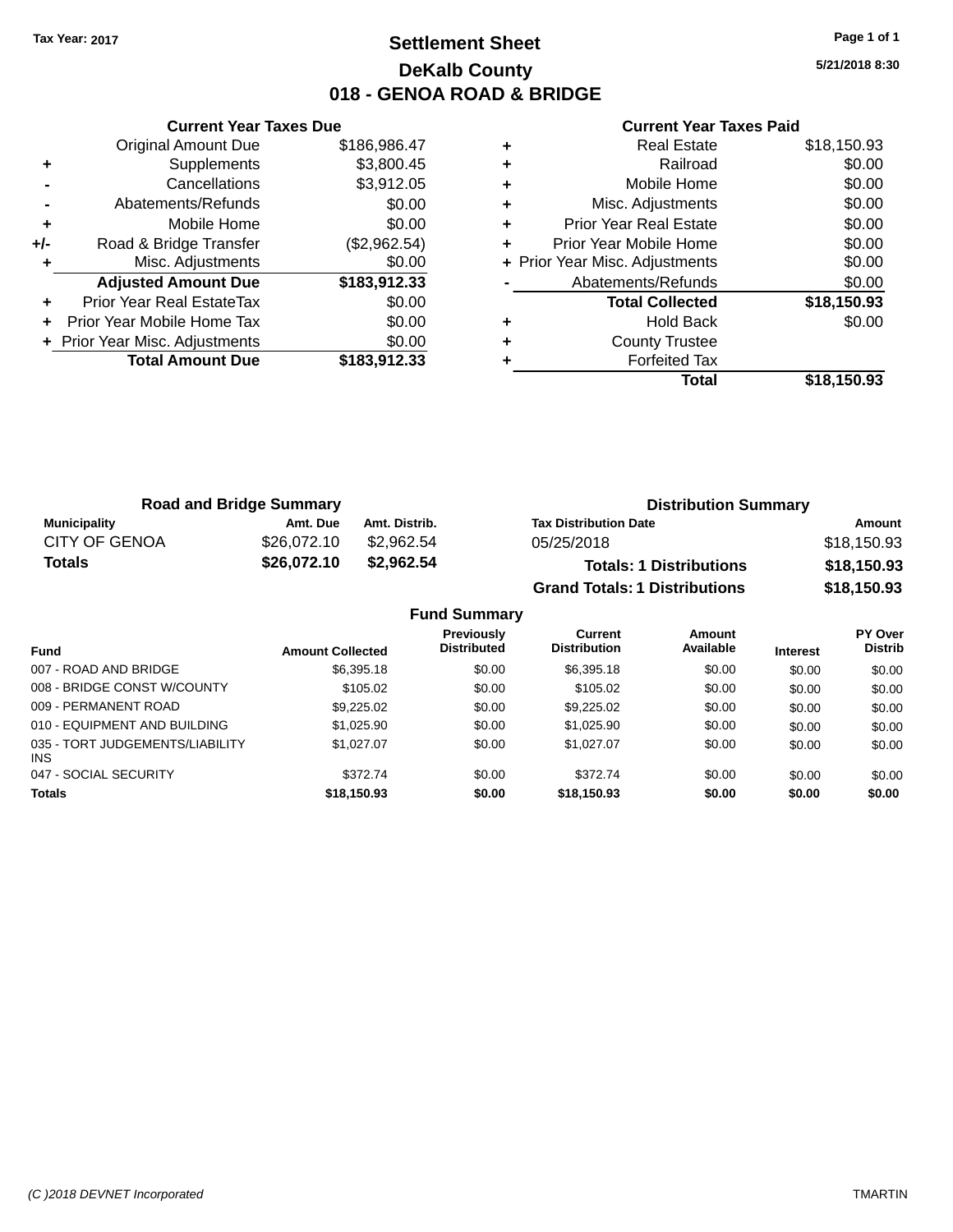## **Settlement Sheet Tax Year: 2017 Page 1 of 1 DeKalb County 019 - KINGSTON TOWNSHIP**

**5/21/2018 8:30**

|       | <b>Current Year Taxes Due</b>  |             |
|-------|--------------------------------|-------------|
|       | <b>Original Amount Due</b>     | \$91,530.66 |
| ٠     | Supplements                    | \$367.68    |
|       | Cancellations                  | \$491.72    |
|       | Abatements/Refunds             | \$0.00      |
| ٠     | Mobile Home                    | \$0.00      |
| $+/-$ | Road & Bridge Transfer         | \$0.00      |
| ٠     | Misc. Adjustments              | \$0.00      |
|       | <b>Adjusted Amount Due</b>     | \$91,406.62 |
| ÷     | Prior Year Real EstateTax      | \$0.00      |
|       | Prior Year Mobile Home Tax     | \$0.00      |
|       | + Prior Year Misc. Adjustments | \$15.38     |
|       | <b>Total Amount Due</b>        | \$91.422.00 |
|       |                                |             |

## **Current Year Taxes Paid**

|   | <b>Real Estate</b>             | \$9,315.34 |
|---|--------------------------------|------------|
| ٠ | Railroad                       | \$0.00     |
| ٠ | Mobile Home                    | \$0.00     |
| ٠ | Misc. Adjustments              | \$0.00     |
| ٠ | <b>Prior Year Real Estate</b>  | \$0.00     |
|   | Prior Year Mobile Home         | \$0.00     |
|   | + Prior Year Misc. Adjustments | \$15.38    |
|   | Abatements/Refunds             | \$0.00     |
|   | <b>Total Collected</b>         | \$9,330.72 |
| ٠ | <b>Hold Back</b>               | \$0.00     |
|   | <b>County Trustee</b>          |            |
|   | <b>Forfeited Tax</b>           |            |
|   | Total                          | \$9,330.72 |
|   |                                |            |

|             |                          |                                                  |                         |                                                                                          |                                       | <b>Distribution Summary</b>    |                 |                           |
|-------------|--------------------------|--------------------------------------------------|-------------------------|------------------------------------------------------------------------------------------|---------------------------------------|--------------------------------|-----------------|---------------------------|
|             |                          |                                                  |                         |                                                                                          | <b>Tax Distribution Date</b>          |                                |                 | <b>Amount</b>             |
|             |                          |                                                  |                         |                                                                                          | 05/25/2018                            |                                |                 | \$9,330.72                |
|             |                          |                                                  |                         |                                                                                          |                                       | <b>Totals: 1 Distributions</b> |                 | \$9,330.72                |
|             |                          |                                                  |                         |                                                                                          | <b>Grand Totals: 1 Distributions</b>  |                                |                 | \$9,330.72                |
|             |                          |                                                  |                         | <b>Fund Summary</b>                                                                      |                                       |                                |                 |                           |
| <b>Fund</b> |                          |                                                  | <b>Amount Collected</b> | <b>Previously</b><br><b>Distributed</b>                                                  | <b>Current</b><br><b>Distribution</b> | Amount<br>Available            | <b>Interest</b> | PY Over<br><b>Distrib</b> |
|             | 001 - CORPORATE          |                                                  | \$9,264.56              | \$0.00                                                                                   | \$9,264.56                            | \$0.00                         | \$0.00          | \$0.00                    |
|             | 054 - GENERAL ASSISTANCE |                                                  | \$66.16                 | \$0.00                                                                                   | \$66.16                               | \$0.00                         | \$0.00          | \$0.00                    |
| Totals      |                          |                                                  | \$9,330.72              | \$0.00                                                                                   | \$9,330.72                            | \$0.00                         | \$0.00          | \$0.00                    |
|             |                          |                                                  |                         | <b>Miscellaneous Adjustment Detail</b>                                                   |                                       |                                |                 |                           |
| Year Source | 2016 RE - Real Estate    | <b>Account Type</b><br><b>Back Tax Collected</b> |                         | <b>Amount Adjustment Description</b><br>\$15.38 MATHESON REDEMPTION 02-22-402-003 by TBA |                                       |                                |                 |                           |

**Totals \$15.38 1 entries**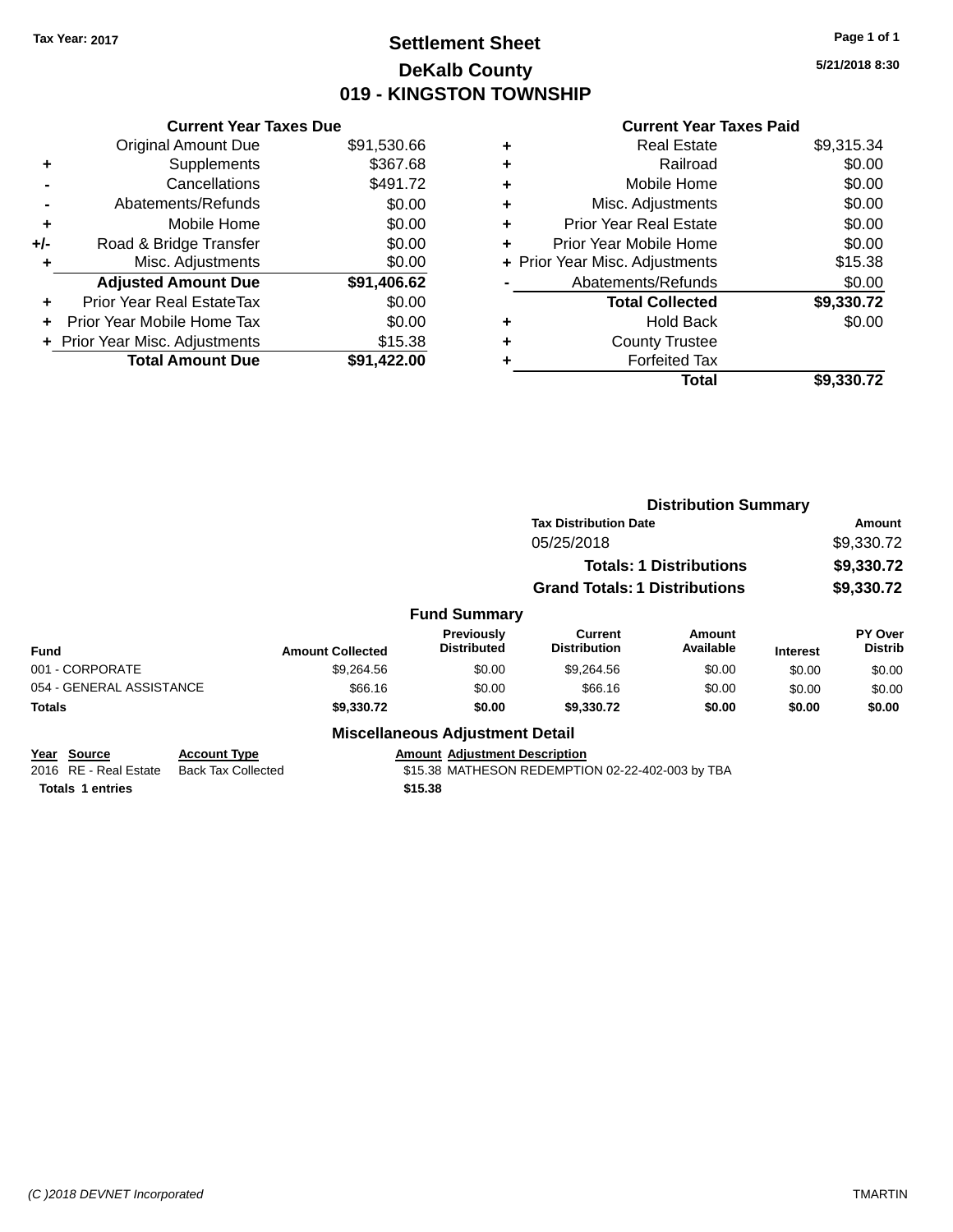## **Settlement Sheet Tax Year: 2017 Page 1 of 1 DeKalb County 020 - KINGSTON ROAD & BRIDGE**

**5/21/2018 8:30**

#### **Current Year Taxes Paid**

|       | <b>Current Year Taxes Due</b>  |              |
|-------|--------------------------------|--------------|
|       | <b>Original Amount Due</b>     | \$329,995.74 |
| ٠     | Supplements                    | \$1,250.83   |
|       | Cancellations                  | \$1,672.76   |
|       | Abatements/Refunds             | \$0.00       |
| ٠     | Mobile Home                    | \$0.00       |
| $+/-$ | Road & Bridge Transfer         | (\$1,898.37) |
|       | Misc. Adjustments              | \$0.00       |
|       | <b>Adjusted Amount Due</b>     | \$327,675.44 |
|       | Prior Year Real EstateTax      | (\$3.02)     |
|       | Prior Year Mobile Home Tax     | \$0.00       |
|       | + Prior Year Misc. Adjustments | \$54.48      |
|       | <b>Total Amount Due</b>        | \$327,726.90 |
|       |                                |              |

|   | <b>Real Estate</b>             | \$31,689.43 |
|---|--------------------------------|-------------|
| ٠ | Railroad                       | \$0.00      |
| ٠ | Mobile Home                    | \$0.00      |
| ٠ | Misc. Adjustments              | \$0.00      |
| ٠ | <b>Prior Year Real Estate</b>  | (\$3.02)    |
|   | Prior Year Mobile Home         | \$0.00      |
|   | + Prior Year Misc. Adjustments | \$54.48     |
|   | Abatements/Refunds             | \$0.00      |
|   | <b>Total Collected</b>         | \$31,740.89 |
|   | Hold Back                      | \$0.00      |
| ٠ | <b>County Trustee</b>          |             |
|   | <b>Forfeited Tax</b>           |             |
|   | Total                          | \$31.740.89 |

| <b>Road and Bridge Summary</b> |             |               | <b>Distribution Summary</b>          |             |
|--------------------------------|-------------|---------------|--------------------------------------|-------------|
| Municipality                   | Amt. Due    | Amt. Distrib. | <b>Tax Distribution Date</b>         | Amount      |
| <b>CITY OF GENOA</b>           | \$7.483.72  | \$775.69      | 05/25/2018                           | \$31,740.89 |
| <b>VILLAGE OF KINGSTON</b>     | \$10,873.62 | \$1,122.68    | <b>Totals: 1 Distributions</b>       | \$31,740.89 |
| Totals                         | \$18,357.34 | \$1,898.37    | <b>Grand Totals: 1 Distributions</b> | \$31,740.89 |

|                              |                         | <b>Fund Summary</b>                     |                                |                     |                 |                           |
|------------------------------|-------------------------|-----------------------------------------|--------------------------------|---------------------|-----------------|---------------------------|
| Fund                         | <b>Amount Collected</b> | <b>Previously</b><br><b>Distributed</b> | Current<br><b>Distribution</b> | Amount<br>Available | <b>Interest</b> | PY Over<br><b>Distrib</b> |
| 007 - ROAD AND BRIDGE        | \$7,083.12              | \$0.00                                  | \$7,083.12                     | \$0.00              | \$0.00          | \$0.00                    |
| 008 - BRIDGE CONST W/COUNTY  | \$1,096.64              | \$0.00                                  | \$1,096.64                     | \$0.00              | \$0.00          | \$0.00                    |
| 009 - PERMANENT ROAD         | \$20,675,63             | \$0.00                                  | \$20,675.63                    | \$0.00              | \$0.00          | \$0.00                    |
| 010 - EQUIPMENT AND BUILDING | \$2,885.50              | \$0.00                                  | \$2,885.50                     | \$0.00              | \$0.00          | \$0.00                    |
| Totals                       | \$31,740.89             | \$0.00                                  | \$31.740.89                    | \$0.00              | \$0.00          | \$0.00                    |

## **Year Source Account Type**<br>
2016 RE - Real Estate Back Tax Collected **Amount Adjustment Description**<br>
\$54.48 MATHESON REDEMPTIC

**Totals \$54.48 1 entries**

## **Miscellaneous Adjustment Detail**

\$54.48 MATHESON REDEMPTION 02-22-402-003 by TBA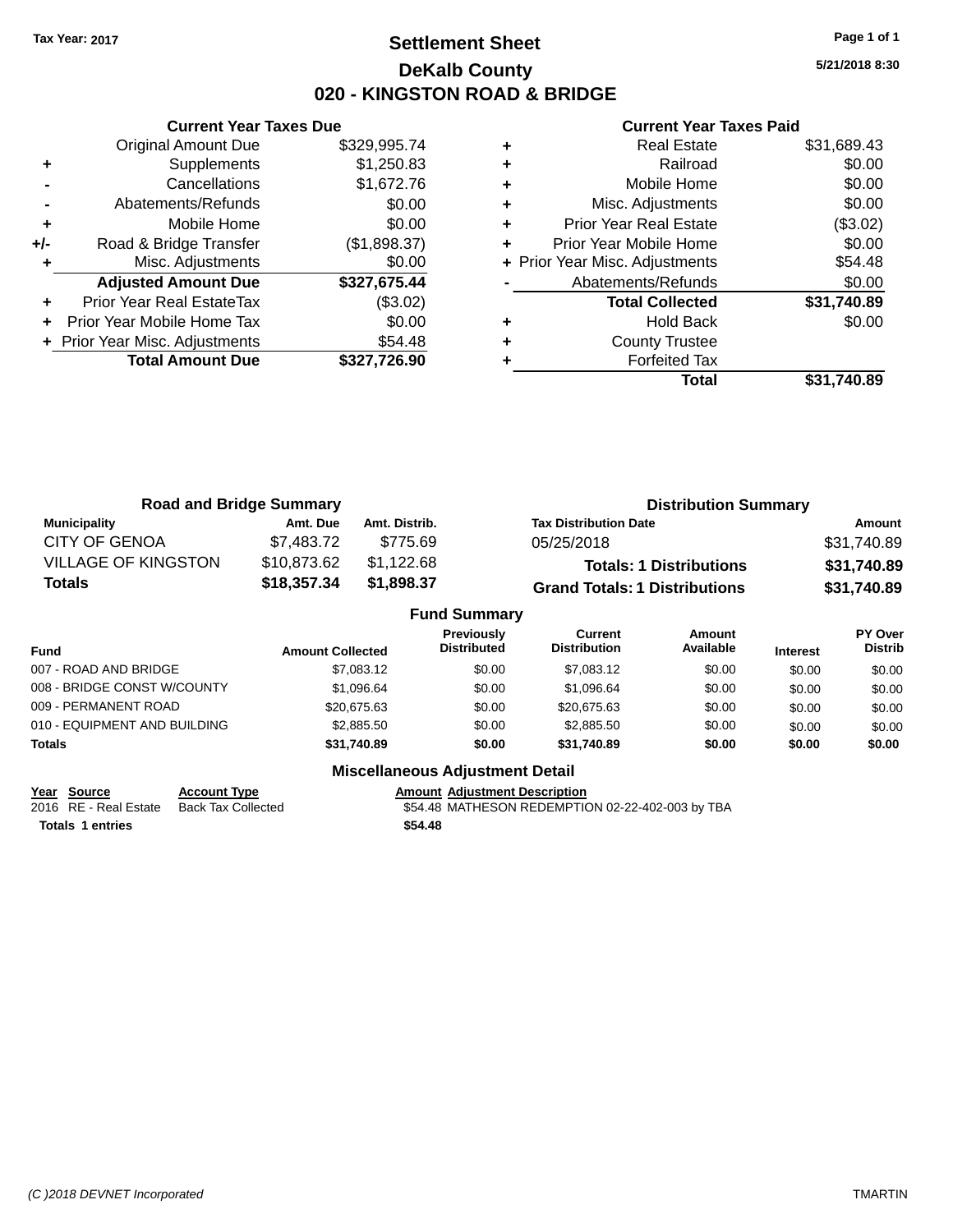## **Settlement Sheet Tax Year: 2017 Page 1 of 1 DeKalb County 021 - KINGSTON TWP CEMETERY**

**5/21/2018 8:30**

#### **Current Year Taxes Paid**

|     | <b>Current Year Taxes Due</b>  |             |
|-----|--------------------------------|-------------|
|     | <b>Original Amount Due</b>     | \$15,471.47 |
| ٠   | Supplements                    | \$62.15     |
|     | Cancellations                  | \$83.12     |
|     | Abatements/Refunds             | \$0.00      |
| ٠   | Mobile Home                    | \$0.00      |
| +/- | Road & Bridge Transfer         | \$0.00      |
| ٠   | Misc. Adjustments              | \$0.00      |
|     | <b>Adjusted Amount Due</b>     | \$15,450.50 |
| ÷   | Prior Year Real EstateTax      | \$0.00      |
| ÷   | Prior Year Mobile Home Tax     | \$0.00      |
|     | + Prior Year Misc. Adjustments | \$2.60      |
|     | <b>Total Amount Due</b>        | \$15,453,10 |

| ٠ | <b>Real Estate</b>             | \$1,574.60 |
|---|--------------------------------|------------|
| ٠ | Railroad                       | \$0.00     |
| ٠ | Mobile Home                    | \$0.00     |
| ٠ | Misc. Adjustments              | \$0.00     |
| ٠ | <b>Prior Year Real Estate</b>  | \$0.00     |
| ÷ | Prior Year Mobile Home         | \$0.00     |
|   | + Prior Year Misc. Adjustments | \$2.60     |
|   | Abatements/Refunds             | \$0.00     |
|   | <b>Total Collected</b>         | \$1,577.20 |
| ٠ | <b>Hold Back</b>               | \$0.00     |
| ٠ | <b>County Trustee</b>          |            |
| ٠ | <b>Forfeited Tax</b>           |            |
|   | Total                          | \$1,577.20 |

|                                      |                                                  |                                        | <b>Distribution Summary</b>                     |                                |                 |                           |
|--------------------------------------|--------------------------------------------------|----------------------------------------|-------------------------------------------------|--------------------------------|-----------------|---------------------------|
|                                      |                                                  |                                        | <b>Tax Distribution Date</b>                    |                                |                 | Amount                    |
|                                      |                                                  |                                        | 05/25/2018                                      |                                |                 | \$1,577.20                |
|                                      |                                                  |                                        |                                                 | <b>Totals: 1 Distributions</b> |                 | \$1,577.20                |
|                                      |                                                  |                                        | <b>Grand Totals: 1 Distributions</b>            |                                |                 | \$1,577.20                |
|                                      |                                                  | <b>Fund Summary</b>                    |                                                 |                                |                 |                           |
| <b>Fund</b>                          | <b>Amount Collected</b>                          | Previously<br><b>Distributed</b>       | Current<br><b>Distribution</b>                  | Amount<br>Available            | <b>Interest</b> | PY Over<br><b>Distrib</b> |
| 017 - CEMETERY                       | \$1,577.20                                       | \$0.00                                 | \$1,577.20                                      | \$0.00                         | \$0.00          | \$0.00                    |
| <b>Totals</b>                        | \$1,577.20                                       | \$0.00                                 | \$1,577.20                                      | \$0.00                         | \$0.00          | \$0.00                    |
|                                      |                                                  | <b>Miscellaneous Adjustment Detail</b> |                                                 |                                |                 |                           |
| Year Source<br>2016 RE - Real Estate | <b>Account Type</b><br><b>Back Tax Collected</b> | <b>Amount Adiustment Description</b>   | \$2.60 MATHESON REDEMPTION 02-22-402-003 by TBA |                                |                 |                           |

**Totals 1 entries** \$2.60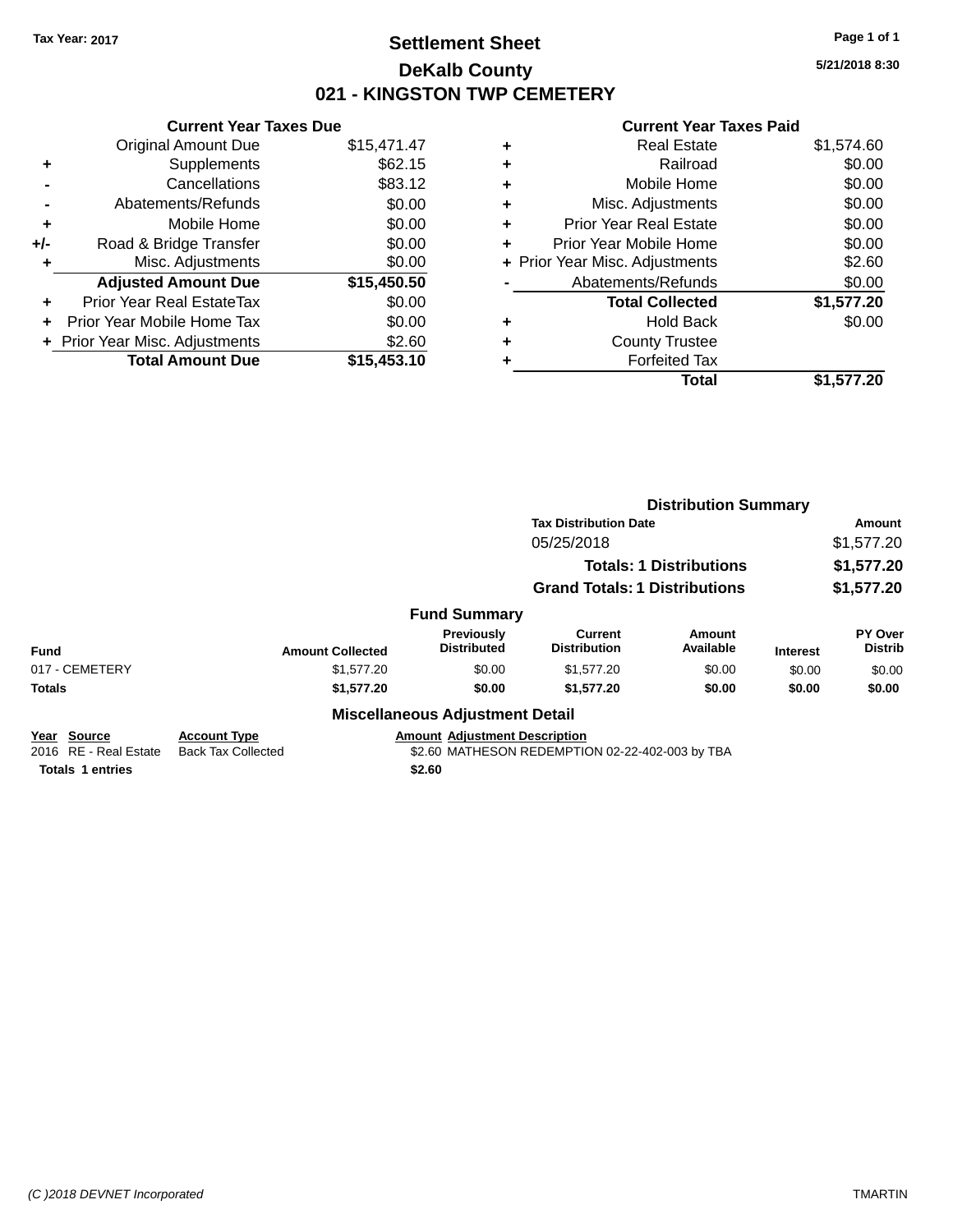## **Settlement Sheet Tax Year: 2017 Page 1 of 1 DeKalb County 022 - MALTA TOWNSHIP**

**5/21/2018 8:30**

|       | <b>Current Year Taxes Due</b>  |             |
|-------|--------------------------------|-------------|
|       | <b>Original Amount Due</b>     | \$68,688.53 |
| ٠     | Supplements                    | \$57.98     |
|       | Cancellations                  | \$151.82    |
|       | Abatements/Refunds             | \$0.00      |
| ٠     | Mobile Home                    | \$0.00      |
| $+/-$ | Road & Bridge Transfer         | \$0.00      |
| ٠     | Misc. Adjustments              | \$0.00      |
|       | <b>Adjusted Amount Due</b>     | \$68,594.69 |
| ٠     | Prior Year Real EstateTax      | \$0.00      |
|       | Prior Year Mobile Home Tax     | \$0.00      |
|       | + Prior Year Misc. Adjustments | \$0.00      |
|       | <b>Total Amount Due</b>        | \$68.594.69 |
|       |                                |             |

|   | <b>Current Year Taxes Paid</b> |            |
|---|--------------------------------|------------|
| ٠ | <b>Real Estate</b>             | \$8,612.41 |
| ٠ | Railroad                       | \$0.00     |
| ٠ | Mobile Home                    | \$0.00     |
| ٠ | Misc. Adjustments              | \$0.00     |
| ٠ | <b>Prior Year Real Estate</b>  | \$0.00     |
| ٠ | Prior Year Mobile Home         | \$0.00     |
|   | + Prior Year Misc. Adjustments | \$0.00     |
|   | Abatements/Refunds             | \$0.00     |
|   | <b>Total Collected</b>         | \$8,612.41 |
|   | <b>Hold Back</b>               | \$0.00     |
|   | <b>County Trustee</b>          |            |
|   | <b>Forfeited Tax</b>           |            |
|   | Total                          | \$8.612.41 |

|                         |                                  |                                       |                     |                                                                                                        | <b>Amount</b>               |
|-------------------------|----------------------------------|---------------------------------------|---------------------|--------------------------------------------------------------------------------------------------------|-----------------------------|
|                         |                                  | 05/25/2018                            |                     |                                                                                                        | \$8,612.41                  |
|                         |                                  |                                       |                     |                                                                                                        | \$8,612.41                  |
|                         |                                  |                                       |                     |                                                                                                        | \$8,612.41                  |
|                         |                                  |                                       |                     |                                                                                                        |                             |
| <b>Amount Collected</b> | Previously<br><b>Distributed</b> | <b>Current</b><br><b>Distribution</b> | Amount<br>Available | <b>Interest</b>                                                                                        | PY Over<br><b>Distrib</b>   |
| \$8,510.64              | \$0.00                           | \$8.510.64                            | \$0.00              | \$0.00                                                                                                 | \$0.00                      |
| \$101.77                | \$0.00                           | \$101.77                              | \$0.00              | \$0.00                                                                                                 | \$0.00                      |
| \$8,612.41              | \$0.00                           | \$8.612.41                            | \$0.00              | \$0.00                                                                                                 | \$0.00                      |
|                         |                                  | <b>Fund Summary</b>                   |                     | <b>Tax Distribution Date</b><br><b>Totals: 1 Distributions</b><br><b>Grand Totals: 1 Distributions</b> | <b>Distribution Summary</b> |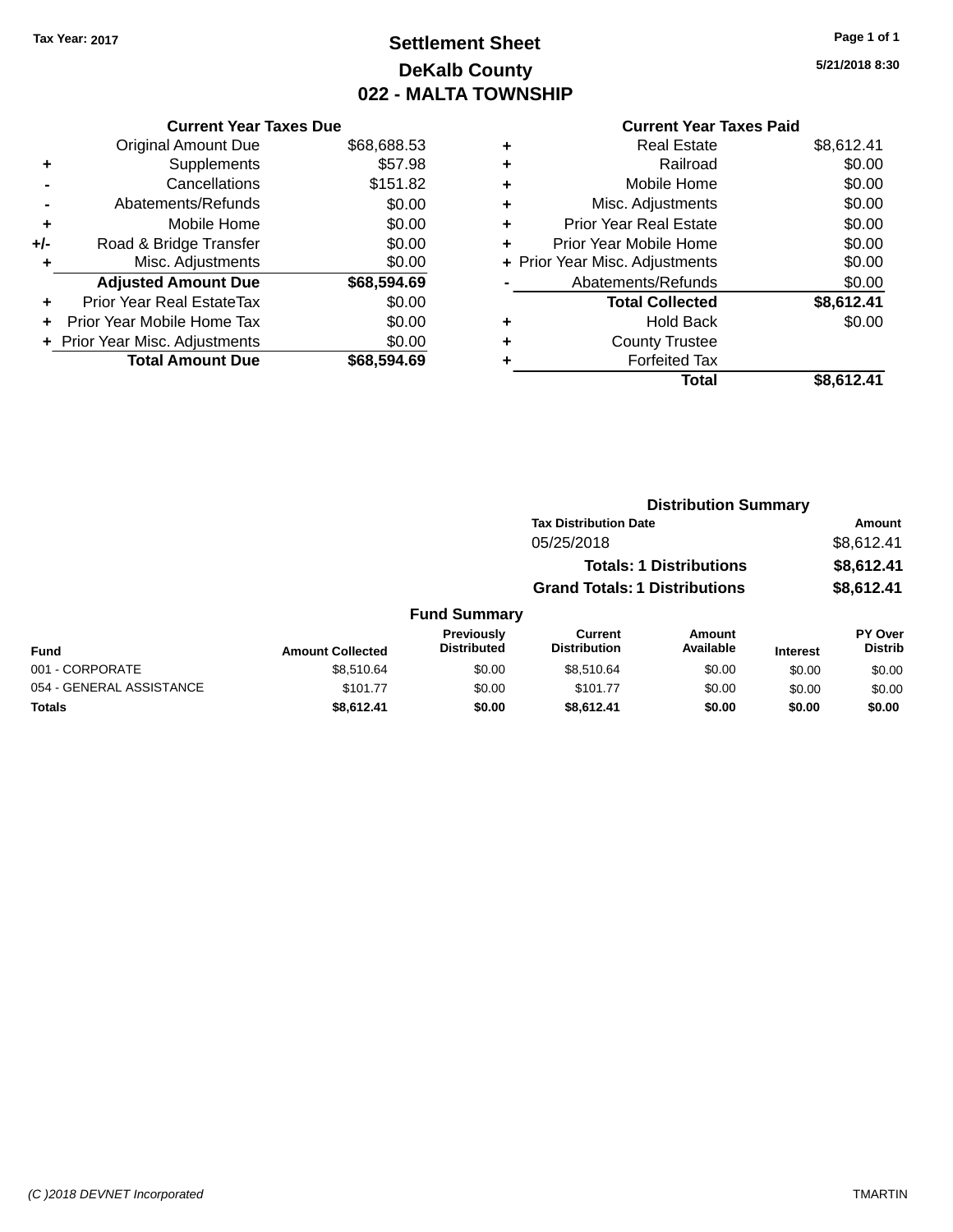## **Settlement Sheet Tax Year: 2017 Page 1 of 1 DeKalb County 023 - MALTA TWP LIBRARY**

**5/21/2018 8:30**

|     | <b>Current Year Taxes Due</b>  |              |  |  |  |  |  |
|-----|--------------------------------|--------------|--|--|--|--|--|
|     | <b>Original Amount Due</b>     | \$132,382.56 |  |  |  |  |  |
| ٠   | Supplements                    | \$111.76     |  |  |  |  |  |
|     | Cancellations                  | \$292.63     |  |  |  |  |  |
|     | Abatements/Refunds             | \$0.00       |  |  |  |  |  |
| ٠   | Mobile Home                    | \$0.00       |  |  |  |  |  |
| +/- | Road & Bridge Transfer         | \$0.00       |  |  |  |  |  |
| ٠   | Misc. Adjustments              | \$0.00       |  |  |  |  |  |
|     | <b>Adjusted Amount Due</b>     | \$132,201.69 |  |  |  |  |  |
| ÷   | Prior Year Real EstateTax      | \$0.00       |  |  |  |  |  |
|     | Prior Year Mobile Home Tax     | \$0.00       |  |  |  |  |  |
|     | + Prior Year Misc. Adjustments | \$0.00       |  |  |  |  |  |
|     | <b>Total Amount Due</b>        | \$132,201.69 |  |  |  |  |  |
|     |                                |              |  |  |  |  |  |

| ٠ | <b>Real Estate</b>             | \$16,598.52 |
|---|--------------------------------|-------------|
| ٠ | Railroad                       | \$0.00      |
| ٠ | Mobile Home                    | \$0.00      |
| ٠ | Misc. Adjustments              | \$0.00      |
| ٠ | <b>Prior Year Real Estate</b>  | \$0.00      |
| ٠ | Prior Year Mobile Home         | \$0.00      |
|   | + Prior Year Misc. Adjustments | \$0.00      |
|   | Abatements/Refunds             | \$0.00      |
|   | <b>Total Collected</b>         | \$16,598.52 |
| ٠ | Hold Back                      | \$0.00      |
| ٠ | <b>County Trustee</b>          |             |
|   | <b>Forfeited Tax</b>           |             |
|   | Total                          | \$16,598.52 |
|   |                                |             |

|                                      | <b>Tax Distribution Date</b>            |                                |                            |                                | <b>Amount</b>               |
|--------------------------------------|-----------------------------------------|--------------------------------|----------------------------|--------------------------------|-----------------------------|
|                                      |                                         | 05/25/2018                     |                            |                                | \$16,598.52                 |
|                                      |                                         |                                |                            |                                | \$16,598.52                 |
| <b>Grand Totals: 1 Distributions</b> |                                         | \$16,598.52                    |                            |                                |                             |
|                                      |                                         |                                |                            |                                |                             |
| <b>Amount Collected</b>              | <b>Previously</b><br><b>Distributed</b> | Current<br><b>Distribution</b> | <b>Amount</b><br>Available | <b>Interest</b>                | PY Over<br><b>Distrib</b>   |
| \$16,598.52                          | \$0.00                                  | \$16,598.52                    | \$0.00                     | \$0.00                         | \$0.00                      |
| \$16,598.52                          | \$0.00                                  | \$16,598.52                    | \$0.00                     | \$0.00                         | \$0.00                      |
|                                      |                                         |                                | <b>Fund Summary</b>        | <b>Totals: 1 Distributions</b> | <b>Distribution Summary</b> |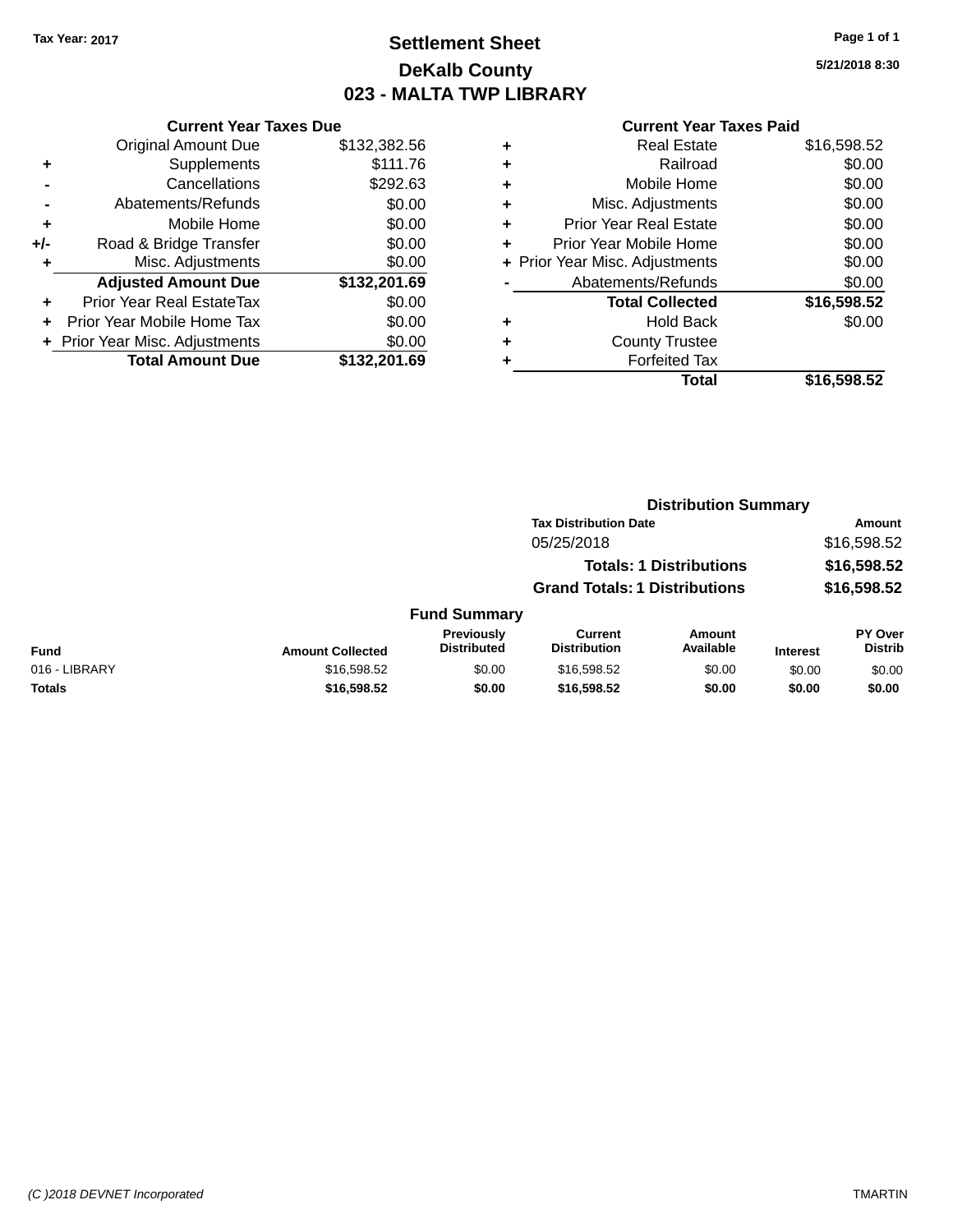## **Settlement Sheet Tax Year: 2017 Page 1 of 1 DeKalb County 024 - MALTA ROAD & BRIDGE**

**5/21/2018 8:30**

|     | <b>Current Year Taxes Due</b>  |              |
|-----|--------------------------------|--------------|
|     | <b>Original Amount Due</b>     | \$172,801.14 |
| ٠   | Supplements                    | \$136.28     |
|     | Cancellations                  | \$356.86     |
|     | Abatements/Refunds             | \$0.00       |
| ٠   | Mobile Home                    | \$0.00       |
| +/- | Road & Bridge Transfer         | (\$1,423.99) |
|     | Misc. Adjustments              | \$0.00       |
|     | <b>Adjusted Amount Due</b>     | \$171,156.57 |
| ٠   | Prior Year Real EstateTax      | \$0.00       |
| ÷   | Prior Year Mobile Home Tax     | \$0.00       |
|     | + Prior Year Misc. Adjustments | \$0.00       |
|     | <b>Total Amount Due</b>        | \$171,156.57 |
|     |                                |              |

| \$20,242.37 |
|-------------|
| \$0.00      |
| \$0.00      |
| \$0.00      |
| \$0.00      |
| \$0.00      |
| \$0.00      |
| \$0.00      |
| \$20,242.37 |
| \$0.00      |
|             |
|             |
| \$20,242.37 |
|             |

| <b>Road and Bridge Summary</b> |             |               | <b>Distribution Summary</b>          |             |
|--------------------------------|-------------|---------------|--------------------------------------|-------------|
| Municipality                   | Amt. Due    | Amt. Distrib. | <b>Tax Distribution Date</b>         | Amount      |
| <b>VILLAGE OF MALTA</b>        | \$10.913.84 | \$1.423.99    | 05/25/2018                           | \$20,242.37 |
| <b>Totals</b>                  | \$10,913.84 | \$1.423.99    | <b>Totals: 1 Distributions</b>       | \$20,242.37 |
|                                |             |               | <b>Grand Totals: 1 Distributions</b> | \$20,242.37 |

| <b>Fund Summary</b>          |                         |                                         |                                |                     |                 |                                  |
|------------------------------|-------------------------|-----------------------------------------|--------------------------------|---------------------|-----------------|----------------------------------|
| Fund                         | <b>Amount Collected</b> | <b>Previously</b><br><b>Distributed</b> | Current<br><b>Distribution</b> | Amount<br>Available | <b>Interest</b> | <b>PY Over</b><br><b>Distrib</b> |
| 007 - ROAD AND BRIDGE        | \$6,228,26              | \$0.00                                  | \$6,228,26                     | \$0.00              | \$0.00          | \$0.00                           |
| 008 - BRIDGE CONST W/COUNTY  | \$2,589.35              | \$0.00                                  | \$2,589.35                     | \$0.00              | \$0.00          | \$0.00                           |
| 009 - PERMANENT ROAD         | \$9.129.97              | \$0.00                                  | \$9.129.97                     | \$0.00              | \$0.00          | \$0.00                           |
| 010 - EQUIPMENT AND BUILDING | \$2,294.79              | \$0.00                                  | \$2,294.79                     | \$0.00              | \$0.00          | \$0.00                           |
| <b>Totals</b>                | \$20,242.37             | \$0.00                                  | \$20,242,37                    | \$0.00              | \$0.00          | \$0.00                           |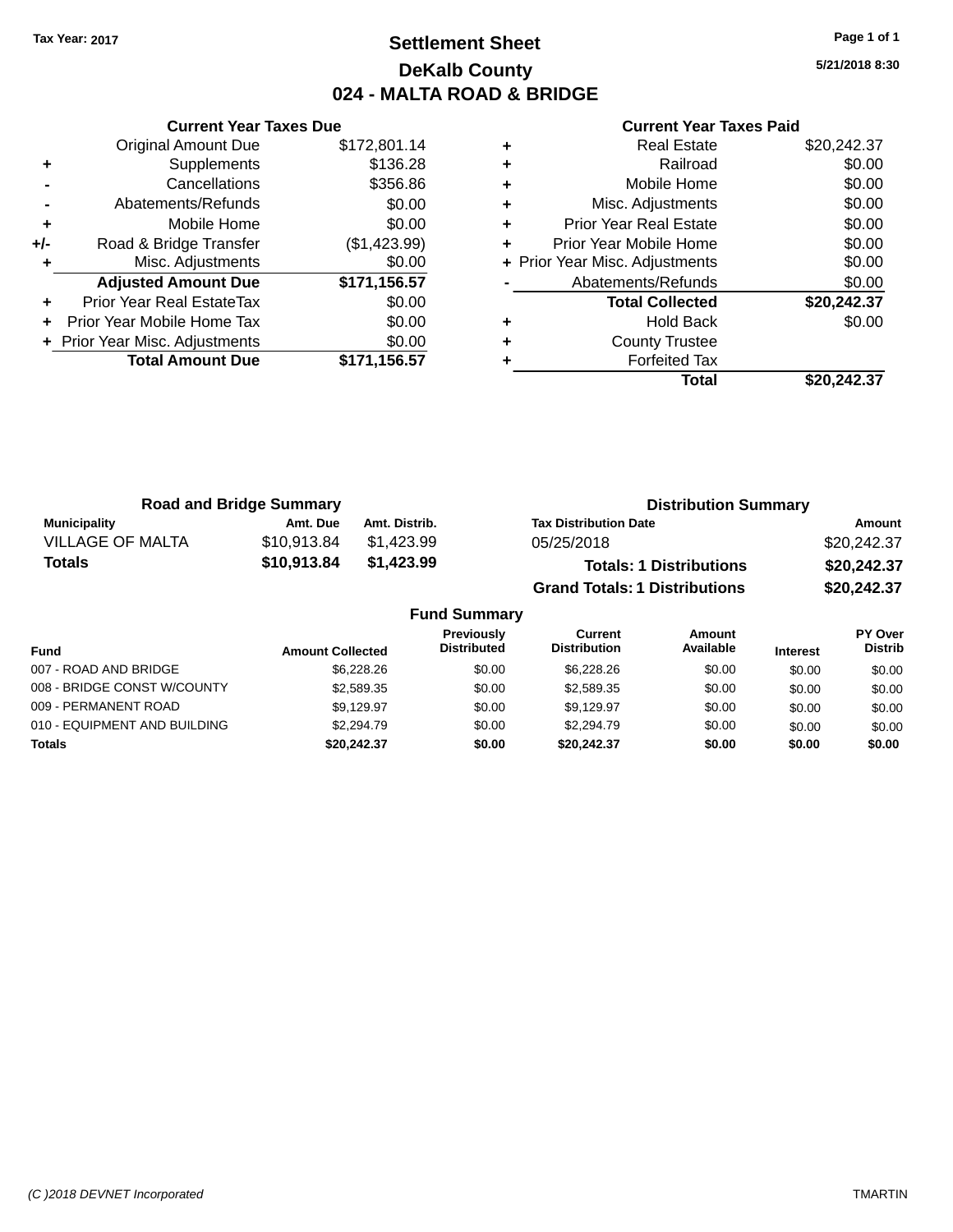## **Settlement Sheet Tax Year: 2017 Page 1 of 1 DeKalb County 025 - MAYFIELD TOWNSHIP**

**5/21/2018 8:30**

|     | <b>Current Year Taxes Due</b>  |             |
|-----|--------------------------------|-------------|
|     | <b>Original Amount Due</b>     | \$97,503.84 |
| ٠   | Supplements                    | \$499.91    |
|     | Cancellations                  | \$530.84    |
|     | Abatements/Refunds             | \$0.00      |
| ٠   | Mobile Home                    | \$0.00      |
| +/- | Road & Bridge Transfer         | \$0.00      |
|     | Misc. Adjustments              | \$0.00      |
|     | <b>Adjusted Amount Due</b>     | \$97,472.91 |
| ÷   | Prior Year Real EstateTax      | \$0.00      |
| ÷   | Prior Year Mobile Home Tax     | \$0.00      |
|     | + Prior Year Misc. Adjustments | \$0.00      |
|     | <b>Total Amount Due</b>        | \$97.472.91 |

|   | <b>Real Estate</b>             | \$11,650.81 |
|---|--------------------------------|-------------|
| ٠ | Railroad                       | \$0.00      |
| ٠ | Mobile Home                    | \$0.00      |
| ٠ | Misc. Adjustments              | \$0.00      |
| ٠ | <b>Prior Year Real Estate</b>  | \$0.00      |
| ٠ | Prior Year Mobile Home         | \$0.00      |
|   | + Prior Year Misc. Adjustments | \$0.00      |
|   | Abatements/Refunds             | \$0.00      |
|   | <b>Total Collected</b>         | \$11,650.81 |
| ٠ | <b>Hold Back</b>               | \$0.00      |
| ٠ | <b>County Trustee</b>          |             |
| ٠ | <b>Forfeited Tax</b>           |             |
|   | Total                          | \$11,650.81 |
|   |                                |             |

|                     |                                      | <b>Distribution Summary</b>    |                  |                |
|---------------------|--------------------------------------|--------------------------------|------------------|----------------|
|                     | <b>Tax Distribution Date</b>         |                                |                  | Amount         |
|                     | 05/25/2018                           |                                |                  | \$11,650.81    |
|                     |                                      | <b>Totals: 1 Distributions</b> |                  | \$11,650.81    |
|                     | <b>Grand Totals: 1 Distributions</b> |                                |                  | \$11,650.81    |
| <b>Fund Summary</b> |                                      |                                |                  |                |
| <b>Previously</b>   | <b>Current</b>                       | <b>Amount</b>                  |                  | <b>PY Over</b> |
| <b>Dictributed</b>  | <b>Dictribution</b>                  | <b>Availahla</b>               | $1.14 \pm .0.14$ | <b>Dictrib</b> |

| <b>Fund</b>              | <b>Amount Collected</b> | <b>Previously</b><br><b>Distributed</b> | Current<br><b>Distribution</b> | Amount<br>Available | <b>Interest</b> | <b>PY Over</b><br><b>Distrib</b> |
|--------------------------|-------------------------|-----------------------------------------|--------------------------------|---------------------|-----------------|----------------------------------|
| 001 - CORPORATE          | \$10.754.37             | \$0.00                                  | \$10.754.37                    | \$0.00              | \$0.00          | \$0.00                           |
| 054 - GENERAL ASSISTANCE | \$896.44                | \$0.00                                  | \$896.44                       | \$0.00              | \$0.00          | \$0.00                           |
| Totals                   | \$11,650.81             | \$0.00                                  | \$11,650.81                    | \$0.00              | \$0.00          | \$0.00                           |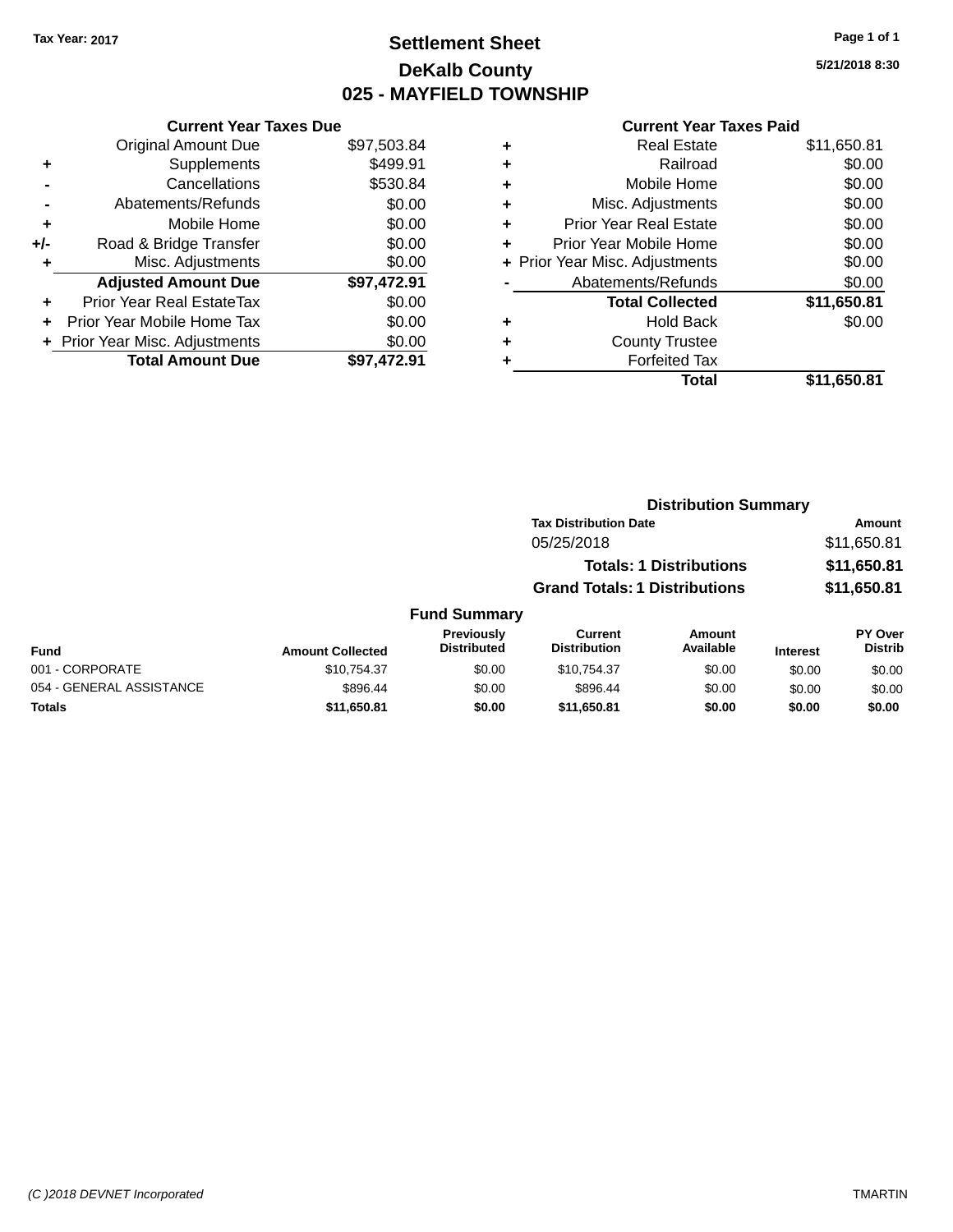## **Settlement Sheet Tax Year: 2017 Page 1 of 1 DeKalb County 026 - MAYFIELD ROAD & BRIDGE**

**5/21/2018 8:30**

#### **Current Year Taxes Paid**

| <b>Current Year Taxes Due</b> |                                |
|-------------------------------|--------------------------------|
| <b>Original Amount Due</b>    | \$267,355.89                   |
| Supplements                   | \$1,370.74                     |
| Cancellations                 | \$1,455.57                     |
| Abatements/Refunds            | \$0.00                         |
| Mobile Home                   | \$0.00                         |
| Road & Bridge Transfer        | \$0.00                         |
| Misc. Adjustments             | \$0.00                         |
| <b>Adjusted Amount Due</b>    | \$267,271.06                   |
| Prior Year Real EstateTax     | \$0.00                         |
| Prior Year Mobile Home Tax    | \$0.00                         |
|                               | \$0.00                         |
| <b>Total Amount Due</b>       | \$267,271.06                   |
|                               | + Prior Year Misc. Adjustments |

| <b>Real Estate</b>             | \$31,946.68 |
|--------------------------------|-------------|
| Railroad                       | \$0.00      |
| Mobile Home                    | \$0.00      |
| Misc. Adjustments              | \$0.00      |
| <b>Prior Year Real Estate</b>  | \$0.00      |
| Prior Year Mobile Home         | \$0.00      |
| + Prior Year Misc. Adjustments | \$0.00      |
| Abatements/Refunds             | \$0.00      |
| <b>Total Collected</b>         | \$31,946.68 |
| <b>Hold Back</b>               | \$0.00      |
| <b>County Trustee</b>          |             |
| <b>Forfeited Tax</b>           |             |
| Total                          | \$31,946.68 |
|                                |             |

| <b>Distribution Summary</b>          |             |
|--------------------------------------|-------------|
| <b>Tax Distribution Date</b>         | Amount      |
| 05/25/2018                           | \$31,946.68 |
| <b>Totals: 1 Distributions</b>       | \$31,946.68 |
| <b>Grand Totals: 1 Distributions</b> | \$31,946.68 |

| <b>Fund</b>                                         | <b>Amount Collected</b> | <b>Previously</b><br><b>Distributed</b> | Current<br><b>Distribution</b> | Amount<br>Available | <b>Interest</b> | <b>PY Over</b><br><b>Distrib</b> |
|-----------------------------------------------------|-------------------------|-----------------------------------------|--------------------------------|---------------------|-----------------|----------------------------------|
| 007 - ROAD AND BRIDGE                               | \$19,552.68             | \$0.00                                  | \$19.552.68                    | \$0.00              | \$0.00          | \$0.00                           |
| 008 - BRIDGE CONST W/COUNTY                         | \$1,001.66              | \$0.00                                  | \$1,001.66                     | \$0.00              | \$0.00          | \$0.00                           |
| 009 - PERMANENT ROAD                                | \$8,364.15              | \$0.00                                  | \$8,364.15                     | \$0.00              | \$0.00          | \$0.00                           |
| 010 - EQUIPMENT AND BUILDING                        | \$1,472.68              | \$0.00                                  | \$1,472.68                     | \$0.00              | \$0.00          | \$0.00                           |
| 035 - TORT JUDGMENTS, LIABILITY<br><b>INSURANCE</b> | \$942.84                | \$0.00                                  | \$942.84                       | \$0.00              | \$0.00          | \$0.00                           |
| 047 - SOCIAL SECURITY                               | \$612.67                | \$0.00                                  | \$612.67                       | \$0.00              | \$0.00          | \$0.00                           |
| <b>Totals</b>                                       | \$31,946.68             | \$0.00                                  | \$31.946.68                    | \$0.00              | \$0.00          | \$0.00                           |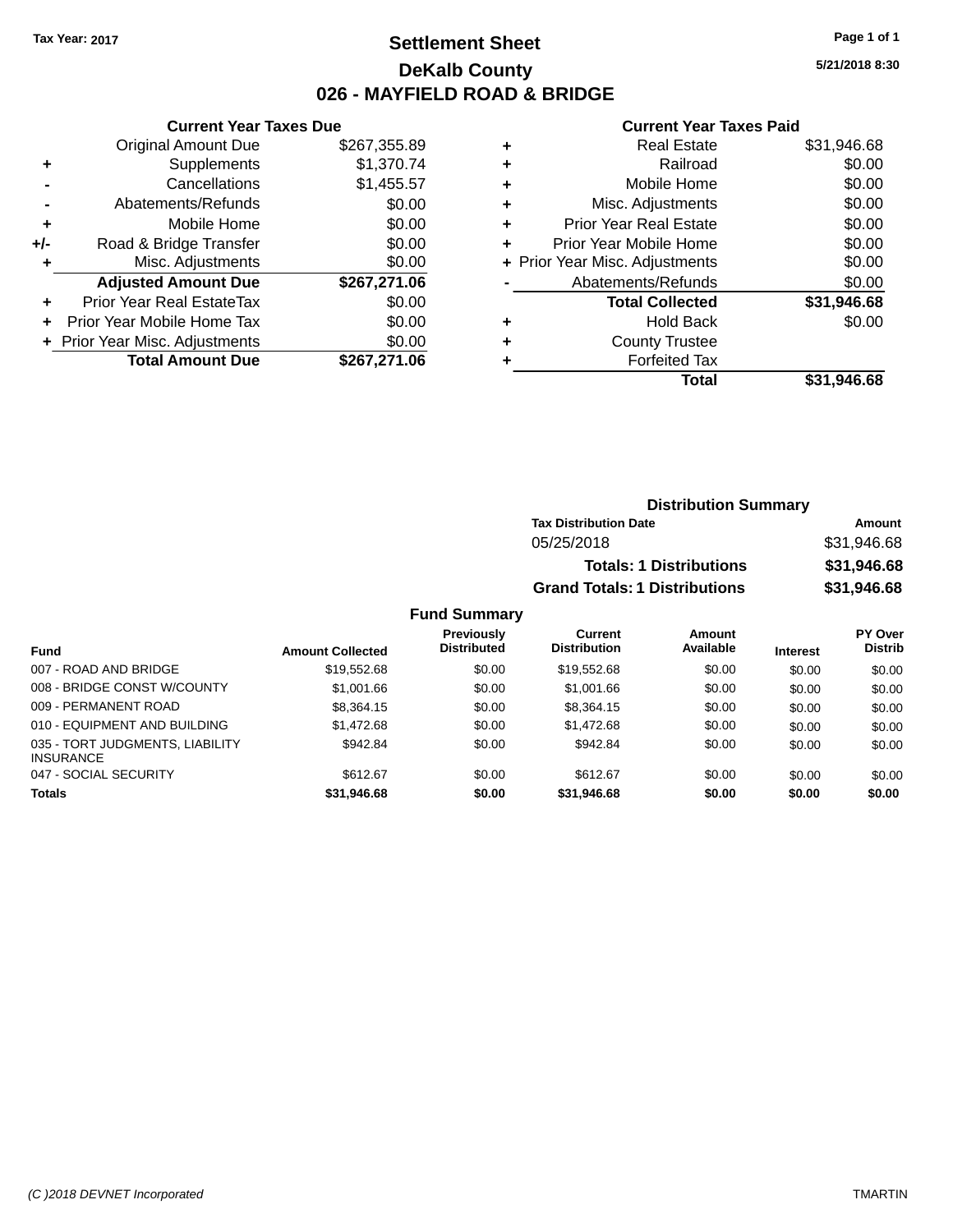## **Settlement Sheet Tax Year: 2017 Page 1 of 1 DeKalb County 027 - MILAN TOWNSHIP**

**5/21/2018 8:30**

|     | <b>Current Year Taxes Due</b>  |             |
|-----|--------------------------------|-------------|
|     | <b>Original Amount Due</b>     | \$40,000.52 |
| ٠   | Supplements                    | \$0.00      |
|     | Cancellations                  | \$0.00      |
|     | Abatements/Refunds             | \$0.00      |
| ٠   | Mobile Home                    | \$0.00      |
| +/- | Road & Bridge Transfer         | \$0.00      |
|     | Misc. Adjustments              | \$0.00      |
|     | <b>Adjusted Amount Due</b>     | \$40,000.52 |
| ٠   | Prior Year Real EstateTax      | \$0.00      |
|     | Prior Year Mobile Home Tax     | \$0.00      |
|     | + Prior Year Misc. Adjustments | \$0.00      |
|     | <b>Total Amount Due</b>        | \$40,000.52 |
|     |                                |             |

|   | <b>Current Year Taxes Paid</b> |            |
|---|--------------------------------|------------|
| ٠ | <b>Real Estate</b>             | \$2,928.00 |
| ٠ | Railroad                       | \$0.00     |
| ٠ | Mobile Home                    | \$0.00     |
| ٠ | Misc. Adjustments              | \$0.00     |
| ٠ | <b>Prior Year Real Estate</b>  | \$0.00     |
| ٠ | Prior Year Mobile Home         | \$0.00     |
|   | + Prior Year Misc. Adjustments | \$0.00     |
|   | Abatements/Refunds             | \$0.00     |
|   | <b>Total Collected</b>         | \$2,928.00 |
| ٠ | <b>Hold Back</b>               | \$0.00     |
| ٠ | <b>County Trustee</b>          |            |
|   | <b>Forfeited Tax</b>           |            |
|   | <b>Total</b>                   | \$2,928.00 |
|   |                                |            |

|                 |                         |                                  | <b>Distribution Summary</b>           |                                |                 |                                  |
|-----------------|-------------------------|----------------------------------|---------------------------------------|--------------------------------|-----------------|----------------------------------|
|                 |                         |                                  | <b>Tax Distribution Date</b>          |                                |                 | Amount                           |
|                 |                         |                                  | 05/25/2018                            |                                |                 | \$2,928.00                       |
|                 |                         |                                  |                                       | <b>Totals: 1 Distributions</b> |                 | \$2,928.00                       |
|                 |                         |                                  | <b>Grand Totals: 1 Distributions</b>  |                                |                 | \$2,928.00                       |
|                 |                         | <b>Fund Summary</b>              |                                       |                                |                 |                                  |
| <b>Fund</b>     | <b>Amount Collected</b> | Previously<br><b>Distributed</b> | <b>Current</b><br><b>Distribution</b> | Amount<br>Available            | <b>Interest</b> | <b>PY Over</b><br><b>Distrib</b> |
| 001 - CORPORATE | \$2,928.00              | \$0.00                           | \$2,928.00                            | \$0.00                         | \$0.00          | \$0.00                           |
| Totals          | \$2,928.00              | \$0.00                           | \$2,928.00                            | \$0.00                         | \$0.00          | \$0.00                           |
|                 |                         |                                  |                                       |                                |                 |                                  |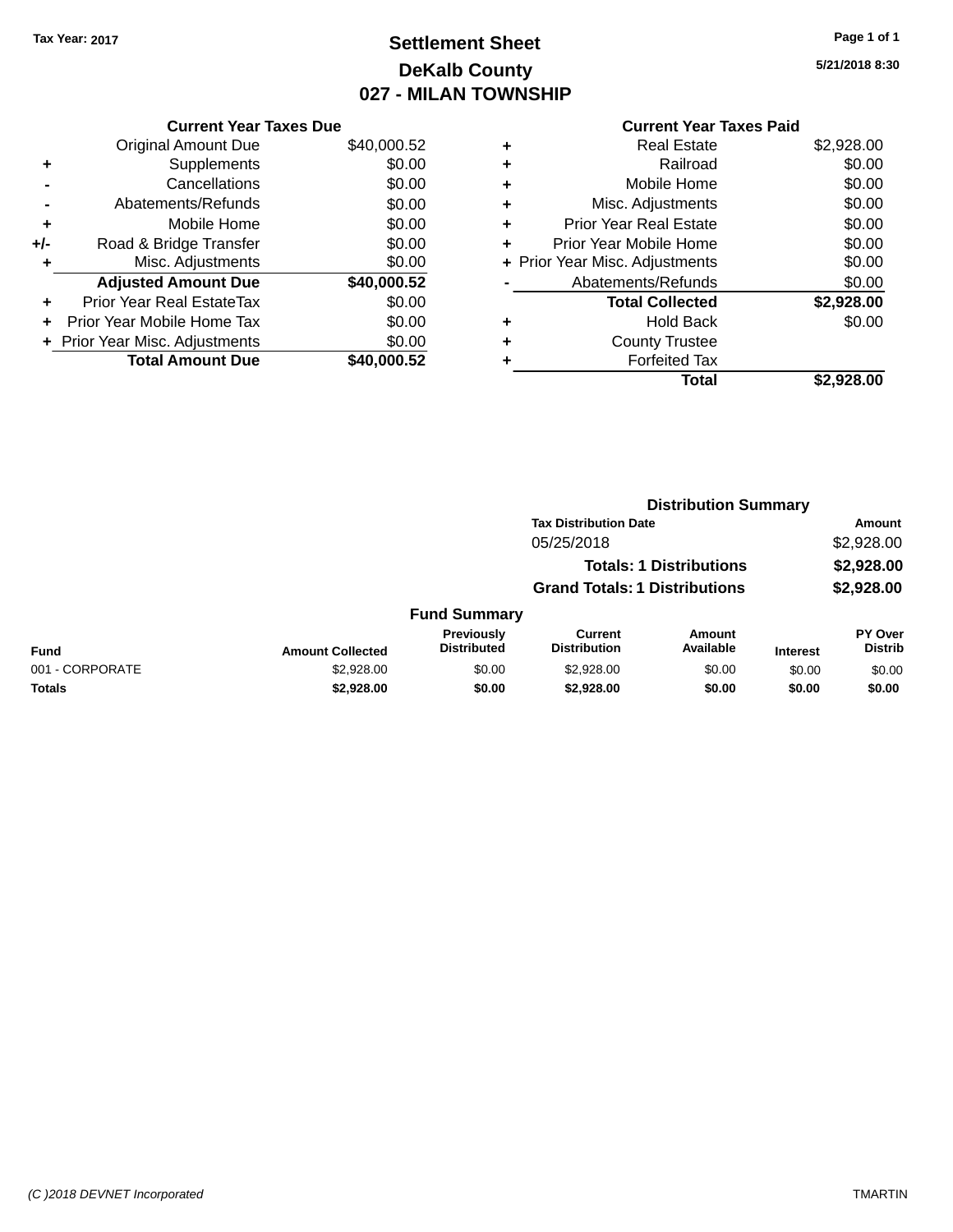## **Settlement Sheet Tax Year: 2017 Page 1 of 1 DeKalb County 028 - MILAN ROAD & BRIDGE**

**5/21/2018 8:30**

|     | <b>Current Year Taxes Due</b>  |             |  |  |  |  |
|-----|--------------------------------|-------------|--|--|--|--|
|     | <b>Original Amount Due</b>     | \$66,004.02 |  |  |  |  |
| ٠   | Supplements                    | \$0.00      |  |  |  |  |
|     | Cancellations                  | \$0.00      |  |  |  |  |
|     | Abatements/Refunds             | \$0.00      |  |  |  |  |
| ٠   | Mobile Home                    | \$0.00      |  |  |  |  |
| +/- | Road & Bridge Transfer         | \$0.00      |  |  |  |  |
| ٠   | Misc. Adjustments              | \$0.00      |  |  |  |  |
|     | <b>Adjusted Amount Due</b>     | \$66,004.02 |  |  |  |  |
| ÷   | Prior Year Real EstateTax      | \$0.00      |  |  |  |  |
|     | Prior Year Mobile Home Tax     | \$0.00      |  |  |  |  |
|     | + Prior Year Misc. Adjustments | \$0.00      |  |  |  |  |
|     | <b>Total Amount Due</b>        | \$66.004.02 |  |  |  |  |
|     |                                |             |  |  |  |  |

| ٠ | <b>Real Estate</b>             | \$4,831.41 |
|---|--------------------------------|------------|
| ٠ | Railroad                       | \$0.00     |
| ٠ | Mobile Home                    | \$0.00     |
| ٠ | Misc. Adjustments              | \$0.00     |
| ٠ | <b>Prior Year Real Estate</b>  | \$0.00     |
| ÷ | Prior Year Mobile Home         | \$0.00     |
|   | + Prior Year Misc. Adjustments | \$0.00     |
|   | Abatements/Refunds             | \$0.00     |
|   | <b>Total Collected</b>         | \$4,831.41 |
| ٠ | <b>Hold Back</b>               | \$0.00     |
| ٠ | <b>County Trustee</b>          |            |
|   | <b>Forfeited Tax</b>           |            |
|   | Total                          | \$4,831.41 |
|   |                                |            |

|                       |                         |                                         | <b>Distribution Summary</b>          |                                |                 |                           |  |
|-----------------------|-------------------------|-----------------------------------------|--------------------------------------|--------------------------------|-----------------|---------------------------|--|
|                       |                         |                                         | <b>Tax Distribution Date</b>         |                                |                 | Amount                    |  |
|                       |                         |                                         | 05/25/2018                           |                                |                 | \$4,831.41                |  |
|                       |                         |                                         |                                      | <b>Totals: 1 Distributions</b> |                 | \$4,831.41                |  |
|                       |                         |                                         | <b>Grand Totals: 1 Distributions</b> |                                |                 | \$4,831.41                |  |
|                       |                         | <b>Fund Summary</b>                     |                                      |                                |                 |                           |  |
| <b>Fund</b>           | <b>Amount Collected</b> | <b>Previously</b><br><b>Distributed</b> | Current<br><b>Distribution</b>       | Amount<br>Available            | <b>Interest</b> | PY Over<br><b>Distrib</b> |  |
| 007 - ROAD AND BRIDGE | $Q2$ $A1$ $A$ $B$       | AN UU                                   | $Q2$ $A1$ $A$ $B2$                   | <b>AO OO</b>                   | CD, CD          | CD, CD                    |  |

| ีนเเน                       | AMVUN CONGCLEU |        |            | - - - - - - - - - - - - | ilitel est | -------- |
|-----------------------------|----------------|--------|------------|-------------------------|------------|----------|
| 007 - ROAD AND BRIDGE       | \$3,414.68     | \$0.00 | \$3.414.68 | \$0.00                  | \$0.00     | \$0.00   |
| 008 - BRIDGE CONST W/COUNTY | \$318.68       | \$0.00 | \$318.68   | \$0.00                  | \$0.00     | \$0.00   |
| 009 - PERMANENT ROAD        | \$1,098.05     | \$0.00 | \$1,098.05 | \$0.00                  | \$0.00     | \$0.00   |
| <b>Totals</b>               | \$4,831.41     | \$0.00 | \$4.831.41 | \$0.00                  | \$0.00     | \$0.00   |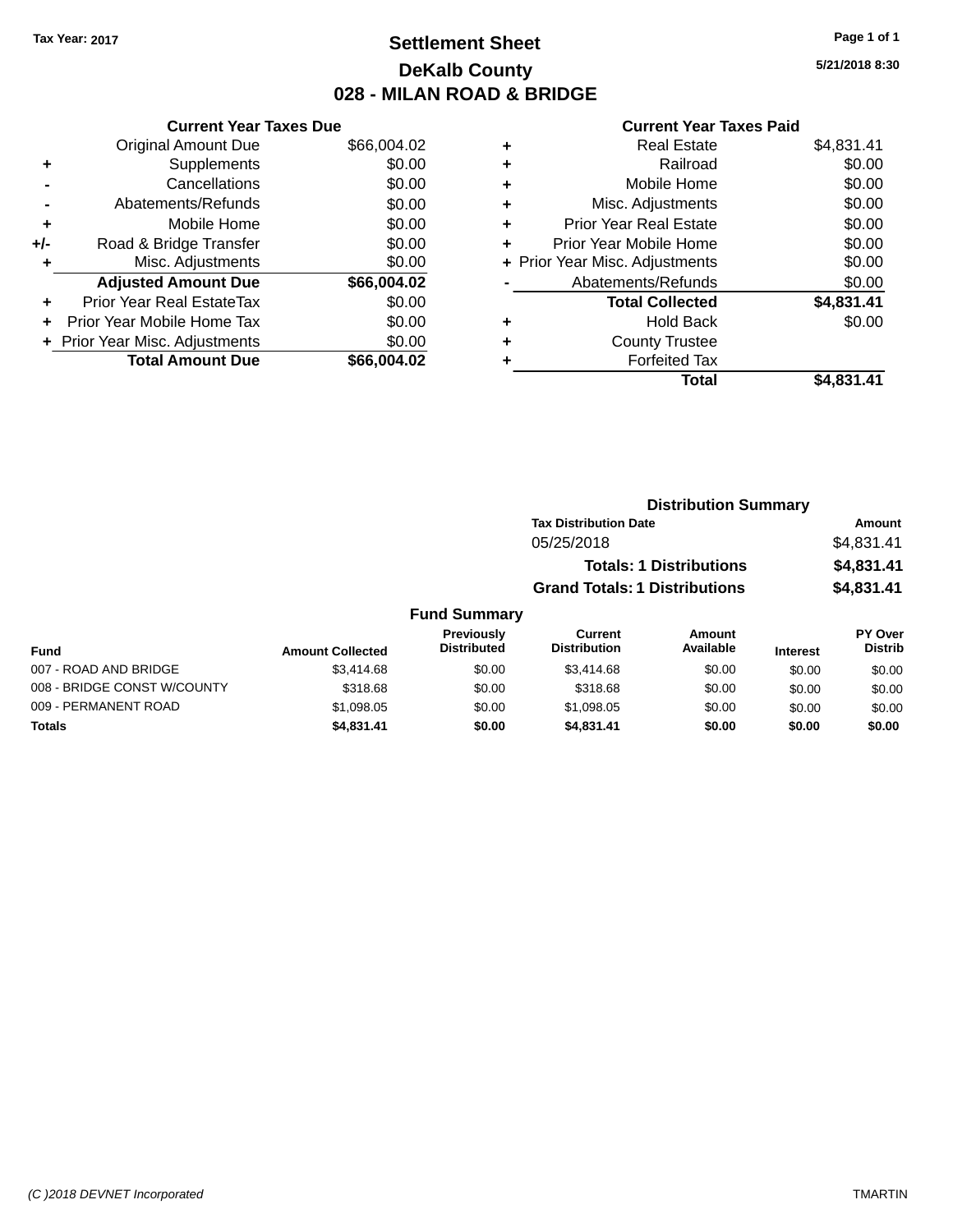## **Settlement Sheet Tax Year: 2017 Page 1 of 1 DeKalb County 029 - PAW PAW TOWNSHIP**

**Current Year Taxes Due** Original Amount Due \$70,105.99<br>Supplements \$0.00 **+**  $\sum_{n=1}^{\infty}$  Supplements **-** Cancellations \$0.00 **-** Abatements/Refunds \$0.00 **+** Mobile Home \$0.00 **+/-** Road & Bridge Transfer **\$0.00** 

|     | <b>Total Amount Due</b>        | \$70,105.99 |
|-----|--------------------------------|-------------|
|     | + Prior Year Misc. Adjustments | \$0.00      |
|     | Prior Year Mobile Home Tax     | \$0.00      |
| ÷   | Prior Year Real EstateTax      | \$0.00      |
|     | <b>Adjusted Amount Due</b>     | \$70,105.99 |
|     | Misc. Adjustments              | \$0.00      |
| ⊦/- | Road & Bridge Transfer         | \$0.00      |

#### **Current Year Taxes Paid**

|   | <b>Real Estate</b>             | \$5,859.42 |
|---|--------------------------------|------------|
| ٠ | Railroad                       | \$0.00     |
| ٠ | Mobile Home                    | \$0.00     |
| ٠ | Misc. Adjustments              | \$0.00     |
| ٠ | <b>Prior Year Real Estate</b>  | \$0.00     |
|   | Prior Year Mobile Home         | \$0.00     |
|   | + Prior Year Misc. Adjustments | \$0.00     |
|   | Abatements/Refunds             | \$0.00     |
|   | <b>Total Collected</b>         | \$5,859.42 |
| ٠ | Hold Back                      | \$0.00     |
|   | <b>County Trustee</b>          |            |
|   | <b>Forfeited Tax</b>           |            |
|   | Total                          | \$5.859.42 |
|   |                                |            |

| <b>Distribution Summary</b>  |            |
|------------------------------|------------|
| <b>Tax Distribution Date</b> | Amount     |
| 05/25/2018                   | \$5,859.42 |

| <b>Totals: 1 Distributions</b> | \$5,859.42 |
|--------------------------------|------------|
| Grand Totals: 1 Distributions  | \$5,859.42 |

| Fund                     | <b>Amount Collected</b> | <b>Previously</b><br><b>Distributed</b> | Current<br><b>Distribution</b> | Amount<br>Available | <b>Interest</b> | PY Over<br><b>Distrib</b> |
|--------------------------|-------------------------|-----------------------------------------|--------------------------------|---------------------|-----------------|---------------------------|
| 001 - CORPORATE          | \$5,857,60              | \$0.00                                  | \$5,857.60                     | \$0.00              | \$0.00          | \$0.00                    |
| 017 - CEMETERY           | \$0.91                  | \$0.00                                  | \$0.91                         | \$0.00              | \$0.00          | \$0.00                    |
| 034 - GENERAL ASSISTANCE | \$0.91                  | \$0.00                                  | \$0.91                         | \$0.00              | \$0.00          | \$0.00                    |
| <b>Totals</b>            | \$5,859,42              | \$0.00                                  | \$5,859.42                     | \$0.00              | \$0.00          | \$0.00                    |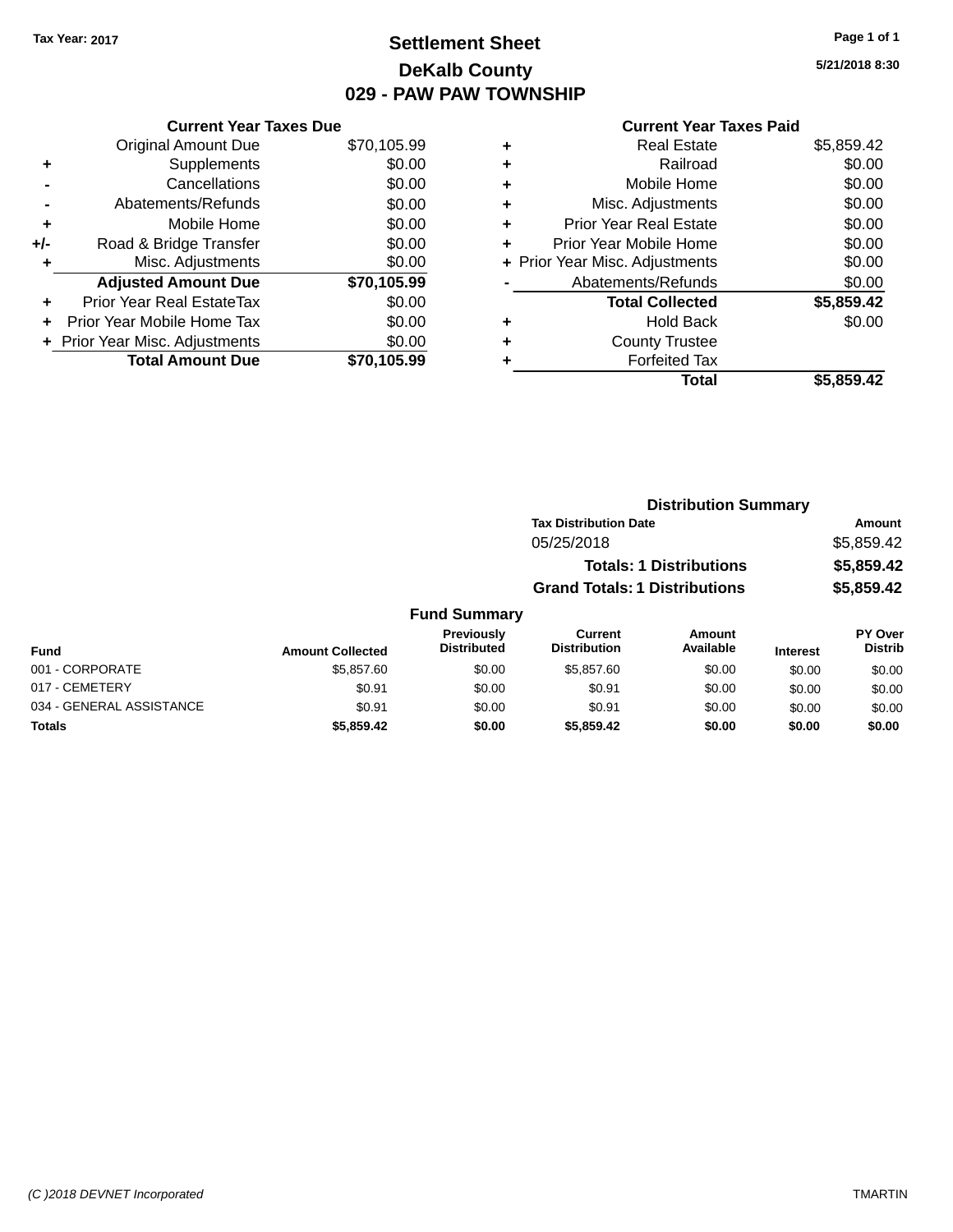## **Settlement Sheet Tax Year: 2017 Page 1 of 1 DeKalb County 030 - PAW PAW ROAD & BRIDGE**

**5/21/2018 8:30**

#### **Current Year Taxes Paid**

| <b>Original Amount Due</b>   | \$96,696.74                   |
|------------------------------|-------------------------------|
| Supplements                  | \$0.00                        |
| Cancellations                | \$0.00                        |
| Abatements/Refunds           | \$0.00                        |
| Mobile Home                  | \$0.00                        |
| Road & Bridge Transfer       | \$0.00                        |
| Misc. Adjustments            | \$0.00                        |
| <b>Adjusted Amount Due</b>   | \$96,696.74                   |
| Prior Year Real EstateTax    | \$0.00                        |
| Prior Year Mobile Home Tax   | \$0.00                        |
| Prior Year Misc. Adjustments | \$0.00                        |
| <b>Total Amount Due</b>      | \$96,696,74                   |
|                              | <b>Current Year Taxes Due</b> |

|   | <b>Real Estate</b>             | \$8,081.87 |
|---|--------------------------------|------------|
| ٠ | Railroad                       | \$0.00     |
| ٠ | Mobile Home                    | \$0.00     |
| ٠ | Misc. Adjustments              | \$0.00     |
| ٠ | <b>Prior Year Real Estate</b>  | \$0.00     |
| ٠ | Prior Year Mobile Home         | \$0.00     |
|   | + Prior Year Misc. Adjustments | \$0.00     |
|   | Abatements/Refunds             | \$0.00     |
|   | <b>Total Collected</b>         | \$8,081.87 |
| ٠ | <b>Hold Back</b>               | \$0.00     |
| ٠ | <b>County Trustee</b>          |            |
| ٠ | <b>Forfeited Tax</b>           |            |
|   | Total                          | \$8,081.87 |
|   |                                |            |

| <b>Distribution Summary</b>          |            |
|--------------------------------------|------------|
| <b>Tax Distribution Date</b>         | Amount     |
| 05/25/2018                           | \$8,081.87 |
| <b>Totals: 1 Distributions</b>       | \$8,081.87 |
| <b>Grand Totals: 1 Distributions</b> | \$8,081.87 |

| <b>Fund</b>                                   | <b>Amount Collected</b> | <b>Previously</b><br><b>Distributed</b> | Current<br><b>Distribution</b> | <b>Amount</b><br>Available | <b>Interest</b> | <b>PY Over</b><br><b>Distrib</b> |
|-----------------------------------------------|-------------------------|-----------------------------------------|--------------------------------|----------------------------|-----------------|----------------------------------|
| 007 - ROAD AND BRIDGE                         | \$3.921.23              | \$0.00                                  | \$3.921.23                     | \$0.00                     | \$0.00          | \$0.00                           |
| 009 - PERMANENT ROAD                          | \$3,138.38              | \$0.00                                  | \$3.138.38                     | \$0.00                     | \$0.00          | \$0.00                           |
| 010 - EQUIPMENT AND BUILDING                  | \$431.45                | \$0.00                                  | \$431.45                       | \$0.00                     | \$0.00          | \$0.00                           |
| 027 - AUDIT                                   | \$62.89                 | \$0.00                                  | \$62.89                        | \$0.00                     | \$0.00          | \$0.00                           |
| 035 - TORT JUDGEMENTS/LIABILITY<br><b>INS</b> | \$416.56                | \$0.00                                  | \$416.56                       | \$0.00                     | \$0.00          | \$0.00                           |
| 047 - SOCIAL SECURITY                         | \$111.36                | \$0.00                                  | \$111.36                       | \$0.00                     | \$0.00          | \$0.00                           |
| <b>Totals</b>                                 | \$8,081.87              | \$0.00                                  | \$8,081.87                     | \$0.00                     | \$0.00          | \$0.00                           |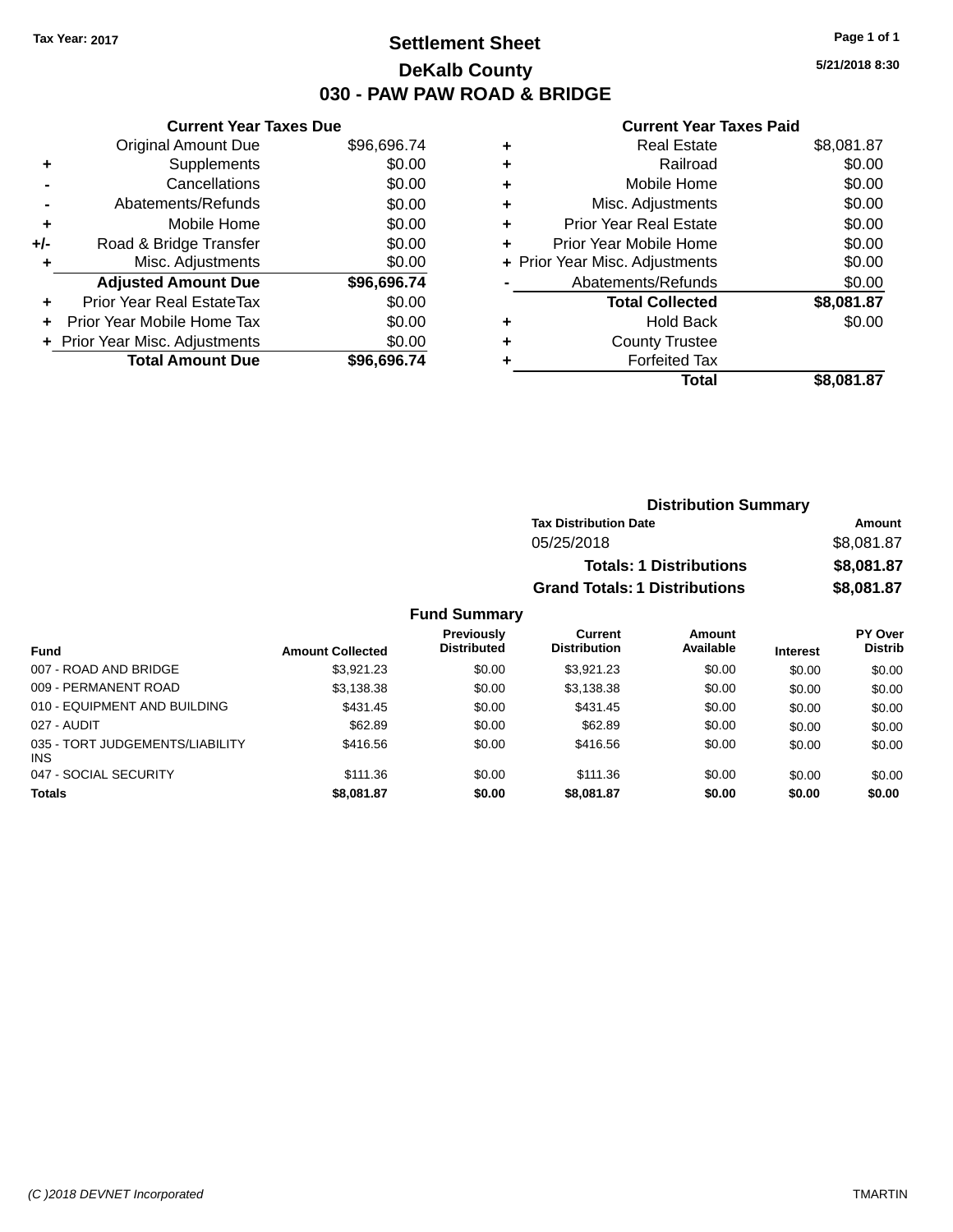## **Settlement Sheet Tax Year: 2017 Page 1 of 1 DeKalb County 031 - PIERCE TOWNSHIP**

**5/21/2018 8:30**

## **Current Year Taxes Paid**

| <b>Current Year Taxes Due</b> |             |
|-------------------------------|-------------|
| <b>Original Amount Due</b>    | \$58,770.66 |
| Supplements                   | \$104.38    |
| Cancellations                 | \$109.81    |
| Abatements/Refunds            | \$0.00      |
| Mobile Home                   | \$0.00      |
| Road & Bridge Transfer        | \$0.00      |
| Misc. Adjustments             | \$0.00      |
| <b>Adjusted Amount Due</b>    | \$58,765.23 |
| Prior Year Real EstateTax     | \$0.00      |
| Prior Year Mobile Home Tax    | \$0.00      |
| Prior Year Misc. Adjustments  | \$0.00      |
| <b>Total Amount Due</b>       | \$58.765.23 |
|                               |             |

|   | <b>Real Estate</b>             | \$10,932.16 |
|---|--------------------------------|-------------|
| ٠ | Railroad                       | \$0.00      |
| ٠ | Mobile Home                    | \$0.00      |
| ٠ | Misc. Adjustments              | \$0.00      |
| ٠ | <b>Prior Year Real Estate</b>  | \$0.00      |
| ٠ | Prior Year Mobile Home         | \$0.00      |
|   | + Prior Year Misc. Adjustments | \$0.00      |
|   | Abatements/Refunds             | \$0.00      |
|   | <b>Total Collected</b>         | \$10,932.16 |
| ٠ | <b>Hold Back</b>               | \$0.00      |
| ٠ | <b>County Trustee</b>          |             |
| ٠ | <b>Forfeited Tax</b>           |             |
|   | Total                          | \$10,932.16 |
|   |                                |             |

## **Distribution Summary Tax Distribution Date Amount** 05/25/2018 \$10,932.16 **Totals: 1 Distributions \$10,932.16 Grand Totals: 1 Distributions \$10,932.16**

| <b>Fund</b>                                   | <b>Amount Collected</b> | Previously<br><b>Distributed</b> | Current<br><b>Distribution</b> | Amount<br>Available | <b>Interest</b> | PY Over<br><b>Distrib</b> |
|-----------------------------------------------|-------------------------|----------------------------------|--------------------------------|---------------------|-----------------|---------------------------|
| 001 - CORPORATE                               | \$8,032.39              | \$0.00                           | \$8,032.39                     | \$0.00              | \$0.00          | \$0.00                    |
| $005 - I. M. R. F.$                           | \$837.09                | \$0.00                           | \$837.09                       | \$0.00              | \$0.00          | \$0.00                    |
| 027 - AUDIT                                   | \$201.71                | \$0.00                           | \$201.71                       | \$0.00              | \$0.00          | \$0.00                    |
| 035 - TORT JUDGEMENTS/LIABILITY<br><b>INS</b> | \$762.86                | \$0.00                           | \$762.86                       | \$0.00              | \$0.00          | \$0.00                    |
| 047 - SOCIAL SECURITY                         | \$539.78                | \$0.00                           | \$539.78                       | \$0.00              | \$0.00          | \$0.00                    |
| 054 - GENERAL ASSISTANCE                      | \$558.33                | \$0.00                           | \$558.33                       | \$0.00              | \$0.00          | \$0.00                    |
| <b>Totals</b>                                 | \$10,932.16             | \$0.00                           | \$10,932.16                    | \$0.00              | \$0.00          | \$0.00                    |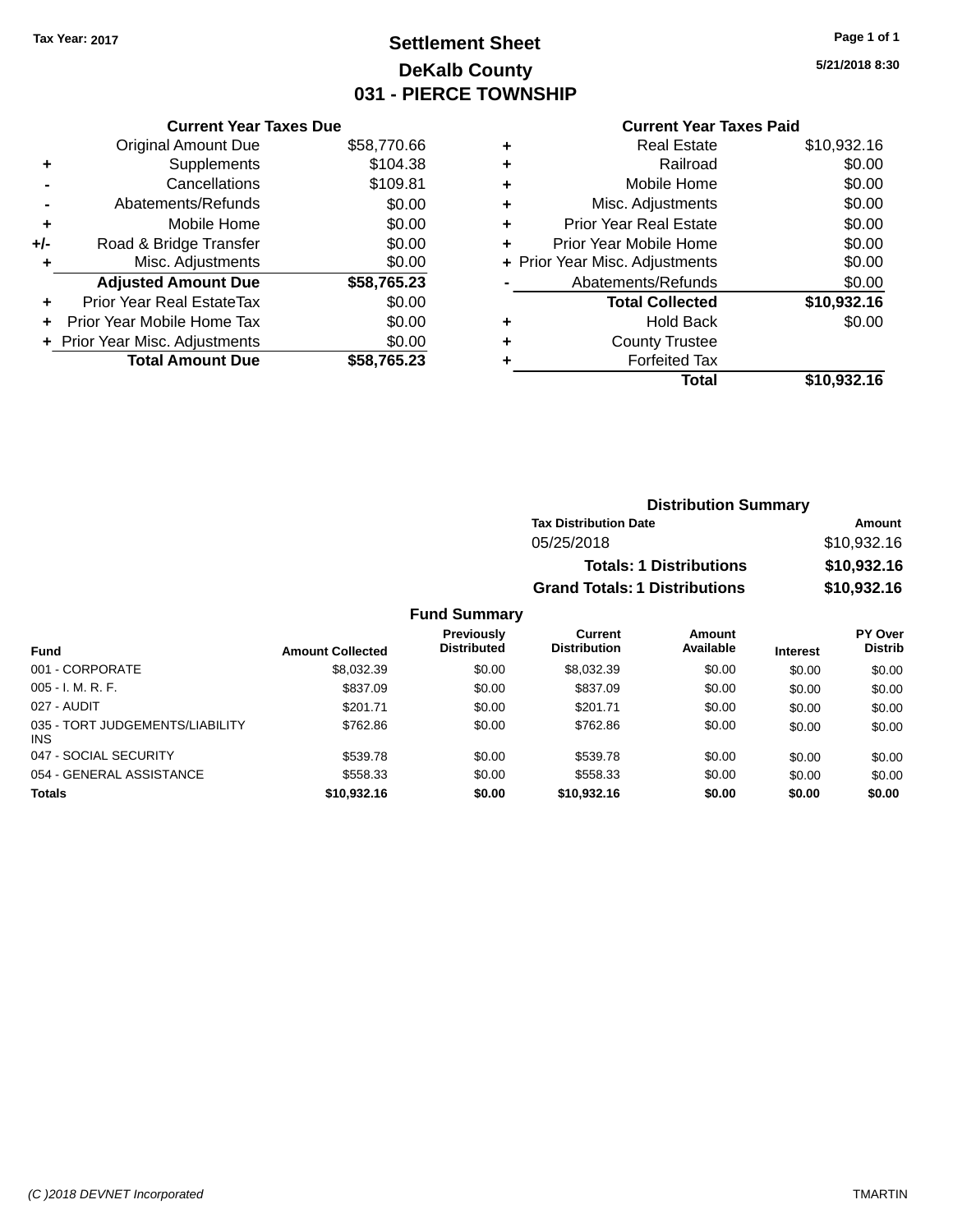## **Settlement Sheet Tax Year: 2017 Page 1 of 1 DeKalb County 032 - PIERCE ROAD & BRIDGE**

**5/21/2018 8:30**

#### **Current Year Taxes Paid**

|       | <b>Current Year Taxes Due</b>  |              |
|-------|--------------------------------|--------------|
|       | <b>Original Amount Due</b>     | \$173,336.39 |
| ٠     | Supplements                    | \$307.91     |
|       | Cancellations                  | \$323.88     |
|       | Abatements/Refunds             | \$0.00       |
| ٠     | Mobile Home                    | \$0.00       |
| $+/-$ | Road & Bridge Transfer         | \$0.00       |
| ٠     | Misc. Adjustments              | \$0.00       |
|       | <b>Adjusted Amount Due</b>     | \$173,320.42 |
| ٠     | Prior Year Real EstateTax      | \$0.00       |
|       | Prior Year Mobile Home Tax     | \$0.00       |
|       | + Prior Year Misc. Adjustments | \$0.00       |
|       | <b>Total Amount Due</b>        | \$173,320.42 |
|       |                                |              |

| ٠ | <b>Real Estate</b>             | \$32,242.97 |
|---|--------------------------------|-------------|
| ٠ | Railroad                       | \$0.00      |
| ٠ | Mobile Home                    | \$0.00      |
| ٠ | Misc. Adjustments              | \$0.00      |
| ٠ | <b>Prior Year Real Estate</b>  | \$0.00      |
| ÷ | Prior Year Mobile Home         | \$0.00      |
|   | + Prior Year Misc. Adjustments | \$0.00      |
|   | Abatements/Refunds             | \$0.00      |
|   | <b>Total Collected</b>         | \$32,242.97 |
| ٠ | <b>Hold Back</b>               | \$0.00      |
|   | <b>County Trustee</b>          |             |
| ٠ | <b>Forfeited Tax</b>           |             |
|   | Total                          | \$32.242.97 |
|   |                                |             |

| <b>Distribution Summary</b>          |             |
|--------------------------------------|-------------|
| <b>Tax Distribution Date</b>         | Amount      |
| 05/25/2018                           | \$32,242.97 |
| <b>Totals: 1 Distributions</b>       | \$32,242.97 |
| <b>Grand Totals: 1 Distributions</b> | \$32,242.97 |

| Fund                         | <b>Amount Collected</b> | Previously<br><b>Distributed</b> | Current<br><b>Distribution</b> | Amount<br>Available | <b>Interest</b> | PY Over<br><b>Distrib</b> |
|------------------------------|-------------------------|----------------------------------|--------------------------------|---------------------|-----------------|---------------------------|
| $005 - I. M. R. F.$          | \$23.38                 | \$0.00                           | \$23.38                        | \$0.00              | \$0.00          | \$0.00                    |
| 007 - ROAD AND BRIDGE        | \$22,937.78             | \$0.00                           | \$22,937.78                    | \$0.00              | \$0.00          | \$0.00                    |
| 008 - BRIDGE CONST W/COUNTY  | \$1.821.82              | \$0.00                           | \$1,821.82                     | \$0.00              | \$0.00          | \$0.00                    |
| 009 - PERMANENT ROAD         | \$5.950.79              | \$0.00                           | \$5,950.79                     | \$0.00              | \$0.00          | \$0.00                    |
| 010 - EQUIPMENT AND BUILDING | \$1.276.02              | \$0.00                           | \$1,276.02                     | \$0.00              | \$0.00          | \$0.00                    |
| 047 - SOCIAL SECURITY        | \$233.18                | \$0.00                           | \$233.18                       | \$0.00              | \$0.00          | \$0.00                    |
| <b>Totals</b>                | \$32.242.97             | \$0.00                           | \$32.242.97                    | \$0.00              | \$0.00          | \$0.00                    |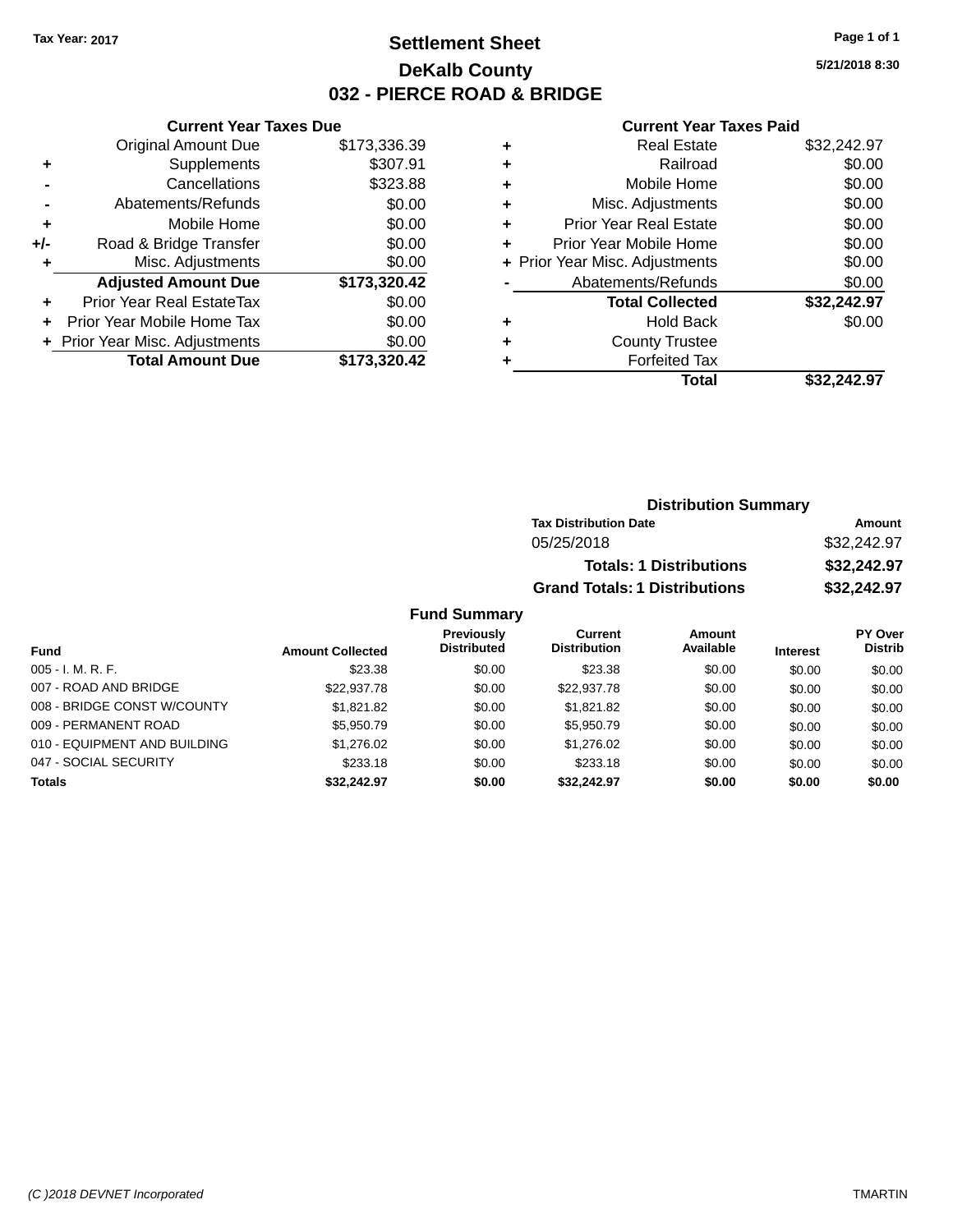## **Settlement Sheet Tax Year: 2017 Page 1 of 1 DeKalb County 033 - SANDWICH TOWNSHIP**

**5/21/2018 8:30**

#### **Current Year Taxes Paid**

|       | <b>Current Year Taxes Due</b>              |              |  |  |  |
|-------|--------------------------------------------|--------------|--|--|--|
|       | \$257,758.22<br><b>Original Amount Due</b> |              |  |  |  |
| ٠     | Supplements                                | \$1,520.53   |  |  |  |
|       | Cancellations                              | \$1,711.07   |  |  |  |
|       | Abatements/Refunds                         | \$0.00       |  |  |  |
| ÷     | Mobile Home                                | \$0.00       |  |  |  |
| $+/-$ | Road & Bridge Transfer                     | \$0.00       |  |  |  |
|       | \$0.00<br>Misc. Adjustments                |              |  |  |  |
|       | <b>Adjusted Amount Due</b>                 | \$257,567.68 |  |  |  |
| ÷     | Prior Year Real EstateTax                  | \$0.00       |  |  |  |
|       | Prior Year Mobile Home Tax                 | \$0.00       |  |  |  |
|       | + Prior Year Misc. Adjustments             | \$254.18     |  |  |  |
|       | <b>Total Amount Due</b>                    | \$257,821.86 |  |  |  |
|       |                                            |              |  |  |  |

| ٠ | <b>Real Estate</b>             | \$28,180.13 |
|---|--------------------------------|-------------|
| ٠ | Railroad                       | \$0.00      |
| ٠ | Mobile Home                    | \$0.00      |
| ٠ | Misc. Adjustments              | \$0.00      |
| ٠ | <b>Prior Year Real Estate</b>  | \$0.00      |
| ٠ | Prior Year Mobile Home         | \$0.00      |
|   | + Prior Year Misc. Adjustments | \$254.18    |
|   | Abatements/Refunds             | \$0.00      |
|   | <b>Total Collected</b>         | \$28,434.31 |
| ٠ | <b>Hold Back</b>               | \$0.00      |
| ٠ | <b>County Trustee</b>          |             |
| ٠ | <b>Forfeited Tax</b>           |             |
|   | Total                          | \$28,434.31 |
|   |                                |             |

|                     | <b>Distribution Summary</b>          |             |
|---------------------|--------------------------------------|-------------|
|                     | <b>Tax Distribution Date</b>         | Amount      |
|                     | 05/25/2018                           | \$28,434.31 |
|                     | <b>Totals: 1 Distributions</b>       | \$28,434.31 |
|                     | <b>Grand Totals: 1 Distributions</b> | \$28,434.31 |
| <b>Fund Summary</b> |                                      |             |

| <b>Fund</b>              | <b>Amount Collected</b> | <b>Previously</b><br><b>Distributed</b> | Current<br><b>Distribution</b> | <b>Amount</b><br>Available | <b>Interest</b> | PY Over<br><b>Distrib</b> |
|--------------------------|-------------------------|-----------------------------------------|--------------------------------|----------------------------|-----------------|---------------------------|
| 001 - CORPORATE          | \$15,339.63             | \$0.00                                  | \$15,339.63                    | \$0.00                     | \$0.00          | \$0.00                    |
| 005 - I. M. R. F.        | \$1,651.63              | \$0.00                                  | \$1,651.63                     | \$0.00                     | \$0.00          | \$0.00                    |
| 017 - CEMETERY           | \$10,229.76             | \$0.00                                  | \$10,229.76                    | \$0.00                     | \$0.00          | \$0.00                    |
| 047 - SOCIAL SECURITY    | \$1,101.63              | \$0.00                                  | \$1,101.63                     | \$0.00                     | \$0.00          | \$0.00                    |
| 054 - GENERAL ASSISTANCE | \$111.66                | \$0.00                                  | \$111.66                       | \$0.00                     | \$0.00          | \$0.00                    |
| <b>Totals</b>            | \$28,434.31             | \$0.00                                  | \$28,434.31                    | \$0.00                     | \$0.00          | \$0.00                    |
|                          |                         |                                         |                                |                            |                 |                           |

## **Miscellaneous Adjustment Detail**

|                         | Year Source           | <b>Account Type</b>                      | <b>Amount Adiustment Description</b>                   |
|-------------------------|-----------------------|------------------------------------------|--------------------------------------------------------|
|                         | 2016 RE - Real Estate | Back Tax Collected                       | \$22.43 DOBSON REDEMPTION 19-26-481-012 by TBA         |
|                         |                       | 2016 RE - Real Estate Back Tax Collected | \$231.75 CHICAGO TITLE LAND TR CO 19-26-484-016 by TBA |
| <b>Totals 2 entries</b> |                       |                                          | \$254.18                                               |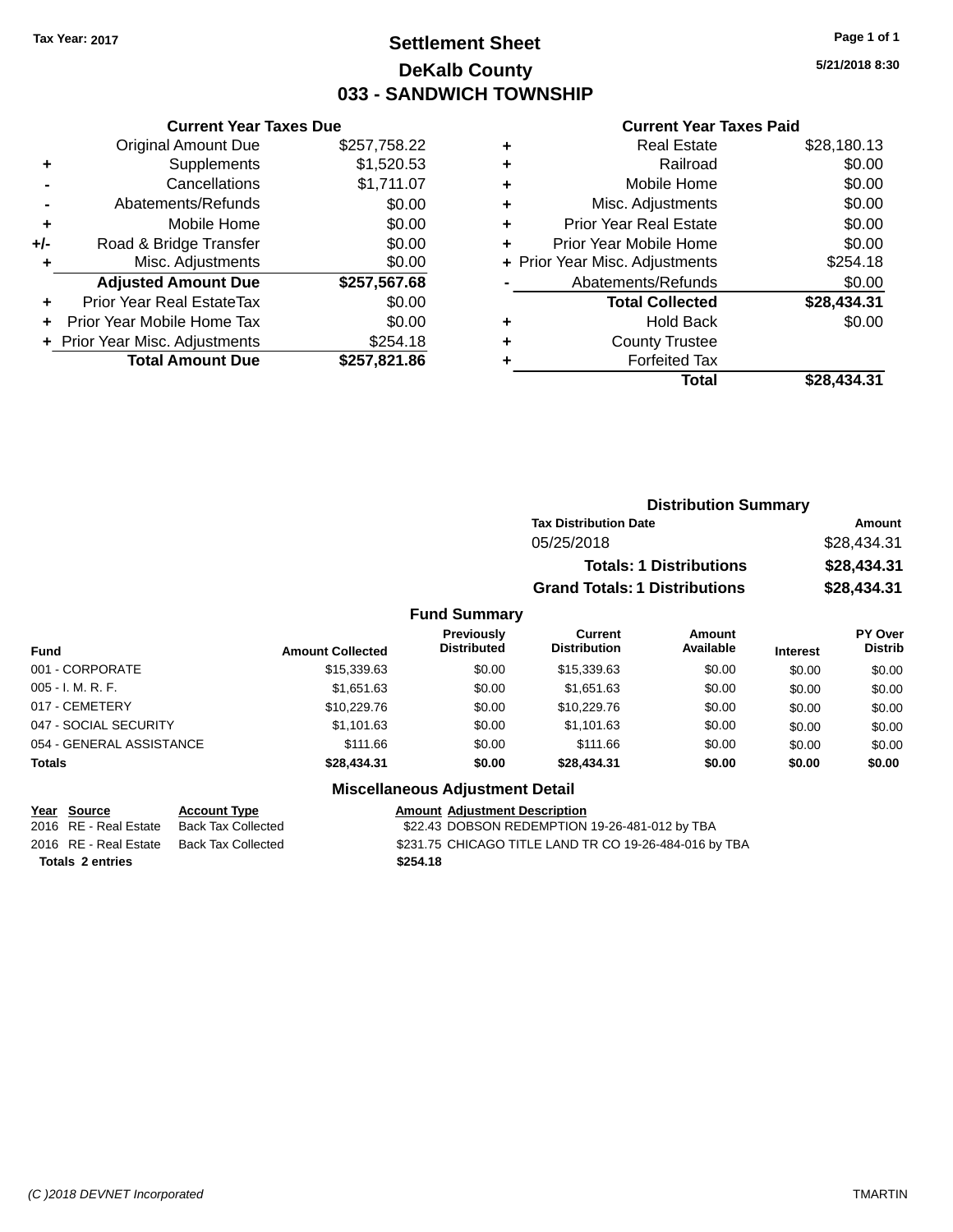## **Settlement Sheet Tax Year: 2017 Page 1 of 1 DeKalb County 034 - SANDWICH PUBLIC LIBRARY DISTRICT**

**5/21/2018 8:30**

## **Current Year Taxes Paid**

|       | <b>Current Year Taxes Due</b>  |              |  |  |  |
|-------|--------------------------------|--------------|--|--|--|
|       | <b>Original Amount Due</b>     | \$575,526.78 |  |  |  |
| ٠     | Supplements                    | \$3,395.04   |  |  |  |
|       | \$3,820.50<br>Cancellations    |              |  |  |  |
|       | Abatements/Refunds             | \$0.00       |  |  |  |
| ٠     | Mobile Home                    | \$0.00       |  |  |  |
| $+/-$ | Road & Bridge Transfer         | \$0.00       |  |  |  |
| ٠     | Misc. Adjustments              | \$0.00       |  |  |  |
|       | <b>Adjusted Amount Due</b>     | \$575,101.32 |  |  |  |
|       | Prior Year Real EstateTax      | (\$0.01)     |  |  |  |
|       | Prior Year Mobile Home Tax     | \$0.00       |  |  |  |
|       | + Prior Year Misc. Adjustments | \$568.48     |  |  |  |
|       | <b>Total Amount Due</b>        | \$575,669.79 |  |  |  |
|       |                                |              |  |  |  |

|   | <b>Real Estate</b>             | \$62,920.68 |
|---|--------------------------------|-------------|
| ٠ | Railroad                       | \$0.00      |
| ٠ | Mobile Home                    | \$0.00      |
| ٠ | Misc. Adjustments              | \$0.00      |
| ٠ | <b>Prior Year Real Estate</b>  | (\$0.01)    |
| ٠ | Prior Year Mobile Home         | \$0.00      |
|   | + Prior Year Misc. Adjustments | \$568.48    |
|   | Abatements/Refunds             | \$0.00      |
|   | <b>Total Collected</b>         | \$63,489.15 |
| ٠ | <b>Hold Back</b>               | \$0.00      |
| ٠ | <b>County Trustee</b>          |             |
|   | <b>Forfeited Tax</b>           |             |
|   | Total                          | \$63,489.15 |
|   |                                |             |

| <b>Distribution Summary</b>          |             |
|--------------------------------------|-------------|
| <b>Tax Distribution Date</b>         | Amount      |
| 05/25/2018                           | \$63,489.15 |
| <b>Totals: 1 Distributions</b>       | \$63,489.15 |
| <b>Grand Totals: 1 Distributions</b> | \$63,489.15 |

#### **Fund Summary**

| <b>Fund</b>                                   | <b>Amount Collected</b> | <b>Previously</b><br><b>Distributed</b> | Current<br><b>Distribution</b> | Amount<br>Available | <b>Interest</b> | PY Over<br><b>Distrib</b> |
|-----------------------------------------------|-------------------------|-----------------------------------------|--------------------------------|---------------------|-----------------|---------------------------|
| 001 - CORPORATE                               | \$31,549.52             | \$0.00                                  | \$31,549.52                    | \$0.00              | \$0.00          | \$0.00                    |
| 003 - BONDS AND INTEREST                      | \$22,986.38             | \$0.00                                  | \$22,986.38                    | \$0.00              | \$0.00          | \$0.00                    |
| 004 - OPERATIONS & MAINTENANCE                | \$3,088.30              | \$0.00                                  | \$3,088.30                     | \$0.00              | \$0.00          | \$0.00                    |
| $005 - I. M. R. F.$                           | \$2,449.99              | \$0.00                                  | \$2,449.99                     | \$0.00              | \$0.00          | \$0.00                    |
| 027 - AUDIT                                   | \$345.00                | \$0.00                                  | \$345.00                       | \$0.00              | \$0.00          | \$0.00                    |
| 035 - TORT JUDGEMENTS/LIABILITY<br><b>INS</b> | \$1,696.62              | \$0.00                                  | \$1,696.62                     | \$0.00              | \$0.00          | \$0.00                    |
| 047 - SOCIAL SECURITY                         | \$1,373.34              | \$0.00                                  | \$1.373.34                     | \$0.00              | \$0.00          | \$0.00                    |
| <b>Totals</b>                                 | \$63,489.15             | \$0.00                                  | \$63,489.15                    | \$0.00              | \$0.00          | \$0.00                    |

#### **Miscellaneous Adjustment Detail**

|                         | Year Source           | <b>Account Type</b>       | <b>Amount</b> |
|-------------------------|-----------------------|---------------------------|---------------|
|                         | 2016 RE - Real Estate | <b>Back Tax Collected</b> | \$50.16       |
|                         | 2016 RE - Real Estate | Back Tax Collected        | \$518.32      |
| <b>Totals 2 entries</b> |                       |                           | \$568.48      |

**Account Type Allergie Construction** *Amount Adjustment Description* ack Tax Collected **2016** S50.16 DOBSON REDEMPTION 19-26-481-012 by TBA 2020 Back Tax Collected **Canadian Canada State \$518.32 CHICAGO TITLE LAND TR CO 19-26-484-016 by TBA**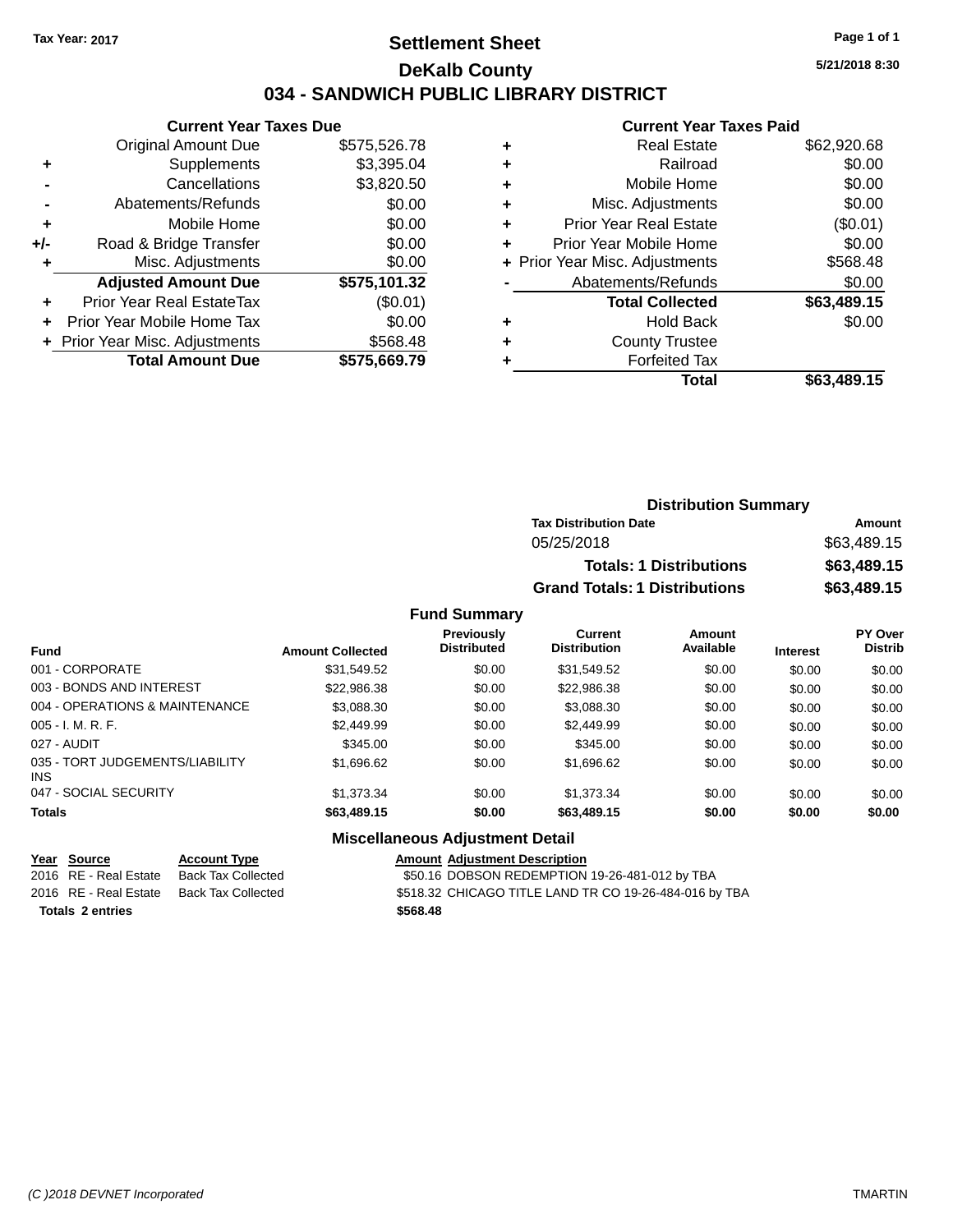### **Settlement Sheet Tax Year: 2017 Page 1 of 1 DeKalb County 035 - SANDWICH ROAD & BRIDGE**

**5/21/2018 8:30**

#### **Current Year Taxes Paid**

|       | <b>Current Year Taxes Due</b>  |              |
|-------|--------------------------------|--------------|
|       | <b>Original Amount Due</b>     | \$248,860.15 |
| ٠     | Supplements                    | \$1,341.81   |
|       | Cancellations                  | \$1,509.96   |
|       | Abatements/Refunds             | \$0.00       |
| ٠     | Mobile Home                    | \$0.00       |
| $+/-$ | Road & Bridge Transfer         | (\$2,360.53) |
|       | Misc. Adjustments              | \$0.00       |
|       | <b>Adjusted Amount Due</b>     | \$246,331.47 |
|       | Prior Year Real EstateTax      | (\$21.11)    |
|       | Prior Year Mobile Home Tax     | \$0.00       |
|       | + Prior Year Misc. Adjustments | \$245.41     |
|       | <b>Total Amount Due</b>        | \$246,555.77 |
|       |                                |              |

| <b>Real Estate</b>            | \$24,867.81                    |
|-------------------------------|--------------------------------|
| Railroad                      | \$0.00                         |
| Mobile Home                   | \$0.00                         |
| Misc. Adjustments             | \$0.00                         |
| <b>Prior Year Real Estate</b> | $(\$21.11)$                    |
| Prior Year Mobile Home        | \$0.00                         |
|                               | \$245.41                       |
| Abatements/Refunds            | \$0.00                         |
| <b>Total Collected</b>        | \$25,092.11                    |
| <b>Hold Back</b>              | \$0.00                         |
| <b>County Trustee</b>         |                                |
| <b>Forfeited Tax</b>          |                                |
| Total                         | \$25.092.11                    |
|                               | + Prior Year Misc. Adjustments |

| <b>Road and Bridge Summary</b> |             | <b>Distribution Summary</b> |                                      |             |
|--------------------------------|-------------|-----------------------------|--------------------------------------|-------------|
| Municipality                   | Amt. Due    | Amt. Distrib.               | <b>Tax Distribution Date</b>         | Amount      |
| <b>CITY OF SANDWICH</b>        | \$21.364.72 | \$2.360.53                  | 05/25/2018                           | \$25,092.11 |
| Totals                         | \$21,364.72 | \$2,360.53                  | <b>Totals: 1 Distributions</b>       | \$25,092.11 |
|                                |             |                             | <b>Grand Totals: 1 Distributions</b> | \$25,092.11 |

|                              |                         | <b>Fund Summary</b>                     |                                |                     |                 |                           |
|------------------------------|-------------------------|-----------------------------------------|--------------------------------|---------------------|-----------------|---------------------------|
| Fund                         | <b>Amount Collected</b> | <b>Previously</b><br><b>Distributed</b> | Current<br><b>Distribution</b> | Amount<br>Available | <b>Interest</b> | PY Over<br><b>Distrib</b> |
| 007 - ROAD AND BRIDGE        | \$3,036,03              | \$0.00                                  | \$3.036.03                     | \$0.00              | \$0.00          | \$0.00                    |
| 009 - PERMANENT ROAD         | \$15,954.59             | \$0.00                                  | \$15,954.59                    | \$0.00              | \$0.00          | \$0.00                    |
| 010 - EQUIPMENT AND BUILDING | \$5.938.17              | \$0.00                                  | \$5.938.17                     | \$0.00              | \$0.00          | \$0.00                    |
| 047 - SOCIAL SECURITY        | \$163.32                | \$0.00                                  | \$163.32                       | \$0.00              | \$0.00          | \$0.00                    |
| <b>Totals</b>                | \$25,092.11             | \$0.00                                  | \$25.092.11                    | \$0.00              | \$0.00          | \$0.00                    |
|                              | - -- -                  |                                         |                                |                     |                 |                           |

| <b>Miscellaneous Adjustment Detail</b> |
|----------------------------------------|
| .                                      |

| Year Source             | <b>Account Type</b> | <b>Amount Adiustment Description</b>                   |
|-------------------------|---------------------|--------------------------------------------------------|
| 2016 RE - Real Estate   | Back Tax Collected  | \$21.65 DOBSON REDEMPTION 19-26-481-012 by TBA         |
| 2016 RE - Real Estate   | Back Tax Collected  | \$223.76 CHICAGO TITLE LAND TR CO 19-26-484-016 by TBA |
| <b>Totals 2 entries</b> |                     | \$245.41                                               |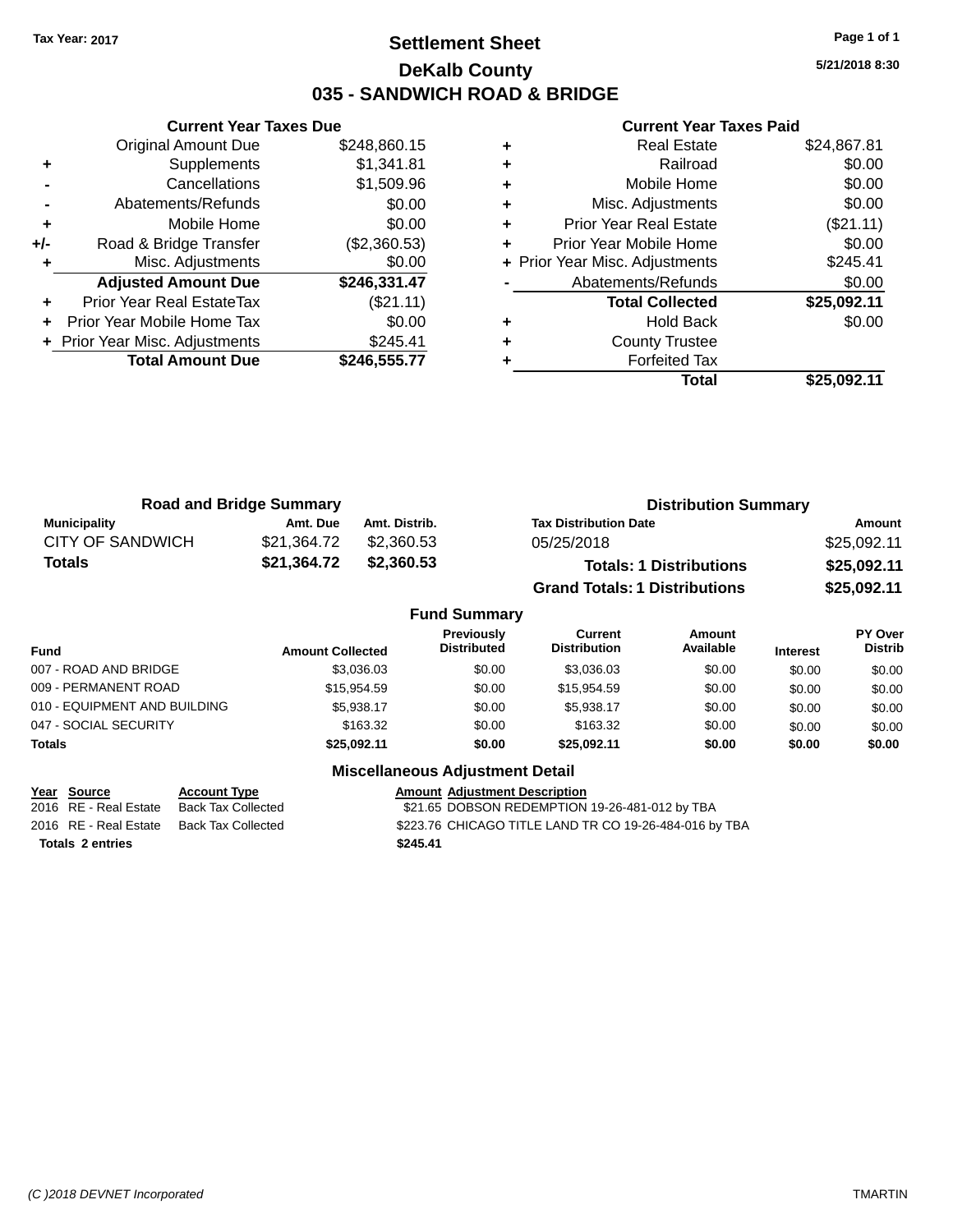### **Settlement Sheet Tax Year: 2017 Page 1 of 1 DeKalb County 036 - SHABBONA TOWNSHIP**

**5/21/2018 8:30**

| <b>Current Year Taxes Due</b> |             |
|-------------------------------|-------------|
| <b>Original Amount Due</b>    | \$96,804.69 |
| Supplements                   | \$137.48    |
| Cancellations                 | \$155.40    |
| Abatements/Refunds            | \$0.00      |
| Mobile Home                   | \$0.00      |
| Road & Bridge Transfer        | \$0.00      |
| Misc. Adjustments             | \$0.00      |
| <b>Adjusted Amount Due</b>    | \$96,786.77 |
| Prior Year Real EstateTax     | \$0.00      |
| Prior Year Mobile Home Tax    | \$0.00      |
| Prior Year Misc. Adjustments  | \$0.00      |
| <b>Total Amount Due</b>       | \$96.786.77 |
|                               |             |

|   | <b>Real Estate</b>             | \$8,193.09 |
|---|--------------------------------|------------|
| ٠ | Railroad                       | \$0.00     |
| ٠ | Mobile Home                    | \$0.00     |
| ٠ | Misc. Adjustments              | \$0.00     |
| ٠ | <b>Prior Year Real Estate</b>  | \$0.00     |
| ٠ | Prior Year Mobile Home         | \$0.00     |
|   | + Prior Year Misc. Adjustments | \$0.00     |
|   | Abatements/Refunds             | \$0.00     |
|   | <b>Total Collected</b>         | \$8,193.09 |
| ٠ | Hold Back                      | \$0.00     |
|   | <b>County Trustee</b>          |            |
| ٠ | <b>Forfeited Tax</b>           |            |
|   | Total                          | \$8.193.09 |
|   |                                |            |

|                     |                                      | <b>Distribution Summary</b>    |            |
|---------------------|--------------------------------------|--------------------------------|------------|
|                     | <b>Tax Distribution Date</b>         |                                | Amount     |
|                     | 05/25/2018                           |                                | \$8,193.09 |
|                     |                                      | <b>Totals: 1 Distributions</b> | \$8,193.09 |
|                     | <b>Grand Totals: 1 Distributions</b> |                                | \$8,193.09 |
| <b>Fund Summary</b> |                                      |                                |            |

|                          |                         | Previously         | Current             | Amount    |                 | <b>PY Over</b> |
|--------------------------|-------------------------|--------------------|---------------------|-----------|-----------------|----------------|
| Fund                     | <b>Amount Collected</b> | <b>Distributed</b> | <b>Distribution</b> | Available | <b>Interest</b> | <b>Distrib</b> |
| 001 - CORPORATE          | \$5.391.44              | \$0.00             | \$5.391.44          | \$0.00    | \$0.00          | \$0.00         |
| 017 - CEMETERY           | \$2,793.08              | \$0.00             | \$2.793.08          | \$0.00    | \$0.00          | \$0.00         |
| 054 - GENERAL ASSISTANCE | \$8.57                  | \$0.00             | \$8.57              | \$0.00    | \$0.00          | \$0.00         |
| <b>Totals</b>            | \$8,193.09              | \$0.00             | \$8.193.09          | \$0.00    | \$0.00          | \$0.00         |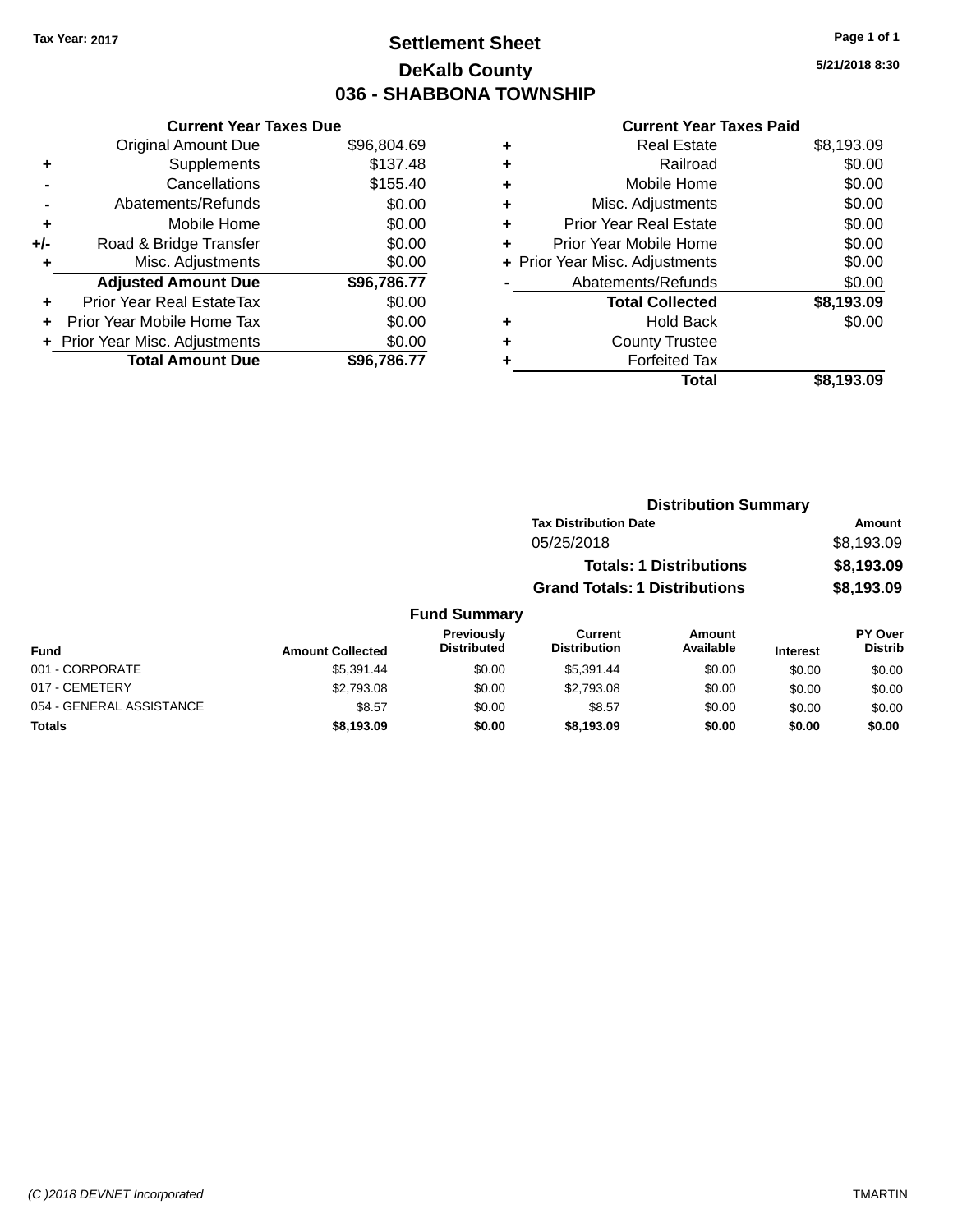### **Settlement Sheet Tax Year: 2017 Page 1 of 1 DeKalb County 037 - SHABBONA ROAD & BRIDGE**

**5/21/2018 8:30**

|     | <b>Current Year Taxes Due</b>  |              |
|-----|--------------------------------|--------------|
|     | <b>Original Amount Due</b>     | \$177,685.84 |
| ٠   | Supplements                    | \$233.85     |
|     | Cancellations                  | \$264.36     |
|     | Abatements/Refunds             | \$0.00       |
| ٠   | Mobile Home                    | \$0.00       |
| +/- | Road & Bridge Transfer         | (\$1,101.32) |
|     | Misc. Adjustments              | \$0.00       |
|     | <b>Adjusted Amount Due</b>     | \$176,554.01 |
| ٠   | Prior Year Real EstateTax      | \$0.00       |
|     | Prior Year Mobile Home Tax     | \$0.00       |
|     | + Prior Year Misc. Adjustments | \$0.00       |
|     | <b>Total Amount Due</b>        | \$176,554.01 |
|     |                                |              |

| <b>Real Estate</b>            | \$13,937.13                    |
|-------------------------------|--------------------------------|
| Railroad                      | \$0.00                         |
| Mobile Home                   | \$0.00                         |
| Misc. Adjustments             | \$0.00                         |
| <b>Prior Year Real Estate</b> | \$0.00                         |
| Prior Year Mobile Home        | \$0.00                         |
|                               | \$0.00                         |
| Abatements/Refunds            | \$0.00                         |
| <b>Total Collected</b>        | \$13,937.13                    |
| <b>Hold Back</b>              | \$0.00                         |
| <b>County Trustee</b>         |                                |
| <b>Forfeited Tax</b>          |                                |
| Total                         | \$13,937.13                    |
|                               | + Prior Year Misc. Adjustments |

| <b>Road and Bridge Summary</b> |             |               | <b>Distribution Summary</b>          |             |  |
|--------------------------------|-------------|---------------|--------------------------------------|-------------|--|
| <b>Municipality</b>            | Amt. Due    | Amt. Distrib. | <b>Tax Distribution Date</b>         | Amount      |  |
| VILLAGE OF LEE                 | \$1,600.02  | \$136.05      | 05/25/2018                           | \$13,937.13 |  |
| <b>VILLAGE OF SHABBONA</b>     | \$11,166.33 | \$965.27      | <b>Totals: 1 Distributions</b>       | \$13,937.13 |  |
| Totals                         | \$12,766.35 | \$1,101.32    | <b>Grand Totals: 1 Distributions</b> | \$13,937.13 |  |
| <b>Fund Summary</b>            |             |               |                                      |             |  |

| <b>Previously</b><br>Current<br>Amount<br>Available<br><b>Distribution</b><br><b>Distributed</b><br>Fund<br><b>Interest</b><br><b>Amount Collected</b><br>007 - ROAD AND BRIDGE<br>\$3.972.97<br>\$0.00<br>\$3.972.97<br>\$0.00<br>\$0.00<br>008 - BRIDGE CONST W/COUNTY<br>\$254.04<br>\$0.00<br>\$254.04<br>\$0.00<br>\$0.00<br>009 - PERMANENT ROAD<br>\$6,326,68<br>\$6,326,68<br>\$0.00<br>\$0.00<br>\$0.00<br>010 - EQUIPMENT AND BUILDING<br>\$3,383,44<br>\$0.00<br>\$3.383.44<br>\$0.00<br>\$0.00<br><b>Totals</b><br>\$13,937.13<br>\$13.937.13<br>\$0.00<br>\$0.00<br>\$0.00 |  | - |  |                                  |
|-----------------------------------------------------------------------------------------------------------------------------------------------------------------------------------------------------------------------------------------------------------------------------------------------------------------------------------------------------------------------------------------------------------------------------------------------------------------------------------------------------------------------------------------------------------------------------------------|--|---|--|----------------------------------|
|                                                                                                                                                                                                                                                                                                                                                                                                                                                                                                                                                                                         |  |   |  | <b>PY Over</b><br><b>Distrib</b> |
|                                                                                                                                                                                                                                                                                                                                                                                                                                                                                                                                                                                         |  |   |  | \$0.00                           |
|                                                                                                                                                                                                                                                                                                                                                                                                                                                                                                                                                                                         |  |   |  | \$0.00                           |
|                                                                                                                                                                                                                                                                                                                                                                                                                                                                                                                                                                                         |  |   |  | \$0.00                           |
|                                                                                                                                                                                                                                                                                                                                                                                                                                                                                                                                                                                         |  |   |  | \$0.00                           |
|                                                                                                                                                                                                                                                                                                                                                                                                                                                                                                                                                                                         |  |   |  | \$0.00                           |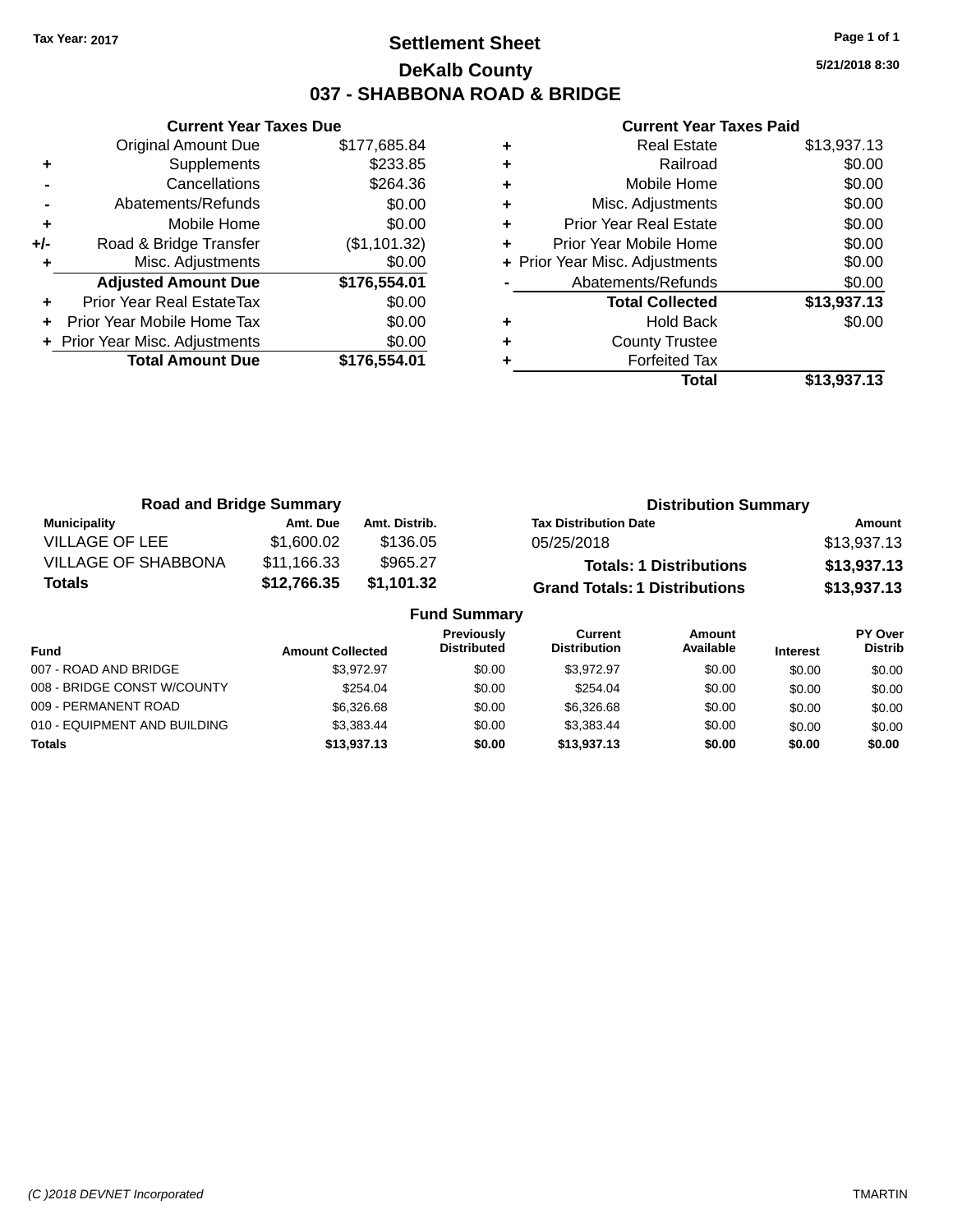### **Settlement Sheet Tax Year: 2017 Page 1 of 1 DeKalb County 038 - SOMONAUK TOWNSHIP**

**5/21/2018 8:30**

| <b>Current Year Taxes Due</b>  |             |
|--------------------------------|-------------|
| <b>Original Amount Due</b>     | \$85,664.89 |
| Supplements                    | \$107.08    |
| Cancellations                  | \$152.81    |
| Abatements/Refunds             | \$0.00      |
| Mobile Home                    | \$0.00      |
| Road & Bridge Transfer         | \$0.00      |
| Misc. Adjustments              | \$0.00      |
| <b>Adjusted Amount Due</b>     | \$85,619.16 |
| Prior Year Real EstateTax      | \$0.00      |
| Prior Year Mobile Home Tax     | \$0.00      |
| + Prior Year Misc. Adjustments | \$0.00      |
| <b>Total Amount Due</b>        | \$85,619.16 |
|                                |             |

|   | <b>Real Estate</b>             | \$8,554.17 |
|---|--------------------------------|------------|
| ٠ | Railroad                       | \$0.00     |
| ٠ | Mobile Home                    | \$0.00     |
| ٠ | Misc. Adjustments              | \$0.00     |
| ٠ | <b>Prior Year Real Estate</b>  | \$0.00     |
| ٠ | Prior Year Mobile Home         | \$0.00     |
|   | + Prior Year Misc. Adjustments | \$0.00     |
|   | Abatements/Refunds             | \$0.00     |
|   | <b>Total Collected</b>         | \$8,554.17 |
| ٠ | <b>Hold Back</b>               | \$0.00     |
| ٠ | <b>County Trustee</b>          |            |
|   | <b>Forfeited Tax</b>           |            |
|   | Total                          | \$8,554.17 |
|   |                                |            |

|          |                     |                                      | <b>Distribution Summary</b>    |                         |                |
|----------|---------------------|--------------------------------------|--------------------------------|-------------------------|----------------|
|          |                     | <b>Tax Distribution Date</b>         |                                |                         | Amount         |
|          |                     | 05/25/2018                           |                                |                         | \$8,554.17     |
|          |                     |                                      | <b>Totals: 1 Distributions</b> |                         | \$8,554.17     |
|          |                     | <b>Grand Totals: 1 Distributions</b> |                                |                         | \$8,554.17     |
|          | <b>Fund Summary</b> |                                      |                                |                         |                |
|          | Previously          | <b>Current</b>                       | <b>Amount</b>                  |                         | <b>PY Over</b> |
| المتبادر | <b>Dictributed</b>  | <b>Dictribution</b>                  | ماطعانصره                      | <b>Book and a state</b> | <b>Dictrib</b> |

| <b>Fund</b>              | <b>Amount Collected</b> | <b>Previously</b><br><b>Distributed</b> | Current<br><b>Distribution</b> | Amount<br>Available | <b>Interest</b> | PY Over<br>Distrib |
|--------------------------|-------------------------|-----------------------------------------|--------------------------------|---------------------|-----------------|--------------------|
| 001 - CORPORATE          | \$8.524.61              | \$0.00                                  | \$8.524.61                     | \$0.00              | \$0.00          | \$0.00             |
| 054 - GENERAL ASSISTANCE | \$29.56                 | \$0.00                                  | \$29.56                        | \$0.00              | \$0.00          | \$0.00             |
| <b>Totals</b>            | \$8.554.17              | \$0.00                                  | \$8,554.17                     | \$0.00              | \$0.00          | \$0.00             |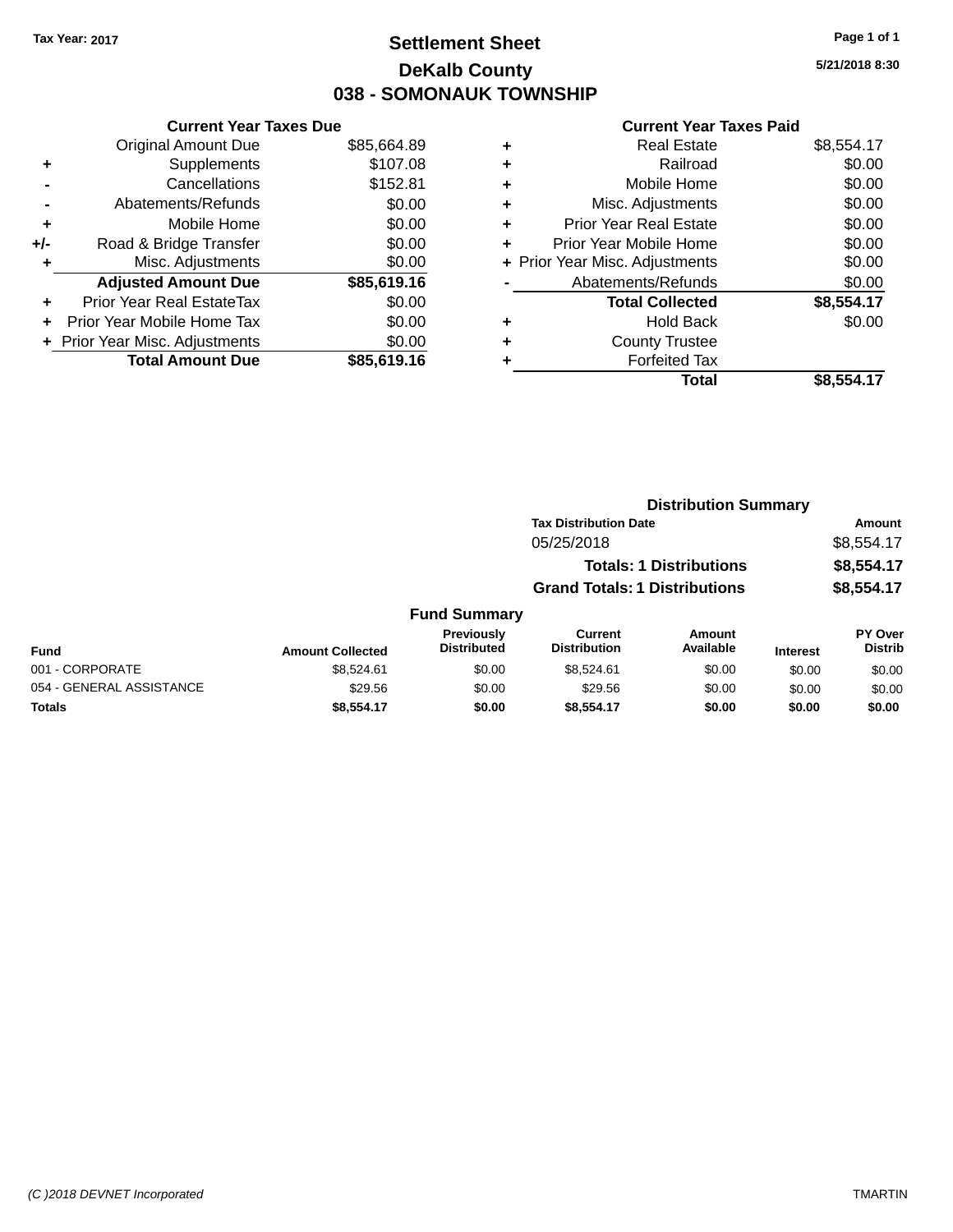### **Settlement Sheet Tax Year: 2017 Page 1 of 1 DeKalb County 039 - SOMONAUK ROAD & BRIDGE**

**5/21/2018 8:30**

|     | <b>Current Year Taxes Due</b>  |              |
|-----|--------------------------------|--------------|
|     | <b>Original Amount Due</b>     | \$266,005.31 |
| ÷   | Supplements                    | \$258.32     |
|     | Cancellations                  | \$368.62     |
|     | Abatements/Refunds             | \$0.00       |
| ٠   | Mobile Home                    | \$0.00       |
| +/- | Road & Bridge Transfer         | (\$5,927.66) |
|     | Misc. Adjustments              | \$0.00       |
|     | <b>Adjusted Amount Due</b>     | \$259,967.35 |
| ÷   | Prior Year Real EstateTax      | \$0.00       |
|     | Prior Year Mobile Home Tax     | \$0.00       |
|     | + Prior Year Misc. Adjustments | \$0.00       |
|     | <b>Total Amount Due</b>        | \$259,967.35 |
|     |                                |              |

| ٠ | <b>Real Estate</b>             | \$20,634.58 |
|---|--------------------------------|-------------|
| ٠ | Railroad                       | \$0.00      |
| ٠ | Mobile Home                    | \$0.00      |
| ٠ | Misc. Adjustments              | \$0.00      |
| ٠ | <b>Prior Year Real Estate</b>  | \$0.00      |
| ٠ | Prior Year Mobile Home         | \$0.00      |
|   | + Prior Year Misc. Adjustments | \$0.00      |
|   | Abatements/Refunds             | \$0.00      |
|   | <b>Total Collected</b>         | \$20,634.58 |
| ٠ | <b>Hold Back</b>               | \$0.00      |
| ٠ | <b>County Trustee</b>          |             |
|   | <b>Forfeited Tax</b>           |             |
|   | Total                          | \$20.634.58 |

| <b>Road and Bridge Summary</b> |             |               | <b>Distribution Summary</b>          |             |
|--------------------------------|-------------|---------------|--------------------------------------|-------------|
| <b>Municipality</b>            | Amt. Due    | Amt. Distrib. | <b>Tax Distribution Date</b>         | Amount      |
| CITY OF SANDWICH               | \$1.085.25  | \$110.85      | 05/25/2018                           | \$20,634.58 |
| <b>VILLAGE OF SOMONAUK</b>     | \$57,587.14 | \$5.816.81    | <b>Totals: 1 Distributions</b>       | \$20,634.58 |
| <b>Totals</b>                  | \$58,672.39 | \$5,927.66    | <b>Grand Totals: 1 Distributions</b> | \$20,634.58 |
| <b>Fund Summary</b>            |             |               |                                      |             |

| <b>Amount Collected</b> | <b>Previously</b><br><b>Distributed</b> | Current<br><b>Distribution</b> | Amount<br>Available | <b>Interest</b> | PY Over<br><b>Distrib</b> |  |
|-------------------------|-----------------------------------------|--------------------------------|---------------------|-----------------|---------------------------|--|
| \$11.968.57             | \$0.00                                  | \$11.968.57                    | \$0.00              | \$0.00          | \$0.00                    |  |
| \$6.38                  | \$0.00                                  | \$6.38                         | \$0.00              | \$0.00          | \$0.00                    |  |
| \$6.824.13              | \$0.00                                  | \$6,824.13                     | \$0.00              | \$0.00          | \$0.00                    |  |
| \$1,835,50              | \$0.00                                  | \$1,835,50                     | \$0.00              | \$0.00          | \$0.00                    |  |
| \$20,634.58             | \$0.00                                  | \$20.634.58                    | \$0.00              | \$0.00          | \$0.00                    |  |
|                         |                                         |                                |                     |                 |                           |  |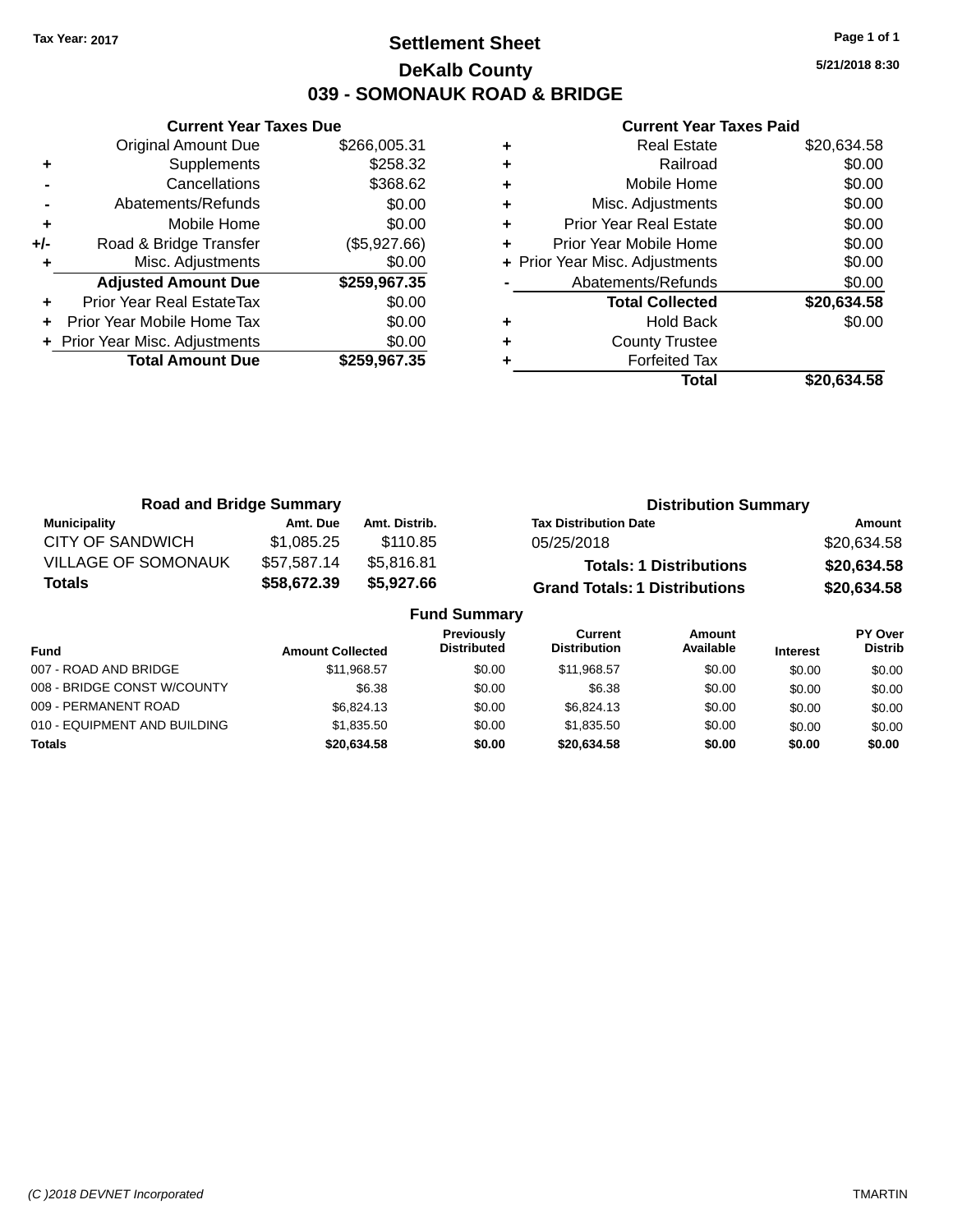### **Settlement Sheet Tax Year: 2017 Page 1 of 1 DeKalb County 040 - SOUTH GROVE TOWNSHIP**

**5/21/2018 8:30**

#### **Current Year Taxes Paid**

| <b>Current Year Taxes Due</b> |                                |
|-------------------------------|--------------------------------|
| <b>Original Amount Due</b>    | \$80,752.20                    |
| Supplements                   | \$166.74                       |
| Cancellations                 | \$186.94                       |
| Abatements/Refunds            | \$0.00                         |
| Mobile Home                   | \$0.00                         |
| Road & Bridge Transfer        | \$0.00                         |
| Misc. Adjustments             | \$0.00                         |
| <b>Adjusted Amount Due</b>    | \$80,732.00                    |
| Prior Year Real EstateTax     | \$0.00                         |
| Prior Year Mobile Home Tax    | \$0.00                         |
|                               | \$0.00                         |
| <b>Total Amount Due</b>       | \$80.732.00                    |
|                               | + Prior Year Misc. Adjustments |

|   | <b>Real Estate</b>             | \$7,653.82 |
|---|--------------------------------|------------|
| ٠ | Railroad                       | \$0.00     |
| ٠ | Mobile Home                    | \$0.00     |
| ٠ | Misc. Adjustments              | \$0.00     |
| ٠ | <b>Prior Year Real Estate</b>  | \$0.00     |
|   | Prior Year Mobile Home         | \$0.00     |
|   | + Prior Year Misc. Adjustments | \$0.00     |
|   | Abatements/Refunds             | \$0.00     |
|   | <b>Total Collected</b>         | \$7,653.82 |
| ٠ | <b>Hold Back</b>               | \$0.00     |
| ٠ | <b>County Trustee</b>          |            |
| ٠ | <b>Forfeited Tax</b>           |            |
|   | Total                          | \$7,653.82 |
|   |                                |            |

| <b>Distribution Summary</b>          |            |
|--------------------------------------|------------|
| <b>Tax Distribution Date</b>         | Amount     |
| 05/25/2018                           | \$7,653.82 |
| <b>Totals: 1 Distributions</b>       | \$7,653.82 |
| <b>Grand Totals: 1 Distributions</b> | \$7,653.82 |

#### **Fund Summary**

| <b>Fund</b>                                   | <b>Amount Collected</b> | <b>Previously</b><br><b>Distributed</b> | Current<br><b>Distribution</b> | Amount<br>Available | <b>Interest</b> | <b>PY Over</b><br><b>Distrib</b> |
|-----------------------------------------------|-------------------------|-----------------------------------------|--------------------------------|---------------------|-----------------|----------------------------------|
| 001 - CORPORATE                               | \$5.592.17              | \$0.00                                  | \$5.592.17                     | \$0.00              | \$0.00          | \$0.00                           |
| 027 - AUDIT                                   | \$94.72                 | \$0.00                                  | \$94.72                        | \$0.00              | \$0.00          | \$0.00                           |
| 034 - GENERAL ASSISTANCE                      | \$758.32                | \$0.00                                  | \$758.32                       | \$0.00              | \$0.00          | \$0.00                           |
| 035 - TORT JUDGEMENTS/LIABILITY<br><b>INS</b> | \$568.69                | \$0.00                                  | \$568.69                       | \$0.00              | \$0.00          | \$0.00                           |
| 047 - SOCIAL SECURITY                         | \$639.92                | \$0.00                                  | \$639.92                       | \$0.00              | \$0.00          | \$0.00                           |
| <b>Totals</b>                                 | \$7,653.82              | \$0.00                                  | \$7.653.82                     | \$0.00              | \$0.00          | \$0.00                           |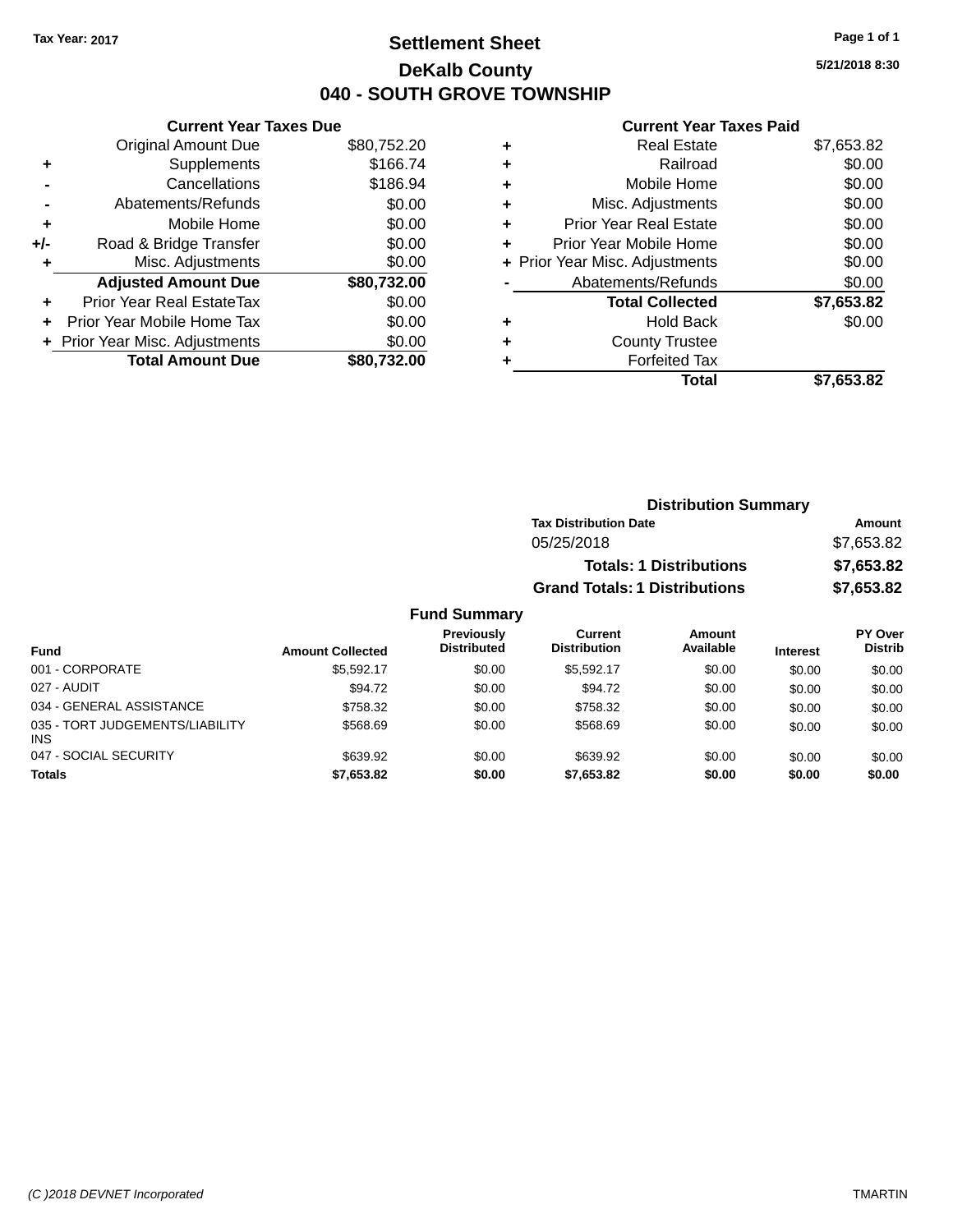### **Settlement Sheet Tax Year: 2017 Page 1 of 1 DeKalb County 041 - SOUTH GROVE ROAD & BRIDGE**

**5/21/2018 8:30**

### **Current Year Taxes Paid**

|       | <b>Current Year Taxes Due</b>  |              |
|-------|--------------------------------|--------------|
|       | <b>Original Amount Due</b>     | \$122,032.75 |
| ٠     | Supplements                    | \$251.96     |
|       | Cancellations                  | \$282.49     |
|       | Abatements/Refunds             | \$0.00       |
| ٠     | Mobile Home                    | \$0.00       |
| $+/-$ | Road & Bridge Transfer         | \$0.00       |
| ٠     | Misc. Adjustments              | \$0.00       |
|       | <b>Adjusted Amount Due</b>     | \$122,002.22 |
| ٠     | Prior Year Real EstateTax      | \$0.00       |
|       | Prior Year Mobile Home Tax     | \$0.00       |
|       | + Prior Year Misc. Adjustments | \$0.00       |
|       | <b>Total Amount Due</b>        | \$122.002.22 |
|       |                                |              |

| ٠ | <b>Real Estate</b>             | \$11,566.49 |
|---|--------------------------------|-------------|
| ٠ | Railroad                       | \$0.00      |
| ٠ | Mobile Home                    | \$0.00      |
| ٠ | Misc. Adjustments              | \$0.00      |
| ٠ | <b>Prior Year Real Estate</b>  | \$0.00      |
| ٠ | Prior Year Mobile Home         | \$0.00      |
|   | + Prior Year Misc. Adjustments | \$0.00      |
|   | Abatements/Refunds             | \$0.00      |
|   | <b>Total Collected</b>         | \$11,566.49 |
| ٠ | <b>Hold Back</b>               | \$0.00      |
| ٠ | <b>County Trustee</b>          |             |
| ٠ | <b>Forfeited Tax</b>           |             |
|   | Total                          | \$11,566.49 |
|   |                                |             |

| <b>Distribution Summary</b>          |             |
|--------------------------------------|-------------|
| <b>Tax Distribution Date</b>         | Amount      |
| 05/25/2018                           | \$11,566.49 |
| <b>Totals: 1 Distributions</b>       | \$11,566.49 |
| <b>Grand Totals: 1 Distributions</b> | \$11,566.49 |

#### **Fund Summary**

| Fund                         | <b>Amount Collected</b> | Previously<br><b>Distributed</b> | Current<br><b>Distribution</b> | Amount<br>Available | <b>Interest</b> | <b>PY Over</b><br><b>Distrib</b> |
|------------------------------|-------------------------|----------------------------------|--------------------------------|---------------------|-----------------|----------------------------------|
| 007 - ROAD AND BRIDGE        | \$6,353,36              | \$0.00                           | \$6,353,36                     | \$0.00              | \$0.00          | \$0.00                           |
| 008 - BRIDGE CONST W/COUNTY  | \$947.94                | \$0.00                           | \$947.94                       | \$0.00              | \$0.00          | \$0.00                           |
| 009 - PERMANENT ROAD         | \$2,843,46              | \$0.00                           | \$2,843,46                     | \$0.00              | \$0.00          | \$0.00                           |
| 010 - EQUIPMENT AND BUILDING | \$1.421.73              | \$0.00                           | \$1.421.73                     | \$0.00              | \$0.00          | \$0.00                           |
| <b>Totals</b>                | \$11,566,49             | \$0.00                           | \$11.566.49                    | \$0.00              | \$0.00          | \$0.00                           |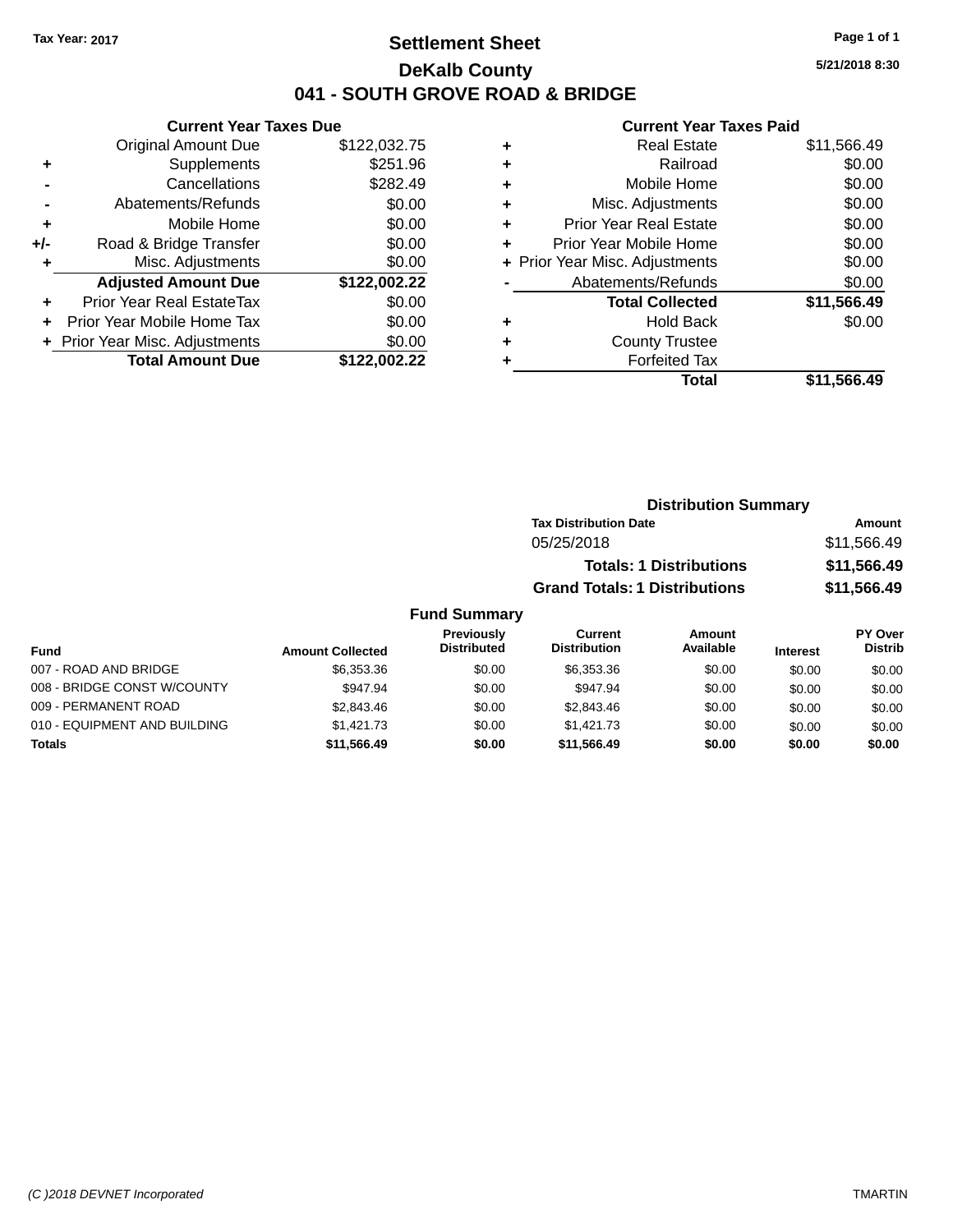### **Settlement Sheet Tax Year: 2017 Page 1 of 1 DeKalb County 042 - SQUAW GROVE TOWNSHIP**

**5/21/2018 8:30**

#### **Current Year Taxes Paid**

|       | <b>Original Amount Due</b>       | \$124,995.56 |
|-------|----------------------------------|--------------|
| ٠     | Supplements                      | \$285.40     |
|       | Cancellations                    | \$311.91     |
|       | Abatements/Refunds               | \$0.00       |
| ٠     | Mobile Home                      | \$0.00       |
| $+/-$ | Road & Bridge Transfer           | \$0.00       |
| ۰     | Misc. Adjustments                | \$0.00       |
|       | <b>Adjusted Amount Due</b>       | \$124,969.05 |
| ÷     | <b>Prior Year Real EstateTax</b> | \$0.00       |
|       | Prior Year Mobile Home Tax       | \$0.00       |
|       | + Prior Year Misc. Adjustments   | \$0.00       |
|       | <b>Total Amount Due</b>          | \$124,969.05 |
|       |                                  |              |

**Current Year Taxes Due**

| ٠ | <b>Real Estate</b>             | \$10,084.61 |
|---|--------------------------------|-------------|
| ٠ | Railroad                       | \$0.00      |
| ٠ | Mobile Home                    | \$0.00      |
| ٠ | Misc. Adjustments              | \$0.00      |
| ٠ | <b>Prior Year Real Estate</b>  | \$0.00      |
| ÷ | Prior Year Mobile Home         | \$0.00      |
|   | + Prior Year Misc. Adjustments | \$0.00      |
|   | Abatements/Refunds             | \$0.00      |
|   | <b>Total Collected</b>         | \$10,084.61 |
| ٠ | <b>Hold Back</b>               | \$0.00      |
| ٠ | <b>County Trustee</b>          |             |
| ٠ | <b>Forfeited Tax</b>           |             |
|   | Total                          | \$10.084.61 |
|   |                                |             |

| <b>Distribution Summary</b>          |             |
|--------------------------------------|-------------|
| <b>Tax Distribution Date</b>         | Amount      |
| 05/25/2018                           | \$10,084.61 |
| <b>Totals: 1 Distributions</b>       | \$10,084.61 |
| <b>Grand Totals: 1 Distributions</b> | \$10,084.61 |
|                                      |             |

#### **Fund Summary Fund Interest Amount Collected Distributed PY Over Distrib Amount Available Current Distribution Previously** 001 - CORPORATE \$6,731.11 \$0.00 \$6,731.11 \$0.00 \$0.00 \$0.00 017 - CEMETERY \$1,017.51 \$0.00 \$1,017.51 \$0.00 \$0.00 \$0.00 019 - COMMUNITY BUILDING \$2,065.97 \$0.00 \$0.00 \$0.00 \$0.00 \$0.00 054 - GENERAL ASSISTANCE \$270.02 \$0.00 \$0.00 \$0.00 \$0.00 \$0.00 **Totals \$10,084.61 \$0.00 \$10,084.61 \$0.00 \$0.00 \$0.00**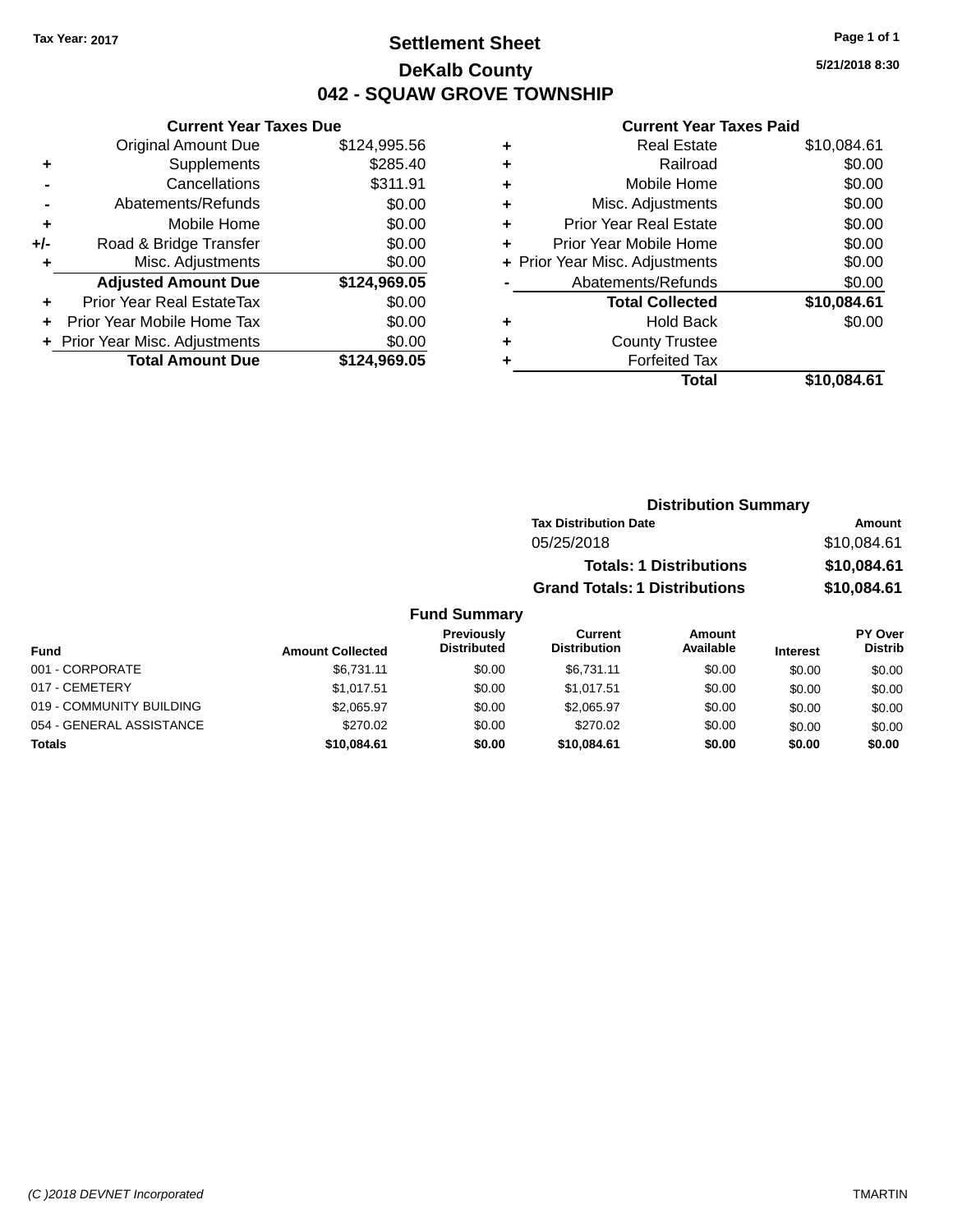### **Settlement Sheet Tax Year: 2017 Page 1 of 1 DeKalb County 043 - HINCKLEY PUBLIC LIBRARY DISTRICT**

**5/21/2018 8:30**

### **Current Year Taxes Paid**

|     | <b>Current Year Taxes Due</b>  |              |
|-----|--------------------------------|--------------|
|     | Original Amount Due            | \$182,780.45 |
|     | Supplements                    | \$417.33     |
|     | Cancellations                  | \$456.10     |
|     | Abatements/Refunds             | \$0.00       |
| ٠   | Mobile Home                    | \$0.00       |
| +/- | Road & Bridge Transfer         | \$0.00       |
|     | Misc. Adjustments              | \$0.00       |
|     | <b>Adjusted Amount Due</b>     | \$182,741.68 |
| ٠   | Prior Year Real EstateTax      | \$0.00       |
|     | Prior Year Mobile Home Tax     | \$0.00       |
|     | + Prior Year Misc. Adjustments | \$0.00       |
|     | <b>Total Amount Due</b>        | \$182,741.68 |

|   | Total                          | \$14,746.55 |
|---|--------------------------------|-------------|
| ٠ | <b>Forfeited Tax</b>           |             |
| ٠ | <b>County Trustee</b>          |             |
| ٠ | <b>Hold Back</b>               | \$0.00      |
|   | <b>Total Collected</b>         | \$14,746.55 |
|   | Abatements/Refunds             | \$0.00      |
|   | + Prior Year Misc. Adjustments | \$0.00      |
| ٠ | Prior Year Mobile Home         | \$0.00      |
| ÷ | <b>Prior Year Real Estate</b>  | \$0.00      |
| ٠ | Misc. Adjustments              | \$0.00      |
| ٠ | Mobile Home                    | \$0.00      |
| ٠ | Railroad                       | \$0.00      |
| ٠ | <b>Real Estate</b>             | \$14.746.55 |
|   |                                |             |

| <b>Distribution Summary</b>          |             |
|--------------------------------------|-------------|
| <b>Tax Distribution Date</b>         | Amount      |
| 05/25/2018                           | \$14,746.55 |
| <b>Totals: 1 Distributions</b>       | \$14,746.55 |
| <b>Grand Totals: 1 Distributions</b> | \$14,746.55 |

#### **Fund Summary**

| <b>Fund</b>                                   | <b>Amount Collected</b> | <b>Previously</b><br><b>Distributed</b> | Current<br><b>Distribution</b> | Amount<br>Available | Interest | <b>PY Over</b><br><b>Distrib</b> |
|-----------------------------------------------|-------------------------|-----------------------------------------|--------------------------------|---------------------|----------|----------------------------------|
| 001 - CORPORATE                               | \$12,691.74             | \$0.00                                  | \$12,691.74                    | \$0.00              | \$0.00   | \$0.00                           |
| 004 - OPERATIONS & MAINTENANCE                | \$1,025.55              | \$0.00                                  | \$1.025.55                     | \$0.00              | \$0.00   | \$0.00                           |
| $005 - I. M. R. F.$                           | \$473.76                | \$0.00                                  | \$473.76                       | \$0.00              | \$0.00   | \$0.00                           |
| 027 - AUDIT                                   | \$2.48                  | \$0.00                                  | \$2.48                         | \$0.00              | \$0.00   | \$0.00                           |
| 035 - TORT JUDGEMENTS/LIABILITY<br><b>INS</b> | \$79.26                 | \$0.00                                  | \$79.26                        | \$0.00              | \$0.00   | \$0.00                           |
| 047 - SOCIAL SECURITY                         | \$473.76                | \$0.00                                  | \$473.76                       | \$0.00              | \$0.00   | \$0.00                           |
| <b>Totals</b>                                 | \$14,746.55             | \$0.00                                  | \$14.746.55                    | \$0.00              | \$0.00   | \$0.00                           |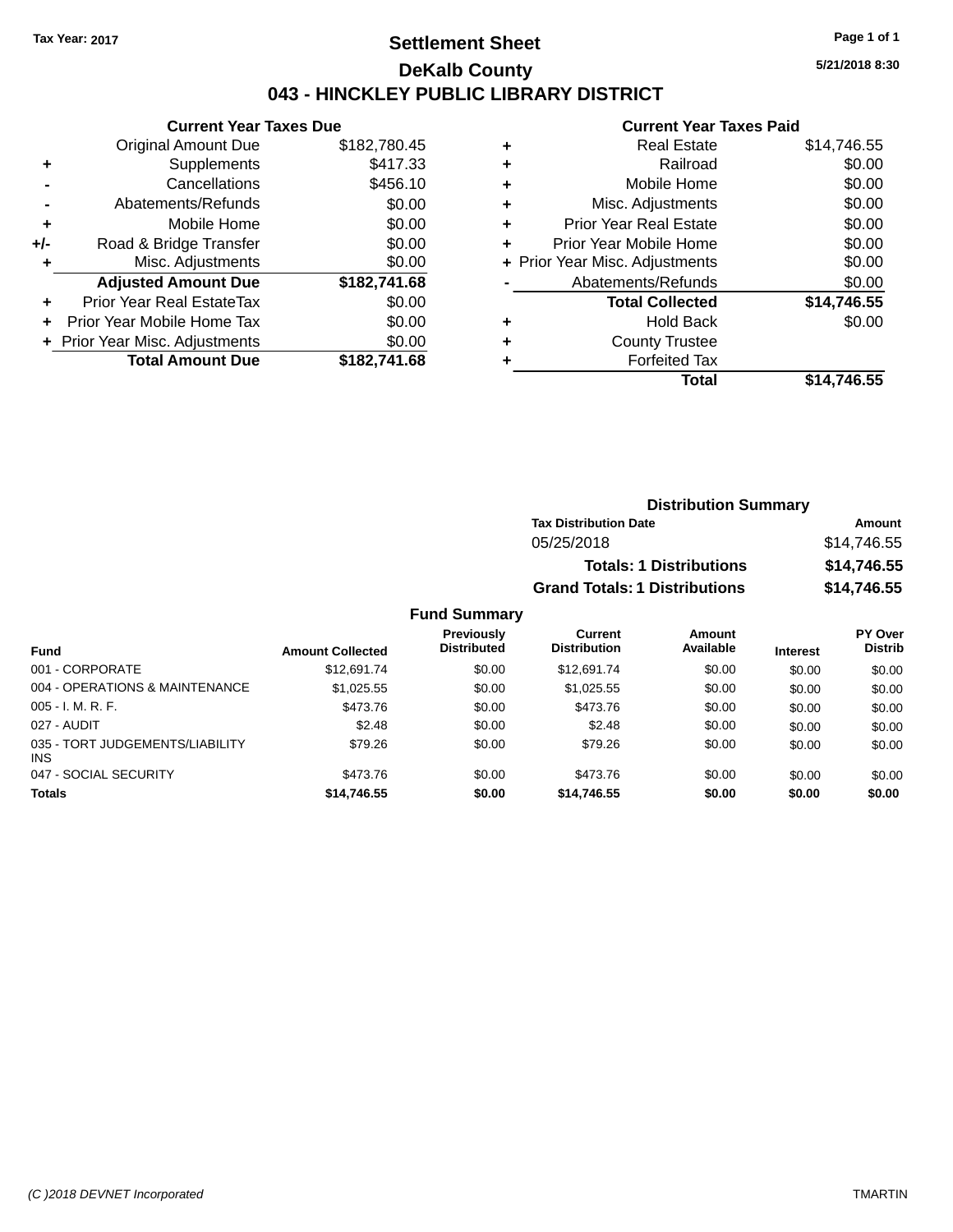### **Settlement Sheet Tax Year: 2017 Page 1 of 1 DeKalb County 044 - SQUAW GROVE ROAD & BRIDGE**

**5/21/2018 8:30**

|       | <b>Current Year Taxes Due</b>  |              |  |  |  |  |
|-------|--------------------------------|--------------|--|--|--|--|
|       | <b>Original Amount Due</b>     | \$299,877.33 |  |  |  |  |
| ٠     | Supplements                    | \$613.53     |  |  |  |  |
|       | Cancellations                  | \$670.53     |  |  |  |  |
|       | Abatements/Refunds             | \$0.00       |  |  |  |  |
| ٠     | Mobile Home                    | \$0.00       |  |  |  |  |
| $+/-$ | Road & Bridge Transfer         | (\$2,514.82) |  |  |  |  |
| ٠     | Misc. Adjustments              | \$0.00       |  |  |  |  |
|       | <b>Adjusted Amount Due</b>     | \$297,305.51 |  |  |  |  |
|       | Prior Year Real EstateTax      | \$0.00       |  |  |  |  |
|       | Prior Year Mobile Home Tax     | \$0.00       |  |  |  |  |
|       | + Prior Year Misc. Adjustments | \$0.00       |  |  |  |  |
|       | <b>Total Amount Due</b>        | \$297,305.51 |  |  |  |  |
|       |                                |              |  |  |  |  |

|   | <b>Real Estate</b>             | \$21,679.19 |
|---|--------------------------------|-------------|
| ٠ | Railroad                       | \$0.00      |
| ٠ | Mobile Home                    | \$0.00      |
| ٠ | Misc. Adjustments              | \$0.00      |
| ٠ | <b>Prior Year Real Estate</b>  | \$0.00      |
| ٠ | Prior Year Mobile Home         | \$0.00      |
|   | + Prior Year Misc. Adjustments | \$0.00      |
|   | Abatements/Refunds             | \$0.00      |
|   | <b>Total Collected</b>         | \$21,679.19 |
| ٠ | Hold Back                      | \$0.00      |
| ٠ | <b>County Trustee</b>          |             |
|   | <b>Forfeited Tax</b>           |             |
|   | Total                          | \$21,679.19 |

| <b>Road and Bridge Summary</b> |             |               | <b>Distribution Summary</b>          |             |  |
|--------------------------------|-------------|---------------|--------------------------------------|-------------|--|
| Municipality                   | Amt. Due    | Amt. Distrib. | <b>Tax Distribution Date</b>         | Amount      |  |
| <b>VILLAGE OF HINCKLEY</b>     | \$30,903.98 | \$2.514.82    | 05/25/2018                           | \$21.679.19 |  |
| <b>Totals</b>                  | \$30,903.98 | \$2,514.82    | <b>Totals: 1 Distributions</b>       | \$21,679.19 |  |
|                                |             |               | <b>Grand Totals: 1 Distributions</b> | \$21,679.19 |  |

|                                         |                         | <b>Fund Summary</b>                     |                                |                     |                 |                                  |
|-----------------------------------------|-------------------------|-----------------------------------------|--------------------------------|---------------------|-----------------|----------------------------------|
| <b>Fund</b>                             | <b>Amount Collected</b> | <b>Previously</b><br><b>Distributed</b> | Current<br><b>Distribution</b> | Amount<br>Available | <b>Interest</b> | <b>PY Over</b><br><b>Distrib</b> |
| 007 - ROAD AND BRIDGE                   | \$6,485,42              | \$0.00                                  | \$6,485,42                     | \$0.00              | \$0.00          | \$0.00                           |
| 008 - BRIDGE CONST W/COUNTY             | \$1,750.75              | \$0.00                                  | \$1,750.75                     | \$0.00              | \$0.00          | \$0.00                           |
| 009 - PERMANENT ROAD                    | \$9,807.77              | \$0.00                                  | \$9,807.77                     | \$0.00              | \$0.00          | \$0.00                           |
| 010 - EQUIPMENT AND BUILDING            | \$3,099.57              | \$0.00                                  | \$3,099.57                     | \$0.00              | \$0.00          | \$0.00                           |
| 035 - TORT JUDGEMENTS/LIABILITY<br>INS. | \$535.68                | \$0.00                                  | \$535.68                       | \$0.00              | \$0.00          | \$0.00                           |
| <b>Totals</b>                           | \$21,679.19             | \$0.00                                  | \$21,679.19                    | \$0.00              | \$0.00          | \$0.00                           |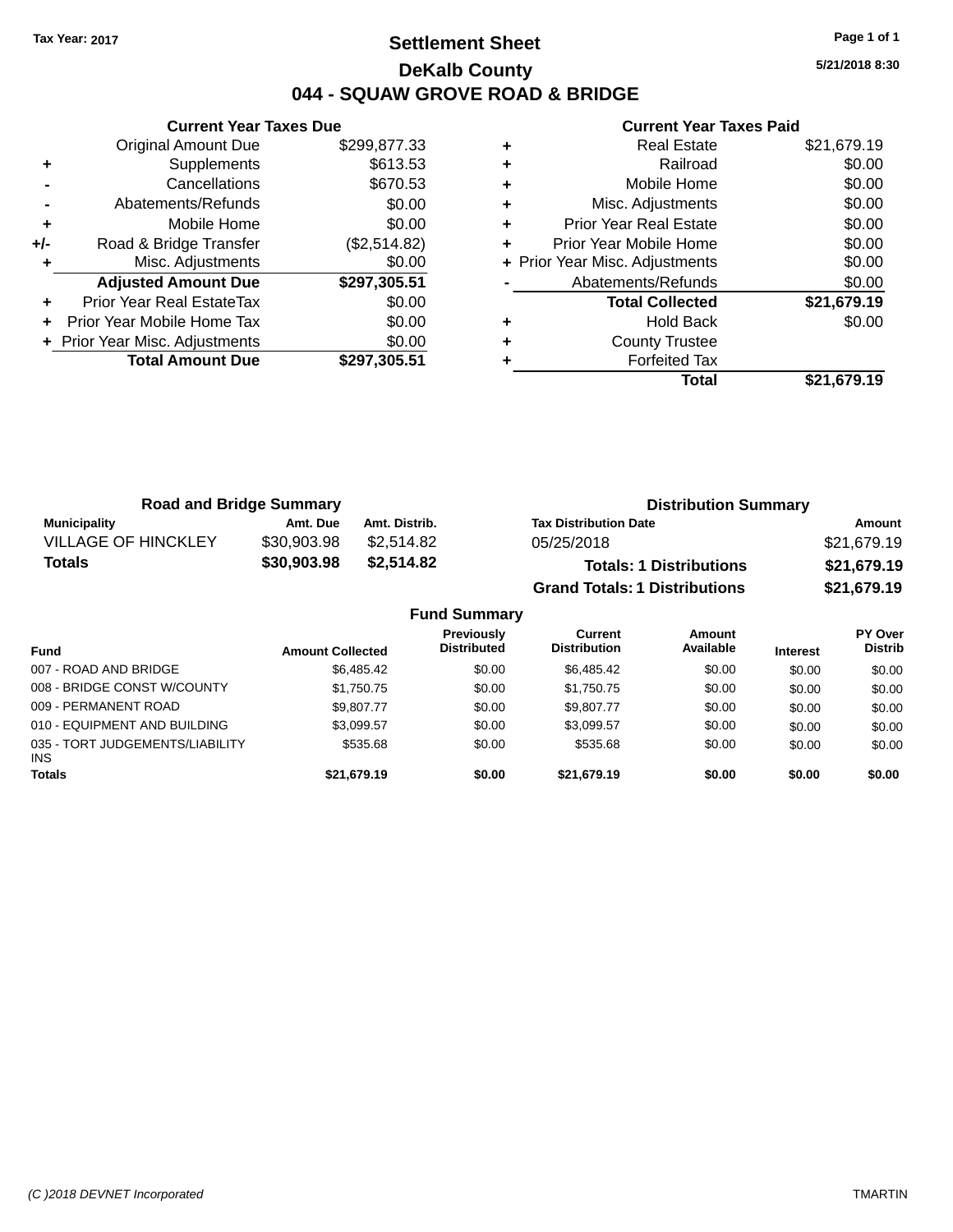### **Settlement Sheet Tax Year: 2017 Page 1 of 1 DeKalb County 045 - SYCAMORE TOWNSHIP**

**5/21/2018 8:30**

#### **Current Year Taxes Paid**

|     | <b>Current Year Taxes Due</b>              |              |  |  |  |  |
|-----|--------------------------------------------|--------------|--|--|--|--|
|     | \$427,531.92<br><b>Original Amount Due</b> |              |  |  |  |  |
| ٠   | Supplements                                | \$1,994.15   |  |  |  |  |
|     | Cancellations                              | \$2,270.42   |  |  |  |  |
|     | Abatements/Refunds                         | \$0.00       |  |  |  |  |
| ÷   | Mobile Home                                | \$0.00       |  |  |  |  |
| +/- | Road & Bridge Transfer                     | \$0.00       |  |  |  |  |
|     | Misc. Adjustments                          | \$2,688.00   |  |  |  |  |
|     | <b>Adjusted Amount Due</b>                 | \$429,943.65 |  |  |  |  |
| ÷   | Prior Year Real EstateTax                  | \$50.60      |  |  |  |  |
|     | Prior Year Mobile Home Tax                 | \$0.00       |  |  |  |  |
|     | + Prior Year Misc. Adjustments             | \$2.86       |  |  |  |  |
|     | <b>Total Amount Due</b>                    | \$429.997.11 |  |  |  |  |
|     |                                            |              |  |  |  |  |

| ٠ | <b>Real Estate</b>             | \$41,017.08 |
|---|--------------------------------|-------------|
| ٠ | Railroad                       | \$0.00      |
| ٠ | Mobile Home                    | \$0.00      |
| ٠ | Misc. Adjustments              | \$2,688.00  |
| ٠ | <b>Prior Year Real Estate</b>  | \$50.60     |
| ٠ | Prior Year Mobile Home         | \$0.00      |
|   | + Prior Year Misc. Adjustments | \$2.86      |
|   | Abatements/Refunds             | \$0.00      |
|   | <b>Total Collected</b>         | \$43,758.54 |
| ٠ | <b>Hold Back</b>               | \$0.00      |
| ٠ | <b>County Trustee</b>          |             |
| ٠ | <b>Forfeited Tax</b>           |             |
|   | Total                          | \$43,758.54 |
|   |                                |             |

|                          |                         |                                        | <b>Distribution Summary</b>           |                                |                 |                           |
|--------------------------|-------------------------|----------------------------------------|---------------------------------------|--------------------------------|-----------------|---------------------------|
|                          |                         |                                        | <b>Tax Distribution Date</b>          |                                | Amount          |                           |
|                          |                         |                                        | 05/25/2018                            |                                |                 | \$43,758.54               |
|                          |                         |                                        |                                       | <b>Totals: 1 Distributions</b> |                 | \$43,758.54               |
|                          |                         |                                        | <b>Grand Totals: 1 Distributions</b>  |                                |                 | \$43,758.54               |
|                          |                         | <b>Fund Summary</b>                    |                                       |                                |                 |                           |
| <b>Fund</b>              | <b>Amount Collected</b> | Previously<br><b>Distributed</b>       | <b>Current</b><br><b>Distribution</b> | <b>Amount</b><br>Available     | <b>Interest</b> | PY Over<br><b>Distrib</b> |
| 001 - CORPORATE          | \$39,454.50             | \$0.00                                 | \$39,454.50                           | \$0.00                         | \$0.00          | \$0.00                    |
| $005 - I. M. R. F.$      | \$3,277.69              | \$0.00                                 | \$3,277.69                            | \$0.00                         | \$0.00          | \$0.00                    |
| 054 - GENERAL ASSISTANCE | \$1,026.35              | \$0.00                                 | \$1,026.35                            | \$0.00                         | \$0.00          | \$0.00                    |
| <b>Totals</b>            | \$43,758.54             | \$0.00                                 | \$43,758.54                           | \$0.00                         | \$0.00          | \$0.00                    |
|                          |                         | <b>Miscellaneous Adjustment Detail</b> |                                       |                                |                 |                           |
| <b>Source</b><br>Year    | <b>Account Type</b>     | <b>Amount Adjustment Description</b>   |                                       |                                |                 |                           |

| Year Source | <b>Account Type</b>                      | <b>Amount Adiustment Description</b>     |  |
|-------------|------------------------------------------|------------------------------------------|--|
|             | 2016 RE - Real Estate Back Tax Collected | \$2.86 TRUSTEE SALE 06-21-440-012 by TBA |  |

**Totals \$2,690.86 2 entries**

2017 RE - Real Estate Back Tax Collected \$2,688.00 2008 & 2009 AMB TRUST #2567 by TBA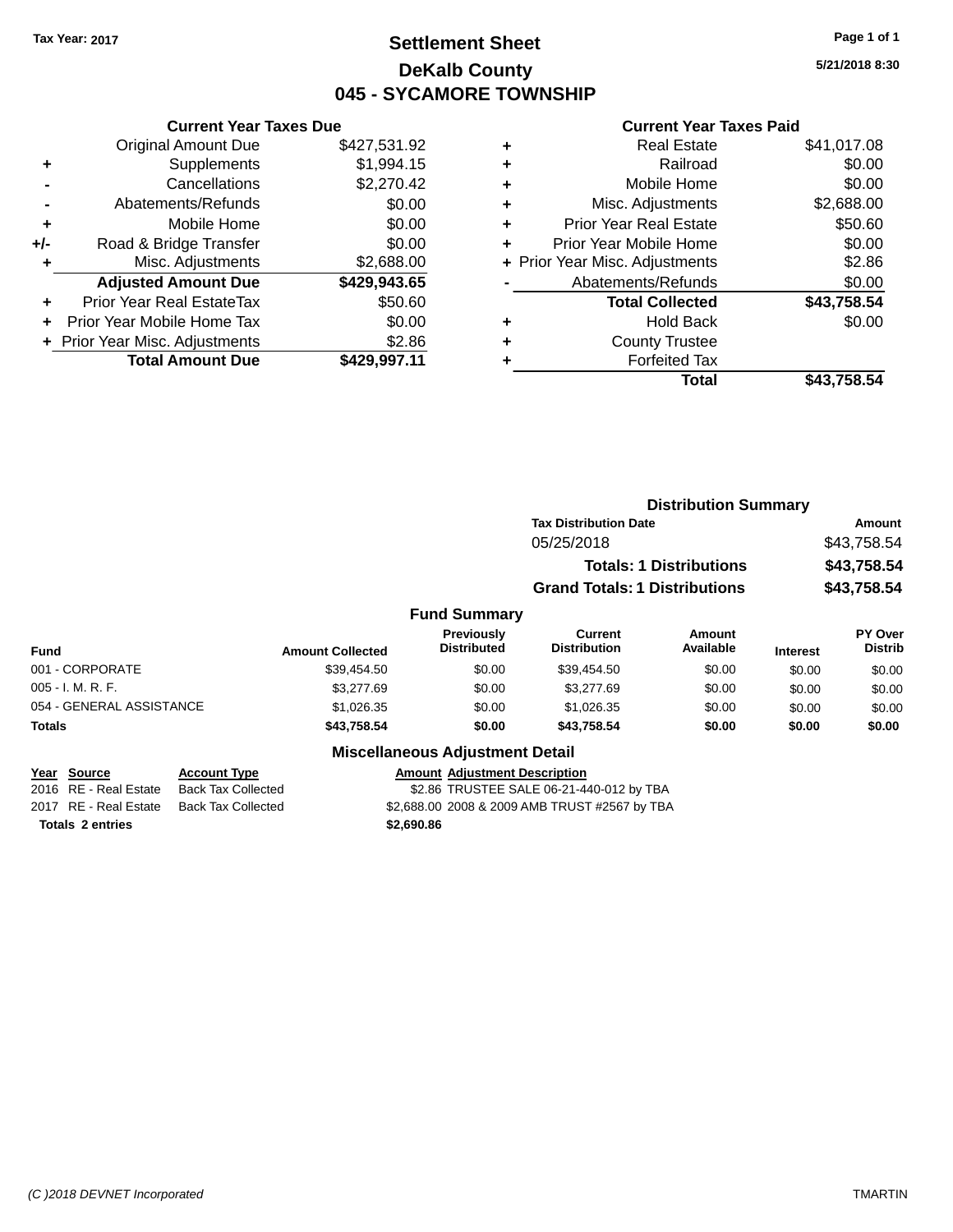### **Settlement Sheet Tax Year: 2017 Page 1 of 1 DeKalb County 046 - SYCAMORE ROAD & BRIDGE**

**5/21/2018 8:30**

#### **Current Year Taxes Paid**

|       | <b>Current Year Taxes Due</b>  |              |  |  |  |
|-------|--------------------------------|--------------|--|--|--|
|       | <b>Original Amount Due</b>     | \$865,836.05 |  |  |  |
| ٠     | Supplements                    | \$3,792.65   |  |  |  |
|       | Cancellations                  | \$4,478.75   |  |  |  |
|       | Abatements/Refunds             | \$0.00       |  |  |  |
| ٠     | Mobile Home                    | \$0.00       |  |  |  |
| $+/-$ | Road & Bridge Transfer         | (\$2,298.65) |  |  |  |
| ٠     | Misc. Adjustments              | \$5,440.00   |  |  |  |
|       | <b>Adjusted Amount Due</b>     | \$868,291.30 |  |  |  |
| ÷     | Prior Year Real EstateTax      | \$99.69      |  |  |  |
|       | Prior Year Mobile Home Tax     | \$0.00       |  |  |  |
|       | + Prior Year Misc. Adjustments | \$5.79       |  |  |  |
|       | <b>Total Amount Due</b>        | \$868,396.78 |  |  |  |
|       |                                |              |  |  |  |

|   | <b>Real Estate</b>             | \$80,772.10 |
|---|--------------------------------|-------------|
| ٠ | Railroad                       | \$0.00      |
| ٠ | Mobile Home                    | \$0.00      |
| ٠ | Misc. Adjustments              | \$5,440.00  |
| ٠ | <b>Prior Year Real Estate</b>  | \$99.69     |
|   | Prior Year Mobile Home         | \$0.00      |
|   | + Prior Year Misc. Adjustments | \$5.79      |
|   | Abatements/Refunds             | \$0.00      |
|   | <b>Total Collected</b>         | \$86,317.58 |
|   | <b>Hold Back</b>               | \$0.00      |
| ٠ | <b>County Trustee</b>          |             |
|   | <b>Forfeited Tax</b>           |             |
|   | Total                          | \$86.317.58 |

| <b>Road and Bridge Summary</b> |             |               | <b>Distribution Summary</b>          |             |  |
|--------------------------------|-------------|---------------|--------------------------------------|-------------|--|
| Municipality                   | Amt. Due    | Amt. Distrib. | <b>Tax Distribution Date</b>         | Amount      |  |
| <b>CITY OF SYCAMORE</b>        | \$22,572.28 | \$2,298.65    | 05/25/2018                           | \$86,317.58 |  |
| Totals                         | \$22,572.28 | \$2,298.65    | <b>Totals: 1 Distributions</b>       | \$86,317.58 |  |
|                                |             |               | <b>Grand Totals: 1 Distributions</b> | \$86,317.58 |  |

|                                         |                         | <b>Fund Summary</b>                     |                                       |                     |                 |                                  |
|-----------------------------------------|-------------------------|-----------------------------------------|---------------------------------------|---------------------|-----------------|----------------------------------|
| <b>Fund</b>                             | <b>Amount Collected</b> | <b>Previously</b><br><b>Distributed</b> | <b>Current</b><br><b>Distribution</b> | Amount<br>Available | <b>Interest</b> | <b>PY Over</b><br><b>Distrib</b> |
| 005 - I. M. R. F.                       | \$2,049.23              | \$0.00                                  | \$2,049.23                            | \$0.00              | \$0.00          | \$0.00                           |
| 007 - ROAD AND BRIDGE                   | \$3,842.63              | \$0.00                                  | \$3,842.63                            | \$0.00              | \$0.00          | \$0.00                           |
| 008 - BRIDGE CONST W/COUNTY             | \$4.095.30              | \$0.00                                  | \$4,095.30                            | \$0.00              | \$0.00          | \$0.00                           |
| 009 - PERMANENT ROAD                    | \$63,021.57             | \$0.00                                  | \$63.021.57                           | \$0.00              | \$0.00          | \$0.00                           |
| 010 - EQUIPMENT AND BUILDING            | \$10.236.51             | \$0.00                                  | \$10,236.51                           | \$0.00              | \$0.00          | \$0.00                           |
| 035 - TORT JUDGEMENTS/LIABILITY<br>INS. | \$1,536.17              | \$0.00                                  | \$1,536.17                            | \$0.00              | \$0.00          | \$0.00                           |
| 047 - SOCIAL SECURITY                   | \$1.536.17              | \$0.00                                  | \$1,536.17                            | \$0.00              | \$0.00          | \$0.00                           |
| <b>Totals</b>                           | \$86,317.58             | \$0.00                                  | \$86,317.58                           | \$0.00              | \$0.00          | \$0.00                           |
|                                         |                         | <b>Miscellaneous Adjustment Detail</b>  |                                       |                     |                 |                                  |

# **Year** Source **Account Type Account Adjustment Description Totals \$5,445.79 2 entries**

2016 RE - Real Estate Back Tax Collected 55.79 TRUSTEE SALE 06-21-440-012 by TBA 2017 RE - Real Estate Back Tax Collected \$5,440.00 2008 & 2009 AMB TRUST #2567 by TBA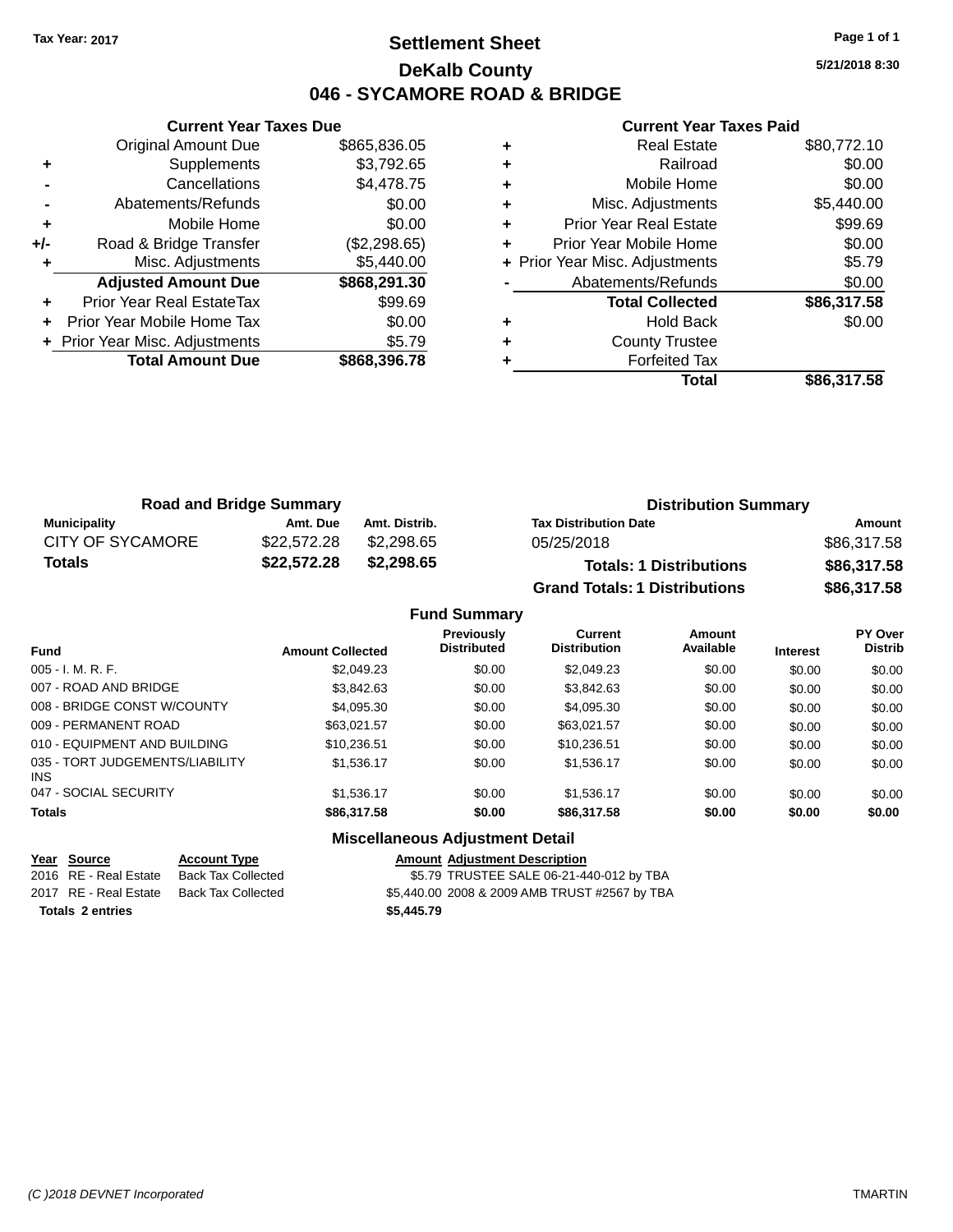### **Settlement Sheet Tax Year: 2017 Page 1 of 1 DeKalb County 047 - VICTOR TOWNSHIP**

**5/21/2018 8:30**

|       | <b>Current Year Taxes Due</b>  |             |
|-------|--------------------------------|-------------|
|       | <b>Original Amount Due</b>     | \$57,095.30 |
|       | Supplements                    | \$0.00      |
|       | Cancellations                  | \$0.00      |
|       | Abatements/Refunds             | \$0.00      |
| ٠     | Mobile Home                    | \$0.00      |
| $+/-$ | Road & Bridge Transfer         | \$0.00      |
| ٠     | Misc. Adjustments              | \$0.00      |
|       | <b>Adjusted Amount Due</b>     | \$57,095.30 |
| ÷     | Prior Year Real EstateTax      | \$0.00      |
|       | Prior Year Mobile Home Tax     | \$0.00      |
|       | + Prior Year Misc. Adjustments | \$0.00      |
|       | <b>Total Amount Due</b>        | \$57.095.30 |
|       |                                |             |

|   | <b>Real Estate</b>             | \$5,899.98 |
|---|--------------------------------|------------|
| ٠ | Railroad                       | \$0.00     |
| ٠ | Mobile Home                    | \$0.00     |
| ٠ | Misc. Adjustments              | \$0.00     |
| ٠ | <b>Prior Year Real Estate</b>  | \$0.00     |
| ٠ | Prior Year Mobile Home         | \$0.00     |
|   | + Prior Year Misc. Adjustments | \$0.00     |
|   | Abatements/Refunds             | \$0.00     |
|   | <b>Total Collected</b>         | \$5,899.98 |
|   | <b>Hold Back</b>               | \$0.00     |
|   | <b>County Trustee</b>          |            |
|   | <b>Forfeited Tax</b>           |            |
|   | Total                          | \$5,899.98 |
|   |                                |            |

|                     | <b>Distribution Summary</b>          |                                |            |  |
|---------------------|--------------------------------------|--------------------------------|------------|--|
|                     | <b>Tax Distribution Date</b>         |                                | Amount     |  |
|                     | 05/25/2018                           |                                | \$5,899.98 |  |
|                     |                                      | <b>Totals: 1 Distributions</b> | \$5,899.98 |  |
|                     | <b>Grand Totals: 1 Distributions</b> |                                | \$5,899.98 |  |
| <b>Fund Summary</b> |                                      |                                |            |  |
| <b>Draviaught</b>   | $r_{\text{turbant}}$                 | $A$ mesint                     | ימיים עם   |  |

| Fund                                          | <b>Amount Collected</b> | Previously<br><b>Distributed</b> | Current<br><b>Distribution</b> | Amount<br>Available | <b>Interest</b> | <b>PY Over</b><br><b>Distrib</b> |
|-----------------------------------------------|-------------------------|----------------------------------|--------------------------------|---------------------|-----------------|----------------------------------|
| 001 - CORPORATE                               | \$5.022.15              | \$0.00                           | \$5.022.15                     | \$0.00              | \$0.00          | \$0.00                           |
| 034 - GENERAL ASSISTANCE                      | \$660.04                | \$0.00                           | \$660.04                       | \$0.00              | \$0.00          | \$0.00                           |
| 035 - TORT JUDGEMENTS/LIABILITY<br><b>INS</b> | \$217.79                | \$0.00                           | \$217.79                       | \$0.00              | \$0.00          | \$0.00                           |
| <b>Totals</b>                                 | \$5,899.98              | \$0.00                           | \$5,899.98                     | \$0.00              | \$0.00          | \$0.00                           |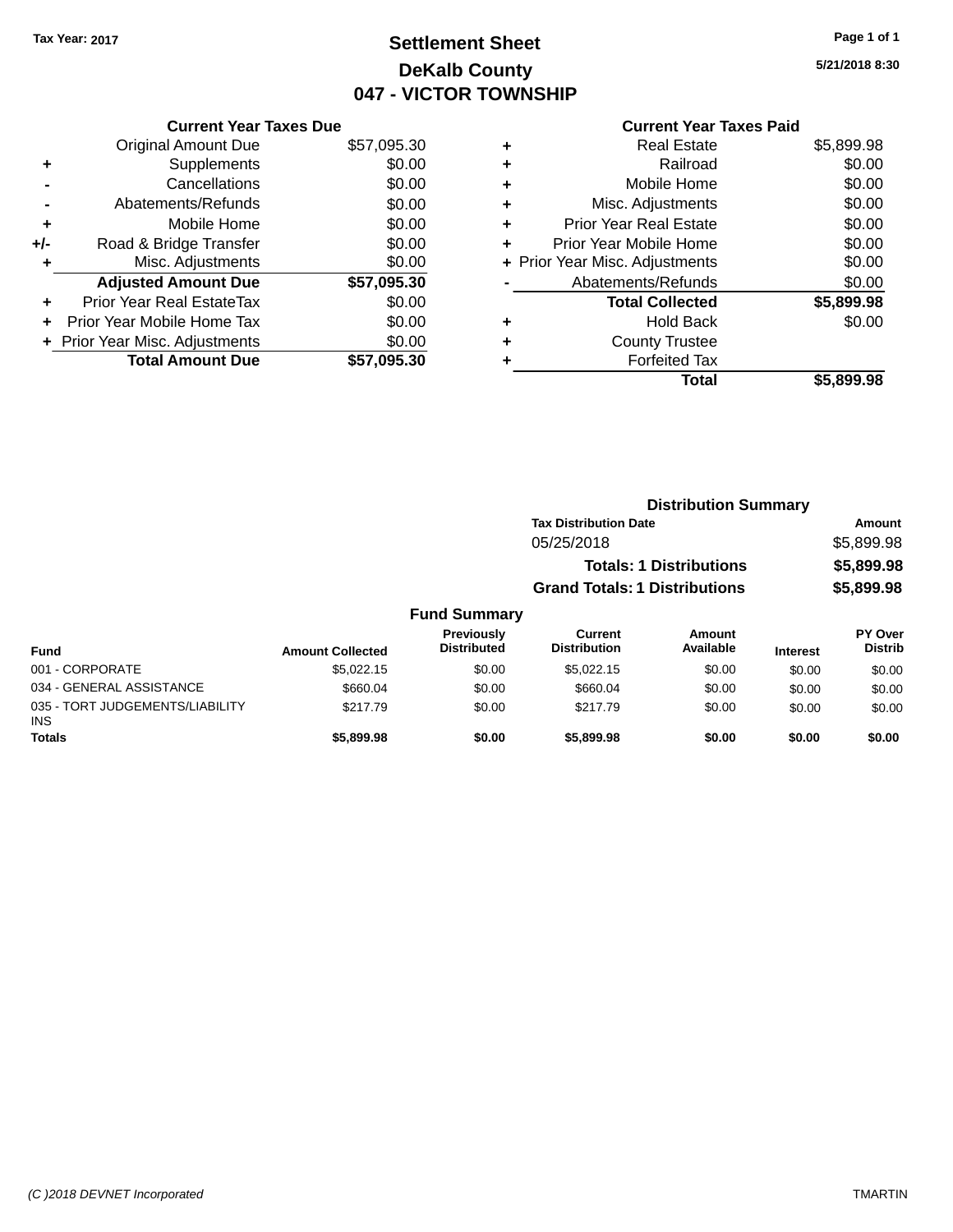### **Settlement Sheet Tax Year: 2017 Page 1 of 1 DeKalb County 048 - VICTOR ROAD & BRIDGE**

**5/21/2018 8:30**

#### **Current Year Taxes Paid**

|     | <b>Current Year Taxes Due</b>  |              |  |  |
|-----|--------------------------------|--------------|--|--|
|     | <b>Original Amount Due</b>     | \$110,075.23 |  |  |
| ÷   | Supplements                    | \$0.00       |  |  |
|     | Cancellations                  | \$0.00       |  |  |
|     | Abatements/Refunds             |              |  |  |
| ٠   | Mobile Home                    | \$0.00       |  |  |
| +/- | Road & Bridge Transfer         | \$0.00       |  |  |
| ٠   | Misc. Adjustments              | \$0.00       |  |  |
|     | <b>Adjusted Amount Due</b>     | \$110,075.23 |  |  |
| ÷   | Prior Year Real EstateTax      | \$0.00       |  |  |
|     | Prior Year Mobile Home Tax     | \$0.00       |  |  |
|     | + Prior Year Misc. Adjustments | \$0.00       |  |  |
|     | <b>Total Amount Due</b>        | \$110,075.23 |  |  |
|     |                                |              |  |  |

|   | <b>Real Estate</b>             | \$11,374.79 |
|---|--------------------------------|-------------|
| ٠ | Railroad                       | \$0.00      |
| ٠ | Mobile Home                    | \$0.00      |
| ٠ | Misc. Adjustments              | \$0.00      |
| ٠ | <b>Prior Year Real Estate</b>  | \$0.00      |
| ٠ | Prior Year Mobile Home         | \$0.00      |
|   | + Prior Year Misc. Adjustments | \$0.00      |
|   | Abatements/Refunds             | \$0.00      |
|   | <b>Total Collected</b>         | \$11,374.79 |
| ٠ | <b>Hold Back</b>               | \$0.00      |
| ٠ | <b>County Trustee</b>          |             |
| ٠ | <b>Forfeited Tax</b>           |             |
|   | Total                          | \$11.374.79 |
|   |                                |             |

| <b>Distribution Summary</b>          |             |
|--------------------------------------|-------------|
| <b>Tax Distribution Date</b>         | Amount      |
| 05/25/2018                           | \$11,374.79 |
| <b>Totals: 1 Distributions</b>       | \$11,374.79 |
| <b>Grand Totals: 1 Distributions</b> | \$11,374.79 |

#### **Fund Summary**

| <b>Fund</b>                                   | <b>Amount Collected</b> | <b>Previously</b><br><b>Distributed</b> | Current<br><b>Distribution</b> | Amount<br>Available | <b>Interest</b> | <b>PY Over</b><br><b>Distrib</b> |
|-----------------------------------------------|-------------------------|-----------------------------------------|--------------------------------|---------------------|-----------------|----------------------------------|
| 007 - ROAD AND BRIDGE                         | \$6,336,83              | \$0.00                                  | \$6.336.83                     | \$0.00              | \$0.00          | \$0.00                           |
| 008 - BRIDGE CONST W/COUNTY                   | \$227.89                | \$0.00                                  | \$227.89                       | \$0.00              | \$0.00          | \$0.00                           |
| 009 - PERMANENT ROAD                          | \$3,298.03              | \$0.00                                  | \$3.298.03                     | \$0.00              | \$0.00          | \$0.00                           |
| 010 - EQUIPMENT AND BUILDING                  | \$1.295.45              | \$0.00                                  | \$1,295.45                     | \$0.00              | \$0.00          | \$0.00                           |
| 035 - TORT JUDGEMENTS/LIABILITY<br><b>INS</b> | \$216.59                | \$0.00                                  | \$216.59                       | \$0.00              | \$0.00          | \$0.00                           |
| <b>Totals</b>                                 | \$11,374.79             | \$0.00                                  | \$11,374.79                    | \$0.00              | \$0.00          | \$0.00                           |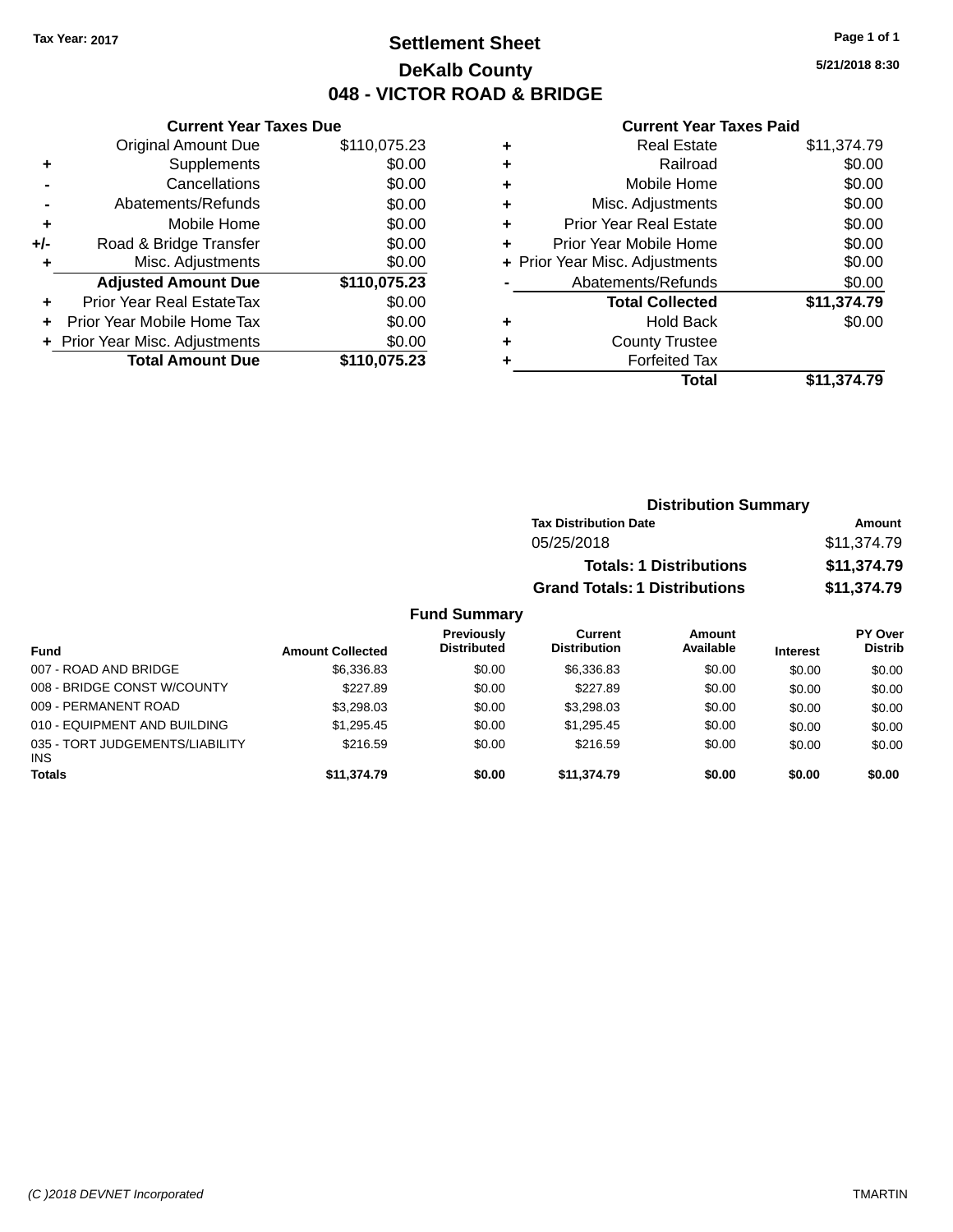### **Settlement Sheet Tax Year: 2017 Page 1 of 1 DeKalb County 056 - TOWN OF CORTLAND**

**5/21/2018 8:30**

| <b>Current Year Taxes Paid</b> |  |  |
|--------------------------------|--|--|
|                                |  |  |

|       | <b>Current Year Taxes Due</b>  |              |
|-------|--------------------------------|--------------|
|       | <b>Original Amount Due</b>     | \$649,398.33 |
| ٠     | Supplements                    | \$1,512.42   |
|       | Cancellations                  | \$1,635.72   |
|       | Abatements/Refunds             | \$256.34     |
| ٠     | Mobile Home                    | \$0.00       |
| $+/-$ | Road & Bridge Transfer         | \$1,722.03   |
| ٠     | Misc. Adjustments              | \$27,482.03  |
|       | <b>Adjusted Amount Due</b>     | \$678,222.75 |
| ٠     | Prior Year Real EstateTax      | \$0.58       |
|       | Prior Year Mobile Home Tax     | \$0.00       |
|       | + Prior Year Misc. Adjustments | \$65.63      |
|       | <b>Total Amount Due</b>        | \$678,288.96 |
|       |                                |              |

|   | Total                          | \$53,812.77 |
|---|--------------------------------|-------------|
|   | <b>Forfeited Tax</b>           |             |
| ÷ | <b>County Trustee</b>          |             |
| ٠ | <b>Hold Back</b>               | \$0.00      |
|   | <b>Total Collected</b>         | \$53,812.77 |
|   | Abatements/Refunds             | \$256.34    |
|   | + Prior Year Misc. Adjustments | \$65.63     |
| ٠ | Prior Year Mobile Home         | \$0.00      |
| ٠ | <b>Prior Year Real Estate</b>  | \$0.58      |
| ٠ | Misc. Adjustments              | \$27,482.03 |
| ٠ | Mobile Home                    | \$0.00      |
| ٠ | Railroad                       | \$0.00      |
| ٠ | Real Estate                    | \$26,520.87 |
|   |                                |             |

| <b>Road and Bridge Summary</b>    |             |               | <b>Distribution Summary</b>          |             |  |
|-----------------------------------|-------------|---------------|--------------------------------------|-------------|--|
| <b>Rd./Br. District</b>           | Amt. Due    | Amt. Distrib. | <b>Tax Distribution Date</b>         | Amount      |  |
| CORTLAND ROAD & BRIDG \$21,875.52 |             | \$1.722.03    | 05/25/2018                           | \$53,812.77 |  |
| Totals                            | \$21,875.52 | \$1,722.03    | <b>Totals: 1 Distributions</b>       | \$53,812.77 |  |
|                                   |             |               | <b>Grand Totals: 1 Distributions</b> | \$53,812.77 |  |

| <b>Fund Summary</b>     |                         |                                  |                                       |                            |                 |                                  |
|-------------------------|-------------------------|----------------------------------|---------------------------------------|----------------------------|-----------------|----------------------------------|
| <b>Fund</b>             | <b>Amount Collected</b> | Previously<br><b>Distributed</b> | <b>Current</b><br><b>Distribution</b> | <b>Amount</b><br>Available | <b>Interest</b> | <b>PY Over</b><br><b>Distrib</b> |
| 001 - CORPORATE         | \$37.274.11             | \$0.00                           | \$37.274.11                           | \$0.00                     | \$0.00          | \$0.00                           |
| $005 - I. M. R. F.$     | \$4,550.90              | \$0.00                           | \$4,550.90                            | \$0.00                     | \$0.00          | \$0.00                           |
| 007 - ROAD AND BRIDGE   | \$1,722.03              | \$0.00                           | \$1,722.03                            | \$0.00                     | \$0.00          | \$0.00                           |
| 014 - POLICE PROTECTION | \$6,110.40              | \$0.00                           | \$6,110.40                            | \$0.00                     | \$0.00          | \$0.00                           |
| 047 - SOCIAL SECURITY   | \$4,155.33              | \$0.00                           | \$4,155.33                            | \$0.00                     | \$0.00          | \$0.00                           |
| <b>Totals</b>           | \$53,812.77             | \$0.00                           | \$53,812.77                           | \$0.00                     | \$0.00          | \$0.00                           |

#### **Miscellaneous Adjustment Detail**

| <u>Year Source</u><br><b>Account Type</b>   | <b>Amount Adjustment Description</b>                          |
|---------------------------------------------|---------------------------------------------------------------|
| 2016 RE - Real Estate<br>Back Tax Collected | \$65.63 RESOURCE BANK TR 1244 REDEMPTION 09-29-254-046 by TBA |
| 2017 RE - Real Estate<br>Back Tax Collected | \$27,482.03 SIE COURT ORDER 14TX38 09-33-100-009 by TBA       |
| <b>Totals 2 entries</b>                     | \$27.547.66                                                   |

#### **Abatement Detail**

| Year Source           | <b>Account Type</b> | <b>Amount Adiustment Description</b>                 |
|-----------------------|---------------------|------------------------------------------------------|
| 2017 RE - Real Estate | RE Abatement        | \$254.07 SIE COURT ORDER 14TX38 09-33-100-009 by TBA |
| Totals 1 entries      |                     | \$254.07                                             |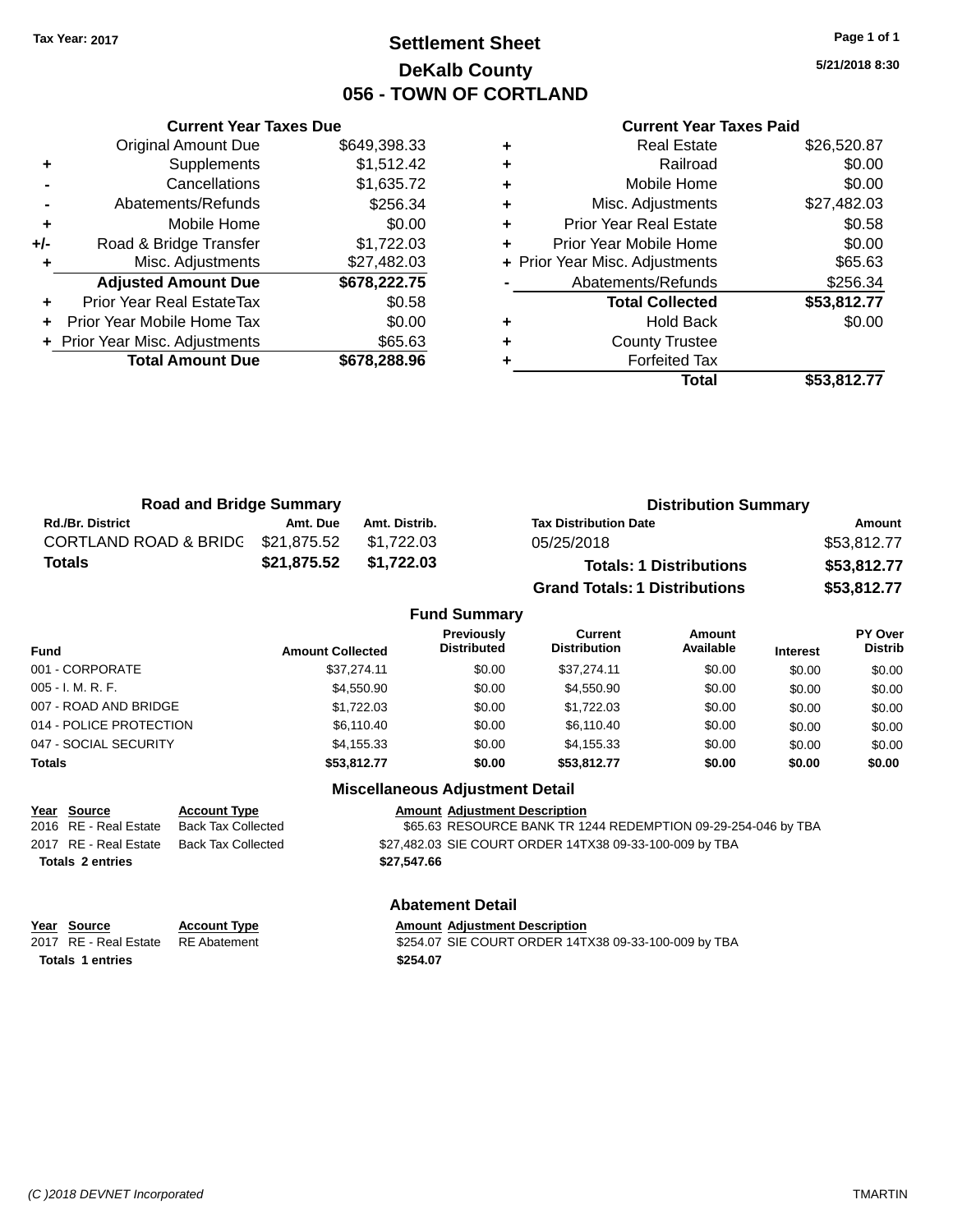### **Settlement Sheet Tax Year: 2017 Page 1 of 1 DeKalb County 057 - CORTLAND LIBRARY**

**5/21/2018 8:30**

#### **Current Year Taxes Paid**

|       | <b>Current Year Taxes Due</b>  |              |
|-------|--------------------------------|--------------|
|       | <b>Original Amount Due</b>     | \$226,869.47 |
| ٠     | Supplements                    | \$494.08     |
|       | Cancellations                  | \$533.35     |
|       | Abatements/Refunds             | \$99.69      |
| ٠     | Mobile Home                    | \$0.00       |
| $+/-$ | Road & Bridge Transfer         | \$0.00       |
| ٠     | Misc. Adjustments              | \$0.00       |
|       | <b>Adjusted Amount Due</b>     | \$226,730.51 |
| ٠     | Prior Year Real EstateTax      | \$0.00       |
|       | Prior Year Mobile Home Tax     | \$0.00       |
|       | + Prior Year Misc. Adjustments | \$22.93      |
|       | <b>Total Amount Due</b>        | \$226,753.44 |
|       |                                |              |

|   | <b>Real Estate</b>             | \$8,662.88 |
|---|--------------------------------|------------|
| ÷ | Railroad                       | \$0.00     |
| ٠ | Mobile Home                    | \$0.00     |
| ٠ | Misc. Adjustments              | \$0.00     |
| ٠ | <b>Prior Year Real Estate</b>  | \$0.00     |
| ٠ | Prior Year Mobile Home         | \$0.00     |
|   | + Prior Year Misc. Adjustments | \$22.93    |
|   | Abatements/Refunds             | \$99.69    |
|   | <b>Total Collected</b>         | \$8,586.12 |
| ٠ | <b>Hold Back</b>               | \$0.00     |
| ٠ | <b>County Trustee</b>          |            |
|   | <b>Forfeited Tax</b>           |            |
|   | Total                          | \$8,586.12 |

| <b>Distribution Summary</b>          |            |
|--------------------------------------|------------|
| <b>Tax Distribution Date</b>         | Amount     |
| 05/25/2018                           | \$8,586.12 |
| <b>Totals: 1 Distributions</b>       | \$8,586.12 |
| <b>Grand Totals: 1 Distributions</b> | \$8,586.12 |

#### **Fund Summary**

| <b>Fund</b>                                         | <b>Amount Collected</b> | <b>Previously</b><br><b>Distributed</b> | <b>Current</b><br><b>Distribution</b> | Amount<br>Available | <b>Interest</b> | <b>PY Over</b><br><b>Distrib</b> |
|-----------------------------------------------------|-------------------------|-----------------------------------------|---------------------------------------|---------------------|-----------------|----------------------------------|
| 004 - OPERATIONS & MAINTENANCE                      | \$186.16                | \$0.00                                  | \$186.16                              | \$0.00              | \$0.00          | \$0.00                           |
| 005 - I. M. R. F.                                   | \$186.89                | \$0.00                                  | \$186.89                              | \$0.00              | \$0.00          | \$0.00                           |
| 016 - LIBRARY (township, municipalities)            | \$7,950.89              | \$0.00                                  | \$7,950.89                            | \$0.00              | \$0.00          | \$0.00                           |
| 027 - AUDIT                                         | \$56.29                 | \$0.00                                  | \$56.29                               | \$0.00              | \$0.00          | \$0.00                           |
| 035 - TORT JUDGMENTS, LIABILITY<br><b>INSURANCE</b> | \$56.29                 | \$0.00                                  | \$56.29                               | \$0.00              | \$0.00          | \$0.00                           |
| 047 - SOCIAL SECURITY                               | \$149.60                | \$0.00                                  | \$149.60                              | \$0.00              | \$0.00          | \$0.00                           |
| <b>Totals</b>                                       | \$8,586.12              | \$0.00                                  | \$8,586,12                            | \$0.00              | \$0.00          | \$0.00                           |

**Totals \$22.93 1 entries**

**Year Source Account Type**<br>
2016 RE - Real Estate Back Tax Collected **Amount Adjustment Description**<br>
\$22.93 RESOURCE BANK TR 12

**Miscellaneous Adjustment Detail**

\$22.93 RESOURCE BANK TR 1244 REDEMPTION 09-29-254-046 by TBA

#### **Abatement Detail**

| Year Source                        | <b>Account Type</b> | <b>Amount Adiustment Description</b>                |
|------------------------------------|---------------------|-----------------------------------------------------|
| 2017 RE - Real Estate RE Abatement |                     | \$99.69 SIE COURT ORDER 14TX38 09-33-100-009 by TBA |
| <b>Totals 1 entries</b>            |                     | \$99.69                                             |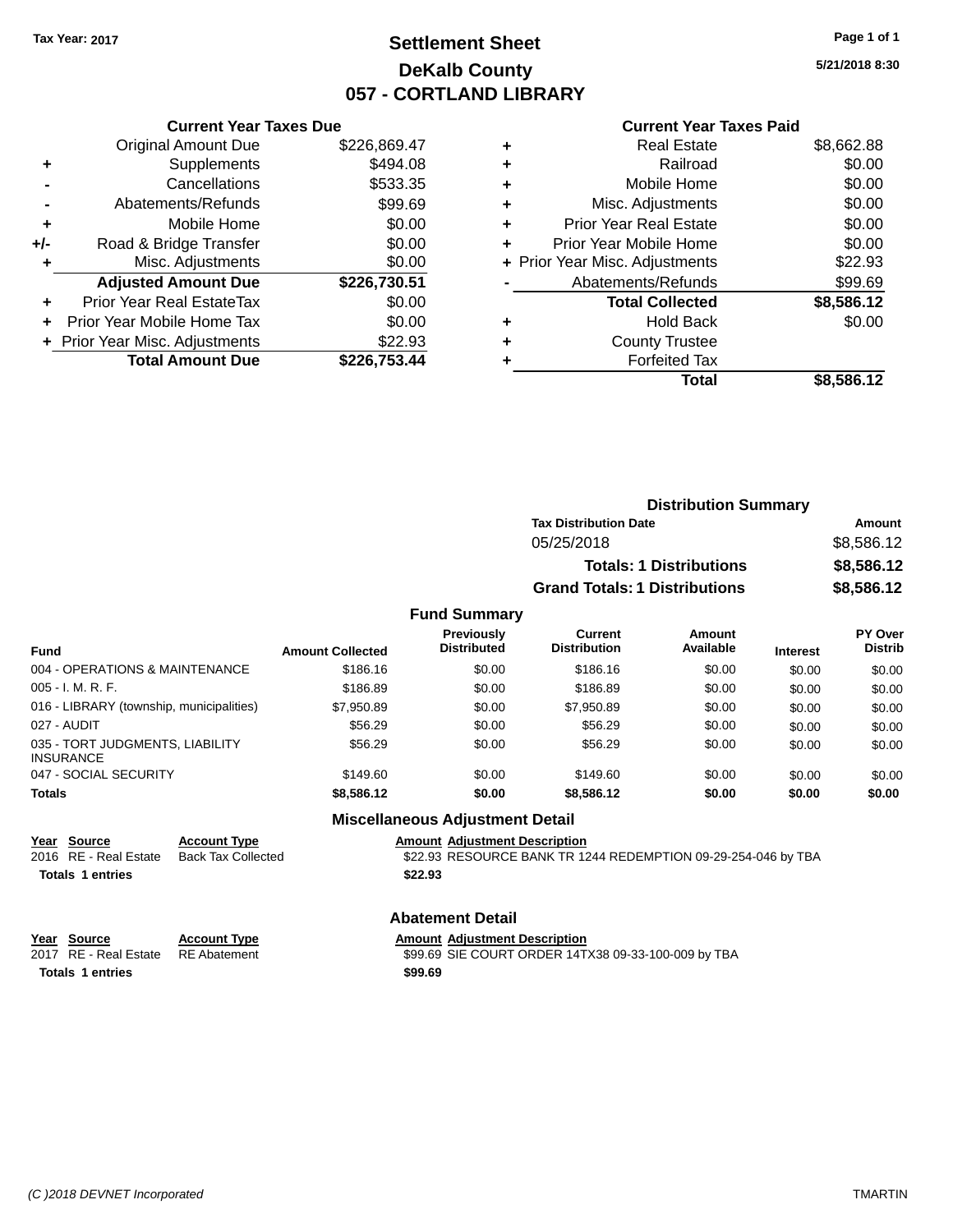### **Settlement Sheet Tax Year: 2017 Page 1 of 1 DeKalb County 058 - CITY OF DEKALB**

**5/21/2018 8:30**

#### **Current Year Taxes Paid**

|     | <b>Current Year Taxes Due</b>  |                |
|-----|--------------------------------|----------------|
|     | <b>Original Amount Due</b>     | \$6,497,651.70 |
| ٠   | Supplements                    | \$42,220.94    |
|     | Cancellations                  | \$193,036.95   |
|     | Abatements/Refunds             | \$1.59         |
| ٠   | Mobile Home                    | \$0.00         |
| +/- | Road & Bridge Transfer         | \$14,069.33    |
| ٠   | Misc. Adjustments              | \$0.00         |
|     | <b>Adjusted Amount Due</b>     | \$6,360,903.43 |
| ٠   | Prior Year Real EstateTax      | (\$2,298.15)   |
|     | Prior Year Mobile Home Tax     | \$0.00         |
|     | + Prior Year Misc. Adjustments | \$38.50        |
|     | <b>Total Amount Due</b>        | \$6,358,643.78 |
|     |                                |                |

|   | <b>Real Estate</b>             | \$616,292.93 |
|---|--------------------------------|--------------|
| ٠ | Railroad                       | \$0.00       |
| ٠ | Mobile Home                    | \$0.00       |
| ٠ | Misc. Adjustments              | \$0.00       |
| ٠ | <b>Prior Year Real Estate</b>  | (\$2,298.15) |
|   | Prior Year Mobile Home         | \$0.00       |
|   | + Prior Year Misc. Adjustments | \$38.50      |
|   | Abatements/Refunds             | \$1.59       |
|   | <b>Total Collected</b>         | \$614,031.69 |
| ٠ | <b>Hold Back</b>               | \$0.00       |
|   | <b>County Trustee</b>          |              |
|   | <b>Forfeited Tax</b>           |              |
|   | Total                          | \$614,031.69 |
|   |                                |              |

| <b>Road and Bridge Summary</b>   |              |               |                                      | <b>Distribution Summary</b> |  |  |
|----------------------------------|--------------|---------------|--------------------------------------|-----------------------------|--|--|
| <b>Rd./Br. District</b>          | Amt. Due     | Amt. Distrib. | <b>Tax Distribution Date</b>         | Amount                      |  |  |
| AFTON ROAD & BRIDGE              | \$13,421.14  | \$1,326.71    | 05/25/2018                           | \$614,031.69                |  |  |
| <b>CORTLAND ROAD &amp; BRIDC</b> | \$1,538.67   | \$121.46      | <b>Totals: 1 Distributions</b>       | \$614,031.69                |  |  |
| DEKALB ROAD & BRIDGE             | \$134,088.37 | \$12,621.16   | <b>Grand Totals: 1 Distributions</b> | \$614,031.69                |  |  |
| <b>Totals</b>                    | \$149,048.18 | \$14,069.33   |                                      |                             |  |  |
| <b>Fund Summary</b>              |              |               |                                      |                             |  |  |

|                             |                         | runu Junniary                           |                                       |                     |                 |                                  |
|-----------------------------|-------------------------|-----------------------------------------|---------------------------------------|---------------------|-----------------|----------------------------------|
| <b>Fund</b>                 | <b>Amount Collected</b> | <b>Previously</b><br><b>Distributed</b> | <b>Current</b><br><b>Distribution</b> | Amount<br>Available | <b>Interest</b> | <b>PY Over</b><br><b>Distrib</b> |
| 001 - CORPORATE             | \$0.00                  | \$0.00                                  | \$0.00                                | \$0.00              | \$0.00          | \$0.00                           |
| 003 - BONDS AND INTEREST    | \$45,524.56             | \$0.00                                  | \$45,524.56                           | \$0.00              | \$0.00          | \$0.00                           |
| 005 - I. M. R. F.           | \$0.00                  | \$0.00                                  | \$0.00                                | \$0.00              | \$0.00          | \$0.00                           |
| 007 - ROAD AND BRIDGE.      | \$14.069.29             | \$0.00                                  | \$14,069.29                           | \$0.00              | \$0.00          | \$0.00                           |
| 013 - FIREFIGHTER'S PENSION | \$297,856.12            | \$0.00                                  | \$297,856.12                          | \$0.00              | \$0.00          | \$0.00                           |
| 015 - POLICE PENSION        | \$256,581.72            | \$0.00                                  | \$256,581.72                          | \$0.00              | \$0.00          | \$0.00                           |
| 047 - SOCIAL SECURITY       | \$0.00                  | \$0.00                                  | \$0.00                                | \$0.00              | \$0.00          | \$0.00                           |
| Totals                      | \$614.031.69            | \$0.00                                  | \$614,031.69                          | \$0.00              | \$0.00          | \$0.00                           |
|                             | ---<br>. .              | .                                       |                                       |                     |                 |                                  |

#### **Miscellaneous Adjustment Detail**

| Year Source               | Acc |
|---------------------------|-----|
| 2016 RE - Real Estate Bac |     |

**Totals \$38.50 1 entries**

**Year Source Account Type Amount Adjustment Description** \$38.50 ORIK WILKINSON REDEMPTION 08-12-377-001 by TBA

#### **Abatement Detail**

| Year Source                        | <b>Account Type</b> |        | <b>Amount Adjustment Description</b>             |
|------------------------------------|---------------------|--------|--------------------------------------------------|
| 2017 RE - Real Estate RE Abatement |                     |        | \$0.02 PTAB INTEREST REFUND 08-23-105-006 by TBA |
| 2017 RE - Real Estate              | RE Abatement        |        | \$0.03 PTAB INTEREST REFUND 08-14-352-008 by TBA |
| 2017 RE - Real Estate RE Abatement |                     |        | \$0.85 PTAB INTEREST REFUND 08-16-401-008 by TBA |
| 2017 RE - Real Estate RE Abatement |                     |        | \$0.06 PTAB INTEREST REFUND 08-21-426-011 by TBA |
| 2017 RE - Real Estate              | RE Abatement        |        | \$0.21 PTAB INTEREST REFUND 08-23-105-009 by TBA |
| 2017 RE - Real Estate RE Abatement |                     |        | \$0.19 PTAB INTEREST REFUND 08-24-128-026 by TBA |
| <b>Totals 6 entries</b>            |                     | \$1.36 |                                                  |
|                                    |                     |        |                                                  |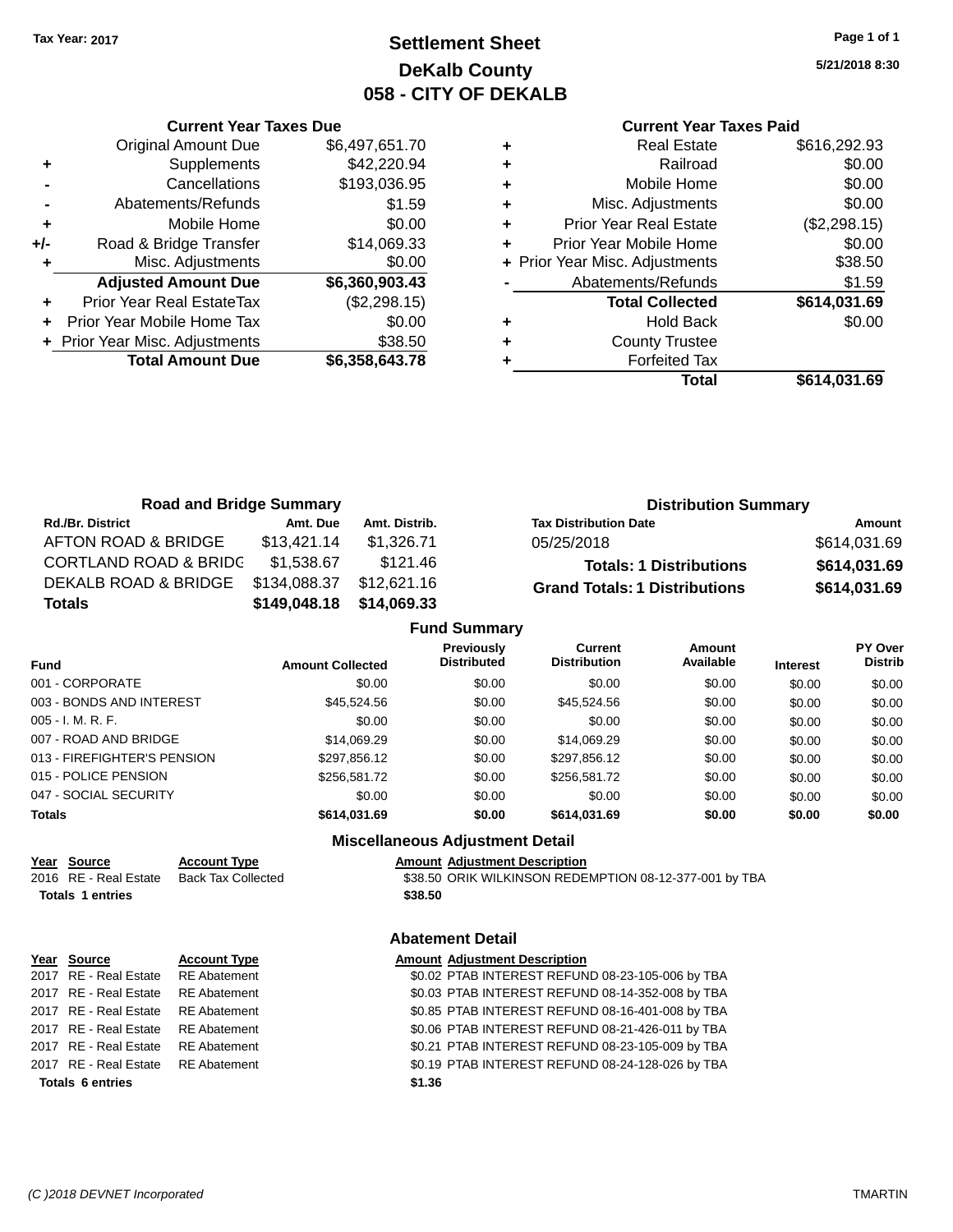### **Settlement Sheet Tax Year: 2017 Page 1 of 1 DeKalb County 059 - DE KALB LIBRARY**

**5/21/2018 8:30**

|       | <b>Current Year Taxes Due</b>  |                |
|-------|--------------------------------|----------------|
|       | <b>Original Amount Due</b>     | \$2,050,724.36 |
| ٠     | Supplements                    | \$12,236.01    |
|       | Cancellations                  | \$59,779.28    |
|       | Abatements/Refunds             | \$0.43         |
| ٠     | Mobile Home                    | \$0.00         |
| $+/-$ | Road & Bridge Transfer         | \$0.00         |
|       | Misc. Adjustments              | \$0.00         |
|       | <b>Adjusted Amount Due</b>     | \$2,003,180.66 |
| ÷     | Prior Year Real EstateTax      | (\$865.38)     |
|       | Prior Year Mobile Home Tax     | \$0.00         |
|       | + Prior Year Misc. Adjustments | \$14.61        |
|       | <b>Total Amount Due</b>        | \$2.002.329.89 |

| ٠ | <b>Real Estate</b>             | \$190,050.78 |
|---|--------------------------------|--------------|
| ٠ | Railroad                       | \$0.00       |
| ٠ | Mobile Home                    | \$0.00       |
| ٠ | Misc. Adjustments              | \$0.00       |
| ٠ | <b>Prior Year Real Estate</b>  | (\$865.38)   |
| ٠ | Prior Year Mobile Home         | \$0.00       |
|   | + Prior Year Misc. Adjustments | \$14.61      |
|   | Abatements/Refunds             | \$0.43       |
|   | <b>Total Collected</b>         | \$189,199.58 |
| ٠ | <b>Hold Back</b>               | \$0.00       |
| ٠ | <b>County Trustee</b>          |              |
|   | <b>Forfeited Tax</b>           |              |
|   | Total                          | \$189.199.58 |
|   |                                |              |

|               |                                          |                           |                         |                                        | <b>Distribution Summary</b>                            |                                |                 |                           |
|---------------|------------------------------------------|---------------------------|-------------------------|----------------------------------------|--------------------------------------------------------|--------------------------------|-----------------|---------------------------|
|               |                                          |                           |                         |                                        | <b>Tax Distribution Date</b>                           |                                | Amount          |                           |
|               |                                          |                           |                         |                                        | 05/25/2018                                             |                                | \$189,199.58    |                           |
|               |                                          |                           |                         |                                        |                                                        | <b>Totals: 1 Distributions</b> |                 | \$189,199.58              |
|               |                                          |                           |                         |                                        | <b>Grand Totals: 1 Distributions</b>                   |                                |                 | \$189,199.58              |
|               |                                          |                           |                         | <b>Fund Summary</b>                    |                                                        |                                |                 |                           |
| <b>Fund</b>   |                                          |                           | <b>Amount Collected</b> | Previously<br><b>Distributed</b>       | <b>Current</b><br><b>Distribution</b>                  | Amount<br>Available            | <b>Interest</b> | PY Over<br><b>Distrib</b> |
|               | 016 - LIBRARY (township, municipalities) |                           | \$189,199.58            | \$0.00                                 | \$189,199.58                                           | \$0.00                         | \$0.00          | \$0.00                    |
| <b>Totals</b> |                                          |                           | \$189,199.58            | \$0.00                                 | \$189.199.58                                           | \$0.00                         | \$0.00          | \$0.00                    |
|               |                                          |                           |                         | <b>Miscellaneous Adjustment Detail</b> |                                                        |                                |                 |                           |
| Year          | Source                                   | <b>Account Type</b>       |                         | <b>Amount Adjustment Description</b>   |                                                        |                                |                 |                           |
| 2016          | <b>RE</b> - Real Estate                  | <b>Back Tax Collected</b> |                         |                                        | \$14.61 ORIK WILKINSON REDEMPTION 08-12-377-001 by TBA |                                |                 |                           |
|               | <b>Totals 1 entries</b>                  |                           |                         | \$14.61                                |                                                        |                                |                 |                           |
|               |                                          |                           |                         | <b>Abatement Detail</b>                |                                                        |                                |                 |                           |
|               | Year Source                              | <b>Account Type</b>       |                         | <b>Amount Adjustment Description</b>   |                                                        |                                |                 |                           |
| 2017          | <b>RE</b> - Real Estate                  | <b>RE</b> Abatement       |                         |                                        | \$0.01 PTAB INTEREST REFUND 08-23-105-006 by TBA       |                                |                 |                           |
| 2017          | <b>RE</b> - Real Estate                  | <b>RE</b> Abatement       |                         |                                        | \$0.01 PTAB INTEREST REFUND 08-14-352-008 by TBA       |                                |                 |                           |
| 2017          | RE - Real Estate                         | <b>RE</b> Abatement       |                         |                                        | \$0.27 PTAB INTEREST REFUND 08-16-401-008 by TBA       |                                |                 |                           |
| 2017          | RE - Real Estate                         | <b>RE</b> Abatement       |                         |                                        | \$0.02 PTAB INTEREST REFUND 08-21-426-011 by TBA       |                                |                 |                           |
|               | 2017 RE - Real Estate                    | <b>RE</b> Abatement       |                         |                                        | \$0.07 PTAB INTEREST REFUND 08-23-105-009 by TBA       |                                |                 |                           |
|               | 2017 RE - Real Estate                    | <b>RE</b> Abatement       |                         |                                        | \$0.06 PTAB INTEREST REFUND 08-24-128-026 by TBA       |                                |                 |                           |
|               | <b>Totals 6 entries</b>                  |                           |                         | \$0.44                                 |                                                        |                                |                 |                           |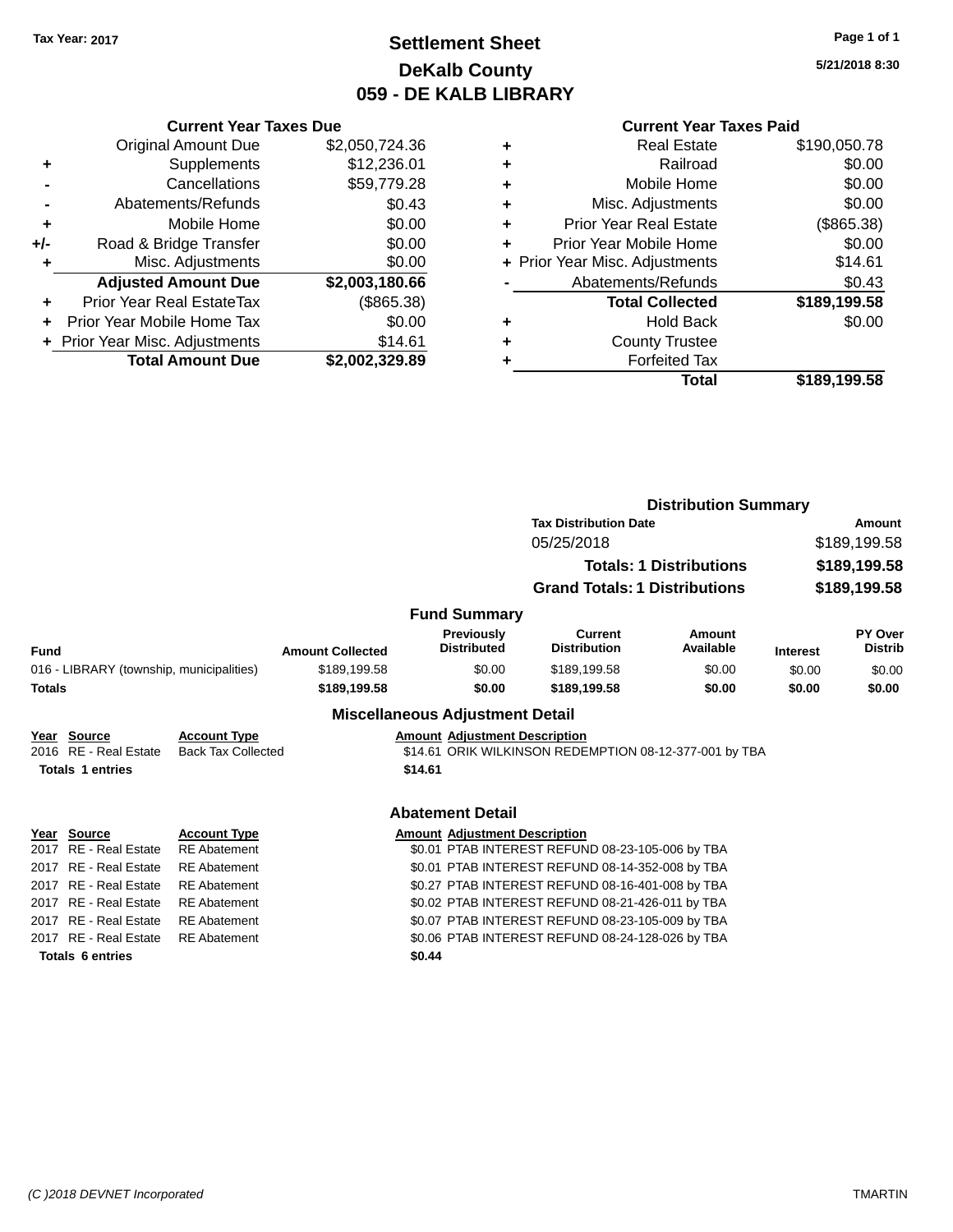### **Settlement Sheet Tax Year: 2017 Page 1 of 1 DeKalb County 060 - DEKALB SSA #3**

**5/21/2018 8:30**

|       | <b>Current Year Taxes Due</b>  |            |
|-------|--------------------------------|------------|
|       | <b>Original Amount Due</b>     | \$1,000.22 |
| ٠     | Supplements                    | \$0.00     |
|       | Cancellations                  | \$0.00     |
|       | Abatements/Refunds             | \$0.00     |
| ٠     | Mobile Home                    | \$0.00     |
| $+/-$ | Road & Bridge Transfer         | \$0.00     |
|       | Misc. Adjustments              | \$0.00     |
|       | <b>Adjusted Amount Due</b>     | \$1,000.22 |
|       | Prior Year Real EstateTax      | \$0.00     |
|       | Prior Year Mobile Home Tax     | \$0.00     |
|       | + Prior Year Misc. Adjustments | \$0.00     |
|       | <b>Total Amount Due</b>        | \$1,000.22 |

|   | <b>Current Year Taxes Paid</b> |          |
|---|--------------------------------|----------|
| ٠ | Real Estate                    | \$133.28 |
| ٠ | Railroad                       | \$0.00   |
| ٠ | Mobile Home                    | \$0.00   |
| ٠ | Misc. Adjustments              | \$0.00   |
| ٠ | <b>Prior Year Real Estate</b>  | \$0.00   |
| ٠ | Prior Year Mobile Home         | \$0.00   |
|   | + Prior Year Misc. Adjustments | \$0.00   |
|   | Abatements/Refunds             | \$0.00   |
|   | <b>Total Collected</b>         | \$133.28 |
|   | <b>Hold Back</b>               | \$0.00   |
| ٠ | <b>County Trustee</b>          |          |
|   | <b>Forfeited Tax</b>           |          |
|   | Total                          | \$133.28 |
|   |                                |          |

|                            | <b>Distribution Summary</b> |                                         |                                       |                                |                 |                                  |  |
|----------------------------|-----------------------------|-----------------------------------------|---------------------------------------|--------------------------------|-----------------|----------------------------------|--|
|                            |                             |                                         | <b>Tax Distribution Date</b>          |                                |                 | Amount                           |  |
|                            |                             |                                         | 05/25/2018                            |                                |                 | \$133.28                         |  |
|                            |                             |                                         |                                       | <b>Totals: 1 Distributions</b> |                 | \$133.28                         |  |
|                            |                             | <b>Grand Totals: 1 Distributions</b>    |                                       |                                |                 | \$133.28                         |  |
|                            |                             | <b>Fund Summary</b>                     |                                       |                                |                 |                                  |  |
| <b>Fund</b>                | <b>Amount Collected</b>     | <b>Previously</b><br><b>Distributed</b> | <b>Current</b><br><b>Distribution</b> | Amount<br>Available            | <b>Interest</b> | <b>PY Over</b><br><b>Distrib</b> |  |
| 023 - SPECIAL SERVICE AREA | \$133.28                    | \$0.00                                  | \$133.28                              | \$0.00                         | \$0.00          | \$0.00                           |  |
| <b>Totals</b>              | \$133.28                    | \$0.00                                  | \$133.28                              | \$0.00                         | \$0.00          | \$0.00                           |  |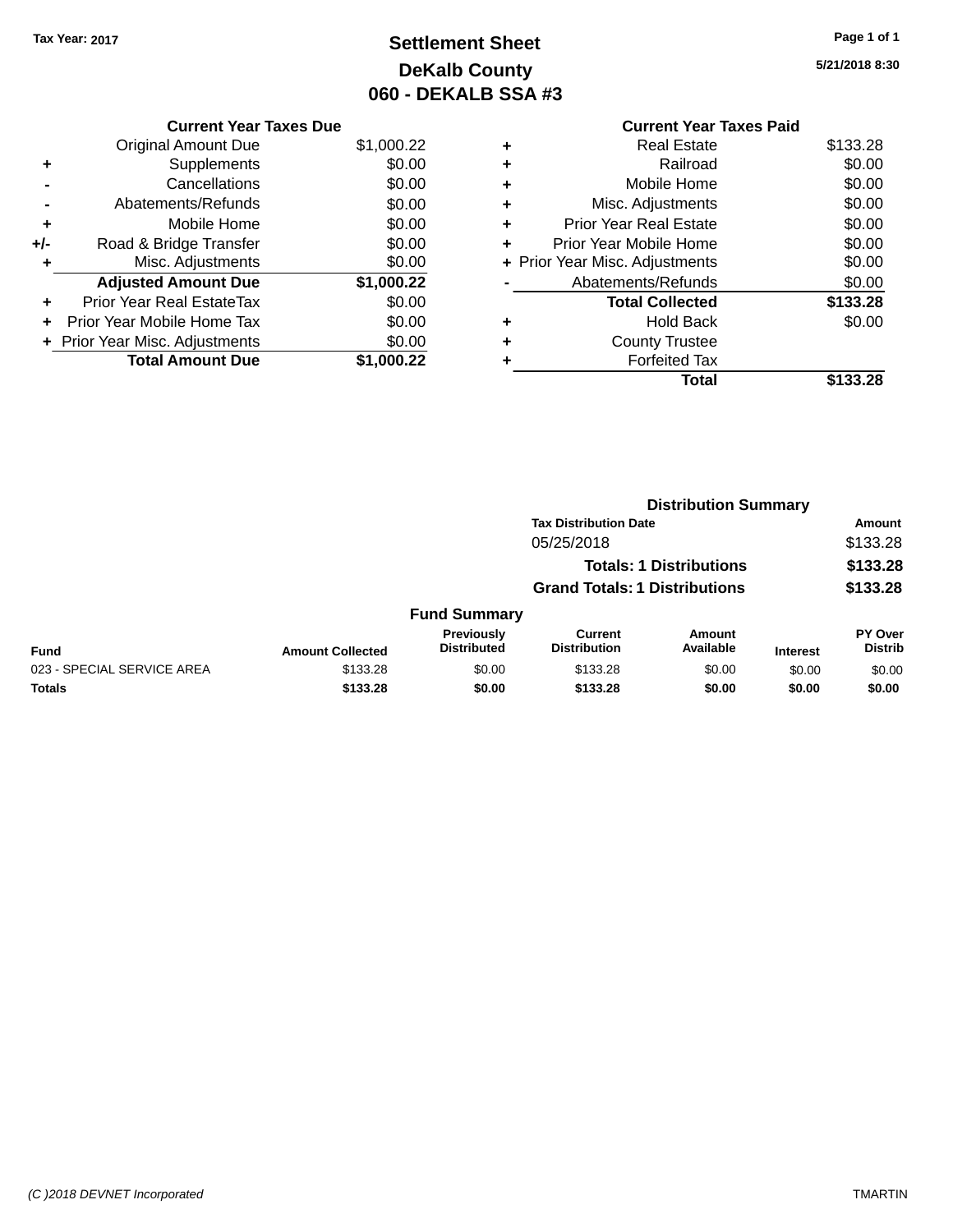### **Settlement Sheet Tax Year: 2017 Page 1 of 1 DeKalb County 061 - DEKALB SSA #4**

**5/21/2018 8:30**

|   | <b>Current Year Taxes Paid</b> |          |
|---|--------------------------------|----------|
| ٠ | Real Estate                    | \$327.51 |
| ٠ | Railroad                       | \$0.00   |
| ٠ | Mobile Home                    | \$0.00   |
| ٠ | Misc. Adjustments              | \$0.00   |
| ٠ | <b>Prior Year Real Estate</b>  | (\$1.96) |
| ٠ | Prior Year Mobile Home         | \$0.00   |
|   | + Prior Year Misc. Adjustments | \$0.00   |
|   | Abatements/Refunds             | \$0.00   |
|   | <b>Total Collected</b>         | \$325.55 |
| ٠ | <b>Hold Back</b>               | \$0.00   |
| ٠ | <b>County Trustee</b>          |          |
| ٠ | <b>Forfeited Tax</b>           |          |
|   | Total                          | \$325.55 |

|       | Abatements/Refunds               | \$0.00     | ٠ | Misc. A              |
|-------|----------------------------------|------------|---|----------------------|
| ÷     | Mobile Home                      | \$0.00     | ٠ | <b>Prior Year F</b>  |
| $+/-$ | Road & Bridge Transfer           | \$0.00     | ٠ | Prior Year Mo        |
| ÷     | Misc. Adjustments                | \$0.00     |   | + Prior Year Misc. A |
|       | <b>Adjusted Amount Due</b>       | \$5,497.23 |   | Abatemen             |
| ٠     | <b>Prior Year Real EstateTax</b> | (\$1.96)   |   | <b>Total</b>         |
| ٠     | Prior Year Mobile Home Tax       | \$0.00     | ٠ |                      |
|       | + Prior Year Misc. Adjustments   | \$0.00     | ٠ | Cour                 |
|       | <b>Total Amount Due</b>          | \$5,495.27 |   | Fc                   |
|       |                                  |            |   |                      |
|       |                                  |            |   |                      |

**Current Year Taxes Due** Original Amount Due \$5,500.46

**+** Supplements \$29.18 **-** Cancellations \$32.41

|                                       |                         |                                      |                                      | <b>Distribution Summary</b>    |                 |                           |  |
|---------------------------------------|-------------------------|--------------------------------------|--------------------------------------|--------------------------------|-----------------|---------------------------|--|
|                                       |                         |                                      | <b>Tax Distribution Date</b>         |                                |                 | Amount                    |  |
|                                       |                         |                                      | 05/25/2018                           |                                |                 | \$325.55                  |  |
|                                       |                         |                                      |                                      | <b>Totals: 1 Distributions</b> |                 | \$325.55                  |  |
|                                       |                         |                                      | <b>Grand Totals: 1 Distributions</b> |                                |                 | \$325.55                  |  |
|                                       |                         | <b>Fund Summary</b>                  |                                      |                                |                 |                           |  |
| <b>Fund</b>                           | <b>Amount Collected</b> | Previously<br><b>Distributed</b>     | Current<br><b>Distribution</b>       | Amount<br>Available            | <b>Interest</b> | PY Over<br><b>Distrib</b> |  |
| 023 - SPECIAL SERVICE AREA            | \$325.55                | \$0.00                               | \$325.55                             | \$0.00                         | \$0.00          | \$0.00                    |  |
| <b>Totals</b>                         | \$325.55                | \$0.00                               | \$325.55                             | \$0.00                         | \$0.00          | \$0.00                    |  |
|                                       |                         | <b>Abatement Detail</b>              |                                      |                                |                 |                           |  |
| Year<br><b>Account Type</b><br>Source |                         | <b>Amount Adjustment Description</b> |                                      |                                |                 |                           |  |

2017 RE - Real Estate RE Abatement \$0.00 PTAB INTEREST REFUND 08-21-426-011 by TBA

**Totals 1 entries** \$0.00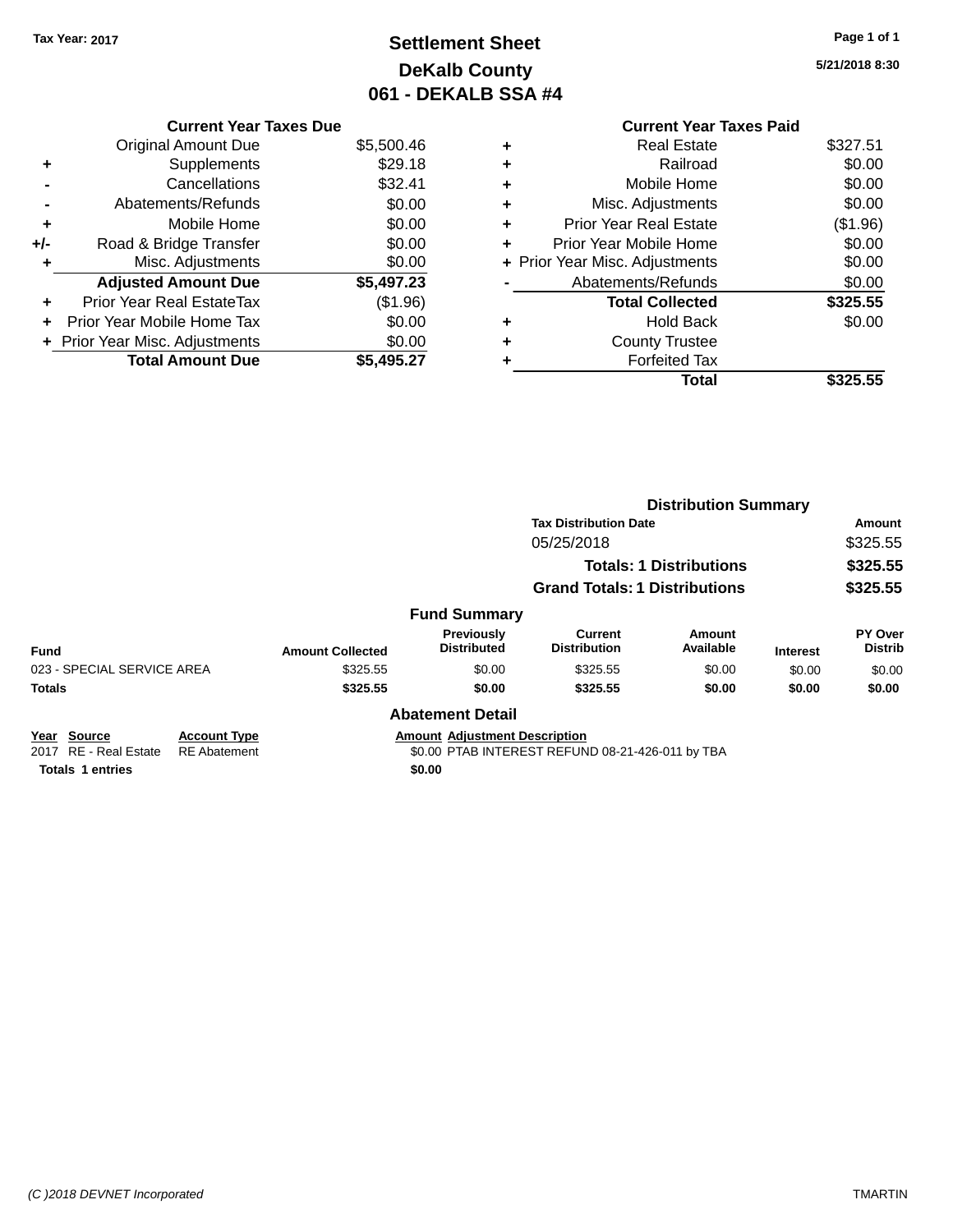### **Settlement Sheet Tax Year: 2017 Page 1 of 1 DeKalb County 062 - CITY OF GENOA**

**5/21/2018 8:30**

|     | <b>Current Year Taxes Due</b>  |              |
|-----|--------------------------------|--------------|
|     | <b>Original Amount Due</b>     | \$718,216.11 |
| ٠   | Supplements                    | \$14,295.80  |
|     | Cancellations                  | \$20,015.40  |
|     | Abatements/Refunds             | \$0.00       |
| ٠   | Mobile Home                    | \$0.00       |
| +/- | Road & Bridge Transfer         | \$3,738.23   |
| ٠   | Misc. Adjustments              | \$0.00       |
|     | <b>Adjusted Amount Due</b>     | \$716,234.74 |
|     | Prior Year Real EstateTax      | \$1.21       |
|     | Prior Year Mobile Home Tax     | \$0.00       |
|     | + Prior Year Misc. Adjustments | \$0.00       |
|     | <b>Total Amount Due</b>        | \$716,235.95 |
|     |                                |              |

### **Current Year Taxes Paid +** Real Estate \$72,321.32 **+** Railroad \$0.00

|   | Total                          | \$72,322.53 |
|---|--------------------------------|-------------|
|   | <b>Forfeited Tax</b>           |             |
| ÷ | <b>County Trustee</b>          |             |
|   | <b>Hold Back</b>               | \$0.00      |
|   | <b>Total Collected</b>         | \$72,322.53 |
|   | Abatements/Refunds             | \$0.00      |
|   | + Prior Year Misc. Adjustments | \$0.00      |
|   | Prior Year Mobile Home         | \$0.00      |
| ٠ | <b>Prior Year Real Estate</b>  | \$1.21      |
| ÷ | Misc. Adjustments              | \$0.00      |
| ÷ | Mobile Home                    | \$0.00      |
|   |                                | vv.vv       |

| <b>Road and Bridge Summary</b> |             |               | <b>Distribution Summary</b>          |             |
|--------------------------------|-------------|---------------|--------------------------------------|-------------|
| <b>Rd./Br. District</b>        | Amt. Due    | Amt. Distrib. | <b>Tax Distribution Date</b>         | Amount      |
| <b>GENOA ROAD &amp; BRIDGE</b> | \$26,072.10 | \$2.962.54    | 05/25/2018                           | \$72,322.53 |
| KINGSTON ROAD & BRIDG          | \$7,483.72  | \$775.69      | <b>Totals: 1 Distributions</b>       | \$72,322.53 |
| <b>Totals</b>                  | \$33,555.82 | \$3,738.23    | <b>Grand Totals: 1 Distributions</b> | \$72,322.53 |

| <b>Fund Summary</b>      |                         |                                         |                                |                     |                 |                                  |  |  |
|--------------------------|-------------------------|-----------------------------------------|--------------------------------|---------------------|-----------------|----------------------------------|--|--|
| <b>Fund</b>              | <b>Amount Collected</b> | <b>Previously</b><br><b>Distributed</b> | Current<br><b>Distribution</b> | Amount<br>Available | <b>Interest</b> | <b>PY Over</b><br><b>Distrib</b> |  |  |
| 001 - CORPORATE          | \$29,759.82             | \$0.00                                  | \$29,759.82                    | \$0.00              | \$0.00          | \$0.00                           |  |  |
| 003 - BONDS AND INTEREST | \$0.00                  | \$0.00                                  | \$0.00                         | \$0.00              | \$0.00          | \$0.00                           |  |  |
| 007 - ROAD AND BRIDGE    | \$3.738.23              | \$0.00                                  | \$3,738.23                     | \$0.00              | \$0.00          | \$0.00                           |  |  |
| 014 - POLICE PROTECTION  | \$36,724.70             | \$0.00                                  | \$36,724.70                    | \$0.00              | \$0.00          | \$0.00                           |  |  |
| 047 - SOCIAL SECURITY    | \$1,049.89              | \$0.00                                  | \$1,049.89                     | \$0.00              | \$0.00          | \$0.00                           |  |  |
| 143 - MEDICARE           | \$1.049.89              | \$0.00                                  | \$1,049.89                     | \$0.00              | \$0.00          | \$0.00                           |  |  |
| <b>Totals</b>            | \$72,322.53             | \$0.00                                  | \$72,322.53                    | \$0.00              | \$0.00          | \$0.00                           |  |  |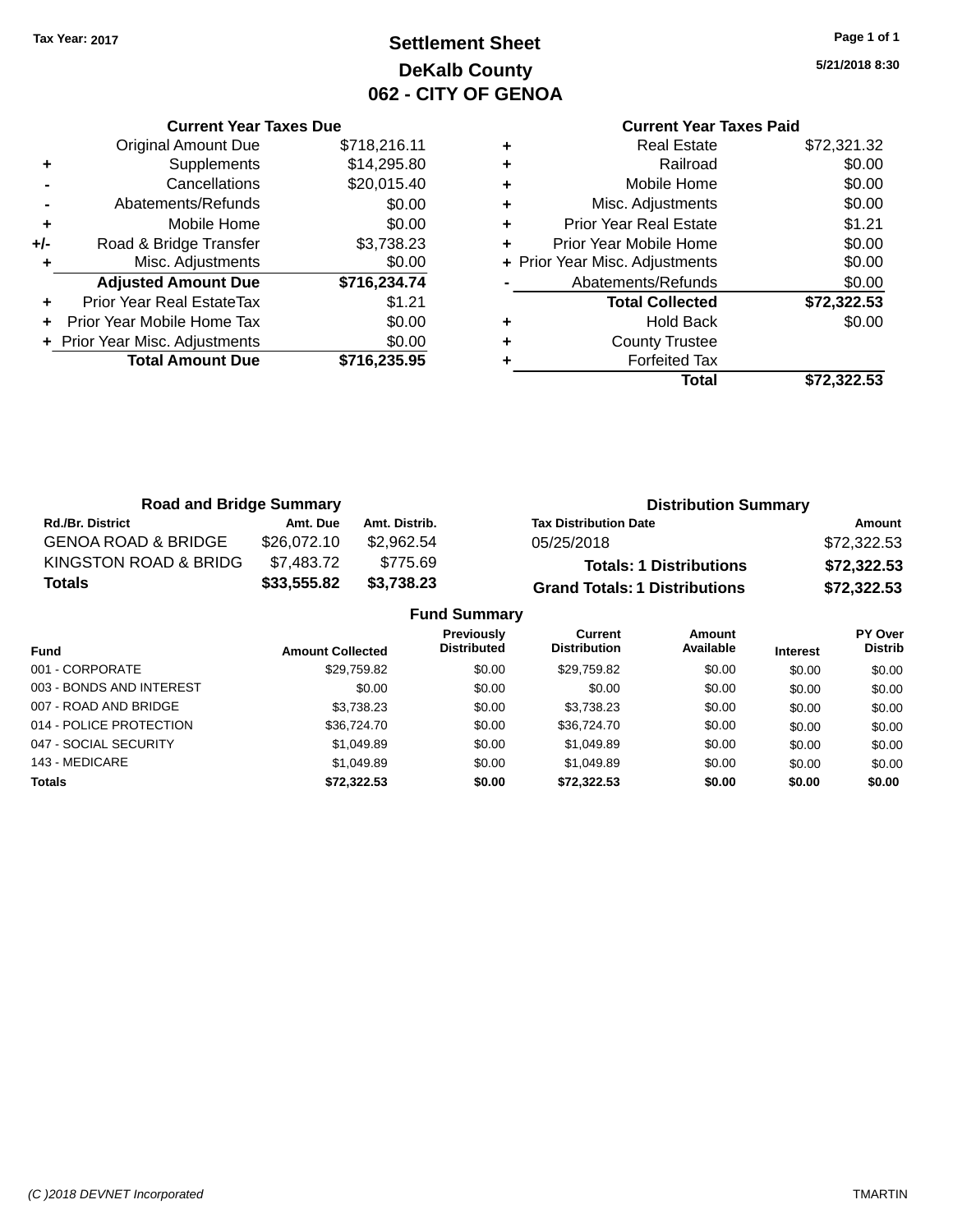### **Settlement Sheet Tax Year: 2017 Page 1 of 1 DeKalb County 063 - VILLAGE OF HINCKLEY**

**5/21/2018 8:30**

#### **Current Year Taxes Paid**

|     | <b>Current Year Taxes Due</b>  |              |
|-----|--------------------------------|--------------|
|     | <b>Original Amount Due</b>     | \$272,593.58 |
| ٠   | Supplements                    | \$865.77     |
|     | Cancellations                  | \$944.69     |
|     | Abatements/Refunds             | \$0.00       |
| ٠   | Mobile Home                    | \$0.00       |
| +/- | Road & Bridge Transfer         | \$2,514.82   |
|     | Misc. Adjustments              | \$0.00       |
|     | <b>Adjusted Amount Due</b>     | \$275,029.48 |
| ٠   | Prior Year Real EstateTax      | \$0.00       |
|     | Prior Year Mobile Home Tax     | \$0.00       |
|     | + Prior Year Misc. Adjustments | \$0.00       |
|     | <b>Total Amount Due</b>        | \$275.029.48 |
|     |                                |              |

| <b>Real Estate</b>            | \$20,707.20                    |
|-------------------------------|--------------------------------|
| Railroad                      | \$0.00                         |
| Mobile Home                   | \$0.00                         |
| Misc. Adjustments             | \$0.00                         |
| <b>Prior Year Real Estate</b> | \$0.00                         |
| Prior Year Mobile Home        | \$0.00                         |
|                               | \$0.00                         |
| Abatements/Refunds            | \$0.00                         |
| <b>Total Collected</b>        | \$20,707.20                    |
| <b>Hold Back</b>              | \$0.00                         |
| <b>County Trustee</b>         |                                |
| <b>Forfeited Tax</b>          |                                |
| Total                         | \$20.707.20                    |
|                               | + Prior Year Misc. Adjustments |

| <b>Road and Bridge Summary</b> |             |               | <b>Distribution Summary</b>          |             |
|--------------------------------|-------------|---------------|--------------------------------------|-------------|
| <b>Rd./Br. District</b>        | Amt. Due    | Amt. Distrib. | <b>Tax Distribution Date</b>         | Amount      |
| SQUAW GROVE ROAD & B           | \$30,903.98 | \$2.514.82    | 05/25/2018                           | \$20,707.20 |
| <b>Totals</b>                  | \$30,903.98 | \$2,514.82    | <b>Totals: 1 Distributions</b>       | \$20,707.20 |
|                                |             |               | <b>Grand Totals: 1 Distributions</b> | \$20,707.20 |

**Fund Summary**

| <b>Fund</b>                             | <b>Amount Collected</b> | Previously<br><b>Distributed</b> | <b>Current</b><br><b>Distribution</b> | Amount<br>Available | <b>Interest</b> | PY Over<br><b>Distrib</b> |
|-----------------------------------------|-------------------------|----------------------------------|---------------------------------------|---------------------|-----------------|---------------------------|
| 001 - CORPORATE                         | \$8,782.80              | \$0.00                           | \$8,782.80                            | \$0.00              | \$0.00          | \$0.00                    |
| $005 - I. M. R. F.$                     | \$1,985.70              | \$0.00                           | \$1,985.70                            | \$0.00              | \$0.00          | \$0.00                    |
| 007 - ROAD AND BRIDGE                   | \$2,514.82              | \$0.00                           | \$2,514.82                            | \$0.00              | \$0.00          | \$0.00                    |
| 014 - POLICE PROTECTION                 | \$2,883.31              | \$0.00                           | \$2.883.31                            | \$0.00              | \$0.00          | \$0.00                    |
| 027 - AUDIT                             | \$640.70                | \$0.00                           | \$640.70                              | \$0.00              | \$0.00          | \$0.00                    |
| 035 - TORT JUDGEMENTS/LIABILITY<br>INS. | \$653.47                | \$0.00                           | \$653.47                              | \$0.00              | \$0.00          | \$0.00                    |
| 047 - SOCIAL SECURITY                   | \$1,921.55              | \$0.00                           | \$1,921.55                            | \$0.00              | \$0.00          | \$0.00                    |
| 048 - SCHOOL CROSSING GUARDS            | \$450.52                | \$0.00                           | \$450.52                              | \$0.00              | \$0.00          | \$0.00                    |
| 062 - WORKERS COMPENSATION              | \$874.33                | \$0.00                           | \$874.33                              | \$0.00              | \$0.00          | \$0.00                    |
| <b>Totals</b>                           | \$20,707.20             | \$0.00                           | \$20.707.20                           | \$0.00              | \$0.00          | \$0.00                    |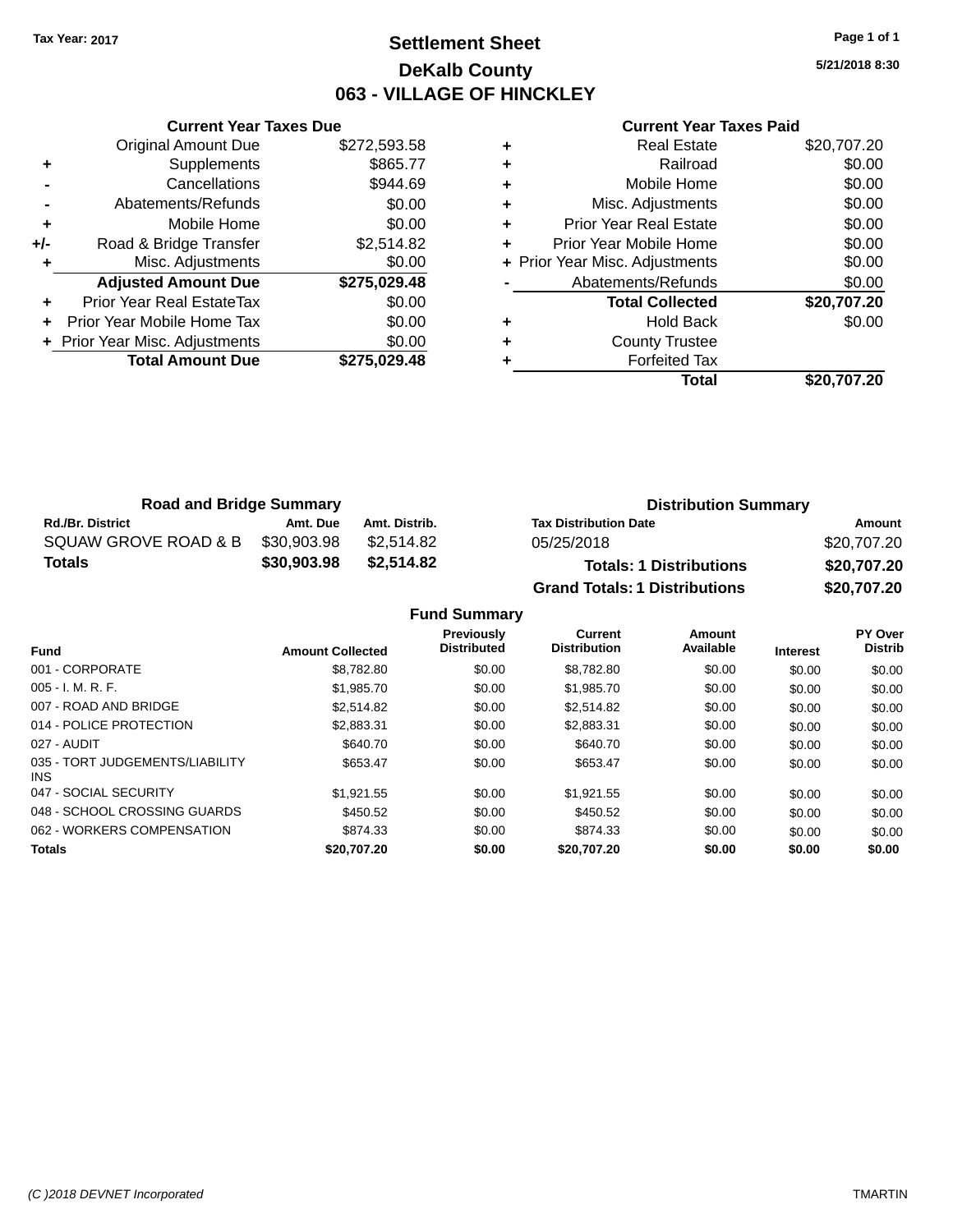### **Settlement Sheet Tax Year: 2017 Page 1 of 1 DeKalb County 064 - VILLAGE OF KINGSTON**

**5/21/2018 8:30**

|     | <b>Current Year Taxes Due</b>  |              |  |  |  |
|-----|--------------------------------|--------------|--|--|--|
|     | <b>Original Amount Due</b>     | \$154,589.52 |  |  |  |
| ٠   | Supplements                    | \$214.61     |  |  |  |
|     | Cancellations                  | \$548.57     |  |  |  |
|     | Abatements/Refunds             | \$0.00       |  |  |  |
| ٠   | Mobile Home                    | \$0.00       |  |  |  |
| +/- | Road & Bridge Transfer         | \$1,122.68   |  |  |  |
| ٠   | Misc. Adjustments              | \$0.00       |  |  |  |
|     | <b>Adjusted Amount Due</b>     | \$155,378.24 |  |  |  |
|     | Prior Year Real EstateTax      | \$1.81       |  |  |  |
|     | Prior Year Mobile Home Tax     | \$0.00       |  |  |  |
|     | + Prior Year Misc. Adjustments | \$106.21     |  |  |  |
|     | <b>Total Amount Due</b>        | \$155,486.26 |  |  |  |
|     |                                |              |  |  |  |

#### **Current Year Taxes Paid**

|   | <b>Real Estate</b>             | \$12,414.40 |
|---|--------------------------------|-------------|
| ٠ | Railroad                       | \$0.00      |
| ٠ | Mobile Home                    | \$0.00      |
| ٠ | Misc. Adjustments              | \$0.00      |
| ٠ | Prior Year Real Estate         | \$1.81      |
|   | Prior Year Mobile Home         | \$0.00      |
|   | + Prior Year Misc. Adjustments | \$106.21    |
|   | Abatements/Refunds             | \$0.00      |
|   | <b>Total Collected</b>         | \$12,522.42 |
| ٠ | <b>Hold Back</b>               | \$0.00      |
| ٠ | <b>County Trustee</b>          |             |
|   | <b>Forfeited Tax</b>           |             |
|   | Total                          | \$12,522.42 |
|   |                                |             |

| <b>Road and Bridge Summary</b> |             |               | <b>Distribution Summary</b>          |             |
|--------------------------------|-------------|---------------|--------------------------------------|-------------|
| <b>Rd./Br. District</b>        | Amt. Due    | Amt. Distrib. | <b>Tax Distribution Date</b>         | Amount      |
| KINGSTON ROAD & BRIDG          | \$10,873.62 | \$1,122.68    | 05/25/2018                           | \$12,522.42 |
| Totals                         | \$10,873.62 | \$1,122.68    | <b>Totals: 1 Distributions</b>       | \$12,522.42 |
|                                |             |               | <b>Grand Totals: 1 Distributions</b> | \$12,522.42 |

## **Fund Summary**

| <b>Fund</b>                             | <b>Amount Collected</b> | Previously<br><b>Distributed</b> | Current<br><b>Distribution</b> | Amount<br>Available | <b>Interest</b> | PY Over<br><b>Distrib</b> |
|-----------------------------------------|-------------------------|----------------------------------|--------------------------------|---------------------|-----------------|---------------------------|
| 001 - CORPORATE                         | \$4.030.91              | \$0.00                           | \$4.030.91                     | \$0.00              | \$0.00          | \$0.00                    |
| $005 - I. M. R. F.$                     | \$984.22                | \$0.00                           | \$984.22                       | \$0.00              | \$0.00          | \$0.00                    |
| 007 - ROAD AND BRIDGE                   | \$1,122.68              | \$0.00                           | \$1,122.68                     | \$0.00              | \$0.00          | \$0.00                    |
| 014 - POLICE PROTECTION                 | \$1.323.67              | \$0.00                           | \$1.323.67                     | \$0.00              | \$0.00          | \$0.00                    |
| 025 - GARBAGE DISPOSAL                  | \$512.14                | \$0.00                           | \$512.14                       | \$0.00              | \$0.00          | \$0.00                    |
| 027 - AUDIT                             | \$717.95                | \$0.00                           | \$717.95                       | \$0.00              | \$0.00          | \$0.00                    |
| 031 - WORKING CASH                      | \$39.03                 | \$0.00                           | \$39.03                        | \$0.00              | \$0.00          | \$0.00                    |
| 035 - TORT JUDGEMENTS/LIABILITY<br>INS. | \$3,156.97              | \$0.00                           | \$3,156.97                     | \$0.00              | \$0.00          | \$0.00                    |
| 047 - SOCIAL SECURITY                   | \$634.85                | \$0.00                           | \$634.85                       | \$0.00              | \$0.00          | \$0.00                    |
| <b>Totals</b>                           | \$12,522.42             | \$0.00                           | \$12,522.42                    | \$0.00              | \$0.00          | \$0.00                    |

#### **Miscellaneous Adjustment Detail**

| <b>Amount Adjustment Descri</b> |
|---------------------------------|
|                                 |

**Totals \$106.21 1 entries**

**Year Source Account Type**<br>
2016 RE - Real Estate Back Tax Collected **Amount Adjustment Description**<br>
\$106.21 MATHESON REDEMPTIC \$106.21 MATHESON REDEMPTION 02-22-402-003 by TBA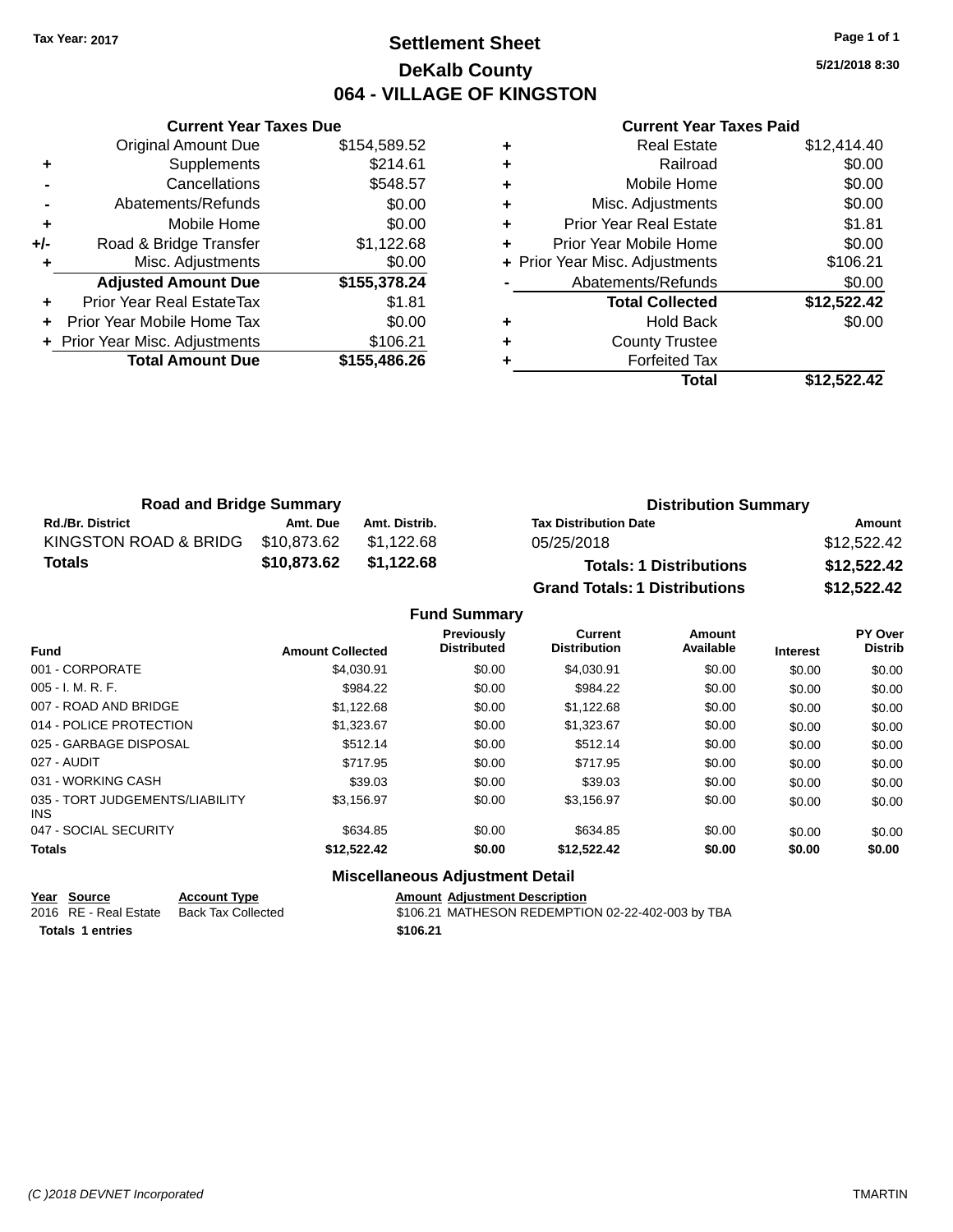### **Settlement Sheet Tax Year: 2017 Page 1 of 1 DeKalb County 065 - VILLAGE OF KIRKLAND**

**5/21/2018 8:30**

|     | <b>Current Year Taxes Due</b>  |              |
|-----|--------------------------------|--------------|
|     | <b>Original Amount Due</b>     | \$203,420.46 |
| ٠   | Supplements                    | \$310.96     |
|     | Cancellations                  | \$296.24     |
|     | Abatements/Refunds             | \$0.00       |
| ٠   | Mobile Home                    | \$0.00       |
| +/- | Road & Bridge Transfer         | \$789.82     |
|     | Misc. Adjustments              | \$0.00       |
|     | <b>Adjusted Amount Due</b>     | \$204,225.00 |
| ٠   | Prior Year Real EstateTax      | \$0.00       |
|     | Prior Year Mobile Home Tax     | \$0.00       |
|     | + Prior Year Misc. Adjustments | \$0.00       |
|     | <b>Total Amount Due</b>        | \$204.225.00 |
|     |                                |              |

| <b>Real Estate</b>            | \$19,373.45                    |
|-------------------------------|--------------------------------|
| Railroad                      | \$0.00                         |
| Mobile Home                   | \$0.00                         |
| Misc. Adjustments             | \$0.00                         |
| <b>Prior Year Real Estate</b> | \$0.00                         |
| Prior Year Mobile Home        | \$0.00                         |
|                               | \$0.00                         |
| Abatements/Refunds            | \$0.00                         |
| <b>Total Collected</b>        | \$19,373.45                    |
| <b>Hold Back</b>              | \$0.00                         |
| <b>County Trustee</b>         |                                |
| <b>Forfeited Tax</b>          |                                |
| Total                         | \$19,373.45                    |
|                               | + Prior Year Misc. Adjustments |

| <b>Road and Bridge Summary</b>    |            | <b>Distribution Summary</b> |                                      |             |
|-----------------------------------|------------|-----------------------------|--------------------------------------|-------------|
| <b>Rd./Br. District</b>           | Amt. Due   | Amt. Distrib.               | <b>Tax Distribution Date</b>         | Amount      |
| <b>FRANKLIN ROAD &amp; BRIDGE</b> | \$7.398.63 | \$789.82                    | 05/25/2018                           | \$19,373.45 |
| Totals                            | \$7,398.63 | \$789.82                    | <b>Totals: 1 Distributions</b>       | \$19,373.45 |
|                                   |            |                             | <b>Grand Totals: 1 Distributions</b> | \$19,373.45 |

| <b>Fund Summary</b>                     |                         |                                  |                                |                     |                 |                                  |
|-----------------------------------------|-------------------------|----------------------------------|--------------------------------|---------------------|-----------------|----------------------------------|
| <b>Fund</b>                             | <b>Amount Collected</b> | Previously<br><b>Distributed</b> | Current<br><b>Distribution</b> | Amount<br>Available | <b>Interest</b> | <b>PY Over</b><br><b>Distrib</b> |
| 001 - CORPORATE                         | \$7.251.99              | \$0.00                           | \$7,251.99                     | \$0.00              | \$0.00          | \$0.00                           |
| 007 - ROAD AND BRIDGE                   | \$789.82                | \$0.00                           | \$789.82                       | \$0.00              | \$0.00          | \$0.00                           |
| 014 - POLICE PROTECTION                 | \$9,065.11              | \$0.00                           | \$9,065.11                     | \$0.00              | \$0.00          | \$0.00                           |
| 027 - AUDIT                             | \$453.38                | \$0.00                           | \$453.38                       | \$0.00              | \$0.00          | \$0.00                           |
| 035 - TORT JUDGEMENTS/LIABILITY<br>INS. | \$1,813.15              | \$0.00                           | \$1,813.15                     | \$0.00              | \$0.00          | \$0.00                           |
| <b>Totals</b>                           | \$19,373.45             | \$0.00                           | \$19,373.45                    | \$0.00              | \$0.00          | \$0.00                           |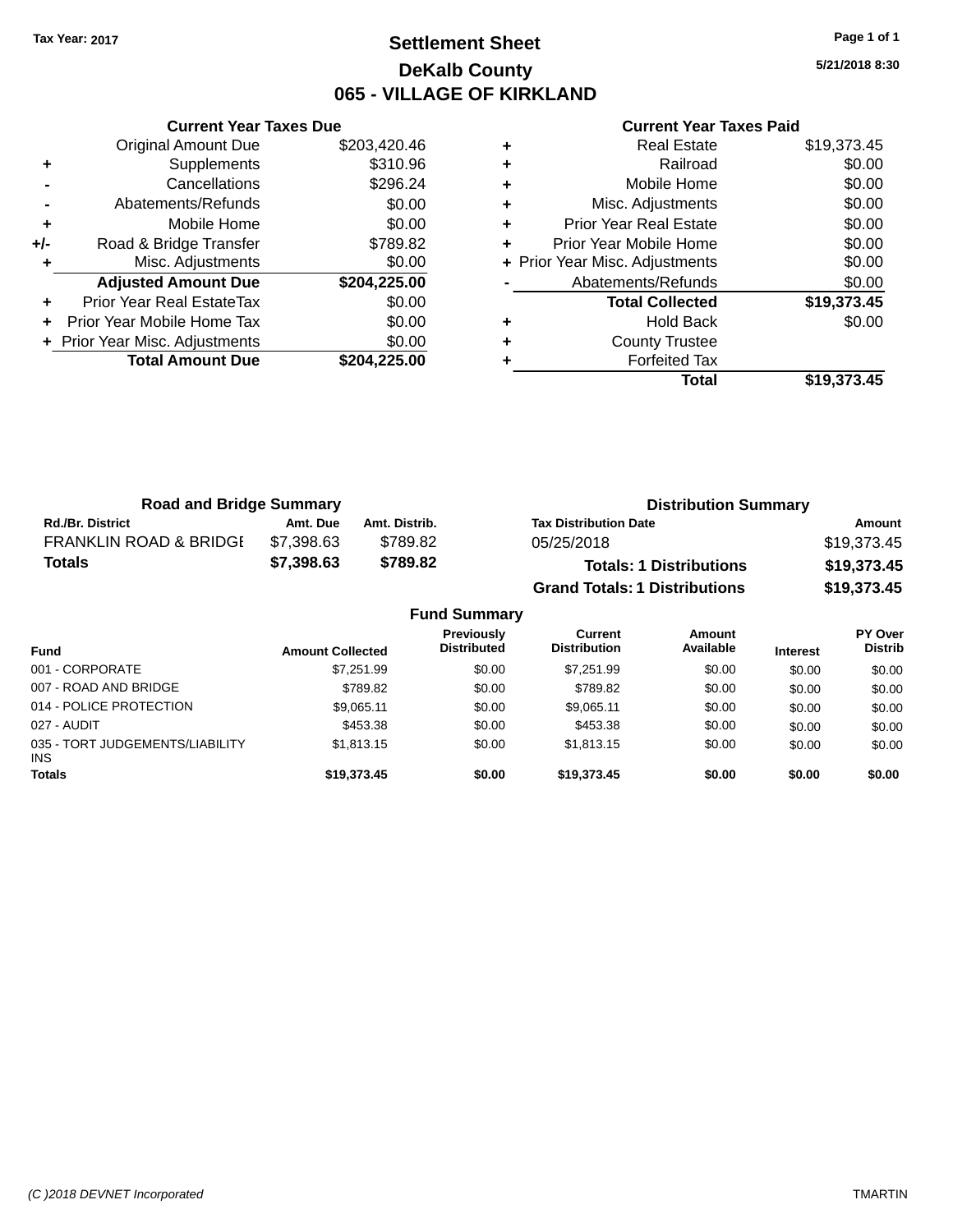### **Settlement Sheet Tax Year: 2017 Page 1 of 1 DeKalb County 066 - KIRKLAND LIBRARY**

**5/21/2018 8:30**

| <b>Current Year Taxes Paid</b> |  |  |
|--------------------------------|--|--|
|                                |  |  |

|     | <b>Current Year Taxes Due</b>  |             |
|-----|--------------------------------|-------------|
|     | <b>Original Amount Due</b>     | \$49,885.35 |
| ٠   | Supplements                    | \$62.92     |
|     | Cancellations                  | \$59.03     |
|     | Abatements/Refunds             | \$0.00      |
| ٠   | Mobile Home                    | \$0.00      |
| +/- | Road & Bridge Transfer         | \$0.00      |
| ٠   | Misc. Adjustments              | \$0.00      |
|     | <b>Adjusted Amount Due</b>     | \$49,889.24 |
| ÷   | Prior Year Real EstateTax      | \$0.00      |
|     | Prior Year Mobile Home Tax     | \$0.00      |
|     | + Prior Year Misc. Adjustments | \$0.00      |
|     | <b>Total Amount Due</b>        | \$49,889.24 |

| ٠ | <b>Real Estate</b>             | \$4,557.32 |
|---|--------------------------------|------------|
| ٠ | Railroad                       | \$0.00     |
| ٠ | Mobile Home                    | \$0.00     |
| ٠ | Misc. Adjustments              | \$0.00     |
| ٠ | <b>Prior Year Real Estate</b>  | \$0.00     |
| ÷ | Prior Year Mobile Home         | \$0.00     |
|   | + Prior Year Misc. Adjustments | \$0.00     |
|   | Abatements/Refunds             | \$0.00     |
|   | <b>Total Collected</b>         | \$4,557.32 |
| ٠ | <b>Hold Back</b>               | \$0.00     |
| ٠ | <b>County Trustee</b>          |            |
| ٠ | <b>Forfeited Tax</b>           |            |
|   | Total                          | \$4,557.32 |
|   |                                |            |

|         | <b>Distribution Summary</b>          |            |
|---------|--------------------------------------|------------|
|         | <b>Tax Distribution Date</b>         | Amount     |
|         | 05/25/2018                           | \$4,557.32 |
|         | <b>Totals: 1 Distributions</b>       | \$4,557.32 |
|         | <b>Grand Totals: 1 Distributions</b> | \$4,557.32 |
| Summary |                                      |            |

| <b>Fund Summary</b>                      |                         |                                         |                                |                     |                 |                           |
|------------------------------------------|-------------------------|-----------------------------------------|--------------------------------|---------------------|-----------------|---------------------------|
| <b>Fund</b>                              | <b>Amount Collected</b> | <b>Previously</b><br><b>Distributed</b> | Current<br><b>Distribution</b> | Amount<br>Available | <b>Interest</b> | PY Over<br><b>Distrib</b> |
| 005 - I. M. R. F.                        | \$0.82                  | \$0.00                                  | \$0.82                         | \$0.00              | \$0.00          | \$0.00                    |
| 016 - LIBRARY (township, municipalities) | \$4,349.16              | \$0.00                                  | \$4,349.16                     | \$0.00              | \$0.00          | \$0.00                    |
| 047 - SOCIAL SECURITY                    | \$207.34                | \$0.00                                  | \$207.34                       | \$0.00              | \$0.00          | \$0.00                    |
| <b>Totals</b>                            | \$4,557.32              | \$0.00                                  | \$4,557,32                     | \$0.00              | \$0.00          | \$0.00                    |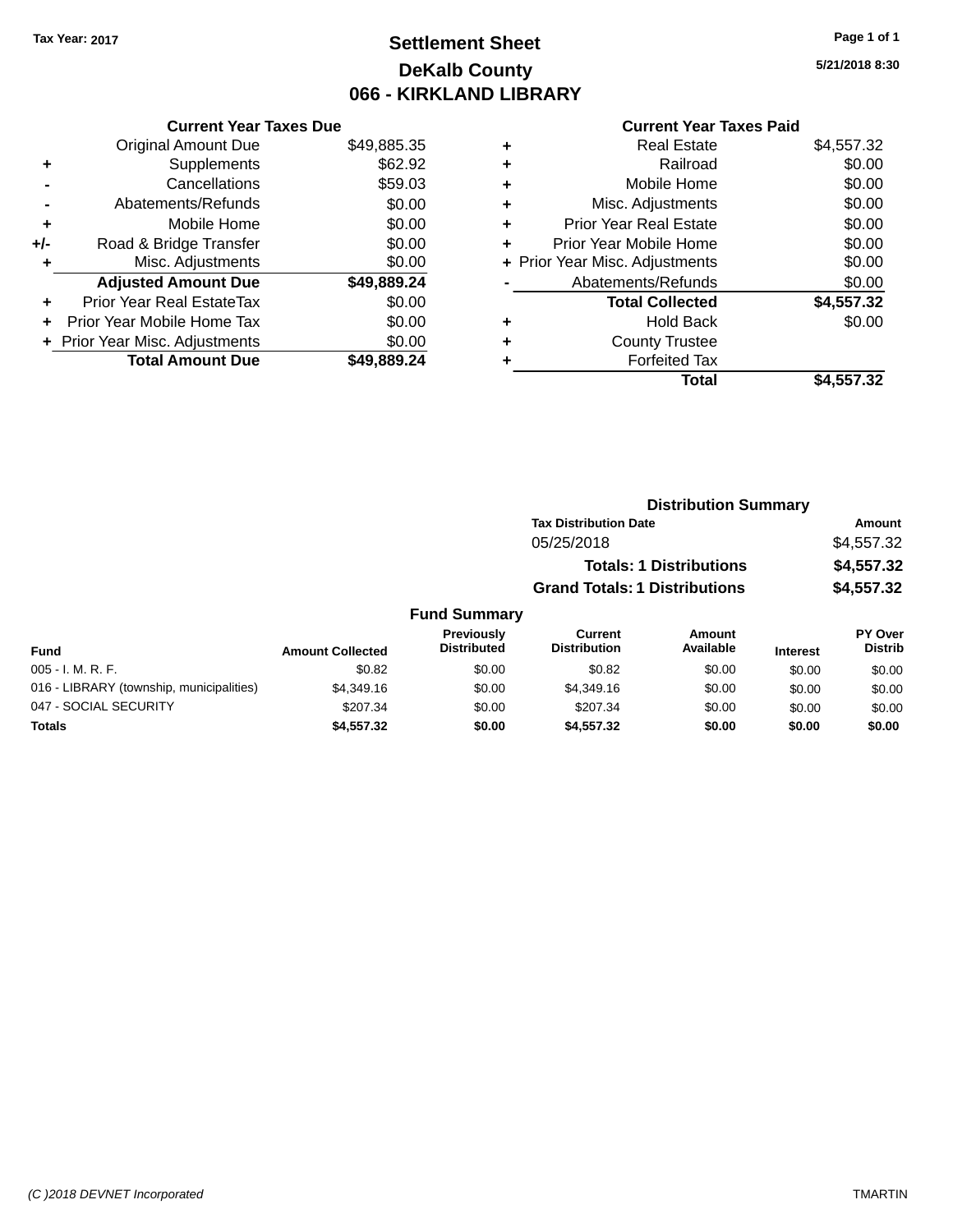### **Settlement Sheet Tax Year: 2017 Page 1 of 1 DeKalb County 067 - VILLAGE OF LEE**

**5/21/2018 8:30**

| <b>Current Year Taxes Paid</b> |                                |
|--------------------------------|--------------------------------|
| <b>Real Estate</b>             | \$847.44                       |
| Railroad                       | \$0.00                         |
| Mobile Home                    | \$0.00                         |
| Misc. Adjustments              | \$0.00                         |
| <b>Prior Year Real Estate</b>  | \$0.00                         |
| Prior Year Mobile Home         | \$0.00                         |
|                                | \$0.00                         |
| Abatements/Refunds             | \$0.00                         |
|                                |                                |
| <b>Total Collected</b>         | \$847.44                       |
| <b>Hold Back</b>               | \$0.00                         |
| <b>County Trustee</b>          |                                |
| <b>Forfeited Tax</b>           |                                |
|                                | + Prior Year Misc. Adjustments |

|     | <b>Current Year Taxes Due</b>  |             |
|-----|--------------------------------|-------------|
|     | <b>Original Amount Due</b>     | \$10,953.31 |
| ٠   | Supplements                    | \$2.28      |
|     | Cancellations                  | \$2.58      |
|     | Abatements/Refunds             | \$0.00      |
| ٠   | Mobile Home                    | \$0.00      |
| +/- | Road & Bridge Transfer         | \$136.05    |
| ٠   | Misc. Adjustments              | \$0.00      |
|     | <b>Adjusted Amount Due</b>     | \$11,089.06 |
| ٠   | Prior Year Real EstateTax      | \$0.00      |
|     | Prior Year Mobile Home Tax     | \$0.00      |
|     | + Prior Year Misc. Adjustments | \$0.00      |
|     | <b>Total Amount Due</b>        | \$11,089.06 |
|     |                                |             |

| <b>Road and Bridge Summary</b> |                         |               |                                         |                                       | <b>Distribution Summary</b>    |                 |                           |
|--------------------------------|-------------------------|---------------|-----------------------------------------|---------------------------------------|--------------------------------|-----------------|---------------------------|
| <b>Rd./Br. District</b>        | Amt. Due                | Amt. Distrib. |                                         | <b>Tax Distribution Date</b>          |                                |                 | Amount                    |
| SHABBONA ROAD & BRIDG          | \$1,600.02              | \$136.05      |                                         | 05/25/2018                            |                                |                 | \$847.44                  |
| <b>Totals</b>                  | \$1,600.02              | \$136.05      |                                         |                                       | <b>Totals: 1 Distributions</b> |                 | \$847.44                  |
|                                |                         |               |                                         | <b>Grand Totals: 1 Distributions</b>  |                                |                 | \$847.44                  |
|                                |                         |               | <b>Fund Summary</b>                     |                                       |                                |                 |                           |
| <b>Fund</b>                    | <b>Amount Collected</b> |               | <b>Previously</b><br><b>Distributed</b> | <b>Current</b><br><b>Distribution</b> | Amount<br>Available            | <b>Interest</b> | PY Over<br><b>Distrib</b> |
| 001 - CORPORATE                |                         | \$218.10      | \$0.00                                  | \$218.10                              | \$0.00                         | \$0.00          | \$0.00                    |
| 007 - ROAD AND BRIDGE          |                         | \$136.05      | ደሰ ሰሰ                                   | \$136.05                              | ደስ ሰሰ                          | ደስ ሰሰ           | ደሰ ሰሰ                     |

| <b>Totals</b>                                 | \$847.44 | \$0.00 | \$847.44 | \$0.00 | \$0.00 | \$0.00 |
|-----------------------------------------------|----------|--------|----------|--------|--------|--------|
| 072 - WATERWORKS SYSTEM                       | \$149.51 | \$0.00 | \$149.51 | \$0.00 | \$0.00 | \$0.00 |
| 035 - TORT JUDGEMENTS/LIABILITY<br><b>INS</b> | \$179.43 | \$0.00 | \$179.43 | \$0.00 | \$0.00 | \$0.00 |
| 027 - AUDIT                                   | \$86.82  | \$0.00 | \$86.82  | \$0.00 | \$0.00 | \$0.00 |
| 025 - GARBAGE DISPOSAL                        | \$77.53  | \$0.00 | \$77.53  | \$0.00 | \$0.00 | \$0.00 |
| 007 - ROAD AND BRIDGE                         | \$136.05 | \$0.00 | \$136.05 | \$0.00 | \$0.00 | \$0.00 |
|                                               | -----    |        | ------   |        | wv.vv  | vv.vv  |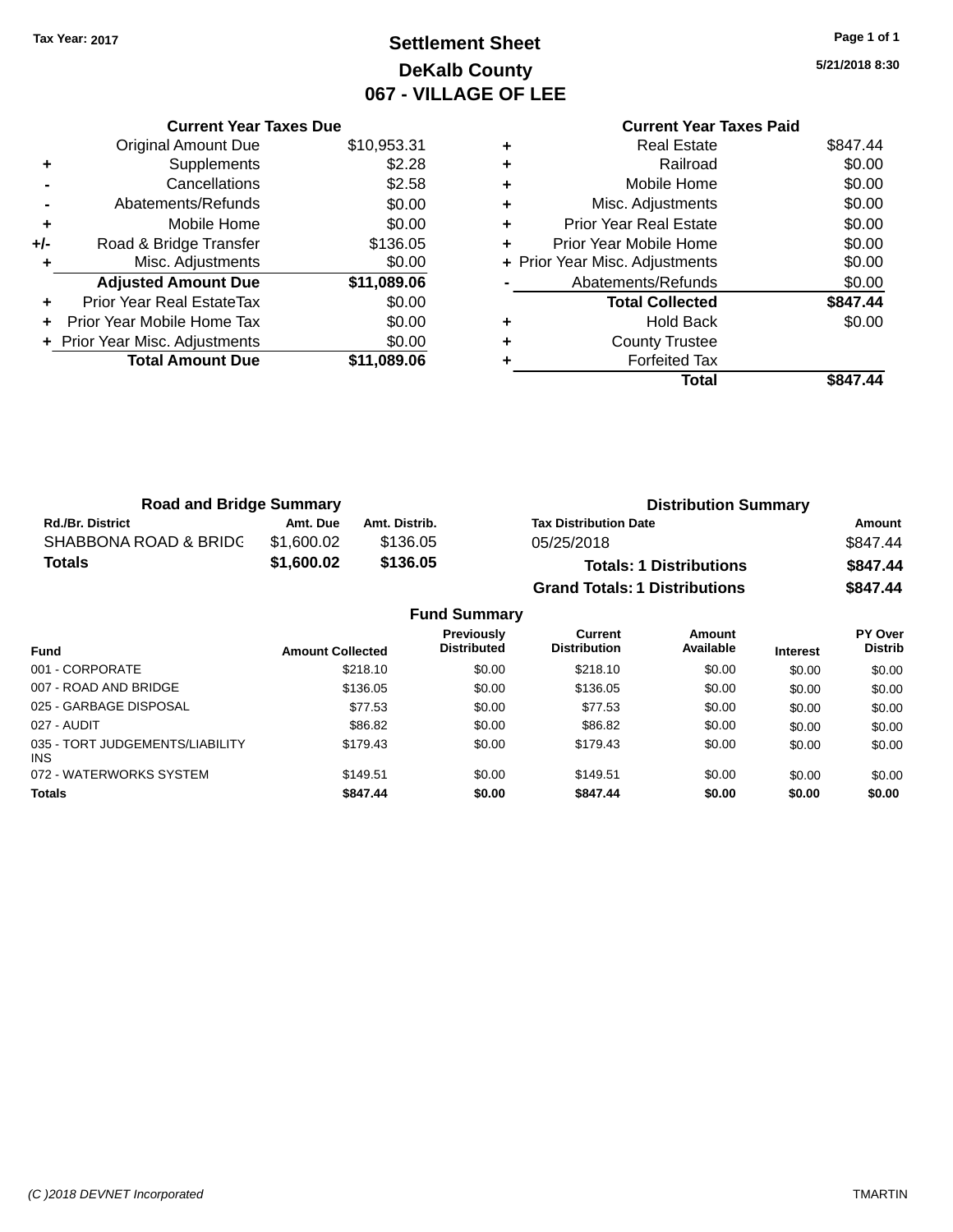### **Settlement Sheet Tax Year: 2017 Page 1 of 1 DeKalb County 068 - VILLAGE OF MALTA**

**5/21/2018 8:30**

| <b>Current Year Taxes Due</b> |              |  |  |  |  |  |
|-------------------------------|--------------|--|--|--|--|--|
| <b>Original Amount Due</b>    | \$107,754.09 |  |  |  |  |  |
| Supplements                   | \$263.60     |  |  |  |  |  |
| Cancellations                 | \$690.16     |  |  |  |  |  |
| Abatements/Refunds            | \$0.00       |  |  |  |  |  |
| Mobile Home                   | \$0.00       |  |  |  |  |  |
| Road & Bridge Transfer        | \$1,423.99   |  |  |  |  |  |
| Misc. Adjustments             | \$0.00       |  |  |  |  |  |
| <b>Adjusted Amount Due</b>    | \$108,751.52 |  |  |  |  |  |
| Prior Year Real EstateTax     | \$0.00       |  |  |  |  |  |
| Prior Year Mobile Home Tax    | \$0.00       |  |  |  |  |  |
| Prior Year Misc. Adjustments  | \$0.00       |  |  |  |  |  |
| <b>Total Amount Due</b>       | \$108.751.52 |  |  |  |  |  |
|                               |              |  |  |  |  |  |

# **Current Year Taxes Paid**

|   | <b>Real Estate</b>             | \$10,146.27 |
|---|--------------------------------|-------------|
| ٠ | Railroad                       | \$0.00      |
| ٠ | Mobile Home                    | \$0.00      |
| ٠ | Misc. Adjustments              | \$0.00      |
| ٠ | Prior Year Real Estate         | \$0.00      |
| ٠ | Prior Year Mobile Home         | \$0.00      |
|   | + Prior Year Misc. Adjustments | \$0.00      |
|   | Abatements/Refunds             | \$0.00      |
|   | <b>Total Collected</b>         | \$10,146.27 |
|   | <b>Hold Back</b>               | \$0.00      |
| ٠ | <b>County Trustee</b>          |             |
|   | <b>Forfeited Tax</b>           |             |
|   | Total                          | \$10,146.27 |
|   |                                |             |

| <b>Road and Bridge Summary</b> |             |               | <b>Distribution Summary</b>          |             |  |
|--------------------------------|-------------|---------------|--------------------------------------|-------------|--|
| <b>Rd./Br. District</b>        | Amt. Due    | Amt. Distrib. | <b>Tax Distribution Date</b>         | Amount      |  |
| MALTA ROAD & BRIDGE            | \$10,913.84 | \$1.423.99    | 05/25/2018                           | \$10,146.27 |  |
| Totals                         | \$10,913.84 | \$1,423.99    | <b>Totals: 1 Distributions</b>       | \$10,146.27 |  |
|                                |             |               | <b>Grand Totals: 1 Distributions</b> | \$10,146.27 |  |

#### **Fund Summary**

| <b>Fund</b>                             | <b>Amount Collected</b> | Previously<br><b>Distributed</b> | Current<br><b>Distribution</b> | Amount<br>Available | <b>Interest</b> | PY Over<br><b>Distrib</b> |
|-----------------------------------------|-------------------------|----------------------------------|--------------------------------|---------------------|-----------------|---------------------------|
| 001 - CORPORATE                         | \$3,339.04              | \$0.00                           | \$3.339.04                     | \$0.00              | \$0.00          | \$0.00                    |
| 003 - BONDS AND INTEREST                | \$0.00                  | \$0.00                           | \$0.00                         | \$0.00              | \$0.00          | \$0.00                    |
| $005 - I. M. R. F.$                     | \$971.45                | \$0.00                           | \$971.45                       | \$0.00              | \$0.00          | \$0.00                    |
| 007 - ROAD AND BRIDGE                   | \$1,423.99              | \$0.00                           | \$1,423.99                     | \$0.00              | \$0.00          | \$0.00                    |
| 014 - POLICE PROTECTION                 | \$0.00                  | \$0.00                           | \$0.00                         | \$0.00              | \$0.00          | \$0.00                    |
| 025 - GARBAGE DISPOSAL                  | \$81.02                 | \$0.00                           | \$81.02                        | \$0.00              | \$0.00          | \$0.00                    |
| 027 - AUDIT                             | \$688.13                | \$0.00                           | \$688.13                       | \$0.00              | \$0.00          | \$0.00                    |
| 035 - TORT JUDGEMENTS/LIABILITY<br>INS. | \$2,428.43              | \$0.00                           | \$2,428.43                     | \$0.00              | \$0.00          | \$0.00                    |
| 041 - STREET LIGHTING                   | \$0.00                  | \$0.00                           | \$0.00                         | \$0.00              | \$0.00          | \$0.00                    |
| 047 - SOCIAL SECURITY                   | \$1.214.21              | \$0.00                           | \$1.214.21                     | \$0.00              | \$0.00          | \$0.00                    |
| <b>Totals</b>                           | \$10.146.27             | \$0.00                           | \$10.146.27                    | \$0.00              | \$0.00          | \$0.00                    |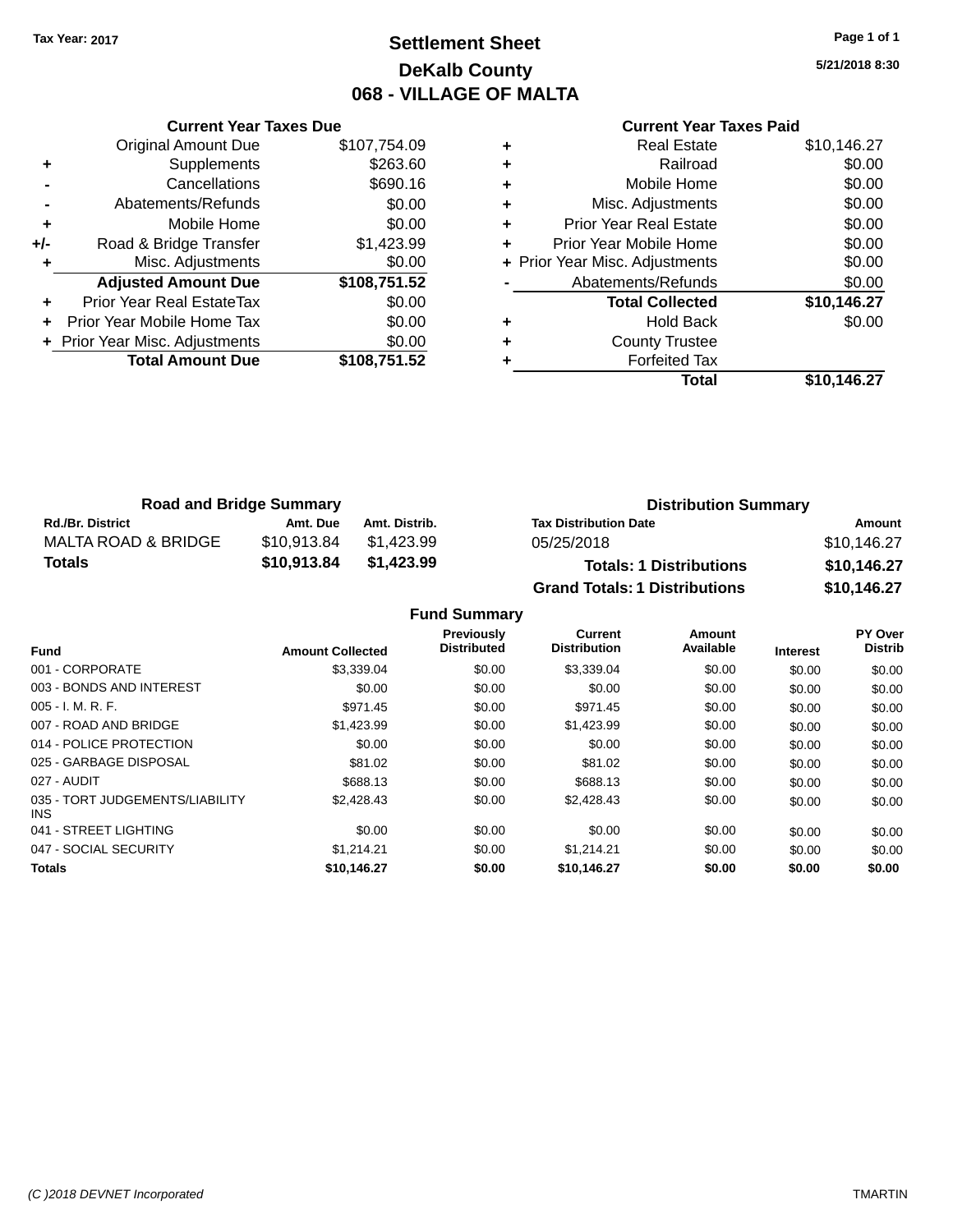### **Settlement Sheet Tax Year: 2017 Page 1 of 1 DeKalb County 069 - VILLAGE OF MAPLE PARK**

**5/21/2018 8:30**

|       | <b>Current Year Taxes Due</b>  |              |
|-------|--------------------------------|--------------|
|       | <b>Original Amount Due</b>     | \$114,487.55 |
| ٠     | Supplements                    | \$1,460.23   |
|       | Cancellations                  | \$1,602.60   |
|       | Abatements/Refunds             | \$0.53       |
| ٠     | Mobile Home                    | \$0.00       |
| $+/-$ | Road & Bridge Transfer         | \$399.75     |
|       | Misc. Adjustments              | \$0.00       |
|       | <b>Adjusted Amount Due</b>     | \$114,744.40 |
| ÷     | Prior Year Real EstateTax      | \$0.13       |
|       | Prior Year Mobile Home Tax     | \$0.00       |
|       | + Prior Year Misc. Adjustments | \$0.00       |
|       | <b>Total Amount Due</b>        | \$114.744.53 |
|       |                                |              |

|   | Real Estate                    | \$8,077.43 |
|---|--------------------------------|------------|
| ÷ | Railroad                       | \$0.00     |
| ٠ | Mobile Home                    | \$0.00     |
| ٠ | Misc. Adjustments              | \$0.00     |
| ÷ | <b>Prior Year Real Estate</b>  | \$0.13     |
| ٠ | Prior Year Mobile Home         | \$0.00     |
|   | + Prior Year Misc. Adjustments | \$0.00     |
|   | Abatements/Refunds             | \$0.53     |
|   | <b>Total Collected</b>         | \$8,077.03 |
|   | <b>Hold Back</b>               | \$0.00     |
| ٠ | <b>County Trustee</b>          |            |
|   | <b>Forfeited Tax</b>           |            |
|   | Total                          | \$8.077.03 |

| <b>Road and Bridge Summary</b>   |            |               | <b>Distribution Summary</b>          |            |
|----------------------------------|------------|---------------|--------------------------------------|------------|
| <b>Rd./Br. District</b>          | Amt. Due   | Amt. Distrib. | <b>Tax Distribution Date</b>         | Amount     |
| <b>CORTLAND ROAD &amp; BRIDC</b> | \$5.064.26 | \$399.75      | 05/25/2018                           | \$8,077.03 |
| <b>Totals</b>                    | \$5,064.26 | \$399.75      | <b>Totals: 1 Distributions</b>       | \$8,077.03 |
|                                  |            |               | <b>Grand Totals: 1 Distributions</b> | \$8,077.03 |

|                                         |                         | <b>Fund Summary</b>              |                                |                     |                 |                           |
|-----------------------------------------|-------------------------|----------------------------------|--------------------------------|---------------------|-----------------|---------------------------|
| <b>Fund</b>                             | <b>Amount Collected</b> | Previously<br><b>Distributed</b> | Current<br><b>Distribution</b> | Amount<br>Available | <b>Interest</b> | PY Over<br><b>Distrib</b> |
| 001 - CORPORATE                         | \$4,119.73              | \$0.00                           | \$4,119.73                     | \$0.00              | \$0.00          | \$0.00                    |
| 003 - BONDS AND INTEREST                | \$0.00                  | \$0.00                           | \$0.00                         | \$0.00              | \$0.00          | \$0.00                    |
| 007 - ROAD AND BRIDGE                   | \$399.75                | \$0.00                           | \$399.75                       | \$0.00              | \$0.00          | \$0.00                    |
| 014 - POLICE PROTECTION                 | \$2,540.98              | \$0.00                           | \$2,540.98                     | \$0.00              | \$0.00          | \$0.00                    |
| 027 - AUDIT                             | \$338.86                | \$0.00                           | \$338.86                       | \$0.00              | \$0.00          | \$0.00                    |
| 035 - TORT JUDGEMENTS/LIABILITY<br>INS. | \$677.71                | \$0.00                           | \$677.71                       | \$0.00              | \$0.00          | \$0.00                    |
| <b>Totals</b>                           | \$8,077.03              | \$0.00                           | \$8,077.03                     | \$0.00              | \$0.00          | \$0.00                    |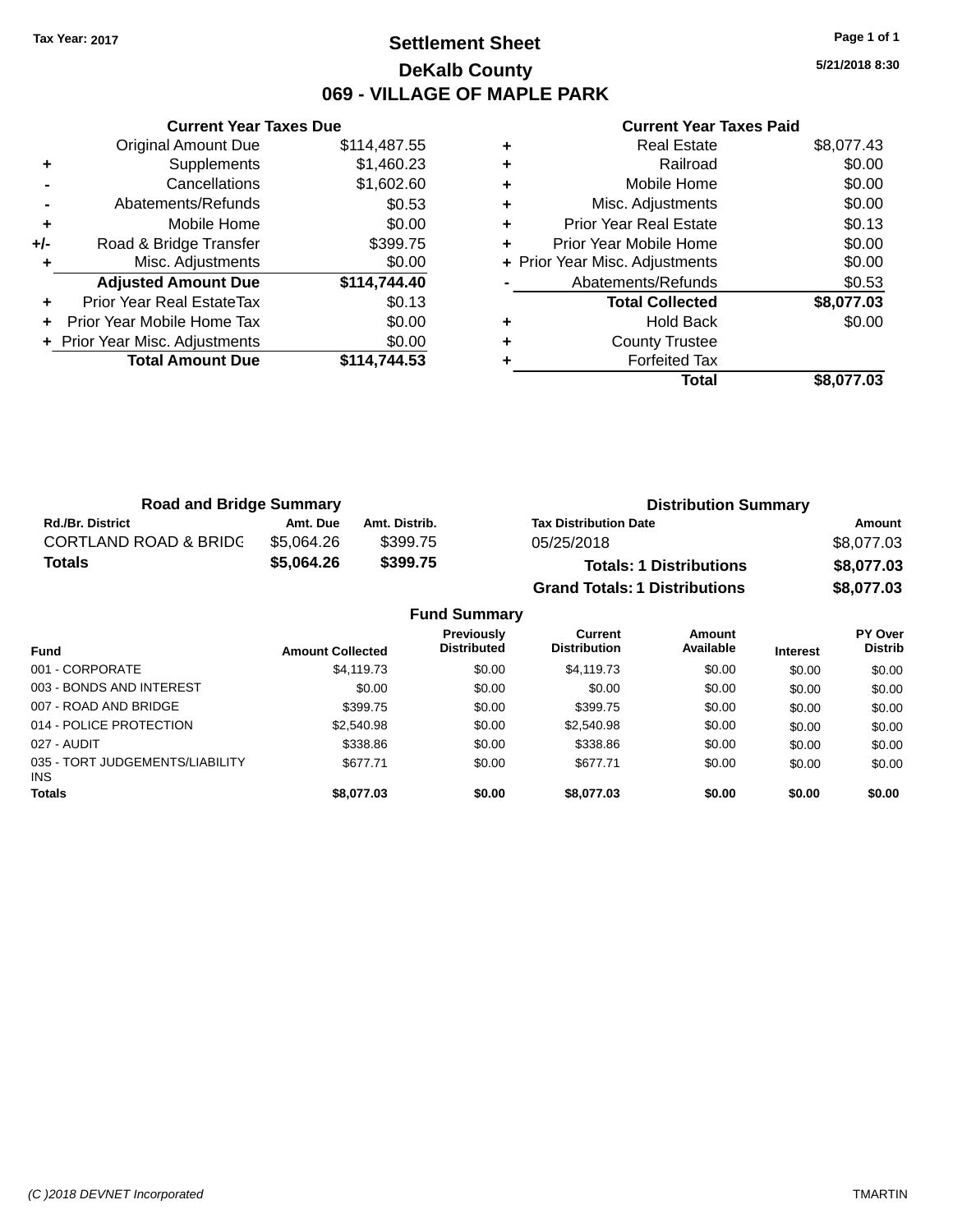### **Settlement Sheet Tax Year: 2017 Page 1 of 1 DeKalb County 070 - MAPLE PARK LIBRARY**

**5/21/2018 8:30**

|     | <b>Current Year Taxes Due</b>  |             |
|-----|--------------------------------|-------------|
|     | <b>Original Amount Due</b>     | \$10,727.63 |
| ٠   | Supplements                    | \$139.19    |
|     | Cancellations                  | \$152.74    |
|     | Abatements/Refunds             | \$0.00      |
| ٠   | Mobile Home                    | \$0.00      |
| +/- | Road & Bridge Transfer         | \$0.00      |
| ٠   | Misc. Adjustments              | \$0.00      |
|     | <b>Adjusted Amount Due</b>     | \$10,714.08 |
| ÷   | Prior Year Real EstateTax      | \$0.00      |
|     | Prior Year Mobile Home Tax     | \$0.00      |
|     | + Prior Year Misc. Adjustments | \$0.00      |
|     | <b>Total Amount Due</b>        | \$10.714.08 |

|   | Total                          | \$665.49 |
|---|--------------------------------|----------|
|   | <b>Forfeited Tax</b>           |          |
| ٠ | <b>County Trustee</b>          |          |
| ٠ | <b>Hold Back</b>               | \$0.00   |
|   | <b>Total Collected</b>         | \$665.49 |
|   | Abatements/Refunds             | \$0.00   |
|   | + Prior Year Misc. Adjustments | \$0.00   |
| ٠ | Prior Year Mobile Home         | \$0.00   |
| ÷ | <b>Prior Year Real Estate</b>  | \$0.00   |
| ٠ | Misc. Adjustments              | \$0.00   |
| ٠ | Mobile Home                    | \$0.00   |
| ٠ | Railroad                       | \$0.00   |
| ٠ | <b>Real Estate</b>             | \$665.49 |
|   |                                |          |

|                 |                         |                                  | <b>Distribution Summary</b>           |                                |                 |                                  |  |
|-----------------|-------------------------|----------------------------------|---------------------------------------|--------------------------------|-----------------|----------------------------------|--|
|                 |                         |                                  | <b>Tax Distribution Date</b>          |                                |                 | Amount                           |  |
|                 |                         |                                  | 05/25/2018                            |                                |                 | \$665.49                         |  |
|                 |                         |                                  |                                       | <b>Totals: 1 Distributions</b> |                 | \$665.49                         |  |
|                 |                         |                                  | <b>Grand Totals: 1 Distributions</b>  |                                |                 | \$665.49                         |  |
|                 |                         | <b>Fund Summary</b>              |                                       |                                |                 |                                  |  |
| <b>Fund</b>     | <b>Amount Collected</b> | Previously<br><b>Distributed</b> | <b>Current</b><br><b>Distribution</b> | Amount<br>Available            | <b>Interest</b> | <b>PY Over</b><br><b>Distrib</b> |  |
| 001 - CORPORATE | \$665.49                | \$0.00                           | \$665.49                              | \$0.00                         | \$0.00          | \$0.00                           |  |
| <b>Totals</b>   | \$665.49                | \$0.00                           | \$665.49                              | \$0.00                         | \$0.00          | \$0.00                           |  |
|                 |                         |                                  |                                       |                                |                 |                                  |  |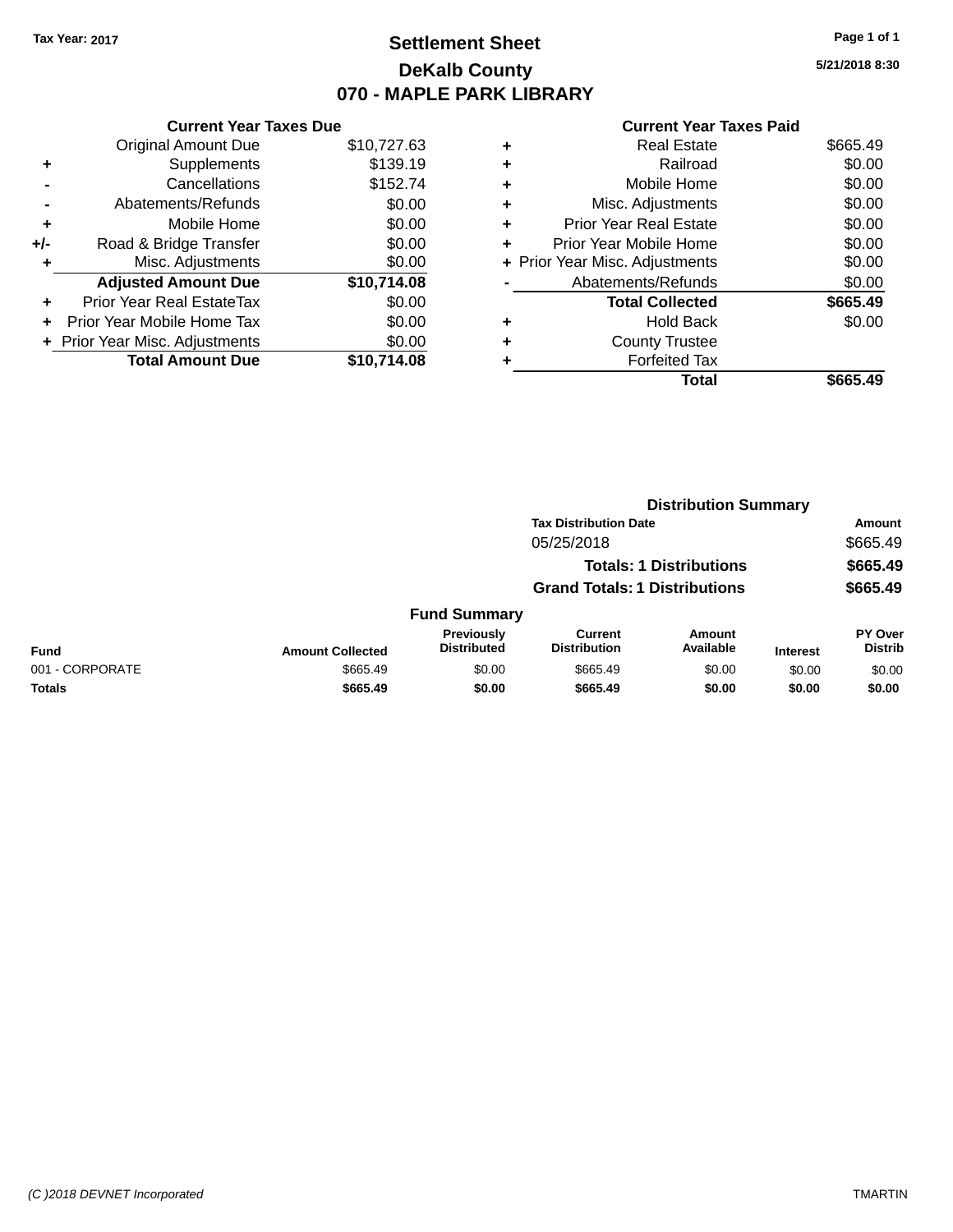### **Settlement Sheet Tax Year: 2017 Page 1 of 1 DeKalb County 071 - CITY OF SANDWICH**

**5/21/2018 8:30**

#### **Current Year Taxes Paid**

|     | <b>Current Year Taxes Due</b>  |                |
|-----|--------------------------------|----------------|
|     | <b>Original Amount Due</b>     | \$1,346,887.00 |
| ٠   | Supplements                    | \$8,111.38     |
|     | Cancellations                  | \$9,177.46     |
|     | Abatements/Refunds             | \$0.00         |
| ٠   | Mobile Home                    | \$0.00         |
| +/- | Road & Bridge Transfer         | \$2,471.38     |
|     | Misc. Adjustments              | \$0.00         |
|     | <b>Adjusted Amount Due</b>     | \$1,348,292.30 |
|     | Prior Year Real EstateTax      | \$21.12        |
|     | Prior Year Mobile Home Tax     | \$0.00         |
|     | + Prior Year Misc. Adjustments | \$1,516.18     |
|     | <b>Total Amount Due</b>        | \$1,349,829.60 |
|     |                                |                |

|   | <b>Real Estate</b>             | \$140,481.71 |
|---|--------------------------------|--------------|
| ٠ | Railroad                       | \$0.00       |
| ٠ | Mobile Home                    | \$0.00       |
| ٠ | Misc. Adjustments              | \$0.00       |
| ٠ | <b>Prior Year Real Estate</b>  | \$21.12      |
| ٠ | Prior Year Mobile Home         | \$0.00       |
|   | + Prior Year Misc. Adjustments | \$1,516.18   |
|   | Abatements/Refunds             | \$0.00       |
|   | <b>Total Collected</b>         | \$142,019.01 |
| ٠ | <b>Hold Back</b>               | \$0.00       |
| ٠ | <b>County Trustee</b>          |              |
| ٠ | <b>Forfeited Tax</b>           |              |
|   | Total                          | \$142.019.01 |
|   |                                |              |

| <b>Road and Bridge Summary</b> |             |               | <b>Distribution Summary</b>          |              |  |
|--------------------------------|-------------|---------------|--------------------------------------|--------------|--|
| <b>Rd./Br. District</b>        | Amt. Due    | Amt. Distrib. | <b>Tax Distribution Date</b>         | Amount       |  |
| SANDWICH ROAD & BRIDC          | \$21,364.72 | \$2,360.53    | 05/25/2018                           | \$142,019.01 |  |
| SOMONAUK ROAD & BRIDI          | \$1,085.25  | \$110.85      | <b>Totals: 1 Distributions</b>       | \$142,019.01 |  |
| <b>Totals</b>                  | \$22,449.97 | \$2,471.38    | <b>Grand Totals: 1 Distributions</b> | \$142,019.01 |  |

#### **Fund Summary**

| <b>Fund</b>                                         | <b>Amount Collected</b> | <b>Previously</b><br><b>Distributed</b> | <b>Current</b><br><b>Distribution</b> | Amount<br>Available | Interest | PY Over<br><b>Distrib</b> |
|-----------------------------------------------------|-------------------------|-----------------------------------------|---------------------------------------|---------------------|----------|---------------------------|
| 001 - CORPORATE                                     | \$44,126.76             | \$0.00                                  | \$44,126.76                           | \$0.00              | \$0.00   | \$0.00                    |
| 003 - BONDS AND INTEREST                            | \$0.00                  | \$0.00                                  | \$0.00                                | \$0.00              | \$0.00   | \$0.00                    |
| 005 - I. M. R. F.                                   | \$10,227.31             | \$0.00                                  | \$10,227.31                           | \$0.00              | \$0.00   | \$0.00                    |
| 007 - ROAD AND BRIDGE                               | \$2,471.38              | \$0.00                                  | \$2,471.38                            | \$0.00              | \$0.00   | \$0.00                    |
| 014 - POLICE PROTECTION                             | \$17,598.22             | \$0.00                                  | \$17,598.22                           | \$0.00              | \$0.00   | \$0.00                    |
| 015 - POLICE PENSION                                | \$25,844.77             | \$0.00                                  | \$25,844.77                           | \$0.00              | \$0.00   | \$0.00                    |
| 027 - AUDIT                                         | \$1,843.43              | \$0.00                                  | \$1,843.43                            | \$0.00              | \$0.00   | \$0.00                    |
| 035 - TORT JUDGMENTS, LIABILITY<br><b>INSURANCE</b> | \$3,686.85              | \$0.00                                  | \$3,686.85                            | \$0.00              | \$0.00   | \$0.00                    |
| 040 - STREET AND BRIDGE                             | \$1,415.16              | \$0.00                                  | \$1,415.16                            | \$0.00              | \$0.00   | \$0.00                    |
| 041 - STREET LIGHTING                               | \$6,496.50              | \$0.00                                  | \$6,496.50                            | \$0.00              | \$0.00   | \$0.00                    |
| 045 - PUBLIC BENEFIT                                | \$0.00                  | \$0.00                                  | \$0.00                                | \$0.00              | \$0.00   | \$0.00                    |
| 046 - EMERGENCY SERV & DISASTER<br><b>OPER</b>      | \$461.20                | \$0.00                                  | \$461.20                              | \$0.00              | \$0.00   | \$0.00                    |
| 047 - SOCIAL SECURITY                               | \$10,227.31             | \$0.00                                  | \$10,227.31                           | \$0.00              | \$0.00   | \$0.00                    |
| 048 - SCHOOL CROSSING GUARDS                        | \$1,382.22              | \$0.00                                  | \$1,382.22                            | \$0.00              | \$0.00   | \$0.00                    |
| 060 - UNEMPLOYMENT INSURANCE                        | \$2,304.63              | \$0.00                                  | \$2,304.63                            | \$0.00              | \$0.00   | \$0.00                    |
| 062 - WORKERS COMPENSATION                          | \$9,278.80              | \$0.00                                  | \$9,278.80                            | \$0.00              | \$0.00   | \$0.00                    |
| 065 - FORESTRY PROGRAM                              | \$4,654.47              | \$0.00                                  | \$4,654.47                            | \$0.00              | \$0.00   | \$0.00                    |
| <b>Totals</b>                                       | \$142,019.01            | \$0.00                                  | \$142,019.01                          | \$0.00              | \$0.00   | \$0.00                    |

### **Miscellaneous Adjustment Detail**

| Year Source             | <b>Account Type</b> | <b>Amount Adjustment Description</b>                     |
|-------------------------|---------------------|----------------------------------------------------------|
| 2016 RE - Real Estate   | Back Tax Collected  | \$133.77 DOBSON REDEMPTION 19-26-481-012 by TBA          |
| 2016 RE - Real Estate   | Back Tax Collected  | \$1,382.41 CHICAGO TITLE LAND TR CO 19-26-484-016 by TBA |
| <b>Totals 2 entries</b> |                     | \$1,516.18                                               |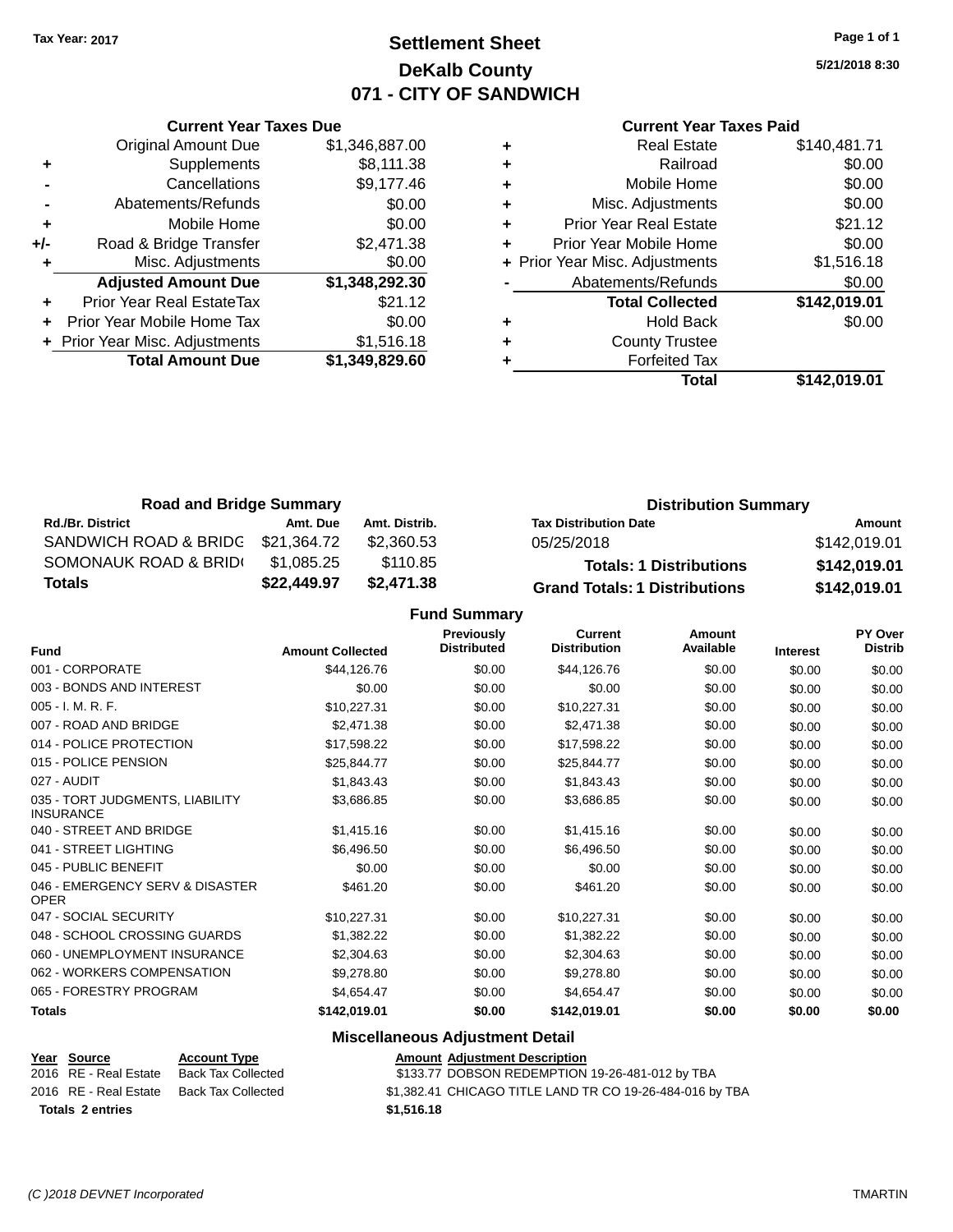### **Settlement Sheet Tax Year: 2017 Page 1 of 1 DeKalb County 072 - VILLAGE OF SHABBONA**

**5/21/2018 8:30**

| <b>Current Year Taxes Paid</b> |  |  |  |
|--------------------------------|--|--|--|
|--------------------------------|--|--|--|

|     | <b>Current Year Taxes Due</b>  |              |
|-----|--------------------------------|--------------|
|     | <b>Original Amount Due</b>     | \$100,814.69 |
| ٠   | Supplements                    | \$400.52     |
|     | Cancellations                  | \$452.73     |
|     | Abatements/Refunds             | \$0.00       |
| ٠   | Mobile Home                    | \$0.00       |
| +/- | Road & Bridge Transfer         | \$965.27     |
| ٠   | Misc. Adjustments              | \$0.00       |
|     | <b>Adjusted Amount Due</b>     | \$101,727.75 |
|     | Prior Year Real EstateTax      | \$0.00       |
| ٠   | Prior Year Mobile Home Tax     | \$0.00       |
|     | + Prior Year Misc. Adjustments | \$0.00       |
|     | <b>Total Amount Due</b>        | \$101,727.75 |
|     |                                |              |

|   | <b>Real Estate</b>             | \$10,051.23 |
|---|--------------------------------|-------------|
| ٠ | Railroad                       | \$0.00      |
| ٠ | Mobile Home                    | \$0.00      |
| ٠ | Misc. Adjustments              | \$0.00      |
| ٠ | <b>Prior Year Real Estate</b>  | \$0.00      |
| ÷ | Prior Year Mobile Home         | \$0.00      |
|   | + Prior Year Misc. Adjustments | \$0.00      |
|   | Abatements/Refunds             | \$0.00      |
|   | <b>Total Collected</b>         | \$10,051.23 |
| ٠ | <b>Hold Back</b>               | \$0.00      |
| ٠ | <b>County Trustee</b>          |             |
| ٠ | <b>Forfeited Tax</b>           |             |
|   | Total                          | \$10,051.23 |
|   |                                |             |

| <b>Road and Bridge Summary</b>    |             |               | <b>Distribution Summary</b>          |             |  |
|-----------------------------------|-------------|---------------|--------------------------------------|-------------|--|
| <b>Rd./Br. District</b>           | Amt. Due    | Amt. Distrib. | <b>Tax Distribution Date</b>         | Amount      |  |
| SHABBONA ROAD & BRIDC \$11,166.33 |             | \$965.27      | 05/25/2018                           | \$10,051.23 |  |
| <b>Totals</b>                     | \$11,166.33 | \$965.27      | <b>Totals: 1 Distributions</b>       | \$10,051.23 |  |
|                                   |             |               | <b>Grand Totals: 1 Distributions</b> | \$10,051.23 |  |

| <b>Fund Summary</b>          |                         |                                         |                                |                     |                 |                                  |  |
|------------------------------|-------------------------|-----------------------------------------|--------------------------------|---------------------|-----------------|----------------------------------|--|
| Fund                         | <b>Amount Collected</b> | <b>Previously</b><br><b>Distributed</b> | Current<br><b>Distribution</b> | Amount<br>Available | <b>Interest</b> | <b>PY Over</b><br><b>Distrib</b> |  |
| 001 - CORPORATE              | \$4,770.30              | \$0.00                                  | \$4,770.30                     | \$0.00              | \$0.00          | \$0.00                           |  |
| $005 - I. M. R. F.$          | \$147.29                | \$0.00                                  | \$147.29                       | \$0.00              | \$0.00          | \$0.00                           |  |
| 007 - ROAD AND BRIDGE        | \$965.27                | \$0.00                                  | \$965.27                       | \$0.00              | \$0.00          | \$0.00                           |  |
| 014 - POLICE PROTECTION      | \$2,784.26              | \$0.00                                  | \$2,784.26                     | \$0.00              | \$0.00          | \$0.00                           |  |
| 047 - SOCIAL SECURITY        | \$1,037.98              | \$0.00                                  | \$1,037.98                     | \$0.00              | \$0.00          | \$0.00                           |  |
| 060 - UNEMPLOYMENT INSURANCE | \$105.54                | \$0.00                                  | \$105.54                       | \$0.00              | \$0.00          | \$0.00                           |  |
| 062 - WORKERS COMPENSATION   | \$240.59                | \$0.00                                  | \$240.59                       | \$0.00              | \$0.00          | \$0.00                           |  |
| <b>Totals</b>                | \$10,051.23             | \$0.00                                  | \$10,051.23                    | \$0.00              | \$0.00          | \$0.00                           |  |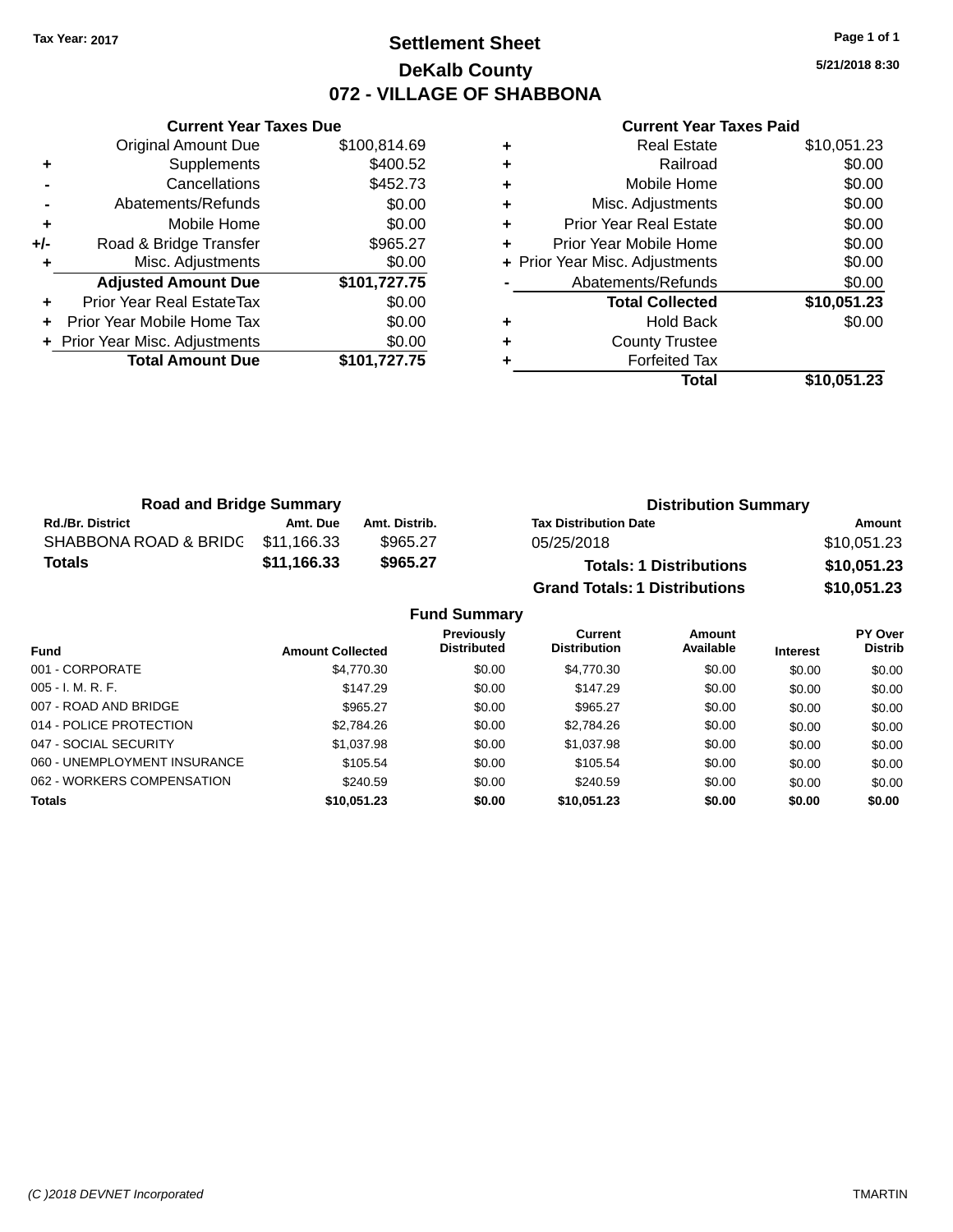### **Settlement Sheet Tax Year: 2017 Page 1 of 1 DeKalb County 073 - FLEWELLIN MEMORIAL LIBRARY**

**5/21/2018 8:30**

| <b>Current Year Taxes Due</b> |             |
|-------------------------------|-------------|
| <b>Original Amount Due</b>    | \$27,079.86 |
| Supplements                   | \$103.23    |
| Cancellations                 | \$116.70    |
| Abatements/Refunds            | \$0.00      |
| Mobile Home                   | \$0.00      |
| Road & Bridge Transfer        | \$0.00      |
| Misc. Adjustments             | \$0.00      |
| <b>Adjusted Amount Due</b>    | \$27,066.39 |
| Prior Year Real EstateTax     | \$0.00      |
| Prior Year Mobile Home Tax    | \$0.00      |
| Prior Year Misc. Adjustments  | \$0.00      |
| <b>Total Amount Due</b>       | \$27.066.39 |
|                               |             |

| ٠ | <b>Real Estate</b>             | \$2,440.55 |
|---|--------------------------------|------------|
| ٠ | Railroad                       | \$0.00     |
| ٠ | Mobile Home                    | \$0.00     |
| ٠ | Misc. Adjustments              | \$0.00     |
| ٠ | <b>Prior Year Real Estate</b>  | \$0.00     |
| ٠ | Prior Year Mobile Home         | \$0.00     |
|   | + Prior Year Misc. Adjustments | \$0.00     |
|   | Abatements/Refunds             | \$0.00     |
|   | <b>Total Collected</b>         | \$2,440.55 |
| ٠ | <b>Hold Back</b>               | \$0.00     |
| ٠ | <b>County Trustee</b>          |            |
| ٠ | <b>Forfeited Tax</b>           |            |
|   | Total                          | \$2.440.55 |
|   |                                |            |

|                 |                         |                                  | <b>Distribution Summary</b>           |                                |                 |                                  |  |
|-----------------|-------------------------|----------------------------------|---------------------------------------|--------------------------------|-----------------|----------------------------------|--|
|                 |                         |                                  | <b>Tax Distribution Date</b>          |                                |                 | Amount                           |  |
|                 |                         |                                  | 05/25/2018                            |                                |                 | \$2,440.55                       |  |
|                 |                         |                                  |                                       | <b>Totals: 1 Distributions</b> |                 | \$2,440.55                       |  |
|                 |                         |                                  | <b>Grand Totals: 1 Distributions</b>  |                                |                 | \$2,440.55                       |  |
|                 |                         | <b>Fund Summary</b>              |                                       |                                |                 |                                  |  |
| <b>Fund</b>     | <b>Amount Collected</b> | Previously<br><b>Distributed</b> | <b>Current</b><br><b>Distribution</b> | Amount<br>Available            | <b>Interest</b> | <b>PY Over</b><br><b>Distrib</b> |  |
| 001 - CORPORATE | \$2,440.55              | \$0.00                           | \$2,440.55                            | \$0.00                         | \$0.00          | \$0.00                           |  |
| <b>Totals</b>   | \$2,440.55              | \$0.00                           | \$2,440.55                            | \$0.00                         | \$0.00          | \$0.00                           |  |
|                 |                         |                                  |                                       |                                |                 |                                  |  |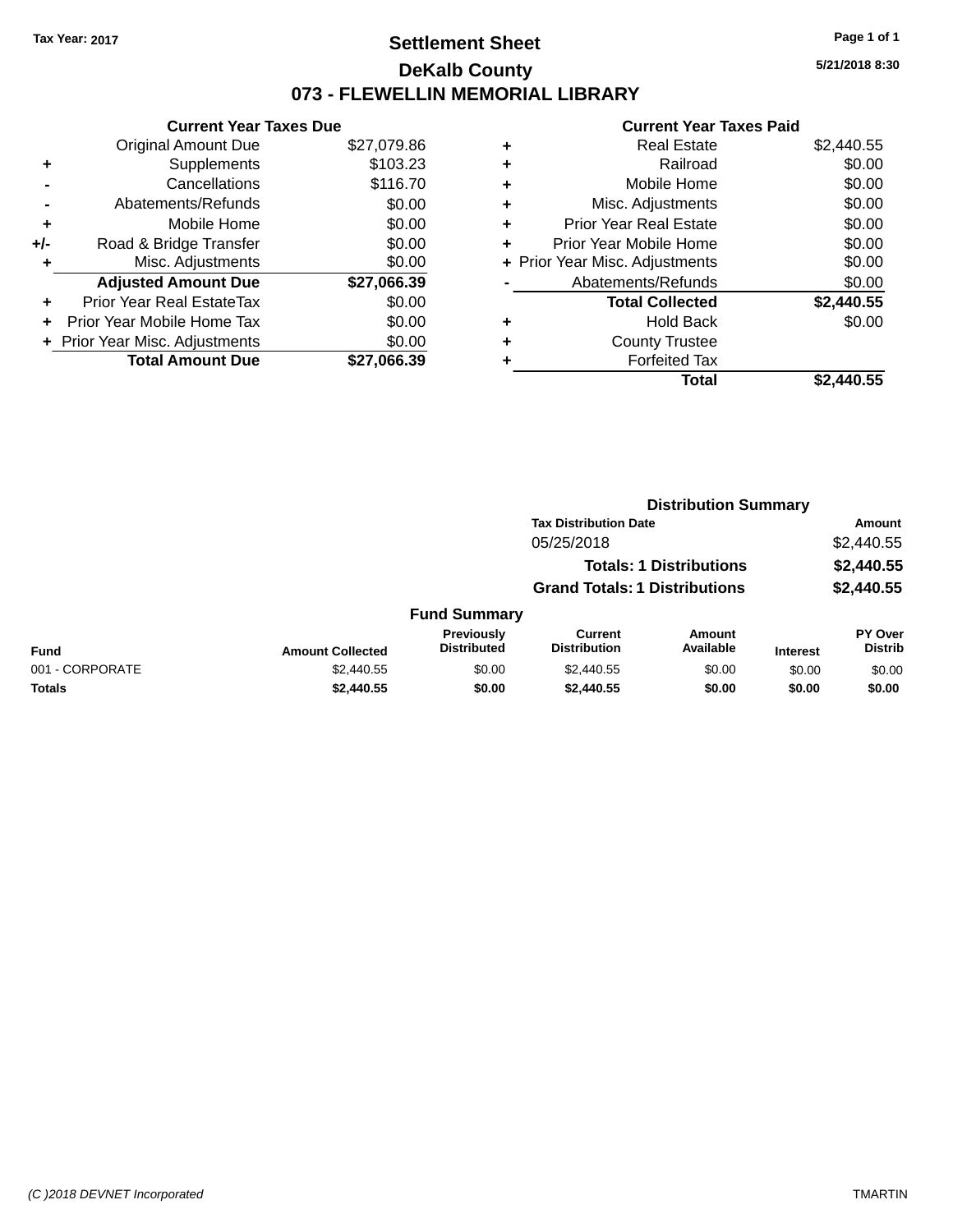### **Settlement Sheet Tax Year: 2017 Page 1 of 1 DeKalb County 074 - VILLAGE OF SOMONAUK**

**5/21/2018 8:30**

|     | <b>Current Year Taxes Due</b>  |              |
|-----|--------------------------------|--------------|
|     | <b>Original Amount Due</b>     | \$439,331.32 |
| ٠   | Supplements                    | \$926.96     |
|     | Cancellations                  | \$1,322.78   |
|     | Abatements/Refunds             | \$0.00       |
| ٠   | Mobile Home                    | \$0.00       |
| +/- | Road & Bridge Transfer         | \$5,816.81   |
|     | Misc. Adjustments              | \$0.00       |
|     | <b>Adjusted Amount Due</b>     | \$444,752.31 |
| ٠   | Prior Year Real EstateTax      | \$0.00       |
|     | Prior Year Mobile Home Tax     | \$0.00       |
|     | + Prior Year Misc. Adjustments | \$0.00       |
|     | <b>Total Amount Due</b>        | \$444.752.31 |
|     |                                |              |

| ٠ | <b>Real Estate</b>             | \$45,420.43 |
|---|--------------------------------|-------------|
| ٠ | Railroad                       | \$0.00      |
| ٠ | Mobile Home                    | \$0.00      |
| ٠ | Misc. Adjustments              | \$0.00      |
| ٠ | <b>Prior Year Real Estate</b>  | \$0.00      |
| ٠ | Prior Year Mobile Home         | \$0.00      |
|   | + Prior Year Misc. Adjustments | \$0.00      |
|   | Abatements/Refunds             | \$0.00      |
|   | <b>Total Collected</b>         | \$45,420.43 |
| ٠ | <b>Hold Back</b>               | \$0.00      |
| ٠ | <b>County Trustee</b>          |             |
|   | <b>Forfeited Tax</b>           |             |
|   | Total                          | \$45,420.43 |

| <b>Road and Bridge Summary</b> |             |               | <b>Distribution Summary</b>          |             |  |
|--------------------------------|-------------|---------------|--------------------------------------|-------------|--|
| <b>Rd./Br. District</b>        | Amt. Due    | Amt. Distrib. | <b>Tax Distribution Date</b>         | Amount      |  |
| SOMONAUK ROAD & BRID(          | \$57,587.14 | \$5.816.81    | 05/25/2018                           | \$45.420.43 |  |
| <b>Totals</b>                  | \$57.587.14 | \$5.816.81    | <b>Totals: 1 Distributions</b>       | \$45,420.43 |  |
|                                |             |               | <b>Grand Totals: 1 Distributions</b> | \$45,420.43 |  |

|                                         |                         | <b>Fund Summary</b>                     |                                |                     |                 |                                  |
|-----------------------------------------|-------------------------|-----------------------------------------|--------------------------------|---------------------|-----------------|----------------------------------|
| <b>Fund</b>                             | <b>Amount Collected</b> | <b>Previously</b><br><b>Distributed</b> | Current<br><b>Distribution</b> | Amount<br>Available | <b>Interest</b> | <b>PY Over</b><br><b>Distrib</b> |
| 001 - CORPORATE                         | \$11,199.02             | \$0.00                                  | \$11,199.02                    | \$0.00              | \$0.00          | \$0.00                           |
| 003 - BONDS AND INTEREST                | \$15,486,47             | \$0.00                                  | \$15,486.47                    | \$0.00              | \$0.00          | \$0.00                           |
| 007 - ROAD AND BRIDGE                   | \$5.816.81              | \$0.00                                  | \$5,816.81                     | \$0.00              | \$0.00          | \$0.00                           |
| 014 - POLICE PROTECTION                 | \$2,341.69              | \$0.00                                  | \$2,341.69                     | \$0.00              | \$0.00          | \$0.00                           |
| 025 - GARBAGE DISPOSAL                  | \$1,561,30              | \$0.00                                  | \$1,561,30                     | \$0.00              | \$0.00          | \$0.00                           |
| 027 - AUDIT                             | \$1,717.26              | \$0.00                                  | \$1,717.26                     | \$0.00              | \$0.00          | \$0.00                           |
| 035 - TORT JUDGEMENTS/LIABILITY<br>INS. | \$3.824.56              | \$0.00                                  | \$3.824.56                     | \$0.00              | \$0.00          | \$0.00                           |
| 047 - SOCIAL SECURITY                   | \$3,473,32              | \$0.00                                  | \$3,473,32                     | \$0.00              | \$0.00          | \$0.00                           |
| <b>Totals</b>                           | \$45,420.43             | \$0.00                                  | \$45,420.43                    | \$0.00              | \$0.00          | \$0.00                           |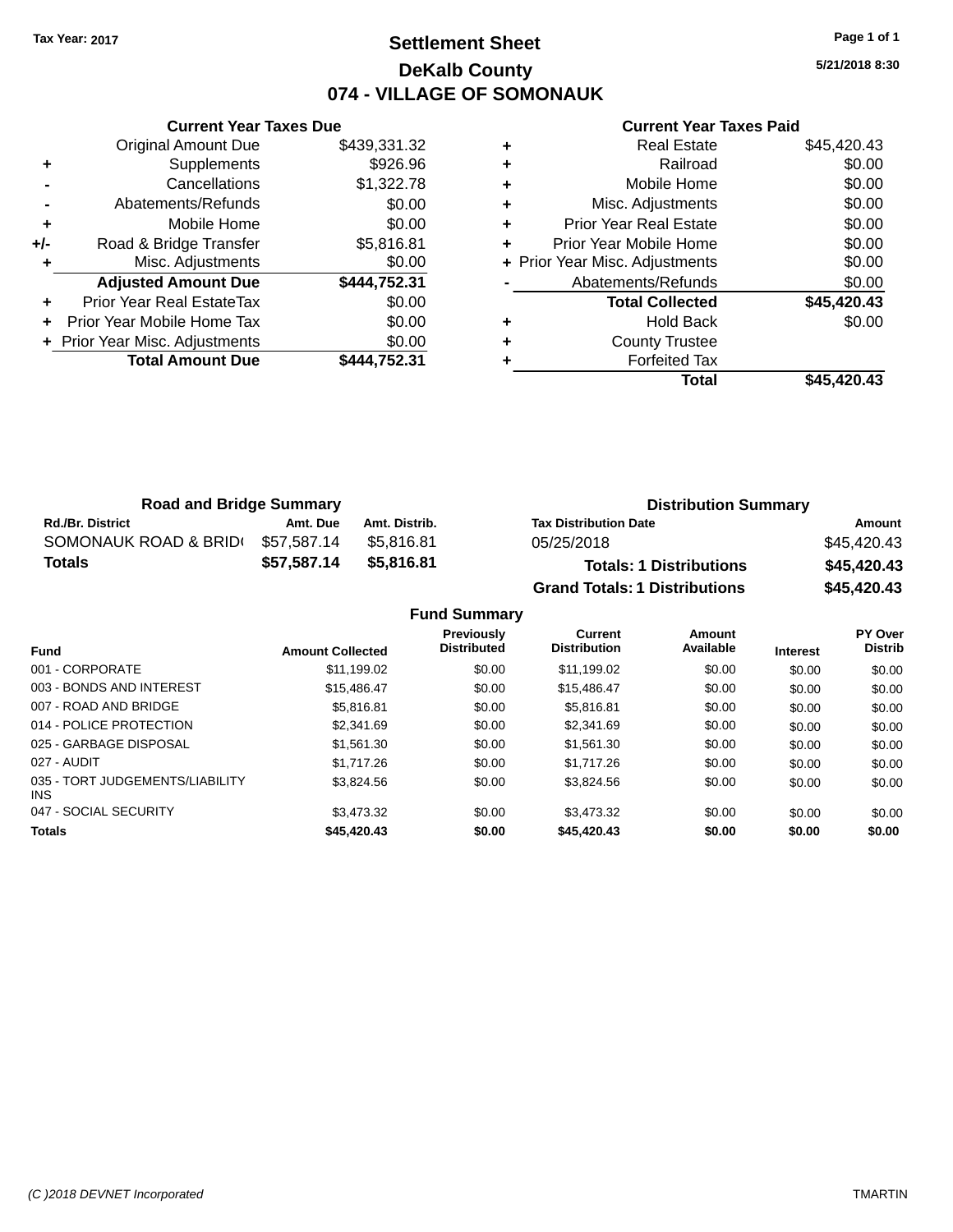### **Settlement Sheet Tax Year: 2017 Page 1 of 1 DeKalb County 075 - SOMONAUK LIBRARY**

**5/21/2018 8:30**

#### **Current Year Taxes Paid**

| <b>Current Year Taxes Due</b>  |                         |  |  |  |
|--------------------------------|-------------------------|--|--|--|
| <b>Original Amount Due</b>     | \$139,167.91            |  |  |  |
| Supplements                    | \$203.02                |  |  |  |
| Cancellations                  | \$289.74                |  |  |  |
| Abatements/Refunds             | \$0.00                  |  |  |  |
| Mobile Home                    | \$0.00                  |  |  |  |
| Road & Bridge Transfer         | \$0.00                  |  |  |  |
| Misc. Adjustments              | \$0.00                  |  |  |  |
| <b>Adjusted Amount Due</b>     | \$139,081.19            |  |  |  |
| Prior Year Real EstateTax      | \$0.00                  |  |  |  |
| Prior Year Mobile Home Tax     | \$0.00                  |  |  |  |
| + Prior Year Misc. Adjustments | \$0.00                  |  |  |  |
|                                | \$139.081.19            |  |  |  |
|                                | <b>Total Amount Due</b> |  |  |  |

| ٠ | <b>Real Estate</b>             | \$13,983.81 |
|---|--------------------------------|-------------|
| ٠ | Railroad                       | \$0.00      |
| ٠ | Mobile Home                    | \$0.00      |
| ٠ | Misc. Adjustments              | \$0.00      |
| ٠ | <b>Prior Year Real Estate</b>  | \$0.00      |
| ٠ | Prior Year Mobile Home         | \$0.00      |
|   | + Prior Year Misc. Adjustments | \$0.00      |
|   | Abatements/Refunds             | \$0.00      |
|   | <b>Total Collected</b>         | \$13,983.81 |
| ٠ | <b>Hold Back</b>               | \$0.00      |
| ٠ | <b>County Trustee</b>          |             |
| ٠ | <b>Forfeited Tax</b>           |             |
|   | Total                          | \$13,983.81 |
|   |                                |             |

| <b>Distribution Summary</b>          |             |
|--------------------------------------|-------------|
| <b>Tax Distribution Date</b>         | Amount      |
| 05/25/2018                           | \$13,983.81 |
| <b>Totals: 1 Distributions</b>       | \$13,983.81 |
| <b>Grand Totals: 1 Distributions</b> | \$13,983.81 |

#### **Fund Summary**

| <b>Fund</b>                                   | <b>Amount Collected</b> | <b>Previously</b><br><b>Distributed</b> | Current<br><b>Distribution</b> | Amount<br>Available | <b>Interest</b> | PY Over<br><b>Distrib</b> |
|-----------------------------------------------|-------------------------|-----------------------------------------|--------------------------------|---------------------|-----------------|---------------------------|
| 001 - CORPORATE                               | \$5,736.39              | \$0.00                                  | \$5,736.39                     | \$0.00              | \$0.00          | \$0.00                    |
| 003 - BONDS AND INTEREST                      | \$6.024.53              | \$0.00                                  | \$6.024.53                     | \$0.00              | \$0.00          | \$0.00                    |
| 004 - OPERATIONS & MAINTENANCE                | \$762.91                | \$0.00                                  | \$762.91                       | \$0.00              | \$0.00          | \$0.00                    |
| $005 - I. M. R. F.$                           | \$579.45                | \$0.00                                  | \$579.45                       | \$0.00              | \$0.00          | \$0.00                    |
| 027 - AUDIT                                   | \$191.31                | \$0.00                                  | \$191.31                       | \$0.00              | \$0.00          | \$0.00                    |
| 035 - TORT JUDGEMENTS/LIABILITY<br><b>INS</b> | \$579.45                | \$0.00                                  | \$579.45                       | \$0.00              | \$0.00          | \$0.00                    |
| 047 - SOCIAL SECURITY                         | \$386.56                | \$0.00                                  | \$386.56                       | \$0.00              | \$0.00          | \$0.00                    |
| 109 - PRIOR YEAR ADJUSTMENT                   | $$-276.79$              | \$0.00                                  | $$-276.79$                     | \$0.00              | \$0.00          | \$0.00                    |
| <b>Totals</b>                                 | \$13,983.81             | \$0.00                                  | \$13,983.81                    | \$0.00              | \$0.00          | \$0.00                    |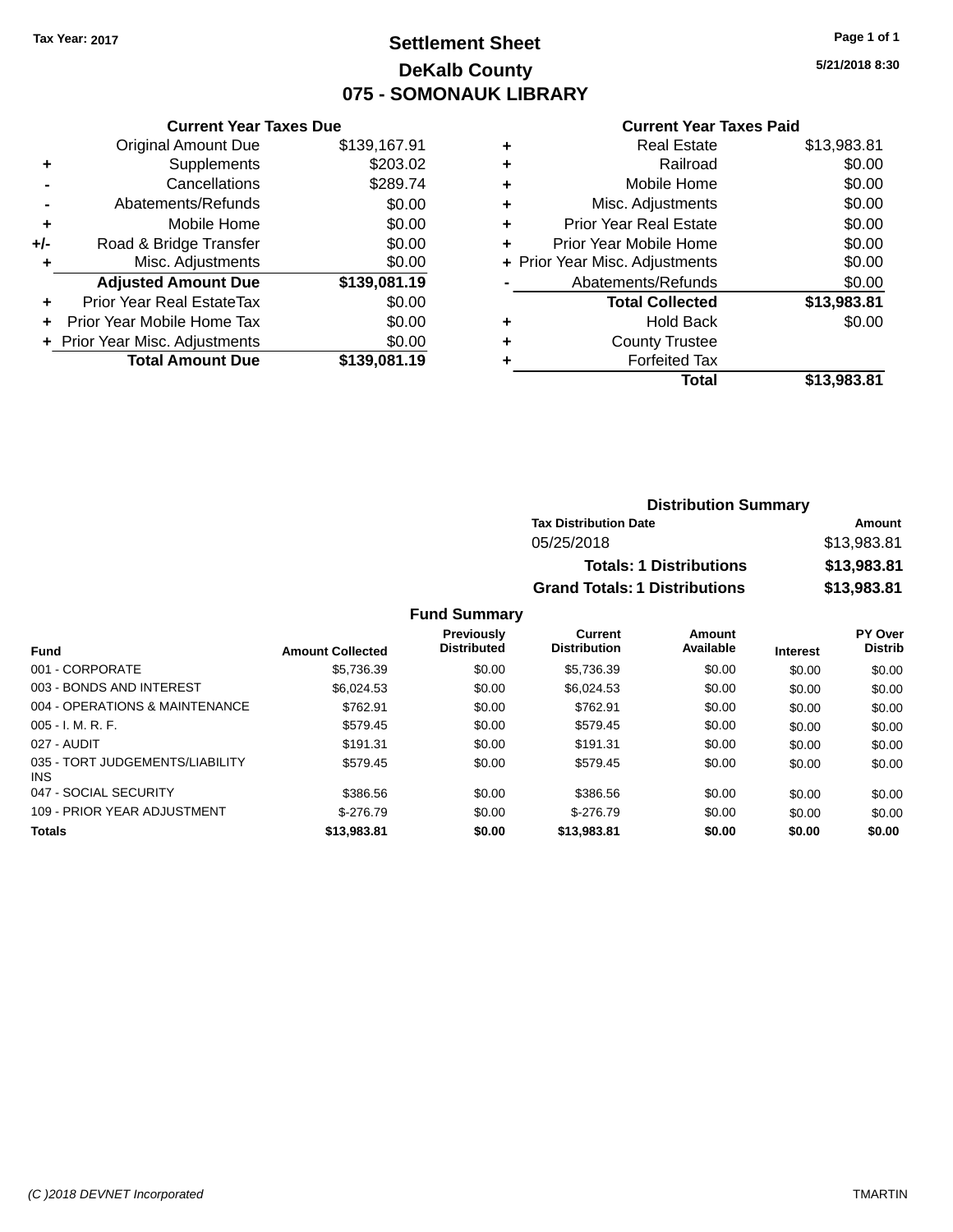### **Settlement Sheet Tax Year: 2017 Page 1 of 1 DeKalb County 076 - CITY OF SYCAMORE**

**5/21/2018 8:30**

|     | <b>Current Year Taxes Due</b>  |                |  |  |  |
|-----|--------------------------------|----------------|--|--|--|
|     | <b>Original Amount Due</b>     | \$2,975,550.24 |  |  |  |
| ٠   | Supplements                    | \$13,464.89    |  |  |  |
|     | Cancellations                  | \$15,145.75    |  |  |  |
|     | Abatements/Refunds             | \$4.95         |  |  |  |
| ٠   | Mobile Home                    | \$0.00         |  |  |  |
| +/- | Road & Bridge Transfer         | \$7,029.10     |  |  |  |
|     | Misc. Adjustments              | \$14,632.00    |  |  |  |
|     | <b>Adjusted Amount Due</b>     | \$2,995,525.53 |  |  |  |
|     | Prior Year Real EstateTax      | \$275.79       |  |  |  |
| ÷   | Prior Year Mobile Home Tax     | \$0.00         |  |  |  |
|     | + Prior Year Misc. Adjustments | \$15.56        |  |  |  |
|     | <b>Total Amount Due</b>        | \$2,995,816.88 |  |  |  |
|     |                                |                |  |  |  |

#### **Current Year Taxes Paid**

|   | <b>Real Estate</b>             | \$279,745.61 |
|---|--------------------------------|--------------|
| ٠ | Railroad                       | \$0.00       |
| ٠ | Mobile Home                    | \$0.00       |
| ٠ | Misc. Adjustments              | \$14,632.00  |
| ٠ | <b>Prior Year Real Estate</b>  | \$275.79     |
|   | Prior Year Mobile Home         | \$0.00       |
|   | + Prior Year Misc. Adjustments | \$15.56      |
|   | Abatements/Refunds             | \$4.95       |
|   | <b>Total Collected</b>         | \$294,664.01 |
| ٠ | <b>Hold Back</b>               | \$0.00       |
| ٠ | <b>County Trustee</b>          |              |
|   | <b>Forfeited Tax</b>           |              |
|   | Total                          | \$294,664.01 |
|   |                                |              |

| <b>Road and Bridge Summary</b>   |             |               | <b>Distribution Summary</b>          |              |  |
|----------------------------------|-------------|---------------|--------------------------------------|--------------|--|
| <b>Rd./Br. District</b>          | Amt. Due    | Amt. Distrib. | <b>Tax Distribution Date</b>         | Amount       |  |
| <b>CORTLAND ROAD &amp; BRIDC</b> | \$47,608.70 | \$3.758.01    | 05/25/2018                           | \$294,664.01 |  |
| DEKALB ROAD & BRIDGE             | \$10,290.99 | \$972.44      | <b>Totals: 1 Distributions</b>       | \$294,664.01 |  |
| SYCAMORE ROAD & BRID(            | \$22,572.28 | \$2,298.65    | <b>Grand Totals: 1 Distributions</b> | \$294,664.01 |  |
| <b>Totals</b>                    | \$80,471.97 | \$7,029.10    |                                      |              |  |

|                              |                         | <b>Fund Summary</b>                     |                                       |                            |                 |                                  |
|------------------------------|-------------------------|-----------------------------------------|---------------------------------------|----------------------------|-----------------|----------------------------------|
| <b>Fund</b>                  | <b>Amount Collected</b> | <b>Previously</b><br><b>Distributed</b> | <b>Current</b><br><b>Distribution</b> | <b>Amount</b><br>Available | <b>Interest</b> | <b>PY Over</b><br><b>Distrib</b> |
| 001 - CORPORATE              | \$123,490,00            | \$0.00                                  | \$123,490.00                          | \$0.00                     | \$0.00          | \$0.00                           |
| 003 - BONDS AND INTEREST     | \$15,133.63             | \$0.00                                  | \$15,133.63                           | \$0.00                     | \$0.00          | \$0.00                           |
| $005 - I. M. R. F.$          | \$15,097.08             | \$0.00                                  | \$15,097.08                           | \$0.00                     | \$0.00          | \$0.00                           |
| 007 - ROAD AND BRIDGE        | \$7.029.10              | \$0.00                                  | \$7,029.10                            | \$0.00                     | \$0.00          | \$0.00                           |
| 013 - FIREFIGHTER'S PENSION  | \$59.317.23             | \$0.00                                  | \$59.317.23                           | \$0.00                     | \$0.00          | \$0.00                           |
| 015 - POLICE PENSION         | \$55.160.31             | \$0.00                                  | \$55,160.31                           | \$0.00                     | \$0.00          | \$0.00                           |
| 047 - SOCIAL SECURITY        | \$9,007.86              | \$0.00                                  | \$9,007.86                            | \$0.00                     | \$0.00          | \$0.00                           |
| 048 - SCHOOL CROSSING GUARDS | \$1,936.37              | \$0.00                                  | \$1,936.37                            | \$0.00                     | \$0.00          | \$0.00                           |
| 143 - MEDICARE               | \$8,492.43              | \$0.00                                  | \$8,492.43                            | \$0.00                     | \$0.00          | \$0.00                           |
| <b>Totals</b>                | \$294,664.01            | \$0.00                                  | \$294,664.01                          | \$0.00                     | \$0.00          | \$0.00                           |

### **Miscellaneous Adjustment Detail**

| Year Source             | <b>Account Type</b> | <b>Amount Adiustment Description</b>           |  |
|-------------------------|---------------------|------------------------------------------------|--|
| 2016 RE - Real Estate   | Back Tax Collected  | \$15.56 TRUSTEE SALE 06-21-440-012 by TBA      |  |
| 2017 RE - Real Estate   | Back Tax Collected  | \$14,632.00 2008 & 2009 AMB TRUST #2567 by TBA |  |
| <b>Totals 2 entries</b> |                     | \$14,647.56                                    |  |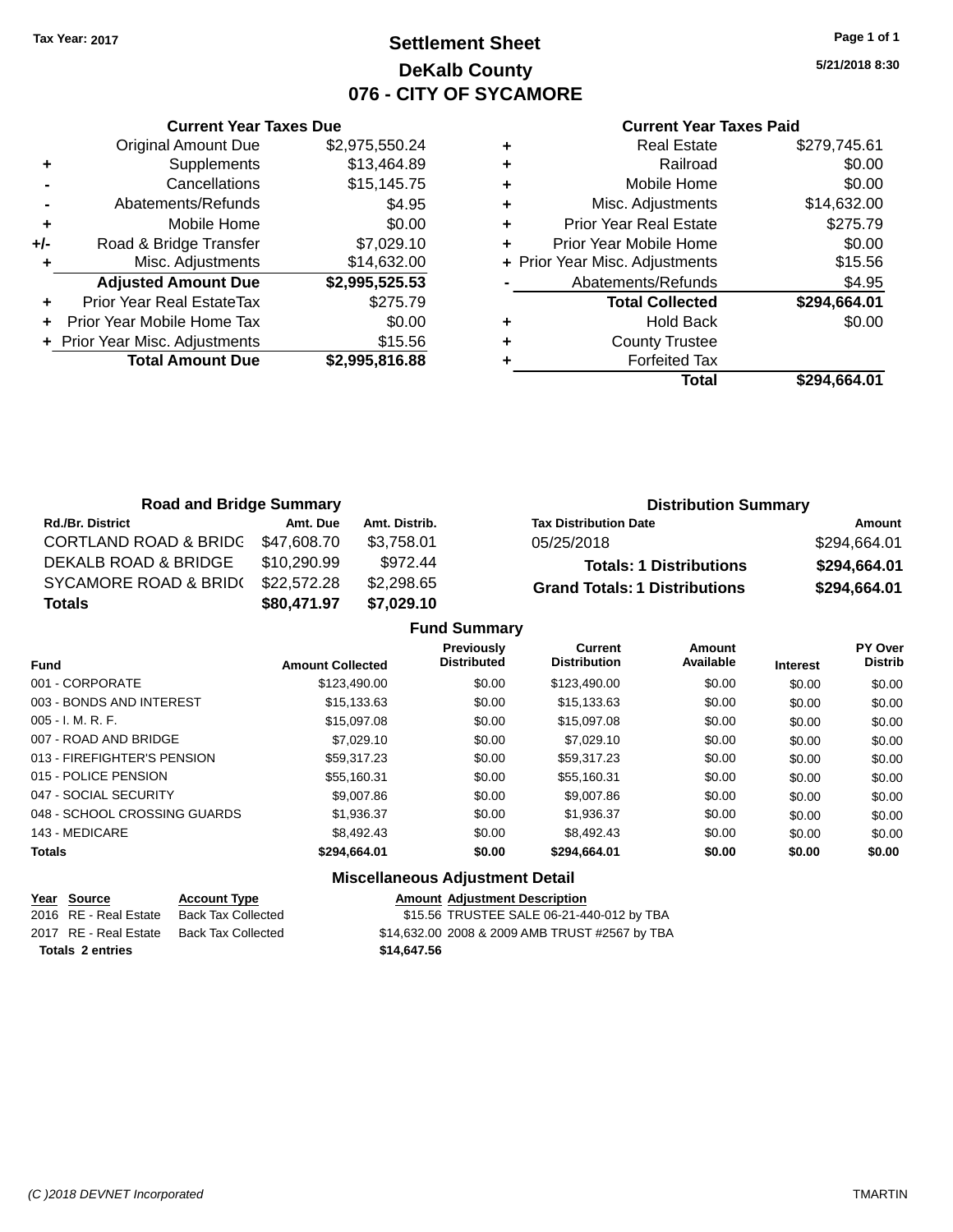### **Settlement Sheet Tax Year: 2017 Page 1 of 1 DeKalb County 077 - SYCAMORE LIBRARY**

**5/21/2018 8:30**

#### **Current Year Taxes Paid**

|     | <b>Total Amount Due</b>        | \$1,124,341.13 |
|-----|--------------------------------|----------------|
|     | + Prior Year Misc. Adjustments | \$5.74         |
|     | Prior Year Mobile Home Tax     | \$0.00         |
| ÷   | Prior Year Real EstateTax      | \$100.53       |
|     | <b>Adjusted Amount Due</b>     | \$1,124,234.86 |
| ٠   | Misc. Adjustments              | \$5,400.00     |
| +/- | Road & Bridge Transfer         | \$0.00         |
| ÷   | Mobile Home                    | \$0.00         |
|     | Abatements/Refunds             | \$0.00         |
|     | Cancellations                  | \$5,460.74     |
| ٠   | Supplements                    | \$4,794.61     |
|     | <b>Original Amount Due</b>     | \$1,119,500.99 |
|     |                                |                |

**Current Year Taxes Due**

|   | <b>Real Estate</b>             | \$102,604.05 |
|---|--------------------------------|--------------|
| ٠ | Railroad                       | \$0.00       |
| ٠ | Mobile Home                    | \$0.00       |
| ٠ | Misc. Adjustments              | \$5,400.00   |
| ٠ | <b>Prior Year Real Estate</b>  | \$100.53     |
| ٠ | Prior Year Mobile Home         | \$0.00       |
|   | + Prior Year Misc. Adjustments | \$5.74       |
|   | Abatements/Refunds             | \$0.00       |
|   | <b>Total Collected</b>         | \$108,110.32 |
| ٠ | <b>Hold Back</b>               | \$0.00       |
| ٠ | <b>County Trustee</b>          |              |
| ٠ | <b>Forfeited Tax</b>           |              |
|   | Total                          | \$108,110.32 |
|   |                                |              |

|                     | <b>Distribution Summary</b>          |              |
|---------------------|--------------------------------------|--------------|
|                     | <b>Tax Distribution Date</b>         | Amount       |
|                     | 05/25/2018                           | \$108,110.32 |
|                     | <b>Totals: 1 Distributions</b>       | \$108,110.32 |
|                     | <b>Grand Totals: 1 Distributions</b> | \$108,110.32 |
| <b>Fund Summary</b> |                                      |              |

#### **Fund Interest Amount Collected Distributed PY Over Distrib Amount Available Current Distribution Previously** 005 - I. M. R. F. Channel Communication of the South State of South State State State State State State State S 016 - LIBRARY (township, municipalities)  $$108,110.32$   $$0.00$   $$108,110.32$  \$0.00 \$0.00 \$0.00 027 - AUDIT \$0.00 \$0.00 \$0.00 \$0.00 \$0.00 \$0.00 047 - SOCIAL SECURITY 60.00 \$0.00 \$0.00 \$0.00 \$0.00 \$0.00 \$0.00 \$0.00 \$0.00 \$0.00 **Totals \$108,110.32 \$0.00 \$108,110.32 \$0.00 \$0.00 \$0.00**

#### **Miscellaneous Adjustment Detail**

**Year Source Account Type Amount Adjustment Description**

\$5.74 TRUSTEE SALE 06-21-440-012 by TBA 2017 RE - Real Estate Back Tax Collected S5,400.00 2008 & 2009 AMB TRUST #2567 by TBA **Totals \$5,405.74 2 entries**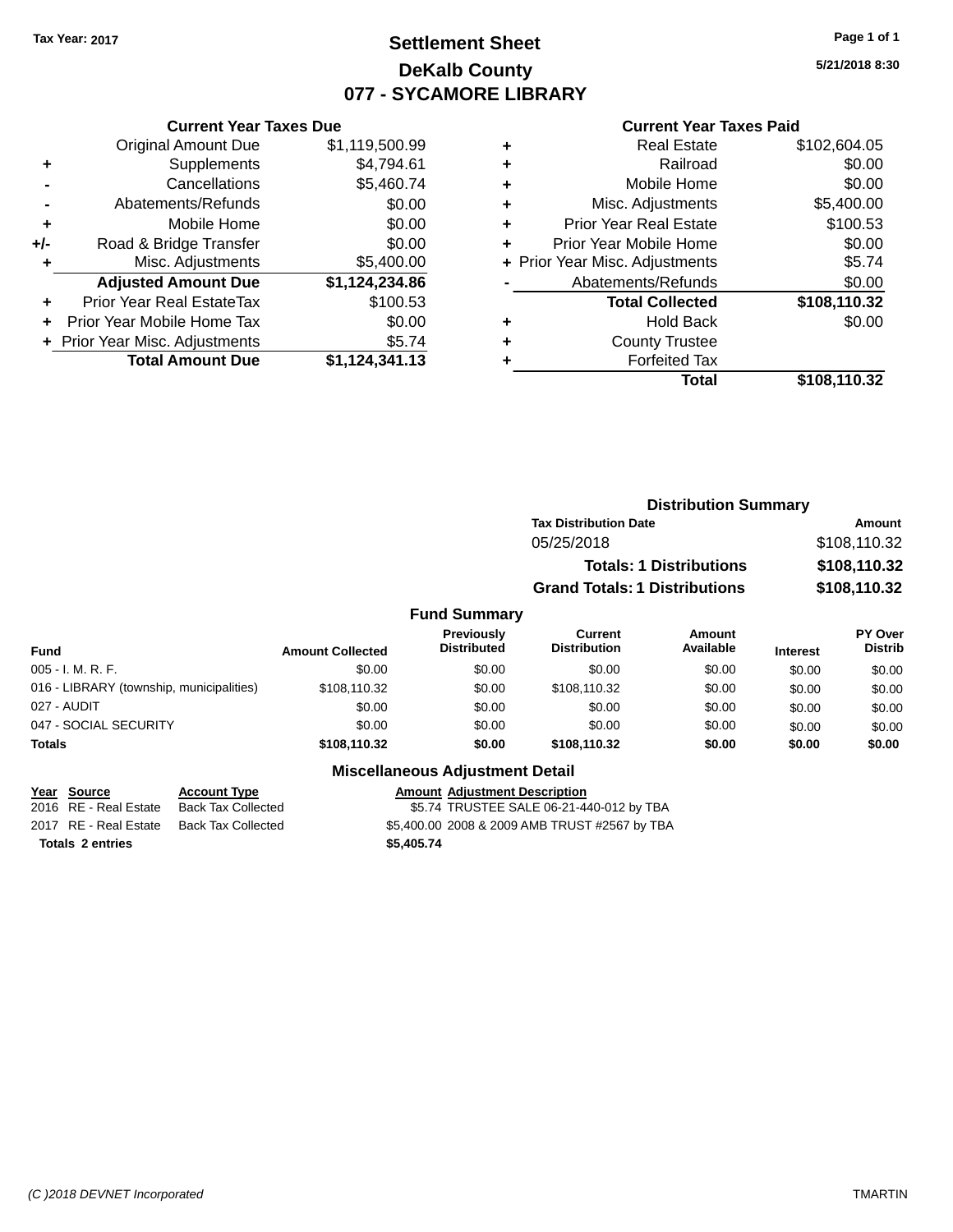# **Settlement Sheet Tax Year: 2017 Page 1 of 1 DeKalb County 078 - VILLAGE OF WATERMAN**

**5/21/2018 8:30**

|     | <b>Current Year Taxes Due</b>  |              |
|-----|--------------------------------|--------------|
|     | <b>Original Amount Due</b>     | \$185,613.81 |
| ٠   | Supplements                    | \$378.02     |
|     | Cancellations                  | \$419.28     |
|     | Abatements/Refunds             | \$0.00       |
| ٠   | Mobile Home                    | \$0.00       |
| +/- | Road & Bridge Transfer         | \$3,221.69   |
|     | Misc. Adjustments              | \$0.00       |
|     | <b>Adjusted Amount Due</b>     | \$188,794.24 |
| ٠   | Prior Year Real EstateTax      | \$0.00       |
|     | Prior Year Mobile Home Tax     | \$0.00       |
|     | + Prior Year Misc. Adjustments | \$0.00       |
|     | <b>Total Amount Due</b>        | \$188,794.24 |
|     |                                |              |

|   | <b>Real Estate</b>             | \$18,371.50 |
|---|--------------------------------|-------------|
| ٠ | Railroad                       | \$0.00      |
| ٠ | Mobile Home                    | \$0.00      |
| ٠ | Misc. Adjustments              | \$0.00      |
| ٠ | <b>Prior Year Real Estate</b>  | \$0.00      |
| ٠ | Prior Year Mobile Home         | \$0.00      |
|   | + Prior Year Misc. Adjustments | \$0.00      |
|   | Abatements/Refunds             | \$0.00      |
|   | <b>Total Collected</b>         | \$18,371.50 |
| ٠ | <b>Hold Back</b>               | \$0.00      |
| ٠ | <b>County Trustee</b>          |             |
|   | <b>Forfeited Tax</b>           |             |
|   | Total                          | \$18,371.50 |

| <b>Road and Bridge Summary</b>   |             |               | <b>Distribution Summary</b>          |             |  |
|----------------------------------|-------------|---------------|--------------------------------------|-------------|--|
| <b>Rd./Br. District</b>          | Amt. Due    | Amt. Distrib. | <b>Tax Distribution Date</b>         | Amount      |  |
| <b>CLINTON ROAD &amp; BRIDGE</b> | \$32,191.00 | \$3.221.69    | 05/25/2018                           | \$18,371.50 |  |
| \$32,191.00<br><b>Totals</b>     |             | \$3,221.69    | <b>Totals: 1 Distributions</b>       | \$18,371.50 |  |
|                                  |             |               | <b>Grand Totals: 1 Distributions</b> | \$18,371.50 |  |

|                                         |                         | <b>Fund Summary</b>                     |                                |                     |                 |                    |
|-----------------------------------------|-------------------------|-----------------------------------------|--------------------------------|---------------------|-----------------|--------------------|
| Fund                                    | <b>Amount Collected</b> | <b>Previously</b><br><b>Distributed</b> | Current<br><b>Distribution</b> | Amount<br>Available | <b>Interest</b> | PY Over<br>Distrib |
| 001 - CORPORATE                         | \$8,400.10              | \$0.00                                  | \$8,400.10                     | \$0.00              | \$0.00          | \$0.00             |
| 007 - ROAD AND BRIDGE                   | \$3.221.69              | \$0.00                                  | \$3.221.69                     | \$0.00              | \$0.00          | \$0.00             |
| 014 - POLICE PROTECTION                 | \$2,492.48              | \$0.00                                  | \$2,492.48                     | \$0.00              | \$0.00          | \$0.00             |
| 027 - AUDIT                             | \$1,270.04              | \$0.00                                  | \$1,270.04                     | \$0.00              | \$0.00          | \$0.00             |
| 035 - TORT JUDGEMENTS/LIABILITY<br>INS. | \$2,702.06              | \$0.00                                  | \$2,702.06                     | \$0.00              | \$0.00          | \$0.00             |
| 047 - SOCIAL SECURITY                   | \$247.91                | \$0.00                                  | \$247.91                       | \$0.00              | \$0.00          | \$0.00             |
| 073 - CHLORINATION OF SEWAGE            | \$37.22                 | \$0.00                                  | \$37.22                        | \$0.00              | \$0.00          | \$0.00             |
| <b>Totals</b>                           | \$18,371.50             | \$0.00                                  | \$18,371.50                    | \$0.00              | \$0.00          | \$0.00             |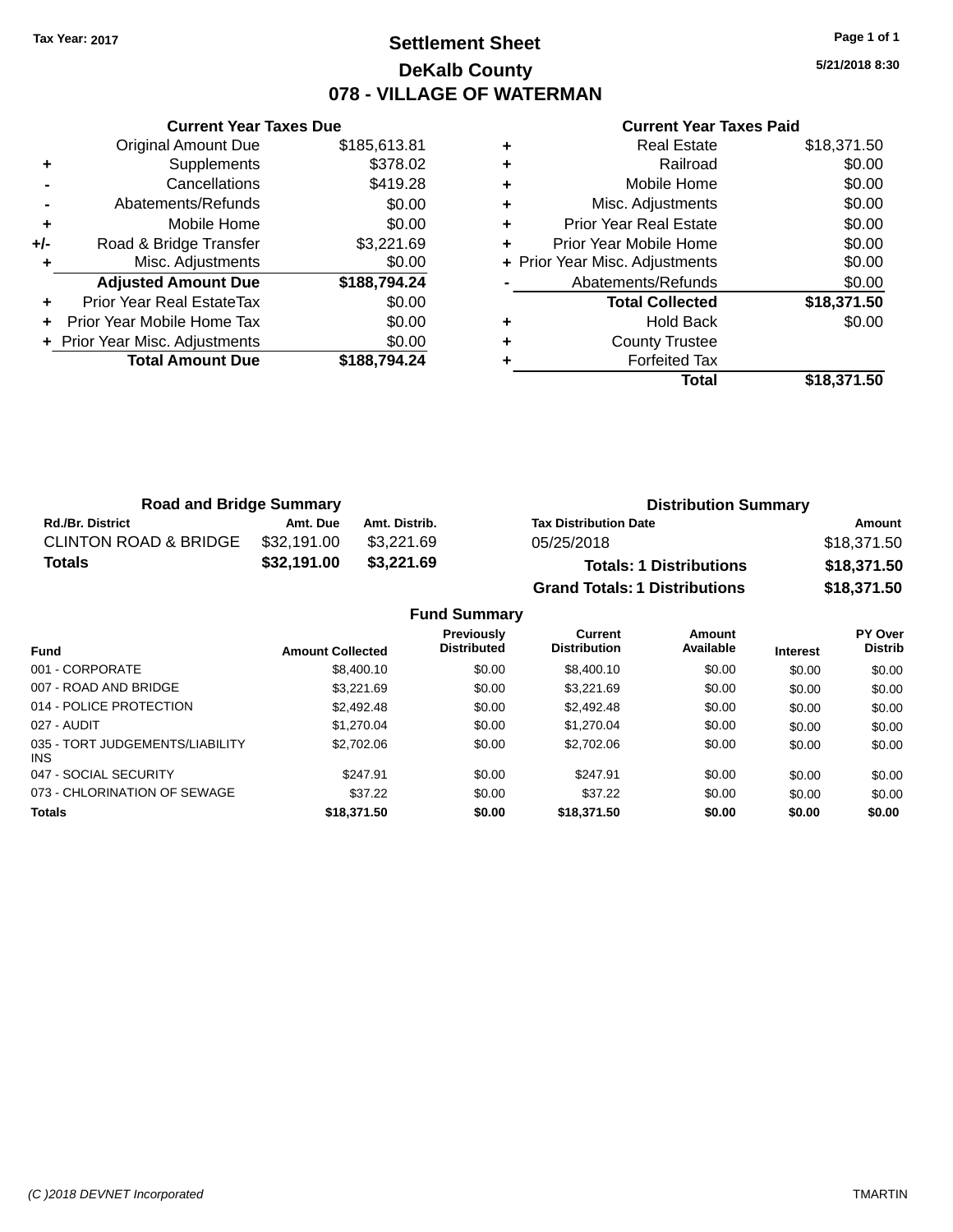# **Settlement Sheet Tax Year: 2017 Page 1 of 1 DeKalb County 079 - HINCKLEY SPEC SERV #1**

**5/21/2018 8:30**

|     | <b>Current Year Taxes Due</b>     |          |
|-----|-----------------------------------|----------|
|     | <b>Original Amount Due</b>        | \$450.04 |
| ٠   | Supplements                       | \$0.00   |
|     | Cancellations                     | \$0.00   |
|     | Abatements/Refunds                | \$0.00   |
| ٠   | Mobile Home                       | \$0.00   |
| +/- | Road & Bridge Transfer            | \$0.00   |
| ٠   | Misc. Adjustments                 | \$0.00   |
|     | <b>Adjusted Amount Due</b>        | \$450.04 |
| ÷   | Prior Year Real EstateTax         | \$0.00   |
| ÷   | <b>Prior Year Mobile Home Tax</b> | \$0.00   |
|     | + Prior Year Misc. Adjustments    | \$0.00   |
|     | <b>Total Amount Due</b>           | \$450.04 |

|   | <b>Real Estate</b>             | \$18.50 |
|---|--------------------------------|---------|
| ٠ | Railroad                       | \$0.00  |
| ٠ | Mobile Home                    | \$0.00  |
| ٠ | Misc. Adjustments              | \$0.00  |
| ٠ | <b>Prior Year Real Estate</b>  | \$0.00  |
|   | Prior Year Mobile Home         | \$0.00  |
|   | + Prior Year Misc. Adjustments | \$0.00  |
|   | Abatements/Refunds             | \$0.00  |
|   | <b>Total Collected</b>         | \$18.50 |
| ٠ | <b>Hold Back</b>               | \$0.00  |
|   | <b>County Trustee</b>          |         |
| ٠ | <b>Forfeited Tax</b>           |         |
|   | Total                          | \$18.50 |
|   |                                |         |

|                            |                         |                                  | <b>Distribution Summary</b>           |                                |                 |                           |
|----------------------------|-------------------------|----------------------------------|---------------------------------------|--------------------------------|-----------------|---------------------------|
|                            |                         |                                  | <b>Tax Distribution Date</b>          |                                |                 | Amount                    |
|                            |                         |                                  | 05/25/2018                            |                                |                 | \$18.50                   |
|                            |                         |                                  |                                       | <b>Totals: 1 Distributions</b> |                 | \$18.50                   |
|                            |                         |                                  | <b>Grand Totals: 1 Distributions</b>  |                                |                 | \$18.50                   |
|                            |                         | <b>Fund Summary</b>              |                                       |                                |                 |                           |
| <b>Fund</b>                | <b>Amount Collected</b> | Previously<br><b>Distributed</b> | <b>Current</b><br><b>Distribution</b> | Amount<br>Available            | <b>Interest</b> | PY Over<br><b>Distrib</b> |
| 023 - SPECIAL SERVICE AREA | \$18.50                 | \$0.00                           | \$18.50                               | \$0.00                         | \$0.00          | \$0.00                    |
| <b>Totals</b>              | \$18.50                 | \$0.00                           | \$18.50                               | \$0.00                         | \$0.00          | \$0.00                    |
|                            |                         |                                  |                                       |                                |                 |                           |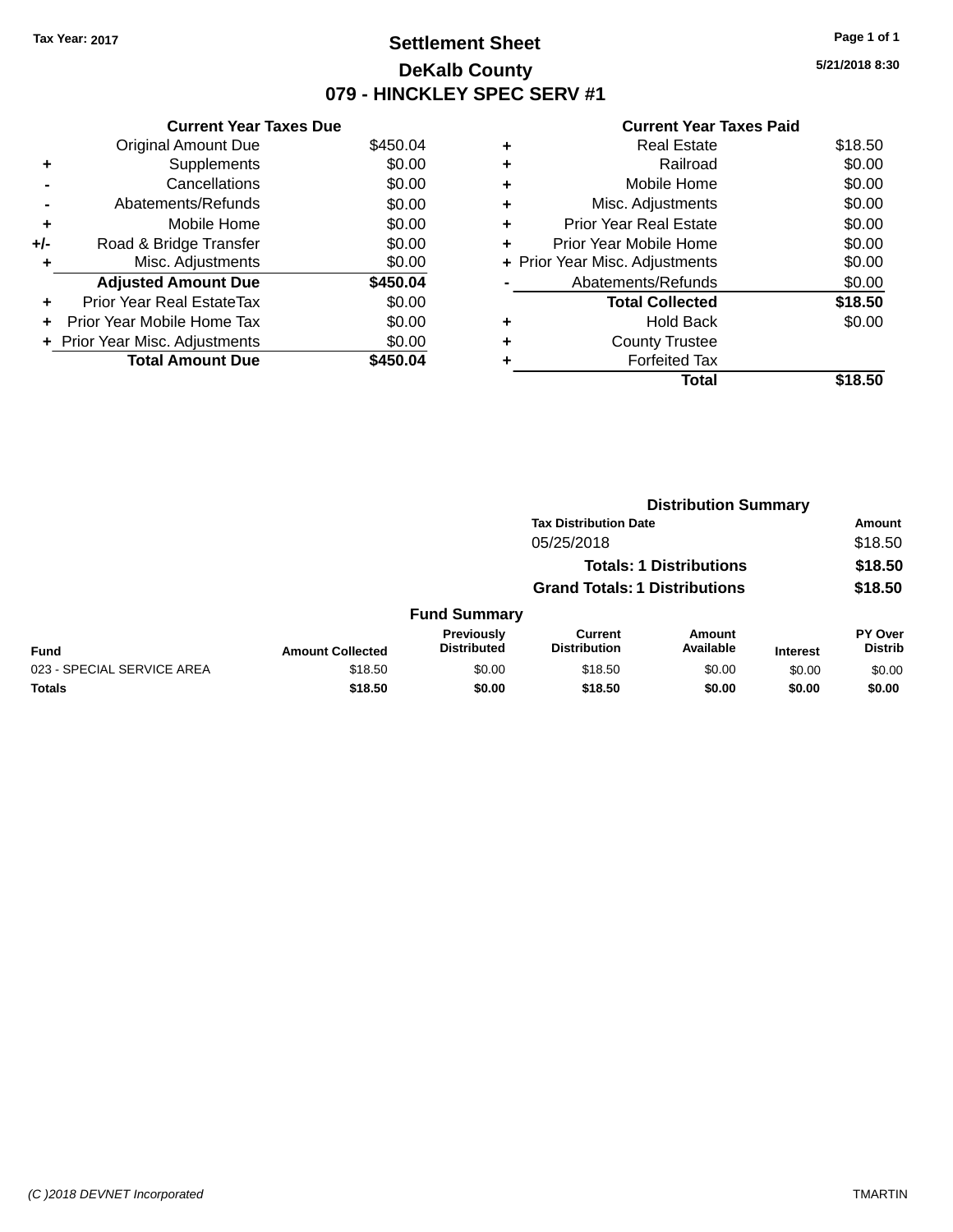# **Settlement Sheet Tax Year: 2017 Page 1 of 1 DeKalb County 080 - HINCKLEY SPEC SERV #2**

**5/21/2018 8:30**

|     | <b>Current Year Taxes Due</b>  |          |
|-----|--------------------------------|----------|
|     | <b>Original Amount Due</b>     | \$460.05 |
| ٠   | Supplements                    | \$5.20   |
|     | Cancellations                  | \$5.67   |
|     | Abatements/Refunds             | \$0.00   |
| ٠   | Mobile Home                    | \$0.00   |
| +/- | Road & Bridge Transfer         | \$0.00   |
| ٠   | Misc. Adjustments              | \$0.00   |
|     | <b>Adjusted Amount Due</b>     | \$459.58 |
| ٠   | Prior Year Real EstateTax      | \$0.00   |
| ÷   | Prior Year Mobile Home Tax     | \$0.00   |
|     | + Prior Year Misc. Adjustments | \$0.00   |
|     | <b>Total Amount Due</b>        | \$459.58 |

|   | <b>Real Estate</b>             | \$21.14 |
|---|--------------------------------|---------|
| ٠ | Railroad                       | \$0.00  |
| ٠ | Mobile Home                    | \$0.00  |
| ٠ | Misc. Adjustments              | \$0.00  |
| ٠ | <b>Prior Year Real Estate</b>  | \$0.00  |
| ٠ | Prior Year Mobile Home         | \$0.00  |
|   | + Prior Year Misc. Adjustments | \$0.00  |
|   | Abatements/Refunds             | \$0.00  |
|   | <b>Total Collected</b>         | \$21.14 |
| ٠ | <b>Hold Back</b>               | \$0.00  |
|   | <b>County Trustee</b>          |         |
| ٠ | <b>Forfeited Tax</b>           |         |
|   | <b>Total</b>                   | \$21.14 |
|   |                                |         |

|                            |                         |                                  | <b>Distribution Summary</b>           |                                |                 |                           |
|----------------------------|-------------------------|----------------------------------|---------------------------------------|--------------------------------|-----------------|---------------------------|
|                            |                         |                                  | <b>Tax Distribution Date</b>          |                                |                 | <b>Amount</b>             |
|                            |                         |                                  | 05/25/2018                            |                                |                 | \$21.14                   |
|                            |                         |                                  |                                       | <b>Totals: 1 Distributions</b> |                 | \$21.14                   |
|                            |                         |                                  | <b>Grand Totals: 1 Distributions</b>  |                                |                 | \$21.14                   |
|                            |                         | <b>Fund Summary</b>              |                                       |                                |                 |                           |
| <b>Fund</b>                | <b>Amount Collected</b> | Previously<br><b>Distributed</b> | <b>Current</b><br><b>Distribution</b> | Amount<br>Available            | <b>Interest</b> | PY Over<br><b>Distrib</b> |
| 023 - SPECIAL SERVICE AREA | \$21.14                 | \$0.00                           | \$21.14                               | \$0.00                         | \$0.00          | \$0.00                    |
| <b>Totals</b>              | \$21.14                 | \$0.00                           | \$21.14                               | \$0.00                         | \$0.00          | \$0.00                    |
|                            |                         |                                  |                                       |                                |                 |                           |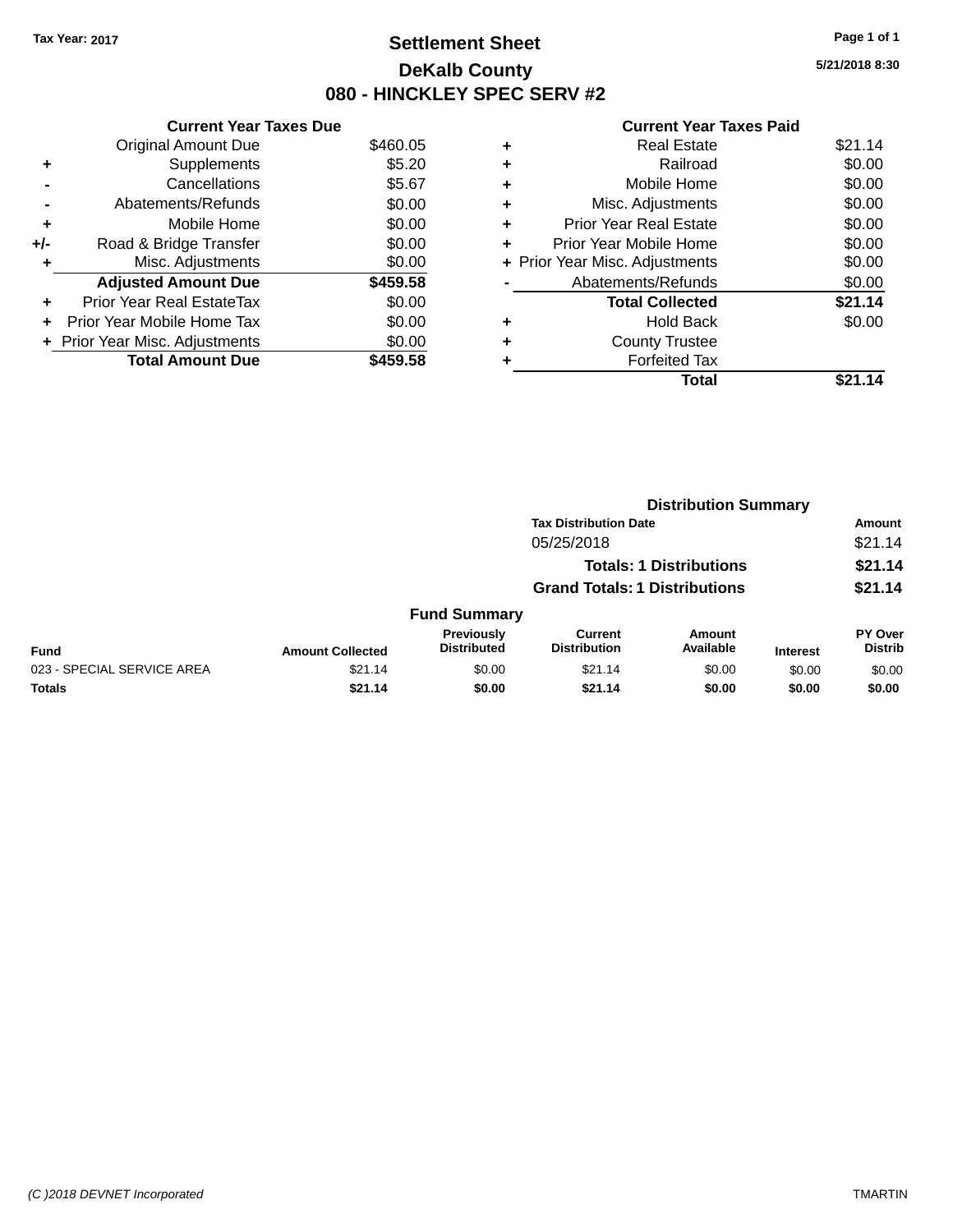# **Settlement Sheet Tax Year: 2017 Page 1 of 1 DeKalb County 083 - TOWN OF CORTLAND SBA #1**

**5/21/2018 8:30**

|     | <b>Current Year Taxes Due</b>  |        |
|-----|--------------------------------|--------|
|     | <b>Original Amount Due</b>     | \$0.00 |
| ٠   | Supplements                    | \$0.00 |
|     | Cancellations                  | \$0.00 |
|     | Abatements/Refunds             | \$0.00 |
| ٠   | Mobile Home                    | \$0.00 |
| +/- | Road & Bridge Transfer         | \$0.00 |
| ٠   | Misc. Adjustments              | \$0.00 |
|     | <b>Adjusted Amount Due</b>     | \$0.00 |
| ٠   | Prior Year Real EstateTax      | \$0.00 |
| ÷   | Prior Year Mobile Home Tax     | \$0.00 |
|     | + Prior Year Misc. Adjustments | \$0.00 |
|     | <b>Total Amount Due</b>        | \$0.00 |
|     |                                |        |

|   | Total                          |        |
|---|--------------------------------|--------|
|   | <b>Forfeited Tax</b>           |        |
|   | <b>County Trustee</b>          |        |
|   | <b>Hold Back</b>               | \$0.00 |
|   | <b>Total Collected</b>         | \$0.00 |
|   | Abatements/Refunds             | \$0.00 |
|   | + Prior Year Misc. Adjustments | \$0.00 |
|   | Prior Year Mobile Home         | \$0.00 |
| ٠ | Prior Year Real Estate         | \$0.00 |
| ٠ | Misc. Adjustments              | \$0.00 |
| ٠ | Mobile Home                    | \$0.00 |
|   | Railroad                       | \$0.00 |
|   | Real Estate                    | \$0.00 |

| <b>Fund Summary</b>      |                         |                                         |                                |                     |                 |                           |
|--------------------------|-------------------------|-----------------------------------------|--------------------------------|---------------------|-----------------|---------------------------|
| <b>Fund</b>              | <b>Amount Collected</b> | <b>Previously</b><br><b>Distributed</b> | Current<br><b>Distribution</b> | Amount<br>Available | <b>Interest</b> | PY Over<br><b>Distrib</b> |
| 003 - BONDS AND INTEREST | \$0.00                  | \$0.00                                  | \$0.00                         | \$0.00              | \$0.00          | \$0.00                    |
| <b>Totals</b>            | \$0.00                  | \$0.00                                  | \$0.00                         | \$0.00              | \$0.00          | \$0.00                    |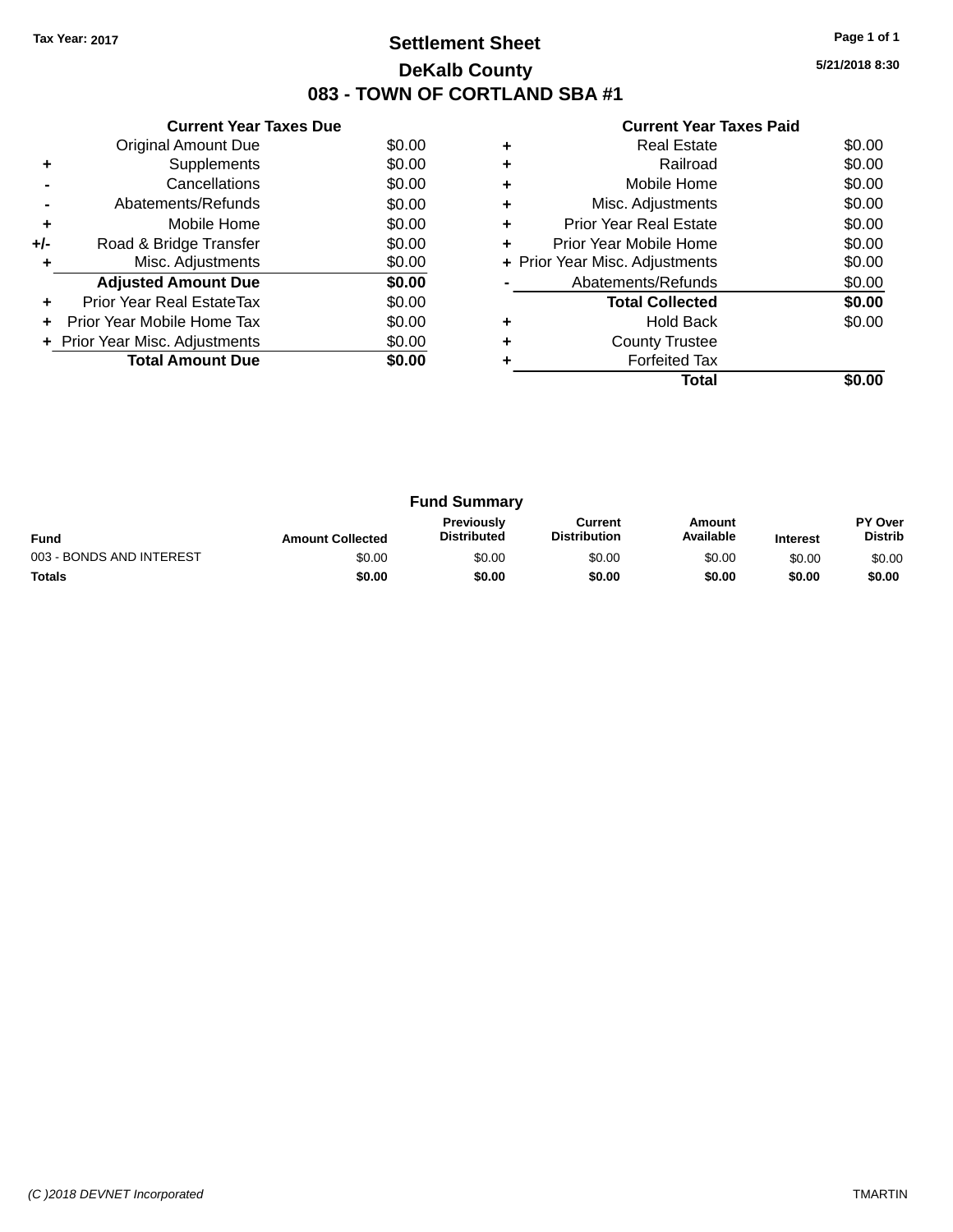# **Settlement Sheet Tax Year: 2017 Page 1 of 1 DeKalb County 085 - BURLINGTON FIRE**

**5/21/2018 8:30**

|   | <b>Current Year Taxes Paid</b> |          |
|---|--------------------------------|----------|
| ٠ | <b>Real Estate</b>             | \$627.57 |
| ٠ | Railroad                       | \$0.00   |
| ٠ | Mobile Home                    | \$0.00   |
| ٠ | Misc. Adjustments              | \$0.00   |
| ٠ | <b>Prior Year Real Estate</b>  | \$0.00   |
| ٠ | Prior Year Mobile Home         | \$0.00   |
|   | + Prior Year Misc. Adjustments | \$0.00   |
|   | Abatements/Refunds             | \$0.00   |
|   | <b>Total Collected</b>         | \$627.57 |
| ٠ | Hold Back                      | \$0.00   |
| ٠ | <b>County Trustee</b>          |          |
|   | <b>Forfeited Tax</b>           |          |
|   | Total                          | \$627.57 |

|     | <b>Current Year Taxes Due</b>  |             |
|-----|--------------------------------|-------------|
|     | <b>Original Amount Due</b>     | \$13,374.84 |
| ٠   | Supplements                    | \$0.00      |
|     | Cancellations                  | \$0.00      |
|     | Abatements/Refunds             | \$0.00      |
| ٠   | Mobile Home                    | \$0.00      |
| +/- | Road & Bridge Transfer         | \$0.00      |
| ٠   | Misc. Adjustments              | \$0.00      |
|     | <b>Adjusted Amount Due</b>     | \$13,374.84 |
| ٠   | Prior Year Real EstateTax      | \$0.00      |
|     | Prior Year Mobile Home Tax     | \$0.00      |
|     | + Prior Year Misc. Adjustments | \$0.00      |
|     | <b>Total Amount Due</b>        | \$13,374.84 |
|     |                                |             |

|                     | <b>Distribution Summary</b>          |          |  |  |
|---------------------|--------------------------------------|----------|--|--|
|                     | <b>Tax Distribution Date</b>         | Amount   |  |  |
|                     | 05/25/2018                           | \$627.57 |  |  |
|                     | <b>Totals: 1 Distributions</b>       | \$627.57 |  |  |
|                     | <b>Grand Totals: 1 Distributions</b> | \$627.57 |  |  |
| <b>Fund Summary</b> |                                      |          |  |  |

| <b>Fund</b>                                         | <b>Amount Collected</b> | <b>Previously</b><br><b>Distributed</b> | <b>Current</b><br><b>Distribution</b> | Amount<br>Available | <b>Interest</b> | <b>PY Over</b><br><b>Distrib</b> |
|-----------------------------------------------------|-------------------------|-----------------------------------------|---------------------------------------|---------------------|-----------------|----------------------------------|
| 001 - CORPORATE                                     | \$252.67                | \$0.00                                  | \$252.67                              | \$0.00              | \$0.00          | \$0.00                           |
| 035 - TORT JUDGMENTS, LIABILITY<br><b>INSURANCE</b> | \$96.89                 | \$0.00                                  | \$96.89                               | \$0.00              | \$0.00          | \$0.00                           |
| 047 - SOCIAL SECURITY                               | \$16.89                 | \$0.00                                  | \$16.89                               | \$0.00              | \$0.00          | \$0.00                           |
| 064 - AMBULANCE                                     | \$252.67                | \$0.00                                  | \$252.67                              | \$0.00              | \$0.00          | \$0.00                           |
| 143 - MEDICARE                                      | \$8.45                  | \$0.00                                  | \$8.45                                | \$0.00              | \$0.00          | \$0.00                           |
| <b>Totals</b>                                       | \$627.57                | \$0.00                                  | \$627.57                              | \$0.00              | \$0.00          | \$0.00                           |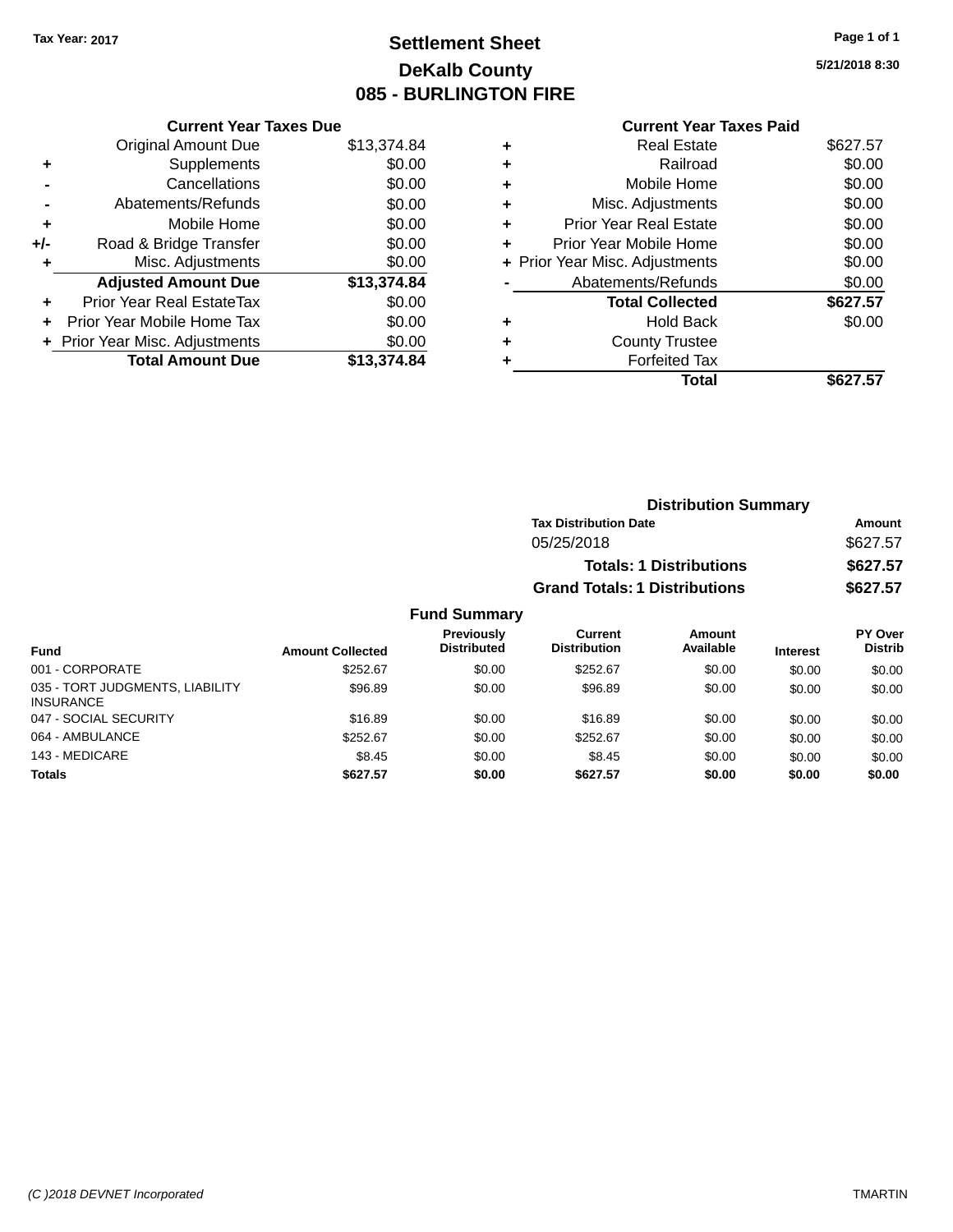# **Settlement Sheet Tax Year: 2017 Page 1 of 1 DeKalb County 086 - CORTLAND FIRE**

**5/21/2018 8:30**

|     | <b>Current Year Taxes Due</b>    |              |
|-----|----------------------------------|--------------|
|     | <b>Original Amount Due</b>       | \$495,324.29 |
| ٠   | Supplements                      | \$867.44     |
|     | Cancellations                    | \$936.38     |
|     | Abatements/Refunds               | \$157.92     |
| ٠   | Mobile Home                      | \$0.00       |
| +/- | Road & Bridge Transfer           | \$0.00       |
|     | Misc. Adjustments                | \$0.00       |
|     | <b>Adjusted Amount Due</b>       | \$495,097.43 |
| ÷   | <b>Prior Year Real EstateTax</b> | \$0.00       |
|     | Prior Year Mobile Home Tax       | \$0.00       |
|     | + Prior Year Misc. Adjustments   | \$40.14      |
|     | <b>Total Amount Due</b>          | \$495.137.57 |

|   | <b>Real Estate</b>             | \$30,735.93 |
|---|--------------------------------|-------------|
| ٠ | Railroad                       | \$0.00      |
| ٠ | Mobile Home                    | \$0.00      |
| ٠ | Misc. Adjustments              | \$0.00      |
| ٠ | <b>Prior Year Real Estate</b>  | \$0.00      |
| ٠ | Prior Year Mobile Home         | \$0.00      |
|   | + Prior Year Misc. Adjustments | \$40.14     |
|   | Abatements/Refunds             | \$157.92    |
|   | <b>Total Collected</b>         | \$30,618.15 |
| ٠ | <b>Hold Back</b>               | \$0.00      |
| ٠ | <b>County Trustee</b>          |             |
| ٠ | <b>Forfeited Tax</b>           |             |
|   | Total                          | \$30,618.15 |
|   |                                |             |

**Taxes Paid** 

|                                                                                                                                                                                                        |                                                  |                                                 | <b>Distribution Summary</b>                                   |                                |                 |                           |
|--------------------------------------------------------------------------------------------------------------------------------------------------------------------------------------------------------|--------------------------------------------------|-------------------------------------------------|---------------------------------------------------------------|--------------------------------|-----------------|---------------------------|
|                                                                                                                                                                                                        |                                                  |                                                 | <b>Tax Distribution Date</b>                                  | Amount                         |                 |                           |
|                                                                                                                                                                                                        |                                                  |                                                 | 05/25/2018                                                    |                                | \$30,618.15     |                           |
|                                                                                                                                                                                                        |                                                  |                                                 |                                                               | <b>Totals: 1 Distributions</b> | \$30,618.15     |                           |
|                                                                                                                                                                                                        |                                                  |                                                 | <b>Grand Totals: 1 Distributions</b>                          |                                | \$30,618.15     |                           |
|                                                                                                                                                                                                        |                                                  | <b>Fund Summary</b>                             |                                                               |                                |                 |                           |
| <b>Fund</b>                                                                                                                                                                                            | <b>Amount Collected</b>                          | Previously<br><b>Distributed</b>                | Current<br><b>Distribution</b>                                | Amount<br>Available            | <b>Interest</b> | PY Over<br><b>Distrib</b> |
| 001 - CORPORATE                                                                                                                                                                                        | \$14,368.15                                      | \$0.00                                          | \$14,368.15                                                   | \$0.00                         | \$0.00          | \$0.00                    |
| 064 - AMBULANCE                                                                                                                                                                                        | \$16,250.00                                      | \$0.00                                          | \$16,250.00                                                   | \$0.00                         | \$0.00          | \$0.00                    |
| <b>Totals</b>                                                                                                                                                                                          | \$30,618.15                                      | \$0.00                                          | \$30,618.15                                                   | \$0.00                         | \$0.00          | \$0.00                    |
|                                                                                                                                                                                                        |                                                  | <b>Miscellaneous Adjustment Detail</b>          |                                                               |                                |                 |                           |
| Year Source<br>2016 RE - Real Estate<br><b>Totals 1 entries</b>                                                                                                                                        | <b>Account Type</b><br><b>Back Tax Collected</b> | <b>Amount Adjustment Description</b><br>\$40.14 | \$40.14 RESOURCE BANK TR 1244 REDEMPTION 09-29-254-046 by TBA |                                |                 |                           |
|                                                                                                                                                                                                        |                                                  | <b>Abatement Detail</b>                         |                                                               |                                |                 |                           |
| <b>Source</b><br><b>Account Type</b><br><b>Amount Adjustment Description</b><br>Year<br><b>RE</b> - Real Estate<br><b>RE</b> Abatement<br>\$157.92 SIE COURT ORDER 14TX38 09-33-100-009 by TBA<br>2017 |                                                  |                                                 |                                                               |                                |                 |                           |
| <b>Totals 1 entries</b>                                                                                                                                                                                |                                                  | \$157.92                                        |                                                               |                                |                 |                           |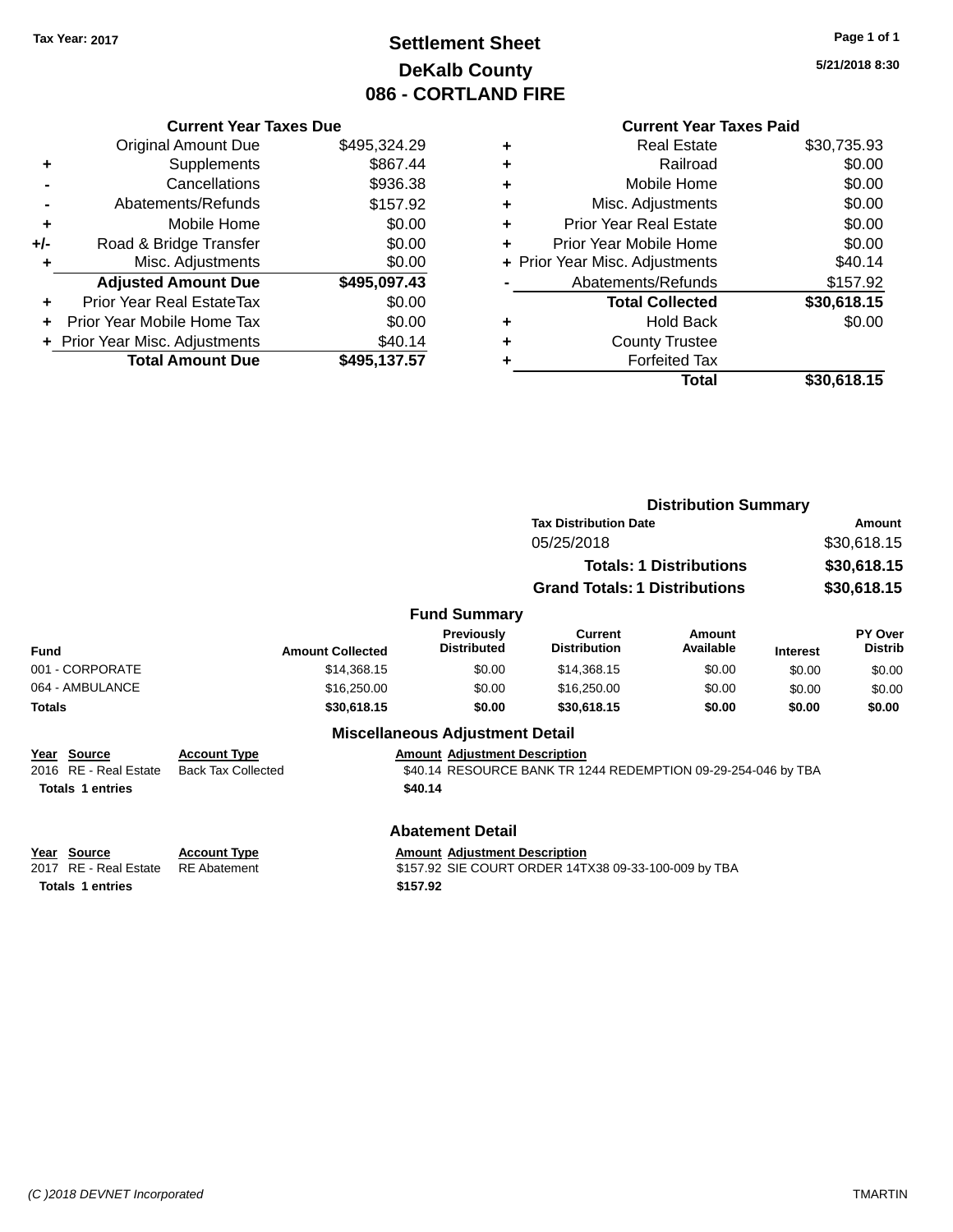# **Settlement Sheet Tax Year: 2017 Page 1 of 1 DeKalb County 087 - DE KALB FIRE**

**5/21/2018 8:30**

|     | <b>Current Year Taxes Due</b>  |              |  |  |  |  |  |
|-----|--------------------------------|--------------|--|--|--|--|--|
|     | Original Amount Due            | \$139,204.29 |  |  |  |  |  |
| ٠   | Supplements                    | \$333.44     |  |  |  |  |  |
|     | Cancellations                  | \$482.91     |  |  |  |  |  |
|     | Abatements/Refunds             | \$0.55       |  |  |  |  |  |
| ٠   | Mobile Home                    | \$0.00       |  |  |  |  |  |
| +/- | Road & Bridge Transfer         | \$0.00       |  |  |  |  |  |
|     | Misc. Adjustments              | \$0.00       |  |  |  |  |  |
|     | <b>Adjusted Amount Due</b>     | \$139,054.27 |  |  |  |  |  |
| ٠   | Prior Year Real EstateTax      | (\$10.59)    |  |  |  |  |  |
|     | Prior Year Mobile Home Tax     | \$0.00       |  |  |  |  |  |
|     | + Prior Year Misc. Adjustments | \$0.00       |  |  |  |  |  |
|     | <b>Total Amount Due</b>        | \$139,043.68 |  |  |  |  |  |
|     |                                |              |  |  |  |  |  |

## **Current Year Taxes Paid +** Real Estate \$13,859.26 **+** Railroad \$0.00 **+** Mobile Home \$0.00 **+** Misc. Adjustments \$0.00 **+** Prior Year Real Estate (\$10.59) **+** Prior Year Mobile Home \$0.00

|           | + Prior Year Misc. Adjustments | \$0.00      |
|-----------|--------------------------------|-------------|
|           | Abatements/Refunds             | \$0.55      |
|           | <b>Total Collected</b>         | \$13,848.12 |
| ÷         | <b>Hold Back</b>               | \$0.00      |
| $\ddot{}$ | <b>County Trustee</b>          |             |
| $\ddot{}$ | <b>Forfeited Tax</b>           |             |
|           | Total                          | \$13,848.12 |

|                         |                     |                         |                                      | <b>Distribution Summary</b>                      |                            |                 |                           |
|-------------------------|---------------------|-------------------------|--------------------------------------|--------------------------------------------------|----------------------------|-----------------|---------------------------|
|                         |                     |                         |                                      | <b>Tax Distribution Date</b>                     |                            | Amount          |                           |
|                         |                     |                         |                                      | 05/25/2018                                       |                            | \$13,848.12     |                           |
|                         |                     |                         |                                      | <b>Totals: 1 Distributions</b>                   |                            | \$13,848.12     |                           |
|                         |                     |                         |                                      | <b>Grand Totals: 1 Distributions</b>             |                            | \$13,848.12     |                           |
|                         |                     |                         | <b>Fund Summary</b>                  |                                                  |                            |                 |                           |
| <b>Fund</b>             |                     | <b>Amount Collected</b> | Previously<br><b>Distributed</b>     | Current<br><b>Distribution</b>                   | <b>Amount</b><br>Available | <b>Interest</b> | PY Over<br><b>Distrib</b> |
| 001 - CORPORATE         |                     | \$13,848.12             | \$0.00                               | \$13,848.12                                      | \$0.00                     | \$0.00          | \$0.00                    |
| <b>Totals</b>           |                     | \$13,848.12             | \$0.00                               | \$13,848.12                                      | \$0.00                     | \$0.00          | \$0.00                    |
|                         |                     |                         | <b>Abatement Detail</b>              |                                                  |                            |                 |                           |
| Source<br>Year          | <b>Account Type</b> |                         | <b>Amount Adjustment Description</b> |                                                  |                            |                 |                           |
| 2016 RE - Real Estate   | <b>RE</b> Abatement |                         |                                      | \$0.41 PTAB INTEREST REFUND 08-29-200-003 by TBA |                            |                 |                           |
| 2016 RE - Real Estate   | <b>RE</b> Abatement |                         |                                      | \$0.14 PTAB INTEREST REFUND 08-29-200-003 by TBA |                            |                 |                           |
| <b>Totals 2 entries</b> |                     |                         | \$0.55                               |                                                  |                            |                 |                           |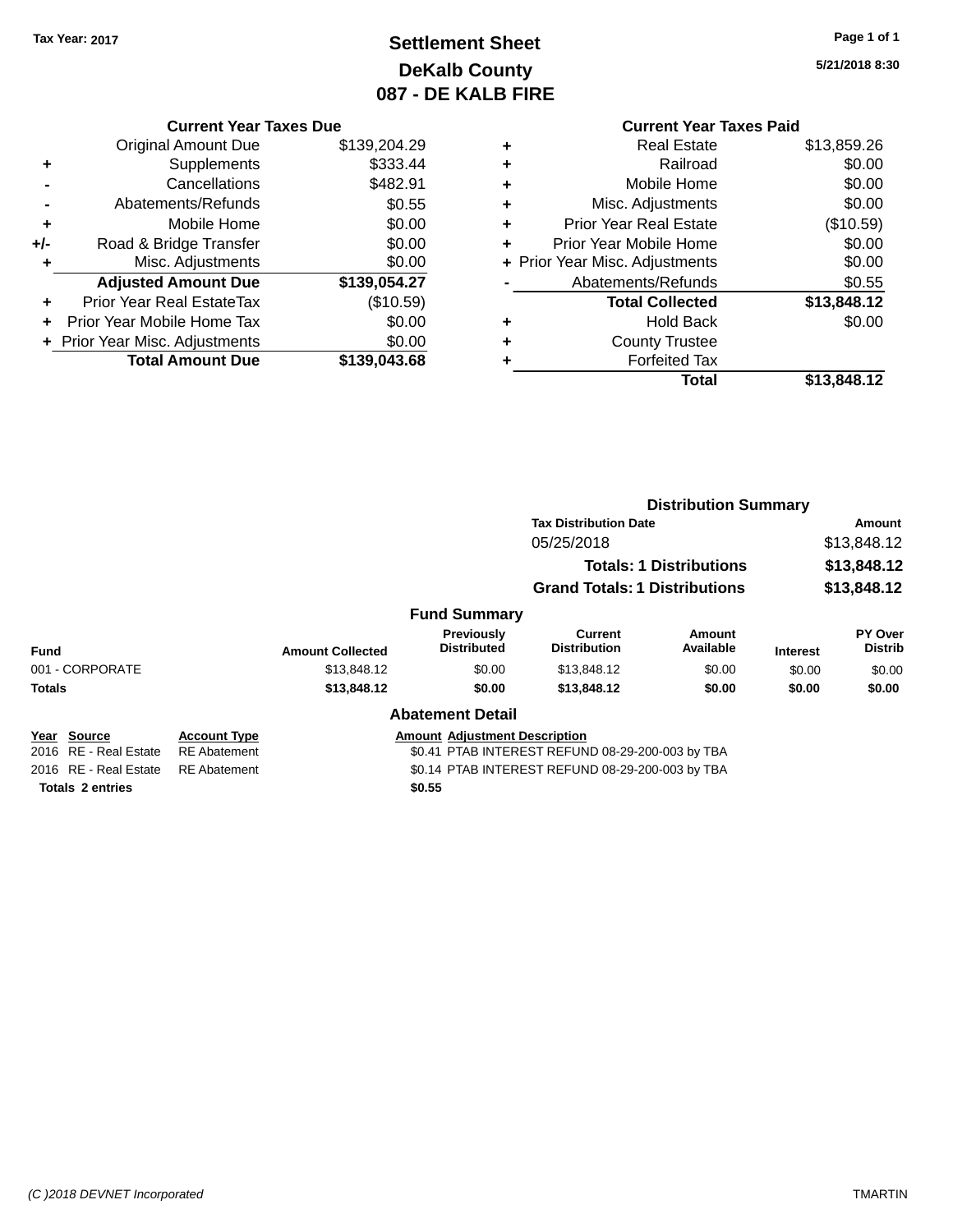# **Settlement Sheet Tax Year: 2017 Page 1 of 1 DeKalb County 088 - EARLVILLE FIRE**

**5/21/2018 8:30**

|       | <b>Current Year Taxes Due</b> |            |
|-------|-------------------------------|------------|
|       | <b>Original Amount Due</b>    | \$4,598.69 |
| ٠     | Supplements                   | \$0.00     |
|       | Cancellations                 | \$0.00     |
|       | Abatements/Refunds            | \$0.00     |
| ٠     | Mobile Home                   | \$0.00     |
| $+/-$ | Road & Bridge Transfer        | \$0.00     |
|       | Misc. Adjustments             | \$0.00     |
|       | <b>Adjusted Amount Due</b>    | \$4,598.69 |
|       | Prior Year Real EstateTax     | \$0.00     |
|       | Prior Year Mobile Home Tax    | \$0.00     |
|       | Prior Year Misc. Adjustments  | \$0.00     |
|       | <b>Total Amount Due</b>       | \$4.598.69 |

|   | <b>Current Year Taxes Paid</b> |          |
|---|--------------------------------|----------|
| ٠ | <b>Real Estate</b>             | \$612.70 |
| ٠ | Railroad                       | \$0.00   |
| ٠ | Mobile Home                    | \$0.00   |
| ٠ | Misc. Adjustments              | \$0.00   |
| ÷ | <b>Prior Year Real Estate</b>  | \$0.00   |
| ٠ | Prior Year Mobile Home         | \$0.00   |
|   | + Prior Year Misc. Adjustments | \$0.00   |
|   | Abatements/Refunds             | \$0.00   |
|   | <b>Total Collected</b>         | \$612.70 |
| ٠ | <b>Hold Back</b>               | \$0.00   |
|   | <b>County Trustee</b>          |          |
|   | <b>Forfeited Tax</b>           |          |
|   | Total                          | \$612.70 |
|   |                                |          |

|                 |                         |                                  | <b>Distribution Summary</b>           |                                |                 |                           |
|-----------------|-------------------------|----------------------------------|---------------------------------------|--------------------------------|-----------------|---------------------------|
|                 |                         |                                  | <b>Tax Distribution Date</b>          |                                |                 | <b>Amount</b>             |
|                 |                         |                                  | 05/25/2018                            |                                |                 | \$612.70                  |
|                 |                         |                                  |                                       | <b>Totals: 1 Distributions</b> |                 | \$612.70                  |
|                 |                         |                                  | <b>Grand Totals: 1 Distributions</b>  |                                |                 | \$612.70                  |
|                 |                         | <b>Fund Summary</b>              |                                       |                                |                 |                           |
| <b>Fund</b>     | <b>Amount Collected</b> | Previously<br><b>Distributed</b> | <b>Current</b><br><b>Distribution</b> | Amount<br>Available            | <b>Interest</b> | PY Over<br><b>Distrib</b> |
| 001 - CORPORATE | \$325.65                | \$0.00                           | \$325.65                              | \$0.00                         | \$0.00          | \$0.00                    |
| 064 - AMBULANCE | \$287.05                | \$0.00                           | \$287.05                              | \$0.00                         | \$0.00          | \$0.00                    |
| <b>Totals</b>   | \$612.70                | \$0.00                           | \$612.70                              | \$0.00                         | \$0.00          | \$0.00                    |
|                 |                         |                                  |                                       |                                |                 |                           |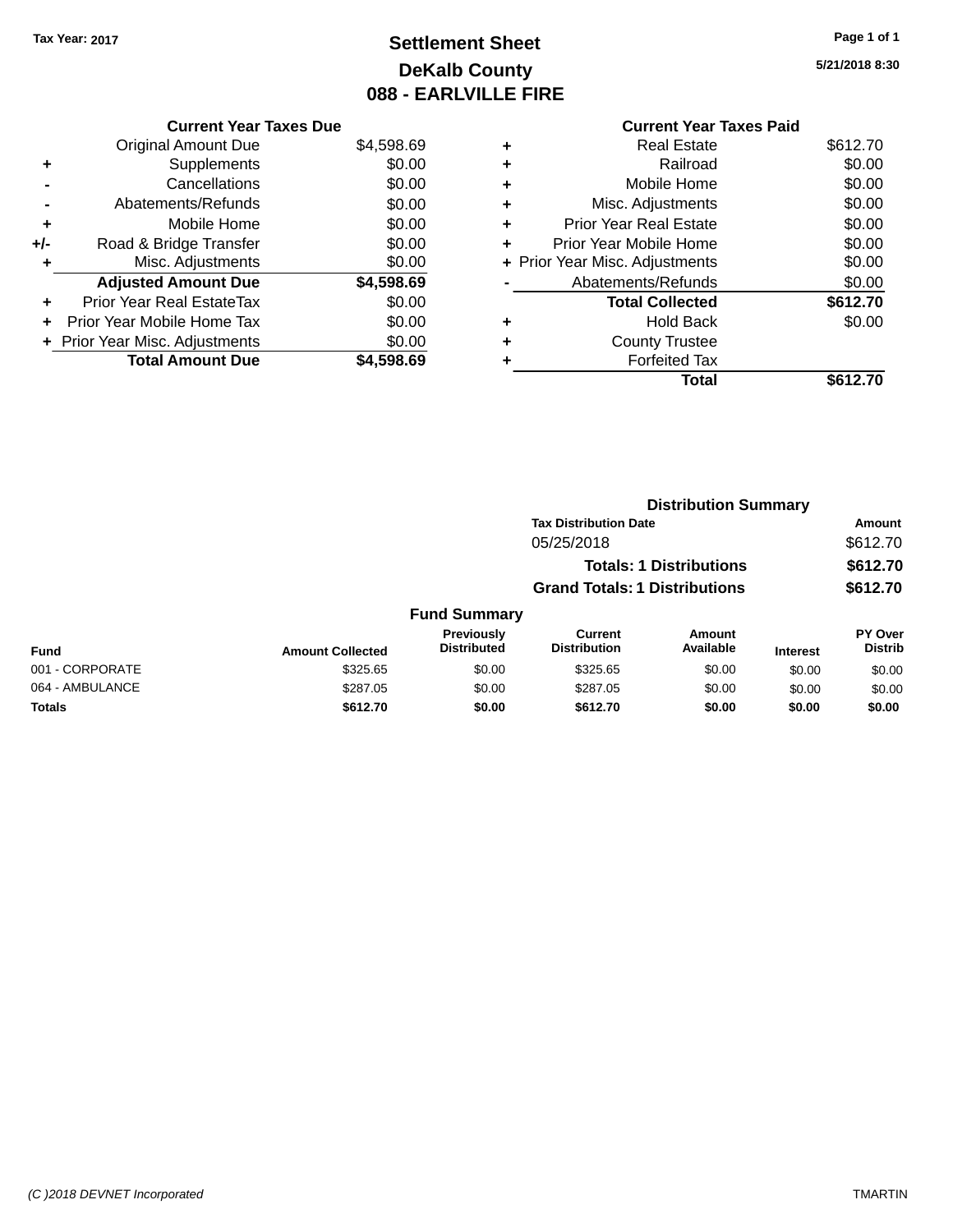# **Settlement Sheet Tax Year: 2017 Page 1 of 1 DeKalb County 089 - GENOA-KINGSTON FIRE**

**5/21/2018 8:30**

### **Current Year Taxes Paid**

| <b>Current Year Taxes Due</b>  |                         |  |
|--------------------------------|-------------------------|--|
| <b>Original Amount Due</b>     | \$986,539.77            |  |
| Supplements                    | \$12,578.01             |  |
| Cancellations                  | \$15,603.92             |  |
| Abatements/Refunds             | \$0.00                  |  |
| Mobile Home                    | \$0.00                  |  |
| Road & Bridge Transfer         | \$0.00                  |  |
| Misc. Adjustments              | \$0.00                  |  |
| <b>Adjusted Amount Due</b>     | \$983,513.86            |  |
| Prior Year Real EstateTax      | \$0.00                  |  |
| Prior Year Mobile Home Tax     | \$0.00                  |  |
| + Prior Year Misc. Adjustments | \$68.60                 |  |
|                                | \$983,582.46            |  |
|                                | <b>Total Amount Due</b> |  |

| ٠ | <b>Real Estate</b>             | \$100,523.43 |
|---|--------------------------------|--------------|
| ٠ | Railroad                       | \$0.00       |
| ٠ | Mobile Home                    | \$0.00       |
| ٠ | Misc. Adjustments              | \$0.00       |
| ٠ | <b>Prior Year Real Estate</b>  | \$0.00       |
| ٠ | Prior Year Mobile Home         | \$0.00       |
|   | + Prior Year Misc. Adjustments | \$68.60      |
|   | Abatements/Refunds             | \$0.00       |
|   | <b>Total Collected</b>         | \$100,592.03 |
| ٠ | <b>Hold Back</b>               | \$0.00       |
| ٠ | <b>County Trustee</b>          |              |
| ٠ | <b>Forfeited Tax</b>           |              |
|   | Total                          | \$100,592.03 |
|   |                                |              |

|                                         |                         |                                         |                                      | <b>Distribution Summary</b>    |                 |                                  |
|-----------------------------------------|-------------------------|-----------------------------------------|--------------------------------------|--------------------------------|-----------------|----------------------------------|
|                                         |                         |                                         | <b>Tax Distribution Date</b>         |                                |                 | Amount                           |
|                                         |                         |                                         | 05/25/2018                           |                                |                 | \$100,592.03                     |
|                                         |                         |                                         |                                      | <b>Totals: 1 Distributions</b> |                 | \$100,592.03                     |
|                                         |                         |                                         | <b>Grand Totals: 1 Distributions</b> |                                |                 | \$100,592.03                     |
|                                         |                         | <b>Fund Summary</b>                     |                                      |                                |                 |                                  |
| <b>Fund</b>                             | <b>Amount Collected</b> | <b>Previously</b><br><b>Distributed</b> | Current<br><b>Distribution</b>       | Amount<br>Available            | <b>Interest</b> | <b>PY Over</b><br><b>Distrib</b> |
| 001 - CORPORATE                         | \$23,637.12             | \$0.00                                  | \$23,637.12                          | \$0.00                         | \$0.00          | \$0.00                           |
| 035 - TORT JUDGEMENTS/LIABILITY<br>INS. | \$20,119.21             | \$0.00                                  | \$20.119.21                          | \$0.00                         | \$0.00          | \$0.00                           |
| 064 - AMBULANCE                         | \$56,835.70             | \$0.00                                  | \$56,835.70                          | \$0.00                         | \$0.00          | \$0.00                           |
| <b>Totals</b>                           | \$100,592.03            | \$0.00                                  | \$100,592.03                         | \$0.00                         | \$0.00          | \$0.00                           |
|                                         |                         | <b>Miscellaneous Adjustment Detail</b>  |                                      |                                |                 |                                  |

## **Year Source Account Type Amount Adjustment Description**

| <b>IGAI JUULLE</b>      | ACCOUNT IVDE                             | Allivulli Aulustillelli Describildii             |
|-------------------------|------------------------------------------|--------------------------------------------------|
|                         | 2016 RE - Real Estate Back Tax Collected | \$68.60 MATHESON REDEMPTION 02-22-402-003 by TBA |
| <b>Totals 1 entries</b> |                                          | \$68.60                                          |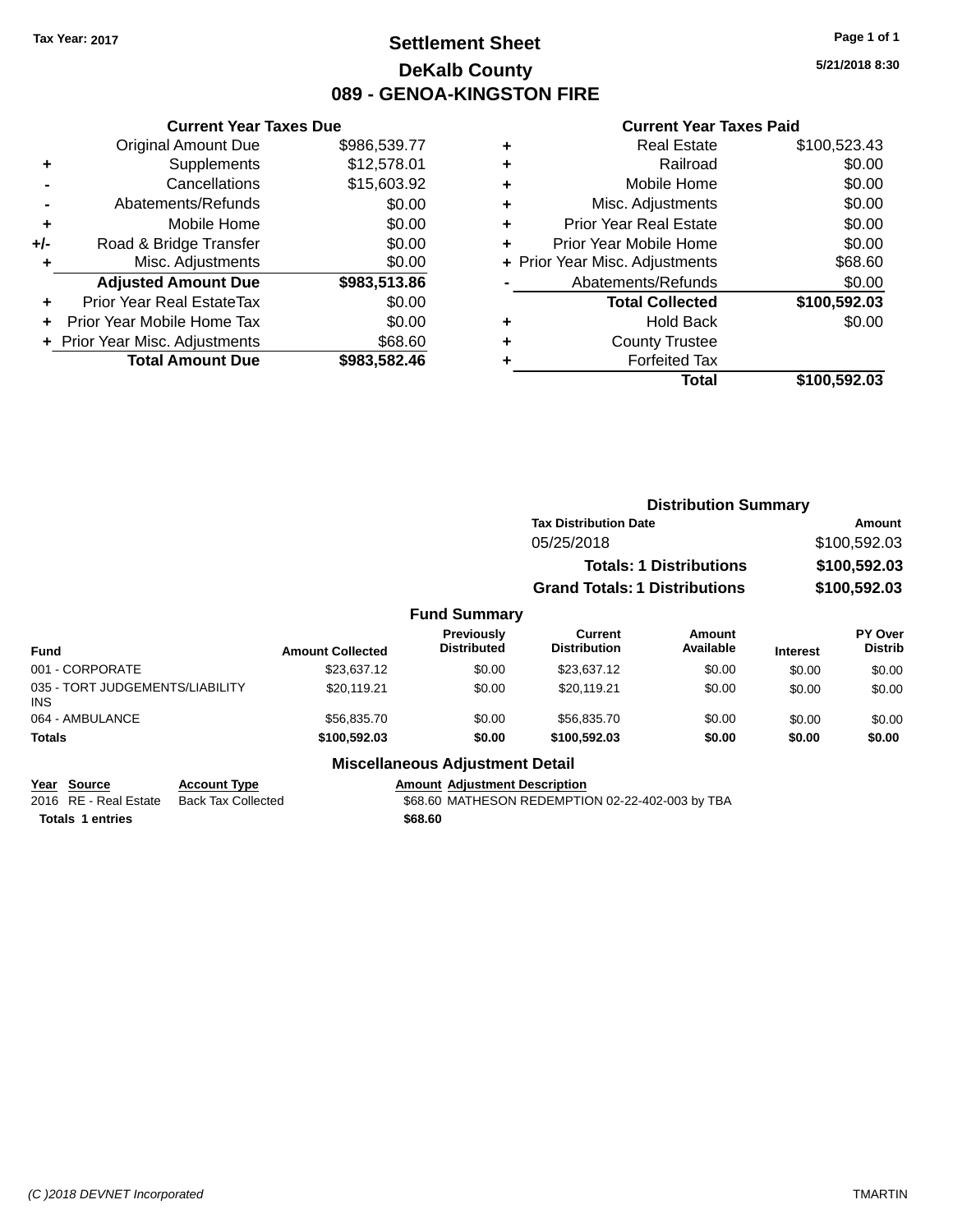# **Settlement Sheet Tax Year: 2017 Page 1 of 1 DeKalb County 090 - HAMPSHIRE FIRE**

**5/21/2018 8:30**

## **Current Year Taxes Paid**

|     | <b>Current Year Taxes Due</b>  |             |  |
|-----|--------------------------------|-------------|--|
|     | <b>Original Amount Due</b>     | \$24,872.70 |  |
| ٠   | Supplements                    | \$0.00      |  |
|     | Cancellations                  | \$0.00      |  |
|     | Abatements/Refunds             | \$0.00      |  |
| ٠   | Mobile Home                    | \$0.00      |  |
| +/- | Road & Bridge Transfer         | \$0.00      |  |
| ٠   | Misc. Adjustments              | \$0.00      |  |
|     | <b>Adjusted Amount Due</b>     | \$24,872.70 |  |
| ٠   | Prior Year Real EstateTax      | \$0.00      |  |
|     | Prior Year Mobile Home Tax     | \$0.00      |  |
|     | + Prior Year Misc. Adjustments | \$0.00      |  |
|     | <b>Total Amount Due</b>        | \$24,872.70 |  |
|     |                                |             |  |

| ٠ | <b>Real Estate</b>             | \$4,606.10 |
|---|--------------------------------|------------|
| ٠ | Railroad                       | \$0.00     |
| ٠ | Mobile Home                    | \$0.00     |
| ٠ | Misc. Adjustments              | \$0.00     |
| ٠ | <b>Prior Year Real Estate</b>  | \$0.00     |
| ٠ | Prior Year Mobile Home         | \$0.00     |
|   | + Prior Year Misc. Adjustments | \$0.00     |
|   | Abatements/Refunds             | \$0.00     |
|   | <b>Total Collected</b>         | \$4,606.10 |
| ٠ | <b>Hold Back</b>               | \$0.00     |
|   | <b>County Trustee</b>          |            |
| ٠ | <b>Forfeited Tax</b>           |            |
|   | Total                          | \$4,606.10 |
|   |                                |            |

|      | <b>Distribution Summary</b>          |            |
|------|--------------------------------------|------------|
|      | <b>Tax Distribution Date</b>         | Amount     |
|      | 05/25/2018                           | \$4,606.10 |
|      | <b>Totals: 1 Distributions</b>       | \$4,606.10 |
|      | <b>Grand Totals: 1 Distributions</b> | \$4,606.10 |
| morv |                                      |            |

#### **Fund Summary Fund Interest Amount Collected Distributed PY Over Distrib Amount Available Current Distribution Previously** 001 - CORPORATE \$2,262.59 \$0.00 \$2,262.59 \$0.00 \$0.00 \$0.00 013 - FIREFIGHTER'S PENSION \$80.91 \$80.91 \$0.00 \$80.91 \$0.00 \$0.00 \$0.00 \$0.00 064 - AMBULANCE \$2,262.60 \$0.00 \$2,262.60 \$0.00 \$0.00 \$0.00 **Totals \$4,606.10 \$0.00 \$4,606.10 \$0.00 \$0.00 \$0.00**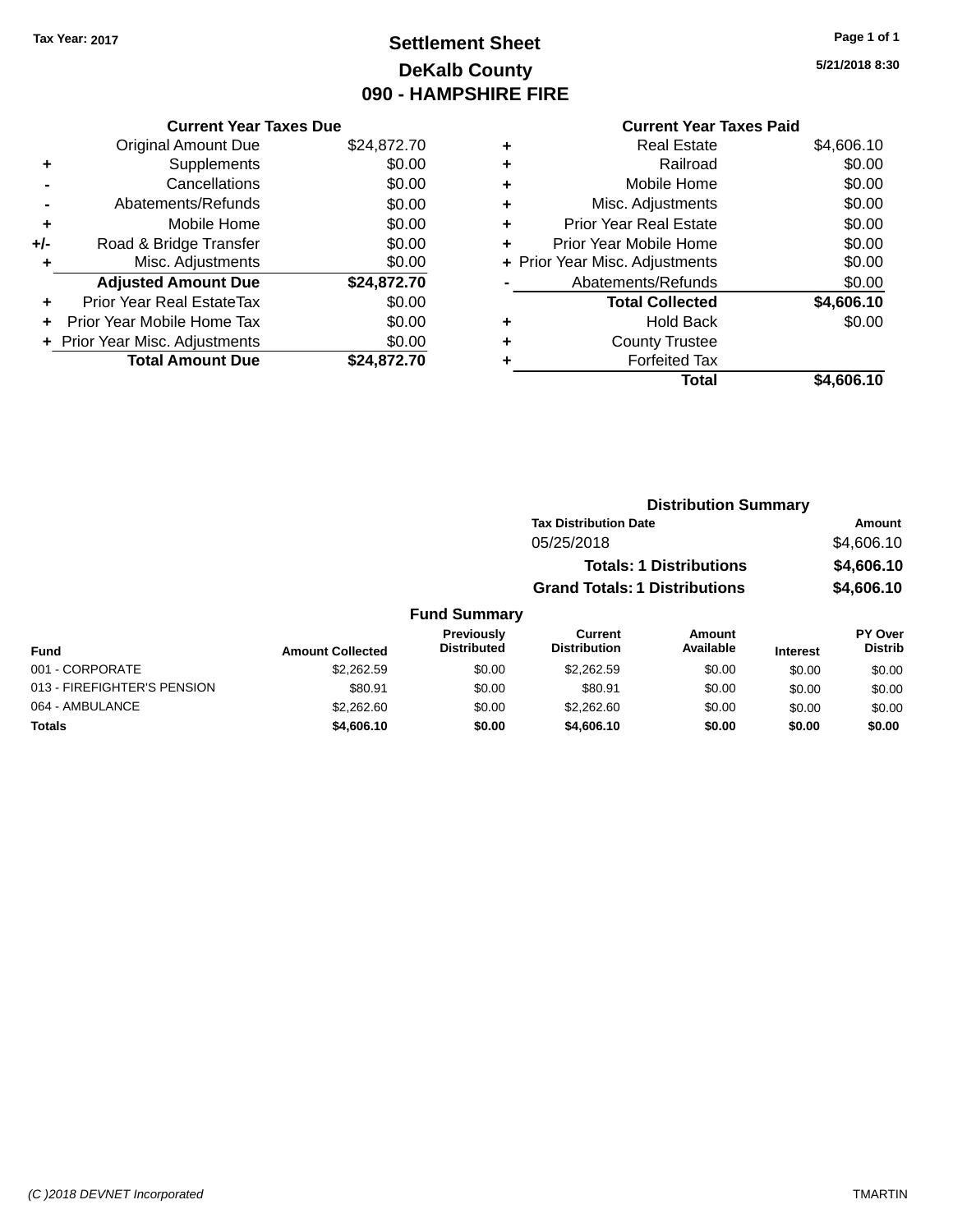# **Settlement Sheet Tax Year: 2017 Page 1 of 1 DeKalb County 091 - HINCKLEY FIRE**

**5/21/2018 8:30**

|  | <b>Current Year Taxes Due</b> |  |
|--|-------------------------------|--|
|  |                               |  |

|     | <b>Original Amount Due</b>     | \$402,232.01 |
|-----|--------------------------------|--------------|
| ٠   | Supplements                    | \$825.76     |
|     | Cancellations                  | \$902.48     |
|     | Abatements/Refunds             | \$0.00       |
| ٠   | Mobile Home                    | \$0.00       |
| +/- | Road & Bridge Transfer         | \$0.00       |
| ٠   | Misc. Adjustments              | \$0.00       |
|     | <b>Adjusted Amount Due</b>     | \$402,155.29 |
| ÷   | Prior Year Real EstateTax      | \$0.00       |
|     | Prior Year Mobile Home Tax     | \$0.00       |
|     | + Prior Year Misc. Adjustments | \$0.00       |
|     | <b>Total Amount Due</b>        | \$402,155.29 |

## **Current Year Taxes Paid +** Real Estate \$37,054.83 **+** Railroad \$0.00 **+** Mobile Home \$0.00 **+** Misc. Adjustments \$0.00 **+** Prior Year Real Estate \$0.00 **+** Prior Year Mobile Home \$0.00<br> **+** Prior Year Misc. Adjustments \$0.00 **+** Prior Year Misc. Adjustments \$0.00 **-** Abatements/Refunds \$0.00

|   | Total                  | \$37,054.83 |
|---|------------------------|-------------|
| ٠ | <b>Forfeited Tax</b>   |             |
| ٠ | <b>County Trustee</b>  |             |
| ٠ | <b>Hold Back</b>       | \$0.00      |
|   | <b>Total Collected</b> | \$37,054.83 |
|   | Abatements/Refunds     | \$0.00      |

| <b>Distribution Summary</b>          |             |
|--------------------------------------|-------------|
| <b>Tax Distribution Date</b>         | Amount      |
| 05/25/2018                           | \$37,054.83 |
| <b>Totals: 1 Distributions</b>       | \$37,054.83 |
| <b>Grand Totals: 1 Distributions</b> | \$37,054.83 |

| Fund                        | <b>Amount Collected</b> | <b>Previously</b><br><b>Distributed</b> | Current<br><b>Distribution</b> | Amount<br>Available | <b>Interest</b> | <b>PY Over</b><br><b>Distrib</b> |
|-----------------------------|-------------------------|-----------------------------------------|--------------------------------|---------------------|-----------------|----------------------------------|
| 001 - CORPORATE             | \$22.516.33             | \$0.00                                  | \$22.516.33                    | \$0.00              | \$0.00          | \$0.00                           |
| 013 - FIREFIGHTER'S PENSION | \$705.45                | \$0.00                                  | \$705.45                       | \$0.00              | \$0.00          | \$0.00                           |
| 064 - AMBULANCE             | \$13,833.05             | \$0.00                                  | \$13,833.05                    | \$0.00              | \$0.00          | \$0.00                           |
| <b>Totals</b>               | \$37,054.83             | \$0.00                                  | \$37.054.83                    | \$0.00              | \$0.00          | \$0.00                           |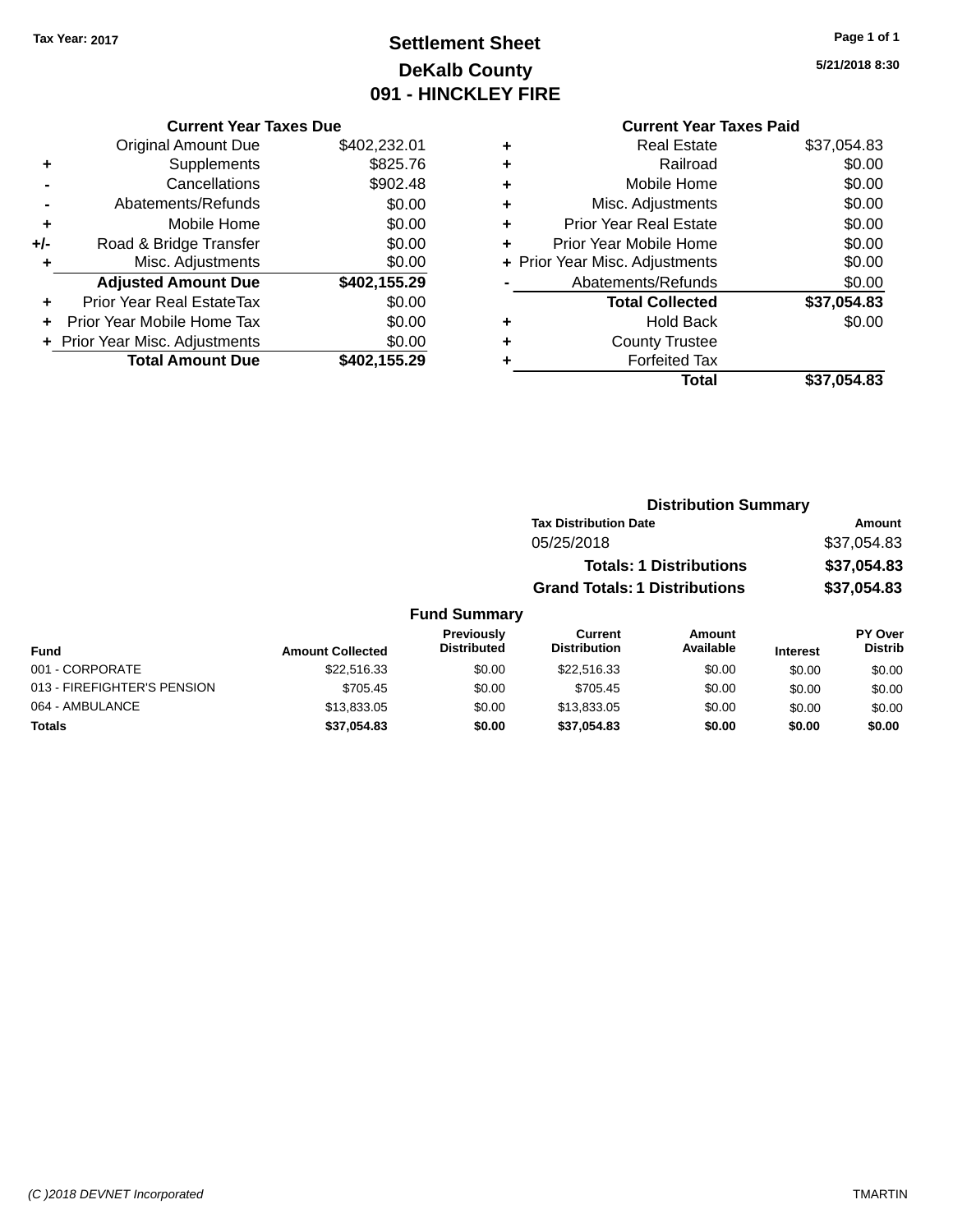# **Settlement Sheet Tax Year: 2017 Page 1 of 1 DeKalb County 092 - KIRKLAND FIRE**

**5/21/2018 8:30**

|     | <b>Original Amount Due</b>     | \$353,753.06 |
|-----|--------------------------------|--------------|
| ٠   | Supplements                    | \$1,856.04   |
|     | Cancellations                  | \$1,915.32   |
|     | Abatements/Refunds             | \$0.00       |
| ÷   | Mobile Home                    | \$0.00       |
| +/- | Road & Bridge Transfer         | \$0.00       |
| ٠   | Misc. Adjustments              | \$0.00       |
|     | <b>Adjusted Amount Due</b>     | \$353,693.78 |
| ÷   | Prior Year Real EstateTax      | \$0.00       |
|     | Prior Year Mobile Home Tax     | \$0.00       |
|     | + Prior Year Misc. Adjustments | \$0.00       |
|     | <b>Total Amount Due</b>        | \$353,693.78 |

## **Current Year Taxes Paid +** Real Estate \$42,738.24 **+** Railroad \$0.00 **+** Mobile Home \$0.00 **+** Misc. Adjustments \$0.00 **+** Prior Year Real Estate \$0.00 **+** Prior Year Mobile Home \$0.00 **+ Prior Year Misc. Adjustments**  $$0.00$ **-** Abatements/Refunds \$0.00 **Total Collected \$42,738.24 +** Hold Back \$0.00 **+** County Trustee **+** Forfeited Tax **Total \$42,738.24**

| <b>Distribution Summary</b> |
|-----------------------------|
| Amount                      |
| \$42,738.24                 |
| \$42,738.24                 |
| \$42,738.24                 |
|                             |

| <b>Fund</b>                                         | <b>Amount Collected</b> | <b>Previously</b><br><b>Distributed</b> | Current<br><b>Distribution</b> | <b>Amount</b><br>Available | <b>Interest</b> | PY Over<br><b>Distrib</b> |
|-----------------------------------------------------|-------------------------|-----------------------------------------|--------------------------------|----------------------------|-----------------|---------------------------|
| 001 - CORPORATE                                     | \$24,286.69             | \$0.00                                  | \$24.286.69                    | \$0.00                     | \$0.00          | \$0.00                    |
| 027 - AUDIT                                         | \$280.92                | \$0.00                                  | \$280.92                       | \$0.00                     | \$0.00          | \$0.00                    |
| 035 - TORT JUDGMENTS, LIABILITY<br><b>INSURANCE</b> | \$1,519.73              | \$0.00                                  | \$1,519.73                     | \$0.00                     | \$0.00          | \$0.00                    |
| 062 - WORKERS COMPENSATION                          | \$950.24                | \$0.00                                  | \$950.24                       | \$0.00                     | \$0.00          | \$0.00                    |
| 064 - AMBULANCE                                     | \$15,700.66             | \$0.00                                  | \$15,700.66                    | \$0.00                     | \$0.00          | \$0.00                    |
| <b>Totals</b>                                       | \$42,738.24             | \$0.00                                  | \$42,738.24                    | \$0.00                     | \$0.00          | \$0.00                    |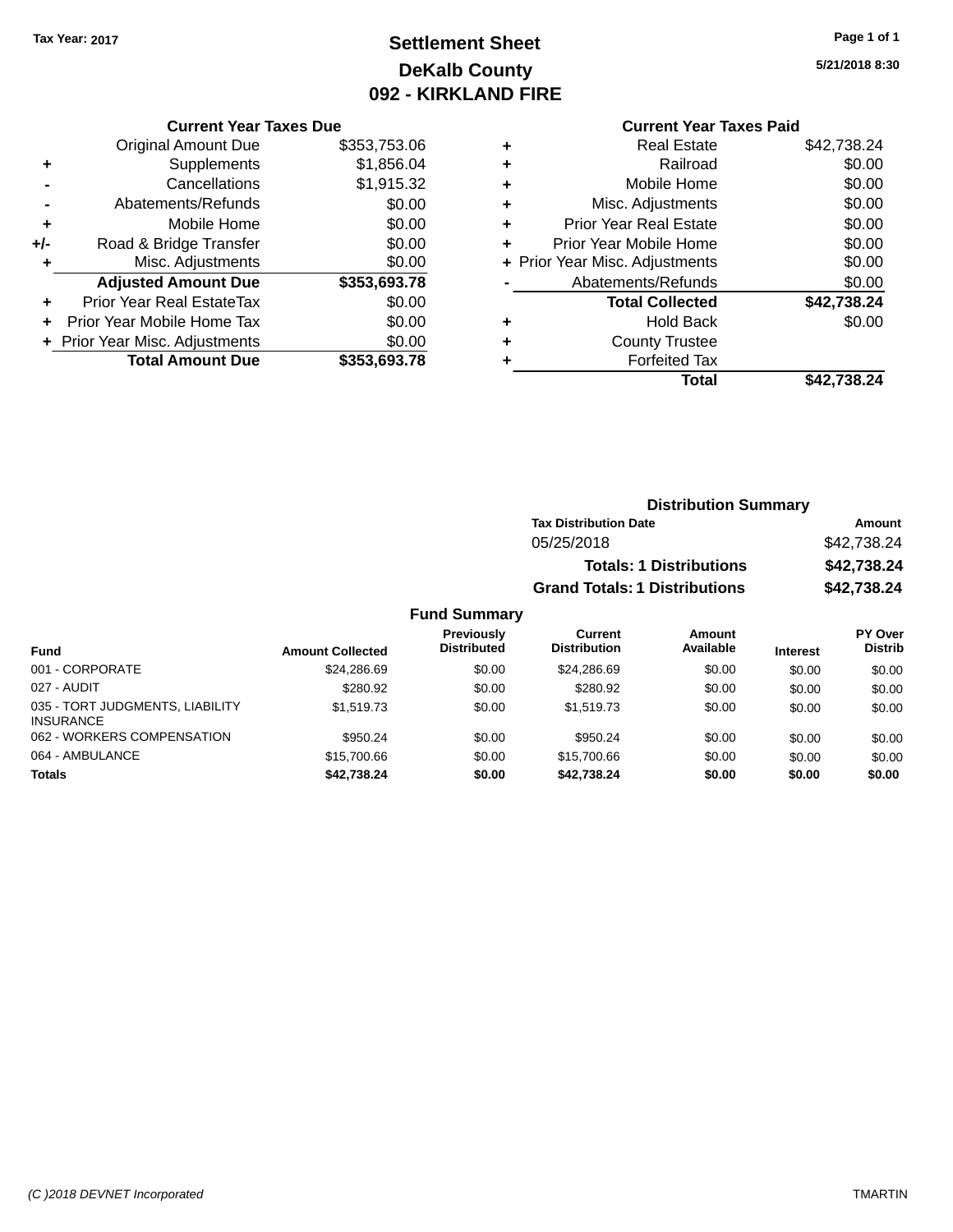# **Settlement Sheet Tax Year: 2017 Page 1 of 1 DeKalb County 093 - LEE FIRE**

**5/21/2018 8:30**

|   | <b>Current Year Taxes Paid</b> |            |
|---|--------------------------------|------------|
| ٠ | <b>Real Estate</b>             | \$2,811.63 |
| ٠ | Railroad                       | \$0.00     |
| ٠ | Mobile Home                    | \$0.00     |
| ٠ | Misc. Adjustments              | \$0.00     |
| ÷ | <b>Prior Year Real Estate</b>  | \$0.00     |
| ٠ | Prior Year Mobile Home         | \$0.00     |
|   | + Prior Year Misc. Adjustments | \$0.00     |
|   | Abatements/Refunds             | \$0.00     |
|   | <b>Total Collected</b>         | \$2,811.63 |
| ٠ | <b>Hold Back</b>               | \$0.00     |
|   | <b>County Trustee</b>          |            |
|   | <b>Forfeited Tax</b>           |            |
|   | Total                          | \$2.811.63 |
|   |                                |            |

| <b>Current Year Taxes Due</b>  |             |
|--------------------------------|-------------|
| <b>Original Amount Due</b>     | \$40,793.69 |
| Supplements                    | \$0.00      |
| Cancellations                  | \$0.00      |
| Abatements/Refunds             | \$0.00      |
| Mobile Home                    | \$0.00      |
| Road & Bridge Transfer         | \$0.00      |
| Misc. Adjustments              | \$0.00      |
| <b>Adjusted Amount Due</b>     | \$40,793.69 |
| Prior Year Real EstateTax      | \$0.00      |
| Prior Year Mobile Home Tax     | \$0.00      |
| + Prior Year Misc. Adjustments | \$0.00      |
| <b>Total Amount Due</b>        | \$40.793.69 |
|                                |             |

|                                         |                         |                                  | <b>Distribution Summary</b>           |                                |                 |                                  |
|-----------------------------------------|-------------------------|----------------------------------|---------------------------------------|--------------------------------|-----------------|----------------------------------|
|                                         |                         |                                  | <b>Tax Distribution Date</b>          |                                |                 | <b>Amount</b>                    |
|                                         |                         |                                  | 05/25/2018                            |                                |                 | \$2,811.63                       |
|                                         |                         |                                  |                                       | <b>Totals: 1 Distributions</b> |                 | \$2,811.63                       |
|                                         |                         |                                  | <b>Grand Totals: 1 Distributions</b>  |                                |                 | \$2,811.63                       |
|                                         |                         | <b>Fund Summary</b>              |                                       |                                |                 |                                  |
| <b>Fund</b>                             | <b>Amount Collected</b> | Previously<br><b>Distributed</b> | <b>Current</b><br><b>Distribution</b> | Amount<br>Available            | <b>Interest</b> | <b>PY Over</b><br><b>Distrib</b> |
| 001 - CORPORATE                         | \$1.884.24              | \$0.00                           | \$1.884.24                            | \$0.00                         | \$0.00          | \$0.00                           |
| 035 - TORT JUDGEMENTS/LIABILITY<br>INS. | \$217.20                | \$0.00                           | \$217.20                              | \$0.00                         | \$0.00          | \$0.00                           |
| 064 - AMBULANCE                         | \$710.19                | \$0.00                           | \$710.19                              | \$0.00                         | \$0.00          | \$0.00                           |

**Totals \$2,811.63 \$0.00 \$2,811.63 \$0.00 \$0.00 \$0.00**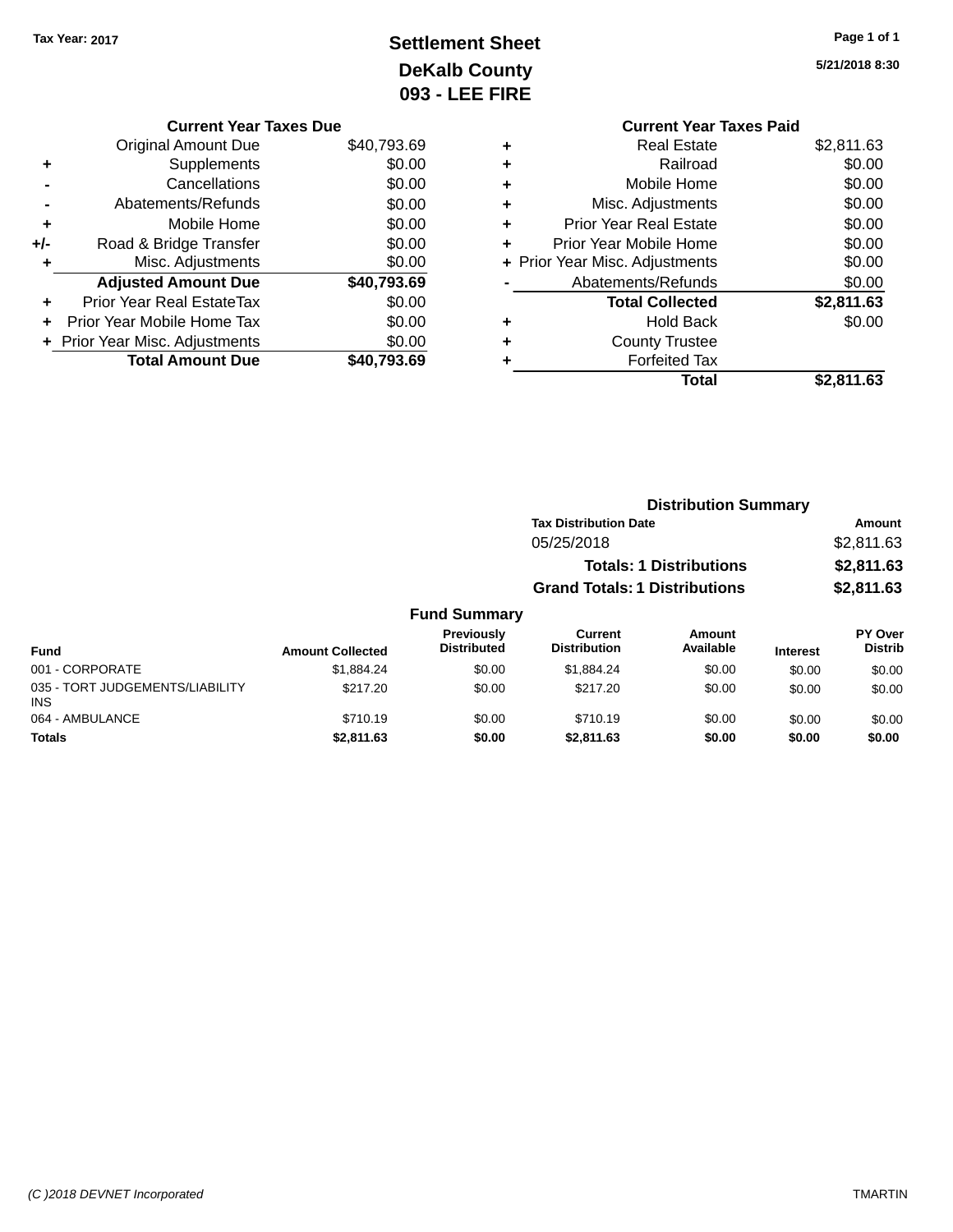# **Settlement Sheet Tax Year: 2017 Page 1 of 1 DeKalb County 094 - LELAND FIRE**

**5/21/2018 8:30**

| <b>Current Year Taxes Paid</b> |            |
|--------------------------------|------------|
| <b>Real Estate</b>             | \$2,872.06 |
| Railroad                       | \$0.00     |
| Mobile Home                    | \$0.00     |
| Misc. Adjustments              | \$0.00     |
| <b>Prior Year Real Estate</b>  | \$0.00     |
| Prior Year Mobile Home         | \$0.00     |
| + Prior Year Misc. Adjustments | \$0.00     |
| Abatements/Refunds             | \$0.00     |
| <b>Total Collected</b>         | \$2,872.06 |
| <b>Hold Back</b>               | \$0.00     |
| <b>County Trustee</b>          |            |
| <b>Forfeited Tax</b>           |            |
| Total                          | \$2,872.06 |
|                                |            |

|     | <b>Current Year Taxes Due</b>  |             |
|-----|--------------------------------|-------------|
|     | <b>Original Amount Due</b>     | \$30,127.34 |
| ٠   | Supplements                    | \$0.00      |
|     | Cancellations                  | \$0.00      |
|     | Abatements/Refunds             | \$0.00      |
| ٠   | Mobile Home                    | \$0.00      |
| +/- | Road & Bridge Transfer         | \$0.00      |
| ٠   | Misc. Adjustments              | \$0.00      |
|     | <b>Adjusted Amount Due</b>     | \$30,127.34 |
| ٠   | Prior Year Real EstateTax      | \$0.00      |
|     | Prior Year Mobile Home Tax     | \$0.00      |
|     | + Prior Year Misc. Adjustments | \$0.00      |
|     | <b>Total Amount Due</b>        | \$30.127.34 |

|                             |                         |                                  | <b>Distribution Summary</b>           |                                |                 |                           |
|-----------------------------|-------------------------|----------------------------------|---------------------------------------|--------------------------------|-----------------|---------------------------|
|                             |                         |                                  | <b>Tax Distribution Date</b>          |                                |                 | <b>Amount</b>             |
|                             |                         |                                  | 05/25/2018                            |                                |                 | \$2,872.06                |
|                             |                         |                                  |                                       | <b>Totals: 1 Distributions</b> |                 | \$2,872.06                |
|                             |                         |                                  | <b>Grand Totals: 1 Distributions</b>  |                                |                 | \$2,872.06                |
|                             |                         | <b>Fund Summary</b>              |                                       |                                |                 |                           |
| <b>Fund</b>                 | <b>Amount Collected</b> | Previously<br><b>Distributed</b> | <b>Current</b><br><b>Distribution</b> | Amount<br>Available            | <b>Interest</b> | PY Over<br><b>Distrib</b> |
| 001 - CORPORATE             | \$2,976.99              | \$0.00                           | \$2.976.99                            | \$0.00                         | \$0.00          | \$0.00                    |
| 109 - PRIOR YEAR ADJUSTMENT | $$-104.93$              | \$0.00                           | $$-104.93$                            | \$0.00                         | \$0.00          | \$0.00                    |
| <b>Totals</b>               | \$2,872.06              | \$0.00                           | \$2,872.06                            | \$0.00                         | \$0.00          | \$0.00                    |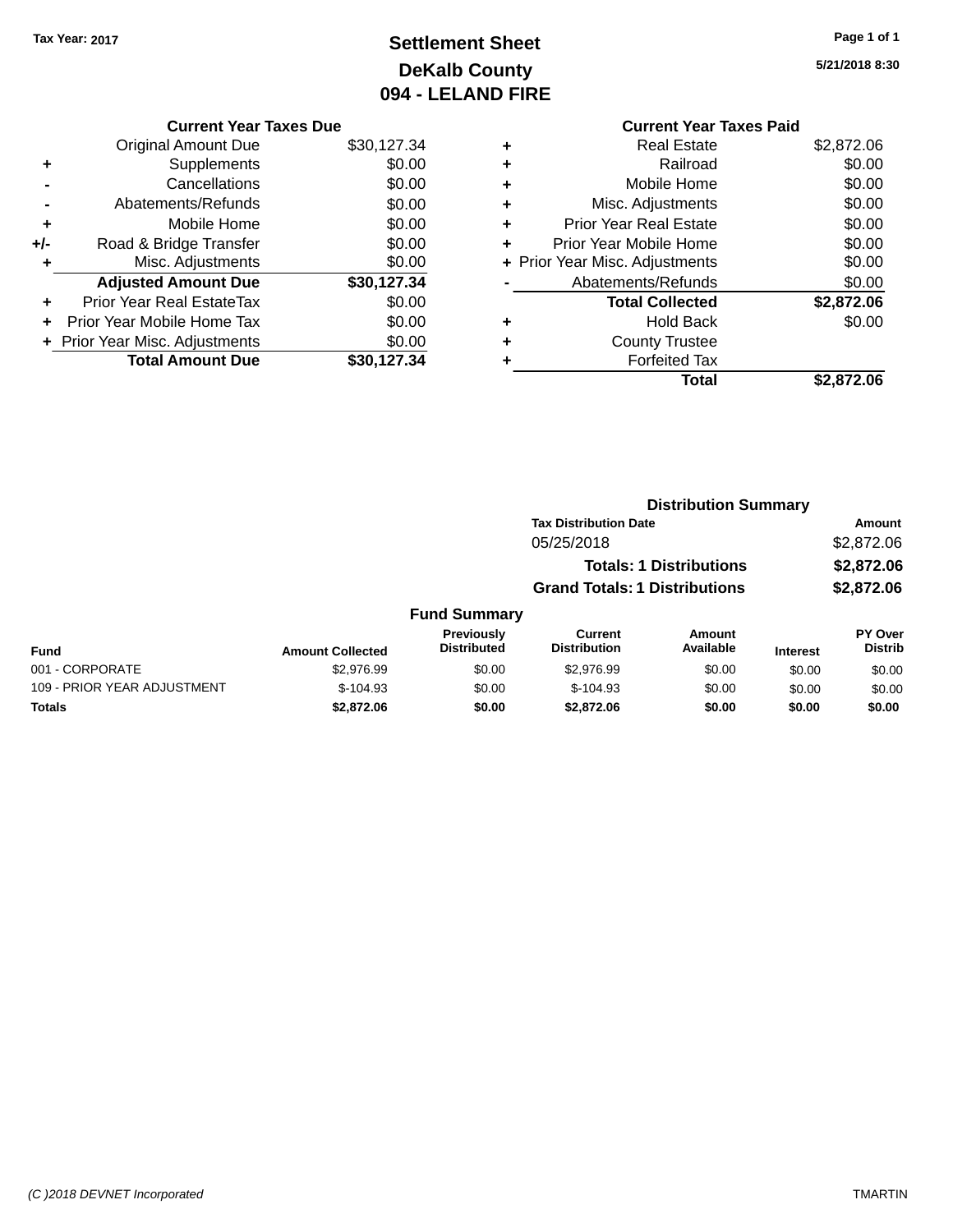# **Settlement Sheet Tax Year: 2017 Page 1 of 1 DeKalb County 095 - MALTA FIRE**

**5/21/2018 8:30**

|     | <b>Current Year Taxes Due</b>    |              |   | <b>Current Year Taxes Paid</b> |             |
|-----|----------------------------------|--------------|---|--------------------------------|-------------|
|     | <b>Original Amount Due</b>       | \$196,530.53 |   | <b>Real Estate</b>             | \$19,799.67 |
|     | <b>Supplements</b>               | \$107.83     |   | Railroad                       | \$0.00      |
|     | Cancellations                    | \$282.34     | ٠ | Mobile Home                    | \$0.00      |
|     | Abatements/Refunds               | \$0.00       | ٠ | Misc. Adjustments              | \$0.00      |
| ٠   | Mobile Home                      | \$0.00       | ٠ | <b>Prior Year Real Estate</b>  | \$0.00      |
| +/- | Road & Bridge Transfer           | \$0.00       |   | Prior Year Mobile Home         | \$0.00      |
|     | Misc. Adjustments                | \$0.00       |   | + Prior Year Misc. Adjustments | \$0.00      |
|     | <b>Adjusted Amount Due</b>       | \$196,356.02 |   | Abatements/Refunds             | \$0.00      |
| ٠   | <b>Prior Year Real EstateTax</b> | \$0.00       |   | <b>Total Collected</b>         | \$19,799.67 |
| $+$ | Prior Year Mobile Home Tax       | \$0.00       | ٠ | <b>Hold Back</b>               | \$0.00      |
|     | + Prior Year Misc. Adjustments   | \$0.00       |   | <b>County Trustee</b>          |             |
|     | <b>Total Amount Due</b>          | \$196,356.02 |   | <b>Forfeited Tax</b>           |             |

# **Total \$19,799.67**

**Distribution Summary Tax Distribution Date Amount** 05/25/2018 \$19,799.67

|                 |                         |                                         |                                      | <b>Totals: 1 Distributions</b> |                 | \$19,799.67                      |
|-----------------|-------------------------|-----------------------------------------|--------------------------------------|--------------------------------|-----------------|----------------------------------|
|                 |                         |                                         | <b>Grand Totals: 1 Distributions</b> |                                | \$19,799.67     |                                  |
|                 |                         | <b>Fund Summary</b>                     |                                      |                                |                 |                                  |
| <b>Fund</b>     | <b>Amount Collected</b> | <b>Previously</b><br><b>Distributed</b> | Current<br><b>Distribution</b>       | <b>Amount</b><br>Available     | <b>Interest</b> | <b>PY Over</b><br><b>Distrib</b> |
| 001 - CORPORATE | \$9,899.58              | \$0.00                                  | \$9,899.58                           | \$0.00                         | \$0.00          | \$0.00                           |
| 064 - AMBULANCE | \$9,900.09              | \$0.00                                  | \$9,900.09                           | \$0.00                         | \$0.00          | \$0.00                           |
| <b>Totals</b>   | \$19,799.67             | \$0.00                                  | \$19.799.67                          | \$0.00                         | \$0.00          | \$0.00                           |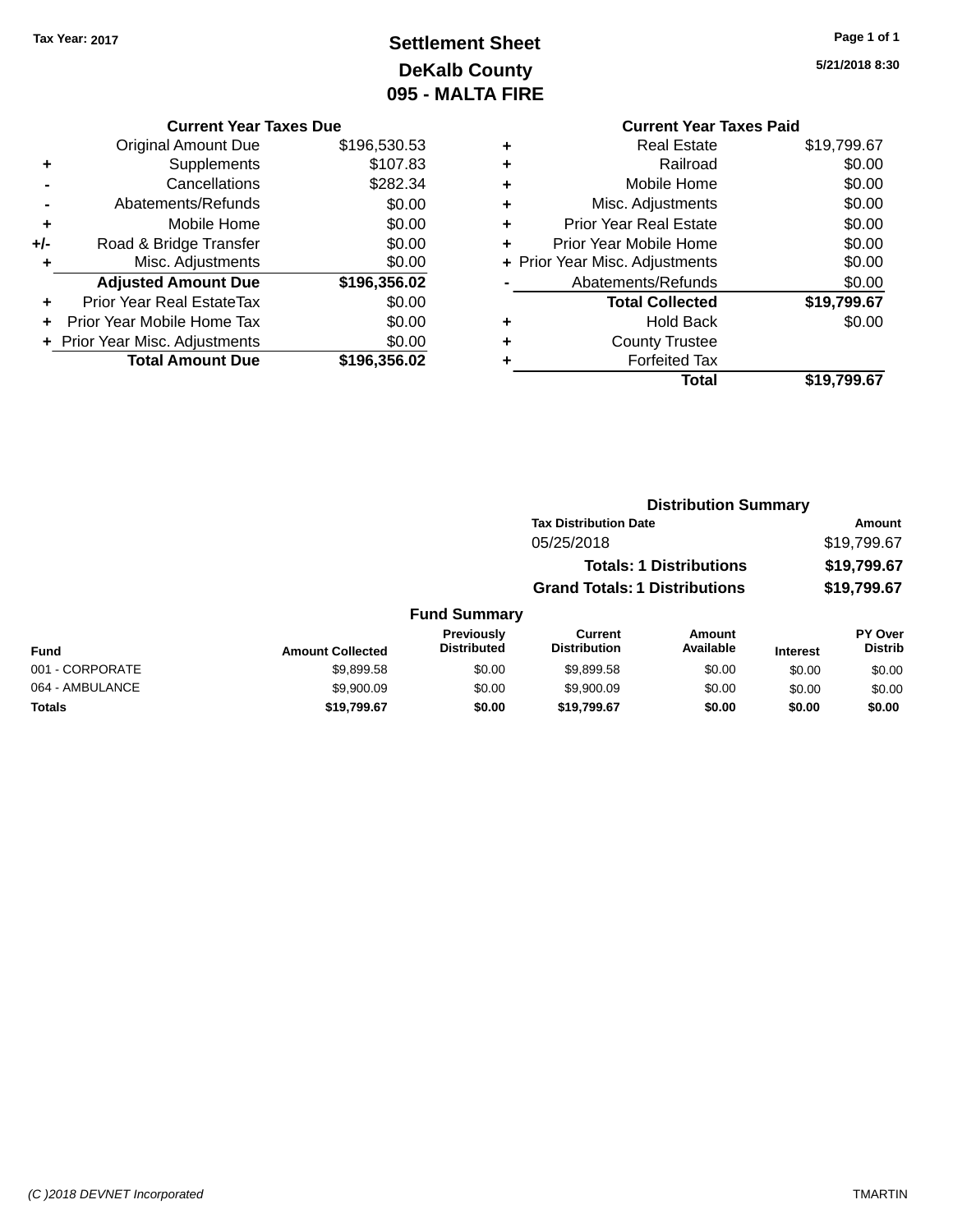# **Settlement Sheet Tax Year: 2017 Page 1 of 1 DeKalb County 096 - MAPLE PARK FIRE**

**5/21/2018 8:30**

## **Current Year Taxes Paid**

| <b>Current Year Taxes Due</b> |                         |  |  |  |  |  |
|-------------------------------|-------------------------|--|--|--|--|--|
| <b>Original Amount Due</b>    | \$200,140.39            |  |  |  |  |  |
| Supplements                   | \$1,497.94              |  |  |  |  |  |
| Cancellations                 | \$1,631.97              |  |  |  |  |  |
| Abatements/Refunds            | \$0.00                  |  |  |  |  |  |
| Mobile Home                   | \$0.00                  |  |  |  |  |  |
| Road & Bridge Transfer        | \$0.00                  |  |  |  |  |  |
| Misc. Adjustments             | \$0.00                  |  |  |  |  |  |
| <b>Adjusted Amount Due</b>    | \$200,006.36            |  |  |  |  |  |
| Prior Year Real EstateTax     | \$0.00                  |  |  |  |  |  |
| Prior Year Mobile Home Tax    | \$0.00                  |  |  |  |  |  |
| Prior Year Misc. Adjustments  | \$0.00                  |  |  |  |  |  |
|                               | \$200,006.36            |  |  |  |  |  |
|                               | <b>Total Amount Due</b> |  |  |  |  |  |

| ٠ | <b>Real Estate</b>             | \$18,798.25 |
|---|--------------------------------|-------------|
| ٠ | Railroad                       | \$0.00      |
| ٠ | Mobile Home                    | \$0.00      |
| ٠ | Misc. Adjustments              | \$0.00      |
| ٠ | <b>Prior Year Real Estate</b>  | \$0.00      |
| ٠ | Prior Year Mobile Home         | \$0.00      |
|   | + Prior Year Misc. Adjustments | \$0.00      |
|   | Abatements/Refunds             | \$0.00      |
|   | <b>Total Collected</b>         | \$18,798.25 |
| ٠ | Hold Back                      | \$0.00      |
| ٠ | <b>County Trustee</b>          |             |
| ٠ | <b>Forfeited Tax</b>           |             |
|   | Total                          | \$18,798.25 |
|   |                                |             |

## **Distribution Summary Tax Distribution Date Amount** 05/25/2018 \$18,798.25 **Totals: 1 Distributions \$18,798.25 Grand Totals: 1 Distributions \$18,798.25**

| Fund                                          | <b>Amount Collected</b> | Previously<br><b>Distributed</b> | Current<br><b>Distribution</b> | Amount<br>Available | <b>Interest</b> | <b>PY Over</b><br><b>Distrib</b> |
|-----------------------------------------------|-------------------------|----------------------------------|--------------------------------|---------------------|-----------------|----------------------------------|
| 001 - CORPORATE                               | \$8.374.32              | \$0.00                           | \$8,374.32                     | \$0.00              | \$0.00          | \$0.00                           |
| 013 - FIREFIGHTER'S PENSION                   | \$229.47                | \$0.00                           | \$229.47                       | \$0.00              | \$0.00          | \$0.00                           |
| 027 - AUDIT                                   | \$37.31                 | \$0.00                           | \$37.31                        | \$0.00              | \$0.00          | \$0.00                           |
| 035 - TORT JUDGEMENTS/LIABILITY<br><b>INS</b> | \$1.654.06              | \$0.00                           | \$1,654.06                     | \$0.00              | \$0.00          | \$0.00                           |
| 064 - AMBULANCE                               | \$6,578,60              | \$0.00                           | \$6,578,60                     | \$0.00              | \$0.00          | \$0.00                           |
| 109A - MANUAL PRIOR YEAR<br>ADJUSTMENT        | \$1.924.49              | \$0.00                           | \$1,924.49                     | \$0.00              | \$0.00          | \$0.00                           |
| <b>Totals</b>                                 | \$18,798.25             | \$0.00                           | \$18,798,25                    | \$0.00              | \$0.00          | \$0.00                           |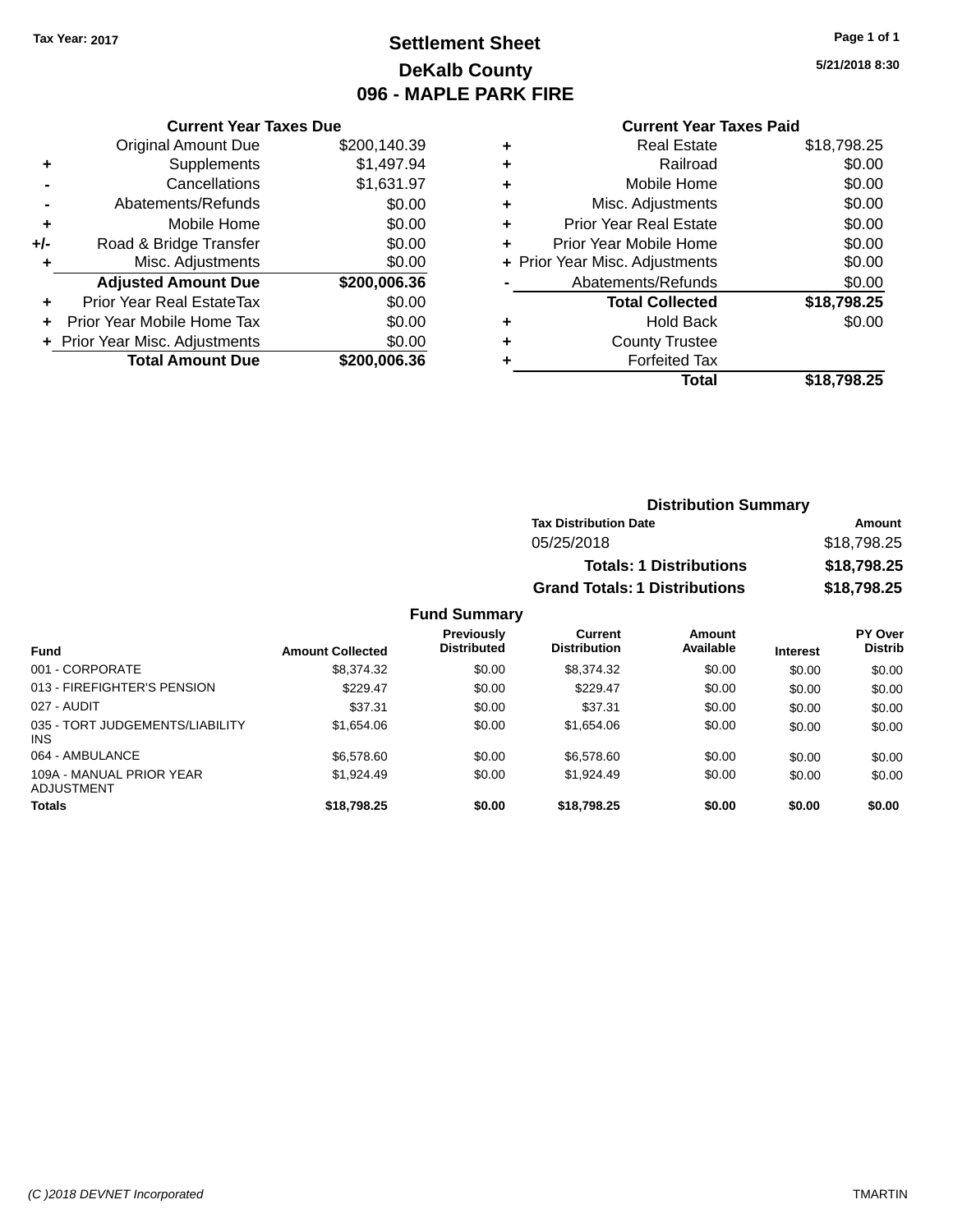# **Settlement Sheet Tax Year: 2017 Page 1 of 1 DeKalb County 097 - PAW PAW FIRE**

| Current Year Taxes Paid |
|-------------------------|
|                         |
|                         |
|                         |
|                         |
|                         |
|                         |

|     | <b>Current Year Taxes Due</b>    |             |  |  |
|-----|----------------------------------|-------------|--|--|
|     | <b>Original Amount Due</b>       | \$39,387.89 |  |  |
| ٠   | Supplements                      | \$0.00      |  |  |
|     | \$0.00<br>Cancellations          |             |  |  |
|     | Abatements/Refunds               | \$0.00      |  |  |
| ٠   | Mobile Home                      | \$0.00      |  |  |
| +/- | Road & Bridge Transfer           | \$0.00      |  |  |
| ٠   | Misc. Adjustments                | \$0.00      |  |  |
|     | <b>Adjusted Amount Due</b>       | \$39,387.89 |  |  |
|     | <b>Prior Year Real EstateTax</b> | \$0.00      |  |  |
|     | Prior Year Mobile Home Tax       | \$0.00      |  |  |
|     | + Prior Year Misc. Adjustments   | \$0.00      |  |  |
|     | <b>Total Amount Due</b>          | \$39,387,89 |  |  |

|   | OUITUR TUUT TUAUJ LUIU         |            |
|---|--------------------------------|------------|
| ٠ | <b>Real Estate</b>             | \$3,385.54 |
| ÷ | Railroad                       | \$0.00     |
| ٠ | Mobile Home                    | \$0.00     |
| ٠ | Misc. Adjustments              | \$0.00     |
| ٠ | <b>Prior Year Real Estate</b>  | \$0.00     |
| ٠ | Prior Year Mobile Home         | \$0.00     |
|   | + Prior Year Misc. Adjustments | \$0.00     |
|   | Abatements/Refunds             | \$0.00     |
|   | <b>Total Collected</b>         | \$3,385.54 |
| ٠ | Hold Back                      | \$0.00     |
| ٠ | <b>County Trustee</b>          |            |
| ٠ | <b>Forfeited Tax</b>           |            |
|   | Total                          | \$3,385.54 |
|   |                                |            |

| 5/21/2018 8:30 |  |
|----------------|--|

|                                         |                         |                                  | <b>Distribution Summary</b>           |                                |                 |                                  |
|-----------------------------------------|-------------------------|----------------------------------|---------------------------------------|--------------------------------|-----------------|----------------------------------|
|                                         |                         |                                  | <b>Tax Distribution Date</b>          |                                |                 | Amount                           |
|                                         |                         |                                  | 05/25/2018                            |                                |                 | \$3,385.54                       |
|                                         |                         |                                  |                                       | <b>Totals: 1 Distributions</b> |                 | \$3,385.54                       |
|                                         |                         |                                  | <b>Grand Totals: 1 Distributions</b>  |                                |                 | \$3,385.54                       |
|                                         |                         | <b>Fund Summary</b>              |                                       |                                |                 |                                  |
| <b>Fund</b>                             | <b>Amount Collected</b> | Previously<br><b>Distributed</b> | <b>Current</b><br><b>Distribution</b> | <b>Amount</b><br>Available     | <b>Interest</b> | <b>PY Over</b><br><b>Distrib</b> |
| 001 - CORPORATE                         | \$2,979.23              | \$0.00                           | \$2,979.23                            | \$0.00                         | \$0.00          | \$0.00                           |
| 035 - TORT JUDGEMENTS/LIABILITY<br>INS. | \$406.31                | \$0.00                           | \$406.31                              | \$0.00                         | \$0.00          | \$0.00                           |
| <b>Totals</b>                           | \$3,385.54              | \$0.00                           | \$3,385.54                            | \$0.00                         | \$0.00          | \$0.00                           |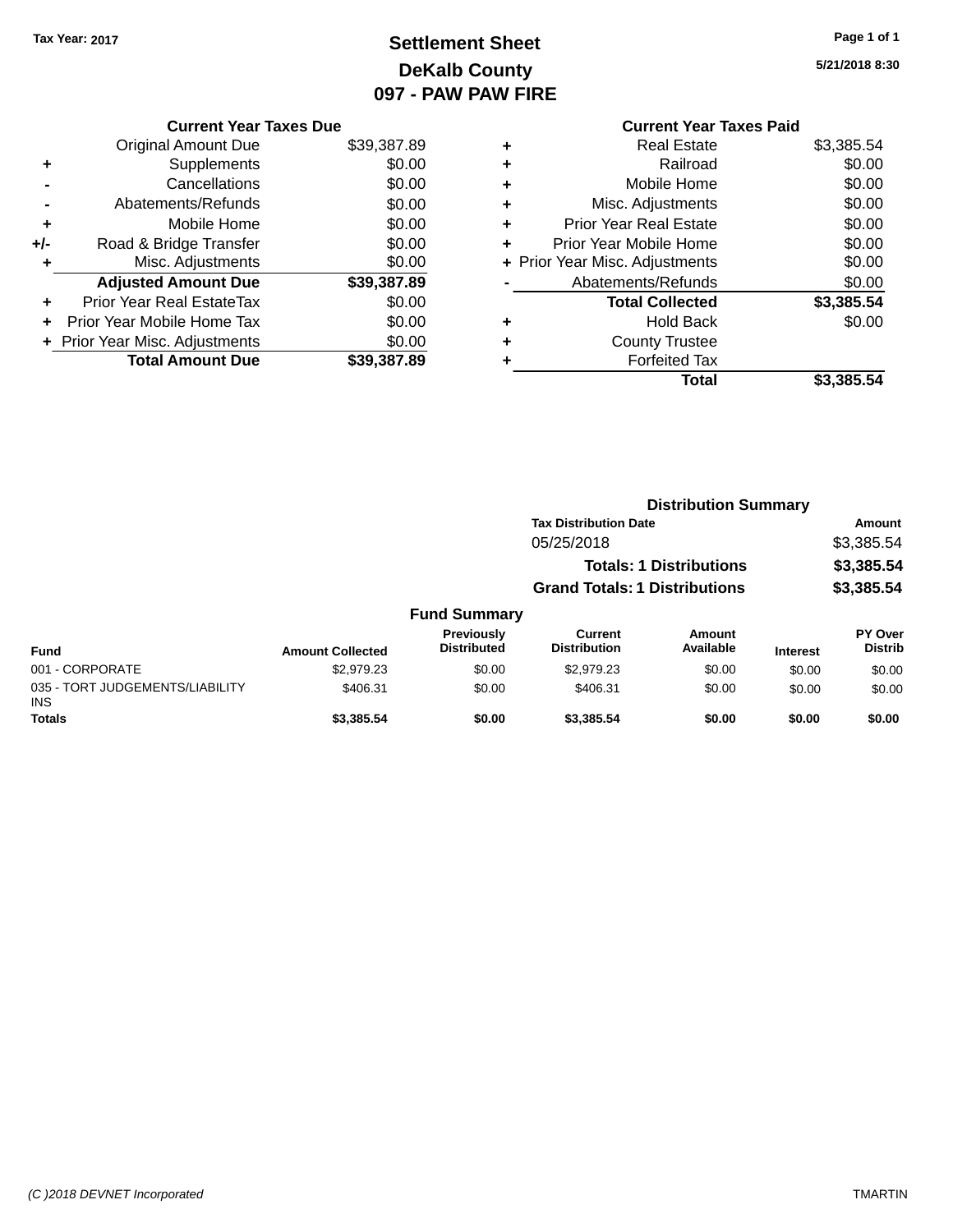# **Settlement Sheet Tax Year: 2017 Page 1 of 1 DeKalb County 098 - SANDWICH FIRE**

**5/21/2018 8:30**

# **Current Year Taxes Paid**

|       | <b>Current Year Taxes Due</b>  |              |  |  |  |  |
|-------|--------------------------------|--------------|--|--|--|--|
|       | <b>Original Amount Due</b>     | \$588,911.64 |  |  |  |  |
| ٠     | Supplements                    | \$3,454.69   |  |  |  |  |
|       | \$3,887.60<br>Cancellations    |              |  |  |  |  |
|       | Abatements/Refunds             | \$0.00       |  |  |  |  |
| ٠     | Mobile Home                    | \$0.00       |  |  |  |  |
| $+/-$ | Road & Bridge Transfer         | \$0.00       |  |  |  |  |
| ٠     | Misc. Adjustments              | \$0.00       |  |  |  |  |
|       | <b>Adjusted Amount Due</b>     | \$588,478.73 |  |  |  |  |
| ٠     | Prior Year Real EstateTax      | \$0.00       |  |  |  |  |
|       | Prior Year Mobile Home Tax     | \$0.00       |  |  |  |  |
|       | + Prior Year Misc. Adjustments | \$582.41     |  |  |  |  |
|       | <b>Total Amount Due</b>        | \$589,061.14 |  |  |  |  |
|       |                                |              |  |  |  |  |

|   | <b>Real Estate</b>             | \$64,319.70 |
|---|--------------------------------|-------------|
| ٠ | Railroad                       | \$0.00      |
| ٠ | Mobile Home                    | \$0.00      |
| ٠ | Misc. Adjustments              | \$0.00      |
| ٠ | <b>Prior Year Real Estate</b>  | \$0.00      |
| ÷ | Prior Year Mobile Home         | \$0.00      |
|   | + Prior Year Misc. Adjustments | \$582.41    |
|   | Abatements/Refunds             | \$0.00      |
|   | <b>Total Collected</b>         | \$64,902.11 |
| ٠ | Hold Back                      | \$0.00      |
| ٠ | <b>County Trustee</b>          |             |
| ٠ | <b>Forfeited Tax</b>           |             |
|   | <b>Total</b>                   | \$64,902.11 |
|   |                                |             |

| <b>Distribution Summary</b>          |             |
|--------------------------------------|-------------|
| <b>Tax Distribution Date</b>         | Amount      |
| 05/25/2018                           | \$64,902.11 |
| <b>Totals: 1 Distributions</b>       | \$64,902.11 |
| <b>Grand Totals: 1 Distributions</b> | \$64,902.11 |
|                                      |             |

# **Fund Summary**

| Fund                                    | <b>Amount Collected</b> | <b>Previously</b><br><b>Distributed</b> | <b>Current</b><br><b>Distribution</b> | Amount<br>Available | <b>Interest</b> | PY Over<br><b>Distrib</b> |
|-----------------------------------------|-------------------------|-----------------------------------------|---------------------------------------|---------------------|-----------------|---------------------------|
| 001 - CORPORATE                         | \$57,854.85             | \$0.00                                  | \$57.854.85                           | \$0.00              | \$0.00          | \$0.00                    |
| 027 - AUDIT                             | \$572.63                | \$0.00                                  | \$572.63                              | \$0.00              | \$0.00          | \$0.00                    |
| 035 - TORT JUDGEMENTS/LIABILITY<br>INS. | \$7,213,03              | \$0.00                                  | \$7.213.03                            | \$0.00              | \$0.00          | \$0.00                    |
| 109 - PRIOR YEAR ADJUSTMENT             | $$-738.40$              | \$0.00                                  | $$-738.40$                            | \$0.00              | \$0.00          | \$0.00                    |
| <b>Totals</b>                           | \$64.902.11             | \$0.00                                  | \$64.902.11                           | \$0.00              | \$0.00          | \$0.00                    |

## **Miscellaneous Adjustment Detail**

| Year Source             | <b>Account Type</b> | <b>Amount Adiustment Description</b>                   |
|-------------------------|---------------------|--------------------------------------------------------|
| 2016 RE - Real Estate   | Back Tax Collected  | \$51.39 DOBSON REDEMPTION 19-26-481-012 by TBA         |
| 2016 RE - Real Estate   | Back Tax Collected  | \$531.02 CHICAGO TITLE LAND TR CO 19-26-484-016 by TBA |
| <b>Totals 2 entries</b> |                     | \$582.41                                               |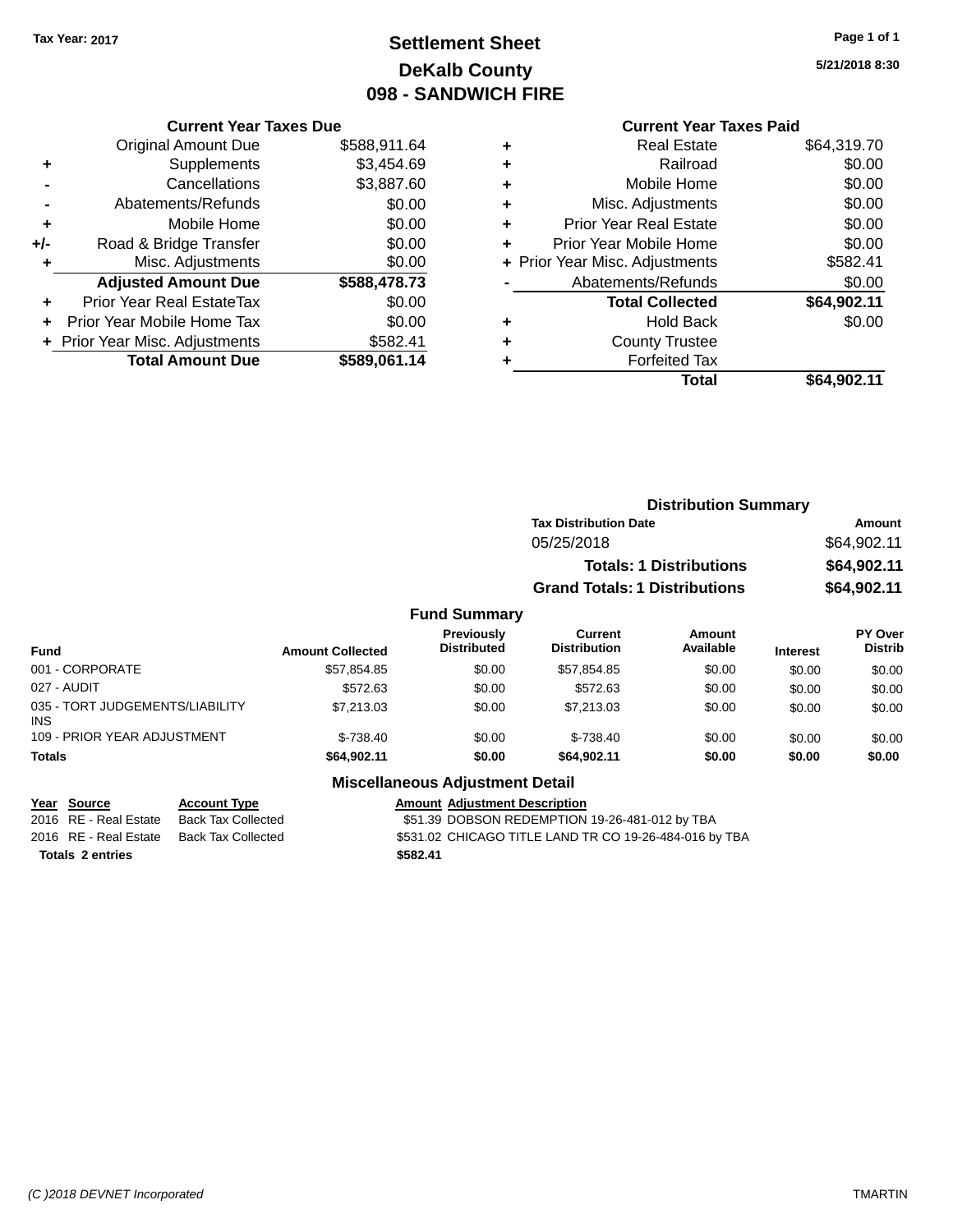# **Settlement Sheet Tax Year: 2017 Page 1 of 1 DeKalb County 099 - SHABBONA FIRE**

**5/21/2018 8:30**

## **Current Year Taxes Paid**

|     | <b>Current Year Taxes Due</b>  |              |
|-----|--------------------------------|--------------|
|     | <b>Original Amount Due</b>     | \$193,854.53 |
| ÷   | Supplements                    | \$248.11     |
|     | Cancellations                  | \$280.46     |
|     | Abatements/Refunds             | \$0.00       |
| ٠   | Mobile Home                    | \$0.00       |
| +/- | Road & Bridge Transfer         | \$0.00       |
| ٠   | Misc. Adjustments              | \$0.00       |
|     | <b>Adjusted Amount Due</b>     | \$193,822.18 |
| ٠   | Prior Year Real EstateTax      | \$0.00       |
|     | Prior Year Mobile Home Tax     | \$0.00       |
|     | + Prior Year Misc. Adjustments | \$0.00       |
|     | <b>Total Amount Due</b>        | \$193,822.18 |
|     |                                |              |

| ٠ | <b>Real Estate</b>             | \$16,849.12 |
|---|--------------------------------|-------------|
| ٠ | Railroad                       | \$0.00      |
| ٠ | Mobile Home                    | \$0.00      |
| ٠ | Misc. Adjustments              | \$0.00      |
| ٠ | <b>Prior Year Real Estate</b>  | \$0.00      |
| ٠ | Prior Year Mobile Home         | \$0.00      |
|   | + Prior Year Misc. Adjustments | \$0.00      |
|   | Abatements/Refunds             | \$0.00      |
|   | <b>Total Collected</b>         | \$16,849.12 |
| ٠ | Hold Back                      | \$0.00      |
| ٠ | <b>County Trustee</b>          |             |
| ٠ | <b>Forfeited Tax</b>           |             |
|   | Total                          | \$16,849.12 |
|   |                                |             |

## **Distribution Summary Tax Distribution Date Amount** 05/25/2018 \$16,849.12 **Totals: 1 Distributions \$16,849.12 Grand Totals: 1 Distributions \$16,849.12**

| <b>Fund</b>                                   | <b>Amount Collected</b> | Previously<br><b>Distributed</b> | <b>Current</b><br><b>Distribution</b> | Amount<br>Available | <b>Interest</b> | <b>PY Over</b><br><b>Distrib</b> |
|-----------------------------------------------|-------------------------|----------------------------------|---------------------------------------|---------------------|-----------------|----------------------------------|
| 001 - CORPORATE                               | \$11,513,11             | \$0.00                           | \$11,513.11                           | \$0.00              | \$0.00          | \$0.00                           |
| 035 - TORT JUDGEMENTS/LIABILITY<br><b>INS</b> | \$2,320.12              | \$0.00                           | \$2,320.12                            | \$0.00              | \$0.00          | \$0.00                           |
| 064 - AMBULANCE                               | \$3.015.89              | \$0.00                           | \$3.015.89                            | \$0.00              | \$0.00          | \$0.00                           |
| <b>Totals</b>                                 | \$16,849.12             | \$0.00                           | \$16,849.12                           | \$0.00              | \$0.00          | \$0.00                           |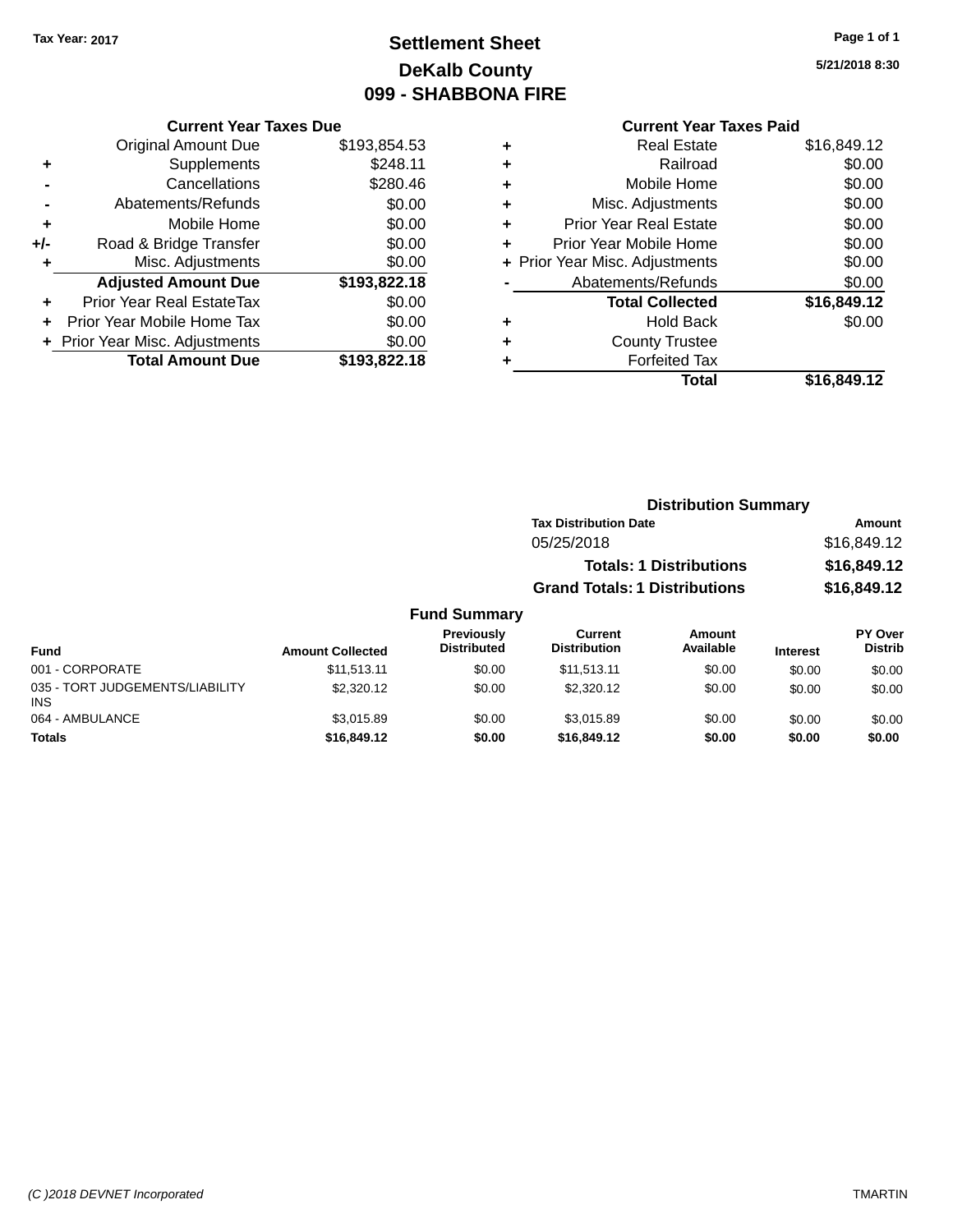# **Settlement Sheet Tax Year: 2017 Page 1 of 1 DeKalb County 100 - SOMONAUK FIRE**

**5/21/2018 8:30**

## **Current Year Taxes Paid**

|     | <b>Current Year Taxes Due</b>  |              |
|-----|--------------------------------|--------------|
|     | <b>Original Amount Due</b>     | \$263,031.25 |
| ٠   | Supplements                    | \$293.46     |
|     | Cancellations                  | \$418.78     |
|     | Abatements/Refunds             | \$0.00       |
| ٠   | Mobile Home                    | \$0.00       |
| +/- | Road & Bridge Transfer         | \$0.00       |
| ٠   | Misc. Adjustments              | \$0.00       |
|     | <b>Adjusted Amount Due</b>     | \$262,905.93 |
| ٠   | Prior Year Real EstateTax      | \$0.00       |
|     | Prior Year Mobile Home Tax     | \$0.00       |
|     | + Prior Year Misc. Adjustments | \$0.00       |
|     | <b>Total Amount Due</b>        | \$262.905.93 |
|     |                                |              |

| ٠ | <b>Real Estate</b>             | \$26,410.18 |
|---|--------------------------------|-------------|
| ٠ | Railroad                       | \$0.00      |
| ٠ | Mobile Home                    | \$0.00      |
| ٠ | Misc. Adjustments              | \$0.00      |
| ٠ | <b>Prior Year Real Estate</b>  | \$0.00      |
| ٠ | Prior Year Mobile Home         | \$0.00      |
|   | + Prior Year Misc. Adjustments | \$0.00      |
|   | Abatements/Refunds             | \$0.00      |
|   | <b>Total Collected</b>         | \$26,410.18 |
| ٠ | Hold Back                      | \$0.00      |
|   | <b>County Trustee</b>          |             |
| ٠ | <b>Forfeited Tax</b>           |             |
|   | Total                          | \$26,410.18 |
|   |                                |             |

| <b>Distribution Summary</b>          |             |
|--------------------------------------|-------------|
| <b>Tax Distribution Date</b>         | Amount      |
| 05/25/2018                           | \$26,410.18 |
| <b>Totals: 1 Distributions</b>       | \$26,410.18 |
| <b>Grand Totals: 1 Distributions</b> | \$26,410.18 |
|                                      |             |

#### **Fund Summary Fund Interest Amount Collected Distributed PY Over Distrib Amount Available Current Distribution Previously** 001 - CORPORATE \$14,868.80 \$0.00 \$14,868.80 \$0.00 \$0.00 \$0.00 064 - AMBULANCE \$12,305.11 \$0.00 \$12,305.11 \$0.00 \$0.00 \$0.00 109 - PRIOR YEAR ADJUSTMENT **\$-763.73** \$0.00 \$-763.73 \$0.00 \$0.00 \$0.00 \$0.00 **Totals \$26,410.18 \$0.00 \$26,410.18 \$0.00 \$0.00 \$0.00**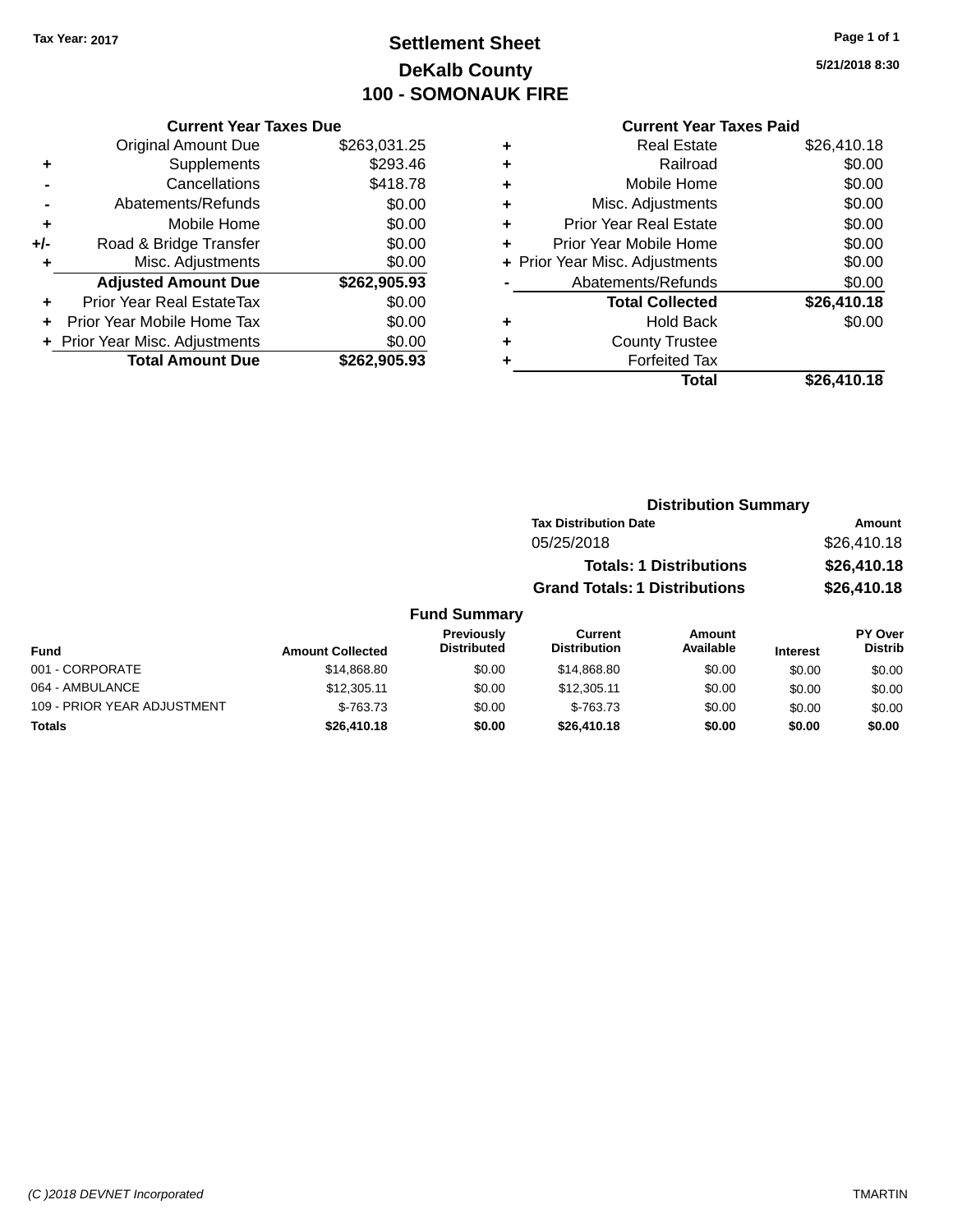# **Settlement Sheet Tax Year: 2017 Page 1 of 1 DeKalb County 101 - SYCAMORE FIRE**

**5/21/2018 8:30**

### **Current Year Taxes Due**

|     | <b>Original Amount Due</b>     | \$346,054.40 |
|-----|--------------------------------|--------------|
| ٠   | Supplements                    | \$1,678.62   |
|     | Cancellations                  | \$1,773.17   |
|     | Abatements/Refunds             | \$0.00       |
| ٠   | Mobile Home                    | \$0.00       |
| +/- | Road & Bridge Transfer         | \$0.00       |
| ٠   | Misc. Adjustments              | \$0.00       |
|     | <b>Adjusted Amount Due</b>     | \$345,959.85 |
| ÷   | Prior Year Real EstateTax      | \$0.00       |
|     | Prior Year Mobile Home Tax     | \$0.00       |
|     | + Prior Year Misc. Adjustments | \$0.00       |
|     | <b>Total Amount Due</b>        | \$345.959.85 |

## **Current Year Taxes Paid +** Real Estate \$41,324.34 **+** Railroad \$0.00 **+** Mobile Home \$0.00 **+** Misc. Adjustments \$0.00 **+** Prior Year Real Estate \$0.00 **+** Prior Year Mobile Home \$0.00 **+ Prior Year Misc. Adjustments**  $$0.00$ **-** Abatements/Refunds \$0.00 **Total Collected \$41,324.34 +** Hold Back \$0.00 **+** County Trustee **+** Forfeited Tax

**Total \$41,324.34**

| <b>Distribution Summary</b>          |             |
|--------------------------------------|-------------|
| <b>Tax Distribution Date</b>         | Amount      |
| 05/25/2018                           | \$41.324.34 |
| <b>Totals: 1 Distributions</b>       | \$41,324.34 |
| <b>Grand Totals: 1 Distributions</b> | \$41,324.34 |

| <b>Fund</b>     | <b>Amount Collected</b> | <b>Previously</b><br><b>Distributed</b> | Current<br><b>Distribution</b> | Amount<br>Available | <b>Interest</b> | <b>PY Over</b><br><b>Distrib</b> |
|-----------------|-------------------------|-----------------------------------------|--------------------------------|---------------------|-----------------|----------------------------------|
| 001 - CORPORATE | \$21,356.63             | \$0.00                                  | \$21.356.63                    | \$0.00              | \$0.00          | \$0.00                           |
| 064 - AMBULANCE | \$19.967.71             | \$0.00                                  | \$19.967.71                    | \$0.00              | \$0.00          | \$0.00                           |
| <b>Totals</b>   | \$41.324.34             | \$0.00                                  | \$41,324,34                    | \$0.00              | \$0.00          | \$0.00                           |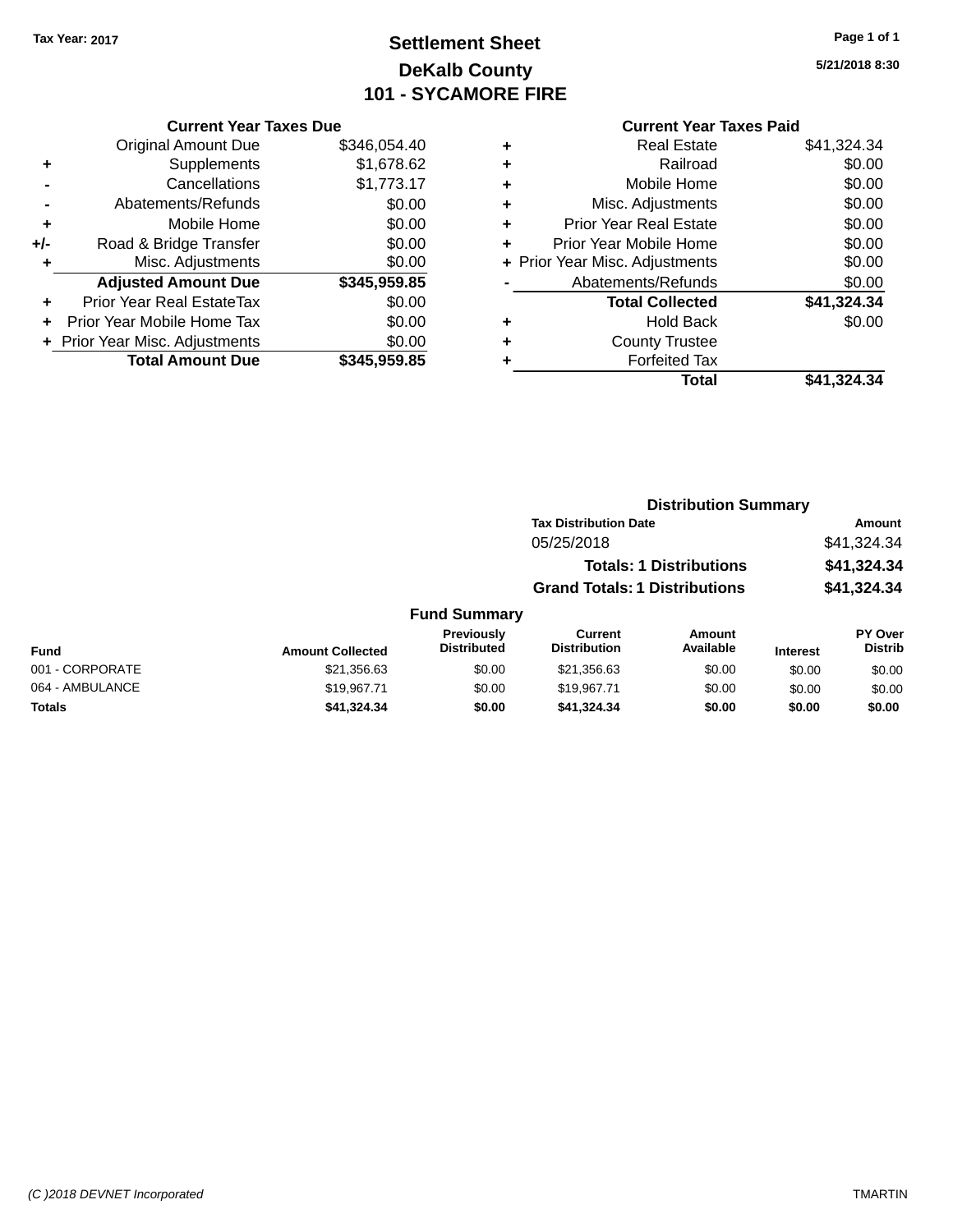# **Settlement Sheet Tax Year: 2017 Page 1 of 1 DeKalb County 102 - WATERMAN FIRE**

**5/21/2018 8:30**

## **Current Year Taxes Due**

|     | <b>Original Amount Due</b>     | \$157,773.29 |
|-----|--------------------------------|--------------|
| ٠   | Supplements                    | \$462.94     |
|     | Cancellations                  | \$516.83     |
|     | Abatements/Refunds             | \$0.00       |
| ٠   | Mobile Home                    | \$0.00       |
| +/- | Road & Bridge Transfer         | \$0.00       |
| ٠   | Misc. Adjustments              | \$0.00       |
|     | <b>Adjusted Amount Due</b>     | \$157,719.40 |
| ÷   | Prior Year Real EstateTax      | \$0.00       |
|     | Prior Year Mobile Home Tax     | \$0.00       |
|     | + Prior Year Misc. Adjustments | \$0.00       |
|     | <b>Total Amount Due</b>        | \$157,719.40 |

## **Current Year Taxes Paid +** Real Estate \$15,015.47 **+** Railroad \$0.00 **+** Mobile Home \$0.00 **+** Misc. Adjustments \$0.00 **+** Prior Year Real Estate \$0.00 **+** Prior Year Mobile Home \$0.00 **+** Prior Year Misc. Adjustments  $$0.00$ **-** Abatements/Refunds \$0.00

|   | <b>Total Collected</b> | \$15,015.47 |
|---|------------------------|-------------|
| ٠ | <b>Hold Back</b>       | \$0.00      |
| ٠ | <b>County Trustee</b>  |             |
| ٠ | <b>Forfeited Tax</b>   |             |
|   | Total                  | \$15,015.47 |

#### **Distribution Summary Tax Distribution Date Amount** 05/25/2018 \$15,015.47 **Totals: 1 Distributions \$15,015.47 Grand Totals: 1 Distributions \$15,015.47 Fund Summary Fund Interest Amount Collected Distributed PY Over Distrib Amount Available Current Distribution Previously** 001 - CORPORATE \$15,015.47 \$0.00 \$15,015.47 \$0.00 \$0.00 \$0.00

**Totals \$15,015.47 \$0.00 \$15,015.47 \$0.00 \$0.00 \$0.00**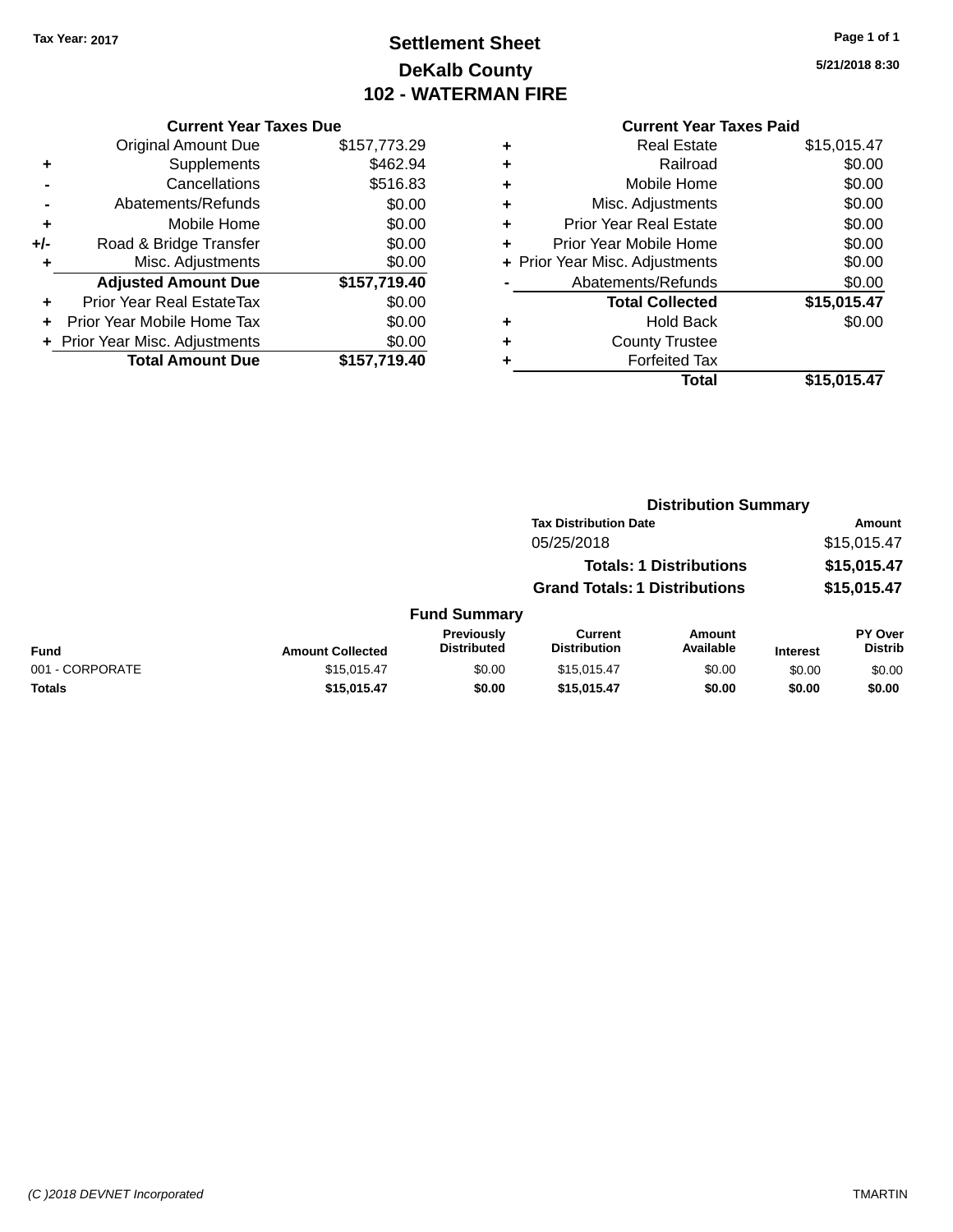## **Settlement Sheet Tax Year: 2017 Page 1 of 1 DeKalb County 103 - EARLVILLE LIBRARY DISTRICT**

**5/21/2018 8:30**

### **Current Year Taxes Paid**

|     | <b>Current Year Taxes Due</b> |            |
|-----|-------------------------------|------------|
|     | <b>Original Amount Due</b>    | \$5,052.71 |
| ٠   | Supplements                   | \$0.00     |
|     | Cancellations                 | \$0.00     |
|     | Abatements/Refunds            | \$0.00     |
| ٠   | Mobile Home                   | \$0.00     |
| +/- | Road & Bridge Transfer        | \$0.00     |
| ٠   | Misc. Adjustments             | \$0.00     |
|     | <b>Adjusted Amount Due</b>    | \$5,052.71 |
| ÷   | Prior Year Real EstateTax     | \$0.00     |
|     | Prior Year Mobile Home Tax    | \$0.00     |
|     | Prior Year Misc. Adjustments  | \$0.00     |
|     | <b>Total Amount Due</b>       | \$5,052.71 |

| ٠ | <b>Real Estate</b>             | \$838.95 |
|---|--------------------------------|----------|
| ٠ | Railroad                       | \$0.00   |
| ٠ | Mobile Home                    | \$0.00   |
| ٠ | Misc. Adjustments              | \$0.00   |
| ٠ | <b>Prior Year Real Estate</b>  | \$0.00   |
| ٠ | Prior Year Mobile Home         | \$0.00   |
|   | + Prior Year Misc. Adjustments | \$0.00   |
|   | Abatements/Refunds             | \$0.00   |
|   | <b>Total Collected</b>         | \$838.95 |
| ٠ | <b>Hold Back</b>               | \$0.00   |
| ٠ | <b>County Trustee</b>          |          |
| ٠ | <b>Forfeited Tax</b>           |          |
|   | Total                          | \$838.95 |
|   |                                |          |

| <b>Distribution Summary</b>          |          |  |  |  |
|--------------------------------------|----------|--|--|--|
| <b>Tax Distribution Date</b>         | Amount   |  |  |  |
| 05/25/2018                           | \$838.95 |  |  |  |
| <b>Totals: 1 Distributions</b>       | \$838.95 |  |  |  |
| <b>Grand Totals: 1 Distributions</b> | \$838.95 |  |  |  |

| <b>Fund</b>                                         | <b>Amount Collected</b> | Previously<br><b>Distributed</b> | Current<br><b>Distribution</b> | <b>Amount</b><br>Available | <b>Interest</b> | PY Over<br><b>Distrib</b> |
|-----------------------------------------------------|-------------------------|----------------------------------|--------------------------------|----------------------------|-----------------|---------------------------|
| 001 - CORPORATE                                     | \$466.51                | \$0.00                           | \$466.51                       | \$0.00                     | \$0.00          | \$0.00                    |
| 004 - OPERATIONS & MAINTENANCE                      | \$61.75                 | \$0.00                           | \$61.75                        | \$0.00                     | \$0.00          | \$0.00                    |
| 027 - AUDIT                                         | \$14.29                 | \$0.00                           | \$14.29                        | \$0.00                     | \$0.00          | \$0.00                    |
| 031 - WORKING CASH                                  | \$0.00                  | \$0.00                           | \$0.00                         | \$0.00                     | \$0.00          | \$0.00                    |
| 035 - TORT JUDGMENTS, LIABILITY<br><b>INSURANCE</b> | \$241.49                | \$0.00                           | \$241.49                       | \$0.00                     | \$0.00          | \$0.00                    |
| 047 - SOCIAL SECURITY                               | \$54.91                 | \$0.00                           | \$54.91                        | \$0.00                     | \$0.00          | \$0.00                    |
| <b>Totals</b>                                       | \$838.95                | \$0.00                           | \$838.95                       | \$0.00                     | \$0.00          | \$0.00                    |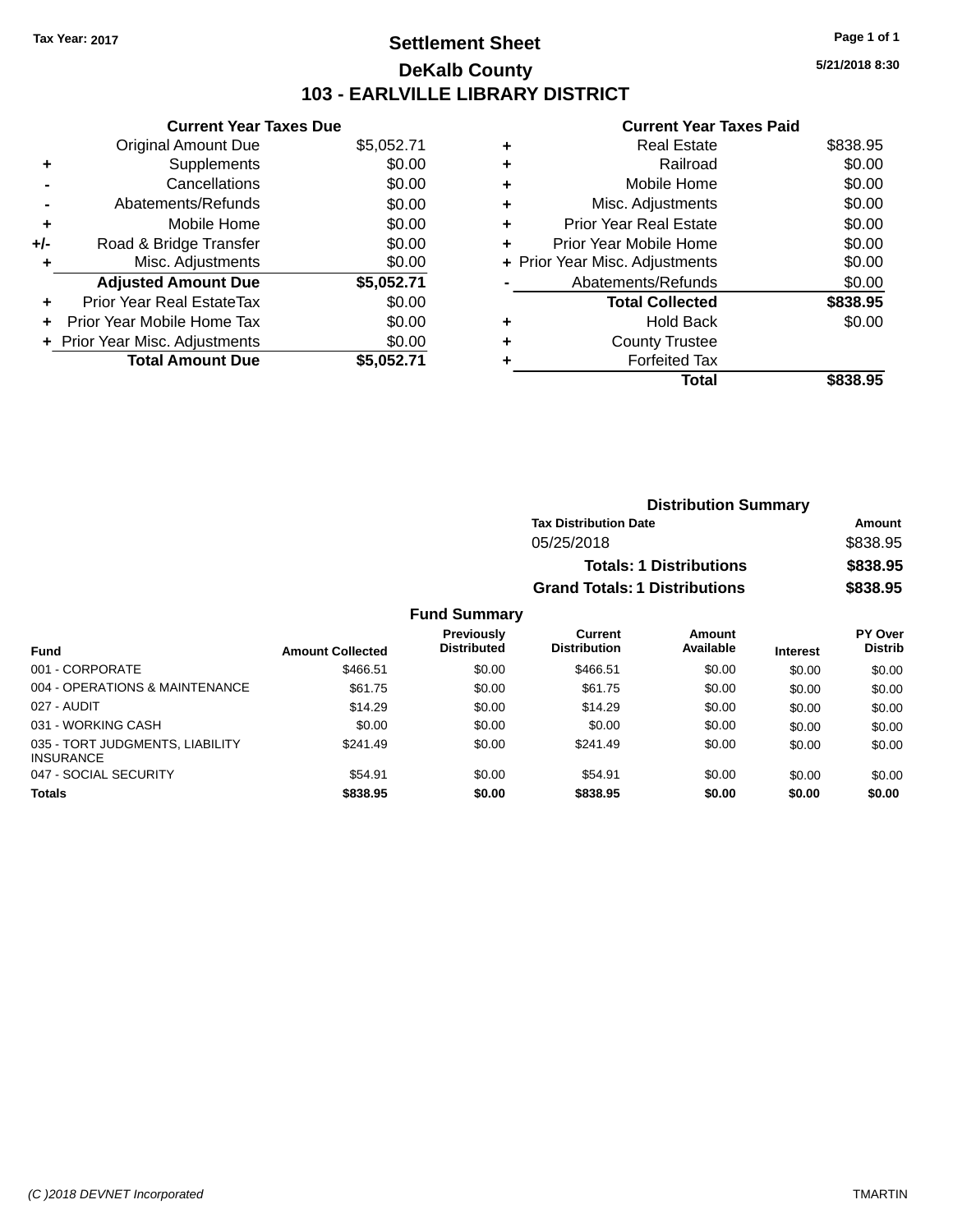# **Settlement Sheet Tax Year: 2017 Page 1 of 2 DeKalb County 110 - DEKALB PARK**

**5/21/2018 8:30**

## **Current Year Taxes Paid**

|     | <b>Current Year Taxes Due</b>  |                |
|-----|--------------------------------|----------------|
|     | <b>Original Amount Due</b>     | \$3,961,924.33 |
| ٠   | Supplements                    | \$23,859.36    |
|     | Cancellations                  | \$115,351.06   |
|     | Abatements/Refunds             | \$7,186.78     |
| ٠   | Mobile Home                    | \$0.00         |
| +/- | Road & Bridge Transfer         | \$0.00         |
|     | Misc. Adjustments              | \$0.00         |
|     | <b>Adjusted Amount Due</b>     | \$3,863,245.85 |
| ÷   | Prior Year Real EstateTax      | (\$1,427.30)   |
|     | Prior Year Mobile Home Tax     | \$0.00         |
|     | + Prior Year Misc. Adjustments | \$24.21        |
|     | <b>Total Amount Due</b>        | \$3,861,842.76 |

|   | <b>Real Estate</b>             | \$366,033.37 |
|---|--------------------------------|--------------|
| ٠ | Railroad                       | \$0.00       |
| ٠ | Mobile Home                    | \$0.00       |
| ٠ | Misc. Adjustments              | \$0.00       |
| ٠ | <b>Prior Year Real Estate</b>  | (\$1,427.30) |
|   | Prior Year Mobile Home         | \$0.00       |
|   | + Prior Year Misc. Adjustments | \$24.21      |
|   | Abatements/Refunds             | \$7,186.78   |
|   | <b>Total Collected</b>         | \$357,443.50 |
| ٠ | <b>Hold Back</b>               | \$0.00       |
| ٠ | <b>County Trustee</b>          |              |
| ٠ | <b>Forfeited Tax</b>           |              |
|   | Total                          | \$357,443,50 |
|   |                                |              |

| <b>Distribution Summary</b>          |              |  |  |  |  |
|--------------------------------------|--------------|--|--|--|--|
| <b>Tax Distribution Date</b>         | Amount       |  |  |  |  |
| 05/25/2018                           | \$357,443.50 |  |  |  |  |
| <b>Totals: 1 Distributions</b>       | \$357,443.50 |  |  |  |  |
| <b>Grand Totals: 1 Distributions</b> | \$357,443.50 |  |  |  |  |

**Fund Summary**

| <b>Fund</b>                             | <b>Amount Collected</b> | Previously<br><b>Distributed</b> | Current<br><b>Distribution</b> | Amount<br>Available | <b>Interest</b> | PY Over<br><b>Distrib</b> |
|-----------------------------------------|-------------------------|----------------------------------|--------------------------------|---------------------|-----------------|---------------------------|
| 001 - CORPORATE                         | \$122,618,08            | \$0.00                           | \$122,618.08                   | \$0.00              | \$0.00          | \$0.00                    |
| 003 - BONDS AND INTEREST                | \$115,412.08            | \$0.00                           | \$115,412.08                   | \$0.00              | \$0.00          | \$0.00                    |
| $005 - I. M. R. F.$                     | \$31.160.87             | \$0.00                           | \$31,160.87                    | \$0.00              | \$0.00          | \$0.00                    |
| 027 - AUDIT                             | \$2,398.80              | \$0.00                           | \$2,398.80                     | \$0.00              | \$0.00          | \$0.00                    |
| 035 - TORT JUDGEMENTS/LIABILITY<br>INS. | \$5,675.50              | \$0.00                           | \$5,675.50                     | \$0.00              | \$0.00          | \$0.00                    |
| 047 - SOCIAL SECURITY                   | \$15,131.66             | \$0.00                           | \$15,131.66                    | \$0.00              | \$0.00          | \$0.00                    |
| 060 - UNEMPLOYMENT INSURANCE            | \$1,808.67              | \$0.00                           | \$1,808.67                     | \$0.00              | \$0.00          | \$0.00                    |
| 062 - WORKERS COMPENSATION              | \$4,509.87              | \$0.00                           | \$4.509.87                     | \$0.00              | \$0.00          | \$0.00                    |
| 122 - RECREATION                        | \$28,368.50             | \$0.00                           | \$28,368.50                    | \$0.00              | \$0.00          | \$0.00                    |
| 123 - AQUARIUM AND MUSEUM               | \$11,169.04             | \$0.00                           | \$11,169.04                    | \$0.00              | \$0.00          | \$0.00                    |
| 126 - REC PROGRAMS/HANDICAPPED          | \$19.190.43             | \$0.00                           | \$19,190.43                    | \$0.00              | \$0.00          | \$0.00                    |
| <b>Totals</b>                           | \$357,443.50            | \$0.00                           | \$357,443.50                   | \$0.00              | \$0.00          | \$0.00                    |

## **Miscellaneous Adjustment Detail**

| Year Source             | <b>Account Type</b> |         | <b>Amount Adiustment Description</b>                   |
|-------------------------|---------------------|---------|--------------------------------------------------------|
| 2016 RE - Real Estate   | Back Tax Collected  |         | \$24.21 ORIK WILKINSON REDEMPTION 08-12-377-001 by TBA |
| <b>Totals 1 entries</b> |                     | \$24.21 |                                                        |

# **Abatement Detail**

| Year Source                        | <b>Account Type</b> | <b>Amount Adjustment Description</b>             |
|------------------------------------|---------------------|--------------------------------------------------|
| 2017 RE - Real Estate RE Abatement |                     | \$0.01 PTAB INTEREST REFUND 08-23-105-006 by TBA |
| 2017 RE - Real Estate RE Abatement |                     | \$0.02 PTAB INTEREST REFUND 08-14-352-008 by TBA |
| 2017 RE - Real Estate RE Abatement |                     | \$0.51 PTAB INTEREST REFUND 08-16-401-008 by TBA |
| 2017 RE - Real Estate RE Abatement |                     | \$0.04 PTAB INTEREST REFUND 08-21-426-011 by TBA |
| 2017 RE - Real Estate RE Abatement |                     | \$0.13 PTAB INTEREST REFUND 08-23-105-009 by TBA |
| 2017 RE - Real Estate RE Abatement |                     | \$0.12 PTAB INTEREST REFUND 08-24-128-026 by TBA |
|                                    |                     |                                                  |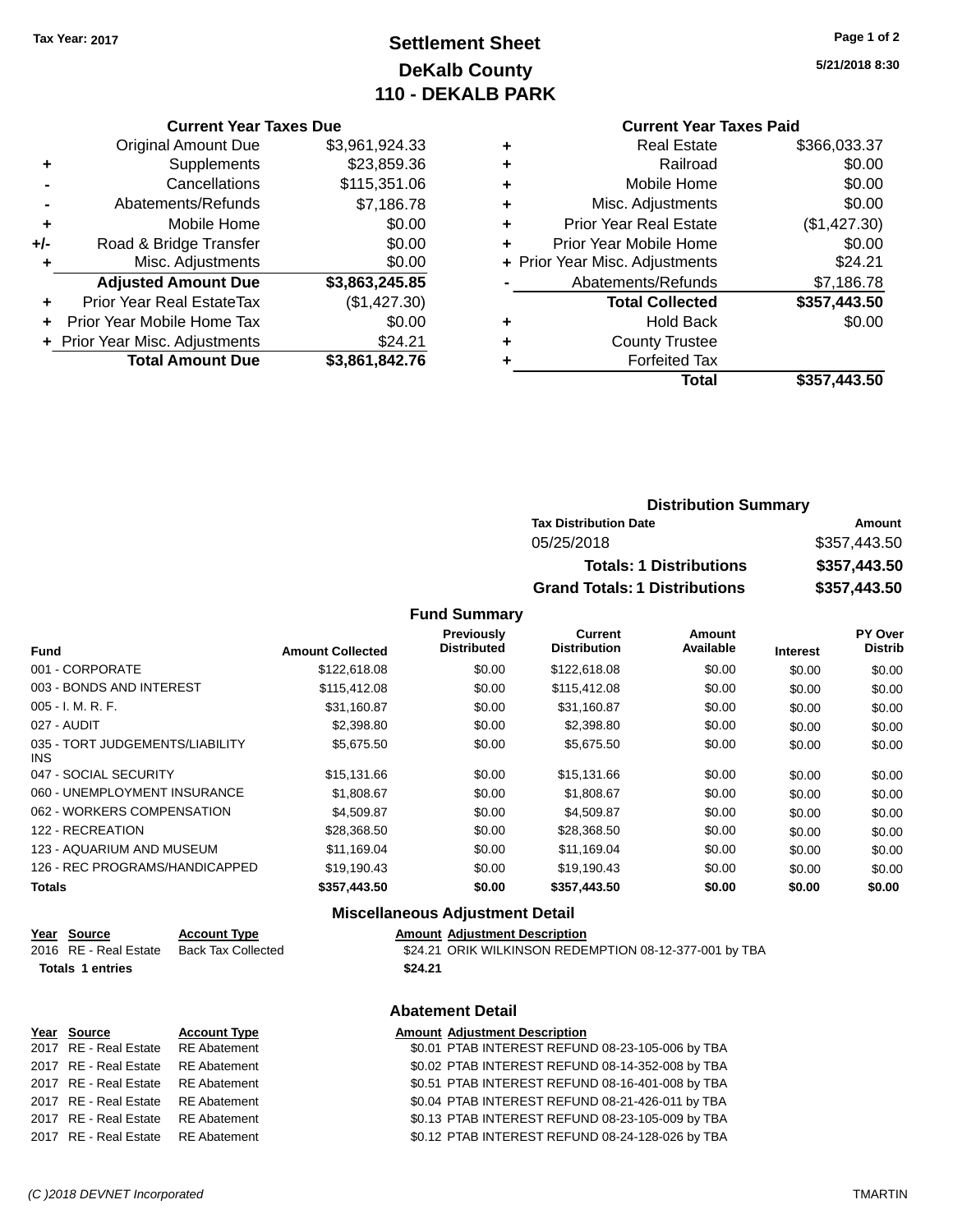# **Settlement Sheet Tax Year: 2017 Page 2 of 2 DeKalb County**

**5/21/2018 8:30**

# **Abatement Detail**

Amount Adjustment Description<br>\$7,185.95 16TX27 TAX OBJECTION COMPLAINT REFUND by TBA

**<u>Year Source</u> <b>Account Type**<br> **ALCOUNTE ADEL ADEL ADALLE ADALLEMENT ADDEL ADDEL ADDEL ADDEL ADDEL ADDEL ADDEL ADDEL Totals \$7,186.78 7 entries**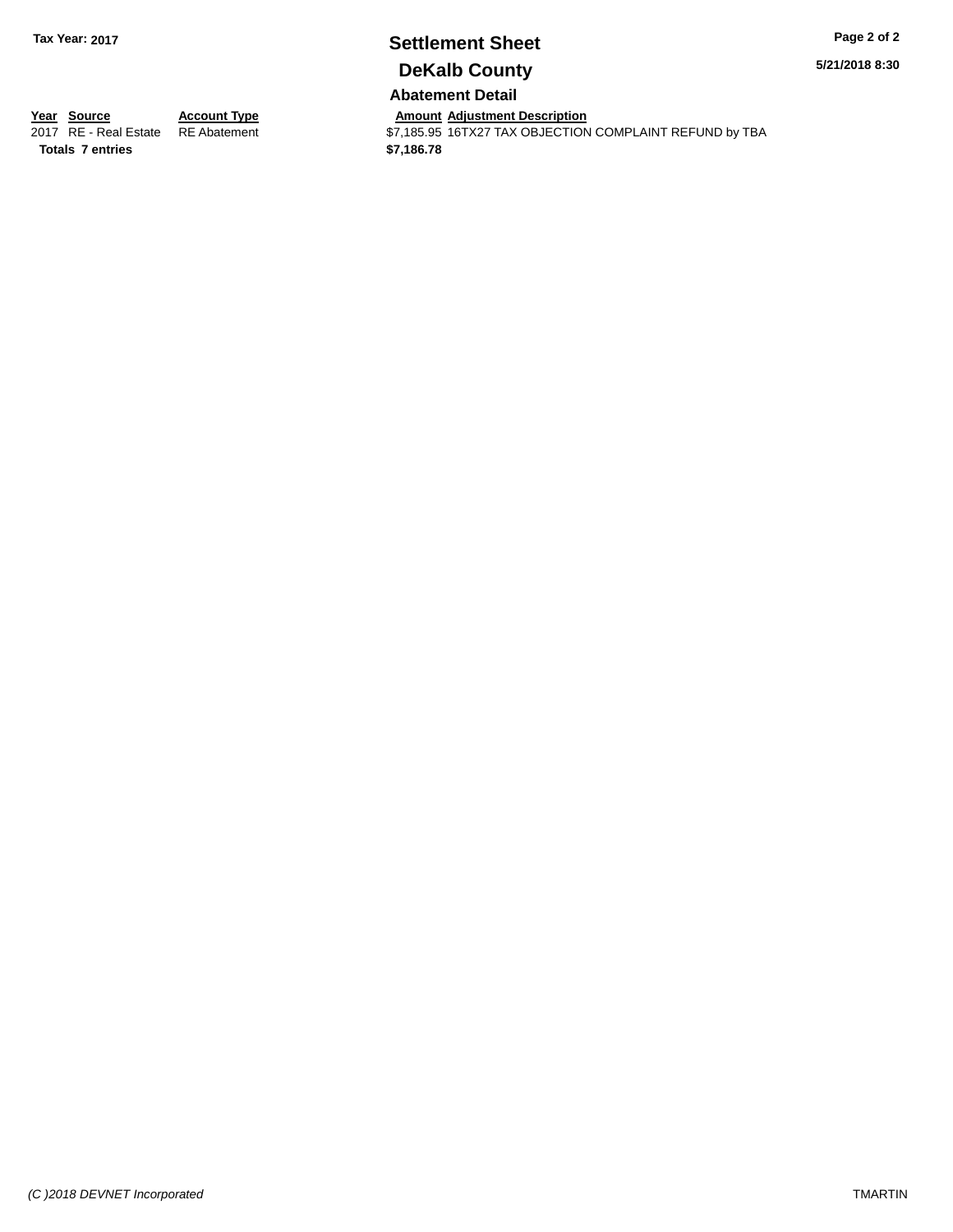# **Settlement Sheet Tax Year: 2017 Page 1 of 1 DeKalb County 111 - FRANKLIN TWP PARK**

**5/21/2018 8:30**

|     | <b>Current Year Taxes Due</b>  |             |
|-----|--------------------------------|-------------|
|     | <b>Original Amount Due</b>     | \$43,146.35 |
| ٠   | Supplements                    | \$314.65    |
|     | Cancellations                  | \$321.17    |
|     | Abatements/Refunds             | \$0.00      |
| ٠   | Mobile Home                    | \$0.00      |
| +/- | Road & Bridge Transfer         | \$0.00      |
|     | Misc. Adjustments              | \$0.00      |
|     | <b>Adjusted Amount Due</b>     | \$43,139.83 |
| ٠   | Prior Year Real EstateTax      | \$0.00      |
|     | Prior Year Mobile Home Tax     | \$0.00      |
|     | + Prior Year Misc. Adjustments | \$0.00      |
|     | <b>Total Amount Due</b>        | \$43,139.83 |
|     |                                |             |

|   | <b>Current Year Taxes Paid</b> |            |
|---|--------------------------------|------------|
| ٠ | <b>Real Estate</b>             | \$4,568.05 |
| ٠ | Railroad                       | \$0.00     |
| ٠ | Mobile Home                    | \$0.00     |
| ٠ | Misc. Adjustments              | \$0.00     |
| ٠ | <b>Prior Year Real Estate</b>  | \$0.00     |
| ÷ | Prior Year Mobile Home         | \$0.00     |
|   | + Prior Year Misc. Adjustments | \$0.00     |
|   | Abatements/Refunds             | \$0.00     |
|   | <b>Total Collected</b>         | \$4,568.05 |
| ٠ | Hold Back                      | \$0.00     |
|   | <b>County Trustee</b>          |            |
| ٠ | <b>Forfeited Tax</b>           |            |
|   | Total                          | \$4,568.05 |

|                                         |                         |                                  | <b>Distribution Summary</b>          |                                |                 |                                  |  |
|-----------------------------------------|-------------------------|----------------------------------|--------------------------------------|--------------------------------|-----------------|----------------------------------|--|
|                                         |                         |                                  | <b>Tax Distribution Date</b>         |                                |                 | Amount                           |  |
|                                         |                         |                                  | 05/25/2018                           |                                |                 | \$4,568.05                       |  |
|                                         |                         |                                  |                                      | <b>Totals: 1 Distributions</b> |                 | \$4,568.05                       |  |
|                                         |                         |                                  | <b>Grand Totals: 1 Distributions</b> |                                |                 | \$4,568.05                       |  |
|                                         |                         | <b>Fund Summary</b>              |                                      |                                |                 |                                  |  |
| <b>Fund</b>                             | <b>Amount Collected</b> | Previously<br><b>Distributed</b> | Current<br><b>Distribution</b>       | Amount<br>Available            | <b>Interest</b> | <b>PY Over</b><br><b>Distrib</b> |  |
| 001 - CORPORATE                         | \$4.309.01              | \$0.00                           | \$4,309.01                           | \$0.00                         | \$0.00          | \$0.00                           |  |
| 035 - TORT JUDGEMENTS/LIABILITY<br>INS. | \$259.04                | \$0.00                           | \$259.04                             | \$0.00                         | \$0.00          | \$0.00                           |  |
| <b>Totals</b>                           | \$4.568.05              | \$0.00                           | \$4,568,05                           | \$0.00                         | \$0.00          | \$0.00                           |  |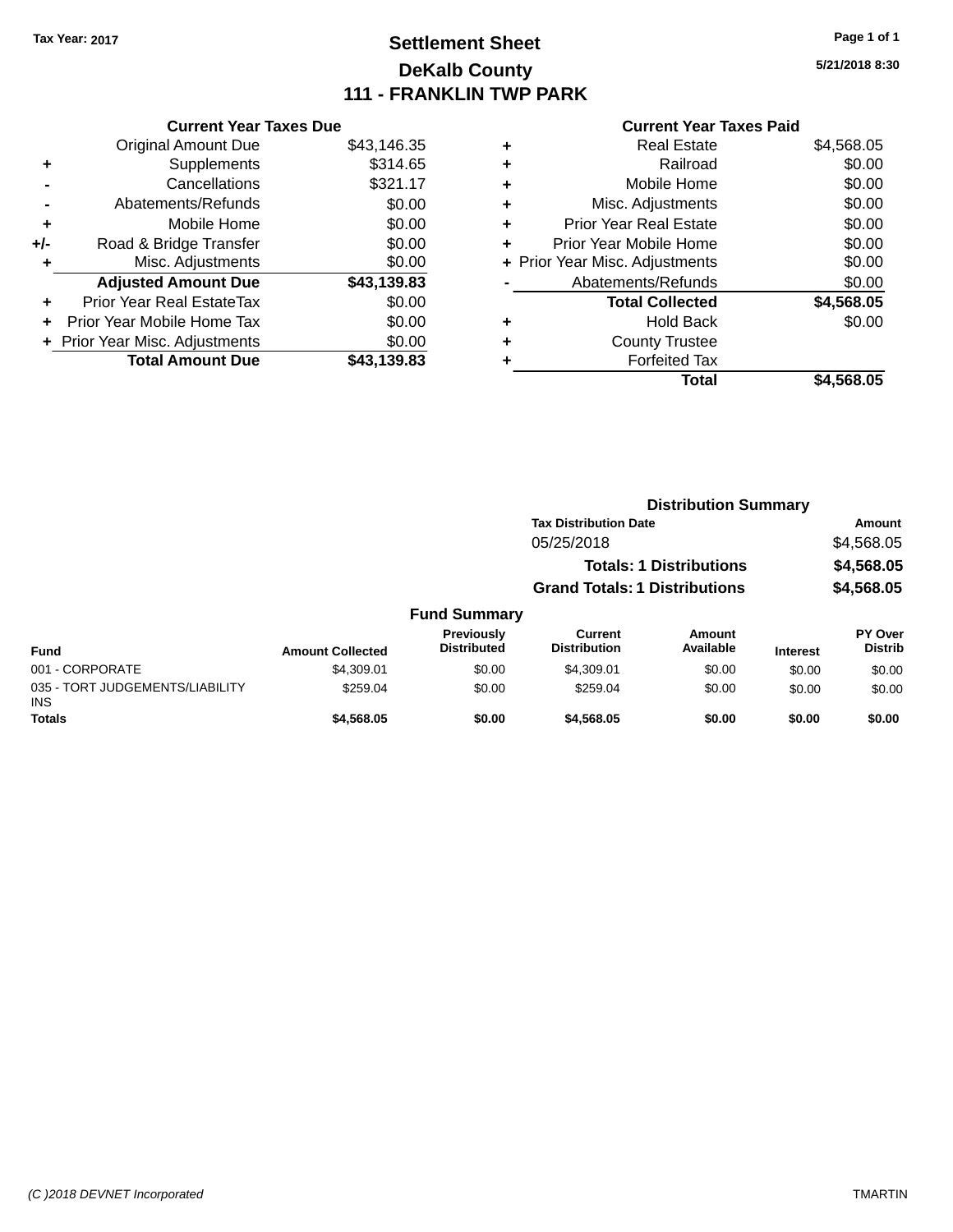# **Settlement Sheet Tax Year: 2017 Page 1 of 1 DeKalb County 112 - GENOA TWP PARK**

**5/21/2018 8:30**

## **Current Year Taxes Paid**

|     | <b>Current Year Taxes Due</b>  |              |  |  |  |  |
|-----|--------------------------------|--------------|--|--|--|--|
|     | <b>Original Amount Due</b>     | \$631,323.68 |  |  |  |  |
| ٠   | \$12,624.67<br>Supplements     |              |  |  |  |  |
|     | Cancellations                  | \$15,364.14  |  |  |  |  |
|     | Abatements/Refunds             | \$0.00       |  |  |  |  |
| ٠   | Mobile Home                    | \$0.00       |  |  |  |  |
| +/- | Road & Bridge Transfer         | \$0.00       |  |  |  |  |
| ٠   | \$0.00<br>Misc. Adjustments    |              |  |  |  |  |
|     | <b>Adjusted Amount Due</b>     | \$628,584.21 |  |  |  |  |
| ÷   | Prior Year Real EstateTax      | \$0.00       |  |  |  |  |
|     | Prior Year Mobile Home Tax     | \$0.00       |  |  |  |  |
|     | + Prior Year Misc. Adjustments | \$0.00       |  |  |  |  |
|     | <b>Total Amount Due</b>        | \$628.584.21 |  |  |  |  |

| \$0.00      |
|-------------|
| \$0.00      |
| \$0.00      |
| \$0.00      |
| \$0.00      |
| \$0.00      |
| \$0.00      |
| \$70,661.54 |
| \$0.00      |
|             |
|             |
| \$70,661.54 |
|             |

## **Distribution Summary Tax Distribution Date Amount** 05/25/2018 \$70,661.54 **Totals: 1 Distributions \$70,661.54 Grand Totals: 1 Distributions \$70,661.54**

|                                         |                         | Previously  | Current             | Amount    |                 | PY Over        |
|-----------------------------------------|-------------------------|-------------|---------------------|-----------|-----------------|----------------|
| <b>Fund</b>                             | <b>Amount Collected</b> | Distributed | <b>Distribution</b> | Available | <b>Interest</b> | <b>Distrib</b> |
| 001 - CORPORATE                         | \$20,913.68             | \$0.00      | \$20,913.68         | \$0.00    | \$0.00          | \$0.00         |
| 003 - BONDS AND INTEREST                | \$31,225.90             | \$0.00      | \$31,225.90         | \$0.00    | \$0.00          | \$0.00         |
| $005 - I. M. R. F.$                     | \$107.54                | \$0.00      | \$107.54            | \$0.00    | \$0.00          | \$0.00         |
| 027 - AUDIT                             | \$107.54                | \$0.00      | \$107.54            | \$0.00    | \$0.00          | \$0.00         |
| 035 - TORT JUDGEMENTS/LIABILITY<br>INS. | \$107.54                | \$0.00      | \$107.54            | \$0.00    | \$0.00          | \$0.00         |
| 047 - SOCIAL SECURITY                   | \$107.54                | \$0.00      | \$107.54            | \$0.00    | \$0.00          | \$0.00         |
| 060 - UNEMPLOYMENT INSURANCE            | \$107.54                | \$0.00      | \$107.54            | \$0.00    | \$0.00          | \$0.00         |
| 062 - WORKERS COMPENSATION              | \$107.54                | \$0.00      | \$107.54            | \$0.00    | \$0.00          | \$0.00         |
| 122 - RECREATION                        | \$13,193.64             | \$0.00      | \$13,193.64         | \$0.00    | \$0.00          | \$0.00         |
| 126 - REC PROGRAMS/HANDICAPPED          | \$4.575.54              | \$0.00      | \$4,575.54          | \$0.00    | \$0.00          | \$0.00         |
| 143 - MEDICARE                          | \$107.54                | \$0.00      | \$107.54            | \$0.00    | \$0.00          | \$0.00         |
| Totals                                  | \$70,661.54             | \$0.00      | \$70.661.54         | \$0.00    | \$0.00          | \$0.00         |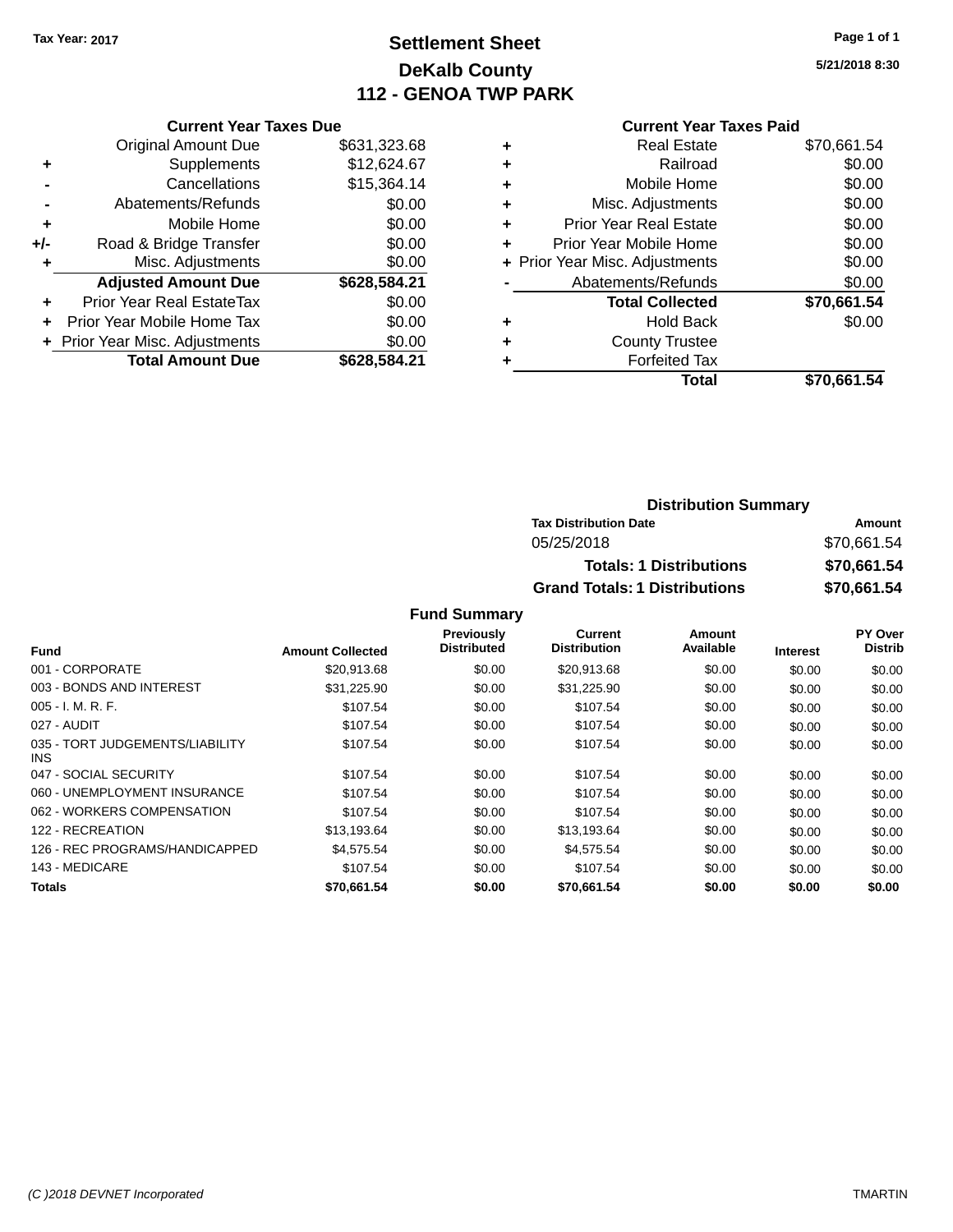# **Settlement Sheet Tax Year: 2017 Page 1 of 1 DeKalb County 113 - KINGSTON TWP PARK**

**5/21/2018 8:30**

| <b>Current Year Taxes Due</b>  |             |
|--------------------------------|-------------|
| <b>Original Amount Due</b>     | \$53,659.27 |
| Supplements                    | \$215.55    |
| Cancellations                  | \$288.27    |
| Abatements/Refunds             | \$0.00      |
| Mobile Home                    | \$0.00      |
| Road & Bridge Transfer         | \$0.00      |
| Misc. Adjustments              | \$0.00      |
| <b>Adjusted Amount Due</b>     | \$53,586.55 |
| Prior Year Real EstateTax      | \$0.00      |
| Prior Year Mobile Home Tax     | \$0.00      |
| + Prior Year Misc. Adjustments | \$9.03      |
| <b>Total Amount Due</b>        | \$53.595.58 |
|                                |             |

| ٠ | <b>Real Estate</b>             | \$5,461.11 |
|---|--------------------------------|------------|
| ٠ | Railroad                       | \$0.00     |
| ٠ | Mobile Home                    | \$0.00     |
| ٠ | Misc. Adjustments              | \$0.00     |
| ٠ | <b>Prior Year Real Estate</b>  | \$0.00     |
| ٠ | Prior Year Mobile Home         | \$0.00     |
|   | + Prior Year Misc. Adjustments | \$9.03     |
|   | Abatements/Refunds             | \$0.00     |
|   | <b>Total Collected</b>         | \$5,470.14 |
| ٠ | Hold Back                      | \$0.00     |
| ٠ | <b>County Trustee</b>          |            |
| ٠ | <b>Forfeited Tax</b>           |            |
|   | Total                          | \$5,470.14 |
|   |                                |            |

|                                         |                     |                         |                                        | <b>Distribution Summary</b>           |                                |                 |                                  |
|-----------------------------------------|---------------------|-------------------------|----------------------------------------|---------------------------------------|--------------------------------|-----------------|----------------------------------|
|                                         |                     |                         |                                        | <b>Tax Distribution Date</b>          |                                |                 | Amount                           |
|                                         |                     |                         |                                        | 05/25/2018                            |                                |                 | \$5,470.14                       |
|                                         |                     |                         |                                        |                                       | <b>Totals: 1 Distributions</b> |                 | \$5,470.14                       |
|                                         |                     |                         |                                        | <b>Grand Totals: 1 Distributions</b>  |                                |                 | \$5,470.14                       |
|                                         |                     |                         | <b>Fund Summary</b>                    |                                       |                                |                 |                                  |
| <b>Fund</b>                             |                     | <b>Amount Collected</b> | Previously<br><b>Distributed</b>       | <b>Current</b><br><b>Distribution</b> | <b>Amount</b><br>Available     | <b>Interest</b> | <b>PY Over</b><br><b>Distrib</b> |
| 001 - CORPORATE                         |                     | \$4,399.92              | \$0.00                                 | \$4,399.92                            | \$0.00                         | \$0.00          | \$0.00                           |
| 035 - TORT JUDGEMENTS/LIABILITY<br>INS. |                     | \$500.38                | \$0.00                                 | \$500.38                              | \$0.00                         | \$0.00          | \$0.00                           |
| 122 - RECREATION                        |                     | \$569.84                | \$0.00                                 | \$569.84                              | \$0.00                         | \$0.00          | \$0.00                           |
| <b>Totals</b>                           |                     | \$5,470.14              | \$0.00                                 | \$5,470.14                            | \$0.00                         | \$0.00          | \$0.00                           |
|                                         |                     |                         | <b>Miscellaneous Adjustment Detail</b> |                                       |                                |                 |                                  |
| <b>Source</b><br>Year                   | <b>Account Type</b> |                         | <b>Amount Adiustment Description</b>   |                                       |                                |                 |                                  |

| --------------                           | . |                                                 |
|------------------------------------------|---|-------------------------------------------------|
| 2016 RE - Real Estate Back Tax Collected |   | \$9.03 MATHESON REDEMPTION 02-22-402-003 by TBA |
| <b>Totals 1 entries</b>                  |   | \$9.03                                          |
|                                          |   |                                                 |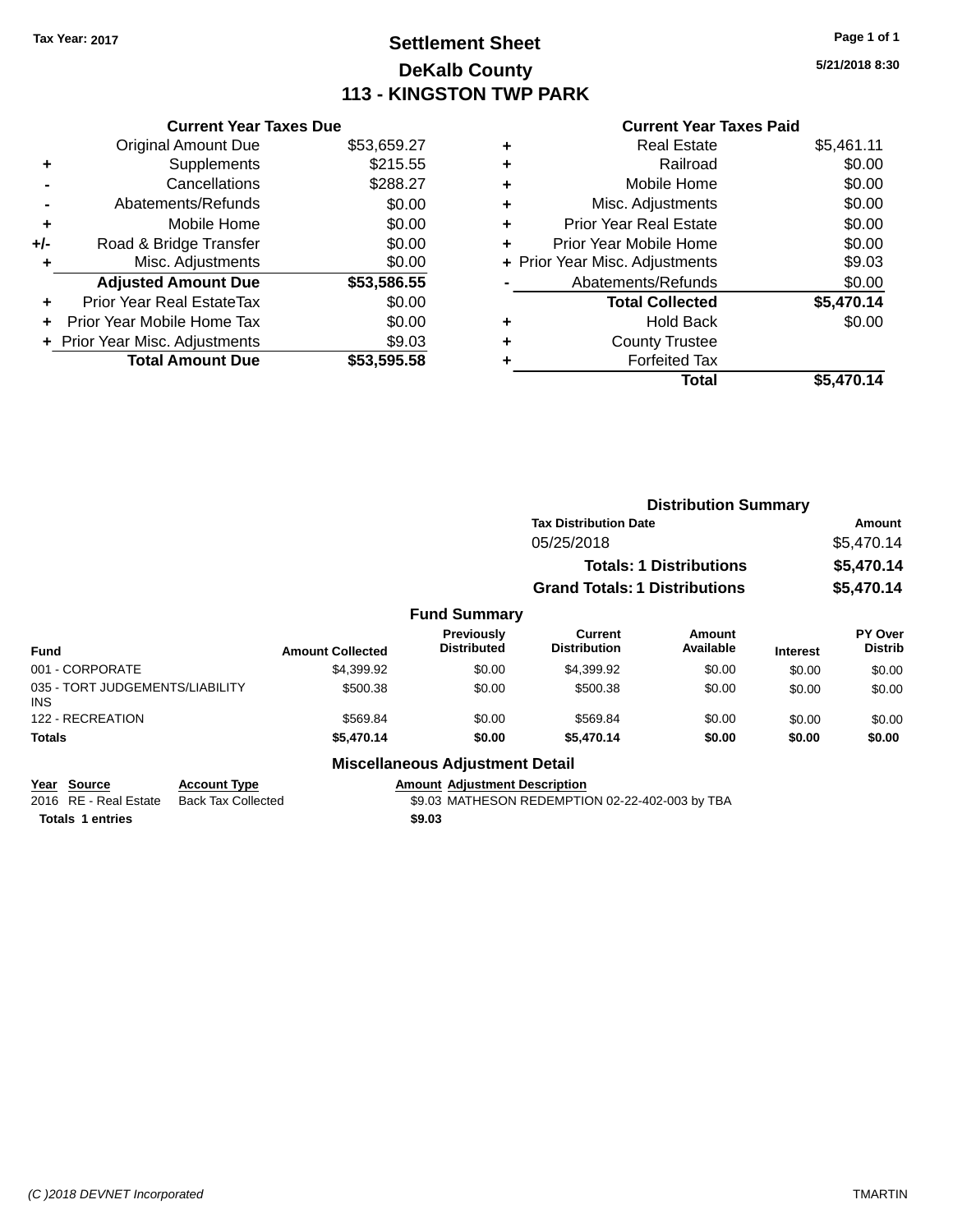# **Settlement Sheet Tax Year: 2017 Page 1 of 1 DeKalb County 114 - SANDWICH PARK**

**5/21/2018 8:30**

### **Current Year Taxes Due**

|       | <b>Original Amount Due</b>       | \$547,020.88 |
|-------|----------------------------------|--------------|
| ٠     | Supplements                      | \$3,248.15   |
|       | Cancellations                    | \$3,675.17   |
|       | Abatements/Refunds               | \$0.00       |
| ٠     | Mobile Home                      | \$0.00       |
| $+/-$ | Road & Bridge Transfer           | \$0.00       |
| ٠     | Misc. Adjustments                | \$0.00       |
|       | <b>Adjusted Amount Due</b>       | \$546,593.86 |
|       | <b>Prior Year Real EstateTax</b> | \$0.00       |
|       | Prior Year Mobile Home Tax       | \$0.00       |
|       | + Prior Year Misc. Adjustments   | \$621.11     |
|       | <b>Total Amount Due</b>          | \$547,214.97 |

## **Current Year Taxes Paid +** Real Estate \$56,046.61 **+** Railroad \$0.00 **+** Mobile Home \$0.00 **+** Misc. Adjustments \$0.00 **+** Prior Year Real Estate \$0.00 **+** Prior Year Mobile Home \$0.00 **+ Prior Year Misc. Adjustments \$621.11** Abatements/Refunds \$0.00 **Total Collected \$56,667.72 +** Hold Back \$0.00 **+** County Trustee **+** Forfeited Tax **Total \$56,667.72**

## **Distribution Summary Tax Distribution Date Amount** 05/25/2018 \$56,667.72 **Totals: 1 Distributions \$56,667.72 Grand Totals: 1 Distributions \$56,667.72**

### **Fund Summary**

|                                         |                         | Previously<br><b>Distributed</b> | Current<br><b>Distribution</b> | Amount<br>Available |                 | PY Over<br><b>Distrib</b> |
|-----------------------------------------|-------------------------|----------------------------------|--------------------------------|---------------------|-----------------|---------------------------|
| <b>Fund</b>                             | <b>Amount Collected</b> |                                  |                                |                     | <b>Interest</b> |                           |
| 001 - CORPORATE                         | \$16,656.90             | \$0.00                           | \$16,656.90                    | \$0.00              | \$0.00          | \$0.00                    |
| 003 - BONDS AND INTEREST                | \$10,939.82             | \$0.00                           | \$10,939.82                    | \$0.00              | \$0.00          | \$0.00                    |
| $005 - I. M. R. F.$                     | \$3.142.91              | \$0.00                           | \$3,142.91                     | \$0.00              | \$0.00          | \$0.00                    |
| 027 - AUDIT                             | \$671.34                | \$0.00                           | \$671.34                       | \$0.00              | \$0.00          | \$0.00                    |
| 035 - TORT JUDGEMENTS/LIABILITY<br>INS. | \$2,957.94              | \$0.00                           | \$2,957.94                     | \$0.00              | \$0.00          | \$0.00                    |
| 047 - SOCIAL SECURITY                   | \$2.496.21              | \$0.00                           | \$2.496.21                     | \$0.00              | \$0.00          | \$0.00                    |
| 060 - UNEMPLOYMENT INSURANCE            | \$2,311.25              | \$0.00                           | \$2,311,25                     | \$0.00              | \$0.00          | \$0.00                    |
| 122 - RECREATION                        | \$12.104.34             | \$0.00                           | \$12.104.34                    | \$0.00              | \$0.00          | \$0.00                    |
| 125 - PAVING & LIGHTING, STREETS        | \$278.13                | \$0.00                           | \$278.13                       | \$0.00              | \$0.00          | \$0.00                    |
| 126 - REC PROGRAMS/HANDICAPPED          | \$5,108.88              | \$0.00                           | \$5,108.88                     | \$0.00              | \$0.00          | \$0.00                    |
| <b>Totals</b>                           | \$56,667.72             | \$0.00                           | \$56,667.72                    | \$0.00              | \$0.00          | \$0.00                    |

### **Miscellaneous Adjustment Detail**

|                         | Year Source           | <b>Account Type</b> | <b>Amount Adiustment Description</b>                   |
|-------------------------|-----------------------|---------------------|--------------------------------------------------------|
|                         | 2016 RE - Real Estate | Back Tax Collected  | \$54.80 DOBSON REDEMPTION 19-26-481-012 by TBA         |
|                         | 2016 RE - Real Estate | Back Tax Collected  | \$566.31 CHICAGO TITLE LAND TR CO 19-26-484-016 by TBA |
| <b>Totals 2 entries</b> |                       |                     | \$621.11                                               |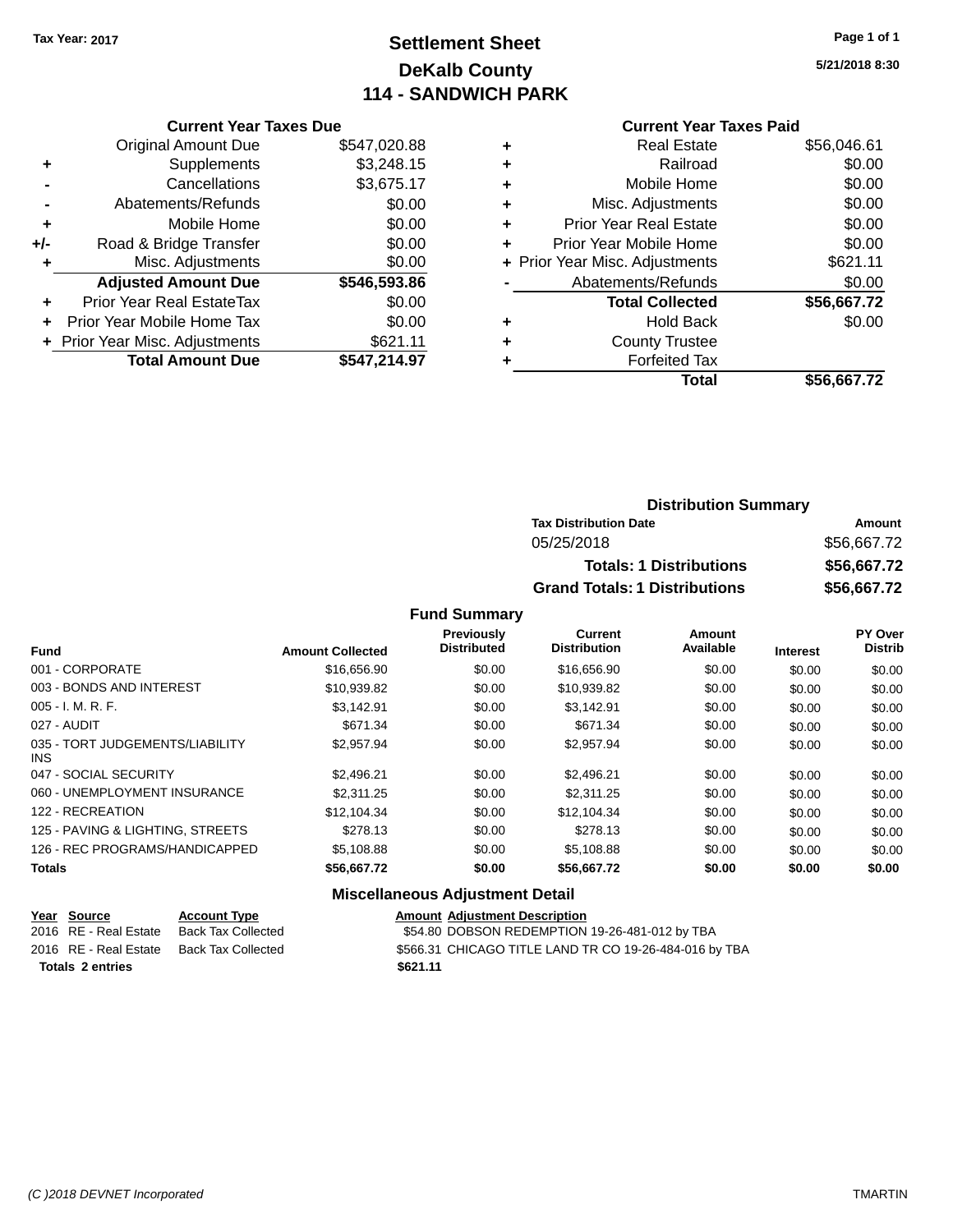# **Settlement Sheet Tax Year: 2017 Page 1 of 1 DeKalb County 115 - SYCAMORE PARK**

**5/21/2018 8:30**

### **Current Year Taxes Paid**

|     | <b>Current Year Taxes Due</b>  |                |
|-----|--------------------------------|----------------|
|     | <b>Original Amount Due</b>     | \$3,205,602.17 |
| ٠   | Supplements                    | \$13,068.03    |
|     | Cancellations                  | \$14,881.91    |
|     | Abatements/Refunds             | \$0.00         |
| ٠   | Mobile Home                    | \$0.00         |
| +/- | Road & Bridge Transfer         | \$0.00         |
| ٠   | Misc. Adjustments              | \$14,496.00    |
|     | <b>Adjusted Amount Due</b>     | \$3,218,284.29 |
| ÷   | Prior Year Real EstateTax      | \$273.39       |
| ÷   | Prior Year Mobile Home Tax     | \$0.00         |
|     | + Prior Year Misc. Adjustments | \$15.42        |
|     | <b>Total Amount Due</b>        | \$3,218,573.10 |

|   | <b>Real Estate</b>             | \$297,512.18 |
|---|--------------------------------|--------------|
| ٠ | Railroad                       | \$0.00       |
| ٠ | Mobile Home                    | \$0.00       |
| ٠ | Misc. Adjustments              | \$14,496.00  |
| ٠ | <b>Prior Year Real Estate</b>  | \$273.39     |
| ÷ | Prior Year Mobile Home         | \$0.00       |
|   | + Prior Year Misc. Adjustments | \$15.42      |
|   | Abatements/Refunds             | \$0.00       |
|   | <b>Total Collected</b>         | \$312,296.99 |
| ٠ | <b>Hold Back</b>               | \$0.00       |
| ٠ | <b>County Trustee</b>          |              |
| ٠ | <b>Forfeited Tax</b>           |              |
|   | Total                          | \$312,296.99 |
|   |                                |              |

## **Distribution Summary Tax Distribution Date Amount** 05/25/2018 \$312,296.99 **Totals: 1 Distributions \$312,296.99 Grand Totals: 1 Distributions \$312,296.99**

## **Fund Summary**

|                                                |                         | <b>Previously</b><br><b>Distributed</b> | <b>Current</b><br><b>Distribution</b> | Amount<br>Available |                 | <b>PY Over</b><br><b>Distrib</b> |
|------------------------------------------------|-------------------------|-----------------------------------------|---------------------------------------|---------------------|-----------------|----------------------------------|
| <b>Fund</b>                                    | <b>Amount Collected</b> |                                         |                                       |                     | <b>Interest</b> |                                  |
| 001 - CORPORATE                                | \$121,973.56            | \$0.00                                  | \$121,973.56                          | \$0.00              | \$0.00          | \$0.00                           |
| 003 - BONDS AND INTEREST                       | \$59,187.46             | \$0.00                                  | \$59,187.46                           | \$0.00              | \$0.00          | \$0.00                           |
| $005 - I. M. R. F.$                            | \$8,868.60              | \$0.00                                  | \$8,868.60                            | \$0.00              | \$0.00          | \$0.00                           |
| 014 - POLICE PROTECTION                        | \$17.48                 | \$0.00                                  | \$17.48                               | \$0.00              | \$0.00          | \$0.00                           |
| 027 - AUDIT                                    | \$1,465.61              | \$0.00                                  | \$1,465.61                            | \$0.00              | \$0.00          | \$0.00                           |
| 035 - TORT JUDGEMENTS/LIABILITY<br><b>INS</b>  | \$7.016.68              | \$0.00                                  | \$7,016.68                            | \$0.00              | \$0.00          | \$0.00                           |
| 039 - PLAYGROUND AND RECREATION<br><b>COMM</b> | \$39,493.39             | \$0.00                                  | \$39,493.39                           | \$0.00              | \$0.00          | \$0.00                           |
| 047 - SOCIAL SECURITY                          | \$9,645.29              | \$0.00                                  | \$9,645.29                            | \$0.00              | \$0.00          | \$0.00                           |
| 122 - RECREATION                               | \$47,058.79             | \$0.00                                  | \$47,058.79                           | \$0.00              | \$0.00          | \$0.00                           |
| 125 - PAVING & LIGHTING, STREETS               | \$17.48                 | \$0.00                                  | \$17.48                               | \$0.00              | \$0.00          | \$0.00                           |
| 126 - REC PROGRAMS/HANDICAPPED                 | \$17,552.65             | \$0.00                                  | \$17,552.65                           | \$0.00              | \$0.00          | \$0.00                           |
| Totals                                         | \$312,296.99            | \$0.00                                  | \$312,296.99                          | \$0.00              | \$0.00          | \$0.00                           |

## **Miscellaneous Adjustment Detail**

|                         | Year Source           | <b>Account Type</b> | <b>Amount Adjustment Description</b>           |
|-------------------------|-----------------------|---------------------|------------------------------------------------|
|                         | 2016 RE - Real Estate | Back Tax Collected  | \$15.42 TRUSTEE SALE 06-21-440-012 by TBA      |
|                         | 2017 RE - Real Estate | Back Tax Collected  | \$14,496.00 2008 & 2009 AMB TRUST #2567 by TBA |
| <b>Totals 2 entries</b> |                       |                     | \$14.511.42                                    |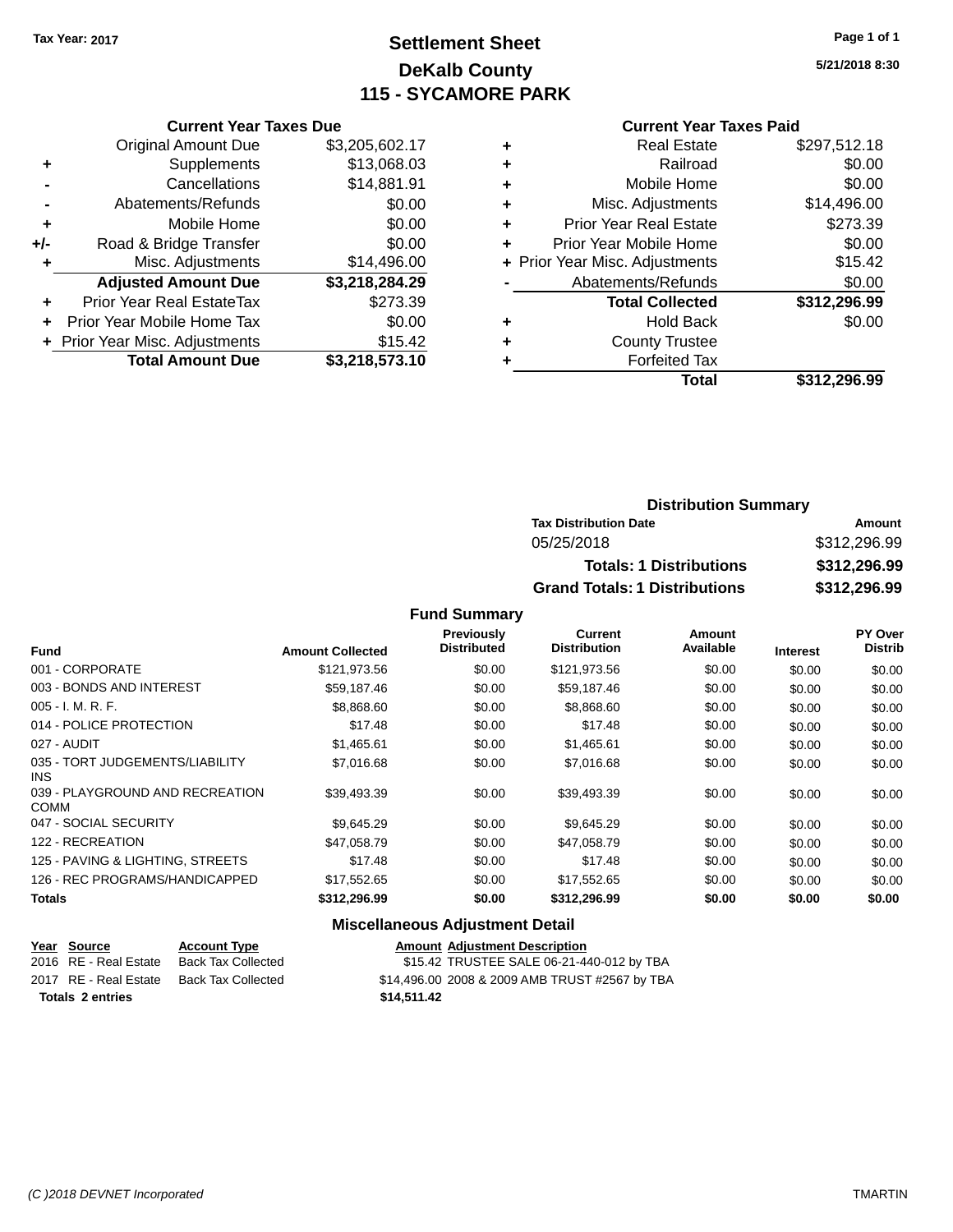# **Settlement Sheet Tax Year: 2017 Page 1 of 1 DeKalb County 120 - SCHOOL DISTRICT 1**

**5/21/2018 8:30**

## **Current Year Taxes Paid**

|     | <b>Current Year Taxes Due</b>  |              |
|-----|--------------------------------|--------------|
|     | <b>Original Amount Due</b>     | \$629,461.10 |
| ٠   | Supplements                    | \$0.00       |
|     | Cancellations                  | \$0.00       |
|     | Abatements/Refunds             | \$0.00       |
| ٠   | Mobile Home                    | \$0.00       |
| +/- | Road & Bridge Transfer         | \$0.00       |
|     | Misc. Adjustments              | \$0.00       |
|     | <b>Adjusted Amount Due</b>     | \$629,461.10 |
| ٠   | Prior Year Real EstateTax      | \$0.00       |
|     | Prior Year Mobile Home Tax     | \$0.00       |
|     | + Prior Year Misc. Adjustments | \$0.00       |
|     | <b>Total Amount Due</b>        | \$629,461.10 |
|     |                                |              |

|   | Total                          | \$63,875.36 |
|---|--------------------------------|-------------|
|   | <b>Forfeited Tax</b>           |             |
| ٠ | <b>County Trustee</b>          |             |
| ٠ | Hold Back                      | \$0.00      |
|   | <b>Total Collected</b>         | \$63,875.36 |
|   | Abatements/Refunds             | \$0.00      |
|   | + Prior Year Misc. Adjustments | \$0.00      |
| ٠ | Prior Year Mobile Home         | \$0.00      |
| ÷ | <b>Prior Year Real Estate</b>  | \$0.00      |
| ٠ | Misc. Adjustments              | \$0.00      |
| ٠ | Mobile Home                    | \$0.00      |
| ٠ | Railroad                       | \$0.00      |
| ٠ | <b>Real Estate</b>             | \$63,875.36 |
|   |                                |             |

| <b>Distribution Summary</b>          |             |  |  |  |
|--------------------------------------|-------------|--|--|--|
| <b>Tax Distribution Date</b>         | Amount      |  |  |  |
| 05/25/2018                           | \$63,875.36 |  |  |  |
| <b>Totals: 1 Distributions</b>       | \$63,875.36 |  |  |  |
| <b>Grand Totals: 1 Distributions</b> | \$63,875.36 |  |  |  |

|                                         |                         | Previously<br><b>Distributed</b> | Current             | Amount    |                 | <b>PY Over</b> |
|-----------------------------------------|-------------------------|----------------------------------|---------------------|-----------|-----------------|----------------|
| <b>Fund</b>                             | <b>Amount Collected</b> |                                  | <b>Distribution</b> | Available | <b>Interest</b> | <b>Distrib</b> |
| 002 - EDUCATION                         | \$41.773.15             | \$0.00                           | \$41,773.15         | \$0.00    | \$0.00          | \$0.00         |
| 003 - BONDS AND INTEREST                | \$5,786.34              | \$0.00                           | \$5,786.34          | \$0.00    | \$0.00          | \$0.00         |
| 004 - OPERATIONS & MAINTENANCE          | \$5,221.62              | \$0.00                           | \$5,221.62          | \$0.00    | \$0.00          | \$0.00         |
| $005 - I. M. R. F.$                     | \$911.57                | \$0.00                           | \$911.57            | \$0.00    | \$0.00          | \$0.00         |
| 030 - TRANSPORTATION SYSTEM             | \$2,088.66              | \$0.00                           | \$2,088.66          | \$0.00    | \$0.00          | \$0.00         |
| 031 - WORKING CASH                      | \$522.18                | \$0.00                           | \$522.18            | \$0.00    | \$0.00          | \$0.00         |
| 032 - FIRE PREV/SFTY/ENERGY             | \$522.18                | \$0.00                           | \$522.18            | \$0.00    | \$0.00          | \$0.00         |
| 033 - SPECIAL EDUCATION                 | \$417.74                | \$0.00                           | \$417.74            | \$0.00    | \$0.00          | \$0.00         |
| 035 - TORT JUDGEMENTS/LIABILITY<br>INS. | \$5,283.07              | \$0.00                           | \$5,283.07          | \$0.00    | \$0.00          | \$0.00         |
| 047 - SOCIAL SECURITY                   | \$1,367.44              | \$0.00                           | \$1,367.44          | \$0.00    | \$0.00          | \$0.00         |
| 057 - LEASE/PURCHASE/RENTAL             | \$522.18                | \$0.00                           | \$522.18            | \$0.00    | \$0.00          | \$0.00         |
| 109 - PRIOR YEAR ADJUSTMENT             | $$-540.77$              | \$0.00                           | $$-540.77$          | \$0.00    | \$0.00          | \$0.00         |
| Totals                                  | \$63,875.36             | \$0.00                           | \$63,875.36         | \$0.00    | \$0.00          | \$0.00         |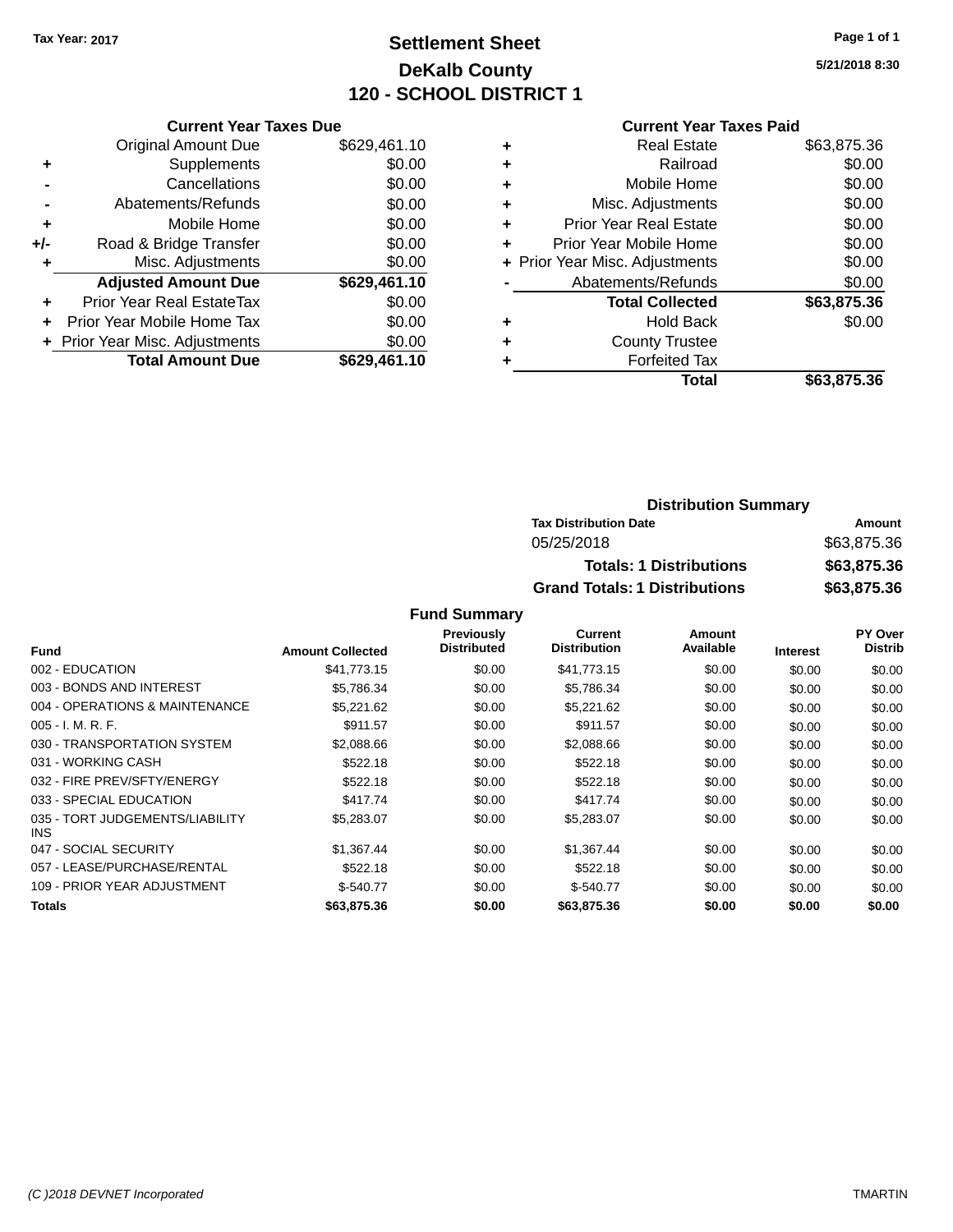# **Settlement Sheet Tax Year: 2017 Page 1 of 1 DeKalb County 121 - SCHOOL DISTRICT 9**

**5/21/2018 8:30**

## **Current Year Taxes Paid**

|       | <b>Current Year Taxes Due</b>  |              |
|-------|--------------------------------|--------------|
|       | <b>Original Amount Due</b>     | \$130,195.70 |
| ٠     | Supplements                    | \$0.00       |
|       | Cancellations                  | \$0.00       |
|       | Abatements/Refunds             | \$0.00       |
| ٠     | Mobile Home                    | \$0.00       |
| $+/-$ | Road & Bridge Transfer         | \$0.00       |
| ÷     | Misc. Adjustments              | \$0.00       |
|       | <b>Adjusted Amount Due</b>     | \$130,195.70 |
| ÷     | Prior Year Real EstateTax      | \$0.00       |
|       | Prior Year Mobile Home Tax     | \$0.00       |
|       | + Prior Year Misc. Adjustments | \$0.00       |
|       | <b>Total Amount Due</b>        | \$130,195.70 |
|       |                                |              |

|   | <b>Real Estate</b>             | \$20,085.81 |
|---|--------------------------------|-------------|
| ٠ | Railroad                       | \$0.00      |
| ٠ | Mobile Home                    | \$0.00      |
| ٠ | Misc. Adjustments              | \$0.00      |
| ٠ | <b>Prior Year Real Estate</b>  | \$0.00      |
| ٠ | Prior Year Mobile Home         | \$0.00      |
|   | + Prior Year Misc. Adjustments | \$0.00      |
|   | Abatements/Refunds             | \$0.00      |
|   | <b>Total Collected</b>         | \$20,085.81 |
| ٠ | Hold Back                      | \$0.00      |
| ٠ | <b>County Trustee</b>          |             |
|   | <b>Forfeited Tax</b>           |             |
|   | Total                          | \$20.085.81 |
|   |                                |             |

| <b>Distribution Summary</b>          |             |
|--------------------------------------|-------------|
| <b>Tax Distribution Date</b>         | Amount      |
| 05/25/2018                           | \$20,085.81 |
| <b>Totals: 1 Distributions</b>       | \$20,085.81 |
| <b>Grand Totals: 1 Distributions</b> | \$20,085.81 |

| <b>Fund</b>                             | <b>Amount Collected</b> | <b>Previously</b><br><b>Distributed</b> | <b>Current</b><br><b>Distribution</b> | Amount<br>Available | <b>Interest</b> | <b>PY Over</b><br><b>Distrib</b> |
|-----------------------------------------|-------------------------|-----------------------------------------|---------------------------------------|---------------------|-----------------|----------------------------------|
|                                         |                         |                                         |                                       |                     |                 |                                  |
| 002 - EDUCATION                         | \$12,925.25             | \$0.00                                  | \$12,925.25                           | \$0.00              | \$0.00          | \$0.00                           |
| 003 - BONDS AND INTEREST                | \$2,129.76              | \$0.00                                  | \$2,129.76                            | \$0.00              | \$0.00          | \$0.00                           |
| 004 - OPERATIONS & MAINTENANCE          | \$2,294.82              | \$0.00                                  | \$2,294.82                            | \$0.00              | \$0.00          | \$0.00                           |
| $005 - I. M. R. F.$                     | \$307.59                | \$0.00                                  | \$307.59                              | \$0.00              | \$0.00          | \$0.00                           |
| 030 - TRANSPORTATION SYSTEM             | \$651.02                | \$0.00                                  | \$651.02                              | \$0.00              | \$0.00          | \$0.00                           |
| 031 - WORKING CASH                      | \$162.76                | \$0.00                                  | \$162.76                              | \$0.00              | \$0.00          | \$0.00                           |
| 032 - FIRE PREV/SFTY/ENERGY             | \$162.76                | \$0.00                                  | \$162.76                              | \$0.00              | \$0.00          | \$0.00                           |
| 033 - SPECIAL EDUCATION                 | \$130.20                | \$0.00                                  | \$130.20                              | \$0.00              | \$0.00          | \$0.00                           |
| 035 - TORT JUDGEMENTS/LIABILITY<br>INS. | \$850.77                | \$0.00                                  | \$850.77                              | \$0.00              | \$0.00          | \$0.00                           |
| 047 - SOCIAL SECURITY                   | \$458.12                | \$0.00                                  | \$458.12                              | \$0.00              | \$0.00          | \$0.00                           |
| 057 - LEASE/PURCHASE/RENTAL             | \$162.76                | \$0.00                                  | \$162.76                              | \$0.00              | \$0.00          | \$0.00                           |
| 109 - PRIOR YEAR ADJUSTMENT             | $$-150.00$              | \$0.00                                  | $$-150.00$                            | \$0.00              | \$0.00          | \$0.00                           |
| <b>Totals</b>                           | \$20,085.81             | \$0.00                                  | \$20,085.81                           | \$0.00              | \$0.00          | \$0.00                           |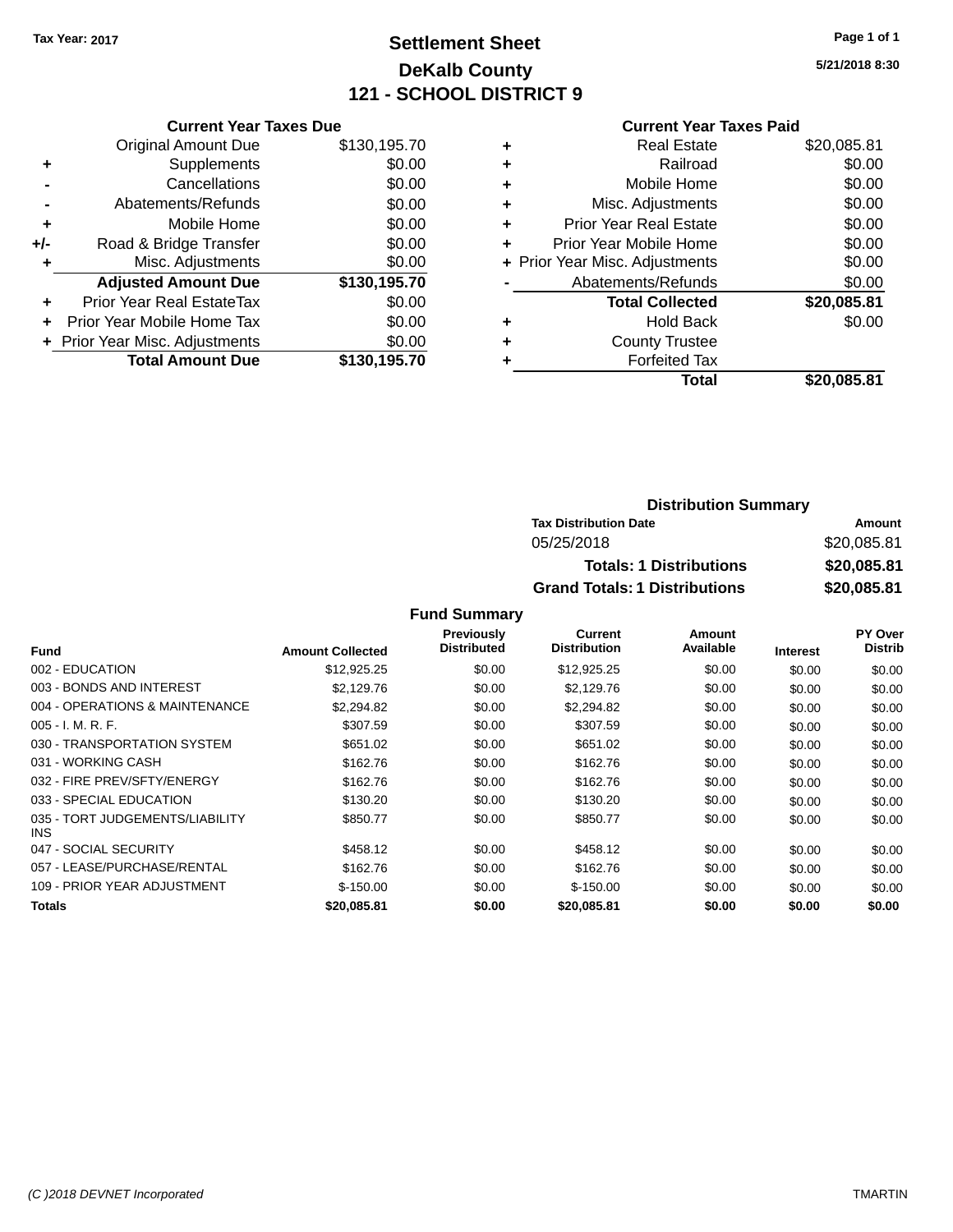# **Settlement Sheet Tax Year: 2017 Page 1 of 1 DeKalb County 122 - SCHOOL DISTRICT 100**

**5/21/2018 8:30**

| <b>Current Year Taxes Paid</b> |  |  |
|--------------------------------|--|--|
|                                |  |  |

| <b>Current Year Taxes Due</b>  |                         |  |  |  |
|--------------------------------|-------------------------|--|--|--|
| <b>Original Amount Due</b>     | \$14,472.15             |  |  |  |
| Supplements                    | \$0.00                  |  |  |  |
| Cancellations                  | \$0.00                  |  |  |  |
| Abatements/Refunds             | \$0.00                  |  |  |  |
| Mobile Home                    | \$0.00                  |  |  |  |
| Road & Bridge Transfer         | \$0.00                  |  |  |  |
| Misc. Adjustments              | \$0.00                  |  |  |  |
| <b>Adjusted Amount Due</b>     | \$14,472.15             |  |  |  |
| Prior Year Real EstateTax      | \$0.00                  |  |  |  |
| Prior Year Mobile Home Tax     | \$0.00                  |  |  |  |
| + Prior Year Misc. Adjustments | \$0.00                  |  |  |  |
|                                | \$14.472.15             |  |  |  |
|                                | <b>Total Amount Due</b> |  |  |  |

| ٠ | <b>Real Estate</b>             | \$8,158.95 |
|---|--------------------------------|------------|
| ٠ | Railroad                       | \$0.00     |
| ٠ | Mobile Home                    | \$0.00     |
| ٠ | Misc. Adjustments              | \$0.00     |
| ٠ | <b>Prior Year Real Estate</b>  | \$0.00     |
| ٠ | Prior Year Mobile Home         | \$0.00     |
|   | + Prior Year Misc. Adjustments | \$0.00     |
|   | Abatements/Refunds             | \$0.00     |
|   | <b>Total Collected</b>         | \$8,158.95 |
| ٠ | <b>Hold Back</b>               | \$0.00     |
| ٠ | <b>County Trustee</b>          |            |
| ٠ | <b>Forfeited Tax</b>           |            |
|   | Total                          | \$8,158.95 |
|   |                                |            |

| <b>Distribution Summary</b>          |            |
|--------------------------------------|------------|
| <b>Tax Distribution Date</b>         | Amount     |
| 05/25/2018                           | \$8,158.95 |
| <b>Totals: 1 Distributions</b>       | \$8,158.95 |
| <b>Grand Totals: 1 Distributions</b> | \$8,158.95 |

|                                         |                         | <b>Previously</b><br><b>Distributed</b> | Current             | Amount    |                 | PY Over        |
|-----------------------------------------|-------------------------|-----------------------------------------|---------------------|-----------|-----------------|----------------|
| <b>Fund</b>                             | <b>Amount Collected</b> |                                         | <b>Distribution</b> | Available | <b>Interest</b> | <b>Distrib</b> |
| 002 - EDUCATION                         | \$4.675.39              | \$0.00                                  | \$4,675.39          | \$0.00    | \$0.00          | \$0.00         |
| 003 - BONDS AND INTEREST                | \$1,223.66              | \$0.00                                  | \$1,223.66          | \$0.00    | \$0.00          | \$0.00         |
| 004 - OPERATIONS & MAINTENANCE          | \$949.91                | \$0.00                                  | \$949.91            | \$0.00    | \$0.00          | \$0.00         |
| 005 - I. M. R. F.                       | \$89.63                 | \$0.00                                  | \$89.63             | \$0.00    | \$0.00          | \$0.00         |
| 030 - TRANSPORTATION SYSTEM             | \$436.39                | \$0.00                                  | \$436.39            | \$0.00    | \$0.00          | \$0.00         |
| 031 - WORKING CASH                      | \$0.79                  | \$0.00                                  | \$0.79              | \$0.00    | \$0.00          | \$0.00         |
| 032 - FIRE PREV/SFTY/ENERGY             | \$124.69                | \$0.00                                  | \$124.69            | \$0.00    | \$0.00          | \$0.00         |
| 033 - SPECIAL EDUCATION                 | \$405.21                | \$0.00                                  | \$405.21            | \$0.00    | \$0.00          | \$0.00         |
| 035 - TORT JUDGEMENTS/LIABILITY<br>INS. | \$128.59                | \$0.00                                  | \$128.59            | \$0.00    | \$0.00          | \$0.00         |
| 047 - SOCIAL SECURITY                   | \$124.69                | \$0.00                                  | \$124.69            | \$0.00    | \$0.00          | \$0.00         |
| <b>Totals</b>                           | \$8,158.95              | \$0.00                                  | \$8,158.95          | \$0.00    | \$0.00          | \$0.00         |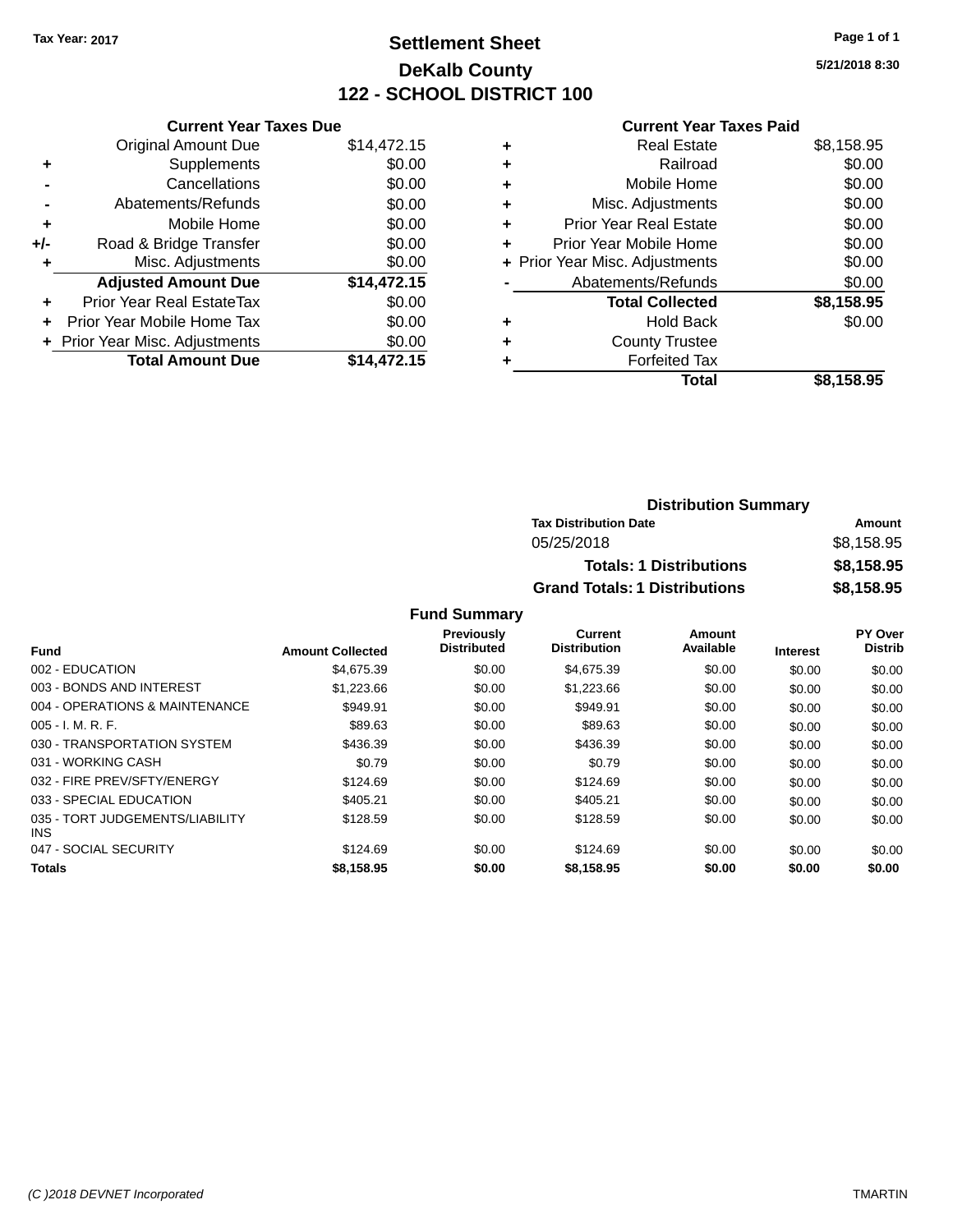# **Settlement Sheet Tax Year: 2017 Page 1 of 1 DeKalb County 123 - SCHOOL DISTRICT 161**

**5/21/2018 8:30**

## **Current Year Taxes Paid**

|     | <b>Current Year Taxes Due</b>  |             |  |  |  |
|-----|--------------------------------|-------------|--|--|--|
|     | <b>Original Amount Due</b>     | \$95,703.16 |  |  |  |
| ٠   | Supplements                    | \$0.00      |  |  |  |
|     | Cancellations                  | \$0.00      |  |  |  |
|     | Abatements/Refunds             | \$0.00      |  |  |  |
| ٠   | Mobile Home                    | \$0.00      |  |  |  |
| +/- | Road & Bridge Transfer         | \$0.00      |  |  |  |
|     | Misc. Adjustments              | \$0.00      |  |  |  |
|     | <b>Adjusted Amount Due</b>     | \$95,703.16 |  |  |  |
| ÷   | Prior Year Real EstateTax      | \$0.00      |  |  |  |
| ÷   | Prior Year Mobile Home Tax     | \$0.00      |  |  |  |
|     | + Prior Year Misc. Adjustments | \$0.00      |  |  |  |
|     | <b>Total Amount Due</b>        | \$95,703,16 |  |  |  |

| ٠ | <b>Real Estate</b>             | \$18,522.36 |
|---|--------------------------------|-------------|
| ٠ | Railroad                       | \$0.00      |
| ٠ | Mobile Home                    | \$0.00      |
| ٠ | Misc. Adjustments              | \$0.00      |
| ٠ | <b>Prior Year Real Estate</b>  | \$0.00      |
| ٠ | Prior Year Mobile Home         | \$0.00      |
|   | + Prior Year Misc. Adjustments | \$0.00      |
|   | Abatements/Refunds             | \$0.00      |
|   | <b>Total Collected</b>         | \$18,522.36 |
| ٠ | Hold Back                      | \$0.00      |
| ٠ | <b>County Trustee</b>          |             |
| ٠ | <b>Forfeited Tax</b>           |             |
|   | Total                          | \$18,522.36 |
|   |                                |             |

## **Distribution Summary Tax Distribution Date Amount** 05/25/2018 \$18,522.36 **Totals: 1 Distributions \$18,522.36 Grand Totals: 1 Distributions \$18,522.36**

|                                         |                         | Previously  | Current             | Amount    |                 | PY Over        |
|-----------------------------------------|-------------------------|-------------|---------------------|-----------|-----------------|----------------|
| <b>Fund</b>                             | <b>Amount Collected</b> | Distributed | <b>Distribution</b> | Available | <b>Interest</b> | <b>Distrib</b> |
| 002 - EDUCATION                         | \$11,563.75             | \$0.00      | \$11,563.75         | \$0.00    | \$0.00          | \$0.00         |
| 003 - BONDS AND INTEREST                | \$795.48                | \$0.00      | \$795.48            | \$0.00    | \$0.00          | \$0.00         |
| 004 - OPERATIONS & MAINTENANCE          | \$1,214.68              | \$0.00      | \$1,214.68          | \$0.00    | \$0.00          | \$0.00         |
| $005 - I. M. R. F.$                     | \$490.79                | \$0.00      | \$490.79            | \$0.00    | \$0.00          | \$0.00         |
| 030 - TRANSPORTATION SYSTEM             | \$583.05                | \$0.00      | \$583.05            | \$0.00    | \$0.00          | \$0.00         |
| 031 - WORKING CASH                      | \$242.94                | \$0.00      | \$242.94            | \$0.00    | \$0.00          | \$0.00         |
| 032 - FIRE PREV/SFTY/ENERGY             | \$242.94                | \$0.00      | \$242.94            | \$0.00    | \$0.00          | \$0.00         |
| 033 - SPECIAL EDUCATION                 | \$97.17                 | \$0.00      | \$97.17             | \$0.00    | \$0.00          | \$0.00         |
| 035 - TORT JUDGEMENTS/LIABILITY<br>INS. | \$2,557.83              | \$0.00      | \$2,557.83          | \$0.00    | \$0.00          | \$0.00         |
| 047 - SOCIAL SECURITY                   | \$490.79                | \$0.00      | \$490.79            | \$0.00    | \$0.00          | \$0.00         |
| 057 - LEASE/PURCHASE/RENTAL             | \$242.94                | \$0.00      | \$242.94            | \$0.00    | \$0.00          | \$0.00         |
| Totals                                  | \$18,522,36             | \$0.00      | \$18,522,36         | \$0.00    | \$0.00          | \$0.00         |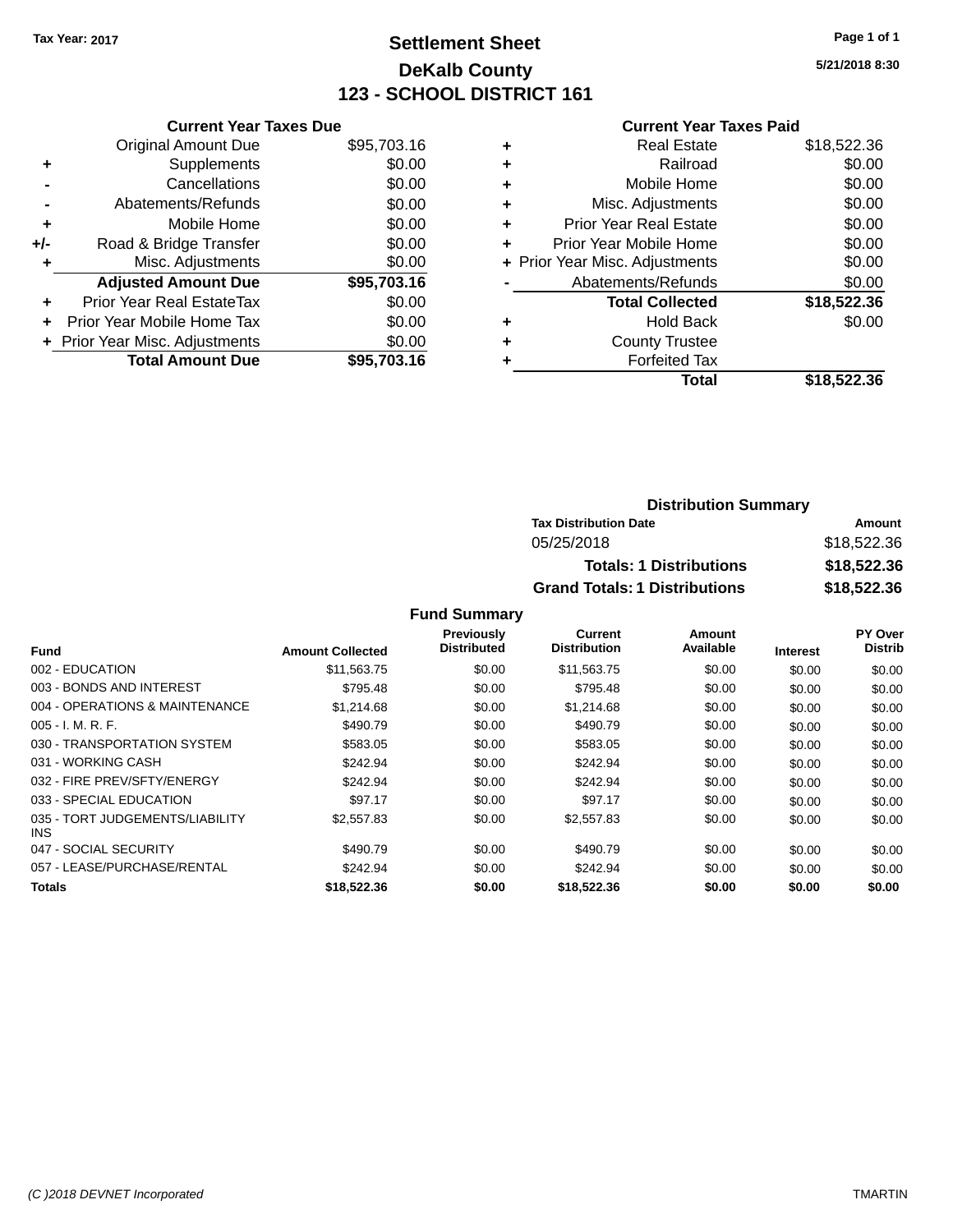# **Settlement Sheet Tax Year: 2017 Page 1 of 1 DeKalb County 124 - SCHOOL DISTRICT 212**

**5/21/2018 8:30**

### **Current Year Taxes Paid**

| \$296,446.71 |
|--------------|
| \$1,040.22   |
| \$1,166.26   |
| \$0.00       |
| \$0.00       |
| \$0.00       |
| \$0.00       |
| \$296,320.67 |
| \$0.00       |
| \$0.00       |
| \$0.00       |
| \$296.320.67 |
|              |

| ٠ | <b>Real Estate</b>             | \$40,209.81 |
|---|--------------------------------|-------------|
| ٠ | Railroad                       | \$0.00      |
| ٠ | Mobile Home                    | \$0.00      |
| ٠ | Misc. Adjustments              | \$0.00      |
| ٠ | <b>Prior Year Real Estate</b>  | \$0.00      |
| ٠ | Prior Year Mobile Home         | \$0.00      |
|   | + Prior Year Misc. Adjustments | \$0.00      |
|   | Abatements/Refunds             | \$0.00      |
|   | <b>Total Collected</b>         | \$40,209.81 |
| ٠ | Hold Back                      | \$0.00      |
| ٠ | <b>County Trustee</b>          |             |
| ٠ | <b>Forfeited Tax</b>           |             |
|   | Total                          | \$40.209.81 |
|   |                                |             |

| <b>Distribution Summary</b>          |             |
|--------------------------------------|-------------|
| <b>Tax Distribution Date</b>         | Amount      |
| 05/25/2018                           | \$40,209.81 |
| <b>Totals: 1 Distributions</b>       | \$40,209.81 |
| <b>Grand Totals: 1 Distributions</b> | \$40,209.81 |

|                                         |                         | Previously         | <b>Current</b>      | Amount    |                 | PY Over        |
|-----------------------------------------|-------------------------|--------------------|---------------------|-----------|-----------------|----------------|
| <b>Fund</b>                             | <b>Amount Collected</b> | <b>Distributed</b> | <b>Distribution</b> | Available | <b>Interest</b> | <b>Distrib</b> |
| 002 - EDUCATION                         | \$20,737.57             | \$0.00             | \$20,737.57         | \$0.00    | \$0.00          | \$0.00         |
| 003 - BONDS AND INTEREST                | \$5,658.49              | \$0.00             | \$5,658.49          | \$0.00    | \$0.00          | \$0.00         |
| 004 - OPERATIONS & MAINTENANCE          | \$3.988.01              | \$0.00             | \$3,988.01          | \$0.00    | \$0.00          | \$0.00         |
| $005 - I. M. R. F.$                     | \$714.65                | \$0.00             | \$714.65            | \$0.00    | \$0.00          | \$0.00         |
| 030 - TRANSPORTATION SYSTEM             | \$1,807.67              | \$0.00             | \$1,807.67          | \$0.00    | \$0.00          | \$0.00         |
| 031 - WORKING CASH                      | \$797.60                | \$0.00             | \$797.60            | \$0.00    | \$0.00          | \$0.00         |
| 032 - FIRE PREV/SFTY/ENERGY             | \$0.00                  | \$0.00             | \$0.00              | \$0.00    | \$0.00          | \$0.00         |
| 033 - SPECIAL EDUCATION                 | \$319.02                | \$0.00             | \$319.02            | \$0.00    | \$0.00          | \$0.00         |
| 035 - TORT JUDGEMENTS/LIABILITY<br>INS. | \$4,518.86              | \$0.00             | \$4,518.86          | \$0.00    | \$0.00          | \$0.00         |
| 047 - SOCIAL SECURITY                   | \$870.34                | \$0.00             | \$870.34            | \$0.00    | \$0.00          | \$0.00         |
| 057 - LEASE/PURCHASE/RENTAL             | \$797.60                | \$0.00             | \$797.60            | \$0.00    | \$0.00          | \$0.00         |
| Totals                                  | \$40,209.81             | \$0.00             | \$40,209.81         | \$0.00    | \$0.00          | \$0.00         |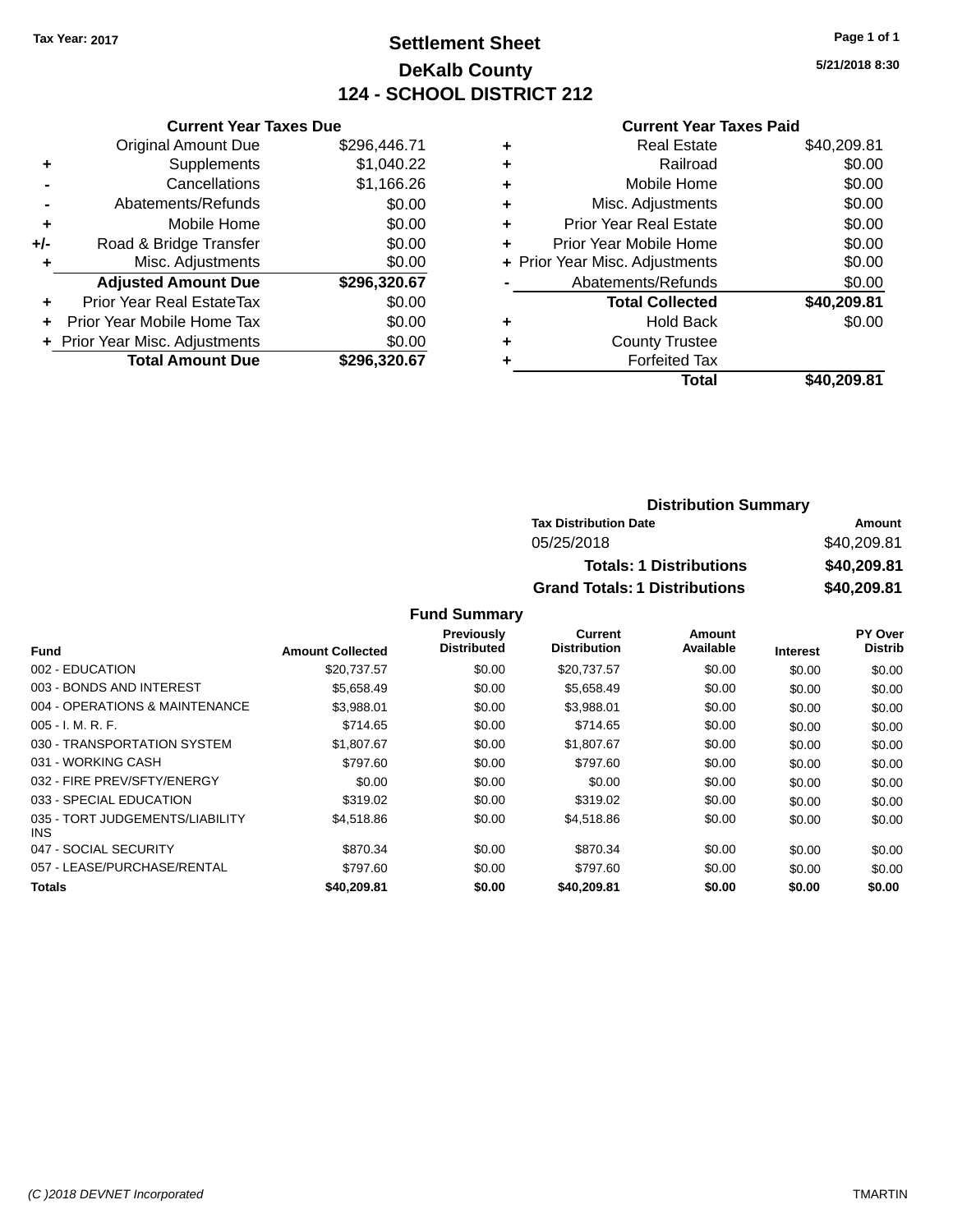# **Settlement Sheet Tax Year: 2017 Page 1 of 1 DeKalb County 125 - SCHOOL DISTRICT 220**

**5/21/2018 8:30**

|       | <b>Current Year Taxes Due</b>  |            |  |  |  |
|-------|--------------------------------|------------|--|--|--|
|       | <b>Original Amount Due</b>     | \$3,843.83 |  |  |  |
| ٠     | Supplements                    | \$0.00     |  |  |  |
|       | Cancellations                  | \$0.00     |  |  |  |
|       | Abatements/Refunds             | \$0.00     |  |  |  |
| ٠     | Mobile Home                    | \$0.00     |  |  |  |
| $+/-$ | Road & Bridge Transfer         | \$0.00     |  |  |  |
| ٠     | Misc. Adjustments              | \$0.00     |  |  |  |
|       | <b>Adjusted Amount Due</b>     | \$3,843.83 |  |  |  |
| ٠     | Prior Year Real EstateTax      | \$0.00     |  |  |  |
| ÷     | Prior Year Mobile Home Tax     | \$0.00     |  |  |  |
|       | + Prior Year Misc. Adjustments | \$0.00     |  |  |  |
|       | <b>Total Amount Due</b>        | \$3,843.83 |  |  |  |
|       |                                |            |  |  |  |

|   | Total                          |        |
|---|--------------------------------|--------|
|   | <b>Forfeited Tax</b>           |        |
| ٠ | <b>County Trustee</b>          |        |
| ٠ | <b>Hold Back</b>               | \$0.00 |
|   | <b>Total Collected</b>         | \$0.00 |
|   | Abatements/Refunds             | \$0.00 |
|   | + Prior Year Misc. Adjustments | \$0.00 |
| ٠ | Prior Year Mobile Home         | \$0.00 |
| ٠ | Prior Year Real Estate         | \$0.00 |
| ٠ | Misc. Adjustments              | \$0.00 |
| ٠ | Mobile Home                    | \$0.00 |
| ٠ | Railroad                       | \$0.00 |
| ٠ | <b>Real Estate</b>             | \$0.00 |

|                                         |                         | <b>Fund Summary</b>              |                                       |                     |                 |                           |
|-----------------------------------------|-------------------------|----------------------------------|---------------------------------------|---------------------|-----------------|---------------------------|
| <b>Fund</b>                             | <b>Amount Collected</b> | Previously<br><b>Distributed</b> | <b>Current</b><br><b>Distribution</b> | Amount<br>Available | <b>Interest</b> | PY Over<br><b>Distrib</b> |
| 002 - EDUCATION                         | \$0.00                  | \$0.00                           | \$0.00                                | \$0.00              | \$0.00          | \$0.00                    |
| 003 - BONDS AND INTEREST                | \$0.00                  | \$0.00                           | \$0.00                                | \$0.00              | \$0.00          | \$0.00                    |
| 004 - OPERATIONS & MAINTENANCE          | \$0.00                  | \$0.00                           | \$0.00                                | \$0.00              | \$0.00          | \$0.00                    |
| 005 - I. M. R. F.                       | \$0.00                  | \$0.00                           | \$0.00                                | \$0.00              | \$0.00          | \$0.00                    |
| 030 - TRANSPORTATION SYSTEM             | \$0.00                  | \$0.00                           | \$0.00                                | \$0.00              | \$0.00          | \$0.00                    |
| 031 - WORKING CASH                      | \$0.00                  | \$0.00                           | \$0.00                                | \$0.00              | \$0.00          | \$0.00                    |
| 032 - FIRE PREV/SFTY/ENERGY             | \$0.00                  | \$0.00                           | \$0.00                                | \$0.00              | \$0.00          | \$0.00                    |
| 033 - SPECIAL EDUCATION                 | \$0.00                  | \$0.00                           | \$0.00                                | \$0.00              | \$0.00          | \$0.00                    |
| 035 - TORT JUDGEMENTS/LIABILITY<br>INS. | \$0.00                  | \$0.00                           | \$0.00                                | \$0.00              | \$0.00          | \$0.00                    |
| 047 - SOCIAL SECURITY                   | \$0.00                  | \$0.00                           | \$0.00                                | \$0.00              | \$0.00          | \$0.00                    |
| 057 - LEASE/PURCHASE/RENTAL             | \$0.00                  | \$0.00                           | \$0.00                                | \$0.00              | \$0.00          | \$0.00                    |
| <b>Totals</b>                           | \$0.00                  | \$0.00                           | \$0.00                                | \$0.00              | \$0.00          | \$0.00                    |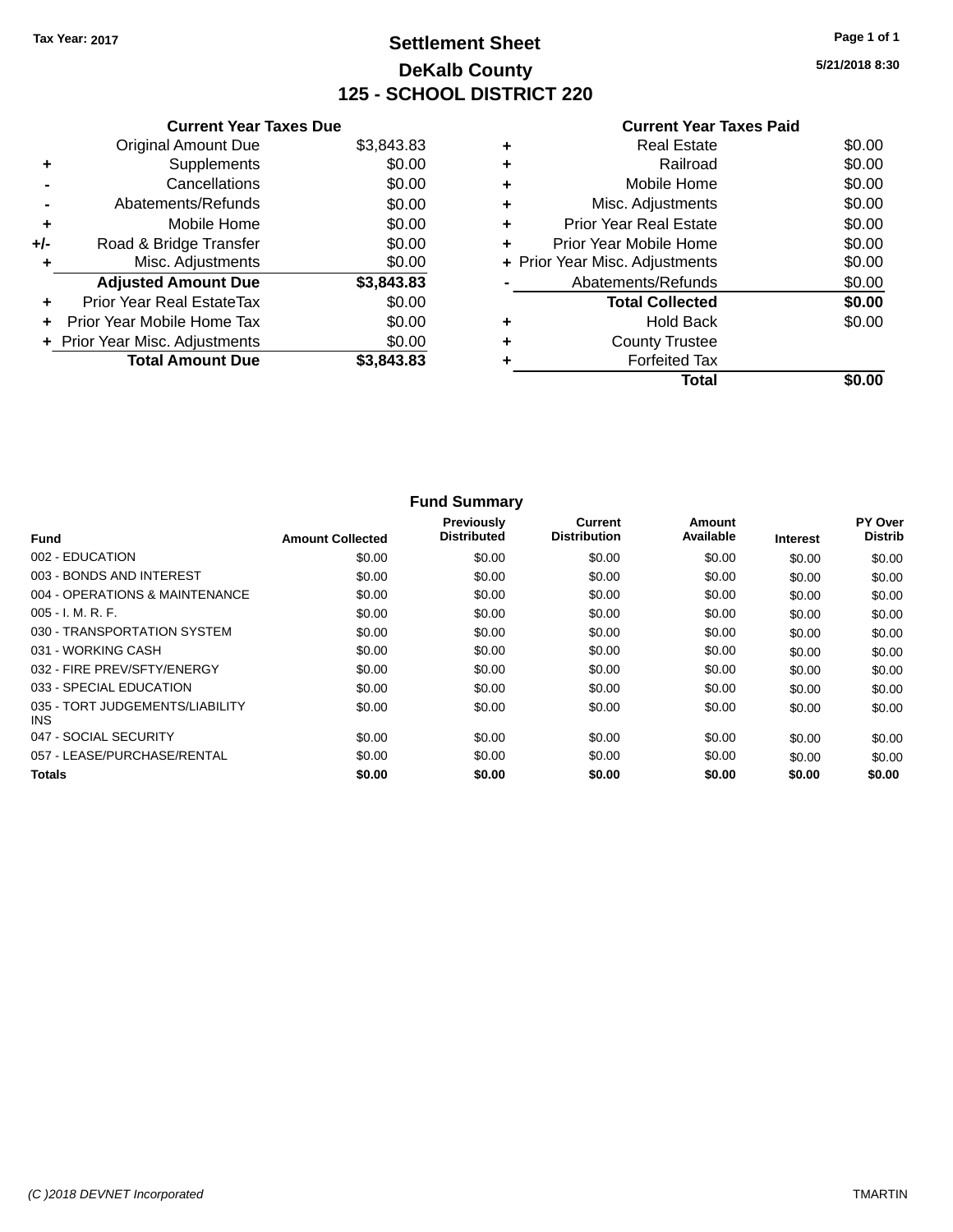## **Settlement Sheet Tax Year: 2017 Page 1 of 1 DeKalb County 126 - SCHOOL DISTRICT 269**

**5/21/2018 8:30**

#### **Current Year Taxes Paid**

|     | <b>Current Year Taxes Due</b>  |              |  |  |  |
|-----|--------------------------------|--------------|--|--|--|
|     | <b>Original Amount Due</b>     | \$306,699.74 |  |  |  |
| ٠   | Supplements                    | \$1,388.00   |  |  |  |
|     | Cancellations                  | \$1,556.19   |  |  |  |
|     | Abatements/Refunds             | \$0.00       |  |  |  |
| ٠   | Mobile Home                    | \$0.00       |  |  |  |
| +/- | Road & Bridge Transfer         | \$0.00       |  |  |  |
|     | Misc. Adjustments              | \$0.00       |  |  |  |
|     | <b>Adjusted Amount Due</b>     | \$306,531.55 |  |  |  |
| ÷   | Prior Year Real EstateTax      | \$0.00       |  |  |  |
|     | Prior Year Mobile Home Tax     | \$0.00       |  |  |  |
|     | + Prior Year Misc. Adjustments | \$0.00       |  |  |  |
|     | <b>Total Amount Due</b>        | \$306,531.55 |  |  |  |

|   | Total                          | \$37,311.44 |
|---|--------------------------------|-------------|
| ٠ | <b>Forfeited Tax</b>           |             |
| ٠ | <b>County Trustee</b>          |             |
| ٠ | <b>Hold Back</b>               | \$0.00      |
|   | <b>Total Collected</b>         | \$37,311.44 |
|   | Abatements/Refunds             | \$0.00      |
|   | + Prior Year Misc. Adjustments | \$0.00      |
| ٠ | Prior Year Mobile Home         | \$0.00      |
| ÷ | <b>Prior Year Real Estate</b>  | \$0.00      |
| ٠ | Misc. Adjustments              | \$0.00      |
| ÷ | Mobile Home                    | \$0.00      |
| ٠ | Railroad                       | \$0.00      |
| ٠ | <b>Real Estate</b>             | \$37,311.44 |
|   |                                |             |

| <b>Distribution Summary</b>          |             |
|--------------------------------------|-------------|
| <b>Tax Distribution Date</b>         | Amount      |
| 05/25/2018                           | \$37,311.44 |
| <b>Totals: 1 Distributions</b>       | \$37,311.44 |
| <b>Grand Totals: 1 Distributions</b> | \$37,311.44 |

| <b>Fund</b>                             | <b>Amount Collected</b> | <b>Previously</b><br><b>Distributed</b> | Current<br><b>Distribution</b> | Amount<br>Available | <b>Interest</b> | <b>PY Over</b><br><b>Distrib</b> |
|-----------------------------------------|-------------------------|-----------------------------------------|--------------------------------|---------------------|-----------------|----------------------------------|
| 002 - EDUCATION                         | \$23,295.77             | \$0.00                                  | \$23.295.77                    | \$0.00              | \$0.00          | \$0.00                           |
| 004 - OPERATIONS & MAINTENANCE          | \$6,101.28              | \$0.00                                  | \$6.101.28                     | \$0.00              | \$0.00          | \$0.00                           |
| $005 - I. M. R. F.$                     | \$280.66                | \$0.00                                  | \$280.66                       | \$0.00              | \$0.00          | \$0.00                           |
| 030 - TRANSPORTATION SYSTEM             | \$1,331.20              | \$0.00                                  | \$1,331,20                     | \$0.00              | \$0.00          | \$0.00                           |
| 031 - WORKING CASH                      | \$554.67                | \$0.00                                  | \$554.67                       | \$0.00              | \$0.00          | \$0.00                           |
| 033 - SPECIAL EDUCATION                 | \$221.85                | \$0.00                                  | \$221.85                       | \$0.00              | \$0.00          | \$0.00                           |
| 035 - TORT JUDGEMENTS/LIABILITY<br>INS. | \$4,603.93              | \$0.00                                  | \$4,603.93                     | \$0.00              | \$0.00          | \$0.00                           |
| 047 - SOCIAL SECURITY                   | \$922.08                | \$0.00                                  | \$922.08                       | \$0.00              | \$0.00          | \$0.00                           |
| <b>Totals</b>                           | \$37.311.44             | \$0.00                                  | \$37.311.44                    | \$0.00              | \$0.00          | \$0.00                           |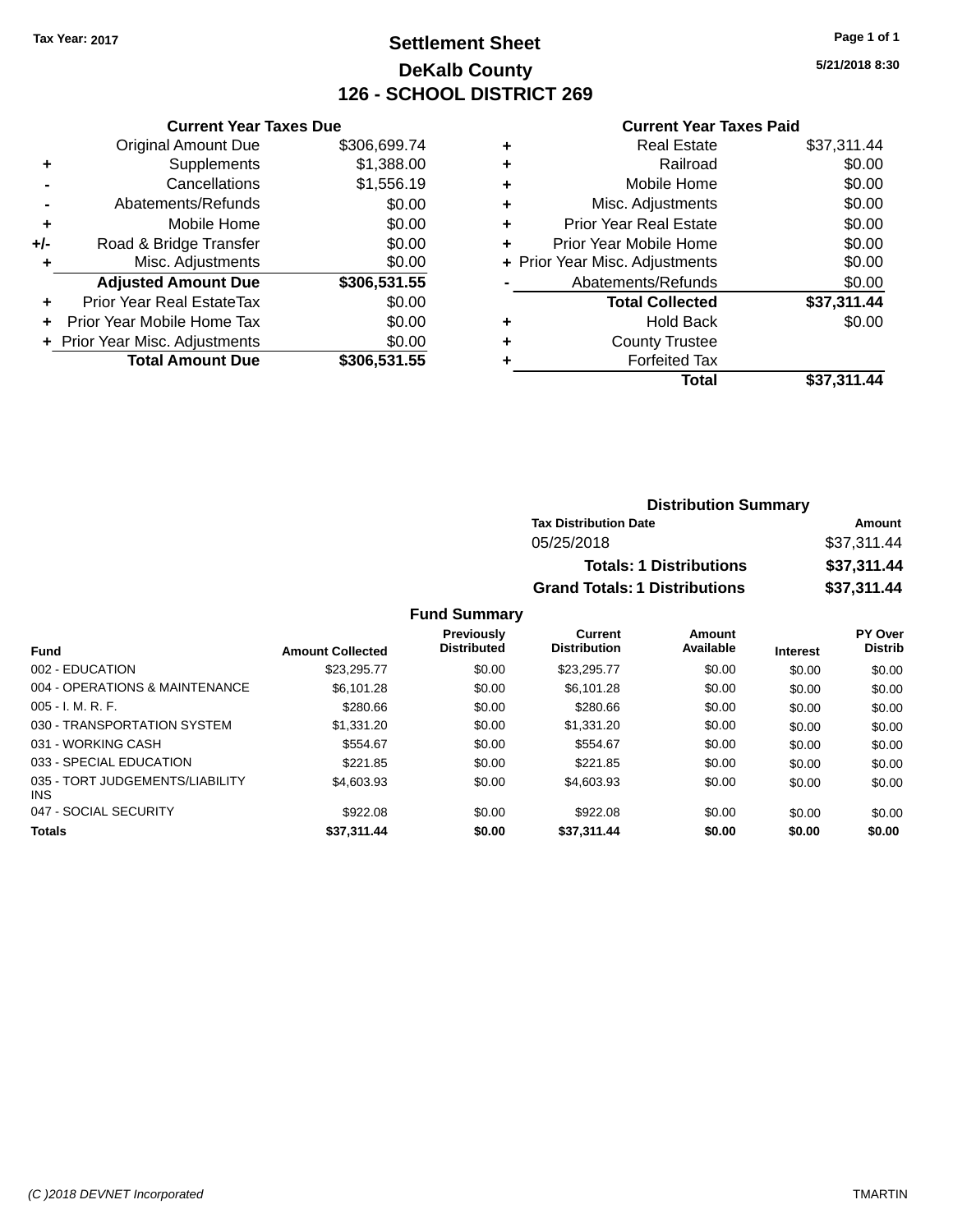## **Settlement Sheet Tax Year: 2017 Page 1 of 1 DeKalb County 127 - SCHOOL DISTRICT 271**

**5/21/2018 8:30**

#### **Current Year Taxes Paid**

|     | <b>Current Year Taxes Due</b>  |             |
|-----|--------------------------------|-------------|
|     | <b>Original Amount Due</b>     | \$73,508.20 |
| ÷   | Supplements                    | \$0.00      |
|     | Cancellations                  | \$0.00      |
|     | Abatements/Refunds             | \$0.00      |
| ٠   | Mobile Home                    | \$0.00      |
| +/- | Road & Bridge Transfer         | \$0.00      |
| ٠   | Misc. Adjustments              | \$0.00      |
|     | <b>Adjusted Amount Due</b>     | \$73,508.20 |
| ٠   | Prior Year Real EstateTax      | \$0.00      |
|     | Prior Year Mobile Home Tax     | \$0.00      |
|     | + Prior Year Misc. Adjustments | \$0.00      |
|     | <b>Total Amount Due</b>        | \$73.508.20 |
|     |                                |             |

|   | <b>Real Estate</b>             | \$9,984.38 |
|---|--------------------------------|------------|
| ٠ | Railroad                       | \$0.00     |
| ٠ | Mobile Home                    | \$0.00     |
| ٠ | Misc. Adjustments              | \$0.00     |
| ٠ | <b>Prior Year Real Estate</b>  | \$0.00     |
| ٠ | Prior Year Mobile Home         | \$0.00     |
|   | + Prior Year Misc. Adjustments | \$0.00     |
|   | Abatements/Refunds             | \$0.00     |
|   | <b>Total Collected</b>         | \$9,984.38 |
| ٠ | <b>Hold Back</b>               | \$0.00     |
| ٠ | <b>County Trustee</b>          |            |
| ٠ | <b>Forfeited Tax</b>           |            |
|   | Total                          | \$9,984.38 |
|   |                                |            |

| <b>Distribution Summary</b>          |            |
|--------------------------------------|------------|
| <b>Tax Distribution Date</b>         | Amount     |
| 05/25/2018                           | \$9,984.38 |
| <b>Totals: 1 Distributions</b>       | \$9,984.38 |
| <b>Grand Totals: 1 Distributions</b> | \$9,984.38 |

|                                               |                         | Previously         | Current             | Amount    |                 | PY Over        |
|-----------------------------------------------|-------------------------|--------------------|---------------------|-----------|-----------------|----------------|
| <b>Fund</b>                                   | <b>Amount Collected</b> | <b>Distributed</b> | <b>Distribution</b> | Available | <b>Interest</b> | <b>Distrib</b> |
| 002 - EDUCATION                               | \$6,002.94              | \$0.00             | \$6,002.94          | \$0.00    | \$0.00          | \$0.00         |
| 003 - BONDS AND INTEREST                      | \$1.963.09              | \$0.00             | \$1,963.09          | \$0.00    | \$0.00          | \$0.00         |
| 004 - OPERATIONS & MAINTENANCE                | \$782.42                | \$0.00             | \$782.42            | \$0.00    | \$0.00          | \$0.00         |
| $005 - I. M. R. F.$                           | \$124.49                | \$0.00             | \$124.49            | \$0.00    | \$0.00          | \$0.00         |
| 030 - TRANSPORTATION SYSTEM                   | \$408.99                | \$0.00             | \$408.99            | \$0.00    | \$0.00          | \$0.00         |
| 031 - WORKING CASH                            | \$74.70                 | \$0.00             | \$74.70             | \$0.00    | \$0.00          | \$0.00         |
| 032 - FIRE PREV/SFTY/ENERGY                   | \$21.34                 | \$0.00             | \$21.34             | \$0.00    | \$0.00          | \$0.00         |
| 033 - SPECIAL EDUCATION                       | \$177.83                | \$0.00             | \$177.83            | \$0.00    | \$0.00          | \$0.00         |
| 035 - TORT JUDGEMENTS/LIABILITY<br><b>INS</b> | \$248.95                | \$0.00             | \$248.95            | \$0.00    | \$0.00          | \$0.00         |
| 047 - SOCIAL SECURITY                         | \$124.49                | \$0.00             | \$124.49            | \$0.00    | \$0.00          | \$0.00         |
| 057 - LEASE/PURCHASE/RENTAL                   | \$55.14                 | \$0.00             | \$55.14             | \$0.00    | \$0.00          | \$0.00         |
| Totals                                        | \$9,984,38              | \$0.00             | \$9,984,38          | \$0.00    | \$0.00          | \$0.00         |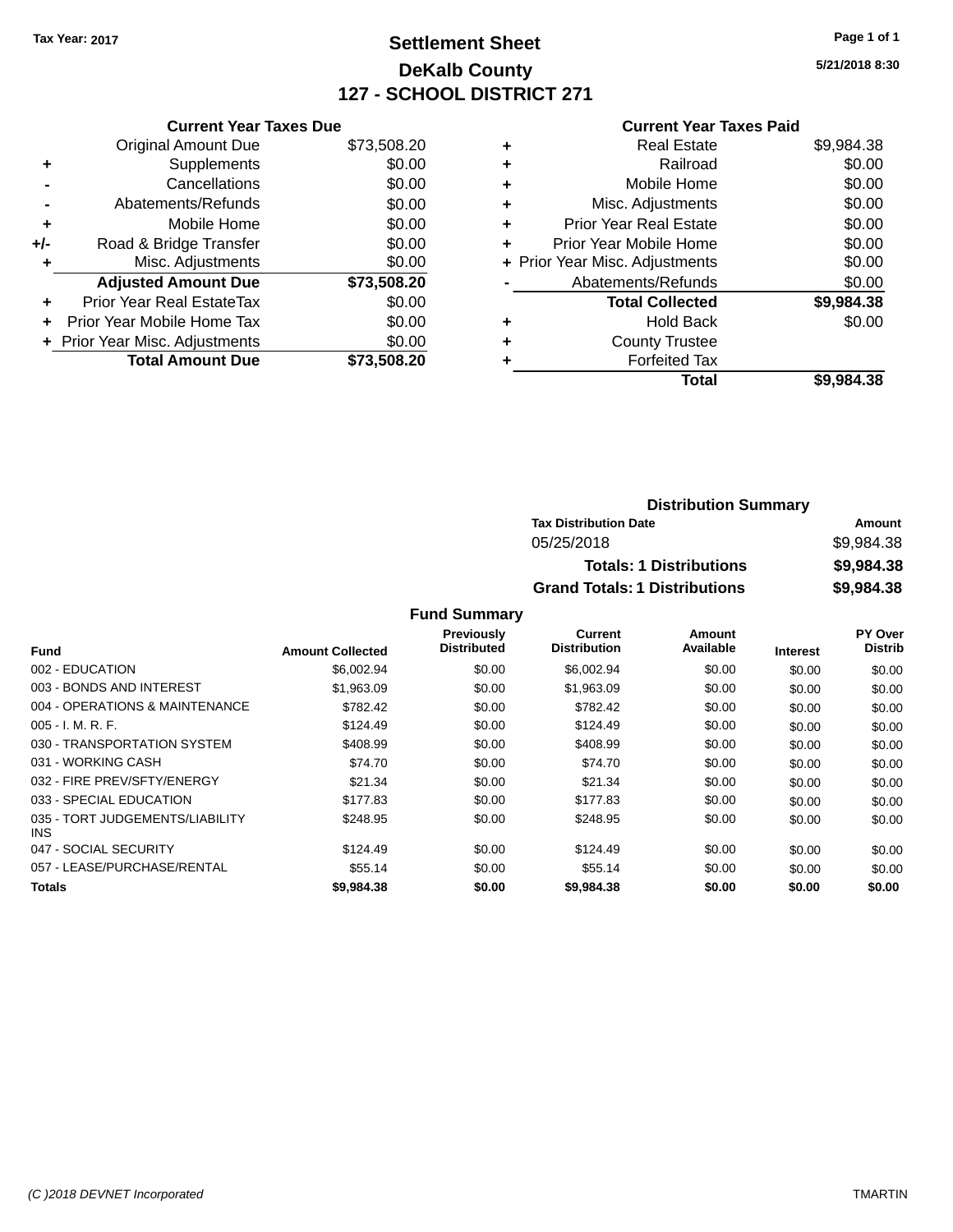## **Settlement Sheet Tax Year: 2017 Page 1 of 1 DeKalb County 128 - SCHOOL DISTRICT 300**

**5/21/2018 8:30**

#### **Current Year Taxes Paid**

| \$9,522.42 |
|------------|
| \$0.00     |
| \$0.00     |
| \$0.00     |
| \$0.00     |
| \$0.00     |
| \$0.00     |
| \$9,522.42 |
| \$0.00     |
| \$0.00     |
| \$0.00     |
| \$9,522.42 |
|            |

| ٠ | <b>Real Estate</b>             | \$3,640.67 |
|---|--------------------------------|------------|
| ٠ | Railroad                       | \$0.00     |
| ٠ | Mobile Home                    | \$0.00     |
| ٠ | Misc. Adjustments              | \$0.00     |
| ٠ | <b>Prior Year Real Estate</b>  | \$0.00     |
| ٠ | Prior Year Mobile Home         | \$0.00     |
|   | + Prior Year Misc. Adjustments | \$0.00     |
|   | Abatements/Refunds             | \$0.00     |
|   | <b>Total Collected</b>         | \$3,640.67 |
| ٠ | <b>Hold Back</b>               | \$0.00     |
| ٠ | <b>County Trustee</b>          |            |
|   | <b>Forfeited Tax</b>           |            |
|   | Total                          | \$3.640.67 |
|   |                                |            |

| <b>Distribution Summary</b>          |            |
|--------------------------------------|------------|
| <b>Tax Distribution Date</b>         | Amount     |
| 05/25/2018                           | \$3.640.67 |
| <b>Totals: 1 Distributions</b>       | \$3,640.67 |
| <b>Grand Totals: 1 Distributions</b> | \$3,640.67 |

| <b>Fund</b>                                   | <b>Amount Collected</b> | <b>Previously</b><br><b>Distributed</b> | <b>Current</b><br><b>Distribution</b> | Amount<br>Available | <b>Interest</b> | PY Over<br><b>Distrib</b> |
|-----------------------------------------------|-------------------------|-----------------------------------------|---------------------------------------|---------------------|-----------------|---------------------------|
|                                               |                         |                                         |                                       |                     |                 |                           |
| 002 - EDUCATION                               | \$1.972.14              | \$0.00                                  | \$1.972.14                            | \$0.00              | \$0.00          | \$0.00                    |
| 003 - BONDS AND INTEREST                      | \$524.24                | \$0.00                                  | \$524.24                              | \$0.00              | \$0.00          | \$0.00                    |
| 004 - OPERATIONS & MAINTENANCE                | \$388.46                | \$0.00                                  | \$388.46                              | \$0.00              | \$0.00          | \$0.00                    |
| $005 - I. M. R. F.$                           | \$78.89                 | \$0.00                                  | \$78.89                               | \$0.00              | \$0.00          | \$0.00                    |
| 030 - TRANSPORTATION SYSTEM                   | \$118.34                | \$0.00                                  | \$118.34                              | \$0.00              | \$0.00          | \$0.00                    |
| 031 - WORKING CASH                            | \$25.90                 | \$0.00                                  | \$25.90                               | \$0.00              | \$0.00          | \$0.00                    |
| 033 - SPECIAL EDUCATION                       | \$414.36                | \$0.00                                  | \$414.36                              | \$0.00              | \$0.00          | \$0.00                    |
| 035 - TORT JUDGEMENTS/LIABILITY<br><b>INS</b> | \$39.45                 | \$0.00                                  | \$39.45                               | \$0.00              | \$0.00          | \$0.00                    |
| 047 - SOCIAL SECURITY                         | \$78.89                 | \$0.00                                  | \$78.89                               | \$0.00              | \$0.00          | \$0.00                    |
| <b>Totals</b>                                 | \$3,640.67              | \$0.00                                  | \$3,640.67                            | \$0.00              | \$0.00          | \$0.00                    |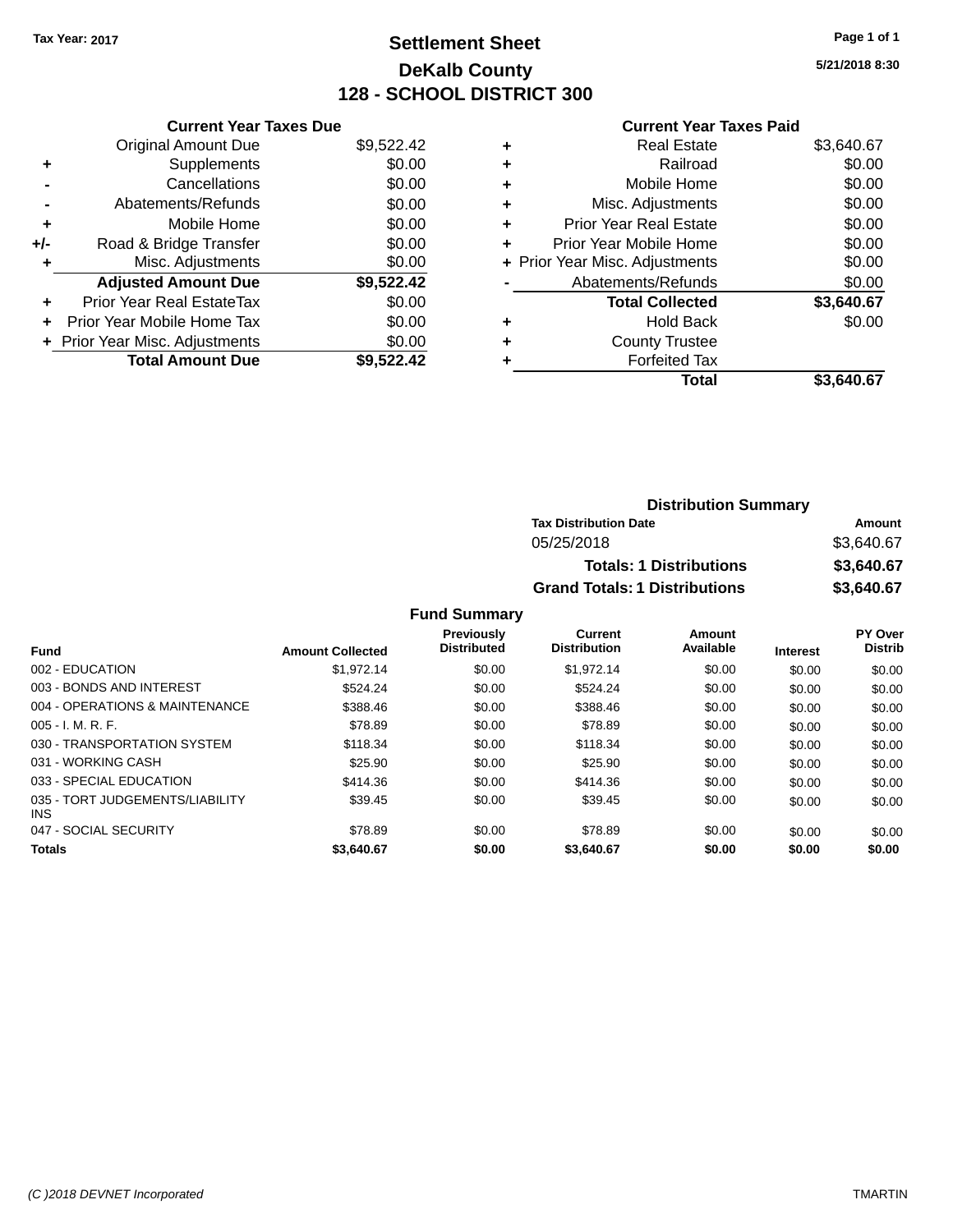## **Settlement Sheet Tax Year: 2017 Page 1 of 1 DeKalb County 129 - SCHOOL DISTRICT 301**

**5/21/2018 8:30**

|       | <b>Current Year Taxes Due</b>  |             |  |  |  |
|-------|--------------------------------|-------------|--|--|--|
|       | <b>Original Amount Due</b>     | \$11,119.90 |  |  |  |
| ٠     | Supplements                    | \$0.00      |  |  |  |
|       | Cancellations                  | \$0.00      |  |  |  |
|       | Abatements/Refunds             | \$0.00      |  |  |  |
| ٠     | Mobile Home                    | \$0.00      |  |  |  |
| $+/-$ | Road & Bridge Transfer         | \$0.00      |  |  |  |
|       | Misc. Adjustments              | \$0.00      |  |  |  |
|       | <b>Adjusted Amount Due</b>     | \$11,119.90 |  |  |  |
| ÷     | Prior Year Real EstateTax      | \$0.00      |  |  |  |
|       | Prior Year Mobile Home Tax     | \$0.00      |  |  |  |
|       | + Prior Year Misc. Adjustments | \$0.00      |  |  |  |
|       | <b>Total Amount Due</b>        | \$11,119.90 |  |  |  |
|       |                                |             |  |  |  |

## **Current Year Taxes Paid +** Real Estate \$0.00 **+** Railroad \$0.00

|           | Total                          |        |
|-----------|--------------------------------|--------|
|           | <b>Forfeited Tax</b>           |        |
| ÷         | <b>County Trustee</b>          |        |
| ÷         | <b>Hold Back</b>               | \$0.00 |
|           | <b>Total Collected</b>         | \$0.00 |
|           | Abatements/Refunds             | \$0.00 |
|           | + Prior Year Misc. Adjustments | \$0.00 |
| ÷         | Prior Year Mobile Home         | \$0.00 |
| ÷         | <b>Prior Year Real Estate</b>  | \$0.00 |
| $\ddot{}$ | Misc. Adjustments              | \$0.00 |
| $\ddot{}$ | Mobile Home                    | \$0.00 |
|           |                                |        |

|                                                     |                         | <b>Fund Summary</b>                     |                                |                     |                 |                                  |
|-----------------------------------------------------|-------------------------|-----------------------------------------|--------------------------------|---------------------|-----------------|----------------------------------|
| <b>Fund</b>                                         | <b>Amount Collected</b> | <b>Previously</b><br><b>Distributed</b> | Current<br><b>Distribution</b> | Amount<br>Available | <b>Interest</b> | <b>PY Over</b><br><b>Distrib</b> |
| 002 - EDUCATION                                     | \$0.00                  | \$0.00                                  | \$0.00                         | \$0.00              | \$0.00          | \$0.00                           |
| 003 - BONDS AND INTEREST                            | \$0.00                  | \$0.00                                  | \$0.00                         | \$0.00              | \$0.00          | \$0.00                           |
| 004 - OPERATIONS & MAINTENANCE                      | \$0.00                  | \$0.00                                  | \$0.00                         | \$0.00              | \$0.00          | \$0.00                           |
| $005 - I. M. R. F.$                                 | \$0.00                  | \$0.00                                  | \$0.00                         | \$0.00              | \$0.00          | \$0.00                           |
| 030 - TRANSPORTATION SYSTEM                         | \$0.00                  | \$0.00                                  | \$0.00                         | \$0.00              | \$0.00          | \$0.00                           |
| 031 - WORKING CASH                                  | \$0.00                  | \$0.00                                  | \$0.00                         | \$0.00              | \$0.00          | \$0.00                           |
| 033 - SPECIAL EDUCATION                             | \$0.00                  | \$0.00                                  | \$0.00                         | \$0.00              | \$0.00          | \$0.00                           |
| 035 - TORT JUDGMENTS, LIABILITY<br><b>INSURANCE</b> | \$0.00                  | \$0.00                                  | \$0.00                         | \$0.00              | \$0.00          | \$0.00                           |
| 047 - SOCIAL SECURITY                               | \$0.00                  | \$0.00                                  | \$0.00                         | \$0.00              | \$0.00          | \$0.00                           |
| <b>Totals</b>                                       | \$0.00                  | \$0.00                                  | \$0.00                         | \$0.00              | \$0.00          | \$0.00                           |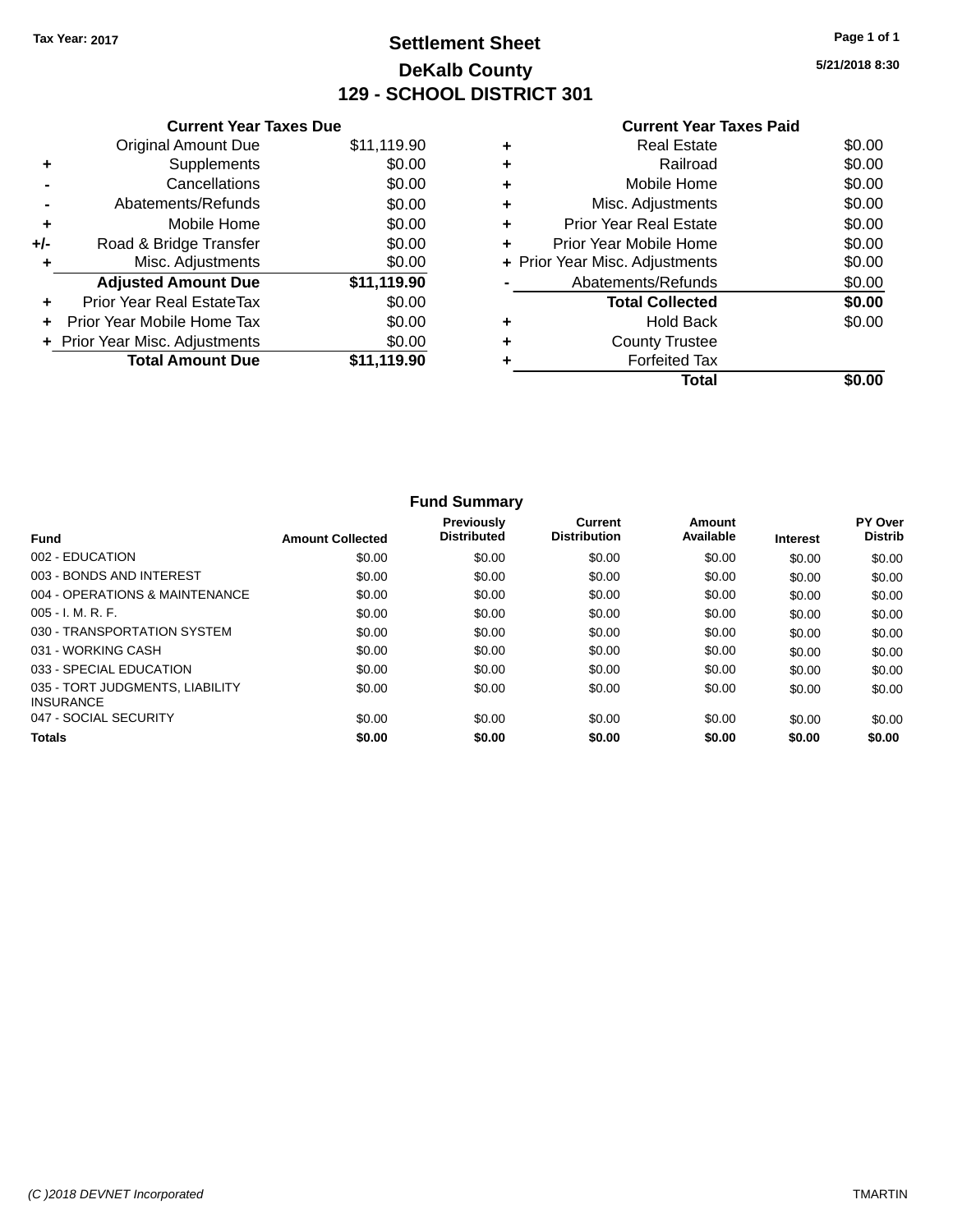## **Settlement Sheet Tax Year: 2017 Page 1 of 1 DeKalb County 130 - SCHOOL DISTRICT 302**

**5/21/2018 8:30**

#### **Current Year Taxes Paid**

|     | <b>Current Year Taxes Due</b>                |                |  |  |  |
|-----|----------------------------------------------|----------------|--|--|--|
|     | <b>Original Amount Due</b><br>\$2,076,814.41 |                |  |  |  |
| ٠   | Supplements                                  | \$20,876.71    |  |  |  |
|     | Cancellations                                | \$22,649.73    |  |  |  |
|     | Abatements/Refunds                           | \$0.00         |  |  |  |
| ٠   | \$0.00<br>Mobile Home                        |                |  |  |  |
| +/- | Road & Bridge Transfer                       | \$0.00         |  |  |  |
| ٠   | Misc. Adjustments                            | \$0.00         |  |  |  |
|     | <b>Adjusted Amount Due</b>                   | \$2,075,041.39 |  |  |  |
| ٠   | <b>Prior Year Real EstateTax</b>             | \$0.00         |  |  |  |
|     | Prior Year Mobile Home Tax                   | \$0.00         |  |  |  |
|     | + Prior Year Misc. Adjustments               | \$0.00         |  |  |  |
|     | <b>Total Amount Due</b>                      | \$2.075.041.39 |  |  |  |

|   | <b>Real Estate</b>             | \$187,898.22 |
|---|--------------------------------|--------------|
| ٠ | Railroad                       | \$0.00       |
| ٠ | Mobile Home                    | \$0.00       |
| ٠ | Misc. Adjustments              | \$0.00       |
| ٠ | <b>Prior Year Real Estate</b>  | \$0.00       |
| ٠ | Prior Year Mobile Home         | \$0.00       |
|   | + Prior Year Misc. Adjustments | \$0.00       |
|   | Abatements/Refunds             | \$0.00       |
|   | <b>Total Collected</b>         | \$187,898.22 |
| ٠ | <b>Hold Back</b>               | \$0.00       |
| ٠ | <b>County Trustee</b>          |              |
| ٠ | <b>Forfeited Tax</b>           |              |
|   | Total                          | \$187,898.22 |
|   |                                |              |

#### **Distribution Summary Tax Distribution Date Amount** 05/25/2018 \$187,898.22 **Totals: 1 Distributions \$187,898.22 Grand Totals: 1 Distributions \$187,898.22**

| <b>Fund</b>                    | <b>Amount Collected</b> | <b>Previously</b><br><b>Distributed</b> | Current<br><b>Distribution</b> | Amount<br>Available | <b>Interest</b> | <b>PY Over</b><br><b>Distrib</b> |
|--------------------------------|-------------------------|-----------------------------------------|--------------------------------|---------------------|-----------------|----------------------------------|
| 002 - EDUCATION                | \$108,799.83            | \$0.00                                  | \$108,799.83                   | \$0.00              | \$0.00          | \$0.00                           |
| 003 - BONDS AND INTEREST       | \$38,400.95             | \$0.00                                  | \$38,400.95                    | \$0.00              | \$0.00          | \$0.00                           |
| 004 - OPERATIONS & MAINTENANCE | \$18,360.47             | \$0.00                                  | \$18,360.47                    | \$0.00              | \$0.00          | \$0.00                           |
| $005 - I. M. R. F.$            | \$1,035.88              | \$0.00                                  | \$1,035.88                     | \$0.00              | \$0.00          | \$0.00                           |
| 030 - TRANSPORTATION SYSTEM    | \$4,917.30              | \$0.00                                  | \$4,917.30                     | \$0.00              | \$0.00          | \$0.00                           |
| 031 - WORKING CASH             | \$328.45                | \$0.00                                  | \$328.45                       | \$0.00              | \$0.00          | \$0.00                           |
| 033 - SPECIAL EDUCATION        | \$14,097.44             | \$0.00                                  | \$14,097.44                    | \$0.00              | \$0.00          | \$0.00                           |
| 047 - SOCIAL SECURITY          | \$1.957.90              | \$0.00                                  | \$1,957.90                     | \$0.00              | \$0.00          | \$0.00                           |
| <b>Totals</b>                  | \$187,898.22            | \$0.00                                  | \$187,898.22                   | \$0.00              | \$0.00          | \$0.00                           |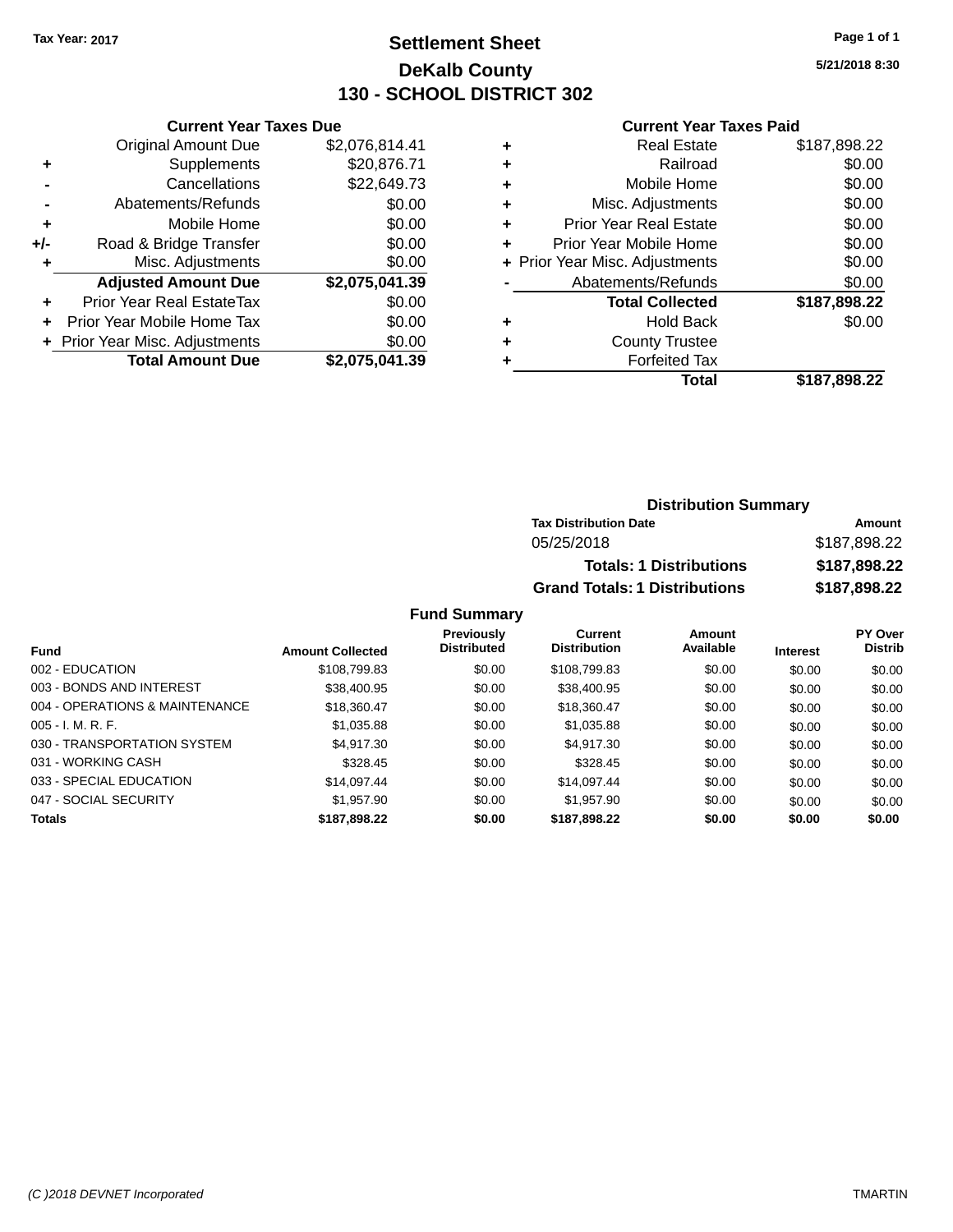## **Settlement Sheet Tax Year: 2017 Page 1 of 1 DeKalb County 131 - SCHOOL DISTRICT 424**

**5/21/2018 8:30**

#### **Current Year Taxes Paid**

| <b>Current Year Taxes Due</b>              |                 |  |  |  |
|--------------------------------------------|-----------------|--|--|--|
| <b>Original Amount Due</b>                 | \$11,237,213.73 |  |  |  |
| Supplements                                | \$144,709.93    |  |  |  |
| Cancellations                              | \$179,171.33    |  |  |  |
| Abatements/Refunds                         | \$0.00          |  |  |  |
| Mobile Home                                | \$0.00          |  |  |  |
| Road & Bridge Transfer                     | \$0.00          |  |  |  |
| \$0.00<br>Misc. Adjustments<br>٠           |                 |  |  |  |
| <b>Adjusted Amount Due</b>                 | \$11,202,752.33 |  |  |  |
| Prior Year Real EstateTax                  | \$0.00          |  |  |  |
| Prior Year Mobile Home Tax                 | \$0.00          |  |  |  |
| \$827.36<br>+ Prior Year Misc. Adjustments |                 |  |  |  |
| <b>Total Amount Due</b>                    | \$11,203,579.69 |  |  |  |
|                                            |                 |  |  |  |

| ٠ | <b>Real Estate</b>             | \$1,143,803.50 |
|---|--------------------------------|----------------|
| ٠ | Railroad                       | \$0.00         |
| ٠ | Mobile Home                    | \$0.00         |
| ٠ | Misc. Adjustments              | \$0.00         |
| ٠ | <b>Prior Year Real Estate</b>  | \$0.00         |
| ٠ | Prior Year Mobile Home         | \$0.00         |
|   | + Prior Year Misc. Adjustments | \$827.36       |
|   | Abatements/Refunds             | \$0.00         |
|   | <b>Total Collected</b>         | \$1,144,630.86 |
| ٠ | <b>Hold Back</b>               | \$0.00         |
| ٠ | <b>County Trustee</b>          |                |
| ٠ | <b>Forfeited Tax</b>           |                |
|   | Total                          | \$1,144,630.86 |
|   |                                |                |

#### **Distribution Summary Tax Distribution Date Amount** 05/25/2018 \$1,144,630.86 **Totals: 1 Distributions \$1,144,630.86 Grand Totals: 1 Distributions \$1,144,630.86**

#### **Fund Summary**

|                                         |                         | Previously         | <b>Current</b>      | Amount    |                 | <b>PY Over</b> |
|-----------------------------------------|-------------------------|--------------------|---------------------|-----------|-----------------|----------------|
| <b>Fund</b>                             | <b>Amount Collected</b> | <b>Distributed</b> | <b>Distribution</b> | Available | <b>Interest</b> | <b>Distrib</b> |
| 002 - EDUCATION                         | \$625,650.65            | \$0.00             | \$625,650.65        | \$0.00    | \$0.00          | \$0.00         |
| 003 - BONDS AND INTEREST                | \$254,628.86            | \$0.00             | \$254,628.86        | \$0.00    | \$0.00          | \$0.00         |
| 004 - OPERATIONS & MAINTENANCE          | \$129,725.60            | \$0.00             | \$129,725.60        | \$0.00    | \$0.00          | \$0.00         |
| $005 - I. M. R. F.$                     | \$23,950.26             | \$0.00             | \$23,950.26         | \$0.00    | \$0.00          | \$0.00         |
| 030 - TRANSPORTATION SYSTEM             | \$39.916.71             | \$0.00             | \$39.916.71         | \$0.00    | \$0.00          | \$0.00         |
| 031 - WORKING CASH                      | \$1.996.23              | \$0.00             | \$1,996.23          | \$0.00    | \$0.00          | \$0.00         |
| 032 - FIRE PREV/SFTY/ENERGY             | \$4.492.68              | \$0.00             | \$4,492.68          | \$0.00    | \$0.00          | \$0.00         |
| 033 - SPECIAL EDUCATION                 | \$8,983.06              | \$0.00             | \$8,983.06          | \$0.00    | \$0.00          | \$0.00         |
| 035 - TORT JUDGEMENTS/LIABILITY<br>INS. | \$20,957.05             | \$0.00             | \$20.957.05         | \$0.00    | \$0.00          | \$0.00         |
| 047 - SOCIAL SECURITY                   | \$29.937.81             | \$0.00             | \$29,937.81         | \$0.00    | \$0.00          | \$0.00         |
| 057 - LEASE/PURCHASE/RENTAL             | \$4.391.95              | \$0.00             | \$4.391.95          | \$0.00    | \$0.00          | \$0.00         |
| <b>Totals</b>                           | \$1,144,630.86          | \$0.00             | \$1,144,630.86      | \$0.00    | \$0.00          | \$0.00         |

#### **Miscellaneous Adjustment Detail**

|                  | Year Source           | <b>Account Type</b> | <b>Amount Adjustment Description</b>              |
|------------------|-----------------------|---------------------|---------------------------------------------------|
|                  | 2016 RE - Real Estate | Back Tax Collected  | \$827.36 MATHESON REDEMPTION 02-22-402-003 by TBA |
| Totals 1 entries |                       |                     | \$827.36                                          |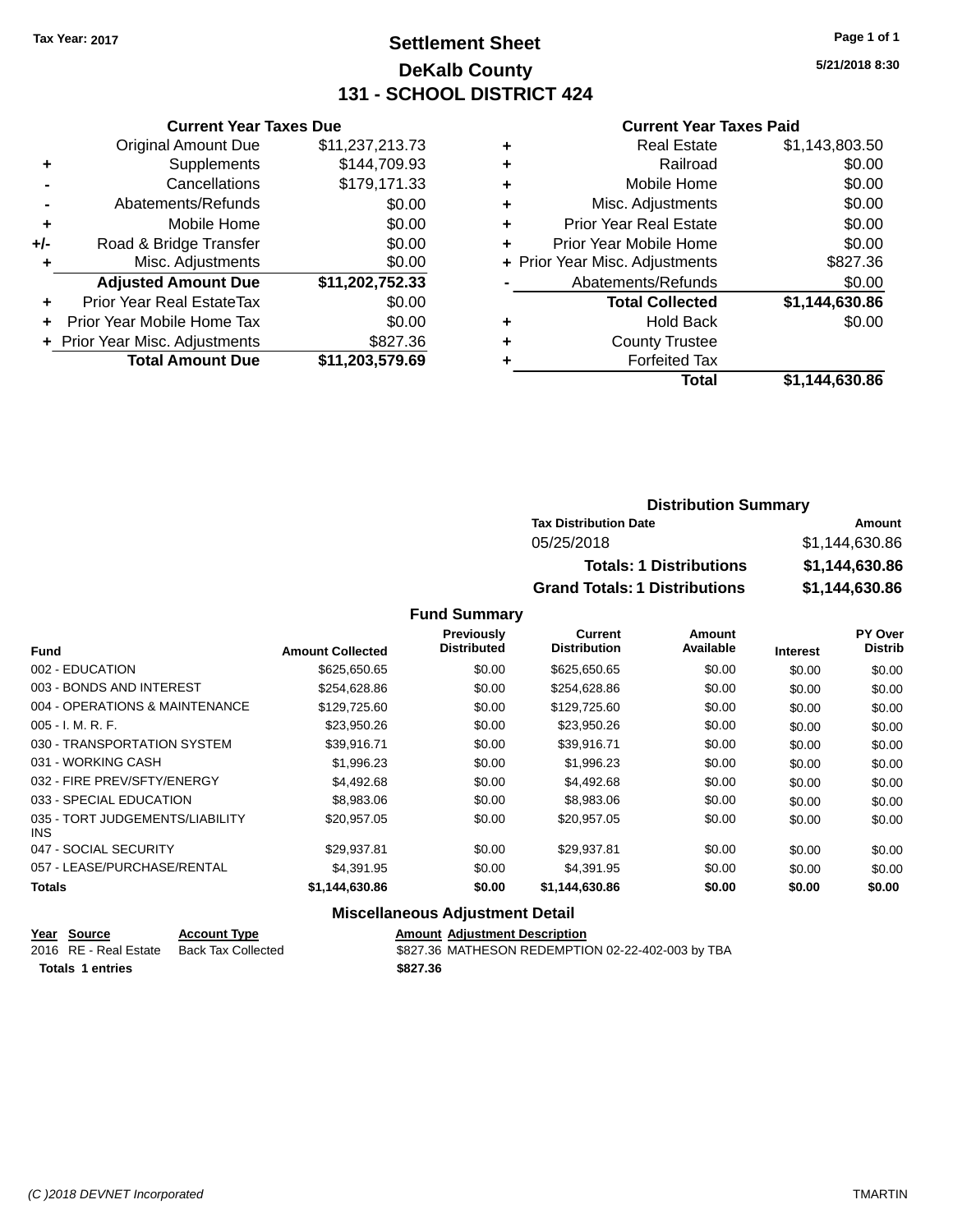## **Settlement Sheet Tax Year: 2017 Page 1 of 1 DeKalb County 132 - SCHOOL DISTRICT 425**

**5/21/2018 8:30**

#### **Current Year Taxes Paid**

|       | <b>Current Year Taxes Due</b>    |                |  |  |  |
|-------|----------------------------------|----------------|--|--|--|
|       | <b>Original Amount Due</b>       | \$8,234,999.00 |  |  |  |
| ٠     | Supplements                      | \$13,984.76    |  |  |  |
|       | Cancellations                    | \$15,656.92    |  |  |  |
|       | Abatements/Refunds               | \$0.00         |  |  |  |
| ٠     | Mobile Home                      | \$0.00         |  |  |  |
| $+/-$ | Road & Bridge Transfer           | \$0.00         |  |  |  |
| ٠     | Misc. Adjustments                | \$0.00         |  |  |  |
|       | <b>Adjusted Amount Due</b>       | \$8,233,326.84 |  |  |  |
| ÷     | <b>Prior Year Real EstateTax</b> | \$0.00         |  |  |  |
|       | Prior Year Mobile Home Tax       | \$0.00         |  |  |  |
|       | + Prior Year Misc. Adjustments   | \$0.00         |  |  |  |
|       | <b>Total Amount Due</b>          | \$8,233,326.84 |  |  |  |

|   | <b>Real Estate</b>             | \$680,198.99 |
|---|--------------------------------|--------------|
| ٠ | Railroad                       | \$0.00       |
| ٠ | Mobile Home                    | \$0.00       |
| ٠ | Misc. Adjustments              | \$0.00       |
| ٠ | <b>Prior Year Real Estate</b>  | \$0.00       |
| ÷ | Prior Year Mobile Home         | \$0.00       |
|   | + Prior Year Misc. Adjustments | \$0.00       |
|   | Abatements/Refunds             | \$0.00       |
|   | <b>Total Collected</b>         | \$680,198.99 |
| ٠ | <b>Hold Back</b>               | \$0.00       |
| ٠ | <b>County Trustee</b>          |              |
| ٠ | <b>Forfeited Tax</b>           |              |
|   | Total                          | \$680,198.99 |
|   |                                |              |

#### **Distribution Summary Tax Distribution Date Amount** 05/25/2018 \$680,198.99 **Totals: 1 Distributions \$680,198.99 Grand Totals: 1 Distributions \$680,198.99**

|                                         |                         | <b>Previously</b>  | Current             | Amount    |                 | <b>PY Over</b> |
|-----------------------------------------|-------------------------|--------------------|---------------------|-----------|-----------------|----------------|
| Fund                                    | <b>Amount Collected</b> | <b>Distributed</b> | <b>Distribution</b> | Available | <b>Interest</b> | <b>Distrib</b> |
| 002 - EDUCATION                         | \$446,552.68            | \$0.00             | \$446,552.68        | \$0.00    | \$0.00          | \$0.00         |
| 003 - BONDS AND INTEREST                | \$44.435.36             | \$0.00             | \$44,435.36         | \$0.00    | \$0.00          | \$0.00         |
| 004 - OPERATIONS & MAINTENANCE          | \$59,753.44             | \$0.00             | \$59,753.44         | \$0.00    | \$0.00          | \$0.00         |
| $005 - I. M. R. F.$                     | \$7.827.73              | \$0.00             | \$7,827.73          | \$0.00    | \$0.00          | \$0.00         |
| 030 - TRANSPORTATION SYSTEM             | \$31,489.13             | \$0.00             | \$31,489.13         | \$0.00    | \$0.00          | \$0.00         |
| 031 - WORKING CASH                      | \$363.91                | \$0.00             | \$363.91            | \$0.00    | \$0.00          | \$0.00         |
| 032 - FIRE PREV/SFTY/ENERGY             | \$5,002.18              | \$0.00             | \$5,002.18          | \$0.00    | \$0.00          | \$0.00         |
| 033 - SPECIAL EDUCATION                 | \$59,282.06             | \$0.00             | \$59,282.06         | \$0.00    | \$0.00          | \$0.00         |
| 035 - TORT JUDGEMENTS/LIABILITY<br>INS. | \$10,291.41             | \$0.00             | \$10,291.41         | \$0.00    | \$0.00          | \$0.00         |
| 047 - SOCIAL SECURITY                   | \$11,306.27             | \$0.00             | \$11,306.27         | \$0.00    | \$0.00          | \$0.00         |
| 057 - LEASE/PURCHASE/RENTAL             | \$3.697.56              | \$0.00             | \$3,697.56          | \$0.00    | \$0.00          | \$0.00         |
| 109 - PRIOR YEAR ADJUSTMENT             | \$197.26                | \$0.00             | \$197.26            | \$0.00    | \$0.00          | \$0.00         |
| <b>Totals</b>                           | \$680,198.99            | \$0.00             | \$680,198.99        | \$0.00    | \$0.00          | \$0.00         |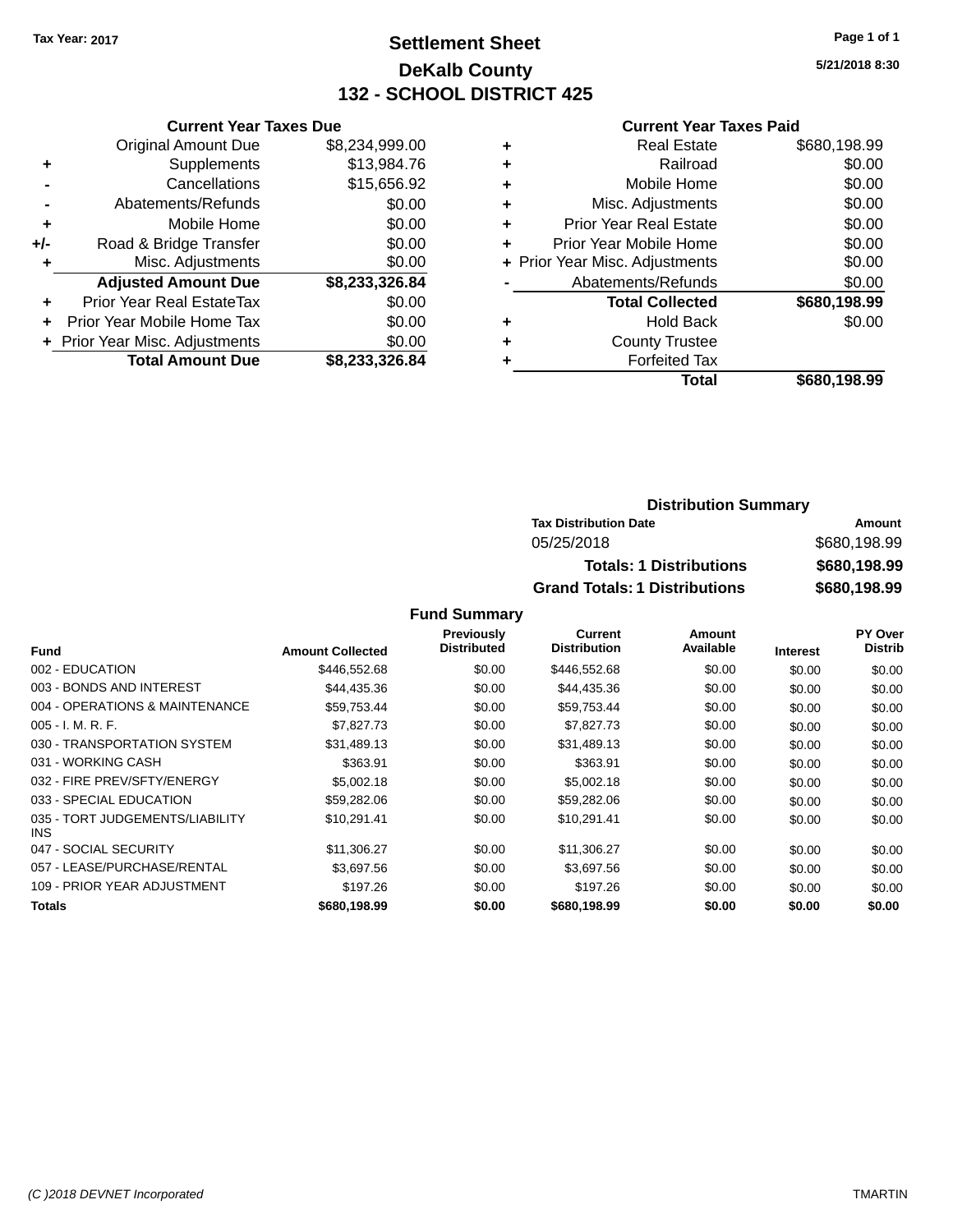## **Settlement Sheet Tax Year: 2017 Page 1 of 1 DeKalb County 133 - SCHOOL DISTRICT 426**

**5/21/2018 8:30**

#### **Current Year Taxes Paid**

| \$3,995,661.06<br>\$20,582.43<br>\$21,007.56<br>\$0.00<br>\$0.00 |
|------------------------------------------------------------------|
|                                                                  |
|                                                                  |
|                                                                  |
|                                                                  |
|                                                                  |
| \$0.00                                                           |
| \$0.00                                                           |
| \$3,995,235.93                                                   |
| \$0.00                                                           |
| \$0.00                                                           |
| \$0.00                                                           |
| \$3,995,235.93                                                   |
|                                                                  |

|   | <b>Real Estate</b>             | \$448,853.72 |
|---|--------------------------------|--------------|
| ٠ | Railroad                       | \$0.00       |
| ٠ | Mobile Home                    | \$0.00       |
| ٠ | Misc. Adjustments              | \$0.00       |
| ٠ | <b>Prior Year Real Estate</b>  | \$0.00       |
| ÷ | Prior Year Mobile Home         | \$0.00       |
|   | + Prior Year Misc. Adjustments | \$0.00       |
|   | Abatements/Refunds             | \$0.00       |
|   | <b>Total Collected</b>         | \$448,853.72 |
| ٠ | <b>Hold Back</b>               | \$0.00       |
| ٠ | <b>County Trustee</b>          |              |
| ٠ | <b>Forfeited Tax</b>           |              |
|   | Total                          | \$448,853.72 |
|   |                                |              |

| <b>Distribution Summary</b>          |              |  |  |  |  |
|--------------------------------------|--------------|--|--|--|--|
| <b>Tax Distribution Date</b>         | Amount       |  |  |  |  |
| 05/25/2018                           | \$448,853.72 |  |  |  |  |
| <b>Totals: 1 Distributions</b>       | \$448,853.72 |  |  |  |  |
| <b>Grand Totals: 1 Distributions</b> | \$448,853.72 |  |  |  |  |

|                                         |                         | Previously         | Current             | Amount    |                 | PY Over        |
|-----------------------------------------|-------------------------|--------------------|---------------------|-----------|-----------------|----------------|
| <b>Fund</b>                             | <b>Amount Collected</b> | <b>Distributed</b> | <b>Distribution</b> | Available | <b>Interest</b> | <b>Distrib</b> |
| 002 - EDUCATION                         | \$265,343.01            | \$0.00             | \$265,343.01        | \$0.00    | \$0.00          | \$0.00         |
| 003 - BONDS AND INTEREST                | \$64,889.88             | \$0.00             | \$64,889.88         | \$0.00    | \$0.00          | \$0.00         |
| 004 - OPERATIONS & MAINTENANCE          | \$52.997.51             | \$0.00             | \$52.997.51         | \$0.00    | \$0.00          | \$0.00         |
| $005 - I. M. R. F.$                     | \$8,698.79              | \$0.00             | \$8,698.79          | \$0.00    | \$0.00          | \$0.00         |
| 030 - TRANSPORTATION SYSTEM             | \$14,227,32             | \$0.00             | \$14,227.32         | \$0.00    | \$0.00          | \$0.00         |
| 031 - WORKING CASH                      | \$3,556.72              | \$0.00             | \$3,556.72          | \$0.00    | \$0.00          | \$0.00         |
| 032 - FIRE PREV/SFTY/ENERGY             | \$3.556.72              | \$0.00             | \$3,556.72          | \$0.00    | \$0.00          | \$0.00         |
| 033 - SPECIAL EDUCATION                 | \$2,845,28              | \$0.00             | \$2,845.28          | \$0.00    | \$0.00          | \$0.00         |
| 035 - TORT JUDGEMENTS/LIABILITY<br>INS. | \$18,297.07             | \$0.00             | \$18,297.07         | \$0.00    | \$0.00          | \$0.00         |
| 047 - SOCIAL SECURITY                   | \$10.884.70             | \$0.00             | \$10,884.70         | \$0.00    | \$0.00          | \$0.00         |
| 057 - LEASE/PURCHASE/RENTAL             | \$3.556.72              | \$0.00             | \$3,556,72          | \$0.00    | \$0.00          | \$0.00         |
| Totals                                  | \$448,853.72            | \$0.00             | \$448,853.72        | \$0.00    | \$0.00          | \$0.00         |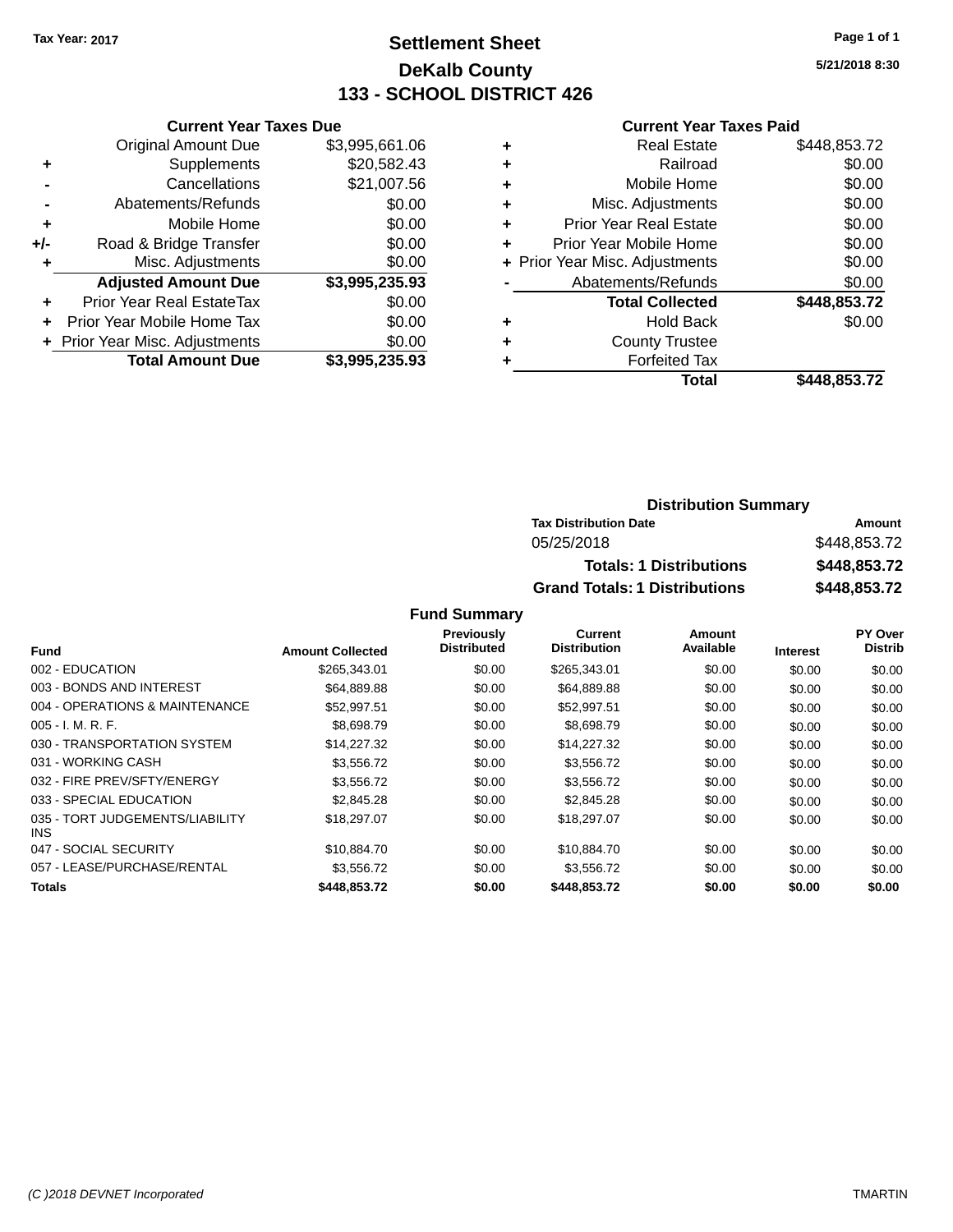## **Settlement Sheet Tax Year: 2017 Page 1 of 1 DeKalb County 134 - SCHOOL DISTRICT 427**

**5/21/2018 8:30**

#### **Current Year Taxes Paid**

|       | <b>Current Year Taxes Due</b>  |                 |
|-------|--------------------------------|-----------------|
|       | <b>Original Amount Due</b>     | \$32,680,535.02 |
| ٠     | Supplements                    | \$144,862.82    |
|       | Cancellations                  | \$164,014.46    |
|       | Abatements/Refunds             | \$0.00          |
| ٠     | Mobile Home                    | \$0.00          |
| $+/-$ | Road & Bridge Transfer         | \$0.00          |
|       | Misc. Adjustments              | \$0.00          |
|       | <b>Adjusted Amount Due</b>     | \$32,661,383.38 |
| ٠     | Prior Year Real EstateTax      | \$2,370.18      |
|       | Prior Year Mobile Home Tax     | \$0.00          |
|       | + Prior Year Misc. Adjustments | \$134.24        |
|       | <b>Total Amount Due</b>        | \$32,663,887.80 |
|       |                                |                 |

|   | Total                          | \$3,107,461.62 |
|---|--------------------------------|----------------|
|   | <b>Forfeited Tax</b>           |                |
| ٠ | <b>County Trustee</b>          |                |
| ٠ | <b>Hold Back</b>               | \$0.00         |
|   | <b>Total Collected</b>         | \$3,107,461.62 |
|   | Abatements/Refunds             | \$0.00         |
|   | + Prior Year Misc. Adjustments | \$134.24       |
| ٠ | Prior Year Mobile Home         | \$0.00         |
| ٠ | <b>Prior Year Real Estate</b>  | \$2,370.18     |
| ٠ | Misc. Adjustments              | \$0.00         |
| ٠ | Mobile Home                    | \$0.00         |
| ٠ | Railroad                       | \$0.00         |
| ٠ | <b>Real Estate</b>             | \$3,104,957.20 |
|   |                                |                |

## **Distribution Summary Tax Distribution Date Amount** 05/25/2018 \$3,107,461.62 **Totals: 1 Distributions \$3,107,461.62 Grand Totals: 1 Distributions \$3,107,461.62**

#### **Fund Summary**

|                                |                         | Previously         | Current             | Amount    |                 | <b>PY Over</b> |
|--------------------------------|-------------------------|--------------------|---------------------|-----------|-----------------|----------------|
| <b>Fund</b>                    | <b>Amount Collected</b> | <b>Distributed</b> | <b>Distribution</b> | Available | <b>Interest</b> | <b>Distrib</b> |
| 002 - EDUCATION                | \$1.596.132.11          | \$0.00             | \$1,596,132.11      | \$0.00    | \$0.00          | \$0.00         |
| 003 - BONDS AND INTEREST       | \$479.403.64            | \$0.00             | \$479.403.64        | \$0.00    | \$0.00          | \$0.00         |
| 004 - OPERATIONS & MAINTENANCE | \$299.133.58            | \$0.00             | \$299.133.58        | \$0.00    | \$0.00          | \$0.00         |
| $005 - I. M. R. F.$            | \$60.318.95             | \$0.00             | \$60,318.95         | \$0.00    | \$0.00          | \$0.00         |
| 030 - TRANSPORTATION SYSTEM    | \$186,963.53            | \$0.00             | \$186,963.53        | \$0.00    | \$0.00          | \$0.00         |
| 031 - WORKING CASH             | \$19.452.71             | \$0.00             | \$19.452.71         | \$0.00    | \$0.00          | \$0.00         |
| 032 - FIRE PREV/SFTY/ENERGY    | \$41.254.67             | \$0.00             | \$41.254.67         | \$0.00    | \$0.00          | \$0.00         |
| 033 - SPECIAL EDUCATION        | \$326,143.62            | \$0.00             | \$326,143.62        | \$0.00    | \$0.00          | \$0.00         |
| 047 - SOCIAL SECURITY          | \$78,876.70             | \$0.00             | \$78,876.70         | \$0.00    | \$0.00          | \$0.00         |
| 057 - LEASE/PURCHASE/RENTAL    | \$19.782.11             | \$0.00             | \$19.782.11         | \$0.00    | \$0.00          | \$0.00         |
| <b>Totals</b>                  | \$3,107,461.62          | \$0.00             | \$3,107,461.62      | \$0.00    | \$0.00          | \$0.00         |

#### **Miscellaneous Adjustment Detail**

| Year Source           | <b>Account Type</b> | <b>Amount Adiustment Description</b>       |
|-----------------------|---------------------|--------------------------------------------|
| 2016 RE - Real Estate | Back Tax Collected  | \$134.24 TRUSTEE SALE 06-21-440-012 by TBA |
| Totals 1 entries      |                     | \$134.24                                   |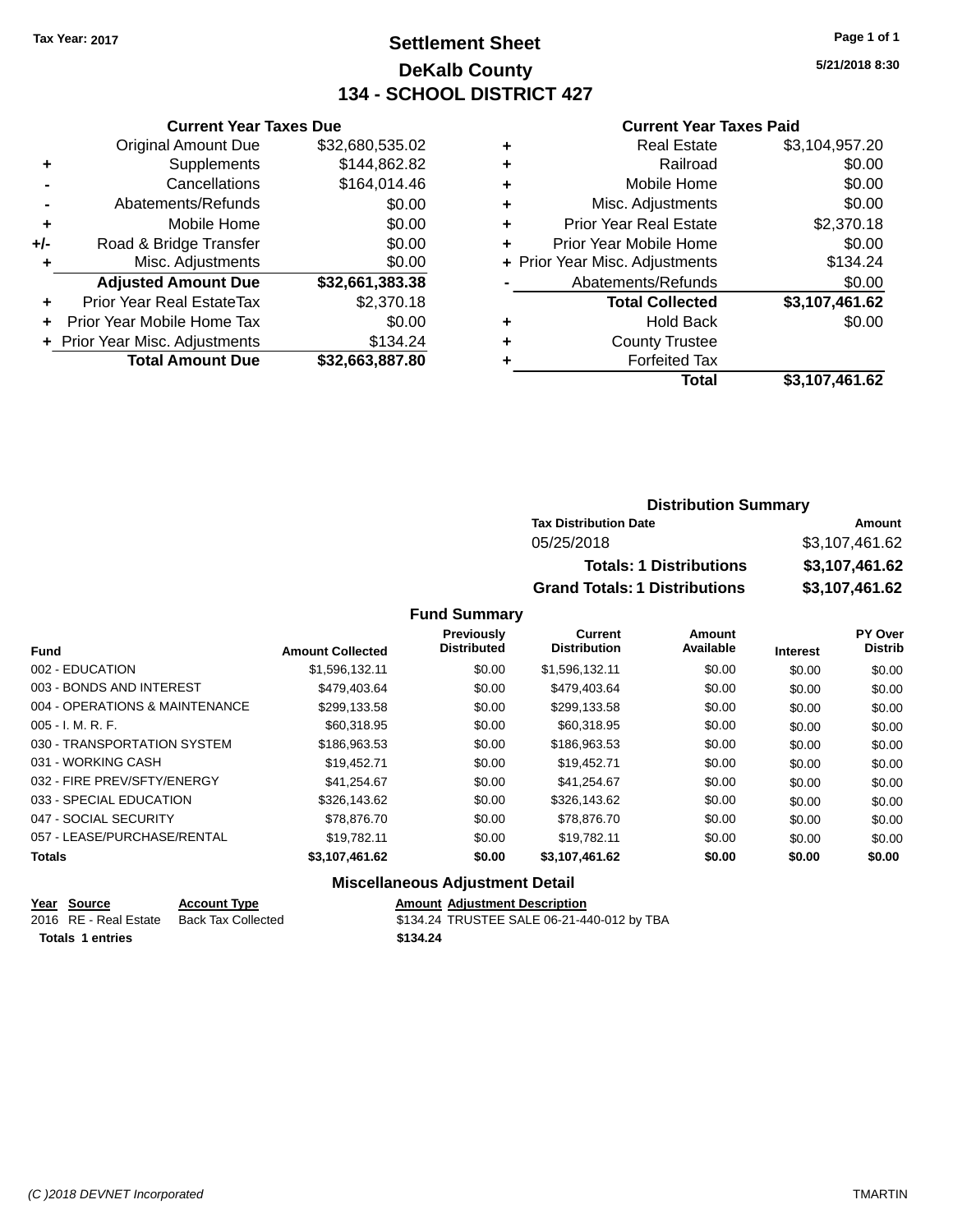## **Settlement Sheet Tax Year: 2017 Page 1 of 2 DeKalb County 135 - SCHOOL DISTRICT 428**

**5/21/2018 8:30**

#### **Current Year Taxes Paid**

|     | <b>Original Amount Due</b>       | \$54,115,731.26 |  |
|-----|----------------------------------|-----------------|--|
| ٠   | Supplements                      | \$265,476.70    |  |
|     | Cancellations                    | \$1,221,711.77  |  |
|     | Abatements/Refunds               | \$180,865.49    |  |
| ٠   | Mobile Home                      | \$0.00          |  |
| +/- | Road & Bridge Transfer           | \$0.00          |  |
| ٠   | Misc. Adjustments                | \$0.00          |  |
|     | <b>Adjusted Amount Due</b>       | \$52,978,630.70 |  |
| ٠   | <b>Prior Year Real EstateTax</b> | (\$15,037.19)   |  |
| ٠   | Prior Year Mobile Home Tax       | \$0.00          |  |
|     | + Prior Year Misc. Adjustments   | \$720.69        |  |
|     | <b>Total Amount Due</b>          | \$52,964,314.20 |  |
|     |                                  |                 |  |

**Current Year Taxes Due**

|   | <b>Real Estate</b>             | \$5,022,723.32 |
|---|--------------------------------|----------------|
| ٠ | Railroad                       | \$0.00         |
| ٠ | Mobile Home                    | \$0.00         |
| ٠ | Misc. Adjustments              | \$0.00         |
| ٠ | <b>Prior Year Real Estate</b>  | (\$15,037.19)  |
|   | Prior Year Mobile Home         | \$0.00         |
|   | + Prior Year Misc. Adjustments | \$720.69       |
|   | Abatements/Refunds             | \$180,865.49   |
|   | <b>Total Collected</b>         | \$4,827,541.33 |
| ٠ | <b>Hold Back</b>               | \$0.00         |
|   | <b>County Trustee</b>          |                |
|   | <b>Forfeited Tax</b>           |                |
|   | Total                          | \$4,827,541.33 |
|   |                                |                |

## **Distribution Summary Tax Distribution Date Amount** 05/25/2018 \$4,827,541.33 **Totals: 1 Distributions \$4,827,541.33 Grand Totals: 1 Distributions \$4,827,541.33**

#### **Fund Summary**

| <b>Fund</b>                             | <b>Amount Collected</b> | <b>Previously</b><br><b>Distributed</b> | Current<br><b>Distribution</b> | Amount<br>Available | <b>Interest</b> | PY Over<br><b>Distrib</b> |
|-----------------------------------------|-------------------------|-----------------------------------------|--------------------------------|---------------------|-----------------|---------------------------|
| 002 - EDUCATION                         | \$2,866,941.68          | \$0.00                                  | \$2,866,941.68                 | \$0.00              | \$0.00          | \$0.00                    |
| 003 - BONDS AND INTEREST                | \$450,404.77            | \$0.00                                  | \$450.404.77                   | \$0.00              | \$0.00          | \$0.00                    |
| 004 - OPERATIONS & MAINTENANCE          | \$468,942.52            | \$0.00                                  | \$468,942.52                   | \$0.00              | \$0.00          | \$0.00                    |
| $005 - I. M. R. F.$                     | \$40.237.55             | \$0.00                                  | \$40.237.55                    | \$0.00              | \$0.00          | \$0.00                    |
| 030 - TRANSPORTATION SYSTEM             | \$271,385.06            | \$0.00                                  | \$271,385.06                   | \$0.00              | \$0.00          | \$0.00                    |
| 031 - WORKING CASH                      | \$0.00                  | \$0.00                                  | \$0.00                         | \$0.00              | \$0.00          | \$0.00                    |
| 032 - FIRE PREV/SFTY/ENERGY             | \$53,967.08             | \$0.00                                  | \$53,967.08                    | \$0.00              | \$0.00          | \$0.00                    |
| 033 - SPECIAL EDUCATION                 | \$466,721.86            | \$0.00                                  | \$466,721.86                   | \$0.00              | \$0.00          | \$0.00                    |
| 035 - TORT JUDGEMENTS/LIABILITY<br>INS. | \$82.159.93             | \$0.00                                  | \$82,159.93                    | \$0.00              | \$0.00          | \$0.00                    |
| 047 - SOCIAL SECURITY                   | \$126,780.88            | \$0.00                                  | \$126,780.88                   | \$0.00              | \$0.00          | \$0.00                    |
| <b>Totals</b>                           | \$4,827,541.33          | \$0.00                                  | \$4,827,541.33                 | \$0.00              | \$0.00          | \$0.00                    |

#### **Miscellaneous Adjustment Detail**

**Abatement Detail**

| Year Source             | <b>Account Type</b> |          | <b>Amount Adiustment Description</b>                           |
|-------------------------|---------------------|----------|----------------------------------------------------------------|
| 2016 RE - Real Estate   | Back Tax Collected  |          | \$470.44 RESOURCE BANK TR 1244 REDEMPTION 09-29-254-046 by TBA |
| 2016 RE - Real Estate   | Back Tax Collected  |          | \$250.25 ORIK WILKINSON REDEMPTION 08-12-377-001 by TBA        |
| <b>Totals 2 entries</b> |                     | \$720.69 |                                                                |

# **Year Source Account Type Amount Adjustment Description**

2017 RE - Real Estate RE Abatement \$1.20 PTAB INTEREST REFUND 08-24-128-026 by TBA

2016 RE - Real Estate \$10.52 PTAB INTEREST REFUND 08-29-200-003 by TBA RE Abatement 2016 RE - Real Estate RE Abatement \$3.64 PTAB INTEREST REFUND 08-29-200-003 by TBA 2017 RE - Real Estate RE Abatement \$0.15 PTAB INTEREST REFUND 08-23-105-006 by TBA 2017 RE - Real Estate RE Abatement \$0.21 PTAB INTEREST REFUND 08-14-352-008 by TBA 2017 RE - Real Estate RE Abatement \$5.32 PTAB INTEREST REFUND 08-16-401-008 by TBA 2017 RE - Real Estate RE Abatement \$0.40 PTAB INTEREST REFUND 08-21-426-011 by TBA 2017 RE - Real Estate RE Abatement \$1.31 PTAB INTEREST REFUND 08-23-105-009 by TBA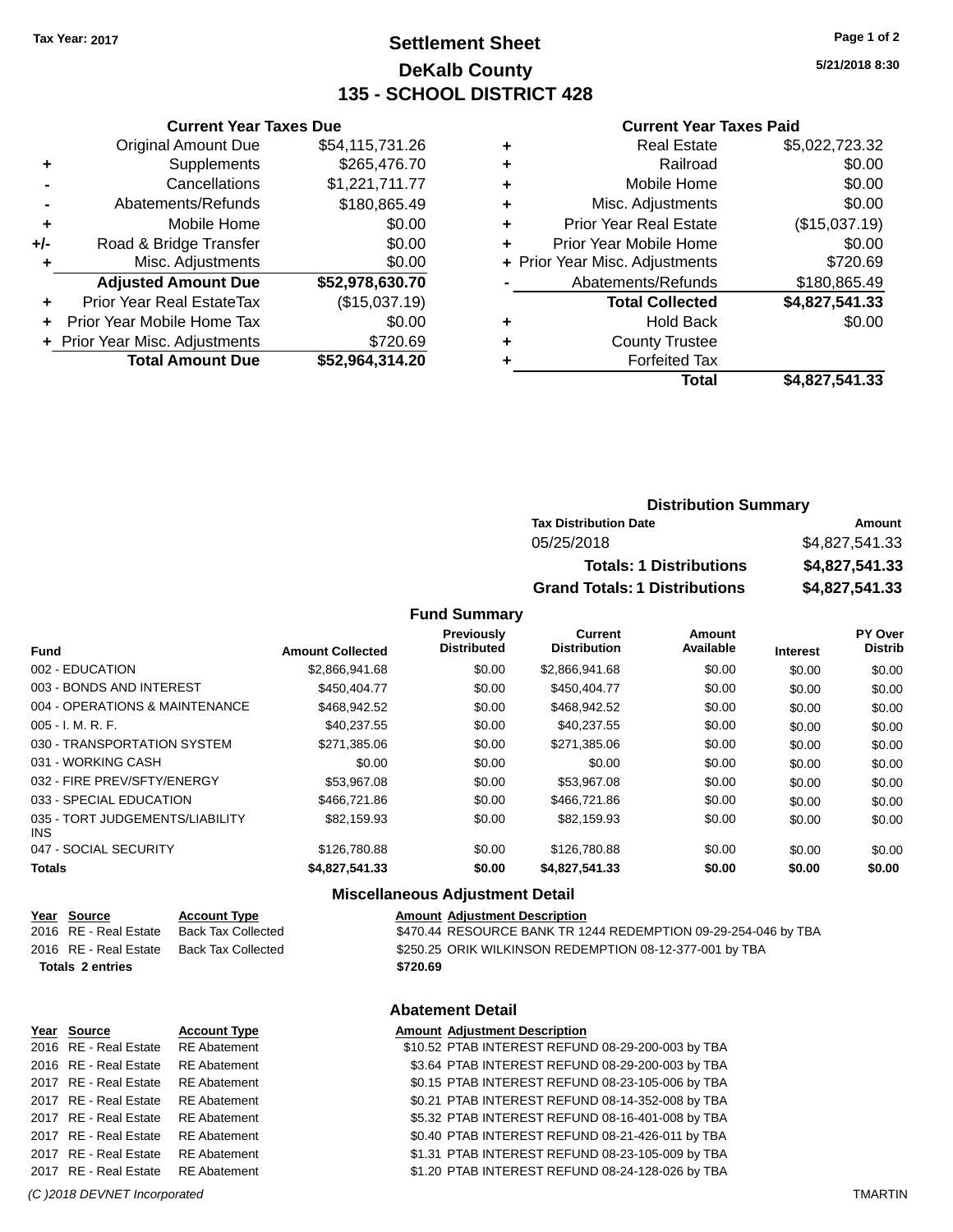## **Settlement Sheet Tax Year: 2017 Page 2 of 2 DeKalb County**

**5/21/2018 8:30**

#### **Abatement Detail**

**Totals \$180,865.49 10 entries**

**Year Source Account Type Amount Adjustment Description**<br>2017 RE - Real Estate RE Abatement \$179,000.00 16TX27 TAX OBJECTION \$179,000.00 16TX27 TAX OBJECTION COMPLAINT REFUND by TBA 2017 RE - Real Estate RE Abatement \$1,842.74 SIE COURT ORDER 14TX38 09-33-100-009 by TBA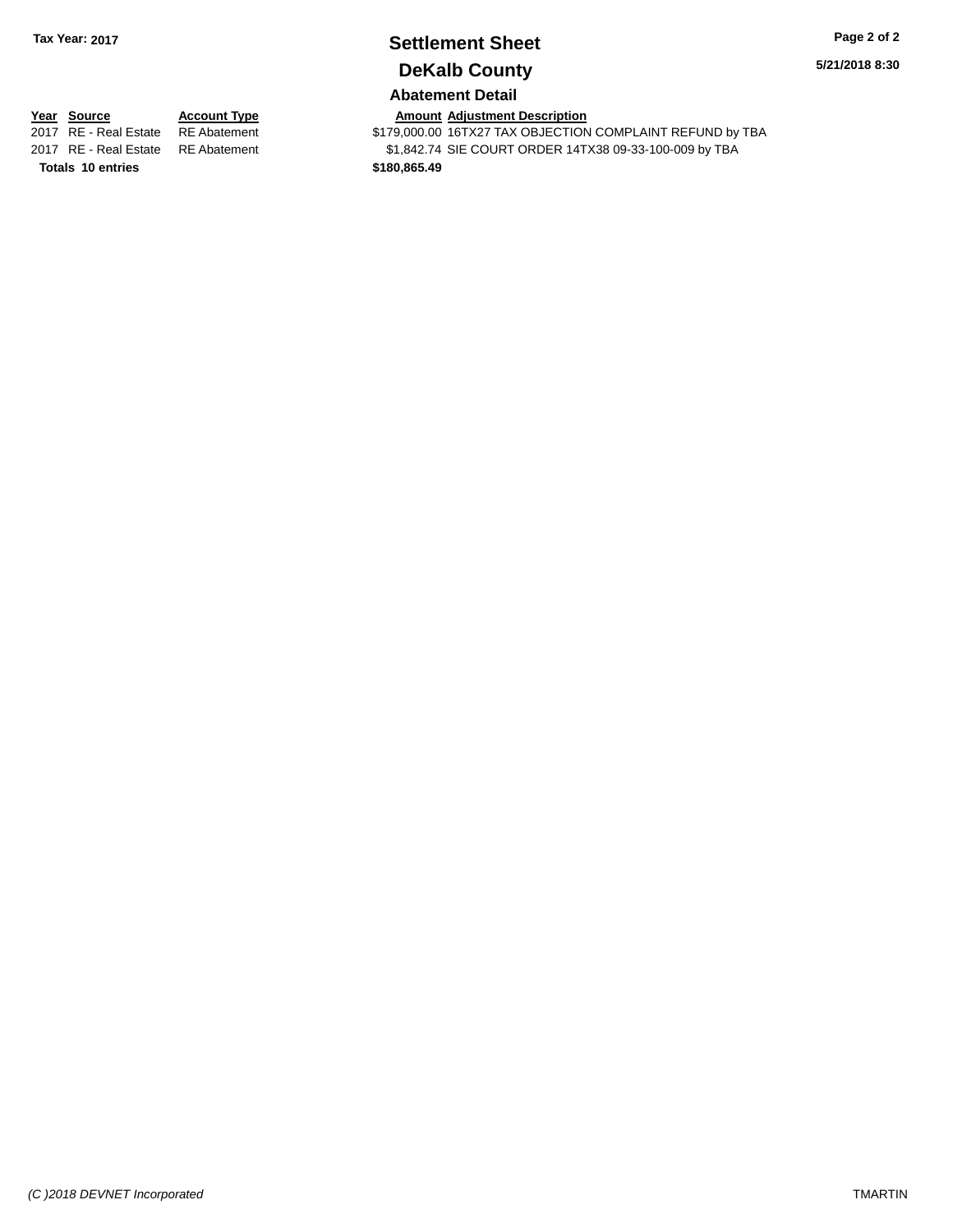## **Settlement Sheet Tax Year: 2017 Page 1 of 1 DeKalb County 136 - SCHOOL DISTRICT 429**

**5/21/2018 8:30**

#### **Current Year Taxes Paid**

|     | <b>Current Year Taxes Due</b>  |                |
|-----|--------------------------------|----------------|
|     | <b>Original Amount Due</b>     | \$5,416,381.81 |
| ٠   | Supplements                    | \$10,900.84    |
|     | Cancellations                  | \$11,913.60    |
|     | Abatements/Refunds             | \$0.00         |
| ٠   | Mobile Home                    | \$0.00         |
| +/- | Road & Bridge Transfer         | \$0.00         |
|     | Misc. Adjustments              | \$0.00         |
|     | <b>Adjusted Amount Due</b>     | \$5,415,369.05 |
| ٠   | Prior Year Real EstateTax      | \$0.00         |
|     | Prior Year Mobile Home Tax     | \$0.00         |
|     | + Prior Year Misc. Adjustments | \$0.00         |
|     | <b>Total Amount Due</b>        | \$5,415,369.05 |
|     |                                |                |

| ٠ | <b>Real Estate</b>             | \$531,915.02 |
|---|--------------------------------|--------------|
| ٠ | Railroad                       | \$0.00       |
| ٠ | Mobile Home                    | \$0.00       |
| ٠ | Misc. Adjustments              | \$0.00       |
| ٠ | <b>Prior Year Real Estate</b>  | \$0.00       |
| ÷ | Prior Year Mobile Home         | \$0.00       |
|   | + Prior Year Misc. Adjustments | \$0.00       |
|   | Abatements/Refunds             | \$0.00       |
|   | <b>Total Collected</b>         | \$531,915.02 |
| ٠ | <b>Hold Back</b>               | \$0.00       |
| ٠ | <b>County Trustee</b>          |              |
| ٠ | <b>Forfeited Tax</b>           |              |
|   | Total                          | \$531,915.02 |
|   |                                |              |

#### **Distribution Summary Tax Distribution Date Amount** 05/25/2018 \$531,915.02 **Totals: 1 Distributions \$531,915.02 Grand Totals: 1 Distributions \$531,915.02**

| <b>Fund</b>                             | <b>Amount Collected</b> | <b>Previously</b><br><b>Distributed</b> | Current<br><b>Distribution</b> | Amount<br>Available | <b>Interest</b> | PY Over<br><b>Distrib</b> |
|-----------------------------------------|-------------------------|-----------------------------------------|--------------------------------|---------------------|-----------------|---------------------------|
| 002 - EDUCATION                         | \$290.675.61            | \$0.00                                  | \$290.675.61                   | \$0.00              | \$0.00          | \$0.00                    |
| 003 - BONDS AND INTEREST                | \$100.912.26            | \$0.00                                  | \$100.912.26                   | \$0.00              | \$0.00          | \$0.00                    |
| 004 - OPERATIONS & MAINTENANCE          | \$55,813.84             | \$0.00                                  | \$55,813.84                    | \$0.00              | \$0.00          | \$0.00                    |
| $005 - I. M. R. F.$                     | \$9.578.19              | \$0.00                                  | \$9.578.19                     | \$0.00              | \$0.00          | \$0.00                    |
| 030 - TRANSPORTATION SYSTEM             | \$23,868,09             | \$0.00                                  | \$23.868.09                    | \$0.00              | \$0.00          | \$0.00                    |
| 032 - FIRE PREV/SFTY/ENERGY             | \$54.79                 | \$0.00                                  | \$54.79                        | \$0.00              | \$0.00          | \$0.00                    |
| 033 - SPECIAL EDUCATION                 | \$34,653,73             | \$0.00                                  | \$34,653,73                    | \$0.00              | \$0.00          | \$0.00                    |
| 035 - TORT JUDGEMENTS/LIABILITY<br>INS. | \$6,611.70              | \$0.00                                  | \$6.611.70                     | \$0.00              | \$0.00          | \$0.00                    |
| 047 - SOCIAL SECURITY                   | \$9.746.81              | \$0.00                                  | \$9.746.81                     | \$0.00              | \$0.00          | \$0.00                    |
| <b>Totals</b>                           | \$531,915.02            | \$0.00                                  | \$531,915.02                   | \$0.00              | \$0.00          | \$0.00                    |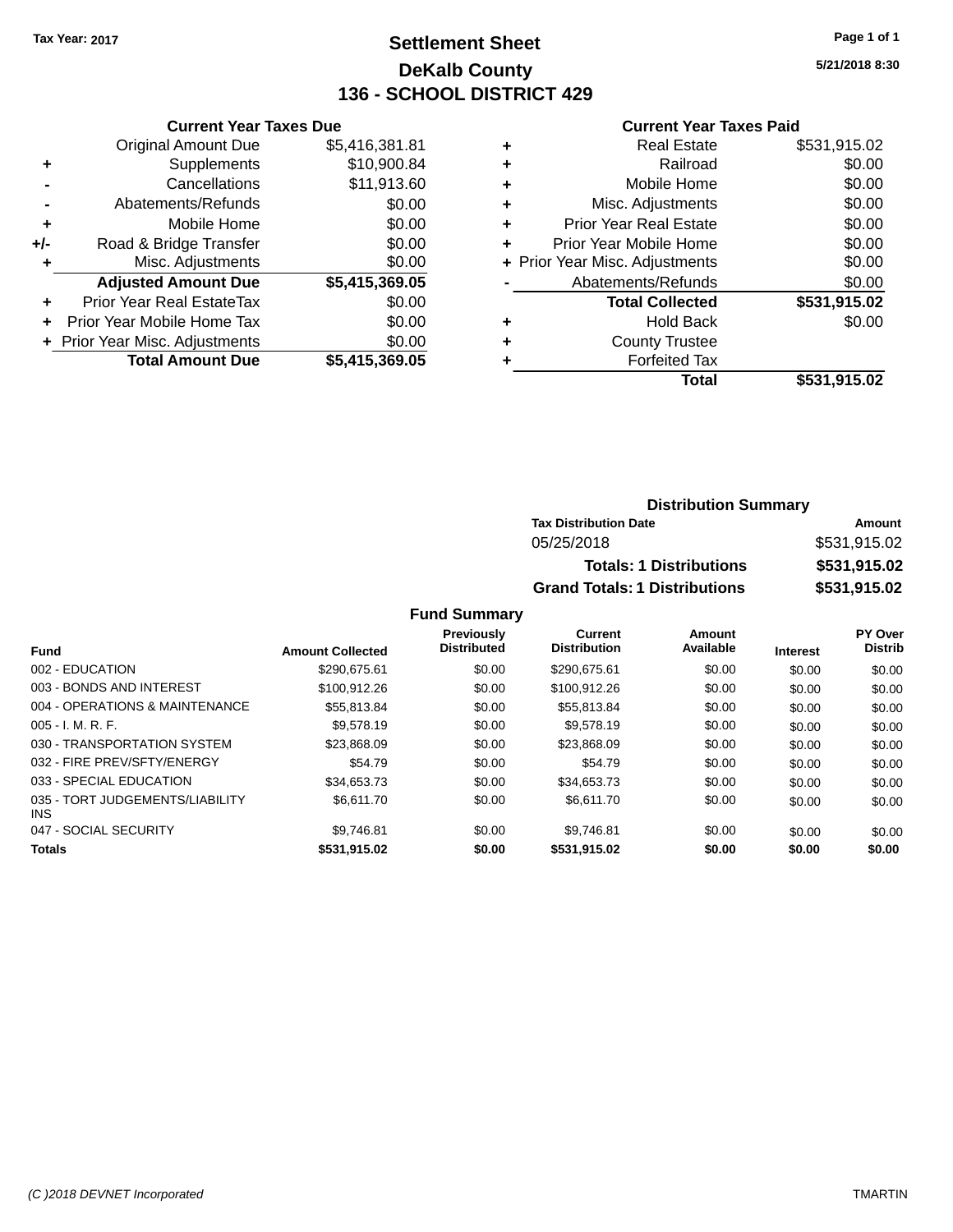## **Settlement Sheet Tax Year: 2017 Page 1 of 1 DeKalb County 137 - SCHOOL DISTRICT 430**

**5/21/2018 8:30**

#### **Current Year Taxes Paid**

|       | <b>Current Year Taxes Due</b>  |                |  |  |  |  |  |
|-------|--------------------------------|----------------|--|--|--|--|--|
|       | <b>Original Amount Due</b>     | \$8,025,970.62 |  |  |  |  |  |
| ٠     | Supplements                    | \$45,606.67    |  |  |  |  |  |
|       | Cancellations                  | \$51,321.78    |  |  |  |  |  |
|       | Abatements/Refunds             | \$0.00         |  |  |  |  |  |
| ٠     | Mobile Home                    | \$0.00         |  |  |  |  |  |
| $+/-$ | Road & Bridge Transfer         | \$0.00         |  |  |  |  |  |
| ٠     | Misc. Adjustments              | \$0.00         |  |  |  |  |  |
|       | <b>Adjusted Amount Due</b>     | \$8,020,255.51 |  |  |  |  |  |
| ٠     | Prior Year Real EstateTax      | \$0.00         |  |  |  |  |  |
|       | Prior Year Mobile Home Tax     | \$0.00         |  |  |  |  |  |
|       | + Prior Year Misc. Adjustments | \$7,940.11     |  |  |  |  |  |
|       | <b>Total Amount Due</b>        | \$8,028,195.62 |  |  |  |  |  |
|       |                                |                |  |  |  |  |  |

|   | <b>Real Estate</b>             | \$876,390.23 |
|---|--------------------------------|--------------|
| ٠ | Railroad                       | \$0.00       |
| ٠ | Mobile Home                    | \$0.00       |
| ٠ | Misc. Adjustments              | \$0.00       |
| ٠ | <b>Prior Year Real Estate</b>  | \$0.00       |
| ٠ | Prior Year Mobile Home         | \$0.00       |
|   | + Prior Year Misc. Adjustments | \$7,940.11   |
|   | Abatements/Refunds             | \$0.00       |
|   | <b>Total Collected</b>         | \$884,330.34 |
| ٠ | <b>Hold Back</b>               | \$0.00       |
|   | <b>County Trustee</b>          |              |
| ٠ | <b>Forfeited Tax</b>           |              |
|   | <b>Total</b>                   | \$884,330.34 |
|   |                                |              |

|            | <b>Distribution Summary</b>          |              |
|------------|--------------------------------------|--------------|
|            | <b>Tax Distribution Date</b>         | Amount       |
| 05/25/2018 |                                      | \$884,330,34 |
|            | <b>Totals: 1 Distributions</b>       | \$884,330.34 |
|            | <b>Grand Totals: 1 Distributions</b> | \$884,330.34 |

#### **Fund Summary**

| <b>Fund</b>                                         | <b>Amount Collected</b> | <b>Previously</b><br><b>Distributed</b> | <b>Current</b><br><b>Distribution</b> | Amount<br>Available | <b>Interest</b> | PY Over<br><b>Distrib</b> |
|-----------------------------------------------------|-------------------------|-----------------------------------------|---------------------------------------|---------------------|-----------------|---------------------------|
|                                                     |                         |                                         |                                       |                     |                 |                           |
| 002 - EDUCATION                                     | \$700,758.40            | \$0.00                                  | \$700,758.40                          | \$0.00              | \$0.00          | \$0.00                    |
| 003 - BONDS AND INTEREST                            | \$38.470.14             | \$0.00                                  | \$38,470.14                           | \$0.00              | \$0.00          | \$0.00                    |
| 004 - OPERATIONS & MAINTENANCE                      | \$96,775.81             | \$0.00                                  | \$96,775.81                           | \$0.00              | \$0.00          | \$0.00                    |
| $005 - I. M. R. F.$                                 | \$12,096.75             | \$0.00                                  | \$12,096.75                           | \$0.00              | \$0.00          | \$0.00                    |
| 030 - TRANSPORTATION SYSTEM                         | \$8,640.79              | \$0.00                                  | \$8,640.79                            | \$0.00              | \$0.00          | \$0.00                    |
| 031 - WORKING CASH                                  | \$18.57                 | \$0.00                                  | \$18.57                               | \$0.00              | \$0.00          | \$0.00                    |
| 032 - FIRE PREV/SFTY/ENERGY                         | \$863.99                | \$0.00                                  | \$863.99                              | \$0.00              | \$0.00          | \$0.00                    |
| 033 - SPECIAL EDUCATION                             | \$25,978.98             | \$0.00                                  | \$25,978.98                           | \$0.00              | \$0.00          | \$0.00                    |
| 035 - TORT JUDGMENTS, LIABILITY<br><b>INSURANCE</b> | \$18.57                 | \$0.00                                  | \$18.57                               | \$0.00              | \$0.00          | \$0.00                    |
| 047 - SOCIAL SECURITY                               | \$12,096.75             | \$0.00                                  | \$12,096.75                           | \$0.00              | \$0.00          | \$0.00                    |
| 057 - LEASE/PURCHASE/RENTAL                         | \$18.57                 | \$0.00                                  | \$18.57                               | \$0.00              | \$0.00          | \$0.00                    |
| 109 - PRIOR YEAR ADJUSTMENT                         | \$-11,406.98            | \$0.00                                  | \$-11,406.98                          | \$0.00              | \$0.00          | \$0.00                    |
| Totals                                              | \$884,330.34            | \$0.00                                  | \$884,330.34                          | \$0.00              | \$0.00          | \$0.00                    |

#### **Miscellaneous Adjustment Detail**

|                         | Year Source           | <b>Account Type</b> | <b>Amount Adjustment Description</b>                     |
|-------------------------|-----------------------|---------------------|----------------------------------------------------------|
|                         | 2016 RE - Real Estate | Back Tax Collected  | \$700.56 DOBSON REDEMPTION 19-26-481-012 by TBA          |
|                         | 2016 RE - Real Estate | Back Tax Collected  | \$7,239.55 CHICAGO TITLE LAND TR CO 19-26-484-016 by TBA |
| <b>Totals 2 entries</b> |                       |                     | \$7.940.11                                               |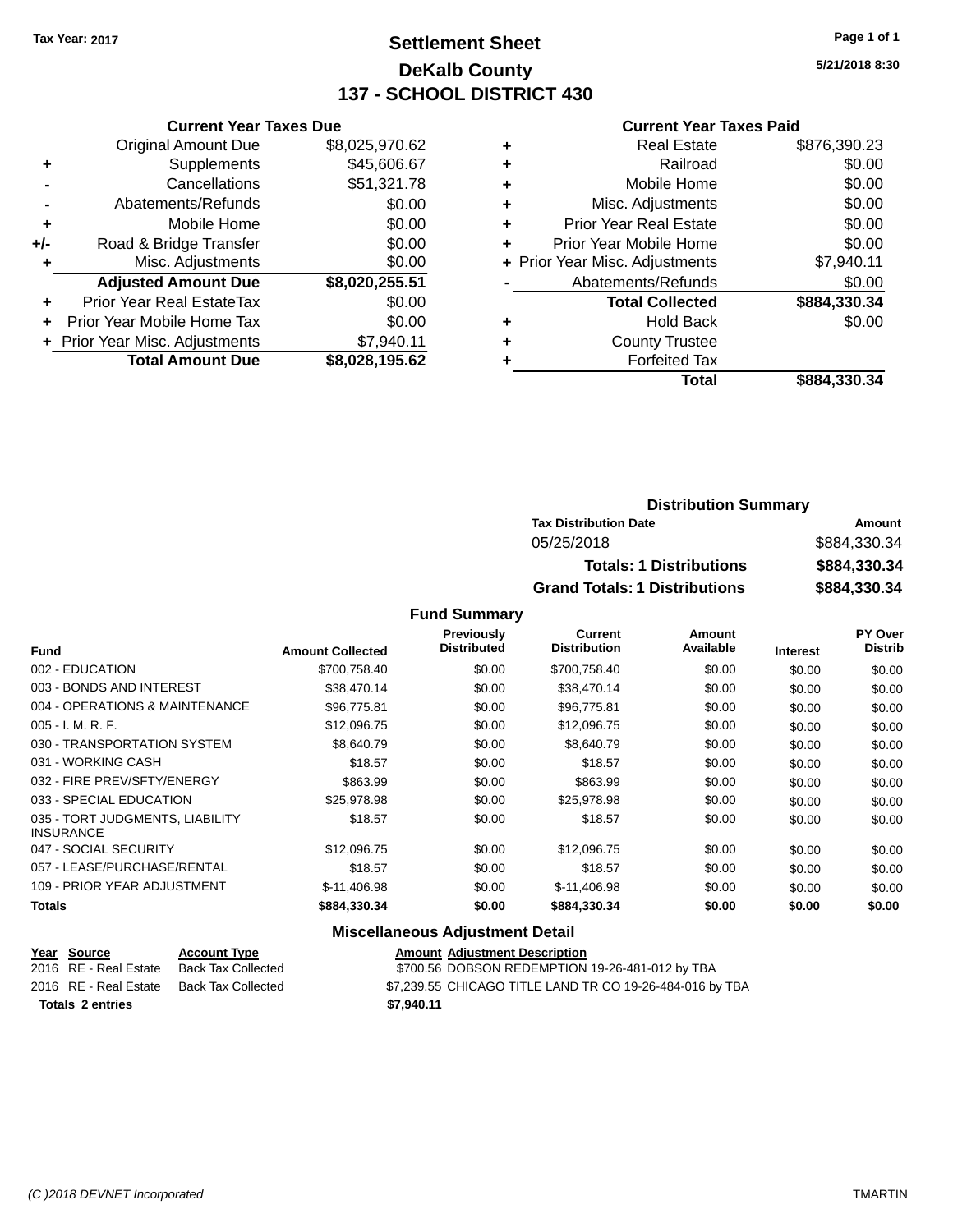## **Settlement Sheet Tax Year: 2017 Page 1 of 1 DeKalb County 139 - SCHOOL DISTRICT 432**

**5/21/2018 8:30**

#### **Current Year Taxes Paid**

|     | <b>Current Year Taxes Due</b>  |                |
|-----|--------------------------------|----------------|
|     | <b>Original Amount Due</b>     | \$2,765,186.59 |
| ٠   | Supplements                    | \$3,425.74     |
|     | Cancellations                  | \$4,888.43     |
|     | Abatements/Refunds             | \$0.00         |
| ٠   | Mobile Home                    | \$0.00         |
| +/- | Road & Bridge Transfer         | \$0.00         |
|     | Misc. Adjustments              | \$0.00         |
|     | <b>Adjusted Amount Due</b>     | \$2,763,723.90 |
| ٠   | Prior Year Real EstateTax      | \$0.00         |
|     | Prior Year Mobile Home Tax     | \$0.00         |
|     | + Prior Year Misc. Adjustments | \$0.00         |
|     | <b>Total Amount Due</b>        | \$2,763,723.90 |
|     |                                |                |

|   | <b>Real Estate</b>             | \$296,875.45 |
|---|--------------------------------|--------------|
| ٠ | Railroad                       | \$0.00       |
| ٠ | Mobile Home                    | \$0.00       |
| ٠ | Misc. Adjustments              | \$0.00       |
| ٠ | <b>Prior Year Real Estate</b>  | \$0.00       |
| ٠ | Prior Year Mobile Home         | \$0.00       |
|   | + Prior Year Misc. Adjustments | \$0.00       |
|   | Abatements/Refunds             | \$0.00       |
|   | <b>Total Collected</b>         | \$296.875.45 |
| ٠ | <b>Hold Back</b>               | \$0.00       |
| ٠ | <b>County Trustee</b>          |              |
| ٠ | <b>Forfeited Tax</b>           |              |
|   | Total                          | \$296,875.45 |
|   |                                |              |

#### **Distribution Summary Tax Distribution Date Amount** 05/25/2018 \$296,875.45 **Totals: 1 Distributions \$296,875.45 Grand Totals: 1 Distributions \$296,875.45**

|                                         |                         | <b>Previously</b>  | <b>Current</b>      | Amount    |                 | <b>PY Over</b> |
|-----------------------------------------|-------------------------|--------------------|---------------------|-----------|-----------------|----------------|
| Fund                                    | <b>Amount Collected</b> | <b>Distributed</b> | <b>Distribution</b> | Available | <b>Interest</b> | <b>Distrib</b> |
| 002 - EDUCATION                         | \$197,304.89            | \$0.00             | \$197,304.89        | \$0.00    | \$0.00          | \$0.00         |
| 003 - BONDS AND INTEREST                | \$34,323.55             | \$0.00             | \$34,323.55         | \$0.00    | \$0.00          | \$0.00         |
| 004 - OPERATIONS & MAINTENANCE          | \$18,497.42             | \$0.00             | \$18,497.42         | \$0.00    | \$0.00          | \$0.00         |
| $005 - I. M. R. F.$                     | \$5,863.88              | \$0.00             | \$5,863.88          | \$0.00    | \$0.00          | \$0.00         |
| 030 - TRANSPORTATION SYSTEM             | \$9,865.17              | \$0.00             | \$9,865.17          | \$0.00    | \$0.00          | \$0.00         |
| 031 - WORKING CASH                      | \$2,466.45              | \$0.00             | \$2,466.45          | \$0.00    | \$0.00          | \$0.00         |
| 032 - FIRE PREV/SFTY/ENERGY             | \$2,466.45              | \$0.00             | \$2,466.45          | \$0.00    | \$0.00          | \$0.00         |
| 033 - SPECIAL EDUCATION                 | \$1,973.03              | \$0.00             | \$1,973.03          | \$0.00    | \$0.00          | \$0.00         |
| 035 - TORT JUDGEMENTS/LIABILITY<br>INS. | \$19,739.85             | \$0.00             | \$19,739.85         | \$0.00    | \$0.00          | \$0.00         |
| 047 - SOCIAL SECURITY                   | \$3,908.95              | \$0.00             | \$3,908.95          | \$0.00    | \$0.00          | \$0.00         |
| 057 - LEASE/PURCHASE/RENTAL             | \$2,466.45              | \$0.00             | \$2,466.45          | \$0.00    | \$0.00          | \$0.00         |
| 109 - PRIOR YEAR ADJUSTMENT             | $$-2,000.64$            | \$0.00             | $$-2,000.64$        | \$0.00    | \$0.00          | \$0.00         |
| <b>Totals</b>                           | \$296,875.45            | \$0.00             | \$296,875.45        | \$0.00    | \$0.00          | \$0.00         |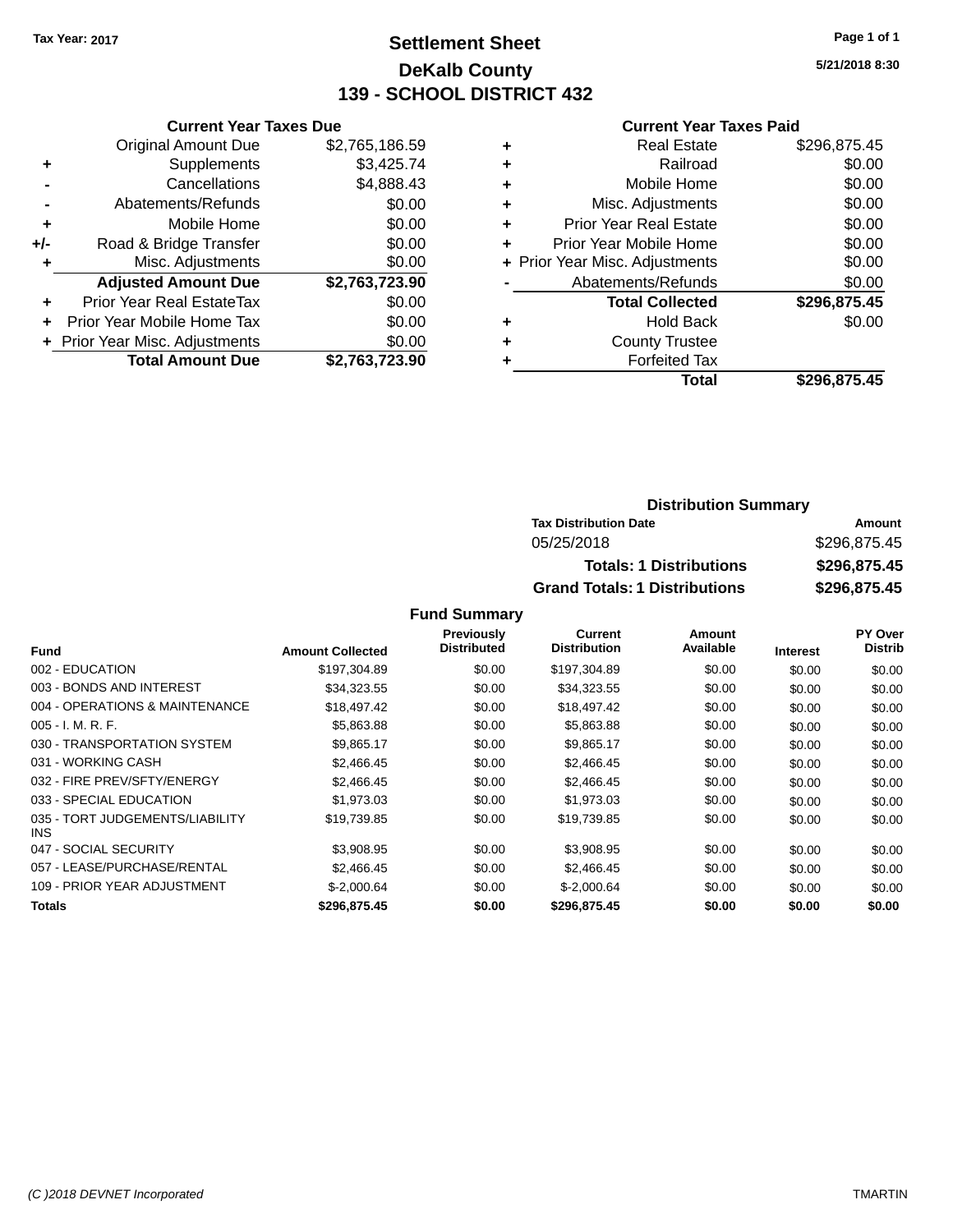## **Settlement Sheet Tax Year: 2017 Page 1 of 1 DeKalb County 141 - CC 509 ELGIN**

**5/21/2018 8:30**

#### **Current Year Taxes Due** Original Amount Due \$6,028.41 **+** Supplements \$0.00 **-** Cancellations \$0.00 **-** Abatements/Refunds \$0.00 **+** Mobile Home \$0.00 **+/-** Road & Bridge Transfer \$0.00 **+** Misc. Adjustments \$0.00 **Adjusted Amount Due \$6,028.41 +** Prior Year Real EstateTax \$0.00 **+** Prior Year Mobile Home Tax \$0.00 **+ Prior Year Misc. Adjustments**  $$0.00$ **Total Amount Due \$6,028.41**

#### **Current Year Taxes Paid +** Real Estate \$1,144.36 **+** Railroad \$0.00 **+** Mobile Home \$0.00 **+** Misc. Adjustments \$0.00 **+** Prior Year Real Estate \$0.00 **+** Prior Year Mobile Home \$0.00 **+** Prior Year Misc. Adjustments  $$0.00$ Abatements/Refunds \$0.00 **Total Collected \$1,144.36 +** Hold Back \$0.00 **+** County Trustee **+** Forfeited Tax **Total \$1,144.36**

| <b>Distribution Summary</b>          |            |
|--------------------------------------|------------|
| <b>Tax Distribution Date</b>         | Amount     |
| 05/25/2018                           | \$1.144.36 |
| <b>Totals: 1 Distributions</b>       | \$1.144.36 |
| <b>Grand Totals: 1 Distributions</b> | \$1,144.36 |

| <b>Fund</b>                                     | <b>Amount Collected</b> | <b>Previously</b><br><b>Distributed</b> | Current<br><b>Distribution</b> | Amount<br>Available | <b>Interest</b> | PY Over<br><b>Distrib</b> |
|-------------------------------------------------|-------------------------|-----------------------------------------|--------------------------------|---------------------|-----------------|---------------------------|
| 003 - BONDS AND INTEREST                        | \$209.27                | \$0.00                                  | \$209.27                       | \$0.00              | \$0.00          | \$0.00                    |
| 027 - AUDIT                                     | \$2.30                  | \$0.00                                  | \$2.30                         | \$0.00              | \$0.00          | \$0.00                    |
| 035 - TORT JUDGEMENTS/LIABILITY<br>INS.         | \$28.55                 | \$0.00                                  | \$28.55                        | \$0.00              | \$0.00          | \$0.00                    |
| 047 - SOCIAL SECURITY                           | \$14.12                 | \$0.00                                  | \$14.12                        | \$0.00              | \$0.00          | \$0.00                    |
| 136 - OPERATIONS & MAINTENANCE<br>(colleges)    | \$203.17                | \$0.00                                  | \$203.17                       | \$0.00              | \$0.00          | \$0.00                    |
| <b>159 - EDUCATIONAL PURPOSES</b><br>(colleges) | \$686.95                | \$0.00                                  | \$686.95                       | \$0.00              | \$0.00          | \$0.00                    |
| <b>Totals</b>                                   | \$1,144.36              | \$0.00                                  | \$1,144.36                     | \$0.00              | \$0.00          | \$0.00                    |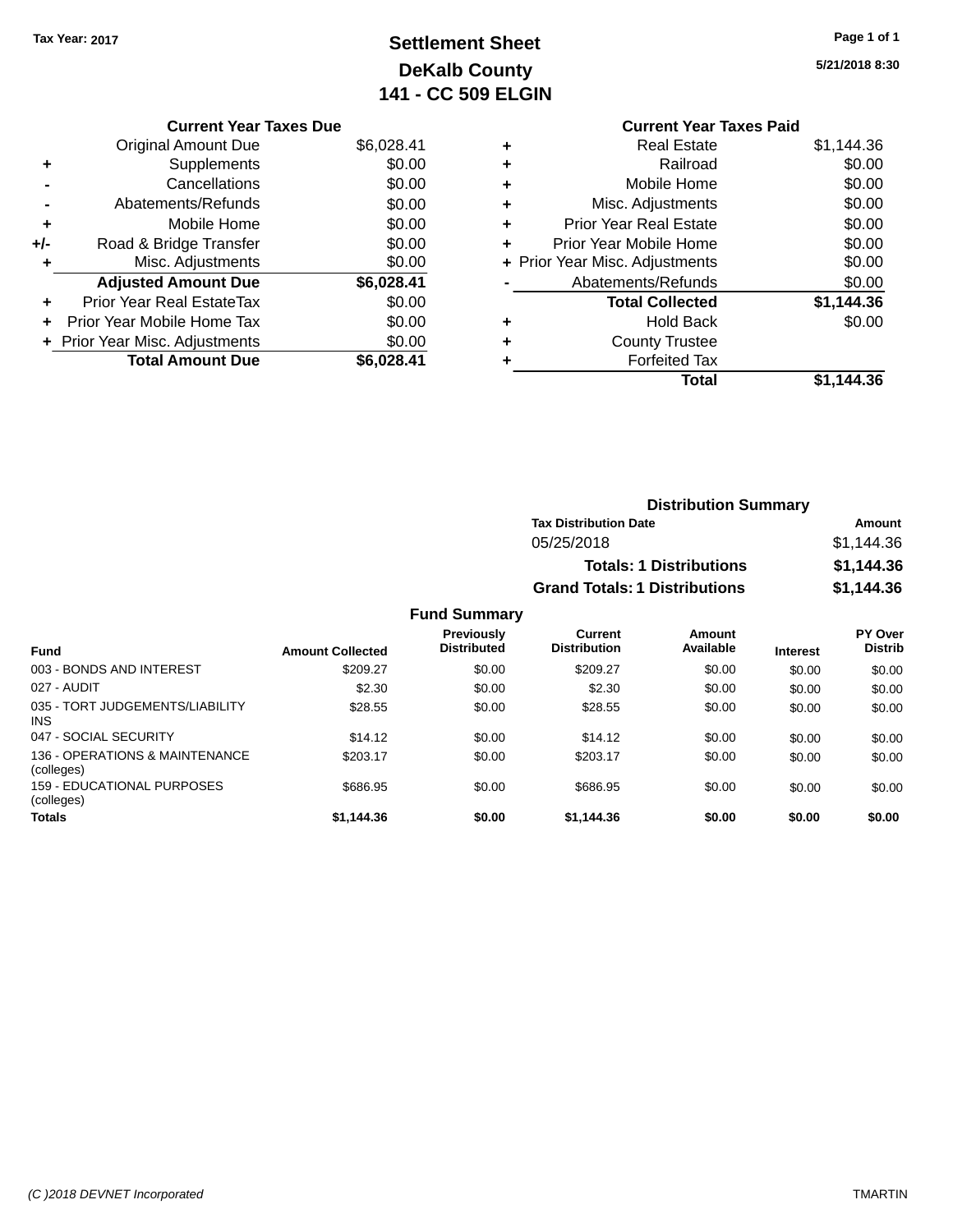## **Settlement Sheet Tax Year: 2017 Page 1 of 1 DeKalb County 142 - CC 511 ROCK VALLEY**

**5/21/2018 8:30**

|     | <b>Current Year Taxes Due</b>  |            |  |  |
|-----|--------------------------------|------------|--|--|
|     | <b>Original Amount Due</b>     | \$1,177.71 |  |  |
| ٠   | Supplements                    | \$0.00     |  |  |
|     | Cancellations                  | \$0.00     |  |  |
|     | \$0.00<br>Abatements/Refunds   |            |  |  |
| ٠   | Mobile Home                    | \$0.00     |  |  |
| +/- | Road & Bridge Transfer         | \$0.00     |  |  |
| ٠   | Misc. Adjustments              | \$0.00     |  |  |
|     | <b>Adjusted Amount Due</b>     | \$1,177.71 |  |  |
|     | Prior Year Real EstateTax      | \$0.00     |  |  |
| ÷   | Prior Year Mobile Home Tax     | \$0.00     |  |  |
|     | + Prior Year Misc. Adjustments | \$0.00     |  |  |
|     | <b>Total Amount Due</b>        | \$1.177.71 |  |  |

## **Current Year Taxes Paid +** Real Estate \$663.96 **+** Railroad \$0.00

|   | Total                          | \$663.96 |
|---|--------------------------------|----------|
|   | <b>Forfeited Tax</b>           |          |
| ÷ | <b>County Trustee</b>          |          |
| ٠ | <b>Hold Back</b>               | \$0.00   |
|   | <b>Total Collected</b>         | \$663.96 |
|   | Abatements/Refunds             | \$0.00   |
|   | + Prior Year Misc. Adjustments | \$0.00   |
| ÷ | Prior Year Mobile Home         | \$0.00   |
| ٠ | <b>Prior Year Real Estate</b>  | \$0.00   |
| ٠ | Misc. Adjustments              | \$0.00   |
|   | Mobile Home                    | \$0.00   |

| <b>Distribution Summary</b>          |          |  |
|--------------------------------------|----------|--|
| <b>Tax Distribution Date</b>         | Amount   |  |
| 05/25/2018                           | \$663.96 |  |
| <b>Totals: 1 Distributions</b>       | \$663.96 |  |
| <b>Grand Totals: 1 Distributions</b> | \$663.96 |  |

|                                               |                         | <b>Previously</b>  | Current             | Amount    |                 | <b>PY Over</b> |
|-----------------------------------------------|-------------------------|--------------------|---------------------|-----------|-----------------|----------------|
| <b>Fund</b>                                   | <b>Amount Collected</b> | <b>Distributed</b> | <b>Distribution</b> | Available | <b>Interest</b> | <b>Distrib</b> |
| 003 - BONDS AND INTEREST                      | \$285.47                | \$0.00             | \$285.47            | \$0.00    | \$0.00          | \$0.00         |
| 027 - AUDIT                                   | \$1.17                  | \$0.00             | \$1.17              | \$0.00    | \$0.00          | \$0.00         |
| 035 - TORT JUDGEMENTS/LIABILITY<br><b>INS</b> | \$23.29                 | \$0.00             | \$23.29             | \$0.00    | \$0.00          | \$0.00         |
| 047 - SOCIAL SECURITY                         | \$0.00                  | \$0.00             | \$0.00              | \$0.00    | \$0.00          | \$0.00         |
| 136 - OPERATIONS & MAINTENANCE<br>(colleges)  | \$52.45                 | \$0.00             | \$52.45             | \$0.00    | \$0.00          | \$0.00         |
| 141 - HLTH, SFTY/HANDICAP<br>ACCESS/ENERGY    | \$0.00                  | \$0.00             | \$0.00              | \$0.00    | \$0.00          | \$0.00         |
| 159 - EDUCATIONAL PURPOSES<br>(colleges)      | \$301.58                | \$0.00             | \$301.58            | \$0.00    | \$0.00          | \$0.00         |
| <b>Totals</b>                                 | \$663.96                | \$0.00             | \$663.96            | \$0.00    | \$0.00          | \$0.00         |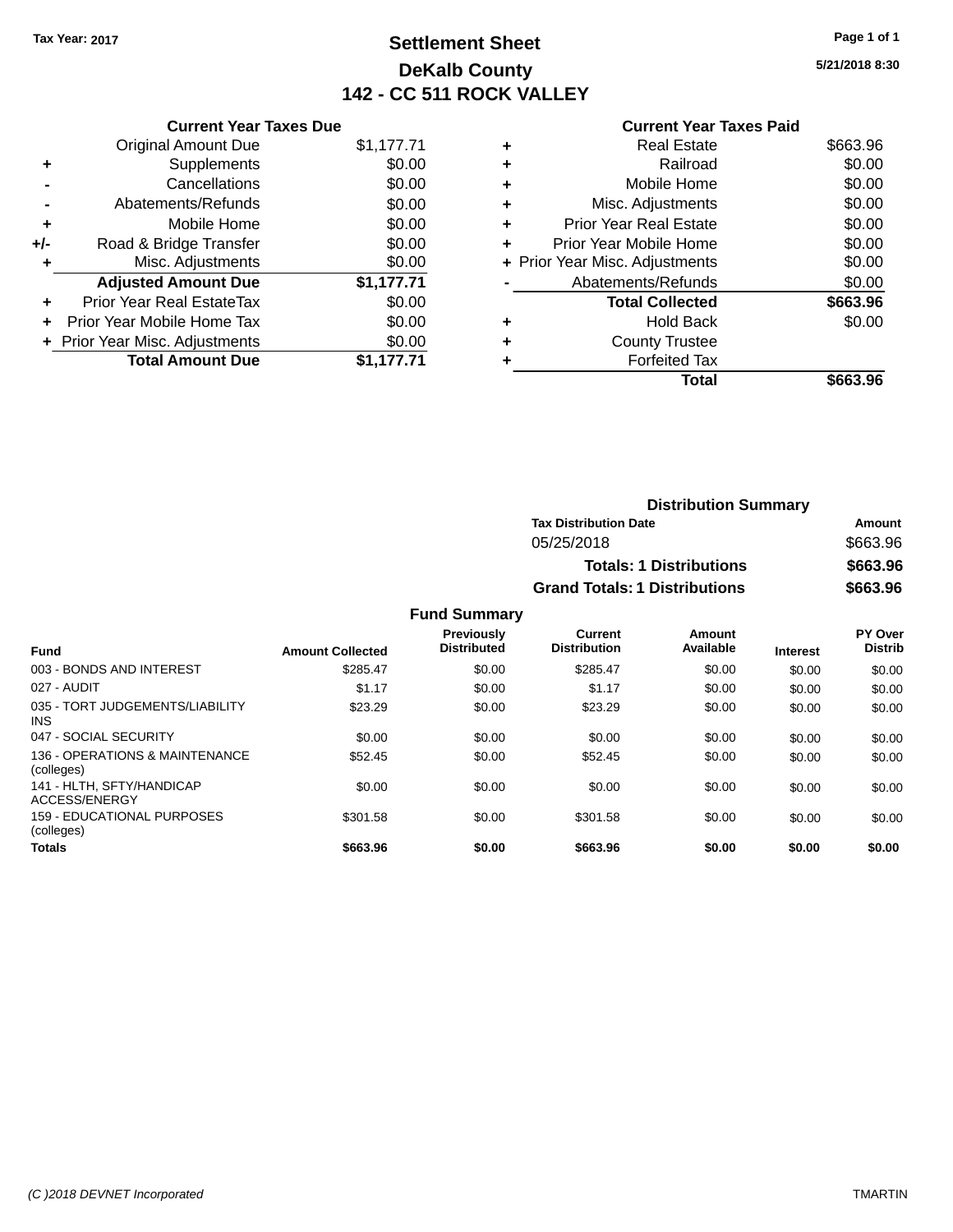## **Settlement Sheet Tax Year: 2017 Page 1 of 1 DeKalb County 143 - CC 513 ILLINOIS VALLEY**

**5/21/2018 8:30**

#### **Current Year Taxes Paid**

|     | <b>Current Year Taxes Due</b>  |            |  |  |
|-----|--------------------------------|------------|--|--|
|     | <b>Original Amount Due</b>     | \$7,694.93 |  |  |
| ÷   | \$0.00<br>Supplements          |            |  |  |
|     | Cancellations                  | \$0.00     |  |  |
|     | Abatements/Refunds             | \$0.00     |  |  |
| ٠   | \$0.00<br>Mobile Home          |            |  |  |
| +/- | Road & Bridge Transfer         | \$0.00     |  |  |
|     | Misc. Adjustments              | \$0.00     |  |  |
|     | <b>Adjusted Amount Due</b>     | \$7,694.93 |  |  |
| ÷   | Prior Year Real EstateTax      | \$0.00     |  |  |
|     | Prior Year Mobile Home Tax     | \$0.00     |  |  |
|     | + Prior Year Misc. Adjustments | \$0.00     |  |  |
|     | <b>Total Amount Due</b>        | \$7.694.93 |  |  |

|                                | <b>Real Estate</b>            | \$1,187.14 |
|--------------------------------|-------------------------------|------------|
| ٠                              | Railroad                      | \$0.00     |
| ٠                              | Mobile Home                   | \$0.00     |
| ٠                              | Misc. Adjustments             | \$0.00     |
| ٠                              | <b>Prior Year Real Estate</b> | \$0.00     |
|                                | Prior Year Mobile Home        | \$0.00     |
| + Prior Year Misc. Adjustments |                               | \$0.00     |
|                                | Abatements/Refunds            | \$0.00     |
|                                | <b>Total Collected</b>        | \$1,187.14 |
| ٠                              | <b>Hold Back</b>              | \$0.00     |
| ٠                              | <b>County Trustee</b>         |            |
| ٠                              | <b>Forfeited Tax</b>          |            |
|                                | Total                         | \$1,187.14 |
|                                |                               |            |

| <b>Distribution Summary</b>          |            |  |
|--------------------------------------|------------|--|
| <b>Tax Distribution Date</b>         | Amount     |  |
| 05/25/2018                           | \$1.187.14 |  |
| <b>Totals: 1 Distributions</b>       | \$1,187.14 |  |
| <b>Grand Totals: 1 Distributions</b> | \$1,187.14 |  |

|                                                     |                         | Previously         | Current             | Amount    |                 | PY Over        |
|-----------------------------------------------------|-------------------------|--------------------|---------------------|-----------|-----------------|----------------|
| <b>Fund</b>                                         | <b>Amount Collected</b> | <b>Distributed</b> | <b>Distribution</b> | Available | <b>Interest</b> | <b>Distrib</b> |
| 003 - BONDS AND INTEREST                            | \$0.00                  | \$0.00             | $$-0.01$            | \$0.00    | \$0.00          | \$0.01         |
| 027 - AUDIT                                         | \$3.84                  | \$0.00             | \$3.84              | \$0.00    | \$0.00          | \$0.00         |
| 035 - TORT JUDGMENTS, LIABILITY<br><b>INSURANCE</b> | \$35.87                 | \$0.00             | \$35.87             | \$0.00    | \$0.00          | \$0.00         |
| 047 - SOCIAL SECURITY                               | \$20.51                 | \$0.00             | \$20.51             | \$0.00    | \$0.00          | \$0.00         |
| 136 - OPERATIONS & MAINTENANCE<br>(colleges)        | \$130.20                | \$0.00             | \$130.20            | \$0.00    | \$0.00          | \$0.00         |
| 141 - HLTH, SFTY/HANDICAP<br>ACCESS/ENERGY          | \$162.75                | \$0.00             | \$162.75            | \$0.00    | \$0.00          | \$0.00         |
| 149 - STATEWIDE AVERAGE<br>ADDITIONAL TAX           | \$410.80                | \$0.00             | \$410.80            | \$0.00    | \$0.00          | \$0.00         |
| 159 - EDUCATIONAL PURPOSES<br>(colleges)            | \$423.17                | \$0.00             | \$423.17            | \$0.00    | \$0.00          | \$0.00         |
| <b>Totals</b>                                       | \$1.187.14              | \$0.00             | \$1,187.13          | \$0.00    | \$0.00          | \$0.01         |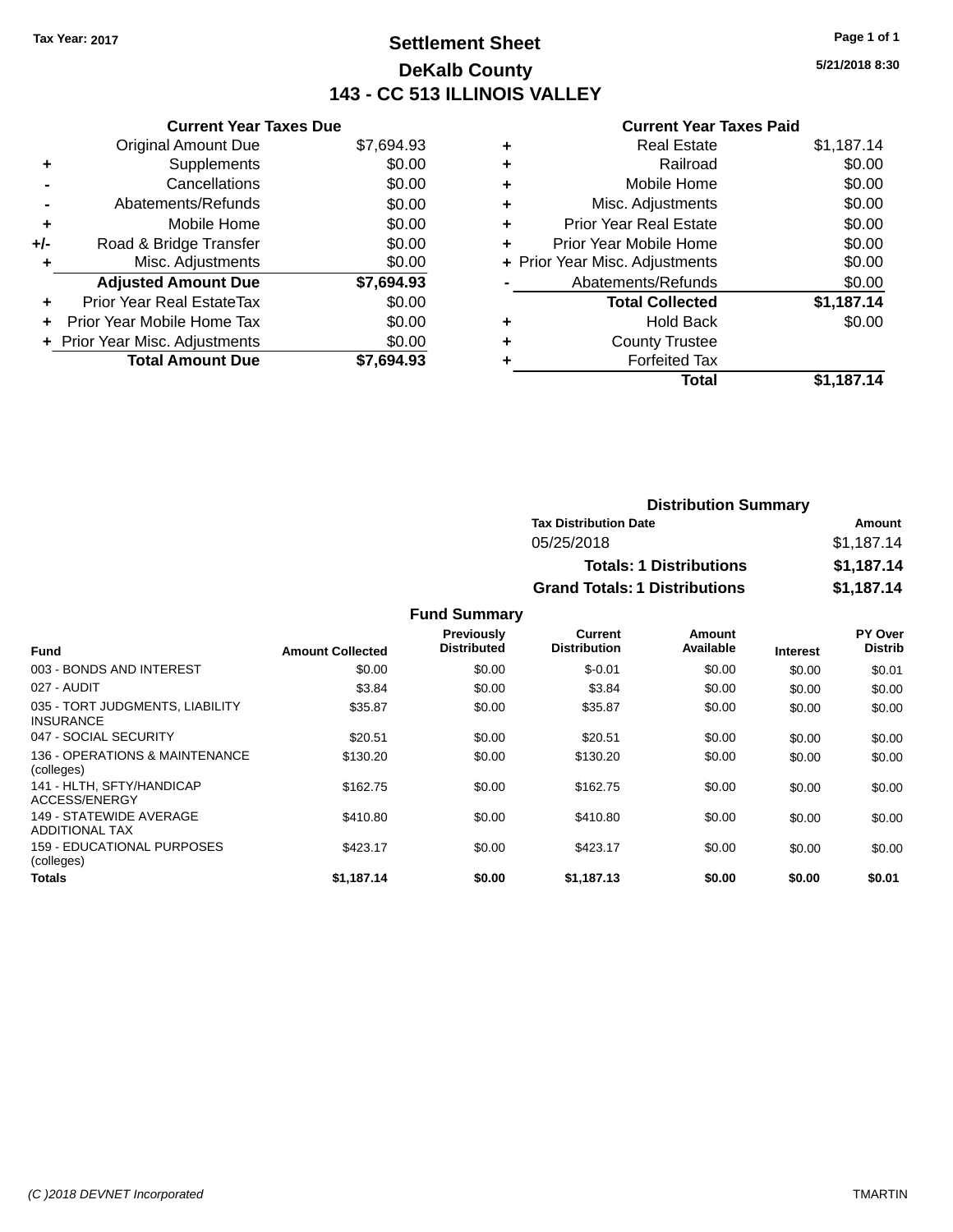## **Settlement Sheet Tax Year: 2017 Page 1 of 1 DeKalb County 144 - CC 516 WAUBONSEE**

**5/21/2018 8:30**

| <b>Current Year Taxes Paid</b> |  |  |
|--------------------------------|--|--|
|                                |  |  |

|     | <b>Original Amount Due</b>       | \$1,819,551.48 |
|-----|----------------------------------|----------------|
| ٠   | Supplements                      | \$7,830.55     |
|     | Cancellations                    | \$8,809.62     |
|     | Abatements/Refunds               | \$0.00         |
| ٠   | Mobile Home                      | \$0.00         |
| +/- | Road & Bridge Transfer           | \$0.00         |
| ۰   | Misc. Adjustments                | \$0.00         |
|     | <b>Adjusted Amount Due</b>       | \$1,818,572.41 |
| ٠   | <b>Prior Year Real EstateTax</b> | \$0.00         |
|     | Prior Year Mobile Home Tax       | \$0.00         |
|     | + Prior Year Misc. Adjustments   | \$801.63       |
|     | <b>Total Amount Due</b>          | \$1,819,374.04 |
|     |                                  |                |

**Current Year Taxes Due**

| ٠ | <b>Real Estate</b>             | \$189,466.52 |
|---|--------------------------------|--------------|
| ٠ | Railroad                       | \$0.00       |
| ٠ | Mobile Home                    | \$0.00       |
| ٠ | Misc. Adjustments              | \$0.00       |
| ٠ | <b>Prior Year Real Estate</b>  | \$0.00       |
| ٠ | Prior Year Mobile Home         | \$0.00       |
|   | + Prior Year Misc. Adjustments | \$801.63     |
|   | Abatements/Refunds             | \$0.00       |
|   | <b>Total Collected</b>         | \$190,268.15 |
| ٠ | <b>Hold Back</b>               | \$0.00       |
| ٠ | <b>County Trustee</b>          |              |
| ٠ | <b>Forfeited Tax</b>           |              |
|   | Total                          | \$190,268.15 |
|   |                                |              |

| <b>Distribution Summary</b>          |              |  |  |
|--------------------------------------|--------------|--|--|
| <b>Tax Distribution Date</b>         | Amount       |  |  |
| 05/25/2018                           | \$190,268.15 |  |  |
| <b>Totals: 1 Distributions</b>       | \$190,268.15 |  |  |
| <b>Grand Totals: 1 Distributions</b> | \$190,268.15 |  |  |

#### **Fund Summary**

| <b>Fund</b>                                  | <b>Amount Collected</b> | <b>Previously</b><br><b>Distributed</b> | Current<br><b>Distribution</b> | Amount<br>Available | <b>Interest</b> | <b>PY Over</b><br><b>Distrib</b> |
|----------------------------------------------|-------------------------|-----------------------------------------|--------------------------------|---------------------|-----------------|----------------------------------|
| 003 - BONDS AND INTEREST                     | \$30,942.56             | \$0.00                                  | \$30.942.56                    | \$0.00              | \$0.00          | \$0.00                           |
| 027 - AUDIT                                  | \$303.10                | \$0.00                                  | \$303.10                       | \$0.00              | \$0.00          | \$0.00                           |
| 035 - TORT JUDGEMENTS/LIABILITY<br>INS.      | \$4.292.44              | \$0.00                                  | \$4.292.44                     | \$0.00              | \$0.00          | \$0.00                           |
| 136 - OPERATIONS & MAINTENANCE<br>(colleges) | \$24.352.42             | \$0.00                                  | \$24.352.42                    | \$0.00              | \$0.00          | \$0.00                           |
| 159 - EDUCATIONAL PURPOSES<br>(colleges)     | \$130,377,63            | \$0.00                                  | \$130,377,63                   | \$0.00              | \$0.00          | \$0.00                           |
| <b>Totals</b>                                | \$190,268.15            | \$0.00                                  | \$190,268.15                   | \$0.00              | \$0.00          | \$0.00                           |

#### **Miscellaneous Adjustment Detail**

#### **Year Source Account Type Amount Adjustment Description**

2016 RE - Real Estate Back Tax Collected **\$70.73 DOBSON REDEMPTION 19-26-481-012 by TBA** 2016 RE - Real Estate Back Tax Collected \$730.90 CHICAGO TITLE LAND TR CO 19-26-484-016 by TBA **Totals \$801.63 2 entries**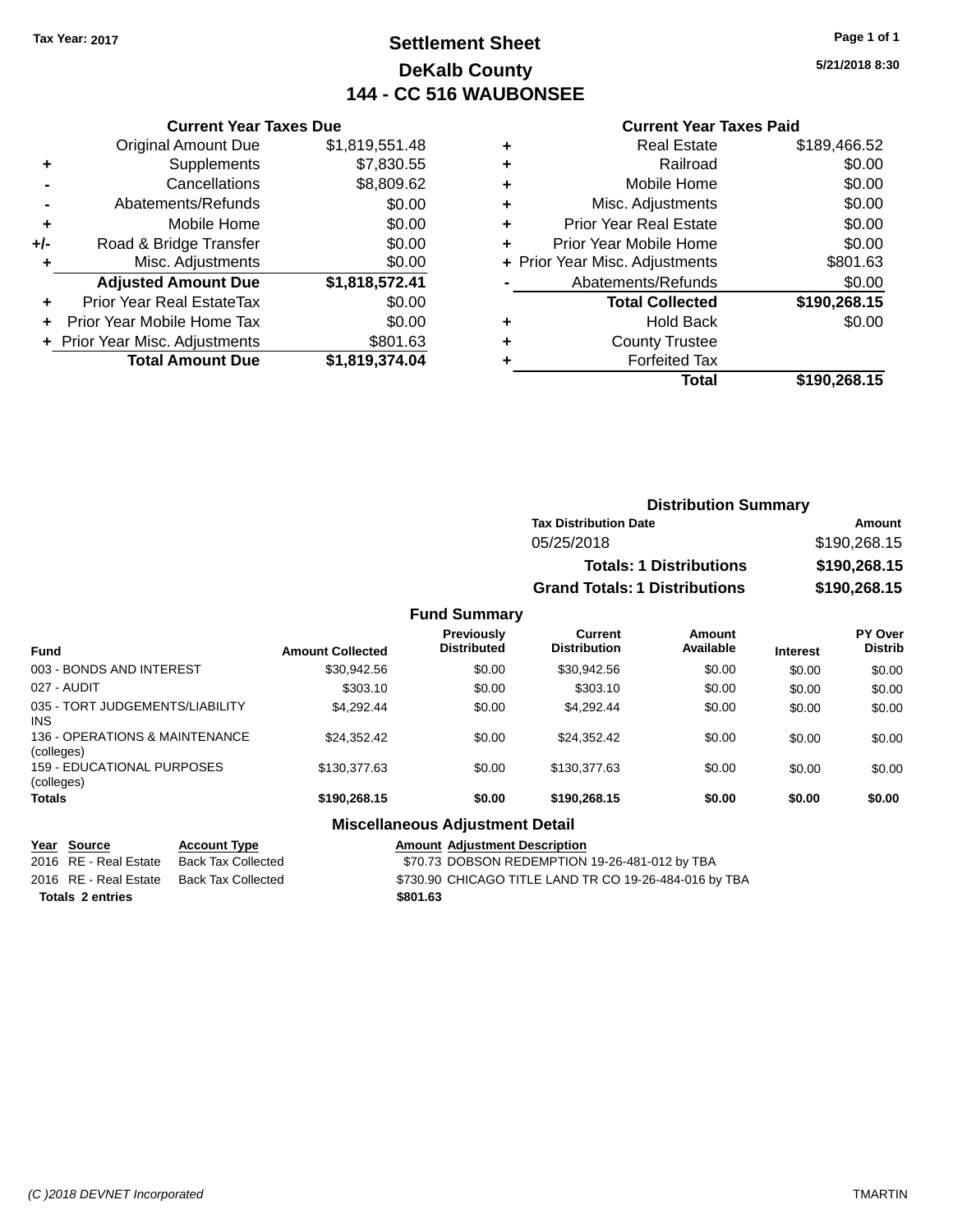## **Settlement Sheet Tax Year: 2017 Page 1 of 2 DeKalb County 145 - CC 523 KISHWAUKEE**

**5/21/2018 8:30**

#### **Current Year Taxes Paid**

|     | <b>Original Amount Due</b>     | \$10,899,175.37 |
|-----|--------------------------------|-----------------|
| ٠   | Supplements                    | \$58,346.05     |
|     | Cancellations                  | \$147,028.31    |
| -   | Abatements/Refunds             | \$172.30        |
| ٠   | Mobile Home                    | \$0.00          |
| +/- | Road & Bridge Transfer         | \$0.00          |
| ٠   | Misc. Adjustments              | \$13,216.00     |
|     | <b>Adjusted Amount Due</b>     | \$10,823,536.81 |
| ٠   | Prior Year Real EstateTax      | (\$1,039.71)    |
| ٠   | Prior Year Mobile Home Tax     | \$0.00          |
|     | + Prior Year Misc. Adjustments | \$165.60        |
|     | <b>Total Amount Due</b>        | \$10,822,662.70 |
|     |                                |                 |

**Current Year Taxes Due**

|   | <b>Real Estate</b>             | \$1,032,023.92 |
|---|--------------------------------|----------------|
|   | Railroad                       | \$0.00         |
| ٠ | Mobile Home                    | \$0.00         |
| ٠ | Misc. Adjustments              | \$13,216.00    |
| ٠ | <b>Prior Year Real Estate</b>  | (\$1,039.71)   |
|   | Prior Year Mobile Home         | \$0.00         |
|   | + Prior Year Misc. Adjustments | \$165.60       |
|   | Abatements/Refunds             | \$172.30       |
|   | <b>Total Collected</b>         | \$1,044,193.51 |
| ٠ | <b>Hold Back</b>               | \$0.00         |
|   | <b>County Trustee</b>          |                |
|   | <b>Forfeited Tax</b>           |                |
|   | Total                          | \$1,044,193.51 |
|   |                                |                |

| <b>Distribution Summary</b>          |                |  |
|--------------------------------------|----------------|--|
| <b>Tax Distribution Date</b>         | Amount         |  |
| 05/25/2018                           | \$1.044.193.51 |  |
| <b>Totals: 1 Distributions</b>       | \$1,044,193.51 |  |
| <b>Grand Totals: 1 Distributions</b> | \$1,044,193.51 |  |

#### **Fund Summary**

| <b>Fund</b>                                   | <b>Amount Collected</b> | <b>Previously</b><br><b>Distributed</b> | Current<br><b>Distribution</b> | Amount<br>Available | <b>Interest</b> | <b>PY Over</b><br><b>Distrib</b> |
|-----------------------------------------------|-------------------------|-----------------------------------------|--------------------------------|---------------------|-----------------|----------------------------------|
| 003 - BONDS AND INTEREST                      | \$305.114.38            | \$0.00                                  | \$305.114.38                   | \$0.00              | \$0.00          | \$0.00                           |
| 027 - AUDIT                                   | \$6,028.12              | \$0.00                                  | \$6.028.12                     | \$0.00              | \$0.00          | \$0.00                           |
| 035 - TORT JUDGEMENTS/LIABILITY<br><b>INS</b> | \$87.697.64             | \$0.00                                  | \$87.697.64                    | \$0.00              | \$0.00          | \$0.00                           |
| 047 - SOCIAL SECURITY                         | \$19.055.49             | \$0.00                                  | \$19.055.49                    | \$0.00              | \$0.00          | \$0.00                           |
| 136 - OPERATIONS & MAINTENANCE<br>(colleges)  | \$117.431.04            | \$0.00                                  | \$117.431.04                   | \$0.00              | \$0.00          | \$0.00                           |
| 141 - HLTH/SFTY/HANDICAP<br>ACCESS/ENERGY     | \$78,287.37             | \$0.00                                  | \$78,287.37                    | \$0.00              | \$0.00          | \$0.00                           |
| 159 - EDUCATIONAL PURPOSES<br>(colleges)      | \$430,579.47            | \$0.00                                  | \$430.579.47                   | \$0.00              | \$0.00          | \$0.00                           |
| <b>Totals</b>                                 | \$1,044,193.51          | \$0.00                                  | \$1,044,193.51                 | \$0.00              | \$0.00          | \$0.00                           |

#### **Miscellaneous Adjustment Detail**

|                         | Year Source           | <b>Account Ty</b> |  |  |  |
|-------------------------|-----------------------|-------------------|--|--|--|
|                         | 2016 RE - Real Estate | Back Tax Co       |  |  |  |
|                         | 2016 RE - Real Estate | Back Tax Co       |  |  |  |
|                         | 2016 RE - Real Estate | Back Tax Co       |  |  |  |
|                         | 2016 RE - Real Estate | Back Tax Co       |  |  |  |
|                         | 2017 RE - Real Estate | Back Tax Co       |  |  |  |
| <b>Totals 5 entries</b> |                       |                   |  |  |  |

|                                    |                     | ADALEITICHL DELAIT                   |
|------------------------------------|---------------------|--------------------------------------|
| Year Source                        | <b>Account Type</b> | <b>Amount Adjustment Description</b> |
| 2016 RE - Real Estate RE Abatement |                     | \$0.90 PTAB INTEREST REFUN           |
| 2016 RE - Real Estate              | RE Abatement        | \$0.31 PTAB INTEREST REFUN           |
| 2017 RE - Real Estate              | RE Abatement        | \$0.01 PTAB INTEREST REFUN           |
| 2017 RE - Real Estate RE Abatement |                     | \$0.02 PTAB INTEREST REFUN           |
| 2017 RE - Real Estate RE Abatement |                     | \$0.46 PTAB INTEREST REFUN           |
| 2017 RF - Real Estate RF Abatement |                     | \$0.03 PTAR INTEREST REFUN           |

**PE** *Amount Adjustment Description* 2016 Real Estate Transaction S40.34 RESOURCE BANK TR 1244 REDEMPTION 09-29-254-046 by TBA 2016 Bullected S89.74 MATHESON REDEMPTION 02-22-402-003 by TBA 21.46 ORIK WILKINSON REDEMPTION 08-12-377-001 by TBA 2016 Blected **\$14.06 TRUSTEE SALE 06-21-440-012 by TBA** 2009 AMB TRUST #2567 by TBA - \$13,216.00 2008 & 2009 AMB TRUST #2567 by TBA

#### **Totals \$13,381.60 5 entries**

#### **Abatement Detail**

2016 RE - Real Estate RE Abatement \$0.90 PTAB INTEREST REFUND 08-29-200-003 by TBA 2016 RE - Real Estate RE Abatement \$0.31 PTAB INTEREST REFUND 08-29-200-003 by TBA 2017 RE - Real Estate RE Abatement \$0.01 PTAB INTEREST REFUND 08-23-105-006 by TBA 2017 RE - Real Estate RE Abatement \$0.02 PTAB INTEREST REFUND 08-14-352-008 by TBA 2017 RE - Real Estate RE Abatement \$0.46 PTAB INTEREST REFUND 08-16-401-008 by TBA 2017 RE - Real Estate RE Abatement \$0.03 PTAB INTEREST REFUND 08-21-426-011 by TBA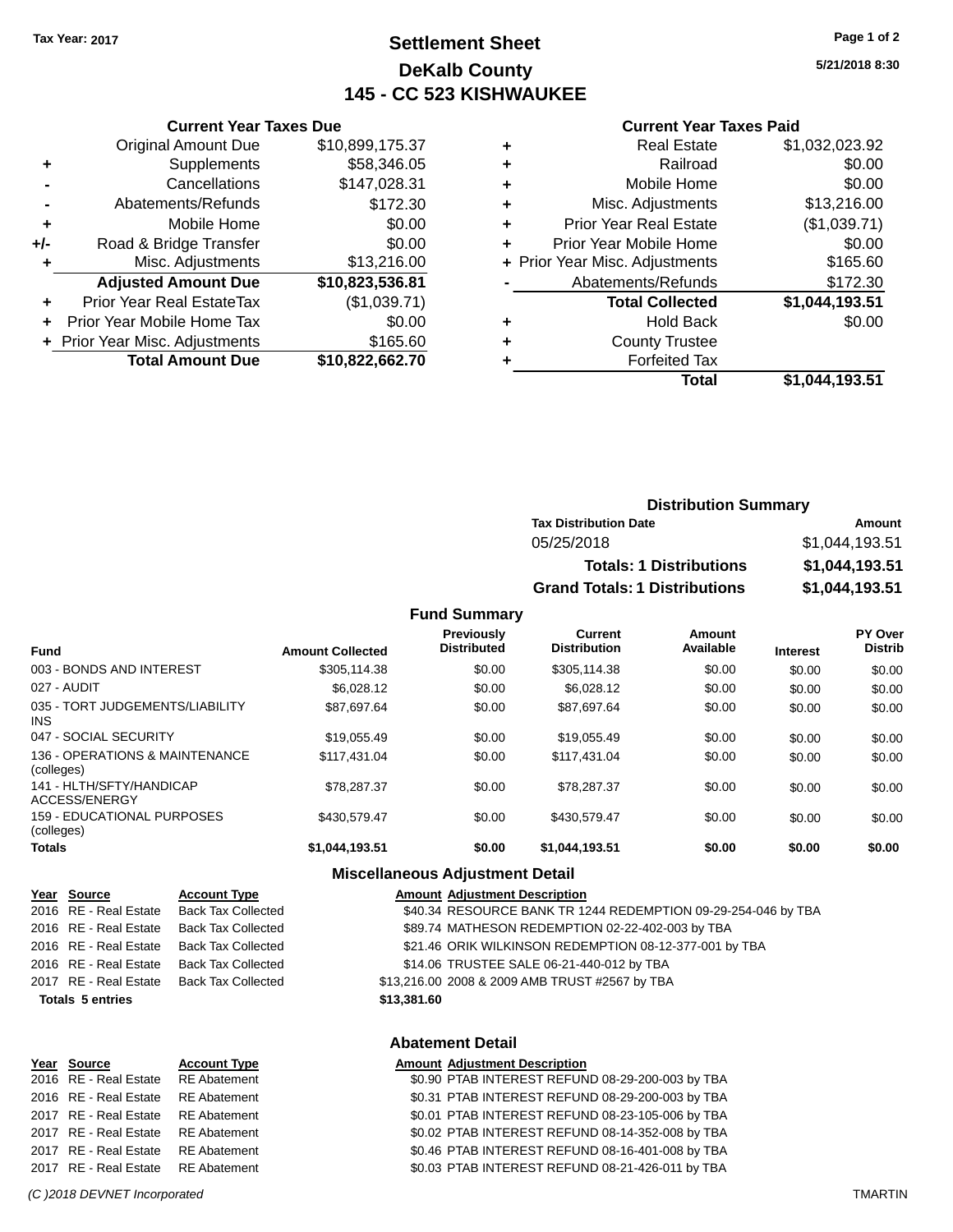# **Settlement Sheet Tax Year: 2017 Page 2 of 2 DeKalb County**

**5/21/2018 8:30**

## **Abatement Detail**

| <u> Year Source</u>   | <b>Account Type</b>    |
|-----------------------|------------------------|
| 2017 RE - Real Estate | <b>RE</b> Abatemen     |
| 2017 RE - Real Estate | <b>RE</b> Abatemen     |
| 0047 DE Deel Estate   | $D \Gamma$ $A$ hataman |

**Totals \$172.29 9 entries**

**<u>Amount Adjustment Description</u><br>
\$0.11 PTAB INTEREST REFUN** \$0.11 PTAB INTEREST REFUND 08-23-105-009 by TBA 11 **2017 REAL ESTATE ST REAL EST REFUND 08-24-128-026 by TBA** 2017 RE - Real Estate RE Abatement \$170.35 SIE COURT ORDER 14TX38 09-33-100-009 by TBA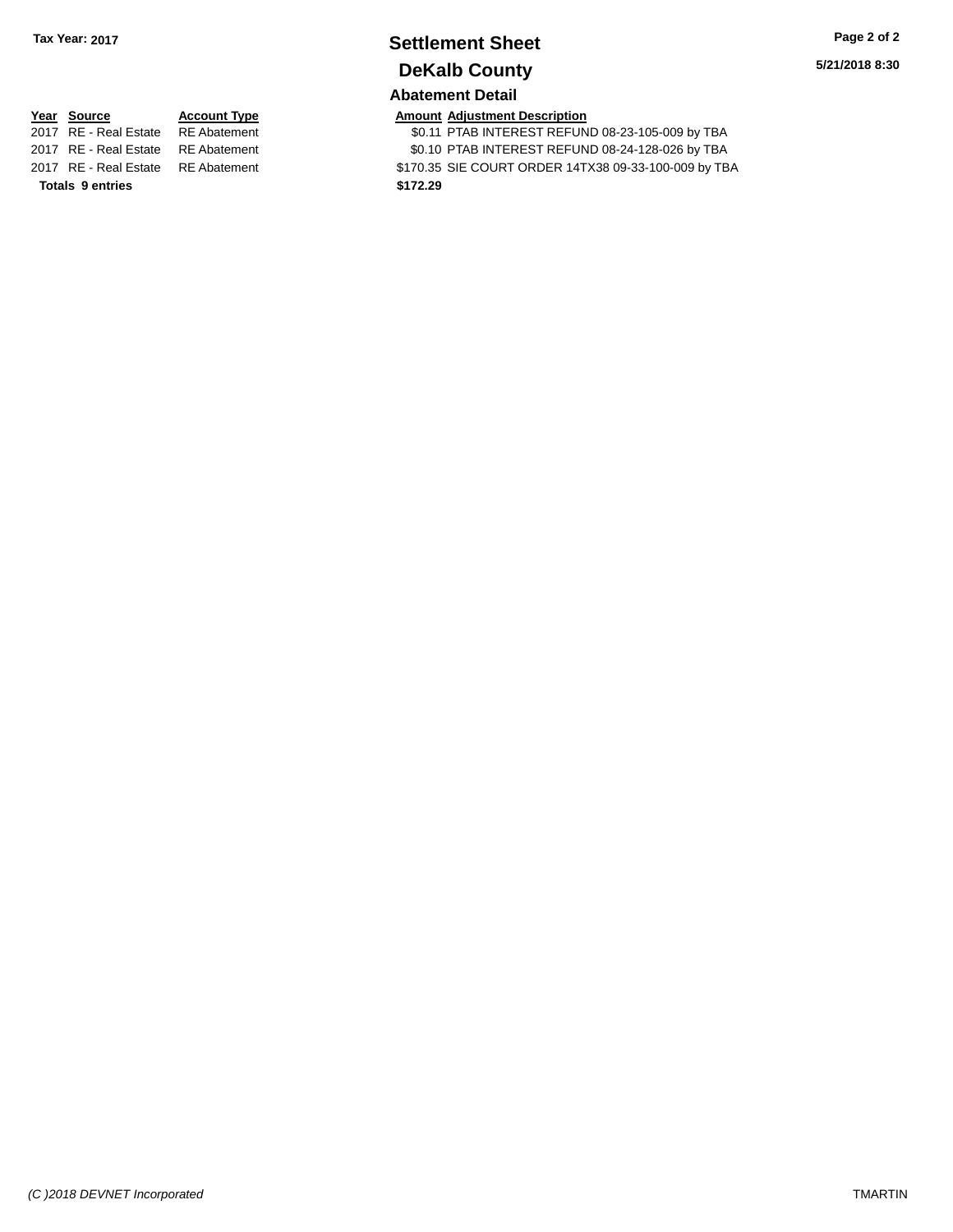## **Settlement Sheet Tax Year: 2017 Page 1 of 1 DeKalb County 150 - KISH. WATER RECLAM. DIST.**

**5/21/2018 8:30**

#### **Current Year Taxes Paid**

| <b>Current Year Taxes Due</b>  |                         |
|--------------------------------|-------------------------|
| <b>Original Amount Due</b>     | \$722,930.32            |
| Supplements                    | \$4,308.23              |
| Cancellations                  | \$21,334.90             |
| Abatements/Refunds             | \$0.16                  |
| Mobile Home                    | \$0.00                  |
| Road & Bridge Transfer         | \$0.00                  |
| Misc. Adjustments              | \$0.00                  |
| <b>Adjusted Amount Due</b>     | \$705,903.49            |
| Prior Year Real EstateTax      | (\$269.26)              |
| Prior Year Mobile Home Tax     | \$0.00                  |
| + Prior Year Misc. Adjustments | \$4.56                  |
|                                | \$705,638.79            |
|                                | <b>Total Amount Due</b> |

| ٠ | <b>Real Estate</b>             | \$66,369.78 |
|---|--------------------------------|-------------|
| ٠ | Railroad                       | \$0.00      |
| ٠ | Mobile Home                    | \$0.00      |
| ٠ | Misc. Adjustments              | \$0.00      |
| ٠ | <b>Prior Year Real Estate</b>  | (\$269.26)  |
| ٠ | Prior Year Mobile Home         | \$0.00      |
|   | + Prior Year Misc. Adjustments | \$4.56      |
|   | Abatements/Refunds             | \$0.16      |
|   | <b>Total Collected</b>         | \$66,104.92 |
| ٠ | <b>Hold Back</b>               | \$0.00      |
| ٠ | <b>County Trustee</b>          |             |
| ٠ | <b>Forfeited Tax</b>           |             |
|   | Total                          | \$66.104.92 |
|   |                                |             |

|    |                     | <b>Distribution Summary</b>          |                                |             |                |
|----|---------------------|--------------------------------------|--------------------------------|-------------|----------------|
|    |                     | <b>Tax Distribution Date</b>         |                                |             | <b>Amount</b>  |
|    |                     | 05/25/2018                           |                                |             | \$66,104.92    |
|    |                     |                                      | <b>Totals: 1 Distributions</b> |             | \$66,104.92    |
|    |                     | <b>Grand Totals: 1 Distributions</b> |                                |             | \$66,104.92    |
|    | <b>Fund Summary</b> |                                      |                                |             |                |
|    | <b>Previously</b>   | Current                              | Amount                         |             | <b>PY Over</b> |
| ъ. | Distributed         | <b>Distribution</b>                  | Available                      | In terms of | <b>Distrib</b> |

| Fund                  | <b>Amount Collected</b> | <b>Previously</b><br><b>Distributed</b> | Current<br><b>Distribution</b> | Amount<br>Available | <b>Interest</b> | <b>PY Over</b><br><b>Distrib</b> |
|-----------------------|-------------------------|-----------------------------------------|--------------------------------|---------------------|-----------------|----------------------------------|
| 001 - CORPORATE       | \$27.258.97             | \$0.00                                  | \$27.258.97                    | \$0.00              | \$0.00          | \$0.00                           |
| 005 - I. M. R. F.     | \$9,292.58              | \$0.00                                  | \$9.292.58                     | \$0.00              | \$0.00          | \$0.00                           |
| 027 - AUDIT           | \$1,680.45              | \$0.00                                  | \$1.680.45                     | \$0.00              | \$0.00          | \$0.00                           |
| 045 - PUBLIC BENEFIT  | \$19,508.66             | \$0.00                                  | \$19,508,66                    | \$0.00              | \$0.00          | \$0.00                           |
| 047 - SOCIAL SECURITY | \$8,364.26              | \$0.00                                  | \$8.364.26                     | \$0.00              | \$0.00          | \$0.00                           |
| <b>Totals</b>         | \$66,104.92             | \$0.00                                  | \$66.104.92                    | \$0.00              | \$0.00          | \$0.00                           |

## **Miscellaneous Adjustment Detail**

| Year Source             | <b>Account Type</b>       | <b>Amount Adjustment Description</b>                  |
|-------------------------|---------------------------|-------------------------------------------------------|
| 2016 RE - Real Estate   | <b>Back Tax Collected</b> | \$4.56 ORIK WILKINSON REDEMPTION 08-12-377-001 by TBA |
| <b>Totals 1 entries</b> |                           | \$4.56                                                |
|                         |                           | <b>Abatement Detail</b>                               |
| Year<br>Source          | <b>Account Type</b>       | <b>Amount Adjustment Description</b>                  |

|                         | 2017 RE - Real Estate RE Abatement | \$0.00 PTAB INTEREST REFUND 08-23-105-006 by TBA |
|-------------------------|------------------------------------|--------------------------------------------------|
|                         | 2017 RE - Real Estate RE Abatement | \$0.00 PTAB INTEREST REFUND 08-14-352-008 by TBA |
|                         | 2017 RE - Real Estate RE Abatement | \$0.10 PTAB INTEREST REFUND 08-16-401-008 by TBA |
|                         | 2017 RE - Real Estate RE Abatement | \$0.01 PTAB INTEREST REFUND 08-21-426-011 by TBA |
|                         | 2017 RE - Real Estate RE Abatement | \$0.02 PTAB INTEREST REFUND 08-23-105-009 by TBA |
|                         | 2017 RE - Real Estate RE Abatement | \$0.02 PTAB INTEREST REFUND 08-24-128-026 by TBA |
| <b>Totals 6 entries</b> |                                    | \$0.15                                           |
|                         |                                    |                                                  |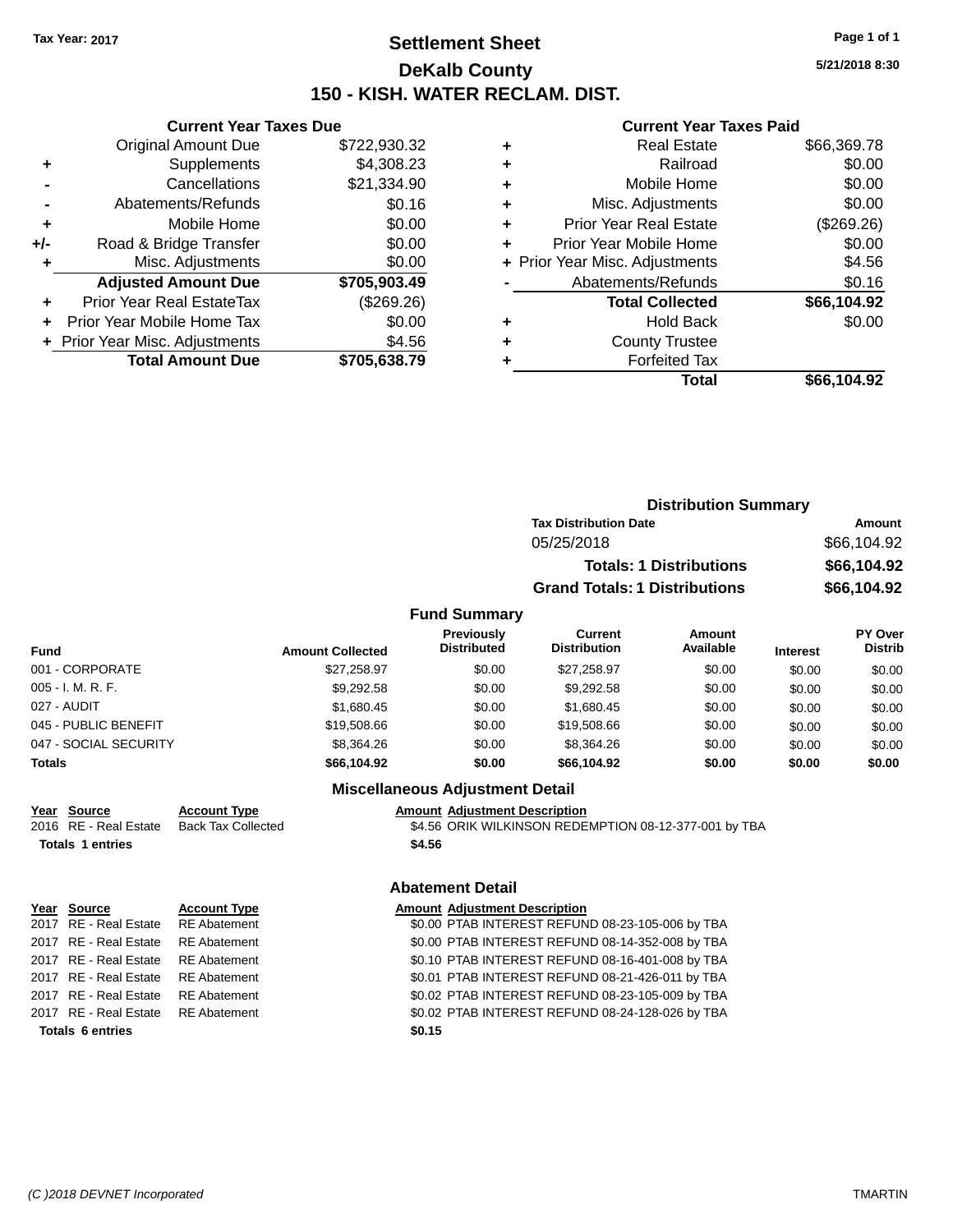## **Settlement Sheet Tax Year: 2017 Page 1 of 1 DeKalb County 151 - FAIRDALE STREET LIGHT**

| <b>Current Year Taxes Paid</b> |
|--------------------------------|
|--------------------------------|

|     | <b>Current Year Taxes Due</b>    |            |
|-----|----------------------------------|------------|
|     | <b>Original Amount Due</b>       | \$3,775.02 |
| ٠   | Supplements                      | \$635.70   |
|     | Cancellations                    | \$630.54   |
|     | Abatements/Refunds               | \$0.00     |
| ٠   | Mobile Home                      | \$0.00     |
| +/- | Road & Bridge Transfer           | \$0.00     |
| ٠   | Misc. Adjustments                | \$0.00     |
|     | <b>Adjusted Amount Due</b>       | \$3,780.18 |
| ٠   | <b>Prior Year Real EstateTax</b> | \$0.00     |
| ٠   | Prior Year Mobile Home Tax       | \$0.00     |
|     | + Prior Year Misc. Adjustments   | \$0.00     |
|     | <b>Total Amount Due</b>          | \$3.780.18 |

| ٠ | <b>Real Estate</b>             | \$443.52 |
|---|--------------------------------|----------|
| ٠ | Railroad                       | \$0.00   |
| ٠ | Mobile Home                    | \$0.00   |
| ٠ | Misc. Adjustments              | \$0.00   |
| ٠ | <b>Prior Year Real Estate</b>  | \$0.00   |
| ٠ | Prior Year Mobile Home         | \$0.00   |
|   | + Prior Year Misc. Adjustments | \$0.00   |
|   | Abatements/Refunds             | \$0.00   |
|   | <b>Total Collected</b>         | \$443.52 |
| ٠ | <b>Hold Back</b>               | \$0.00   |
| ٠ | <b>County Trustee</b>          |          |
|   | <b>Forfeited Tax</b>           |          |
|   | Total                          | \$443.52 |
|   |                                |          |

|                 |                         |                                  |                                       | <b>Distribution Summary</b>    |                 |                           |  |
|-----------------|-------------------------|----------------------------------|---------------------------------------|--------------------------------|-----------------|---------------------------|--|
|                 |                         |                                  | <b>Tax Distribution Date</b>          |                                |                 | <b>Amount</b>             |  |
|                 |                         |                                  | 05/25/2018                            |                                |                 | \$443.52                  |  |
|                 |                         |                                  |                                       | <b>Totals: 1 Distributions</b> |                 | \$443.52                  |  |
|                 |                         |                                  | <b>Grand Totals: 1 Distributions</b>  |                                |                 | \$443.52                  |  |
|                 |                         | <b>Fund Summary</b>              |                                       |                                |                 |                           |  |
| <b>Fund</b>     | <b>Amount Collected</b> | Previously<br><b>Distributed</b> | <b>Current</b><br><b>Distribution</b> | <b>Amount</b><br>Available     | <b>Interest</b> | PY Over<br><b>Distrib</b> |  |
| 001 - CORPORATE | \$443.52                | \$0.00                           | \$443.52                              | \$0.00                         | \$0.00          | \$0.00                    |  |
| <b>Totals</b>   | \$443.52                | \$0.00                           | \$443.52                              | \$0.00                         | \$0.00          | \$0.00                    |  |
|                 |                         |                                  |                                       |                                |                 |                           |  |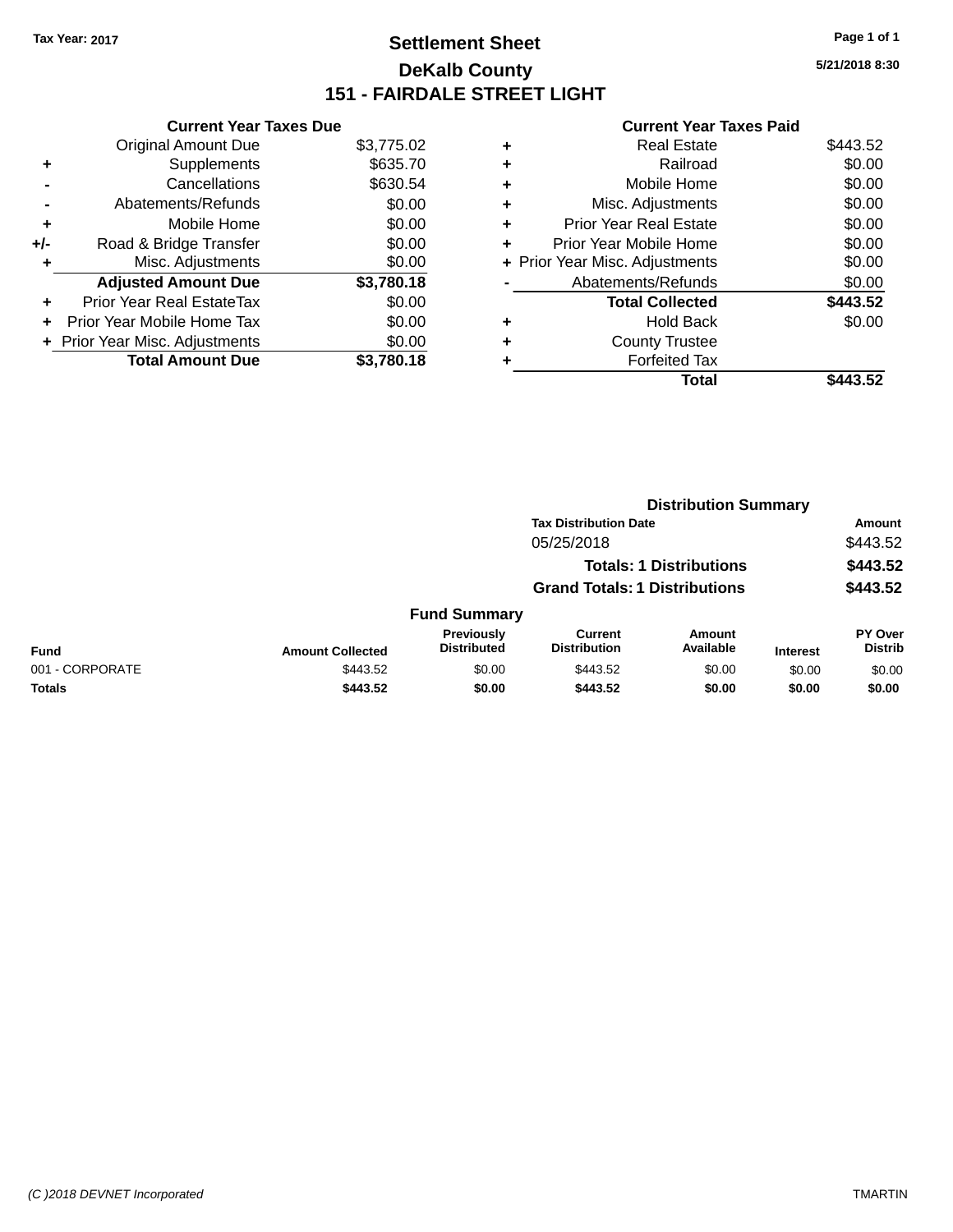## **Settlement Sheet Tax Year: 2017 Page 1 of 1 DeKalb County 152 - AFTON-PIERCE MULTI TWP**

**5/21/2018 8:30**

| <b>Current Year Taxes Due</b>  |             |
|--------------------------------|-------------|
| <b>Original Amount Due</b>     | \$25,501.12 |
| Supplements                    | \$82.47     |
| Cancellations                  | \$89.09     |
| Abatements/Refunds             | \$0.00      |
| Mobile Home                    | \$0.00      |
| Road & Bridge Transfer         | \$0.00      |
| Misc. Adjustments              | \$0.00      |
| <b>Adjusted Amount Due</b>     | \$25,494.50 |
| Prior Year Real EstateTax      | (\$38.80)   |
| Prior Year Mobile Home Tax     | \$0.00      |
| + Prior Year Misc. Adjustments | \$0.00      |
| <b>Total Amount Due</b>        | \$25.455.70 |
|                                |             |

|   | Total                          | \$3,260.82 |
|---|--------------------------------|------------|
|   | <b>Forfeited Tax</b>           |            |
| ٠ | <b>County Trustee</b>          |            |
| ٠ | <b>Hold Back</b>               | \$0.00     |
|   | <b>Total Collected</b>         | \$3,260.82 |
|   | Abatements/Refunds             | \$0.00     |
|   | + Prior Year Misc. Adjustments | \$0.00     |
| ٠ | Prior Year Mobile Home         | \$0.00     |
| ÷ | <b>Prior Year Real Estate</b>  | (\$38.80)  |
| ٠ | Misc. Adjustments              | \$0.00     |
| ٠ | Mobile Home                    | \$0.00     |
| ٠ | Railroad                       | \$0.00     |
| ۰ | <b>Real Estate</b>             | \$3,299.62 |
|   |                                |            |

|                                         |                         |                                         | <b>Distribution Summary</b>          |                                |                 |                           |
|-----------------------------------------|-------------------------|-----------------------------------------|--------------------------------------|--------------------------------|-----------------|---------------------------|
|                                         |                         |                                         | <b>Tax Distribution Date</b>         |                                |                 | <b>Amount</b>             |
|                                         |                         |                                         | 05/25/2018                           |                                |                 | \$3,260.82                |
|                                         |                         |                                         |                                      | <b>Totals: 1 Distributions</b> |                 | \$3,260.82                |
|                                         |                         |                                         | <b>Grand Totals: 1 Distributions</b> |                                |                 | \$3,260.82                |
|                                         |                         | <b>Fund Summary</b>                     |                                      |                                |                 |                           |
| <b>Fund</b>                             | <b>Amount Collected</b> | <b>Previously</b><br><b>Distributed</b> | Current<br><b>Distribution</b>       | Amount<br>Available            | <b>Interest</b> | PY Over<br><b>Distrib</b> |
| 147 - ASSESSING PURPOSES<br>(multi-twp) | \$3,260.82              | \$0.00                                  | \$3,260.82                           | \$0.00                         | \$0.00          | \$0.00                    |
| <b>Totals</b>                           | \$3,260,82              | \$0.00                                  | \$3,260.82                           | \$0.00                         | \$0.00          | \$0.00                    |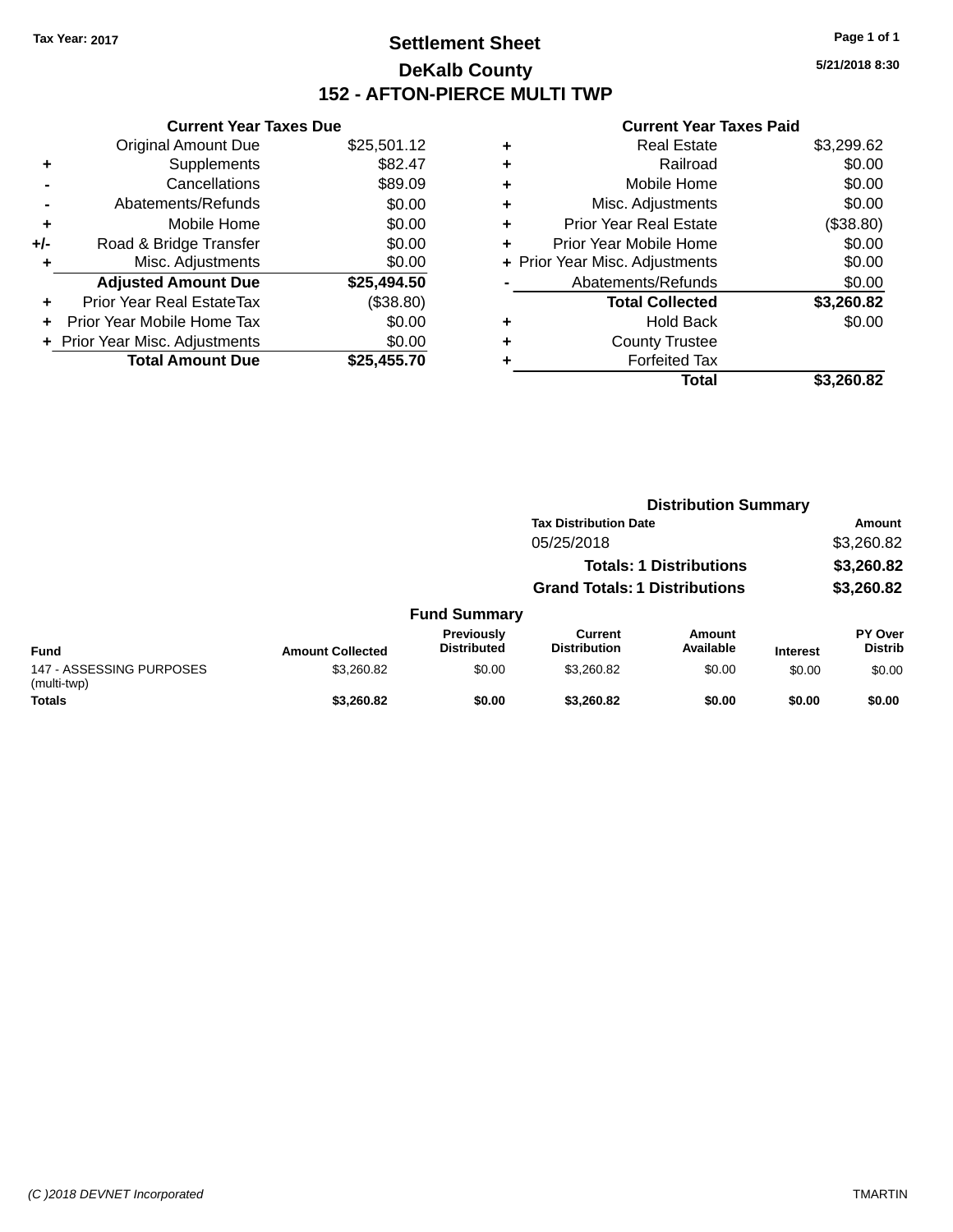## **Settlement Sheet Tax Year: 2017 Page 1 of 1 DeKalb County 153 - MILAN-MALTA MULTI-TWP**

**5/21/2018 8:30**

|     | <b>Current Year Taxes Due</b>  |             |
|-----|--------------------------------|-------------|
|     | <b>Original Amount Due</b>     | \$13,884.73 |
| ٠   | Supplements                    | \$6.32      |
|     | Cancellations                  | \$16.55     |
|     | Abatements/Refunds             | \$0.00      |
| ٠   | Mobile Home                    | \$0.00      |
| +/- | Road & Bridge Transfer         | \$0.00      |
| ٠   | Misc. Adjustments              | \$0.00      |
|     | <b>Adjusted Amount Due</b>     | \$13,874.50 |
| ٠   | Prior Year Real EstateTax      | \$0.00      |
|     | Prior Year Mobile Home Tax     | \$0.00      |
|     | + Prior Year Misc. Adjustments | \$0.00      |
|     | <b>Total Amount Due</b>        | \$13,874.50 |
|     |                                |             |

| ٠ | <b>Real Estate</b>             | \$1,406.92 |
|---|--------------------------------|------------|
| ٠ | Railroad                       | \$0.00     |
| ٠ | Mobile Home                    | \$0.00     |
| ٠ | Misc. Adjustments              | \$0.00     |
| ٠ | <b>Prior Year Real Estate</b>  | \$0.00     |
|   | Prior Year Mobile Home         | \$0.00     |
|   | + Prior Year Misc. Adjustments | \$0.00     |
|   | Abatements/Refunds             | \$0.00     |
|   | <b>Total Collected</b>         | \$1,406.92 |
| ٠ | <b>Hold Back</b>               | \$0.00     |
|   | <b>County Trustee</b>          |            |
| ٠ | <b>Forfeited Tax</b>           |            |
|   | Total                          | \$1.406.92 |
|   |                                |            |

|                                         |                         |                                  | <b>Distribution Summary</b>           |                                |                 |                                  |
|-----------------------------------------|-------------------------|----------------------------------|---------------------------------------|--------------------------------|-----------------|----------------------------------|
|                                         |                         |                                  | <b>Tax Distribution Date</b>          |                                |                 | Amount                           |
|                                         |                         |                                  | 05/25/2018                            |                                |                 | \$1,406.92                       |
|                                         |                         |                                  |                                       | <b>Totals: 1 Distributions</b> |                 | \$1,406.92                       |
|                                         |                         |                                  | <b>Grand Totals: 1 Distributions</b>  |                                |                 | \$1,406.92                       |
|                                         |                         | <b>Fund Summary</b>              |                                       |                                |                 |                                  |
| <b>Fund</b>                             | <b>Amount Collected</b> | Previously<br><b>Distributed</b> | <b>Current</b><br><b>Distribution</b> | <b>Amount</b><br>Available     | <b>Interest</b> | <b>PY Over</b><br><b>Distrib</b> |
| 147 - ASSESSING PURPOSES<br>(multi-twp) | \$1,406.92              | \$0.00                           | \$1,406.92                            | \$0.00                         | \$0.00          | \$0.00                           |
| <b>Totals</b>                           | \$1,406.92              | \$0.00                           | \$1,406.92                            | \$0.00                         | \$0.00          | \$0.00                           |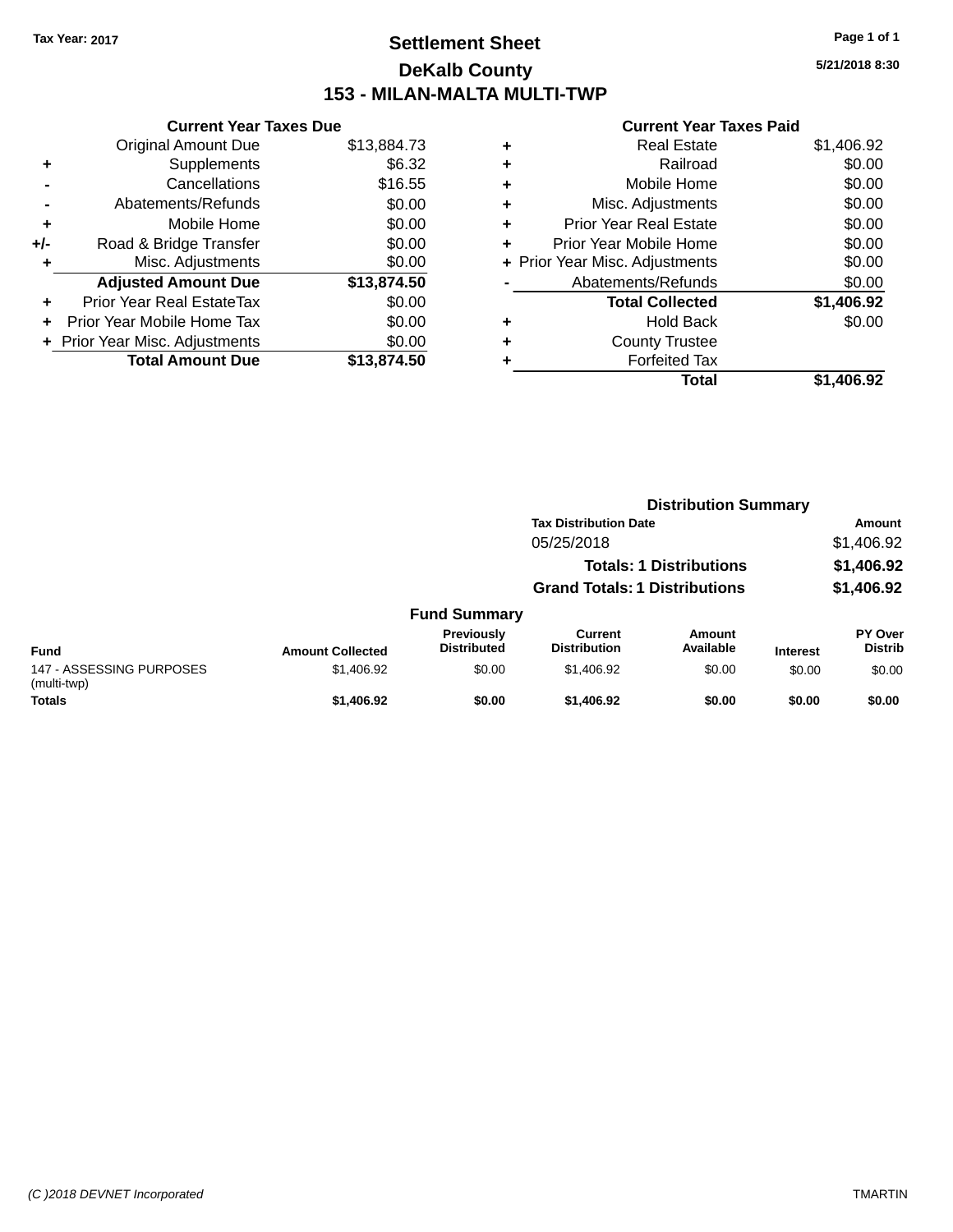## **Settlement Sheet Tax Year: 2017 Page 1 of 1 DeKalb County 154 - PAW PAW-SHABBONA MULT TWP**

**5/21/2018 8:30**

|     | <b>Current Year Taxes Due</b>          |             |  |  |  |
|-----|----------------------------------------|-------------|--|--|--|
|     | <b>Original Amount Due</b>             | \$13,403.32 |  |  |  |
| ÷   | Supplements                            | \$13.14     |  |  |  |
|     | Cancellations                          | \$14.85     |  |  |  |
|     | Abatements/Refunds                     | \$0.00      |  |  |  |
| ٠   | Mobile Home                            | \$0.00      |  |  |  |
| +/- | Road & Bridge Transfer                 | \$0.00      |  |  |  |
|     | Misc. Adjustments                      | \$0.00      |  |  |  |
|     | <b>Adjusted Amount Due</b>             | \$13,401.61 |  |  |  |
| ÷   | Prior Year Real EstateTax              | \$0.00      |  |  |  |
| ٠   | Prior Year Mobile Home Tax             | \$0.00      |  |  |  |
|     | \$0.00<br>Prior Year Misc. Adjustments |             |  |  |  |
|     | <b>Total Amount Due</b>                | \$13.401.61 |  |  |  |

|   | <b>Real Estate</b>             | \$1,129.71 |
|---|--------------------------------|------------|
| ٠ | Railroad                       | \$0.00     |
| ٠ | Mobile Home                    | \$0.00     |
| ٠ | Misc. Adjustments              | \$0.00     |
| ٠ | <b>Prior Year Real Estate</b>  | \$0.00     |
| ٠ | Prior Year Mobile Home         | \$0.00     |
|   | + Prior Year Misc. Adjustments | \$0.00     |
|   | Abatements/Refunds             | \$0.00     |
|   | <b>Total Collected</b>         | \$1,129.71 |
| ٠ | <b>Hold Back</b>               | \$0.00     |
| ٠ | <b>County Trustee</b>          |            |
|   | <b>Forfeited Tax</b>           |            |
|   | Total                          | \$1,129.71 |
|   |                                |            |

|                                         |                         |                                  | <b>Distribution Summary</b>           |                                |                 |                           |
|-----------------------------------------|-------------------------|----------------------------------|---------------------------------------|--------------------------------|-----------------|---------------------------|
|                                         |                         |                                  | <b>Tax Distribution Date</b>          |                                |                 | <b>Amount</b>             |
|                                         |                         |                                  | 05/25/2018                            |                                |                 | \$1,129.71                |
|                                         |                         |                                  |                                       | <b>Totals: 1 Distributions</b> |                 | \$1,129.71                |
|                                         |                         |                                  | <b>Grand Totals: 1 Distributions</b>  |                                |                 | \$1,129.71                |
|                                         |                         | <b>Fund Summary</b>              |                                       |                                |                 |                           |
| <b>Fund</b>                             | <b>Amount Collected</b> | Previously<br><b>Distributed</b> | <b>Current</b><br><b>Distribution</b> | <b>Amount</b><br>Available     | <b>Interest</b> | PY Over<br><b>Distrib</b> |
| 147 - ASSESSING PURPOSES<br>(multi-twp) | \$1,129.71              | \$0.00                           | \$1.129.71                            | \$0.00                         | \$0.00          | \$0.00                    |
| <b>Totals</b>                           | \$1.129.71              | \$0.00                           | \$1.129.71                            | \$0.00                         | \$0.00          | \$0.00                    |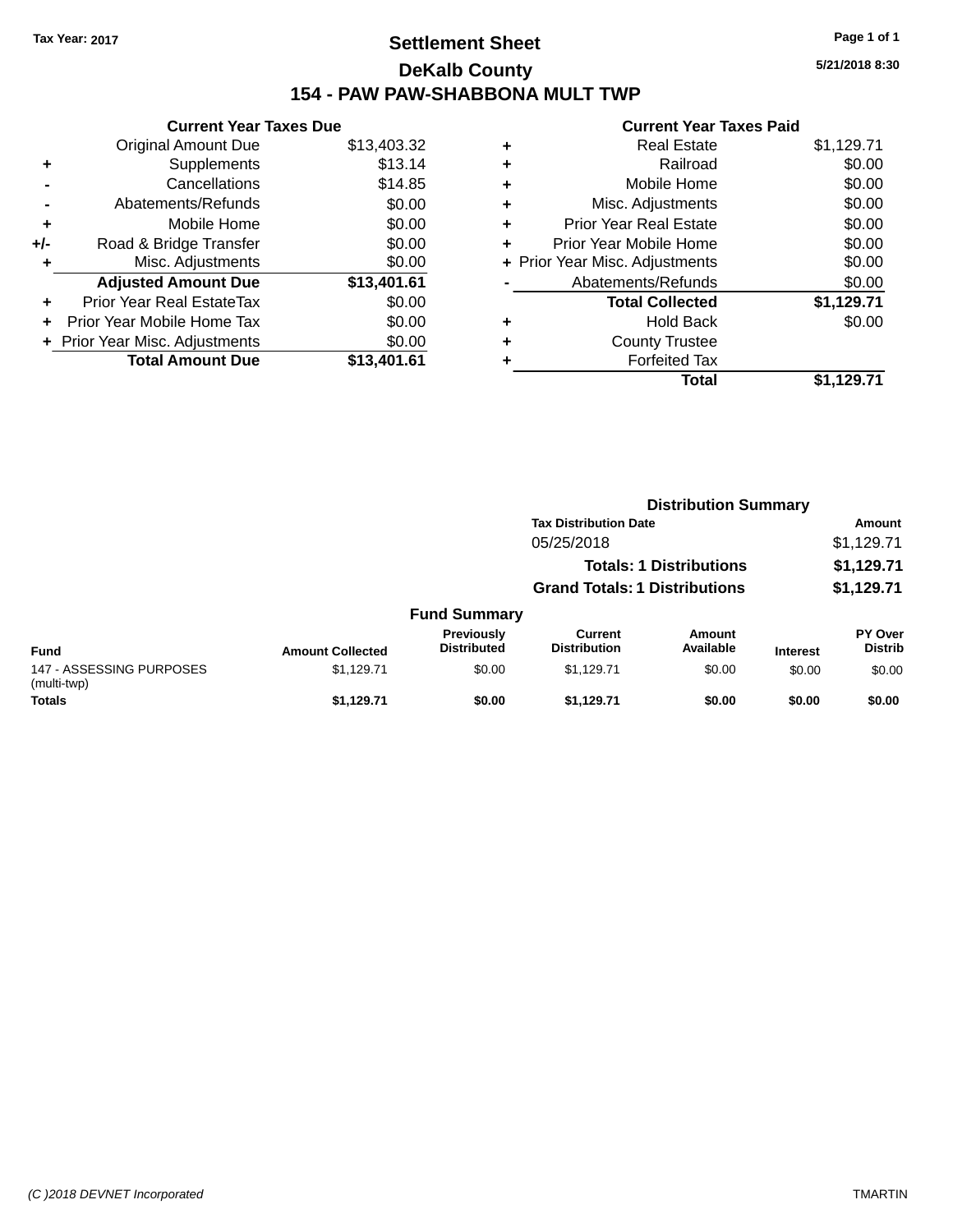## **Settlement Sheet Tax Year: 2017 Page 1 of 1 DeKalb County 155 - SOUTH GROVE-MAYFIELD MULT**

**5/21/2018 8:30**

|     | <b>Current Year Taxes Due</b>  |             |
|-----|--------------------------------|-------------|
|     | <b>Original Amount Due</b>     | \$12,324.72 |
| ٠   | Supplements                    | \$49.39     |
|     | Cancellations                  | \$53.00     |
|     | Abatements/Refunds             | \$0.00      |
| ٠   | Mobile Home                    | \$0.00      |
| +/- | Road & Bridge Transfer         | \$0.00      |
|     | Misc. Adjustments              | \$0.00      |
|     | <b>Adjusted Amount Due</b>     | \$12,321.11 |
| ÷   | Prior Year Real EstateTax      | \$0.00      |
|     | Prior Year Mobile Home Tax     | \$0.00      |
|     | + Prior Year Misc. Adjustments | \$0.00      |
|     | <b>Total Amount Due</b>        | \$12,321.11 |

|   | <b>Real Estate</b>             | \$1,360.97 |
|---|--------------------------------|------------|
| ٠ | Railroad                       | \$0.00     |
| ٠ | Mobile Home                    | \$0.00     |
| ٠ | Misc. Adjustments              | \$0.00     |
| ٠ | <b>Prior Year Real Estate</b>  | \$0.00     |
| ٠ | Prior Year Mobile Home         | \$0.00     |
|   | + Prior Year Misc. Adjustments | \$0.00     |
|   | Abatements/Refunds             | \$0.00     |
|   | <b>Total Collected</b>         | \$1,360.97 |
| ٠ | <b>Hold Back</b>               | \$0.00     |
| ٠ | <b>County Trustee</b>          |            |
| ٠ | <b>Forfeited Tax</b>           |            |
|   | Total                          | \$1.360.97 |
|   |                                |            |

|                                         |                         |                                  | <b>Distribution Summary</b>           |                                |                 |                           |
|-----------------------------------------|-------------------------|----------------------------------|---------------------------------------|--------------------------------|-----------------|---------------------------|
|                                         |                         |                                  | <b>Tax Distribution Date</b>          |                                |                 | <b>Amount</b>             |
|                                         |                         |                                  | 05/25/2018                            |                                |                 | \$1,360.97                |
|                                         |                         |                                  |                                       | <b>Totals: 1 Distributions</b> |                 | \$1,360.97                |
|                                         |                         |                                  | <b>Grand Totals: 1 Distributions</b>  |                                |                 | \$1,360.97                |
|                                         |                         | <b>Fund Summary</b>              |                                       |                                |                 |                           |
| <b>Fund</b>                             | <b>Amount Collected</b> | Previously<br><b>Distributed</b> | <b>Current</b><br><b>Distribution</b> | <b>Amount</b><br>Available     | <b>Interest</b> | PY Over<br><b>Distrib</b> |
| 147 - ASSESSING PURPOSES<br>(multi-twp) | \$1,360.97              | \$0.00                           | \$1.360.97                            | \$0.00                         | \$0.00          | \$0.00                    |
| <b>Totals</b>                           | \$1.360.97              | \$0.00                           | \$1.360.97                            | \$0.00                         | \$0.00          | \$0.00                    |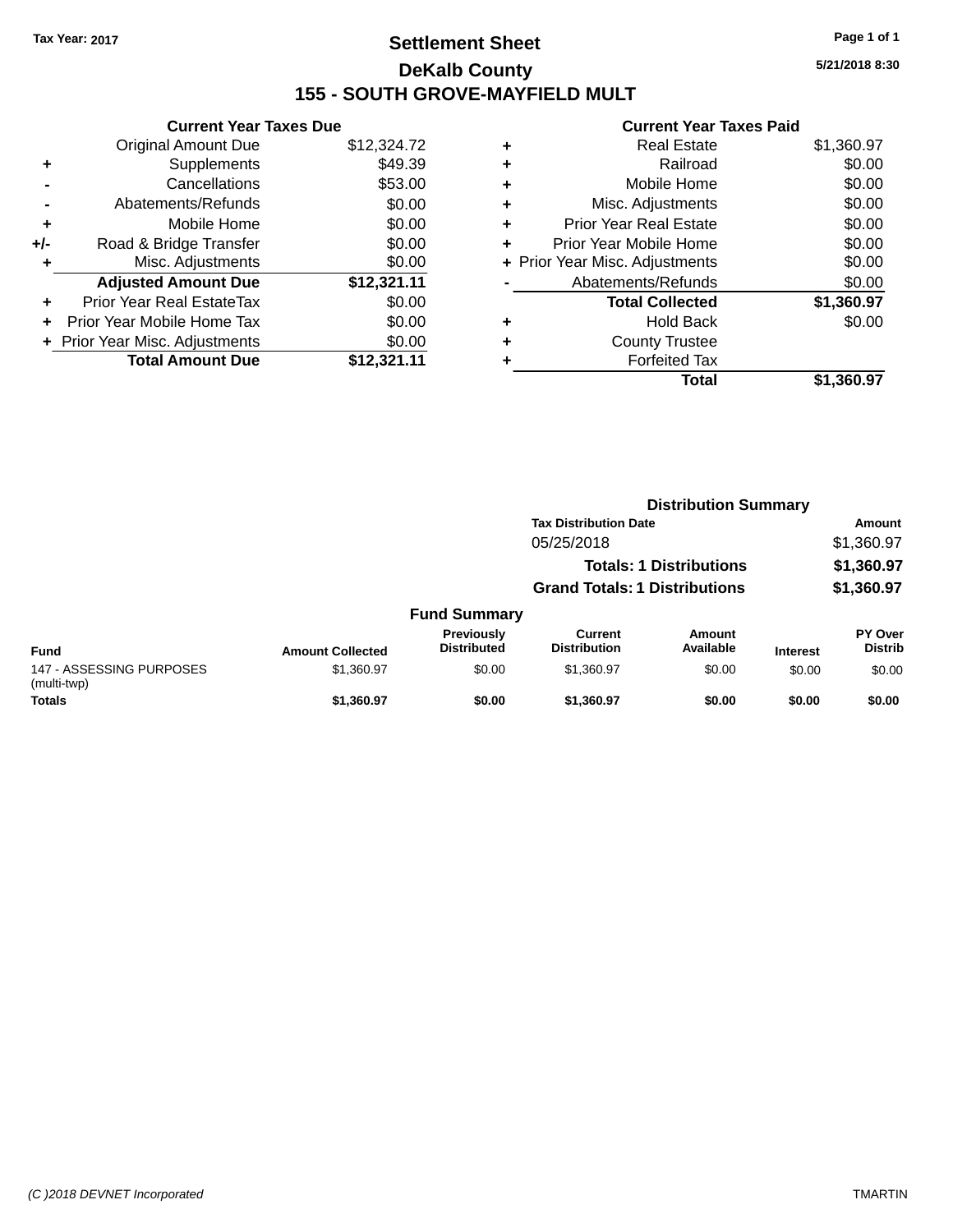## **Settlement Sheet Tax Year: 2017 Page 1 of 1 DeKalb County 156 - VICTOR-SOMONAUK MULTI TWP**

**5/21/2018 8:30**

|     | <b>Current Year Taxes Due</b>  |             |  |  |  |  |
|-----|--------------------------------|-------------|--|--|--|--|
|     | <b>Original Amount Due</b>     | \$22,668.56 |  |  |  |  |
| ٠   | Supplements                    | \$19.82     |  |  |  |  |
|     | Cancellations                  | \$28.29     |  |  |  |  |
|     | Abatements/Refunds             | \$0.00      |  |  |  |  |
| ÷   | Mobile Home                    | \$0.00      |  |  |  |  |
| +/- | Road & Bridge Transfer         | \$0.00      |  |  |  |  |
|     | Misc. Adjustments              | \$0.00      |  |  |  |  |
|     | <b>Adjusted Amount Due</b>     | \$22,660.09 |  |  |  |  |
| ٠   | Prior Year Real EstateTax      | \$0.00      |  |  |  |  |
|     | Prior Year Mobile Home Tax     | \$0.00      |  |  |  |  |
|     | + Prior Year Misc. Adjustments | \$0.00      |  |  |  |  |
|     | <b>Total Amount Due</b>        | \$22,660.09 |  |  |  |  |
|     |                                |             |  |  |  |  |

| ٠ | <b>Real Estate</b>             | \$2,287.03 |
|---|--------------------------------|------------|
| ÷ | Railroad                       | \$0.00     |
| ٠ | Mobile Home                    | \$0.00     |
| ٠ | Misc. Adjustments              | \$0.00     |
| ٠ | <b>Prior Year Real Estate</b>  | \$0.00     |
| ٠ | Prior Year Mobile Home         | \$0.00     |
|   | + Prior Year Misc. Adjustments | \$0.00     |
|   | Abatements/Refunds             | \$0.00     |
|   | <b>Total Collected</b>         | \$2,287.03 |
| ٠ | <b>Hold Back</b>               | \$0.00     |
| ٠ | <b>County Trustee</b>          |            |
| ٠ | <b>Forfeited Tax</b>           |            |
|   | Total                          | \$2,287.03 |
|   |                                |            |

|                                         |                         |                                         | <b>Distribution Summary</b>          |                                |                 |                           |
|-----------------------------------------|-------------------------|-----------------------------------------|--------------------------------------|--------------------------------|-----------------|---------------------------|
|                                         |                         |                                         | <b>Tax Distribution Date</b>         |                                |                 | Amount                    |
|                                         |                         |                                         | 05/25/2018                           |                                |                 | \$2,287.03                |
|                                         |                         |                                         |                                      | <b>Totals: 1 Distributions</b> |                 | \$2,287.03                |
|                                         |                         |                                         | <b>Grand Totals: 1 Distributions</b> |                                |                 | \$2,287.03                |
|                                         |                         | <b>Fund Summary</b>                     |                                      |                                |                 |                           |
| <b>Fund</b>                             | <b>Amount Collected</b> | <b>Previously</b><br><b>Distributed</b> | Current<br><b>Distribution</b>       | Amount<br>Available            | <b>Interest</b> | PY Over<br><b>Distrib</b> |
| 147 - ASSESSING PURPOSES<br>(multi-twp) | \$2,287.03              | \$0.00                                  | \$2,287.03                           | \$0.00                         | \$0.00          | \$0.00                    |
| <b>Totals</b>                           | \$2,287.03              | \$0.00                                  | \$2,287.03                           | \$0.00                         | \$0.00          | \$0.00                    |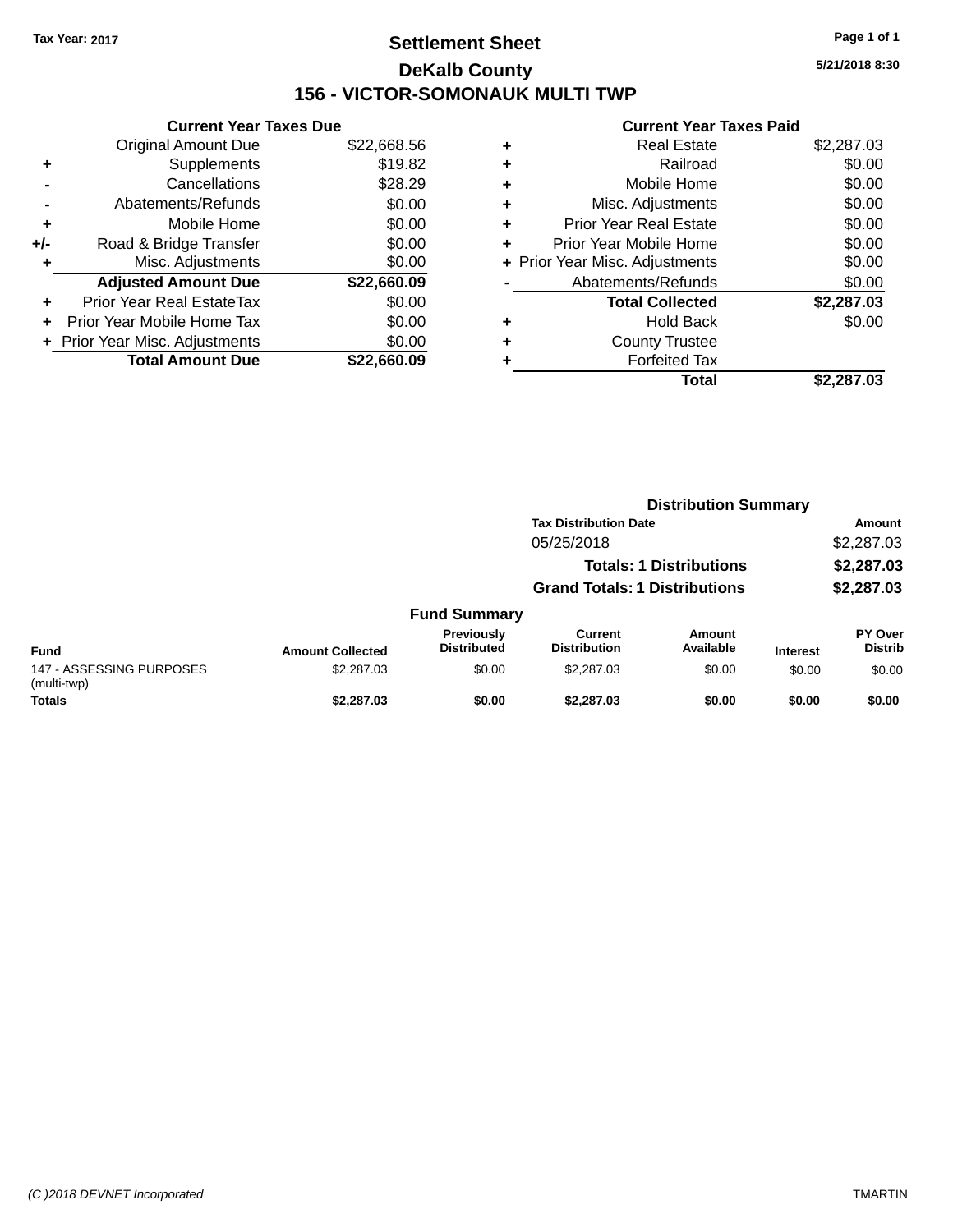## **Settlement Sheet Tax Year: 2017 Page 1 of 1 DeKalb County 157 - GENOA PUBLIC LIBRARY DIST**

**5/21/2018 8:30**

#### **Current Year Taxes Paid**

|     | <b>Current Year Taxes Due</b>          |              |  |  |  |
|-----|----------------------------------------|--------------|--|--|--|
|     | <b>Original Amount Due</b>             | \$240,455.19 |  |  |  |
| ٠   | Supplements                            | \$5,845.04   |  |  |  |
|     | Cancellations                          | \$7,208.70   |  |  |  |
|     | Abatements/Refunds                     | \$0.00       |  |  |  |
| ٠   | Mobile Home                            | \$0.00       |  |  |  |
| +/- | Road & Bridge Transfer                 | \$0.00       |  |  |  |
|     | Misc. Adjustments                      | \$0.00       |  |  |  |
|     | <b>Adjusted Amount Due</b>             | \$239,091.53 |  |  |  |
| ÷   | Prior Year Real EstateTax              | \$0.00       |  |  |  |
|     | Prior Year Mobile Home Tax             | \$0.00       |  |  |  |
|     | \$0.00<br>Prior Year Misc. Adjustments |              |  |  |  |
|     | <b>Total Amount Due</b>                | \$239.091.53 |  |  |  |

| ٠ | <b>Real Estate</b>             | \$22,799.57 |
|---|--------------------------------|-------------|
| ٠ | Railroad                       | \$0.00      |
| ٠ | Mobile Home                    | \$0.00      |
| ٠ | Misc. Adjustments              | \$0.00      |
| ٠ | <b>Prior Year Real Estate</b>  | \$0.00      |
| ٠ | Prior Year Mobile Home         | \$0.00      |
|   | + Prior Year Misc. Adjustments | \$0.00      |
|   | Abatements/Refunds             | \$0.00      |
|   | <b>Total Collected</b>         | \$22,799.57 |
| ٠ | Hold Back                      | \$0.00      |
| ٠ | <b>County Trustee</b>          |             |
| ٠ | <b>Forfeited Tax</b>           |             |
|   | Total                          | \$22.799.57 |
|   |                                |             |

| <b>Distribution Summary</b>          |             |  |  |  |  |
|--------------------------------------|-------------|--|--|--|--|
| <b>Tax Distribution Date</b>         | Amount      |  |  |  |  |
| 05/25/2018                           | \$22,799.57 |  |  |  |  |
| <b>Totals: 1 Distributions</b>       | \$22,799.57 |  |  |  |  |
| <b>Grand Totals: 1 Distributions</b> | \$22,799.57 |  |  |  |  |

| <b>Fund</b>                                   | <b>Amount Collected</b> | Previously<br><b>Distributed</b> | Current<br><b>Distribution</b> | Amount<br>Available | <b>Interest</b> | PY Over<br><b>Distrib</b> |
|-----------------------------------------------|-------------------------|----------------------------------|--------------------------------|---------------------|-----------------|---------------------------|
| 001 - CORPORATE                               | \$21.131.28             | \$0.00                           | \$21.131.28                    | \$0.00              | \$0.00          | \$0.00                    |
| 004 - OPERATIONS & MAINTENANCE                | \$1,332,27              | \$0.00                           | \$1,332,27                     | \$0.00              | \$0.00          | \$0.00                    |
| $005 - I. M. R. F.$                           | \$9.62                  | \$0.00                           | \$9.62                         | \$0.00              | \$0.00          | \$0.00                    |
| 027 - AUDIT                                   | \$307.16                | \$0.00                           | \$307.16                       | \$0.00              | \$0.00          | \$0.00                    |
| 035 - TORT JUDGEMENTS/LIABILITY<br><b>INS</b> | \$9.62                  | \$0.00                           | \$9.62                         | \$0.00              | \$0.00          | \$0.00                    |
| 047 - SOCIAL SECURITY                         | \$9.62                  | \$0.00                           | \$9.62                         | \$0.00              | \$0.00          | \$0.00                    |
| <b>Totals</b>                                 | \$22,799.57             | \$0.00                           | \$22,799.57                    | \$0.00              | \$0.00          | \$0.00                    |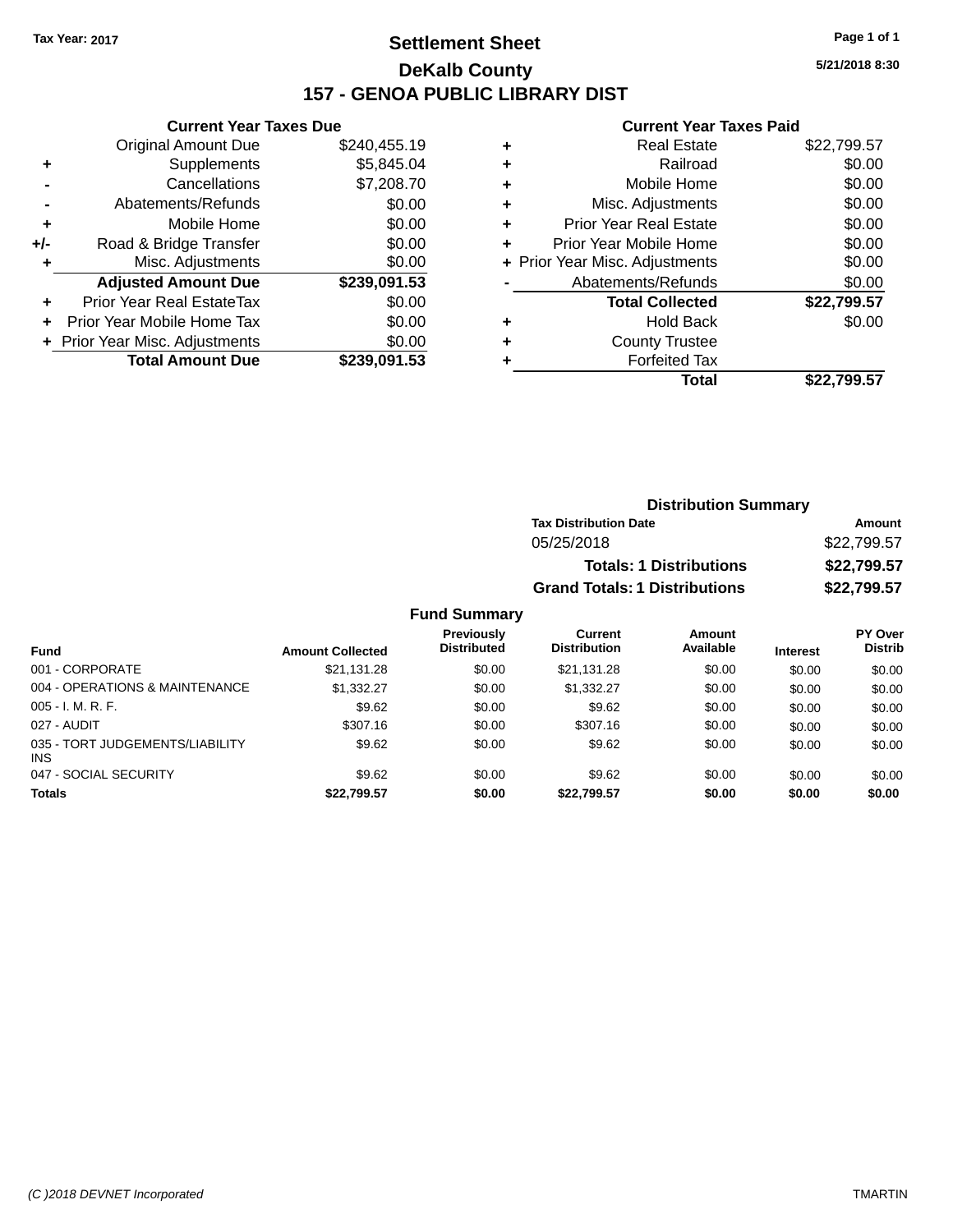## **Settlement Sheet Tax Year: 2017 Page 1 of 1 DeKalb County 158 - DEKALB TIF1**

**5/21/2018 8:30**

#### **Current Year Taxes Due**

|     | <b>Original Amount Due</b>       | \$4,865,374.18 |
|-----|----------------------------------|----------------|
| ٠   | Supplements                      | \$0.00         |
|     | Cancellations                    | \$0.00         |
|     | Abatements/Refunds               | \$0.00         |
| ٠   | Mobile Home                      | \$0.00         |
| +/- | Road & Bridge Transfer           | \$0.00         |
| ٠   | Misc. Adjustments                | \$0.00         |
|     | <b>Adjusted Amount Due</b>       | \$4,865,374.18 |
| ٠   | <b>Prior Year Real EstateTax</b> | (\$3,046.26)   |
|     | Prior Year Mobile Home Tax       | \$0.00         |
|     | + Prior Year Misc. Adjustments   | \$0.00         |
|     | <b>Total Amount Due</b>          | \$4,862,327.92 |

#### **Current Year Taxes Paid +** Real Estate \$419,222.66 **+** Railroad \$0.00 **+** Mobile Home \$0.00 **+** Misc. Adjustments \$0.00 **+** Prior Year Real Estate (\$3,046.26) **+** Prior Year Mobile Home \$0.00<br> **+** Prior Year Misc. Adjustments \$0.00 **+ Prior Year Misc. Adjustments -** Abatements/Refunds \$0.00 **Total Collected \$416,176.40 +** Hold Back \$0.00 **+** County Trustee

**Total \$416,176.40**

**+** Forfeited Tax

|                         |                     |                         |                                         | <b>Distribution Summary</b>                      |                     |                              |                                  |
|-------------------------|---------------------|-------------------------|-----------------------------------------|--------------------------------------------------|---------------------|------------------------------|----------------------------------|
|                         |                     |                         |                                         | <b>Tax Distribution Date</b>                     |                     | Amount                       |                                  |
|                         |                     |                         |                                         | 05/25/2018<br><b>Totals: 1 Distributions</b>     |                     | \$416,176.40<br>\$416,176.40 |                                  |
|                         |                     |                         |                                         |                                                  |                     |                              |                                  |
|                         |                     |                         |                                         | <b>Grand Totals: 1 Distributions</b>             |                     | \$416,176.40                 |                                  |
|                         |                     |                         | <b>Fund Summary</b>                     |                                                  |                     |                              |                                  |
| <b>Fund</b>             |                     | <b>Amount Collected</b> | <b>Previously</b><br><b>Distributed</b> | Current<br><b>Distribution</b>                   | Amount<br>Available | <b>Interest</b>              | <b>PY Over</b><br><b>Distrib</b> |
| 001 - CORPORATE         |                     | \$416,176.40            | \$0.00                                  | \$416,176.40                                     | \$0.00              | \$0.00                       | \$0.00                           |
| <b>Totals</b>           |                     | \$416,176.40            | \$0.00                                  | \$416,176.40                                     | \$0.00              | \$0.00                       | \$0.00                           |
|                         |                     |                         | <b>Abatement Detail</b>                 |                                                  |                     |                              |                                  |
| Year Source             | <b>Account Type</b> |                         | <b>Amount Adjustment Description</b>    |                                                  |                     |                              |                                  |
| 2017 RE - Real Estate   | <b>RE</b> Abatement |                         |                                         | \$0.00 PTAB INTEREST REFUND 08-23-105-006 by TBA |                     |                              |                                  |
| 2017 RE - Real Estate   | <b>RE</b> Abatement |                         |                                         | \$0.00 PTAB INTEREST REFUND 08-23-105-009 by TBA |                     |                              |                                  |
| <b>Totals 2 entries</b> |                     |                         | \$0.00                                  |                                                  |                     |                              |                                  |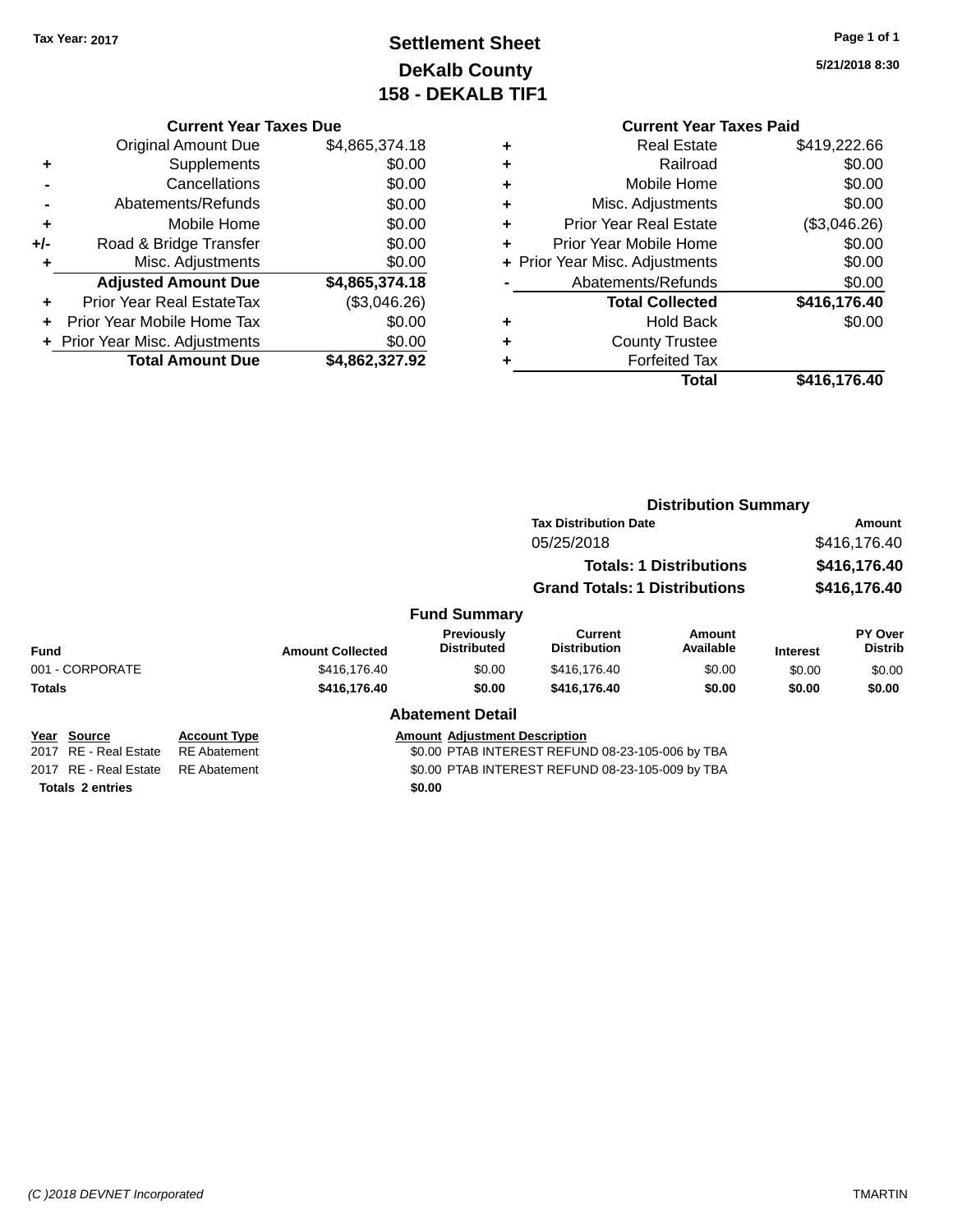## **Settlement Sheet Tax Year: 2017 Page 1 of 1 DeKalb County 159 - DEKALB TIF2**

| <b>Current Year Taxes Due</b> | Cuı            |   |               |
|-------------------------------|----------------|---|---------------|
| ll Amount Due                 | \$1,481,788.18 | ÷ | R             |
| Supplements                   | \$495.86       |   |               |
| Cancellations                 | \$1,334.64     | ÷ | Mo            |
| ents/Refunds                  | \$0.00         | ÷ | Misc. Ao      |
| Mobile Home                   | \$0.00         | ÷ | Prior Year R  |
| ridge Transfer                | \$0.00         |   | Prior Year Mo |
|                               |                |   |               |

|     | <b>Original Amount Due</b>       | \$1,481,788.18 |
|-----|----------------------------------|----------------|
| ٠   | Supplements                      | \$495.86       |
|     | Cancellations                    | \$1,334.64     |
|     | Abatements/Refunds               | \$0.00         |
| ٠   | Mobile Home                      | \$0.00         |
| +/- | Road & Bridge Transfer           | \$0.00         |
| ÷   | Misc. Adjustments                | \$0.00         |
|     | <b>Adjusted Amount Due</b>       | \$1,480,949.40 |
| ٠   | <b>Prior Year Real EstateTax</b> | \$0.00         |
|     | Prior Year Mobile Home Tax       | \$0.00         |
|     | + Prior Year Misc. Adjustments   | \$0.00         |
|     | <b>Total Amount Due</b>          | \$1,480,949.40 |

|   | <b>Current Year Taxes Paid</b> |             |
|---|--------------------------------|-------------|
| ٠ | <b>Real Estate</b>             | \$96,782.19 |
| ٠ | Railroad                       | \$0.00      |
| ٠ | Mobile Home                    | \$0.00      |
| ٠ | Misc. Adjustments              | \$0.00      |
| ٠ | <b>Prior Year Real Estate</b>  | \$0.00      |
| ٠ | Prior Year Mobile Home         | \$0.00      |
|   | + Prior Year Misc. Adjustments | \$0.00      |
|   | Abatements/Refunds             | \$0.00      |
|   | <b>Total Collected</b>         | \$96,782.19 |
| ٠ | <b>Hold Back</b>               | \$0.00      |
|   | <b>County Trustee</b>          |             |
| ٠ | <b>Forfeited Tax</b>           |             |
|   | Total                          | \$96,782.19 |

|                 |                         |                                  | <b>Distribution Summary</b>           |                                |                 |                                  |
|-----------------|-------------------------|----------------------------------|---------------------------------------|--------------------------------|-----------------|----------------------------------|
|                 |                         |                                  | <b>Tax Distribution Date</b>          |                                |                 | <b>Amount</b>                    |
|                 |                         |                                  | 05/25/2018                            |                                |                 | \$96,782.19                      |
|                 |                         |                                  |                                       | <b>Totals: 1 Distributions</b> |                 | \$96,782.19                      |
|                 |                         |                                  | <b>Grand Totals: 1 Distributions</b>  |                                | \$96,782.19     |                                  |
|                 |                         | <b>Fund Summary</b>              |                                       |                                |                 |                                  |
| <b>Fund</b>     | <b>Amount Collected</b> | Previously<br><b>Distributed</b> | <b>Current</b><br><b>Distribution</b> | <b>Amount</b><br>Available     | <b>Interest</b> | <b>PY Over</b><br><b>Distrib</b> |
| 001 - CORPORATE | \$96,782.19             | \$0.00                           | \$96,782.19                           | \$0.00                         | \$0.00          | \$0.00                           |
| <b>Totals</b>   | \$96,782.19             | \$0.00                           | \$96,782.19                           | \$0.00                         | \$0.00          | \$0.00                           |
|                 |                         |                                  |                                       |                                |                 |                                  |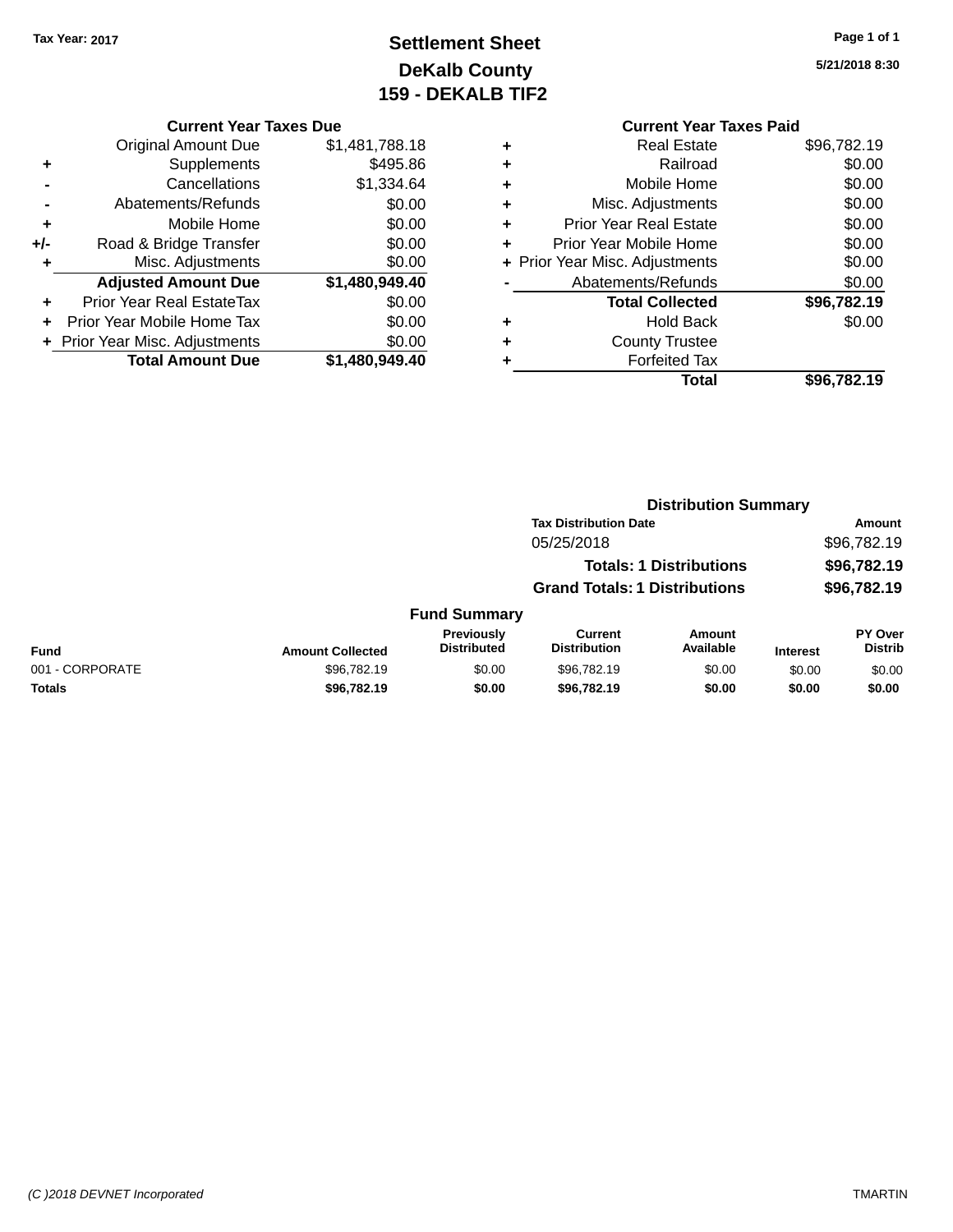## **Settlement Sheet Tax Year: 2017 Page 1 of 1 DeKalb County 160 - DEKALB TIF1 AMENDED**

**5/21/2018 8:30**

|     | <b>Current Year Taxes Due</b>  |                |  |  |  |  |
|-----|--------------------------------|----------------|--|--|--|--|
|     | <b>Original Amount Due</b>     | \$2,276,259.66 |  |  |  |  |
| ÷   | Supplements                    | \$0.00         |  |  |  |  |
|     | Cancellations                  | \$0.00         |  |  |  |  |
|     | Abatements/Refunds             | \$0.00         |  |  |  |  |
| ٠   | Mobile Home                    | \$0.00         |  |  |  |  |
| +/- | Road & Bridge Transfer         | \$0.00         |  |  |  |  |
| ٠   | Misc. Adjustments              | \$0.00         |  |  |  |  |
|     | <b>Adjusted Amount Due</b>     | \$2,276,259.66 |  |  |  |  |
| ÷   | Prior Year Real EstateTax      | (\$2,503.00)   |  |  |  |  |
|     | Prior Year Mobile Home Tax     | \$0.00         |  |  |  |  |
|     | + Prior Year Misc. Adjustments | \$0.00         |  |  |  |  |
|     | <b>Total Amount Due</b>        | \$2,273,756.66 |  |  |  |  |
|     |                                |                |  |  |  |  |

|   | <b>Real Estate</b>             | \$277,471.55 |
|---|--------------------------------|--------------|
| ٠ | Railroad                       | \$0.00       |
| ٠ | Mobile Home                    | \$0.00       |
| ٠ | Misc. Adjustments              | \$0.00       |
| ٠ | <b>Prior Year Real Estate</b>  | (\$2,503.00) |
| ٠ | Prior Year Mobile Home         | \$0.00       |
|   | + Prior Year Misc. Adjustments | \$0.00       |
|   | Abatements/Refunds             | \$0.00       |
|   | <b>Total Collected</b>         | \$274,968.55 |
| ٠ | <b>Hold Back</b>               | \$0.00       |
| ٠ | <b>County Trustee</b>          |              |
| ۰ | <b>Forfeited Tax</b>           |              |
|   | Total                          | \$274,968.55 |
|   |                                |              |

|                                      |                                            |                         |                                      |                                                                                      | <b>Distribution Summary</b>                                   |                 |                           |
|--------------------------------------|--------------------------------------------|-------------------------|--------------------------------------|--------------------------------------------------------------------------------------|---------------------------------------------------------------|-----------------|---------------------------|
|                                      |                                            |                         |                                      | <b>Tax Distribution Date</b>                                                         | <b>Amount</b><br>\$274,968.55<br>\$274,968.55<br>\$274,968.55 |                 |                           |
|                                      |                                            |                         |                                      | 05/25/2018<br><b>Totals: 1 Distributions</b><br><b>Grand Totals: 1 Distributions</b> |                                                               |                 |                           |
|                                      |                                            |                         |                                      |                                                                                      |                                                               |                 |                           |
|                                      |                                            |                         |                                      |                                                                                      |                                                               |                 |                           |
|                                      |                                            |                         | <b>Fund Summary</b>                  |                                                                                      |                                                               |                 |                           |
| <b>Fund</b>                          |                                            | <b>Amount Collected</b> | Previously<br><b>Distributed</b>     | Current<br><b>Distribution</b>                                                       | <b>Amount</b><br>Available                                    | <b>Interest</b> | PY Over<br><b>Distrib</b> |
| 001 - CORPORATE                      |                                            | \$274,968.55            | \$0.00                               | \$274,968.55                                                                         | \$0.00                                                        | \$0.00          | \$0.00                    |
| Totals                               |                                            | \$274,968.55            | \$0.00                               | \$274,968.55                                                                         | \$0.00                                                        | \$0.00          | \$0.00                    |
|                                      |                                            |                         | <b>Abatement Detail</b>              |                                                                                      |                                                               |                 |                           |
| Year Source<br>2017 RE - Real Estate | <b>Account Type</b><br><b>RE</b> Abatement |                         | <b>Amount Adiustment Description</b> | \$0.00 PTAB INTEREST REFUND 08-24-128-026 by TBA                                     |                                                               |                 |                           |
| <b>Totals 1 entries</b>              |                                            |                         | \$0.00                               |                                                                                      |                                                               |                 |                           |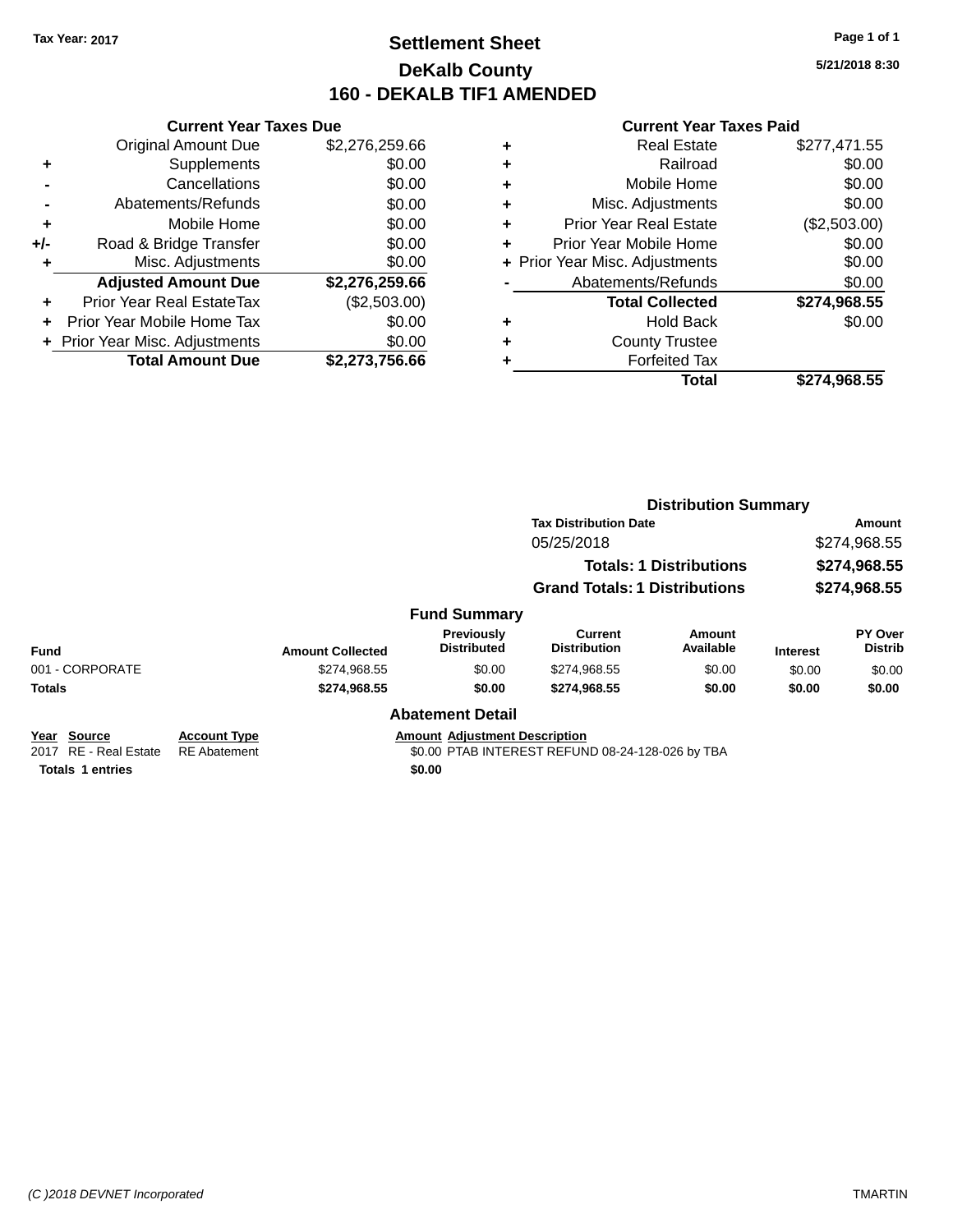## **Settlement Sheet Tax Year: 2017 Page 1 of 1 DeKalb County 163 - MALTA TIF**

**5/21/2018 8:30**

## **Current Year Taxes Due**

|     | <b>Original Amount Due</b>       | \$401,314.46 |
|-----|----------------------------------|--------------|
| ٠   | Supplements                      | \$5,448.58   |
|     | Cancellations                    | \$6,171.04   |
|     | Abatements/Refunds               | \$0.00       |
| ٠   | Mobile Home                      | \$0.00       |
| +/- | Road & Bridge Transfer           | \$0.00       |
| ٠   | Misc. Adjustments                | \$0.00       |
|     | <b>Adjusted Amount Due</b>       | \$400,592.00 |
| ٠   | <b>Prior Year Real EstateTax</b> | \$0.00       |
|     | Prior Year Mobile Home Tax       | \$0.00       |
|     | + Prior Year Misc. Adjustments   | \$0.00       |
|     | <b>Total Amount Due</b>          | \$400.592.00 |
|     |                                  |              |

|   | <b>Current Year Taxes Paid</b> |             |
|---|--------------------------------|-------------|
| ٠ | <b>Real Estate</b>             | \$17,662.67 |
| ٠ | Railroad                       | \$0.00      |
| ٠ | Mobile Home                    | \$0.00      |
| ٠ | Misc. Adjustments              | \$0.00      |
| ٠ | <b>Prior Year Real Estate</b>  | \$0.00      |
| ٠ | Prior Year Mobile Home         | \$0.00      |
|   | + Prior Year Misc. Adjustments | \$0.00      |
|   | Abatements/Refunds             | \$0.00      |
|   | <b>Total Collected</b>         | \$17,662.67 |
| ÷ | <b>Hold Back</b>               | \$0.00      |
|   | <b>County Trustee</b>          |             |
|   | <b>Forfeited Tax</b>           |             |
|   | Total                          | \$17,662.67 |
|   |                                |             |

|                 |                         |                                  |                                       | <b>Distribution Summary</b>    |                 |                                  |
|-----------------|-------------------------|----------------------------------|---------------------------------------|--------------------------------|-----------------|----------------------------------|
|                 |                         |                                  | <b>Tax Distribution Date</b>          |                                |                 | Amount                           |
|                 |                         |                                  | 05/25/2018                            |                                |                 | \$17,662.67                      |
|                 |                         |                                  |                                       | <b>Totals: 1 Distributions</b> |                 | \$17,662.67                      |
|                 |                         |                                  | <b>Grand Totals: 1 Distributions</b>  |                                |                 | \$17,662.67                      |
|                 |                         | <b>Fund Summary</b>              |                                       |                                |                 |                                  |
| <b>Fund</b>     | <b>Amount Collected</b> | Previously<br><b>Distributed</b> | <b>Current</b><br><b>Distribution</b> | Amount<br>Available            | <b>Interest</b> | <b>PY Over</b><br><b>Distrib</b> |
| 001 - CORPORATE | \$17,662.67             | \$0.00                           | \$17,662.67                           | \$0.00                         | \$0.00          | \$0.00                           |
| Totals          | \$17,662.67             | \$0.00                           | \$17,662.67                           | \$0.00                         | \$0.00          | \$0.00                           |
|                 |                         |                                  |                                       |                                |                 |                                  |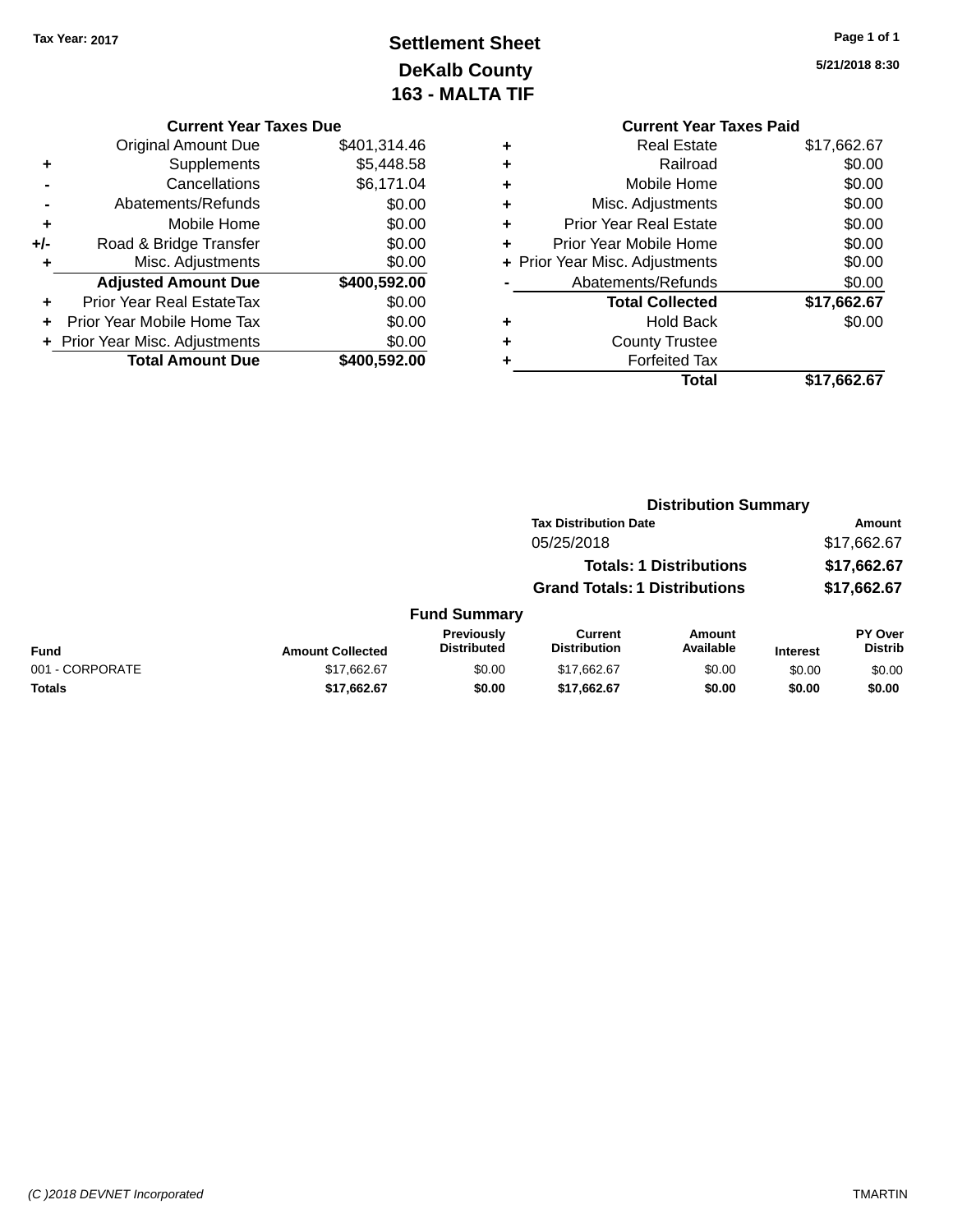## **Settlement Sheet Tax Year: 2017 Page 1 of 1 DeKalb County 164 - DEKALB TIF5**

| <b>Current Year Taxes Due</b> |                                |            |  |  |  |  |
|-------------------------------|--------------------------------|------------|--|--|--|--|
|                               | <b>Original Amount Due</b>     | \$4,140.66 |  |  |  |  |
| ٠                             | Supplements                    | \$0.00     |  |  |  |  |
|                               | Cancellations                  | \$0.00     |  |  |  |  |
|                               | Abatements/Refunds             | \$0.00     |  |  |  |  |
| ٠                             | Mobile Home                    | \$0.00     |  |  |  |  |
| +/-                           | Road & Bridge Transfer         | \$0.00     |  |  |  |  |
| ٠                             | Misc. Adjustments              | \$0.00     |  |  |  |  |
|                               | <b>Adjusted Amount Due</b>     | \$4,140.66 |  |  |  |  |
| ٠                             | Prior Year Real EstateTax      | \$0.00     |  |  |  |  |
| ÷                             | Prior Year Mobile Home Tax     | \$0.00     |  |  |  |  |
|                               | + Prior Year Misc. Adjustments | \$0.00     |  |  |  |  |
|                               | <b>Total Amount Due</b>        | \$4.140.66 |  |  |  |  |

|   | <b>Current Year Taxes Paid</b> |        |
|---|--------------------------------|--------|
| ٠ | Real Estate                    | \$0.00 |
| ٠ | Railroad                       | \$0.00 |
| ÷ | Mobile Home                    | \$0.00 |
| ÷ | Misc. Adjustments              | \$0.00 |
| ٠ | <b>Prior Year Real Estate</b>  | \$0.00 |
| ٠ | Prior Year Mobile Home         | \$0.00 |
|   | + Prior Year Misc. Adjustments | \$0.00 |
|   | Abatements/Refunds             | \$0.00 |
|   | <b>Total Collected</b>         | \$0.00 |
|   | Hold Back                      | \$0.00 |
|   | <b>County Trustee</b>          |        |
|   | <b>Forfeited Tax</b>           |        |
|   | Total                          |        |
|   |                                |        |

| <b>Fund Summary</b> |                         |                                  |                                |                     |                 |                           |
|---------------------|-------------------------|----------------------------------|--------------------------------|---------------------|-----------------|---------------------------|
| <b>Fund</b>         | <b>Amount Collected</b> | Previously<br><b>Distributed</b> | Current<br><b>Distribution</b> | Amount<br>Available | <b>Interest</b> | PY Over<br><b>Distrib</b> |
| 001 - CORPORATE     | \$0.00                  | \$0.00                           | \$0.00                         | \$0.00              | \$0.00          | \$0.00                    |
| <b>Totals</b>       | \$0.00                  | \$0.00                           | \$0.00                         | \$0.00              | \$0.00          | \$0.00                    |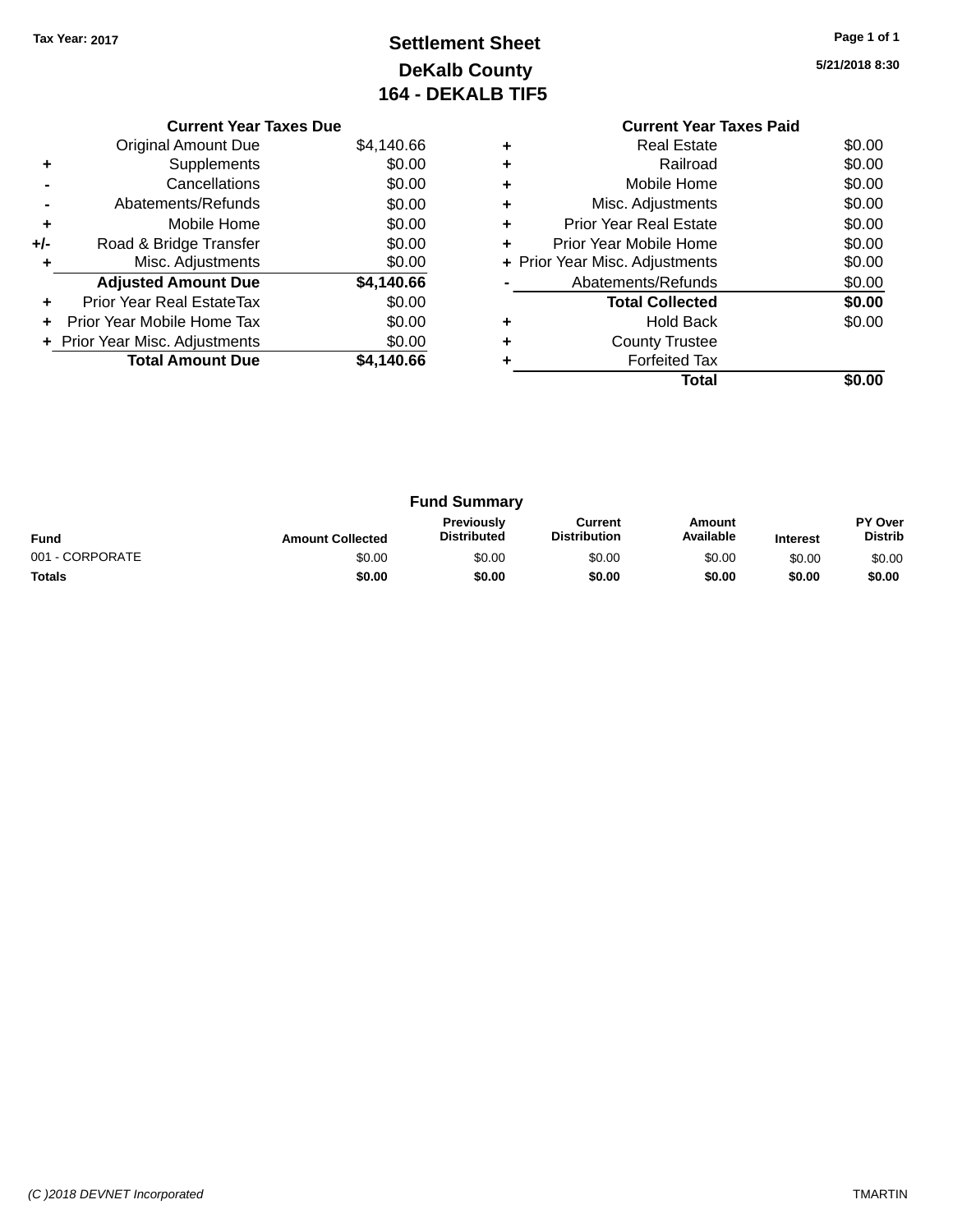## **Settlement Sheet Tax Year: 2017 Page 1 of 1 DeKalb County 170 - KIRKLAND TIF**

#### **Current Year Taxes Due**

|       | Guntu Italiakta Dut            |              |
|-------|--------------------------------|--------------|
|       | <b>Original Amount Due</b>     | \$289,350.48 |
| ٠     | Supplements                    | \$565.38     |
|       | Cancellations                  | \$779.22     |
|       | Abatements/Refunds             | \$0.00       |
| ٠     | Mobile Home                    | \$0.00       |
| $+/-$ | Road & Bridge Transfer         | \$0.00       |
|       | Misc. Adjustments              | \$0.00       |
|       | <b>Adjusted Amount Due</b>     | \$289,136.64 |
| ٠     | Prior Year Real EstateTax      | \$0.00       |
|       | Prior Year Mobile Home Tax     | \$0.00       |
|       | + Prior Year Misc. Adjustments | \$0.00       |
|       | <b>Total Amount Due</b>        | \$289,136.64 |
|       |                                |              |

#### **Current Year Taxes Paid +** Real Estate \$55,305.89 **+** Railroad \$0.00 **+** Mobile Home \$0.00 **+** Misc. Adjustments \$0.00 **+** Prior Year Real Estate \$0.00 **+** Prior Year Mobile Home \$0.00<br> **+** Prior Year Misc. Adjustments \$0.00 **+ Prior Year Misc. Adjustments**

| $\blacksquare$ | Abatements/Refunds     | \$0.00      |
|----------------|------------------------|-------------|
|                | <b>Total Collected</b> | \$55,305.89 |
| ٠              | Hold Back              | \$0.00      |
| ٠              | <b>County Trustee</b>  |             |
| ٠              | <b>Forfeited Tax</b>   |             |
|                | Total                  | \$55,305.89 |

## **Distribution Summary Tax Distribution Date Amount** 05/25/2018 \$55,305.89 **Totals: 1 Distributions \$55,305.89 Grand Totals: 1 Distributions \$55,305.89 Fund Summary**

| <b>Fund</b>     | <b>Amount Collected</b> | <b>Previously</b><br><b>Distributed</b> | Current<br><b>Distribution</b> | Amount<br>Available | <b>Interest</b> | <b>PY Over</b><br><b>Distrib</b> |
|-----------------|-------------------------|-----------------------------------------|--------------------------------|---------------------|-----------------|----------------------------------|
| 001 - CORPORATE | \$55.305.89             | \$0.00                                  | \$55,305.89                    | \$0.00              | \$0.00          | \$0.00                           |
| <b>Totals</b>   | \$55.305.89             | \$0.00                                  | \$55,305.89                    | \$0.00              | \$0.00          | \$0.00                           |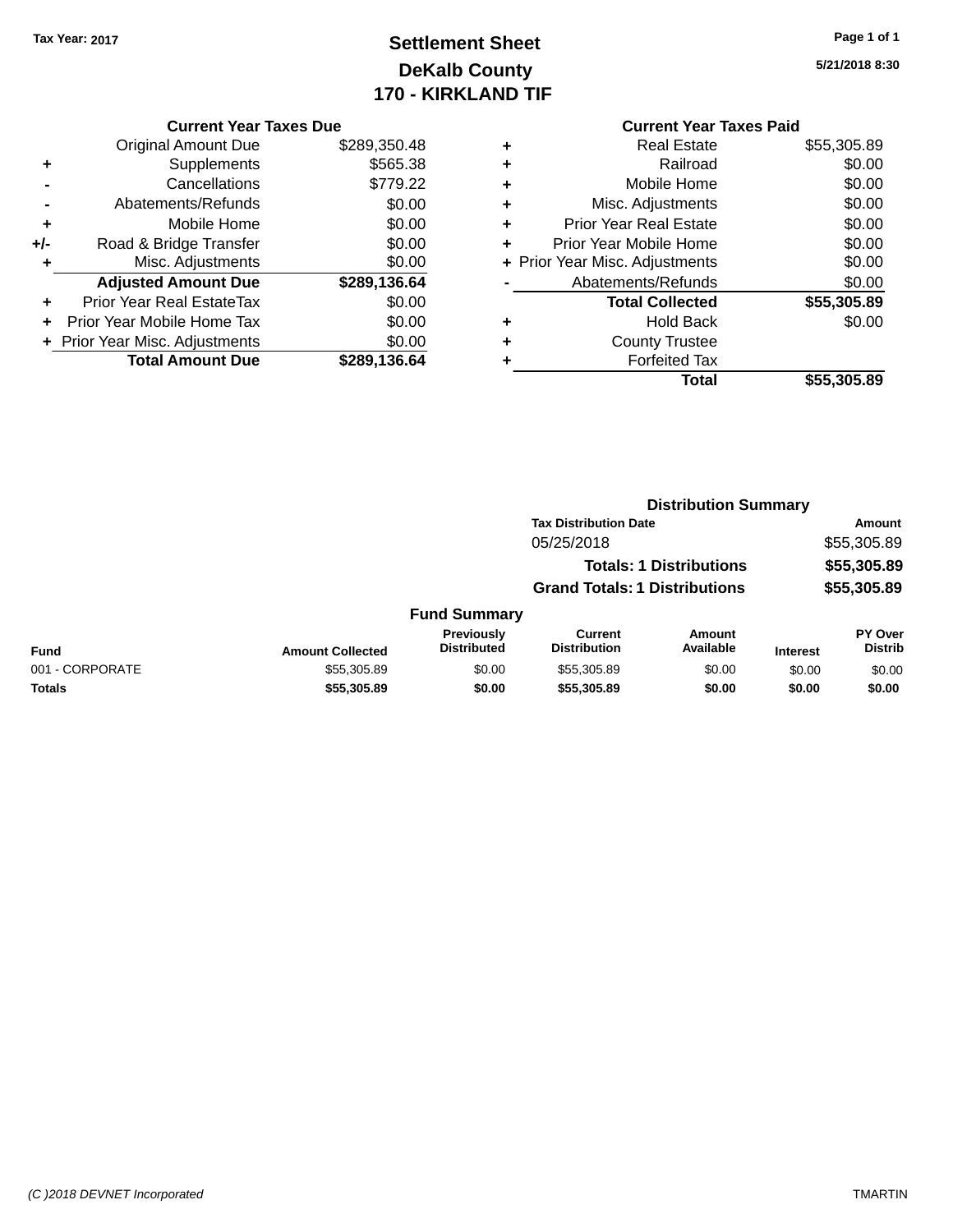## **Settlement Sheet Tax Year: 2017 Page 1 of 1 DeKalb County 171 - WATERMAN TIF**

|       | <b>Current Year Taxes Due</b>  |             |
|-------|--------------------------------|-------------|
|       | <b>Original Amount Due</b>     | \$31,340.36 |
| ٠     | Supplements                    | \$0.00      |
|       | Cancellations                  | \$0.00      |
|       | Abatements/Refunds             | \$0.00      |
| ٠     | Mobile Home                    | \$0.00      |
| $+/-$ | Road & Bridge Transfer         | \$0.00      |
| ٠     | Misc. Adjustments              | \$0.00      |
|       | <b>Adjusted Amount Due</b>     | \$31,340.36 |
| ÷     | Prior Year Real EstateTax      | \$0.00      |
|       | Prior Year Mobile Home Tax     | \$0.00      |
|       | + Prior Year Misc. Adjustments | \$0.00      |
|       | <b>Total Amount Due</b>        | \$31,340.36 |

|   | <b>Current Year Taxes Paid</b> |             |
|---|--------------------------------|-------------|
| ٠ | Real Estate                    | \$10,838.76 |
| ٠ | Railroad                       | \$0.00      |
| ٠ | Mobile Home                    | \$0.00      |
| ٠ | Misc. Adjustments              | \$0.00      |
| ٠ | Prior Year Real Estate         | \$0.00      |
| ٠ | Prior Year Mobile Home         | \$0.00      |
|   | + Prior Year Misc. Adjustments | \$0.00      |
|   | Abatements/Refunds             | \$0.00      |
|   | <b>Total Collected</b>         | \$10,838.76 |
| ٠ | <b>Hold Back</b>               | \$0.00      |
| ٠ | <b>County Trustee</b>          |             |
|   | <b>Forfeited Tax</b>           |             |
|   | Total                          | \$10,838.76 |

|                 | <b>Distribution Summary</b> |                                         |                                       |                                |                 |                                  |
|-----------------|-----------------------------|-----------------------------------------|---------------------------------------|--------------------------------|-----------------|----------------------------------|
|                 |                             |                                         | <b>Tax Distribution Date</b>          |                                |                 | Amount                           |
|                 |                             |                                         | 05/25/2018                            |                                |                 | \$10,838.76                      |
|                 |                             |                                         |                                       | <b>Totals: 1 Distributions</b> |                 | \$10,838.76                      |
|                 |                             |                                         | <b>Grand Totals: 1 Distributions</b>  |                                |                 | \$10,838.76                      |
|                 |                             | <b>Fund Summary</b>                     |                                       |                                |                 |                                  |
| <b>Fund</b>     | <b>Amount Collected</b>     | <b>Previously</b><br><b>Distributed</b> | <b>Current</b><br><b>Distribution</b> | <b>Amount</b><br>Available     | <b>Interest</b> | <b>PY Over</b><br><b>Distrib</b> |
| 001 - CORPORATE | \$10,838.76                 | \$0.00                                  | \$10,838.76                           | \$0.00                         | \$0.00          | \$0.00                           |
| <b>Totals</b>   | \$10,838.76                 | \$0.00                                  | \$10,838.76                           | \$0.00                         | \$0.00          | \$0.00                           |
|                 |                             |                                         |                                       |                                |                 |                                  |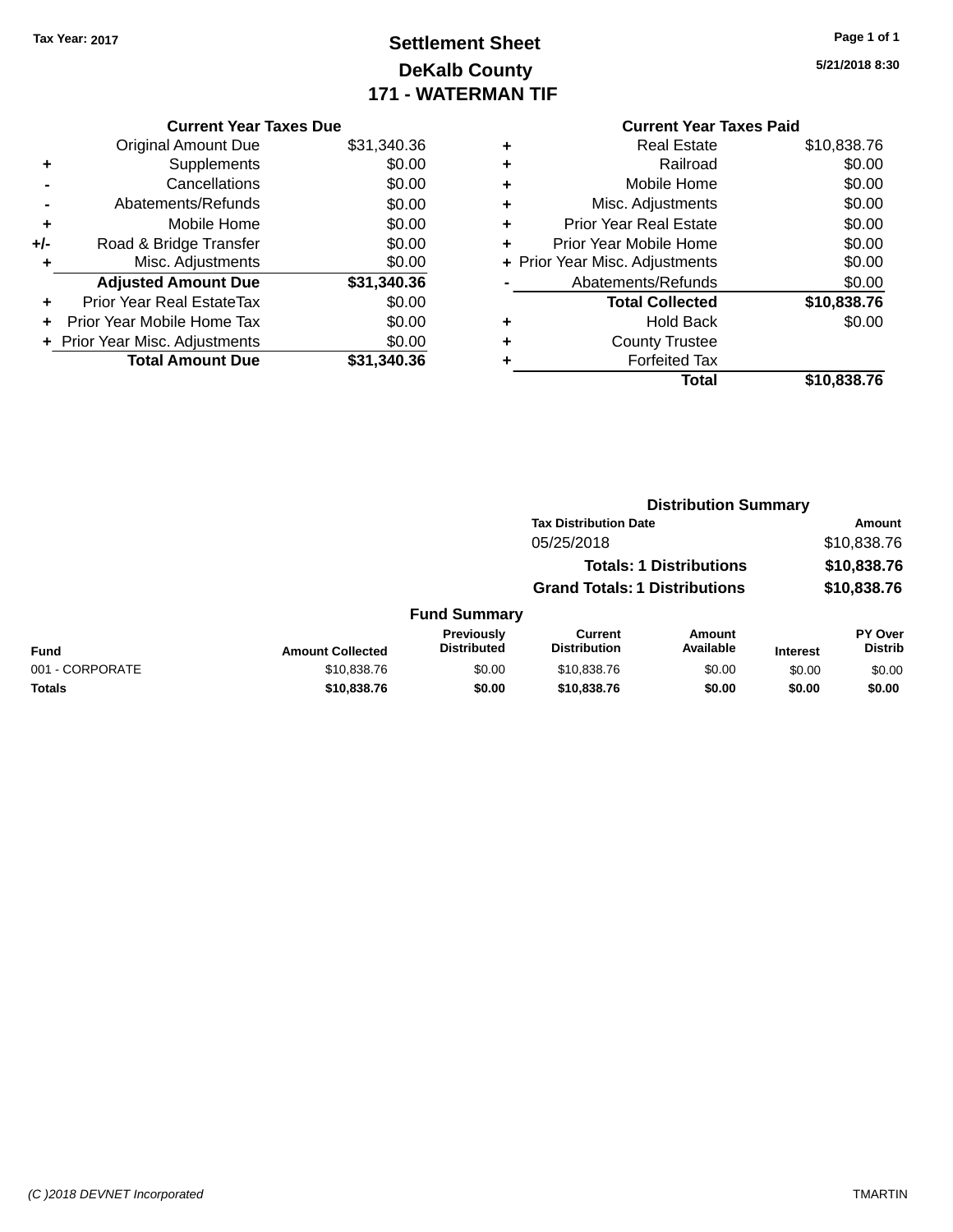## **Settlement Sheet Tax Year: 2017 Page 1 of 1 DeKalb County 172 - MAPLE PARK TIF**

|       | <b>Current Year Taxes Due</b>    |             |   | <b>Current Year Taxes Paid</b> |            |
|-------|----------------------------------|-------------|---|--------------------------------|------------|
|       | Original Amount Due              | \$10,918.80 | ٠ | <b>Real Estate</b>             | \$3,893.78 |
| ٠     | Supplements                      | \$0.00      |   | Railroad                       | \$0.00     |
|       | Cancellations                    | \$0.00      | ٠ | Mobile Home                    | \$0.00     |
|       | Abatements/Refunds               | \$0.00      | ٠ | Misc. Adjustments              | \$0.00     |
| ٠     | Mobile Home                      | \$0.00      | ٠ | <b>Prior Year Real Estate</b>  | \$0.00     |
| $+/-$ | Road & Bridge Transfer           | \$0.00      |   | Prior Year Mobile Home         | \$0.00     |
|       | Misc. Adjustments                | \$0.00      |   | + Prior Year Misc. Adjustments | \$0.00     |
|       | <b>Adjusted Amount Due</b>       | \$10,918.80 |   | Abatements/Refunds             | \$0.00     |
| ٠     | <b>Prior Year Real EstateTax</b> | \$0.00      |   | <b>Total Collected</b>         | \$3,893.78 |
| ÷.    | Prior Year Mobile Home Tax       | \$0.00      | ٠ | <b>Hold Back</b>               | \$0.00     |
|       | + Prior Year Misc. Adjustments   | \$0.00      | ٠ | <b>County Trustee</b>          |            |
|       | <b>Total Amount Due</b>          | \$10,918.80 |   | <b>Forfeited Tax</b>           |            |
|       |                                  |             |   | Total                          | \$3,893.78 |

| \$3,893.78 |
|------------|

|                 |                                            |                                         | <b>Distribution Summary</b>           |                     |                 |                                  |
|-----------------|--------------------------------------------|-----------------------------------------|---------------------------------------|---------------------|-----------------|----------------------------------|
|                 | <b>Tax Distribution Date</b><br>05/25/2018 |                                         |                                       |                     |                 | Amount                           |
|                 |                                            |                                         |                                       |                     | \$3,893.78      |                                  |
|                 | <b>Totals: 1 Distributions</b>             |                                         |                                       |                     | \$3,893.78      |                                  |
|                 | <b>Grand Totals: 1 Distributions</b>       |                                         |                                       | \$3,893.78          |                 |                                  |
|                 |                                            | <b>Fund Summary</b>                     |                                       |                     |                 |                                  |
| <b>Fund</b>     | <b>Amount Collected</b>                    | <b>Previously</b><br><b>Distributed</b> | <b>Current</b><br><b>Distribution</b> | Amount<br>Available | <b>Interest</b> | <b>PY Over</b><br><b>Distrib</b> |
| 001 - CORPORATE | \$3,893.78                                 | \$0.00                                  | \$3,893.78                            | \$0.00              | \$0.00          | \$0.00                           |
| <b>Totals</b>   | \$3,893.78                                 | \$0.00                                  | \$3,893.78                            | \$0.00              | \$0.00          | \$0.00                           |
|                 |                                            |                                         |                                       |                     |                 |                                  |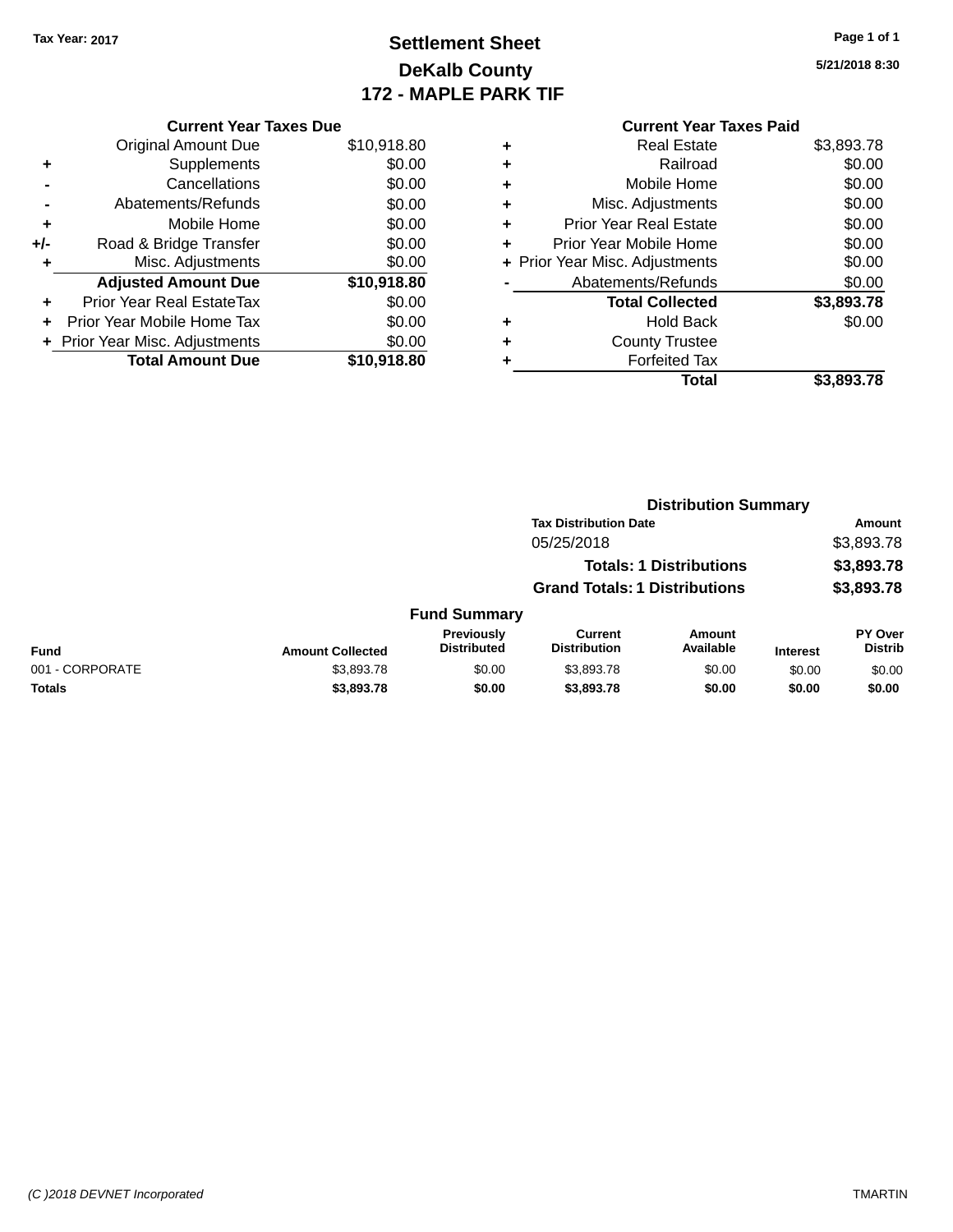# **Settlement Sheet Tax Year: 2017 Page 1 of 1 DeKalb County 180 - SYCAMORE TIF**

|   | <b>Current Year Taxes Paid</b> |          |
|---|--------------------------------|----------|
| ٠ | Real Estate                    | \$677.82 |
| ٠ | Railroad                       | \$0.00   |
| ٠ | Mobile Home                    | \$0.00   |
|   | Misc. Adjustments              | \$0.00   |
| ٠ | <b>Prior Year Real Estate</b>  | \$0.00   |
| ÷ | Prior Year Mobile Home         | \$0.00   |
|   | + Prior Year Misc. Adjustments | \$0.00   |
|   | Abatements/Refunds             | \$0.00   |
|   | <b>Total Collected</b>         | \$677.82 |
|   | <b>Hold Back</b>               | \$0.00   |
|   | <b>County Trustee</b>          |          |
|   | <b>Forfeited Tax</b>           |          |
|   | Total                          | \$677.82 |
|   |                                |          |

|     | <b>Current Year Taxes Due</b>  |              |  |  |  |
|-----|--------------------------------|--------------|--|--|--|
|     | <b>Original Amount Due</b>     | \$100,213.44 |  |  |  |
| ٠   | Supplements                    | \$0.00       |  |  |  |
|     | Cancellations                  | \$0.00       |  |  |  |
|     | Abatements/Refunds             | \$0.00       |  |  |  |
| ٠   | Mobile Home                    | \$0.00       |  |  |  |
| +/- | Road & Bridge Transfer         | \$0.00       |  |  |  |
| ٠   | Misc. Adjustments              | \$0.00       |  |  |  |
|     | <b>Adjusted Amount Due</b>     | \$100,213.44 |  |  |  |
| ٠   | Prior Year Real EstateTax      | \$0.00       |  |  |  |
|     | Prior Year Mobile Home Tax     | \$0.00       |  |  |  |
|     | + Prior Year Misc. Adjustments | \$0.00       |  |  |  |
|     | <b>Total Amount Due</b>        | \$100,213.44 |  |  |  |
|     |                                |              |  |  |  |

|                 |                         | <b>Distribution Summary</b>             |                                |                                |                 |                           |  |
|-----------------|-------------------------|-----------------------------------------|--------------------------------|--------------------------------|-----------------|---------------------------|--|
|                 |                         |                                         | <b>Tax Distribution Date</b>   |                                |                 | Amount                    |  |
|                 |                         |                                         | 05/25/2018                     |                                |                 | \$677.82                  |  |
|                 |                         |                                         |                                | <b>Totals: 1 Distributions</b> |                 | \$677.82                  |  |
|                 |                         | <b>Grand Totals: 1 Distributions</b>    |                                |                                | \$677.82        |                           |  |
|                 |                         | <b>Fund Summary</b>                     |                                |                                |                 |                           |  |
| <b>Fund</b>     | <b>Amount Collected</b> | <b>Previously</b><br><b>Distributed</b> | Current<br><b>Distribution</b> | Amount<br>Available            | <b>Interest</b> | PY Over<br><b>Distrib</b> |  |
| 001 - CORPORATE | \$677.82                | \$0.00                                  | \$677.82                       | \$0.00                         | \$0.00          | \$0.00                    |  |
| <b>Totals</b>   | \$677.82                | \$0.00                                  | \$677.82                       | \$0.00                         | \$0.00          | \$0.00                    |  |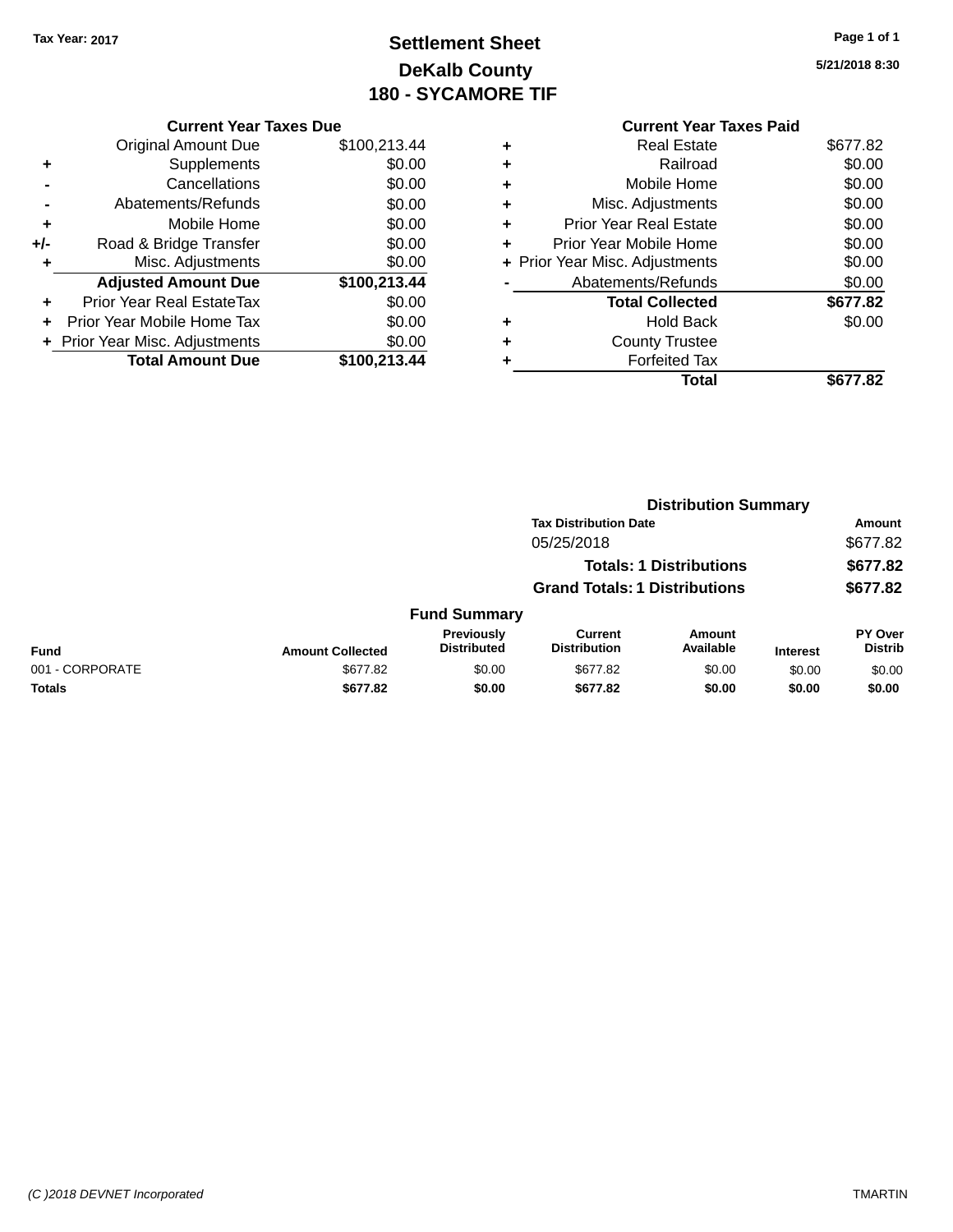**Current Year Taxes Due** Original Amount Due \$67,448.20

**Adjusted Amount Due \$66,733.98**

**Total Amount Due \$66,733.98**

**+** Supplements \$859.32 **-** Cancellations \$1,573.54 **-** Abatements/Refunds \$0.00 **+** Mobile Home \$0.00 **+/-** Road & Bridge Transfer \$0.00 **+** Misc. Adjustments \$0.00

**+** Prior Year Real EstateTax \$0.00 **+** Prior Year Mobile Home Tax \$0.00 **+ Prior Year Misc. Adjustments**  $$0.00$ 

# **Settlement Sheet Tax Year: 2017 Page 1 of 1 DeKalb County 190 - CORTLAND TIF**

**5/21/2018 8:30**

### **Current Year Taxes Paid +** Real Estate \$39,484.37 **+** Railroad \$0.00 **+** Mobile Home \$0.00 **+** Misc. Adjustments \$0.00 **+** Prior Year Real Estate \$0.00 **+** Prior Year Mobile Home \$0.00 **+ Prior Year Misc. Adjustments**  $$0.00$ Abatements/Refunds \$0.00 **Total Collected \$39,484.37 +** Hold Back \$0.00 **+** County Trustee **+** Forfeited Tax **Total \$39,484.37**

|                                         |                                                  |                                        | <b>Distribution Summary</b>                                  |                     |                 |                                  |
|-----------------------------------------|--------------------------------------------------|----------------------------------------|--------------------------------------------------------------|---------------------|-----------------|----------------------------------|
|                                         |                                                  |                                        | <b>Tax Distribution Date</b>                                 | Amount              |                 |                                  |
|                                         |                                                  |                                        | 05/25/2018                                                   |                     | \$39,484.37     |                                  |
|                                         |                                                  |                                        | <b>Totals: 1 Distributions</b>                               |                     | \$39,484.37     |                                  |
|                                         |                                                  |                                        | <b>Grand Totals: 1 Distributions</b>                         |                     |                 | \$39,484.37                      |
|                                         |                                                  | <b>Fund Summary</b>                    |                                                              |                     |                 |                                  |
| Fund                                    | <b>Amount Collected</b>                          | Previously<br><b>Distributed</b>       | Current<br><b>Distribution</b>                               | Amount<br>Available | <b>Interest</b> | <b>PY Over</b><br><b>Distrib</b> |
| 001 - CORPORATE                         | \$39,484.37                                      | \$0.00                                 | \$39,484.37                                                  | \$0.00              | \$0.00          | \$0.00                           |
| <b>Totals</b>                           | \$39,484.37                                      | \$0.00                                 | \$39,484.37                                                  | \$0.00              | \$0.00          | \$0.00                           |
|                                         |                                                  | <b>Miscellaneous Adjustment Detail</b> |                                                              |                     |                 |                                  |
| Source<br>Year<br>2016 RE - Real Estate | <b>Account Type</b><br><b>Back Tax Collected</b> | <b>Amount Adjustment Description</b>   | \$0.00 RESOURCE BANK TR 1244 REDEMPTION 09-29-254-046 by TBA |                     |                 |                                  |
| <b>Totals 1 entries</b>                 |                                                  | \$0.00                                 |                                                              |                     |                 |                                  |

#### *(C )2018 DEVNET Incorporated* TMARTIN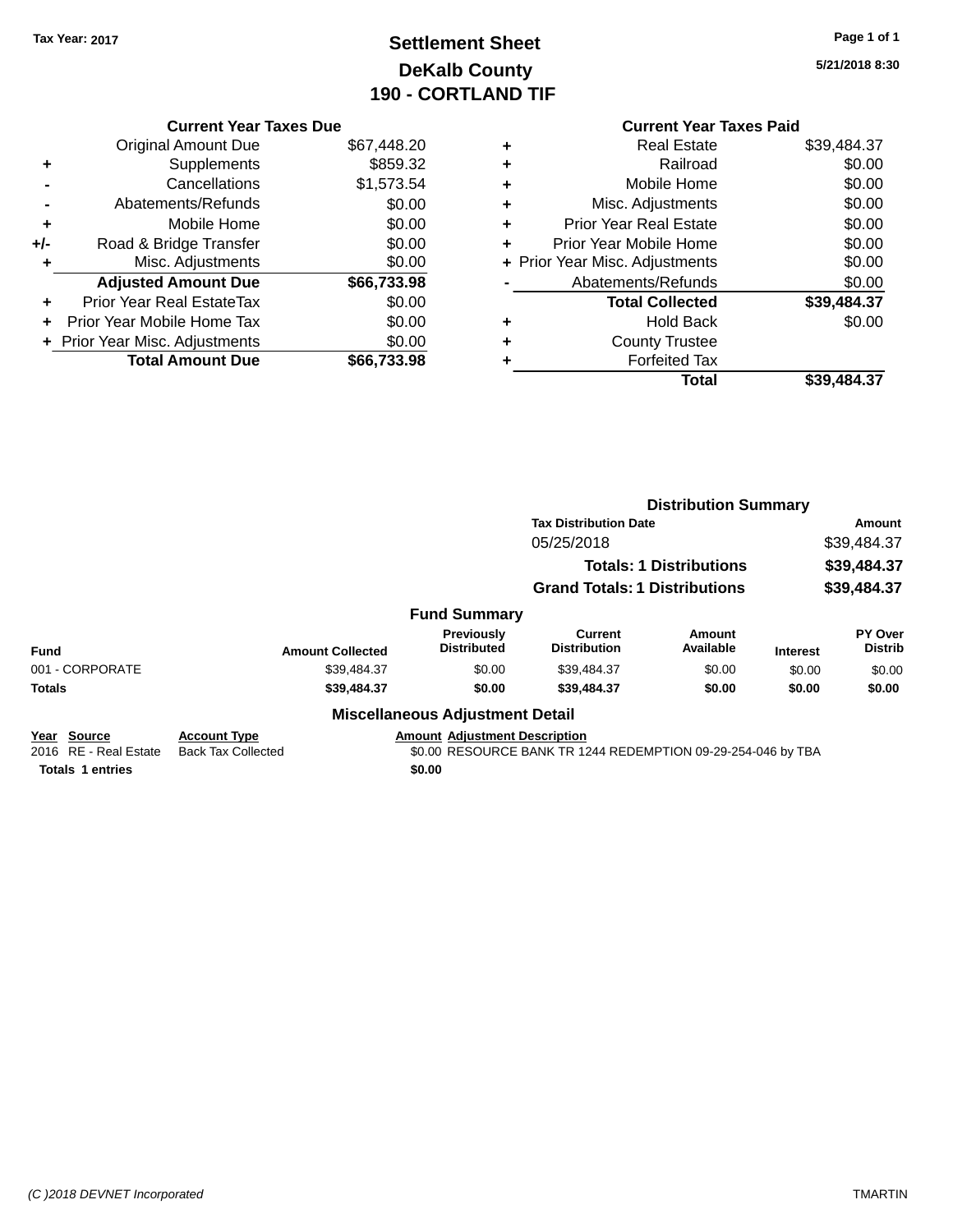# **Settlement Sheet Tax Year: 2017 Page 1 of 1 DeKalb County 201 - DEKALB SSA #6**

**5/21/2018 8:30**

### **Current Year Taxes Paid +** Real Estate \$1,015.02 **+** Railroad \$0.00 **+** Mobile Home \$0.00 **+** Misc. Adjustments \$0.00 **+** Prior Year Real Estate \$0.00 **+** Prior Year Mobile Home \$0.00 **+ Prior Year Misc. Adjustments**  $$0.00$ **-** Abatements/Refunds \$0.00 **Total Collected \$1,015.02 +** Hold Back \$0.00 **+** County Trustee **+** Forfeited Tax **Total \$1,015.02**

**Distribution Summary**

| <b>Original Amount Due</b>       | \$15,765.57                   |
|----------------------------------|-------------------------------|
| Supplements                      | \$0.00                        |
| Cancellations                    | \$0.00                        |
| Abatements/Refunds               | \$0.00                        |
| Mobile Home                      | \$0.00                        |
| Road & Bridge Transfer           | \$0.00                        |
| Misc. Adjustments                | \$0.00                        |
| <b>Adjusted Amount Due</b>       | \$15,765.57                   |
| <b>Prior Year Real EstateTax</b> | \$0.00                        |
| Prior Year Mobile Home Tax       | \$0.00                        |
| + Prior Year Misc. Adjustments   | \$0.00                        |
| <b>Total Amount Due</b>          | \$15.765.57                   |
|                                  | <b>Current Year Taxes Due</b> |

|                            |                         |                                         | <b>Tax Distribution Date</b>         |                                | Amount          |                           |  |
|----------------------------|-------------------------|-----------------------------------------|--------------------------------------|--------------------------------|-----------------|---------------------------|--|
|                            |                         |                                         | 05/25/2018                           |                                |                 | \$1,015.02                |  |
|                            |                         |                                         |                                      | <b>Totals: 1 Distributions</b> |                 | \$1,015.02                |  |
|                            |                         |                                         | <b>Grand Totals: 1 Distributions</b> |                                |                 | \$1,015.02                |  |
|                            |                         | <b>Fund Summary</b>                     |                                      |                                |                 |                           |  |
| <b>Fund</b>                | <b>Amount Collected</b> | <b>Previously</b><br><b>Distributed</b> | Current<br><b>Distribution</b>       | <b>Amount</b><br>Available     | <b>Interest</b> | PY Over<br><b>Distrib</b> |  |
| 023 - SPECIAL SERVICE AREA | \$1,015.02              | \$0.00                                  | \$1,015.02                           | \$0.00                         | \$0.00          | \$0.00                    |  |
| <b>Totals</b>              | \$1,015.02              | \$0.00                                  | \$1,015.02                           | \$0.00                         | \$0.00          | \$0.00                    |  |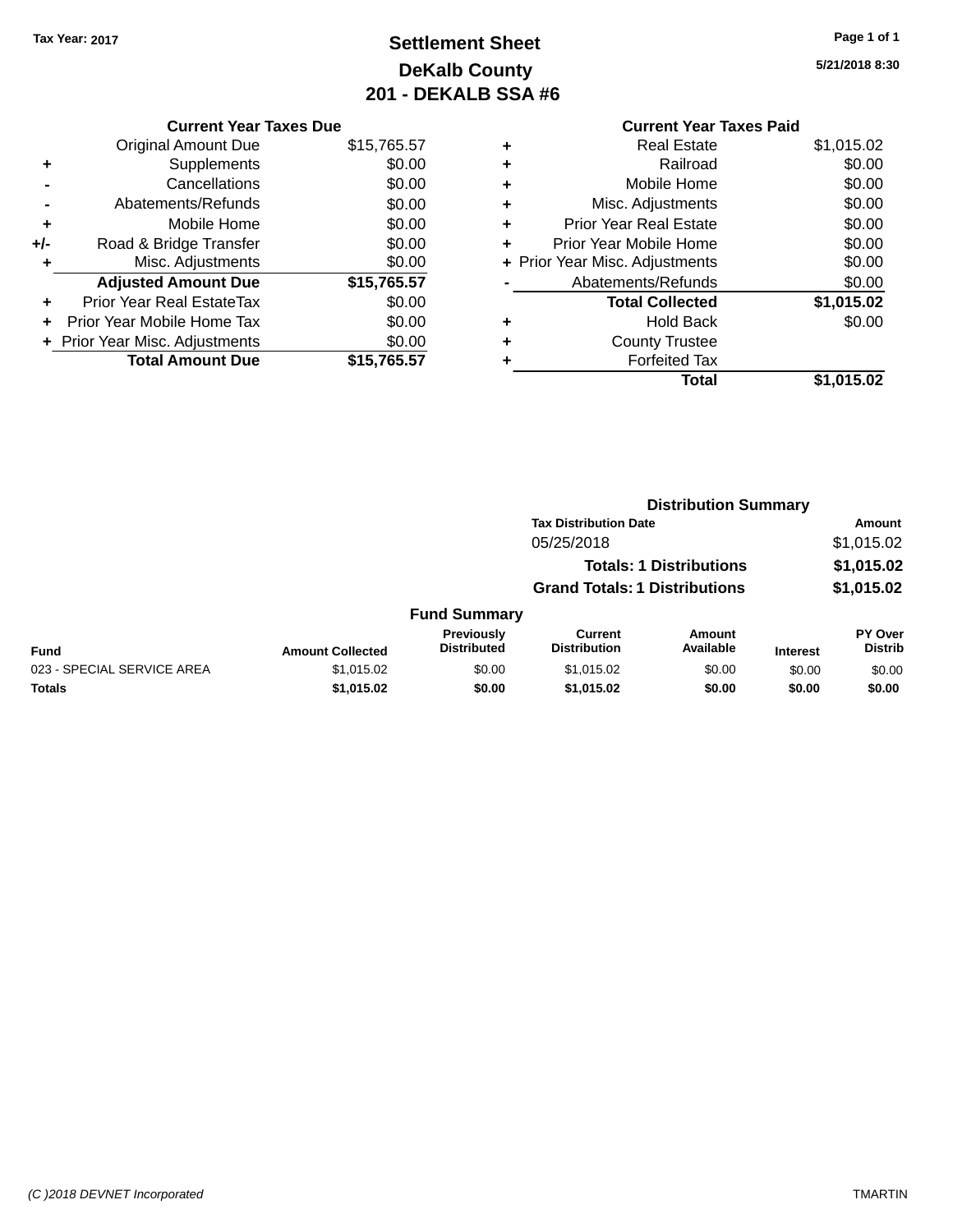### **Settlement Sheet Tax Year: 2017 Page 1 of 1 DeKalb County 204 - GENOA RIVER BEND SSA**

**5/21/2018 8:30**

|       | <b>Current Year Taxes Due</b>  |             |
|-------|--------------------------------|-------------|
|       | <b>Original Amount Due</b>     | \$60,469.88 |
| ٠     | Supplements                    | \$185.89    |
|       | Cancellations                  | \$207.02    |
|       | Abatements/Refunds             | \$0.00      |
| ÷     | Mobile Home                    | \$0.00      |
| $+/-$ | Road & Bridge Transfer         | \$0.00      |
|       | Misc. Adjustments              | \$0.00      |
|       | <b>Adjusted Amount Due</b>     | \$60,448.75 |
|       | Prior Year Real EstateTax      | \$0.00      |
|       | Prior Year Mobile Home Tax     | \$0.00      |
|       | + Prior Year Misc. Adjustments | \$0.00      |
|       | <b>Total Amount Due</b>        | \$60,448.75 |
|       |                                |             |

| ٠ | <b>Real Estate</b>             | \$3,868.52 |
|---|--------------------------------|------------|
| ٠ | Railroad                       | \$0.00     |
| ٠ | Mobile Home                    | \$0.00     |
| ٠ | Misc. Adjustments              | \$0.00     |
| ٠ | <b>Prior Year Real Estate</b>  | \$0.00     |
| ÷ | Prior Year Mobile Home         | \$0.00     |
|   | + Prior Year Misc. Adjustments | \$0.00     |
|   | Abatements/Refunds             | \$0.00     |
|   | <b>Total Collected</b>         | \$3,868.52 |
| ٠ | <b>Hold Back</b>               | \$0.00     |
| ٠ | <b>County Trustee</b>          |            |
| ٠ | <b>Forfeited Tax</b>           |            |
|   | Total                          | \$3.868.52 |
|   |                                |            |

|                            | <b>Distribution Summary</b> |                                  |                                       |                                |                 |                           |
|----------------------------|-----------------------------|----------------------------------|---------------------------------------|--------------------------------|-----------------|---------------------------|
|                            |                             |                                  | <b>Tax Distribution Date</b>          |                                |                 | Amount                    |
|                            |                             |                                  | 05/25/2018                            |                                |                 | \$3,868.52                |
|                            |                             |                                  |                                       | <b>Totals: 1 Distributions</b> |                 | \$3,868.52                |
|                            |                             |                                  | <b>Grand Totals: 1 Distributions</b>  |                                |                 | \$3,868.52                |
|                            |                             | <b>Fund Summary</b>              |                                       |                                |                 |                           |
| <b>Fund</b>                | <b>Amount Collected</b>     | Previously<br><b>Distributed</b> | <b>Current</b><br><b>Distribution</b> | Amount<br>Available            | <b>Interest</b> | PY Over<br><b>Distrib</b> |
| 023 - SPECIAL SERVICE AREA | \$3,868.52                  | \$0.00                           | \$3,868.52                            | \$0.00                         | \$0.00          | \$0.00                    |
| <b>Totals</b>              | \$3,868.52                  | \$0.00                           | \$3,868.52                            | \$0.00                         | \$0.00          | \$0.00                    |
|                            |                             |                                  |                                       |                                |                 |                           |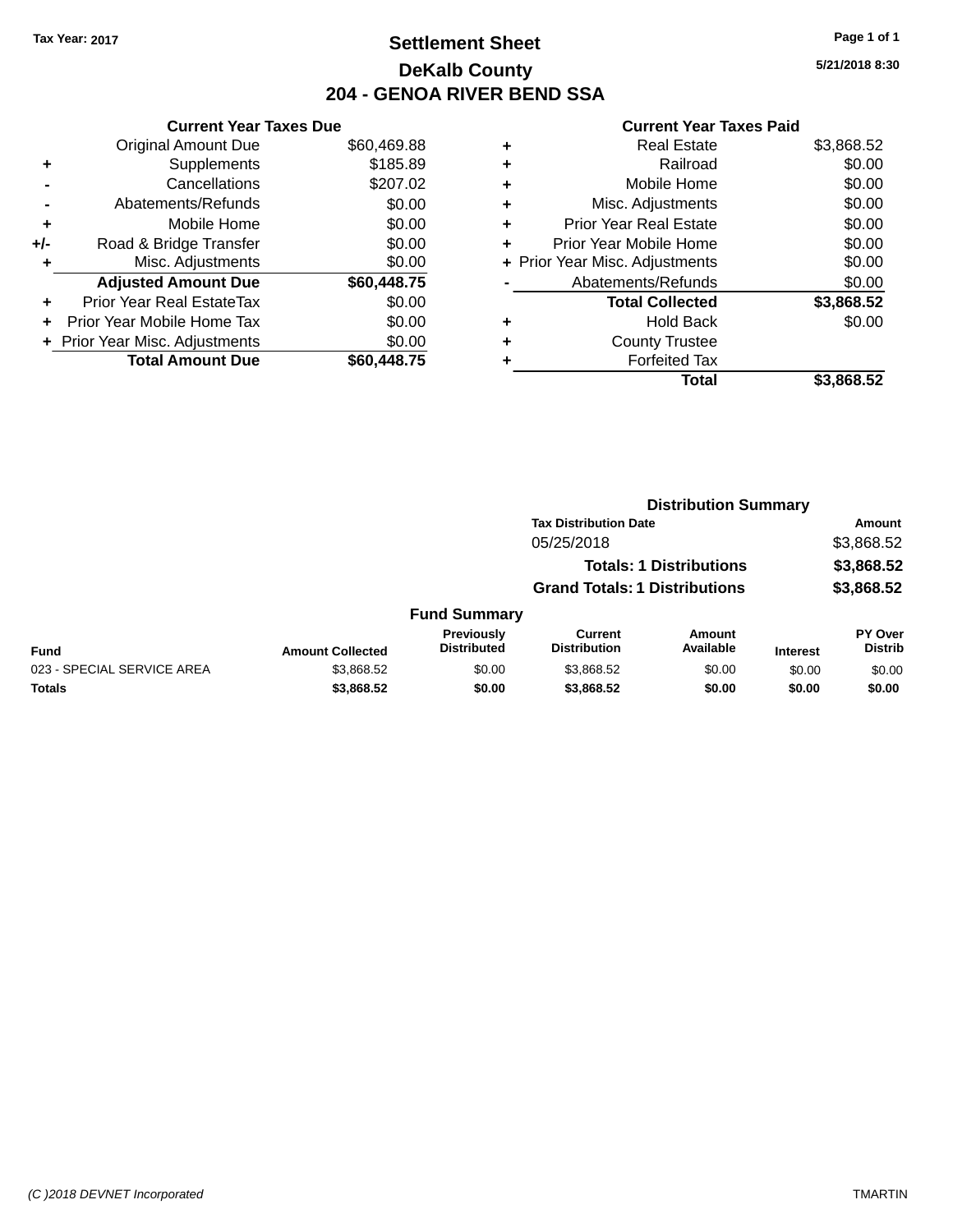## **Settlement Sheet Tax Year: 2017 Page 1 of 1 DeKalb County 207 - DERBY ESTATES SSA**

|     | <b>Current Year Taxes Due</b>  |            |
|-----|--------------------------------|------------|
|     | <b>Original Amount Due</b>     | \$6,800.14 |
|     | Supplements                    | \$219.75   |
|     | Cancellations                  | \$234.58   |
|     | Abatements/Refunds             | \$0.00     |
| ٠   | Mobile Home                    | \$0.00     |
| +/- | Road & Bridge Transfer         | \$0.00     |
|     | Misc. Adjustments              | \$0.00     |
|     | <b>Adjusted Amount Due</b>     | \$6,785.31 |
| ٠   | Prior Year Real EstateTax      | \$0.00     |
|     | Prior Year Mobile Home Tax     | \$0.00     |
|     | + Prior Year Misc. Adjustments | \$0.00     |
|     | <b>Total Amount Due</b>        | \$6,785.31 |
|     |                                |            |

|   | <b>Current Year Taxes Paid</b> |          |
|---|--------------------------------|----------|
|   | <b>Real Estate</b>             | \$736.62 |
| ٠ | Railroad                       | \$0.00   |
|   | Mobile Home                    | \$0.00   |
| ٠ | Misc. Adjustments              | \$0.00   |
| ٠ | <b>Prior Year Real Estate</b>  | \$0.00   |
| ٠ | Prior Year Mobile Home         | \$0.00   |
|   | + Prior Year Misc. Adjustments | \$0.00   |
|   | Abatements/Refunds             | \$0.00   |
|   | <b>Total Collected</b>         | \$736.62 |
|   | <b>Hold Back</b>               | \$0.00   |
|   | <b>County Trustee</b>          |          |
|   | <b>Forfeited Tax</b>           |          |
|   | <b>Total</b>                   | \$736.62 |

|                            |                         | <b>Distribution Summary</b>      |                                      |                                |                 |                                  |
|----------------------------|-------------------------|----------------------------------|--------------------------------------|--------------------------------|-----------------|----------------------------------|
|                            |                         |                                  | <b>Tax Distribution Date</b>         |                                |                 | <b>Amount</b>                    |
|                            |                         |                                  | 05/25/2018                           |                                |                 | \$736.62                         |
|                            |                         |                                  |                                      | <b>Totals: 1 Distributions</b> |                 | \$736.62                         |
|                            |                         |                                  | <b>Grand Totals: 1 Distributions</b> |                                |                 | \$736.62                         |
|                            |                         | <b>Fund Summary</b>              |                                      |                                |                 |                                  |
| <b>Fund</b>                | <b>Amount Collected</b> | Previously<br><b>Distributed</b> | Current<br><b>Distribution</b>       | Amount<br>Available            | <b>Interest</b> | <b>PY Over</b><br><b>Distrib</b> |
| 023 - SPECIAL SERVICE AREA | \$736.62                | \$0.00                           | \$736.62                             | \$0.00                         | \$0.00          | \$0.00                           |
| <b>Totals</b>              | \$736.62                | \$0.00                           | \$736.62                             | \$0.00                         | \$0.00          | \$0.00                           |
|                            |                         |                                  |                                      |                                |                 |                                  |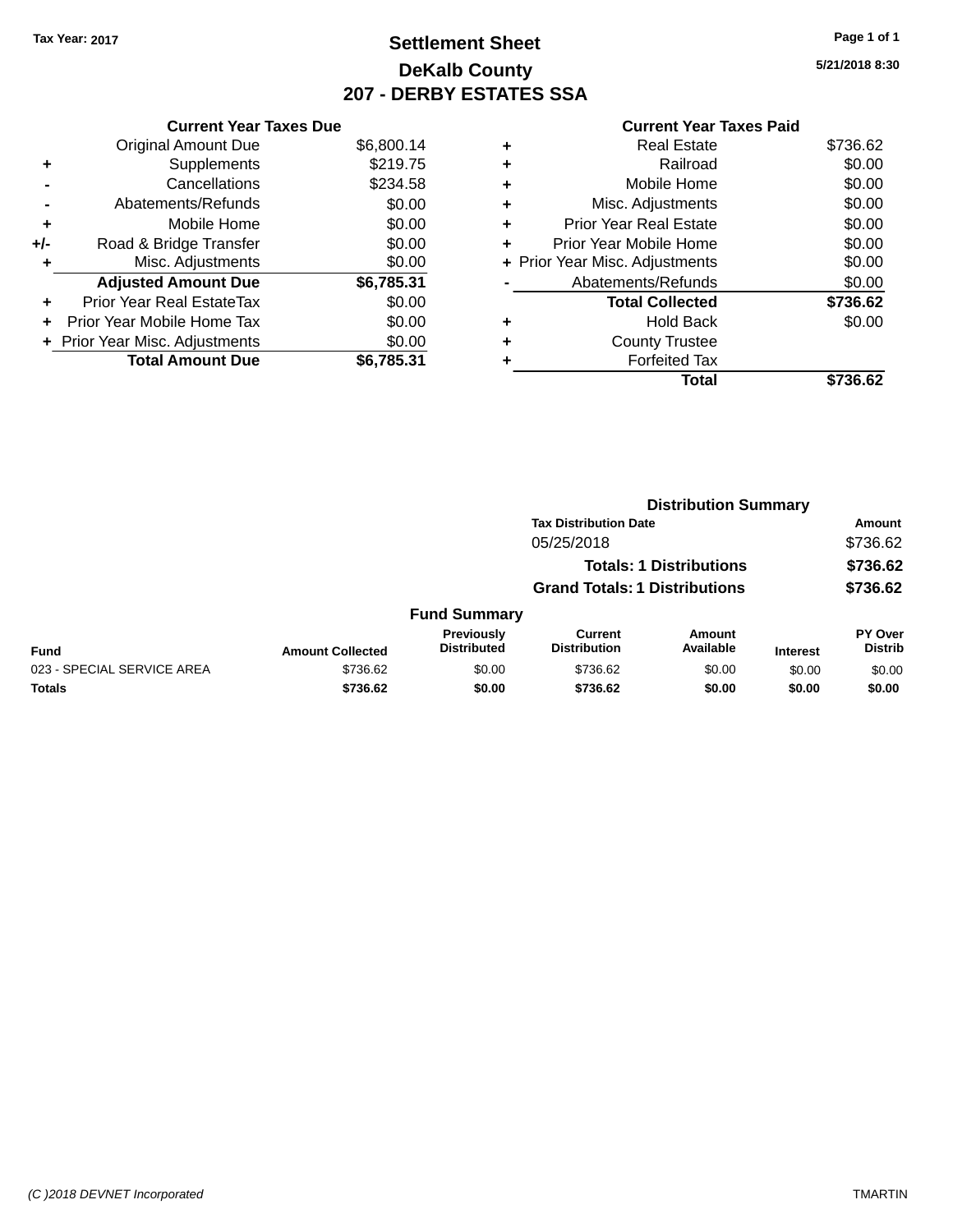# **Settlement Sheet Tax Year: 2017 Page 1 of 1 DeKalb County 209 - DEKALB SSA #14**

|     | <b>Current Year Taxes Due</b>  |            |
|-----|--------------------------------|------------|
|     | <b>Original Amount Due</b>     | \$2,500.05 |
| ٠   | Supplements                    | \$0.00     |
|     | Cancellations                  | \$0.00     |
|     | Abatements/Refunds             | \$0.00     |
| ٠   | Mobile Home                    | \$0.00     |
| +/- | Road & Bridge Transfer         | \$0.00     |
| ٠   | Misc. Adjustments              | \$0.00     |
|     | <b>Adjusted Amount Due</b>     | \$2,500.05 |
|     | Prior Year Real EstateTax      | \$0.00     |
|     | Prior Year Mobile Home Tax     | \$0.00     |
|     | + Prior Year Misc. Adjustments | \$0.00     |
|     | <b>Total Amount Due</b>        | \$2,500.05 |

|   | <b>Current Year Taxes Paid</b> |          |
|---|--------------------------------|----------|
| ٠ | <b>Real Estate</b>             | \$123.41 |
|   | Railroad                       | \$0.00   |
| ٠ | Mobile Home                    | \$0.00   |
|   | Misc. Adjustments              | \$0.00   |
| ٠ | <b>Prior Year Real Estate</b>  | \$0.00   |
| ٠ | Prior Year Mobile Home         | \$0.00   |
|   | + Prior Year Misc. Adjustments | \$0.00   |
|   | Abatements/Refunds             | \$0.00   |
|   | <b>Total Collected</b>         | \$123.41 |
| ÷ | <b>Hold Back</b>               | \$0.00   |
|   | <b>County Trustee</b>          |          |
|   | <b>Forfeited Tax</b>           |          |
|   | Total                          | \$123.41 |
|   |                                |          |

|                            |                         |                                         |                                       | <b>Distribution Summary</b>    |                 |                           |
|----------------------------|-------------------------|-----------------------------------------|---------------------------------------|--------------------------------|-----------------|---------------------------|
|                            |                         |                                         | <b>Tax Distribution Date</b>          |                                |                 | <b>Amount</b>             |
|                            |                         |                                         | 05/25/2018                            |                                |                 | \$123.41                  |
|                            |                         |                                         |                                       | <b>Totals: 1 Distributions</b> |                 | \$123.41                  |
|                            |                         |                                         | <b>Grand Totals: 1 Distributions</b>  |                                |                 | \$123.41                  |
|                            |                         | <b>Fund Summary</b>                     |                                       |                                |                 |                           |
| <b>Fund</b>                | <b>Amount Collected</b> | <b>Previously</b><br><b>Distributed</b> | <b>Current</b><br><b>Distribution</b> | Amount<br>Available            | <b>Interest</b> | PY Over<br><b>Distrib</b> |
| 023 - SPECIAL SERVICE AREA | \$123.41                | \$0.00                                  | \$123.41                              | \$0.00                         | \$0.00          | \$0.00                    |
| <b>Totals</b>              | \$123.41                | \$0.00                                  | \$123.41                              | \$0.00                         | \$0.00          | \$0.00                    |
|                            |                         |                                         |                                       |                                |                 |                           |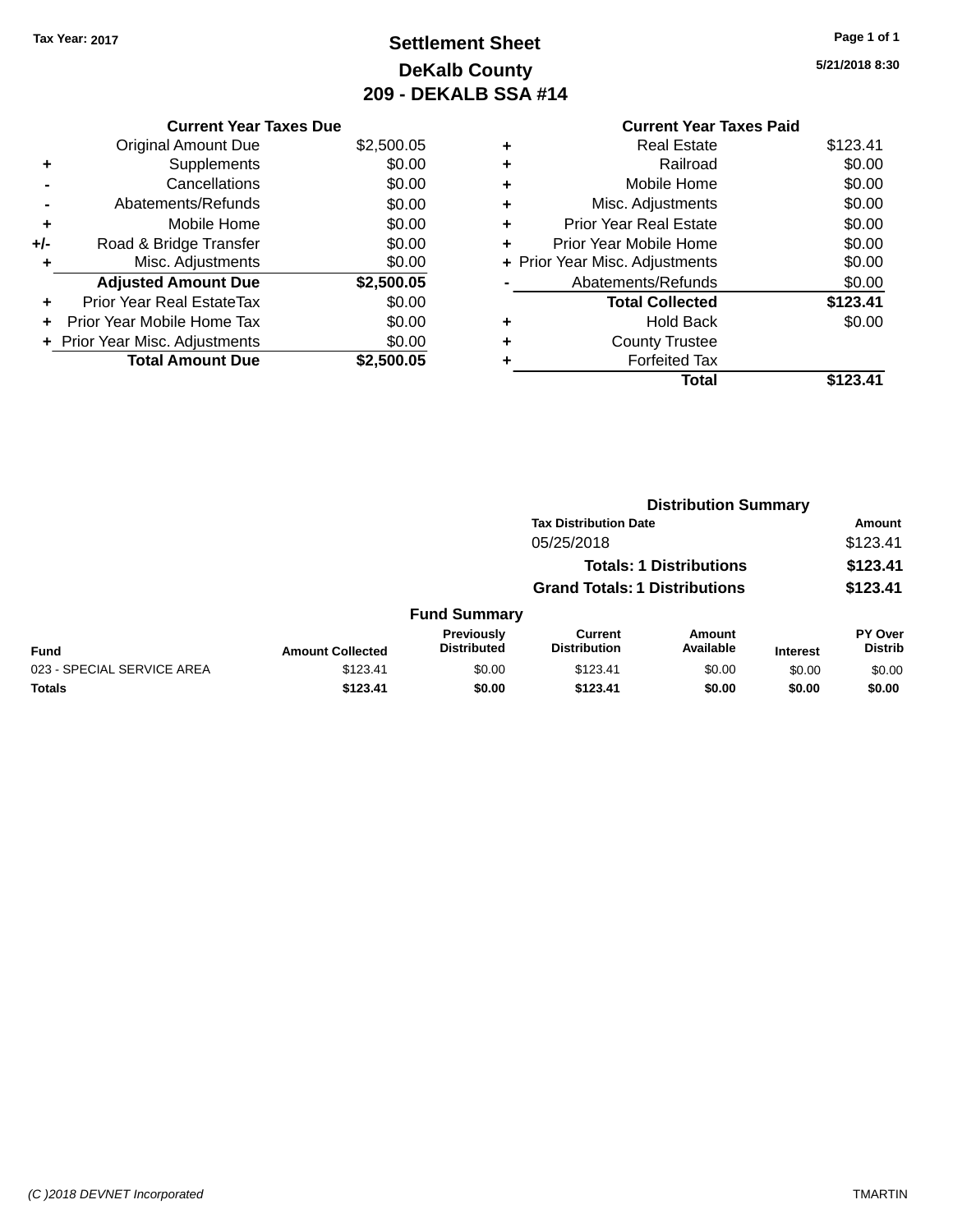### **Settlement Sheet Tax Year: 2017 Page 1 of 1 DeKalb County 213 - GENOA OAK CREEK EST SSA#4**

**Current Year Taxes Due** Original Amount Due \$3,145.75 **+** Supplements \$0.00 **-** Cancellations \$0.00 **-** Abatements/Refunds \$0.00 **+** Mobile Home \$0.00 **+/-** Road & Bridge Transfer \$0.00 **+** Misc. Adjustments \$0.00 **Adjusted Amount Due \$3,145.75 +** Prior Year Real EstateTax \$0.00 **+** Prior Year Mobile Home Tax \$0.00 **+ Prior Year Misc. Adjustments**  $$0.00$ Total Amount Due \$3,145.75

### **Current Year Taxes Paid**

| ٠ | <b>Real Estate</b>             | \$627.15 |
|---|--------------------------------|----------|
| ٠ | Railroad                       | \$0.00   |
| ٠ | Mobile Home                    | \$0.00   |
| ٠ | Misc. Adjustments              | \$0.00   |
| ٠ | <b>Prior Year Real Estate</b>  | \$0.00   |
| ٠ | Prior Year Mobile Home         | \$0.00   |
|   | + Prior Year Misc. Adjustments | \$0.00   |
|   | Abatements/Refunds             | \$0.00   |
|   | <b>Total Collected</b>         | \$627.15 |
| ٠ | <b>Hold Back</b>               | \$0.00   |
| ٠ | <b>County Trustee</b>          |          |
| ٠ | <b>Forfeited Tax</b>           |          |
|   | Total                          | \$627.15 |
|   |                                |          |

|                            |                         |                                  |                                       | <b>Distribution Summary</b>    |                 |                           |
|----------------------------|-------------------------|----------------------------------|---------------------------------------|--------------------------------|-----------------|---------------------------|
|                            |                         |                                  | <b>Tax Distribution Date</b>          |                                |                 | <b>Amount</b>             |
|                            |                         |                                  | 05/25/2018                            |                                |                 | \$627.15                  |
|                            |                         |                                  |                                       | <b>Totals: 1 Distributions</b> |                 | \$627.15                  |
|                            |                         |                                  | <b>Grand Totals: 1 Distributions</b>  |                                |                 | \$627.15                  |
|                            |                         | <b>Fund Summary</b>              |                                       |                                |                 |                           |
| <b>Fund</b>                | <b>Amount Collected</b> | Previously<br><b>Distributed</b> | <b>Current</b><br><b>Distribution</b> | <b>Amount</b><br>Available     | <b>Interest</b> | PY Over<br><b>Distrib</b> |
| 023 - SPECIAL SERVICE AREA | \$627.15                | \$0.00                           | \$627.15                              | \$0.00                         | \$0.00          | \$0.00                    |
| <b>Totals</b>              | \$627.15                | \$0.00                           | \$627.15                              | \$0.00                         | \$0.00          | \$0.00                    |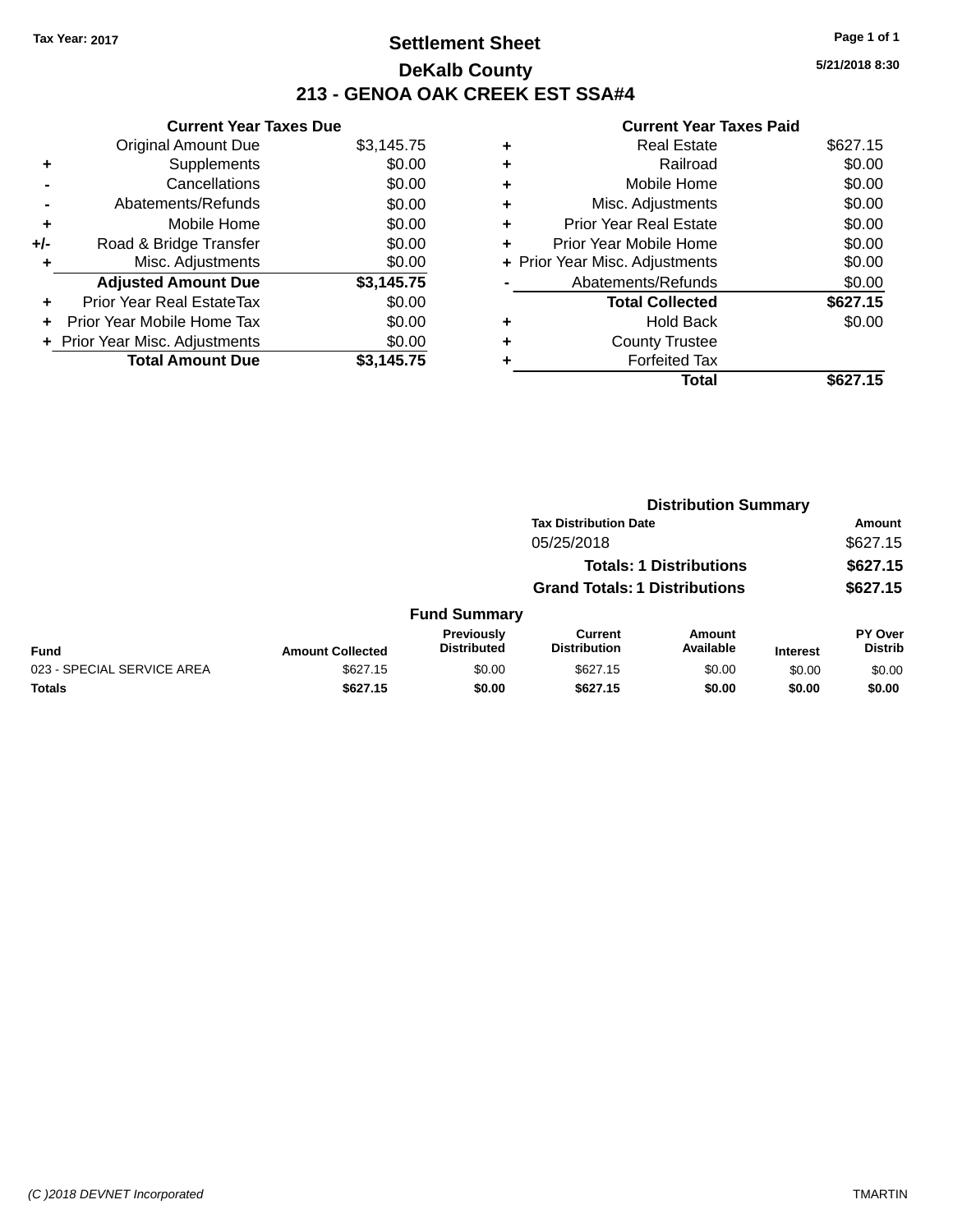### **Settlement Sheet Tax Year: 2017 Page 1 of 1 DeKalb County AF-DK #5 - AFTON DEKALB DRAINAGE #5**

|     | <b>Current Year Taxes Due</b>    |             |
|-----|----------------------------------|-------------|
|     | <b>Original Amount Due</b>       | \$12,061.66 |
|     | Supplements                      | \$0.00      |
|     | Cancellations                    | \$0.00      |
|     | Abatements/Refunds               | \$0.00      |
| ٠   | Mobile Home                      | \$0.00      |
| +/- | Road & Bridge Transfer           | \$0.00      |
|     | Misc. Adjustments                | \$0.00      |
|     | <b>Adjusted Amount Due</b>       | \$12,061.66 |
|     | <b>Prior Year Real EstateTax</b> | \$0.00      |
|     | Prior Year Mobile Home Tax       | \$0.00      |
|     | + Prior Year Misc. Adjustments   | \$0.00      |
|     | <b>Total Amount Due</b>          | \$12,061.66 |

# **Current Year Taxes Paid**

| ٠ | <b>Real Estate</b>             | \$3,616.67 |
|---|--------------------------------|------------|
| ٠ | Railroad                       | \$0.00     |
| ٠ | Mobile Home                    | \$0.00     |
| ٠ | Misc. Adjustments              | \$0.00     |
| ٠ | <b>Prior Year Real Estate</b>  | \$0.00     |
| ÷ | Prior Year Mobile Home         | \$0.00     |
|   | + Prior Year Misc. Adjustments | \$0.00     |
|   | Abatements/Refunds             | \$0.00     |
|   | <b>Total Collected</b>         | \$3,616.67 |
| ٠ | Hold Back                      | \$0.00     |
| ٠ | <b>County Trustee</b>          |            |
|   | <b>Forfeited Tax</b>           |            |
|   | <b>Total</b>                   | \$3,616.67 |
|   |                                |            |

|                 |                         |                                  | <b>Distribution Summary</b>           |                                |                 |                           |
|-----------------|-------------------------|----------------------------------|---------------------------------------|--------------------------------|-----------------|---------------------------|
|                 |                         |                                  | <b>Tax Distribution Date</b>          |                                |                 | <b>Amount</b>             |
|                 |                         |                                  | 05/25/2018                            |                                |                 | \$3,616.67                |
|                 |                         |                                  |                                       | <b>Totals: 1 Distributions</b> |                 | \$3,616.67                |
|                 |                         |                                  | <b>Grand Totals: 1 Distributions</b>  |                                |                 | \$3,616.67                |
|                 |                         | <b>Fund Summary</b>              |                                       |                                |                 |                           |
| <b>Fund</b>     | <b>Amount Collected</b> | Previously<br><b>Distributed</b> | <b>Current</b><br><b>Distribution</b> | Amount<br>Available            | <b>Interest</b> | PY Over<br><b>Distrib</b> |
| 001 - CORPORATE | \$3,616.67              | \$0.00                           | \$3,616.67                            | \$0.00                         | \$0.00          | \$0.00                    |
| <b>Totals</b>   | \$3,616.67              | \$0.00                           | \$3,616.67                            | \$0.00                         | \$0.00          | \$0.00                    |
|                 |                         |                                  |                                       |                                |                 |                           |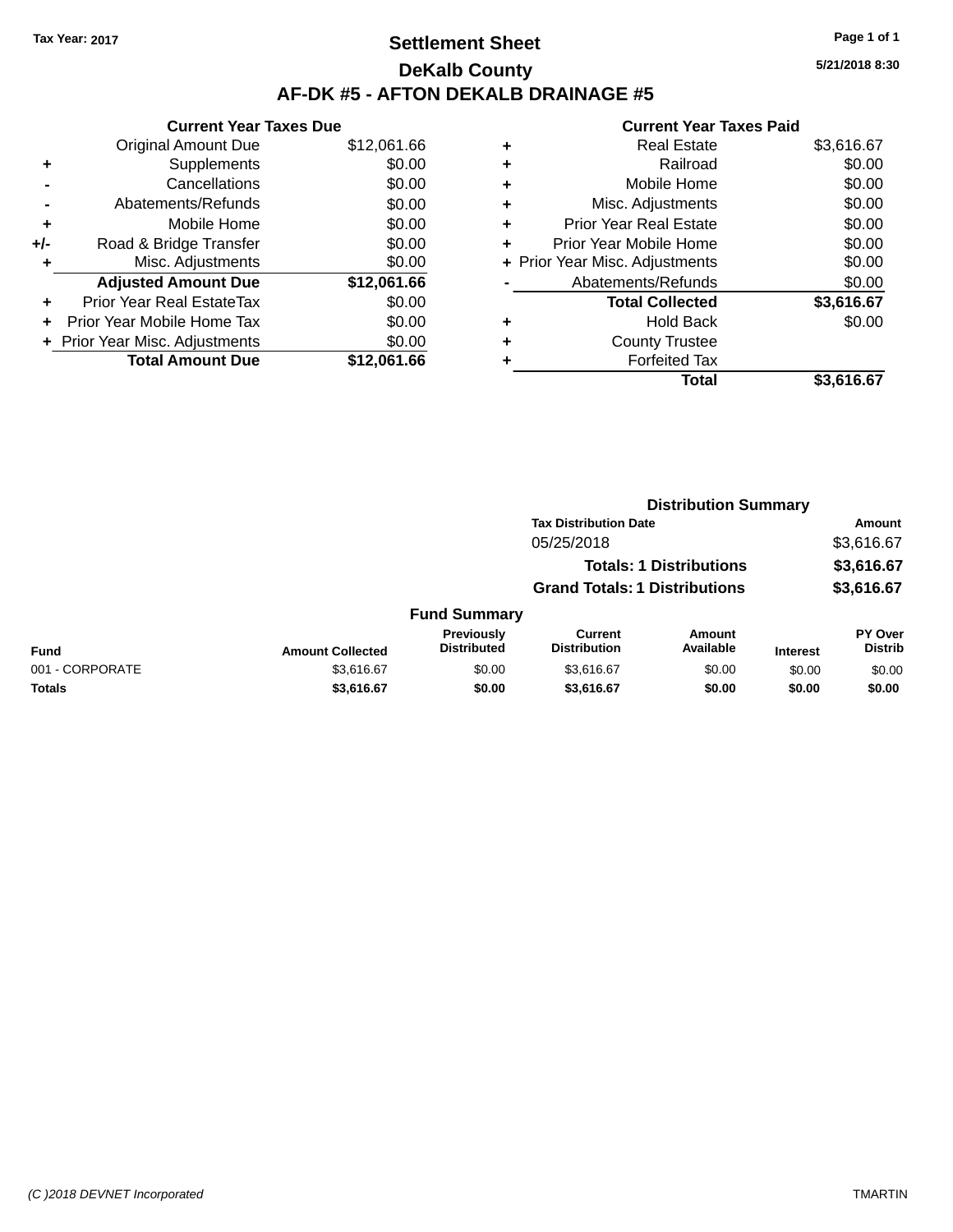### **Settlement Sheet Tax Year: 2017 Page 1 of 1 DeKalb County AF-MI #4 - AF/ MI/ DK DRAINAGE #4**

**5/21/2018 8:30**

|     | <b>Current Year Taxes Due</b>  |            |
|-----|--------------------------------|------------|
|     | <b>Original Amount Due</b>     | \$8,830.34 |
| ÷   | Supplements                    | \$0.88     |
|     | Cancellations                  | \$0.88     |
|     | Abatements/Refunds             | \$0.00     |
| ٠   | Mobile Home                    | \$0.00     |
| +/- | Road & Bridge Transfer         | \$0.00     |
| ٠   | Misc. Adjustments              | \$0.00     |
|     | <b>Adjusted Amount Due</b>     | \$8,830.34 |
| ÷   | Prior Year Real EstateTax      | \$0.00     |
| ÷   | Prior Year Mobile Home Tax     | \$0.00     |
|     | + Prior Year Misc. Adjustments | \$0.00     |
|     | <b>Total Amount Due</b>        | \$8,830.34 |

|   | <b>Real Estate</b>             | \$1,679.43 |
|---|--------------------------------|------------|
| ٠ | Railroad                       | \$0.00     |
| ٠ | Mobile Home                    | \$0.00     |
| ٠ | Misc. Adjustments              | \$0.00     |
| ٠ | <b>Prior Year Real Estate</b>  | \$0.00     |
| ٠ | Prior Year Mobile Home         | \$0.00     |
|   | + Prior Year Misc. Adjustments | \$0.00     |
|   | Abatements/Refunds             | \$0.00     |
|   | <b>Total Collected</b>         | \$1,679.43 |
| ٠ | <b>Hold Back</b>               | \$0.00     |
| ٠ | <b>County Trustee</b>          |            |
| ٠ | <b>Forfeited Tax</b>           |            |
|   | Total                          | \$1.679.43 |
|   |                                |            |

|                 |                         |                                  | <b>Distribution Summary</b>           |                                |                 |                                  |
|-----------------|-------------------------|----------------------------------|---------------------------------------|--------------------------------|-----------------|----------------------------------|
|                 |                         |                                  | <b>Tax Distribution Date</b>          |                                |                 | Amount                           |
|                 |                         |                                  | 05/25/2018                            |                                |                 | \$1,679.43                       |
|                 |                         |                                  |                                       | <b>Totals: 1 Distributions</b> |                 | \$1,679.43                       |
|                 |                         |                                  | <b>Grand Totals: 1 Distributions</b>  |                                |                 | \$1,679.43                       |
|                 |                         | <b>Fund Summary</b>              |                                       |                                |                 |                                  |
| <b>Fund</b>     | <b>Amount Collected</b> | Previously<br><b>Distributed</b> | <b>Current</b><br><b>Distribution</b> | Amount<br>Available            | <b>Interest</b> | <b>PY Over</b><br><b>Distrib</b> |
| 001 - CORPORATE | \$1,679.43              | \$0.00                           | \$1,679.43                            | \$0.00                         | \$0.00          | \$0.00                           |
| Totals          | \$1,679.43              | \$0.00                           | \$1,679.43                            | \$0.00                         | \$0.00          | \$0.00                           |
|                 |                         |                                  |                                       |                                |                 |                                  |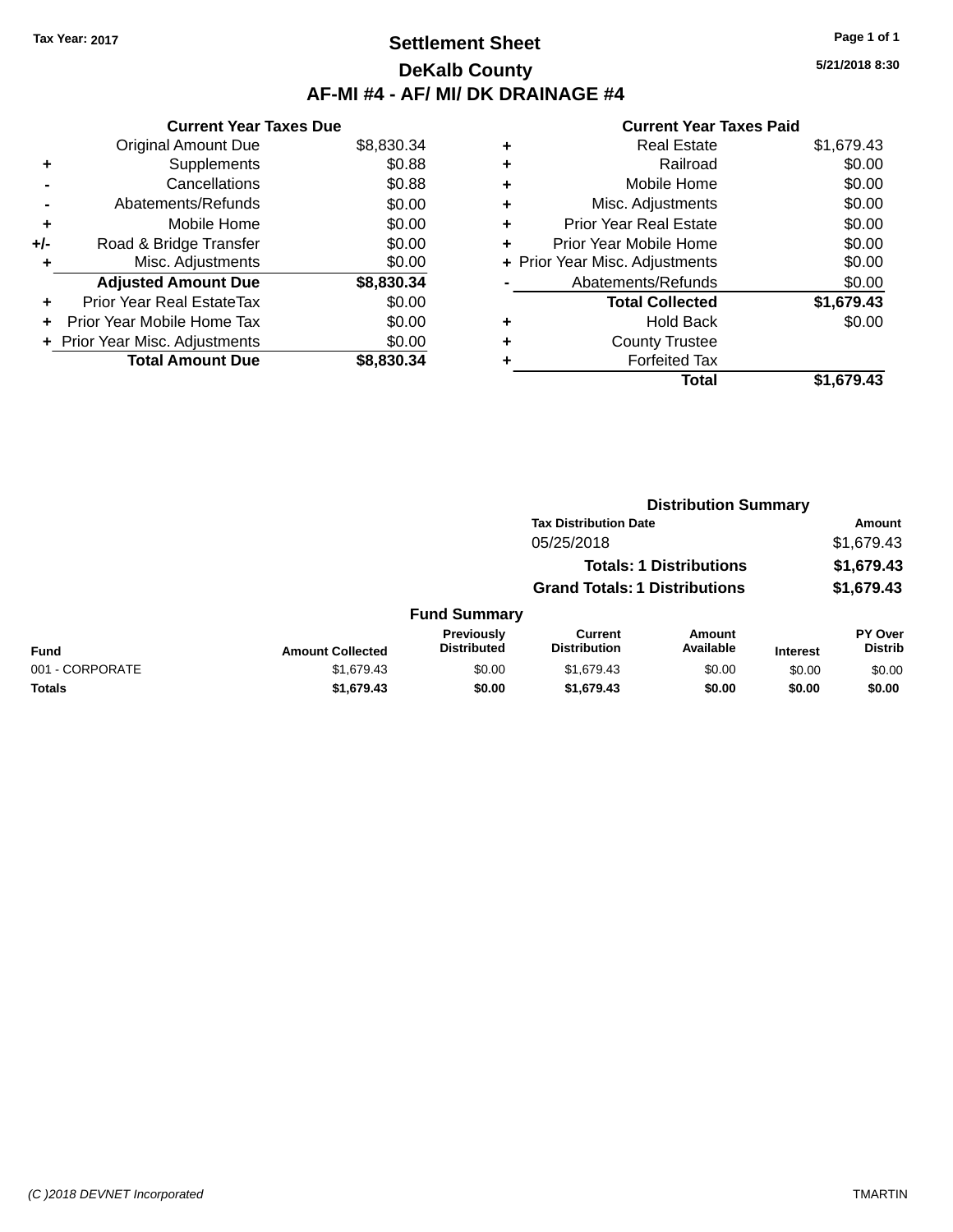### **Settlement Sheet Tax Year: 2017 Page 1 of 1 DeKalb County CL-SH #7 - CLINTON/SHABBONA DRN #7**

**5/21/2018 8:30**

|     | <b>Current Year Taxes Due</b>  |            |
|-----|--------------------------------|------------|
|     | <b>Original Amount Due</b>     | \$2,286.34 |
| ٠   | Supplements                    | \$3.84     |
|     | Cancellations                  | \$3.84     |
|     | Abatements/Refunds             | \$0.00     |
| ٠   | Mobile Home                    | \$0.00     |
| +/- | Road & Bridge Transfer         | \$0.00     |
| ٠   | Misc. Adjustments              | \$0.00     |
|     | <b>Adjusted Amount Due</b>     | \$2,286.34 |
| ÷   | Prior Year Real EstateTax      | \$0.00     |
| ÷   | Prior Year Mobile Home Tax     | \$0.00     |
|     | + Prior Year Misc. Adjustments | \$0.00     |
|     | <b>Total Amount Due</b>        | \$2.286.34 |

|   | Total                          | \$428.36 |
|---|--------------------------------|----------|
|   | <b>Forfeited Tax</b>           |          |
| ٠ | <b>County Trustee</b>          |          |
| ٠ | <b>Hold Back</b>               | \$0.00   |
|   | <b>Total Collected</b>         | \$428.36 |
|   | Abatements/Refunds             | \$0.00   |
|   | + Prior Year Misc. Adjustments | \$0.00   |
| ٠ | Prior Year Mobile Home         | \$0.00   |
| ÷ | <b>Prior Year Real Estate</b>  | \$0.00   |
| ٠ | Misc. Adjustments              | \$0.00   |
| ٠ | Mobile Home                    | \$0.00   |
| ٠ | Railroad                       | \$0.00   |
| ٠ | <b>Real Estate</b>             | \$428.36 |
|   |                                |          |

|                 |                         | <b>Distribution Summary</b>      |                                       |                                |                 |                                  |  |
|-----------------|-------------------------|----------------------------------|---------------------------------------|--------------------------------|-----------------|----------------------------------|--|
|                 |                         |                                  | <b>Tax Distribution Date</b>          |                                |                 | <b>Amount</b>                    |  |
|                 |                         |                                  | 05/25/2018                            |                                |                 | \$428.36                         |  |
|                 |                         |                                  |                                       | <b>Totals: 1 Distributions</b> |                 | \$428.36                         |  |
|                 |                         |                                  | <b>Grand Totals: 1 Distributions</b>  |                                |                 | \$428.36                         |  |
|                 |                         | <b>Fund Summary</b>              |                                       |                                |                 |                                  |  |
| <b>Fund</b>     | <b>Amount Collected</b> | Previously<br><b>Distributed</b> | <b>Current</b><br><b>Distribution</b> | <b>Amount</b><br>Available     | <b>Interest</b> | <b>PY Over</b><br><b>Distrib</b> |  |
| 001 - CORPORATE | \$428.36                | \$0.00                           | \$428.36                              | \$0.00                         | \$0.00          | \$0.00                           |  |
| <b>Totals</b>   | \$428.36                | \$0.00                           | \$428.36                              | \$0.00                         | \$0.00          | \$0.00                           |  |
|                 |                         |                                  |                                       |                                |                 |                                  |  |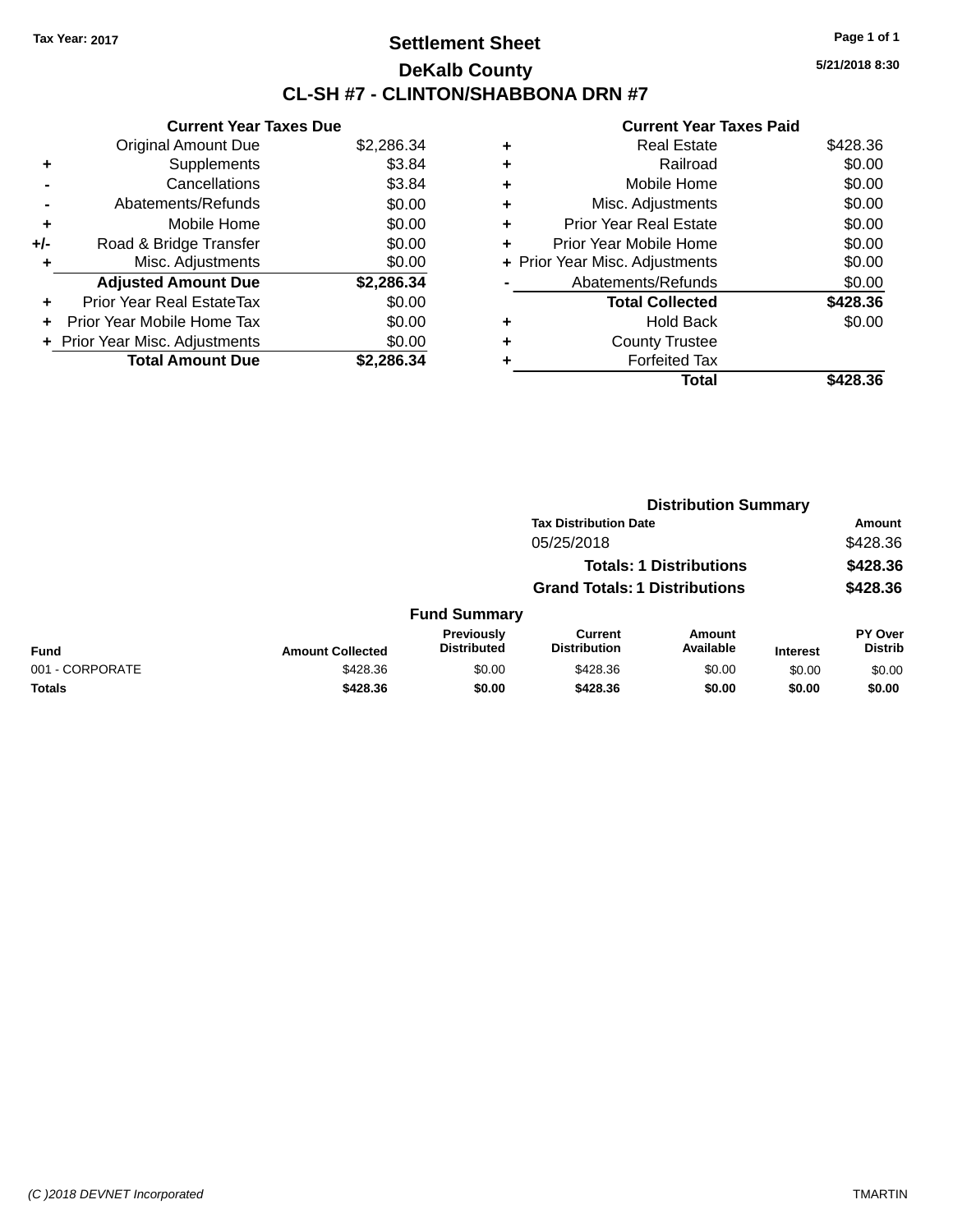### **Settlement Sheet Tax Year: 2017 Page 1 of 1 DeKalb County COON #1 - COON CREEK DRAINAGE #1**

**5/21/2018 8:30**

|     | <b>Current Year Taxes Due</b>  |             |
|-----|--------------------------------|-------------|
|     | <b>Original Amount Due</b>     | \$24,045.62 |
| ٠   | Supplements                    | \$0.00      |
|     | Cancellations                  | \$0.00      |
|     | Abatements/Refunds             | \$0.00      |
| ٠   | Mobile Home                    | \$0.00      |
| +/- | Road & Bridge Transfer         | \$0.00      |
|     | Misc. Adjustments              | \$0.00      |
|     | <b>Adjusted Amount Due</b>     | \$24,045.62 |
| ÷   | Prior Year Real EstateTax      | \$0.00      |
| ÷   | Prior Year Mobile Home Tax     | \$0.00      |
|     | + Prior Year Misc. Adjustments | \$0.00      |
|     | <b>Total Amount Due</b>        | \$24.045.62 |

| ٠ | <b>Real Estate</b>             | \$4,698.60 |
|---|--------------------------------|------------|
| ٠ | Railroad                       | \$0.00     |
| ٠ | Mobile Home                    | \$0.00     |
| ٠ | Misc. Adjustments              | \$0.00     |
| ٠ | <b>Prior Year Real Estate</b>  | \$0.00     |
| ٠ | Prior Year Mobile Home         | \$0.00     |
|   | + Prior Year Misc. Adjustments | \$0.00     |
|   | Abatements/Refunds             | \$0.00     |
|   | <b>Total Collected</b>         | \$4,698.60 |
| ٠ | <b>Hold Back</b>               | \$0.00     |
| ٠ | <b>County Trustee</b>          |            |
| ٠ | <b>Forfeited Tax</b>           |            |
|   | Total                          | \$4,698.60 |
|   |                                |            |

|                         | <b>Distribution Summary</b>      |                                       |                     |                                                                                                        |                           |  |
|-------------------------|----------------------------------|---------------------------------------|---------------------|--------------------------------------------------------------------------------------------------------|---------------------------|--|
|                         |                                  |                                       |                     |                                                                                                        | Amount                    |  |
|                         |                                  | 05/25/2018                            |                     |                                                                                                        | \$4,698.60                |  |
|                         |                                  |                                       |                     |                                                                                                        | \$4,698.60                |  |
|                         |                                  |                                       |                     |                                                                                                        | \$4,698.60                |  |
|                         |                                  |                                       |                     |                                                                                                        |                           |  |
| <b>Amount Collected</b> | Previously<br><b>Distributed</b> | <b>Current</b><br><b>Distribution</b> | Amount<br>Available | <b>Interest</b>                                                                                        | PY Over<br><b>Distrib</b> |  |
| \$4,698.60              | \$0.00                           | \$4,698.60                            | \$0.00              | \$0.00                                                                                                 | \$0.00                    |  |
| \$4,698.60              | \$0.00                           | \$4,698.60                            | \$0.00              | \$0.00                                                                                                 | \$0.00                    |  |
|                         |                                  | <b>Fund Summary</b>                   |                     | <b>Tax Distribution Date</b><br><b>Totals: 1 Distributions</b><br><b>Grand Totals: 1 Distributions</b> |                           |  |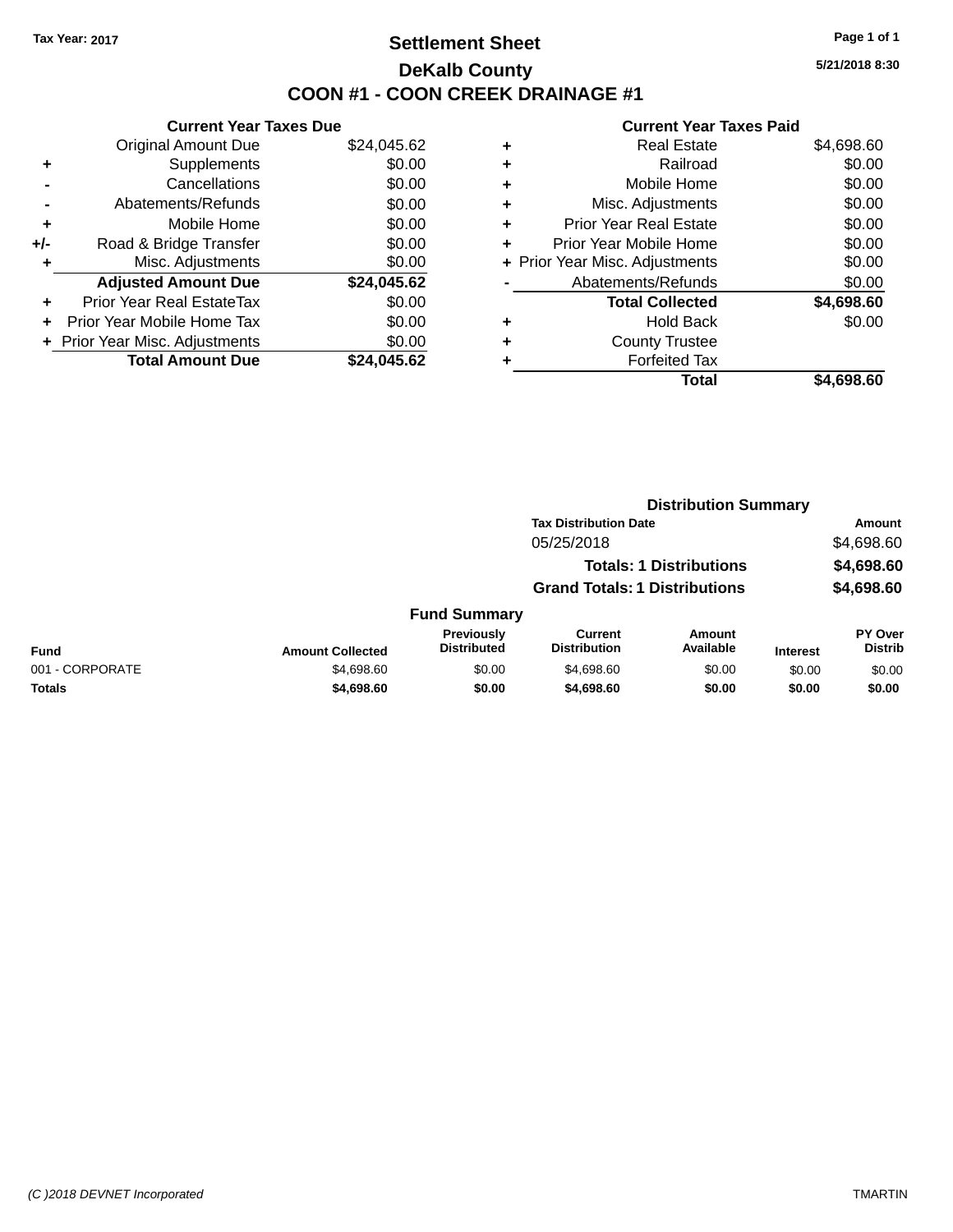### **Settlement Sheet Tax Year: 2017 Page 1 of 1 DeKalb County CO-PI #15 - CORTLAND PIERCE DRAINAGE**

**5/21/2018 8:30**

|     | <b>Current Year Taxes Due</b>  |        |
|-----|--------------------------------|--------|
|     | <b>Original Amount Due</b>     | \$0.00 |
| ٠   | Supplements                    | \$0.00 |
|     | Cancellations                  | \$0.00 |
|     | Abatements/Refunds             | \$0.00 |
| ٠   | Mobile Home                    | \$0.00 |
| +/- | Road & Bridge Transfer         | \$0.00 |
| ٠   | Misc. Adjustments              | \$0.00 |
|     | <b>Adjusted Amount Due</b>     | \$0.00 |
| ٠   | Prior Year Real EstateTax      | \$0.00 |
| ÷   | Prior Year Mobile Home Tax     | \$0.00 |
|     | + Prior Year Misc. Adjustments | \$0.00 |
|     | <b>Total Amount Due</b>        | \$0.00 |
|     |                                |        |

|   | <b>Real Estate</b>             | \$0.00 |
|---|--------------------------------|--------|
|   | Railroad                       | \$0.00 |
|   | Mobile Home                    | \$0.00 |
| ٠ | Misc. Adjustments              | \$0.00 |
| ٠ | Prior Year Real Estate         | \$0.00 |
| ٠ | Prior Year Mobile Home         | \$0.00 |
|   | + Prior Year Misc. Adjustments | \$0.00 |
|   | Abatements/Refunds             | \$0.00 |
|   | <b>Total Collected</b>         | \$0.00 |
|   | <b>Hold Back</b>               | \$0.00 |
|   | <b>County Trustee</b>          |        |
|   | <b>Forfeited Tax</b>           |        |
|   | Total                          |        |

|                 |                         | <b>Fund Summary</b>                     |                                |                     |                 |                           |
|-----------------|-------------------------|-----------------------------------------|--------------------------------|---------------------|-----------------|---------------------------|
| <b>Fund</b>     | <b>Amount Collected</b> | <b>Previously</b><br><b>Distributed</b> | Current<br><b>Distribution</b> | Amount<br>Available | <b>Interest</b> | PY Over<br><b>Distrib</b> |
| 001 - CORPORATE | \$0.00                  | \$0.00                                  | \$0.00                         | \$0.00              | \$0.00          | \$0.00                    |
| <b>Totals</b>   | \$0.00                  | \$0.00                                  | \$0.00                         | \$0.00              | \$0.00          | \$0.00                    |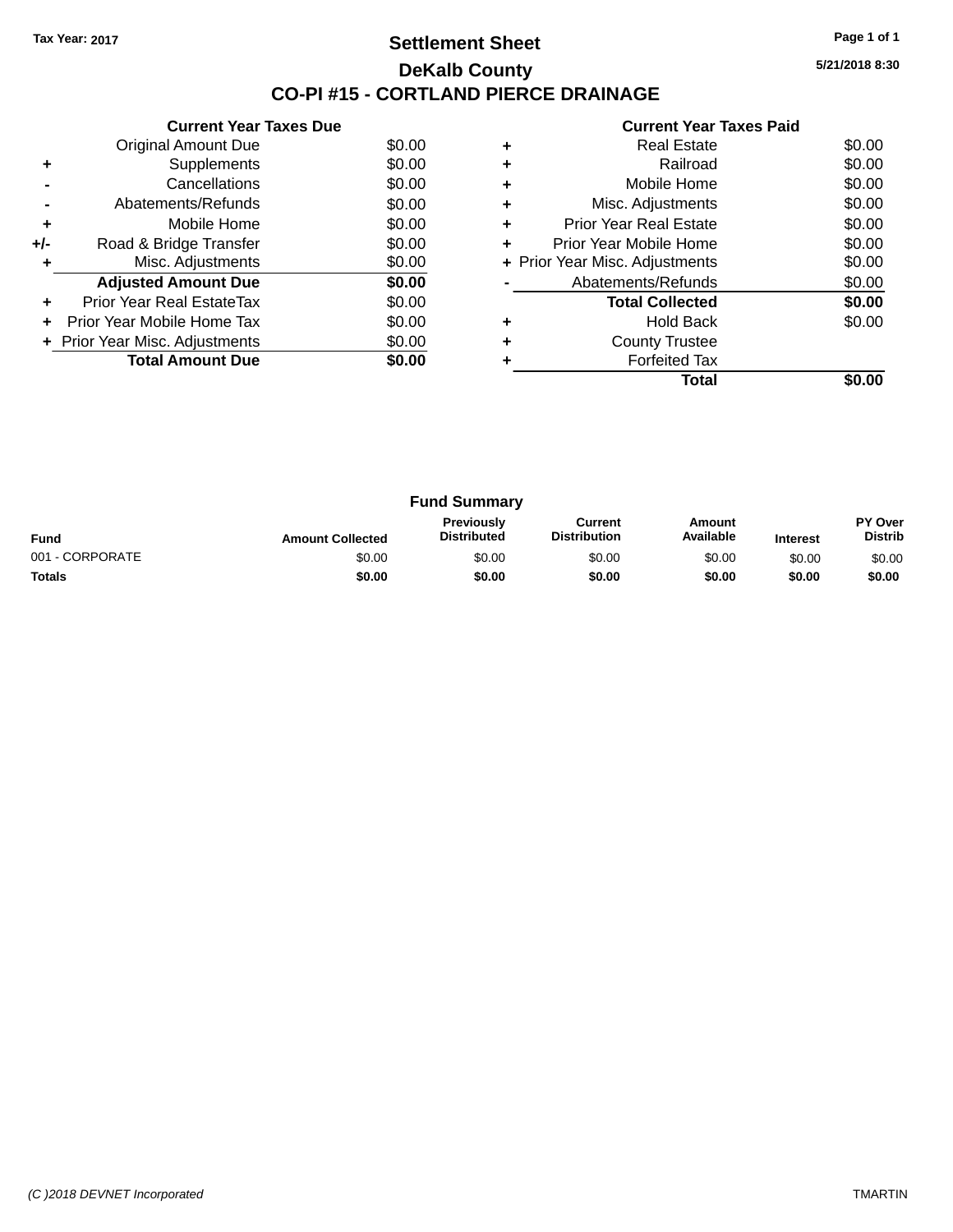### **Settlement Sheet Tax Year: 2017 Page 1 of 1 DeKalb County CO-SBA#5 - CORTLAND SBA #5**

**5/21/2018 8:30**

|     | <b>Current Year Taxes Due</b>  |        |
|-----|--------------------------------|--------|
|     | <b>Original Amount Due</b>     | \$0.00 |
| ٠   | Supplements                    | \$0.00 |
|     | Cancellations                  | \$0.00 |
|     | Abatements/Refunds             | \$0.00 |
| ٠   | Mobile Home                    | \$0.00 |
| +/- | Road & Bridge Transfer         | \$0.00 |
|     | Misc. Adjustments              | \$0.00 |
|     | <b>Adjusted Amount Due</b>     | \$0.00 |
| ٠   | Prior Year Real EstateTax      | \$0.00 |
|     | Prior Year Mobile Home Tax     | \$0.00 |
|     | + Prior Year Misc. Adjustments | \$0.00 |
|     | <b>Total Amount Due</b>        | \$0.00 |
|     |                                |        |

|   | <b>Real Estate</b>             | \$0.00 |
|---|--------------------------------|--------|
|   | Railroad                       | \$0.00 |
|   | Mobile Home                    | \$0.00 |
| ٠ | Misc. Adjustments              | \$0.00 |
| ٠ | <b>Prior Year Real Estate</b>  | \$0.00 |
| ٠ | Prior Year Mobile Home         | \$0.00 |
|   | + Prior Year Misc. Adjustments | \$0.00 |
|   | Abatements/Refunds             | \$0.00 |
|   | <b>Total Collected</b>         | \$0.00 |
|   | <b>Hold Back</b>               | \$0.00 |
|   | <b>County Trustee</b>          |        |
|   | <b>Forfeited Tax</b>           |        |
|   | Total                          |        |

| <b>Fund Summary</b>        |                         |                                         |                                |                     |                 |                           |
|----------------------------|-------------------------|-----------------------------------------|--------------------------------|---------------------|-----------------|---------------------------|
| <b>Fund</b>                | <b>Amount Collected</b> | <b>Previously</b><br><b>Distributed</b> | Current<br><b>Distribution</b> | Amount<br>Available | <b>Interest</b> | PY Over<br><b>Distrib</b> |
| 023 - SPECIAL SERVICE AREA | \$0.00                  | \$0.00                                  | \$0.00                         | \$0.00              | \$0.00          | \$0.00                    |
| <b>Totals</b>              | \$0.00                  | \$0.00                                  | \$0.00                         | \$0.00              | \$0.00          | \$0.00                    |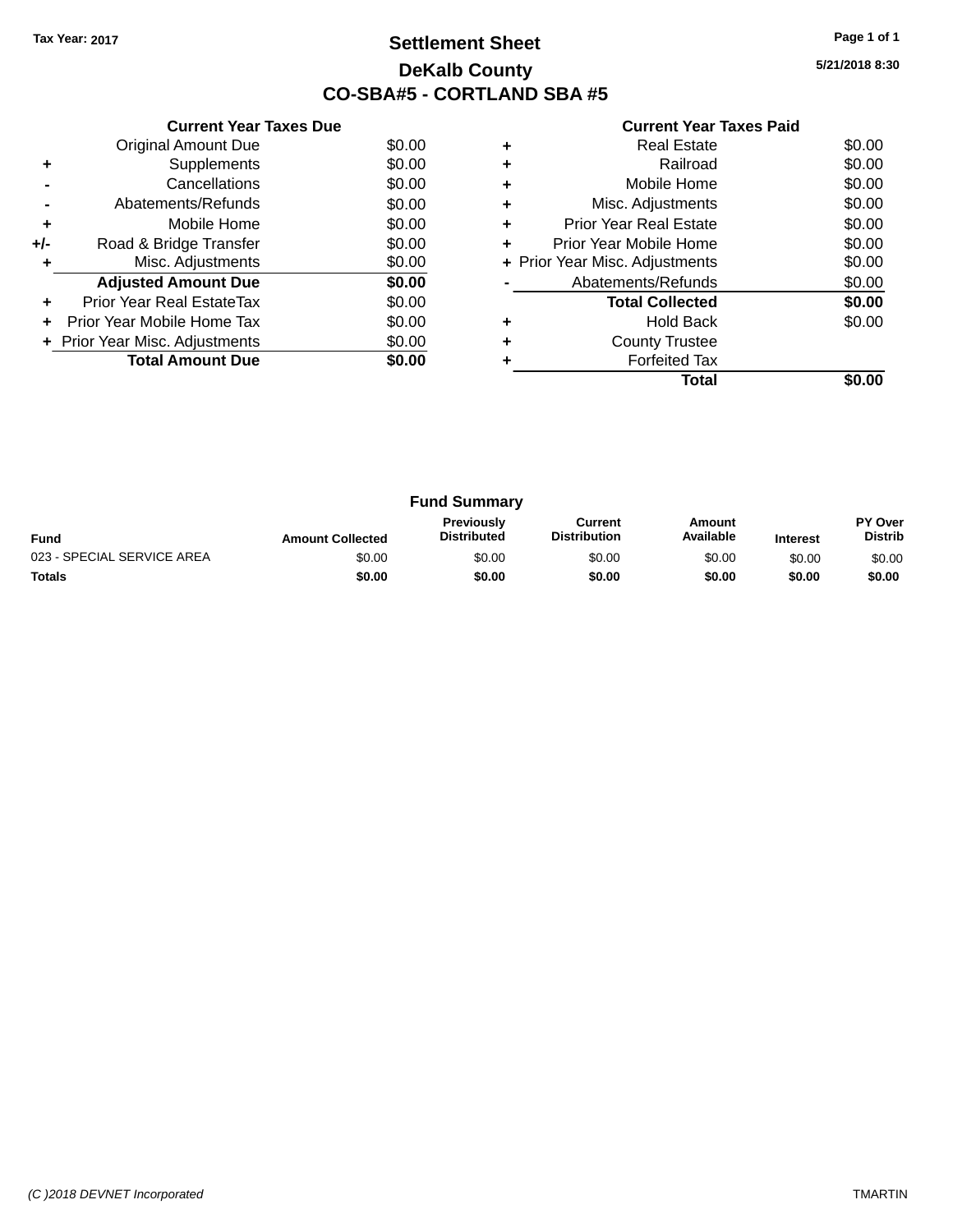## **Settlement Sheet Tax Year: 2017 Page 1 of 1 DeKalb County CO-SBA#6 - CORTLAND SBA #6**

| <b>Current Year Taxes Paid</b> |  |  |  |
|--------------------------------|--|--|--|
|--------------------------------|--|--|--|

|     | <b>Current Year Taxes Due</b>  |        |
|-----|--------------------------------|--------|
|     | Original Amount Due            | \$0.00 |
| ٠   | Supplements                    | \$0.00 |
|     | Cancellations                  | \$0.00 |
|     | Abatements/Refunds             | \$0.00 |
| ٠   | Mobile Home                    | \$0.00 |
| +/- | Road & Bridge Transfer         | \$0.00 |
| ٠   | Misc. Adjustments              | \$0.00 |
|     | <b>Adjusted Amount Due</b>     | \$0.00 |
| ٠   | Prior Year Real EstateTax      | \$0.00 |
|     | Prior Year Mobile Home Tax     | \$0.00 |
|     | + Prior Year Misc. Adjustments | \$0.00 |
|     | <b>Total Amount Due</b>        | \$0.00 |
|     |                                |        |

|   | Total                          |        |
|---|--------------------------------|--------|
|   | <b>Forfeited Tax</b>           |        |
|   | <b>County Trustee</b>          |        |
|   | <b>Hold Back</b>               | \$0.00 |
|   | <b>Total Collected</b>         | \$0.00 |
|   | Abatements/Refunds             | \$0.00 |
|   | + Prior Year Misc. Adjustments | \$0.00 |
|   | Prior Year Mobile Home         | \$0.00 |
| ٠ | <b>Prior Year Real Estate</b>  | \$0.00 |
| ٠ | Misc. Adjustments              | \$0.00 |
| ٠ | Mobile Home                    | \$0.00 |
|   | Railroad                       | \$0.00 |
|   | <b>Real Estate</b>             | \$0.00 |

| <b>Fund Summary</b>        |                         |                                         |                                |                     |                 |                                  |
|----------------------------|-------------------------|-----------------------------------------|--------------------------------|---------------------|-----------------|----------------------------------|
| <b>Fund</b>                | <b>Amount Collected</b> | <b>Previously</b><br><b>Distributed</b> | Current<br><b>Distribution</b> | Amount<br>Available | <b>Interest</b> | <b>PY Over</b><br><b>Distrib</b> |
| 023 - SPECIAL SERVICE AREA | \$0.00                  | \$0.00                                  | \$0.00                         | \$0.00              | \$0.00          | \$0.00                           |
| <b>Totals</b>              | \$0.00                  | \$0.00                                  | \$0.00                         | \$0.00              | \$0.00          | \$0.00                           |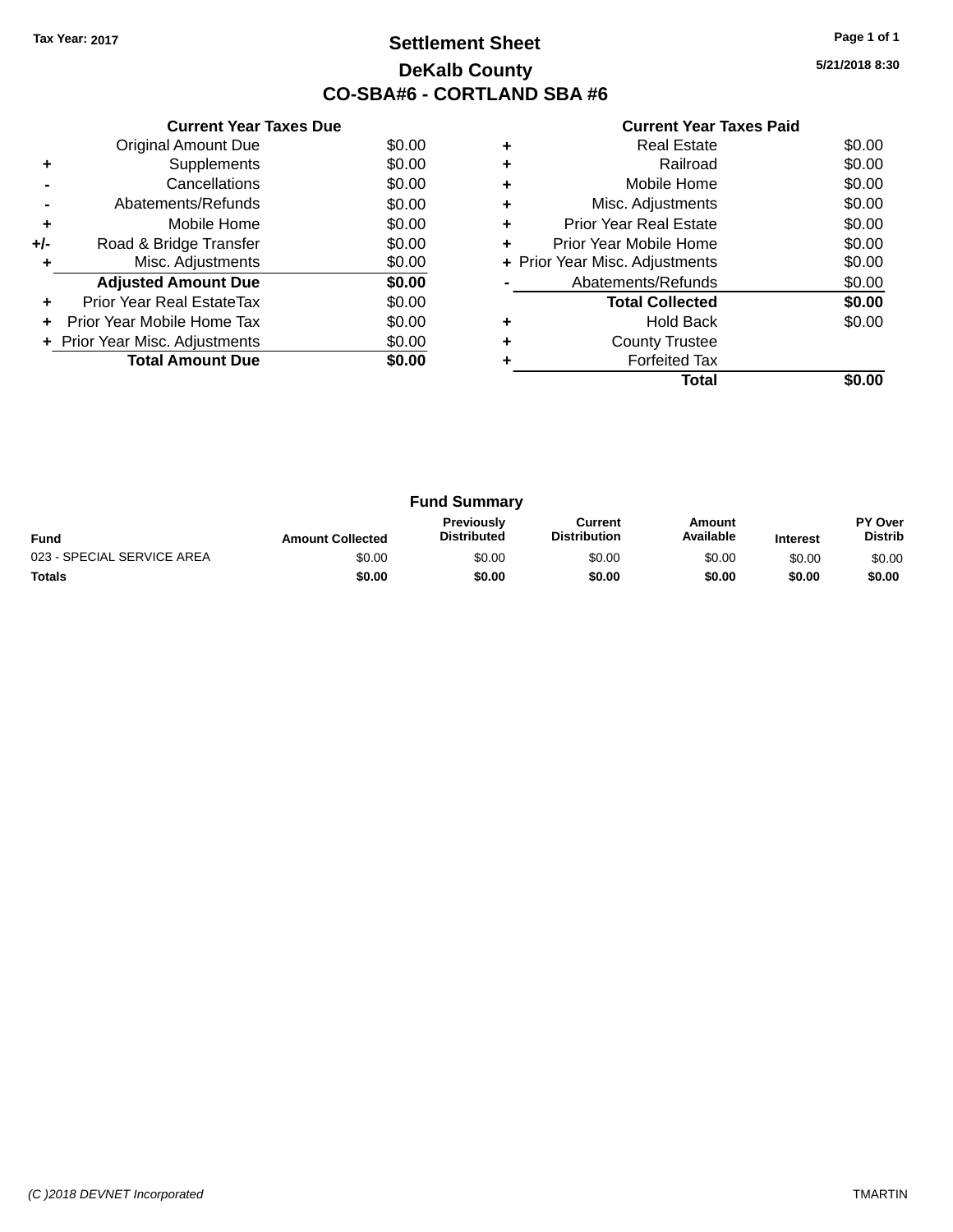### **Settlement Sheet Tax Year: 2017 Page 1 of 1 DeKalb County CO-SBA#9 - CORTLAND SBA #9**

**5/21/2018 8:30**

| <b>Current Year Taxes Due</b>           |              |  |  |  |
|-----------------------------------------|--------------|--|--|--|
| <b>Original Amount Due</b>              | \$189,796.00 |  |  |  |
| Supplements                             | \$2,063.00   |  |  |  |
| Cancellations                           | \$2,063.00   |  |  |  |
| Abatements/Refunds                      | \$0.00       |  |  |  |
| Mobile Home<br>٠                        |              |  |  |  |
| \$0.00<br>Road & Bridge Transfer<br>+/- |              |  |  |  |
| Misc. Adjustments                       | \$0.00       |  |  |  |
| <b>Adjusted Amount Due</b>              | \$189,796.00 |  |  |  |
| Prior Year Real EstateTax               | \$0.00       |  |  |  |
| Prior Year Mobile Home Tax              | \$0.00       |  |  |  |
| \$0.00<br>Prior Year Misc. Adjustments  |              |  |  |  |
| <b>Total Amount Due</b>                 | \$189.796.00 |  |  |  |
|                                         |              |  |  |  |

| ٠ | <b>Real Estate</b>             | \$6,189.00 |
|---|--------------------------------|------------|
| ٠ | Railroad                       | \$0.00     |
| ٠ | Mobile Home                    | \$0.00     |
| ٠ | Misc. Adjustments              | \$0.00     |
| ٠ | <b>Prior Year Real Estate</b>  | \$0.00     |
| ٠ | Prior Year Mobile Home         | \$0.00     |
|   | + Prior Year Misc. Adjustments | \$0.00     |
|   | Abatements/Refunds             | \$0.00     |
|   | <b>Total Collected</b>         | \$6,189.00 |
| ٠ | <b>Hold Back</b>               | \$0.00     |
| ٠ | <b>County Trustee</b>          |            |
| ٠ | <b>Forfeited Tax</b>           |            |
|   | <b>Total</b>                   | \$6,189.00 |
|   |                                |            |

|                            | <b>Distribution Summary</b> |                                  |                                       |                                |                 |                                  |
|----------------------------|-----------------------------|----------------------------------|---------------------------------------|--------------------------------|-----------------|----------------------------------|
|                            |                             |                                  | <b>Tax Distribution Date</b>          |                                |                 | <b>Amount</b>                    |
|                            |                             |                                  | 05/25/2018                            |                                |                 | \$6,189.00                       |
|                            |                             |                                  |                                       | <b>Totals: 1 Distributions</b> |                 | \$6,189.00                       |
|                            |                             |                                  | <b>Grand Totals: 1 Distributions</b>  |                                |                 | \$6,189.00                       |
|                            |                             | <b>Fund Summary</b>              |                                       |                                |                 |                                  |
| <b>Fund</b>                | <b>Amount Collected</b>     | Previously<br><b>Distributed</b> | <b>Current</b><br><b>Distribution</b> | Amount<br>Available            | <b>Interest</b> | <b>PY Over</b><br><b>Distrib</b> |
| 023 - SPECIAL SERVICE AREA | \$6,189.00                  | \$0.00                           | \$6,189.00                            | \$0.00                         | \$0.00          | \$0.00                           |
| <b>Totals</b>              | \$6,189.00                  | \$0.00                           | \$6,189.00                            | \$0.00                         | \$0.00          | \$0.00                           |
|                            |                             |                                  |                                       |                                |                 |                                  |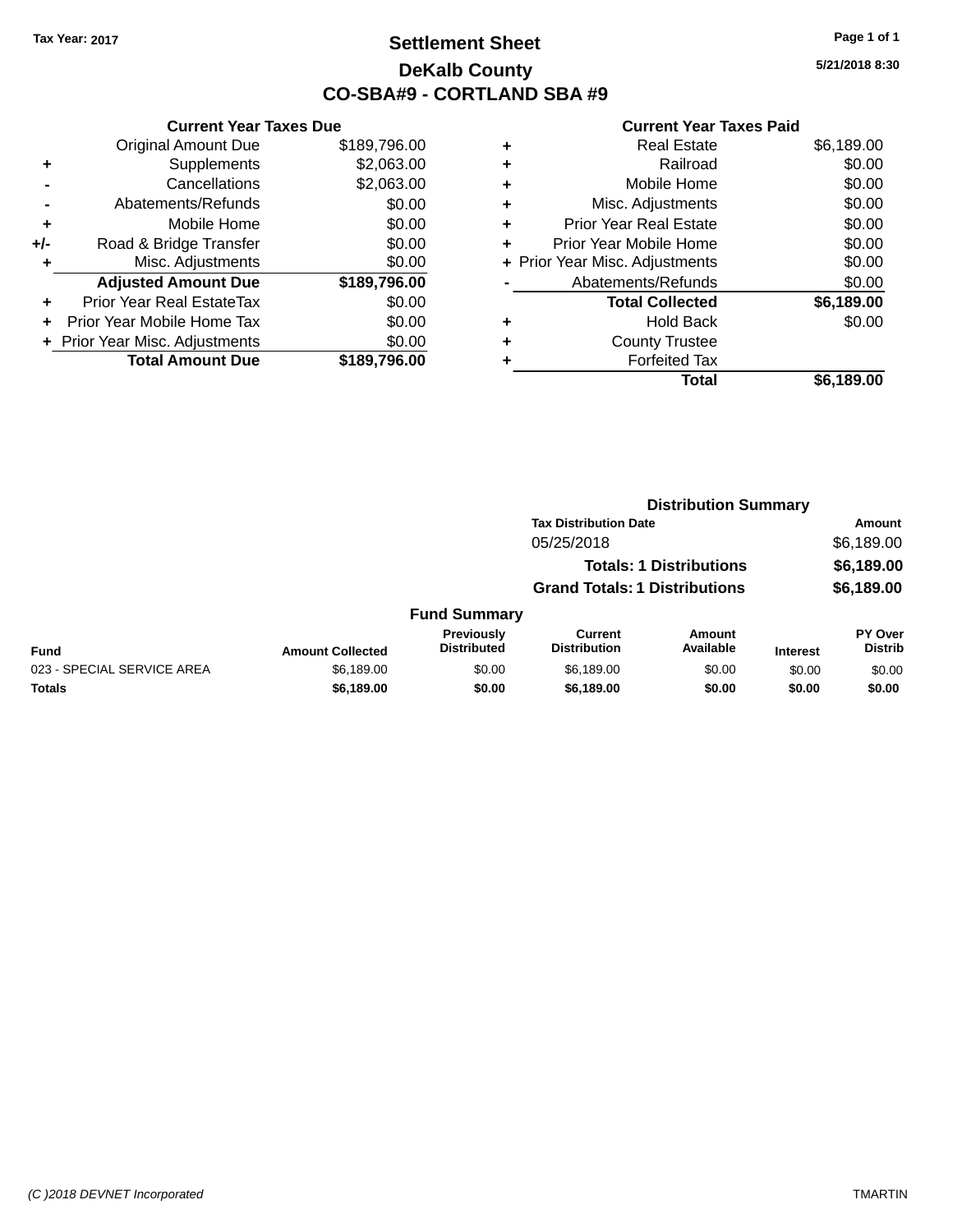### **Settlement Sheet Tax Year: 2017 Page 1 of 1 DeKalb County CO-SSA#1 - CORTLAND SBA #1**

**5/21/2018 8:30**

|     | <b>Current Year Taxes Due</b>  |              |
|-----|--------------------------------|--------------|
|     | <b>Original Amount Due</b>     | \$400,000.42 |
| ٠   | Supplements                    | \$1,716.74   |
|     | Cancellations                  | \$1,716.74   |
|     | Abatements/Refunds             | \$0.00       |
| ٠   | Mobile Home                    | \$0.00       |
| +/- | Road & Bridge Transfer         | \$0.00       |
| ٠   | Misc. Adjustments              | \$0.00       |
|     | <b>Adjusted Amount Due</b>     | \$400,000.42 |
|     | Prior Year Real EstateTax      | \$0.00       |
|     | Prior Year Mobile Home Tax     | \$0.00       |
|     | + Prior Year Misc. Adjustments | \$0.00       |
|     | <b>Total Amount Due</b>        | \$400,000.42 |
|     |                                |              |

| ٠ | <b>Real Estate</b>             | \$12,017.18 |
|---|--------------------------------|-------------|
| ٠ | Railroad                       | \$0.00      |
| ٠ | Mobile Home                    | \$0.00      |
| ٠ | Misc. Adjustments              | \$0.00      |
| ÷ | <b>Prior Year Real Estate</b>  | \$0.00      |
| ٠ | Prior Year Mobile Home         | \$0.00      |
|   | + Prior Year Misc. Adjustments | \$0.00      |
|   | Abatements/Refunds             | \$0.00      |
|   | <b>Total Collected</b>         | \$12,017.18 |
| ٠ | <b>Hold Back</b>               | \$0.00      |
| ٠ | <b>County Trustee</b>          |             |
|   | <b>Forfeited Tax</b>           |             |
|   | <b>Total</b>                   | \$12,017.18 |
|   |                                |             |

|                            |                         | <b>Distribution Summary</b>      |                                       |                                |                 |                           |  |
|----------------------------|-------------------------|----------------------------------|---------------------------------------|--------------------------------|-----------------|---------------------------|--|
|                            |                         |                                  | <b>Tax Distribution Date</b>          |                                | <b>Amount</b>   |                           |  |
|                            |                         |                                  | 05/25/2018                            |                                |                 | \$12,017.18               |  |
|                            |                         |                                  |                                       | <b>Totals: 1 Distributions</b> |                 | \$12,017.18               |  |
|                            |                         |                                  | <b>Grand Totals: 1 Distributions</b>  |                                |                 | \$12,017.18               |  |
|                            |                         | <b>Fund Summary</b>              |                                       |                                |                 |                           |  |
| <b>Fund</b>                | <b>Amount Collected</b> | Previously<br><b>Distributed</b> | <b>Current</b><br><b>Distribution</b> | Amount<br>Available            | <b>Interest</b> | PY Over<br><b>Distrib</b> |  |
| 023 - SPECIAL SERVICE AREA | \$12,017.18             | \$0.00                           | \$12,017.18                           | \$0.00                         | \$0.00          | \$0.00                    |  |
| <b>Totals</b>              | \$12,017.18             | \$0.00                           | \$12,017.18                           | \$0.00                         | \$0.00          | \$0.00                    |  |
|                            |                         |                                  |                                       |                                |                 |                           |  |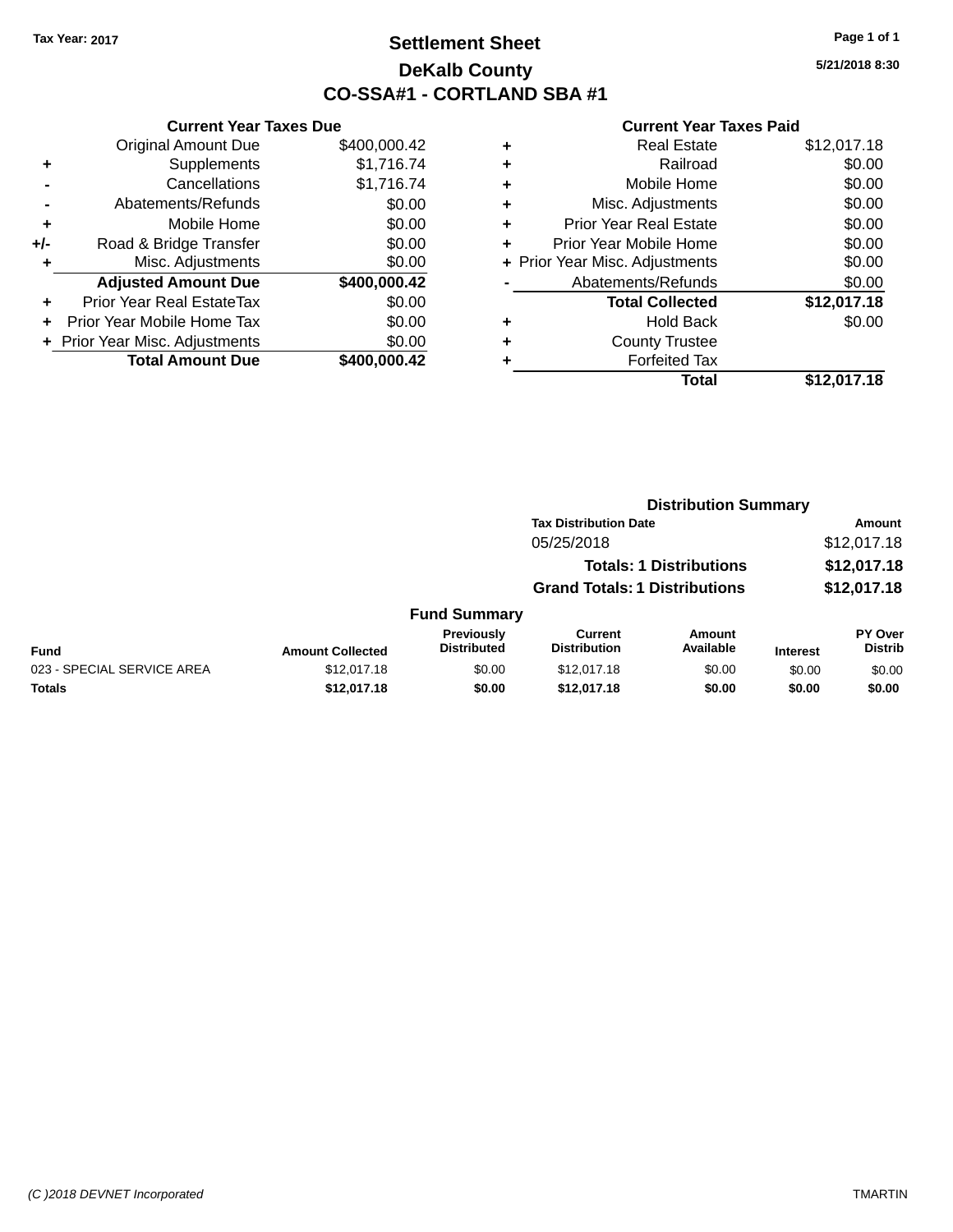### **Settlement Sheet Tax Year: 2017 Page 1 of 1 DeKalb County CO-SSA#4 - CORTLAND SBA #4**

**5/21/2018 8:30**

|     | <b>Current Year Taxes Due</b>  |        |
|-----|--------------------------------|--------|
|     | <b>Original Amount Due</b>     | \$0.00 |
| ٠   | Supplements                    | \$0.00 |
|     | Cancellations                  | \$0.00 |
|     | Abatements/Refunds             | \$0.00 |
| ٠   | Mobile Home                    | \$0.00 |
| +/- | Road & Bridge Transfer         | \$0.00 |
| ٠   | Misc. Adjustments              | \$0.00 |
|     | <b>Adjusted Amount Due</b>     | \$0.00 |
| ٠   | Prior Year Real EstateTax      | \$0.00 |
| ÷   | Prior Year Mobile Home Tax     | \$0.00 |
|     | + Prior Year Misc. Adjustments | \$0.00 |
|     | <b>Total Amount Due</b>        | \$0.00 |
|     |                                |        |

|   | Total                          |        |
|---|--------------------------------|--------|
|   | <b>Forfeited Tax</b>           |        |
|   | <b>County Trustee</b>          |        |
|   | <b>Hold Back</b>               | \$0.00 |
|   | <b>Total Collected</b>         | \$0.00 |
|   | Abatements/Refunds             | \$0.00 |
|   | + Prior Year Misc. Adjustments | \$0.00 |
| ٠ | Prior Year Mobile Home         | \$0.00 |
| ٠ | <b>Prior Year Real Estate</b>  | \$0.00 |
| ٠ | Misc. Adjustments              | \$0.00 |
|   | Mobile Home                    | \$0.00 |
|   | Railroad                       | \$0.00 |
|   | <b>Real Estate</b>             | \$0.00 |

| <b>Fund Summary</b>        |                         |                                         |                                |                     |                 |                           |
|----------------------------|-------------------------|-----------------------------------------|--------------------------------|---------------------|-----------------|---------------------------|
| <b>Fund</b>                | <b>Amount Collected</b> | <b>Previously</b><br><b>Distributed</b> | Current<br><b>Distribution</b> | Amount<br>Available | <b>Interest</b> | PY Over<br><b>Distrib</b> |
| 023 - SPECIAL SERVICE AREA | \$0.00                  | \$0.00                                  | \$0.00                         | \$0.00              | \$0.00          | \$0.00                    |
| <b>Totals</b>              | \$0.00                  | \$0.00                                  | \$0.00                         | \$0.00              | \$0.00          | \$0.00                    |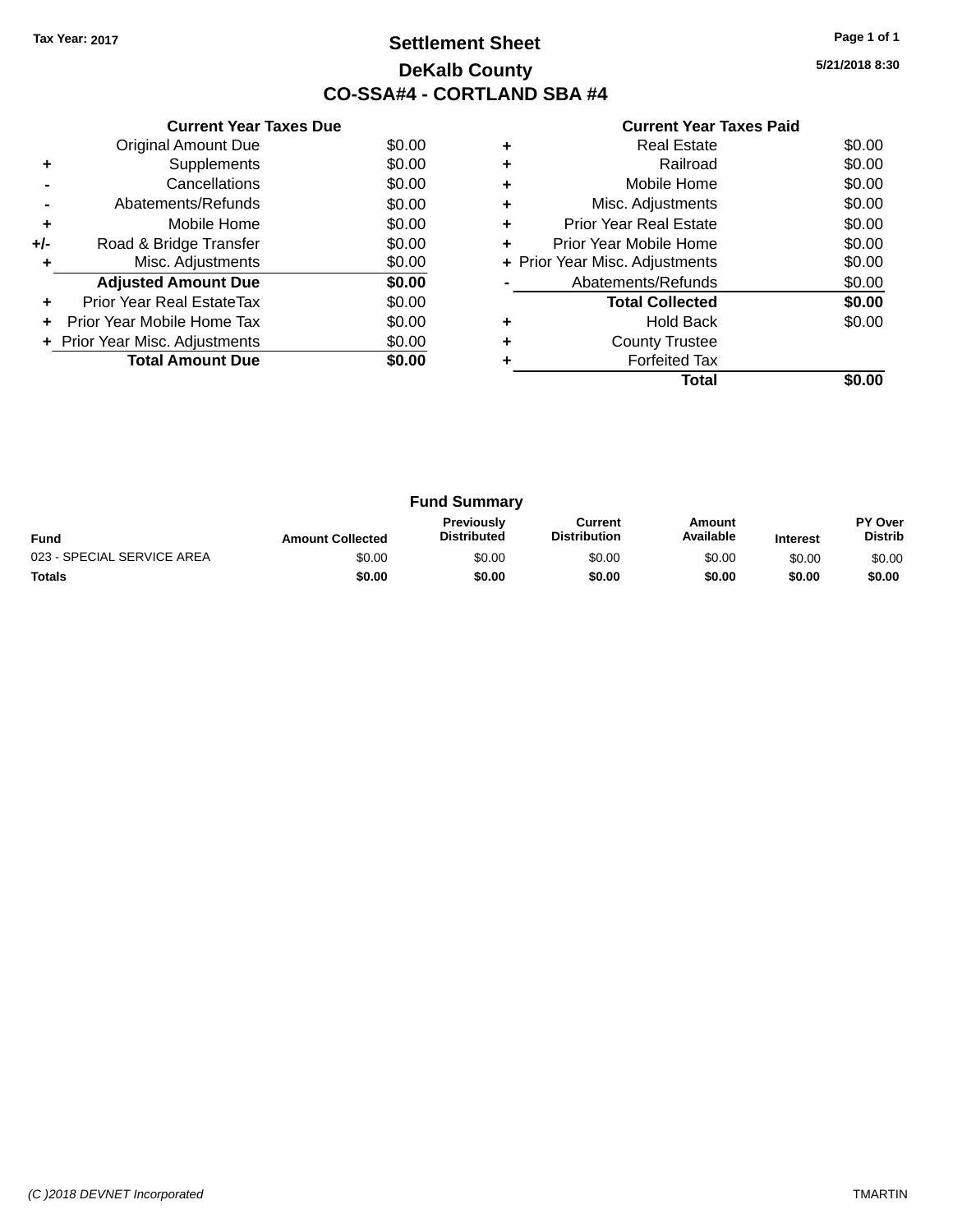### **Settlement Sheet Tax Year: 2017 Page 1 of 1 DeKalb County CO-SSA#7 - CORTLAND SBA #7**

**5/21/2018 8:30**

|     | <b>Current Year Taxes Due</b>  |        |  |  |  |  |
|-----|--------------------------------|--------|--|--|--|--|
|     | <b>Original Amount Due</b>     | \$0.00 |  |  |  |  |
| ٠   | Supplements                    | \$0.00 |  |  |  |  |
|     | Cancellations                  | \$0.00 |  |  |  |  |
|     | Abatements/Refunds             | \$0.00 |  |  |  |  |
| ÷   | Mobile Home                    | \$0.00 |  |  |  |  |
| +/- | Road & Bridge Transfer         | \$0.00 |  |  |  |  |
|     | Misc. Adjustments              | \$0.00 |  |  |  |  |
|     | <b>Adjusted Amount Due</b>     | \$0.00 |  |  |  |  |
|     | Prior Year Real EstateTax      | \$0.00 |  |  |  |  |
|     | Prior Year Mobile Home Tax     | \$0.00 |  |  |  |  |
|     | + Prior Year Misc. Adjustments | \$0.00 |  |  |  |  |
|     | <b>Total Amount Due</b>        | \$0.00 |  |  |  |  |
|     |                                |        |  |  |  |  |

|   | Total                          |        |
|---|--------------------------------|--------|
|   | <b>Forfeited Tax</b>           |        |
|   | <b>County Trustee</b>          |        |
|   | <b>Hold Back</b>               | \$0.00 |
|   | <b>Total Collected</b>         | \$0.00 |
|   | Abatements/Refunds             | \$0.00 |
|   | + Prior Year Misc. Adjustments | \$0.00 |
|   | Prior Year Mobile Home         | \$0.00 |
| ٠ | Prior Year Real Estate         | \$0.00 |
| ٠ | Misc. Adjustments              | \$0.00 |
| ٠ | Mobile Home                    | \$0.00 |
|   | Railroad                       | \$0.00 |
|   | Real Estate                    | \$0.00 |

| <b>Fund Summary</b>        |                         |                                         |                                |                     |                 |                                  |
|----------------------------|-------------------------|-----------------------------------------|--------------------------------|---------------------|-----------------|----------------------------------|
| <b>Fund</b>                | <b>Amount Collected</b> | <b>Previously</b><br><b>Distributed</b> | Current<br><b>Distribution</b> | Amount<br>Available | <b>Interest</b> | <b>PY Over</b><br><b>Distrib</b> |
| 023 - SPECIAL SERVICE AREA | \$0.00                  | \$0.00                                  | \$0.00                         | \$0.00              | \$0.00          | \$0.00                           |
| <b>Totals</b>              | \$0.00                  | \$0.00                                  | \$0.00                         | \$0.00              | \$0.00          | \$0.00                           |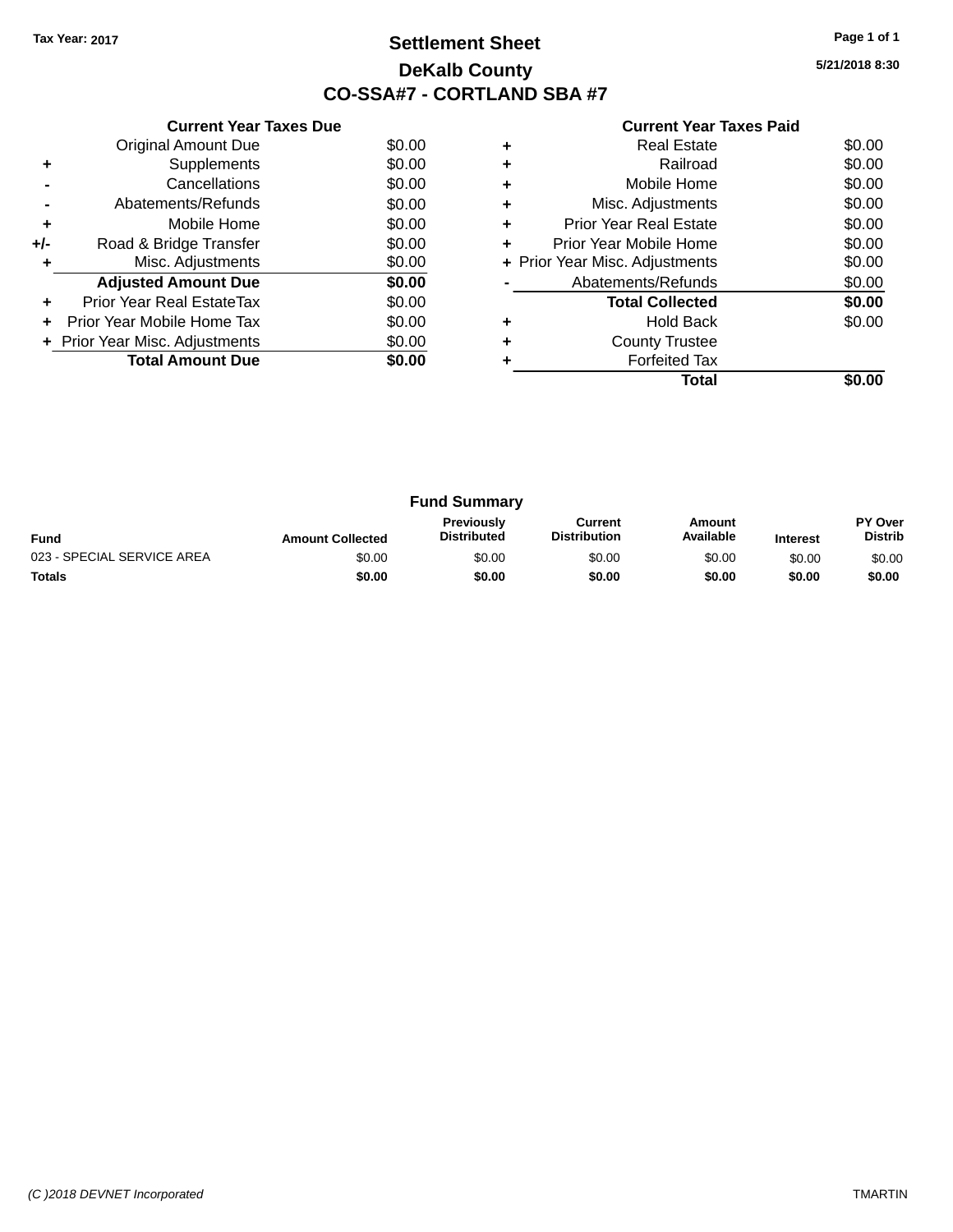### **Settlement Sheet Tax Year: 2017 Page 1 of 1 DeKalb County CO-SSA#8 - CORTLAND SBA #8**

**5/21/2018 8:30**

|     | <b>Current Year Taxes Due</b>  |        |  |  |  |  |  |
|-----|--------------------------------|--------|--|--|--|--|--|
|     | <b>Original Amount Due</b>     | \$0.00 |  |  |  |  |  |
| ٠   | Supplements                    | \$0.00 |  |  |  |  |  |
|     | Cancellations                  | \$0.00 |  |  |  |  |  |
|     | Abatements/Refunds             | \$0.00 |  |  |  |  |  |
| ٠   | Mobile Home                    | \$0.00 |  |  |  |  |  |
| +/- | Road & Bridge Transfer         | \$0.00 |  |  |  |  |  |
| ٠   | Misc. Adjustments              | \$0.00 |  |  |  |  |  |
|     | <b>Adjusted Amount Due</b>     | \$0.00 |  |  |  |  |  |
| ٠   | Prior Year Real EstateTax      | \$0.00 |  |  |  |  |  |
| ÷   | Prior Year Mobile Home Tax     | \$0.00 |  |  |  |  |  |
|     | + Prior Year Misc. Adjustments | \$0.00 |  |  |  |  |  |
|     | <b>Total Amount Due</b>        | \$0.00 |  |  |  |  |  |
|     |                                |        |  |  |  |  |  |

|   | Total                          |        |
|---|--------------------------------|--------|
|   | <b>Forfeited Tax</b>           |        |
|   | <b>County Trustee</b>          |        |
|   | <b>Hold Back</b>               | \$0.00 |
|   | <b>Total Collected</b>         | \$0.00 |
|   | Abatements/Refunds             | \$0.00 |
|   | + Prior Year Misc. Adjustments | \$0.00 |
| ٠ | Prior Year Mobile Home         | \$0.00 |
| ٠ | Prior Year Real Estate         | \$0.00 |
| ٠ | Misc. Adjustments              | \$0.00 |
|   | Mobile Home                    | \$0.00 |
|   | Railroad                       | \$0.00 |
|   | <b>Real Estate</b>             | \$0.00 |

| <b>Fund Summary</b>        |                         |                                         |                                |                     |                 |                           |
|----------------------------|-------------------------|-----------------------------------------|--------------------------------|---------------------|-----------------|---------------------------|
| <b>Fund</b>                | <b>Amount Collected</b> | <b>Previously</b><br><b>Distributed</b> | Current<br><b>Distribution</b> | Amount<br>Available | <b>Interest</b> | PY Over<br><b>Distrib</b> |
| 023 - SPECIAL SERVICE AREA | \$0.00                  | \$0.00                                  | \$0.00                         | \$0.00              | \$0.00          | \$0.00                    |
| <b>Totals</b>              | \$0.00                  | \$0.00                                  | \$0.00                         | \$0.00              | \$0.00          | \$0.00                    |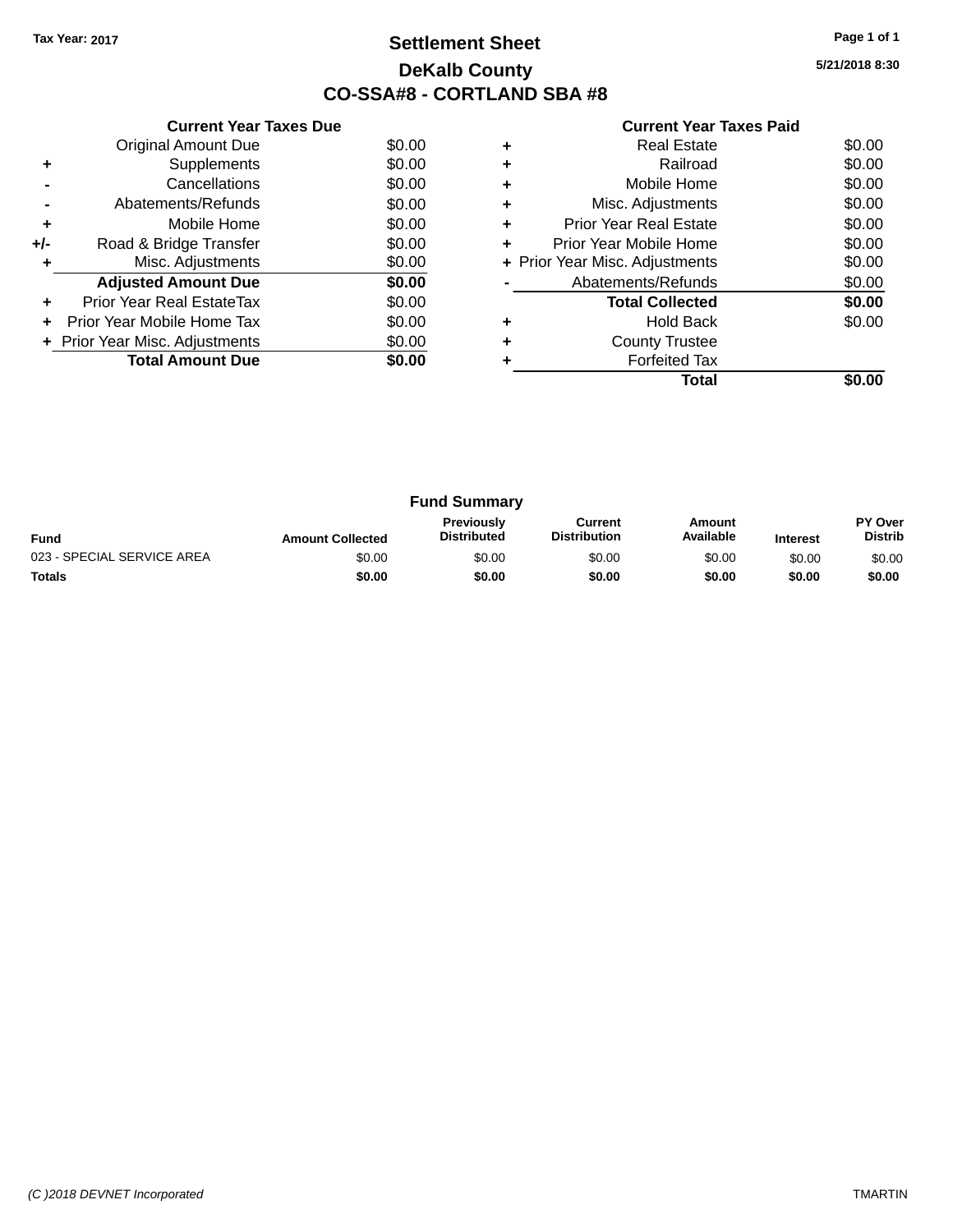## **Settlement Sheet Tax Year: 2017 Page 1 of 1 DeKalb County MA-DK #3 - MALTA DEKALB DRAINAGE #3**

|     | <b>Current Year Taxes Due</b> |            |
|-----|-------------------------------|------------|
|     | <b>Original Amount Due</b>    | \$3,756.78 |
| ٠   | Supplements                   | \$0.00     |
|     | Cancellations                 | \$0.00     |
|     | Abatements/Refunds            | \$0.00     |
| ٠   | Mobile Home                   | \$0.00     |
| +/- | Road & Bridge Transfer        | \$0.00     |
| ٠   | Misc. Adjustments             | \$0.00     |
|     | <b>Adjusted Amount Due</b>    | \$3,756.78 |
| ٠   | Prior Year Real EstateTax     | \$0.00     |
|     | Prior Year Mobile Home Tax    | \$0.00     |
|     | Prior Year Misc. Adjustments  | \$0.00     |
|     | <b>Total Amount Due</b>       | \$3,756.78 |

|   | <b>Current Year Taxes Paid</b> |          |
|---|--------------------------------|----------|
| ٠ | <b>Real Estate</b>             | \$179.21 |
| ٠ | Railroad                       | \$0.00   |
| ٠ | Mobile Home                    | \$0.00   |
| ٠ | Misc. Adjustments              | \$0.00   |
| ٠ | <b>Prior Year Real Estate</b>  | \$0.00   |
| ٠ | Prior Year Mobile Home         | \$0.00   |
|   | + Prior Year Misc. Adjustments | \$0.00   |
|   | Abatements/Refunds             | \$0.00   |
|   | <b>Total Collected</b>         | \$179.21 |
| ٠ | Hold Back                      | \$0.00   |
|   | <b>County Trustee</b>          |          |
|   | <b>Forfeited Tax</b>           |          |
|   | Total                          | .21      |

|                 |                         | <b>Distribution Summary</b>          |                                |                                |                 |                           |  |
|-----------------|-------------------------|--------------------------------------|--------------------------------|--------------------------------|-----------------|---------------------------|--|
|                 |                         |                                      | <b>Tax Distribution Date</b>   |                                |                 | <b>Amount</b>             |  |
|                 |                         |                                      | 05/25/2018                     |                                |                 | \$179.21                  |  |
|                 |                         |                                      |                                | <b>Totals: 1 Distributions</b> |                 | \$179.21                  |  |
|                 |                         | <b>Grand Totals: 1 Distributions</b> |                                |                                |                 | \$179.21                  |  |
|                 |                         | <b>Fund Summary</b>                  |                                |                                |                 |                           |  |
| <b>Fund</b>     | <b>Amount Collected</b> | Previously<br><b>Distributed</b>     | Current<br><b>Distribution</b> | <b>Amount</b><br>Available     | <b>Interest</b> | PY Over<br><b>Distrib</b> |  |
| 001 - CORPORATE | \$179.21                | \$0.00                               | \$179.21                       | \$0.00                         | \$0.00          | \$0.00                    |  |
| <b>Totals</b>   | \$179.21                | \$0.00                               | \$179.21                       | \$0.00                         | \$0.00          | \$0.00                    |  |
|                 |                         |                                      |                                |                                |                 |                           |  |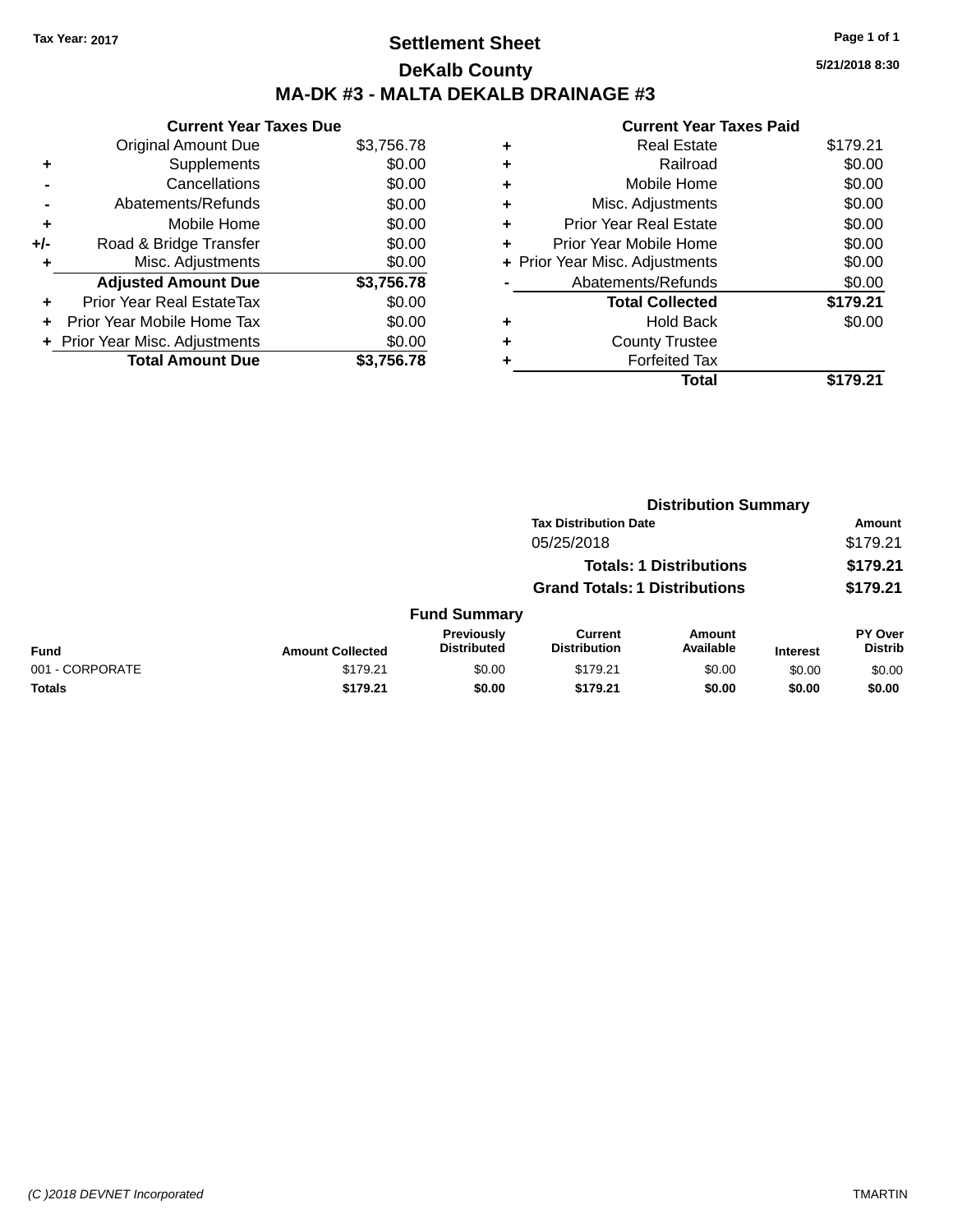### **Settlement Sheet Tax Year: 2017 Page 1 of 1 DeKalb County MAMIAFDK - MA-MI-AF-DK DRAINAGE #11**

**Current Year Taxes Due** Original Amount Due \$18,774.56 **+** Supplements \$0.00 **-** Cancellations \$0.00 **-** Abatements/Refunds \$0.00 **+** Mobile Home \$0.00 **+/-** Road & Bridge Transfer \$0.00 **+** Misc. Adjustments \$0.00 **Adjusted Amount Due \$18,774.56 +** Prior Year Real EstateTax \$0.00 **+** Prior Year Mobile Home Tax \$0.00 **+** Prior Year Misc. Adjustments \$0.00<br> **Total Amount Due** \$18,774.56 **Total Amount Due** 

|   | <b>Real Estate</b>             | \$2,753.90 |
|---|--------------------------------|------------|
| ٠ | Railroad                       | \$0.00     |
| ٠ | Mobile Home                    | \$0.00     |
| ٠ | Misc. Adjustments              | \$0.00     |
| ٠ | <b>Prior Year Real Estate</b>  | \$0.00     |
| ٠ | Prior Year Mobile Home         | \$0.00     |
|   | + Prior Year Misc. Adjustments | \$0.00     |
|   | Abatements/Refunds             | \$0.00     |
|   | <b>Total Collected</b>         | \$2,753.90 |
| ٠ | <b>Hold Back</b>               | \$0.00     |
| ٠ | <b>County Trustee</b>          |            |
| ٠ | <b>Forfeited Tax</b>           |            |
|   | Total                          | \$2,753.90 |
|   |                                |            |

|                 |                         | <b>Distribution Summary</b>      |                                                                        |                     |                 |                                  |  |
|-----------------|-------------------------|----------------------------------|------------------------------------------------------------------------|---------------------|-----------------|----------------------------------|--|
|                 |                         |                                  | <b>Tax Distribution Date</b>                                           |                     |                 | Amount                           |  |
|                 | 05/25/2018              |                                  |                                                                        |                     | \$2,753.90      |                                  |  |
|                 |                         |                                  | <b>Totals: 1 Distributions</b><br><b>Grand Totals: 1 Distributions</b> |                     |                 | \$2,753.90<br>\$2,753.90         |  |
|                 |                         |                                  |                                                                        |                     |                 |                                  |  |
|                 |                         | <b>Fund Summary</b>              |                                                                        |                     |                 |                                  |  |
| Fund            | <b>Amount Collected</b> | Previously<br><b>Distributed</b> | <b>Current</b><br><b>Distribution</b>                                  | Amount<br>Available | <b>Interest</b> | <b>PY Over</b><br><b>Distrib</b> |  |
| 001 - CORPORATE | \$2,753.90              | \$0.00                           | \$2,753.90                                                             | \$0.00              | \$0.00          | \$0.00                           |  |
| Totals          | \$2,753.90              | \$0.00                           | \$2,753.90                                                             | \$0.00              | \$0.00          | \$0.00                           |  |
|                 |                         |                                  |                                                                        |                     |                 |                                  |  |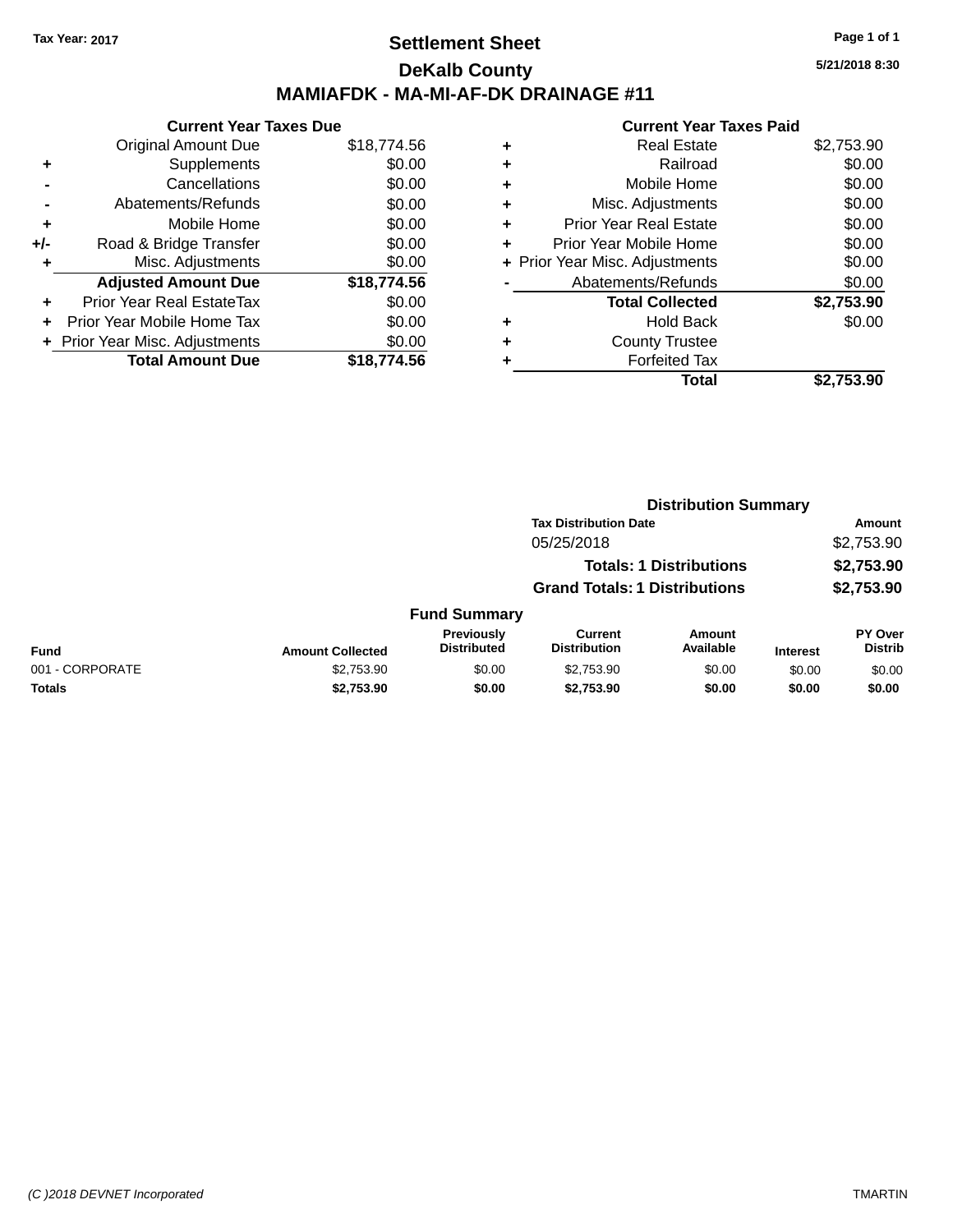### **Settlement Sheet Tax Year: 2017 Page 1 of 1 DeKalb County MY-DK #2 - MAYFIELD DEKALB DRAINAGE**

**Current Year Taxes Due** Original Amount Due \$2,412.66 **+** Supplements \$0.00 **-** Cancellations \$0.00 **-** Abatements/Refunds \$0.00 **+** Mobile Home \$0.00 **+/-** Road & Bridge Transfer \$0.00 **+** Misc. Adjustments \$0.00 **Adjusted Amount Due \$2,412.66 +** Prior Year Real EstateTax \$0.00 **+** Prior Year Mobile Home Tax \$0.00 **+** Prior Year Misc. Adjustments  $$0.00$ **Total Amount Due \$2,412.66**

### **Current Year Taxes Paid +** Real Estate \$120.15 **+** Railroad \$0.00 **+** Mobile Home \$0.00 **+** Misc. Adjustments \$0.00 **+** Prior Year Real Estate \$0.00 **+** Prior Year Mobile Home \$0.00 **+** Prior Year Misc. Adjustments  $$0.00$ Abatements/Refunds \$0.00 **Total Collected \$120.15 +** Hold Back \$0.00 **+** County Trustee **+** Forfeited Tax **Total \$120.15**

|                 | <b>Distribution Summary</b> |                                  |                                       |                                |                 |                                  |  |
|-----------------|-----------------------------|----------------------------------|---------------------------------------|--------------------------------|-----------------|----------------------------------|--|
|                 |                             | <b>Tax Distribution Date</b>     |                                       |                                |                 | Amount                           |  |
| 05/25/2018      |                             |                                  |                                       |                                | \$120.15        |                                  |  |
|                 |                             |                                  |                                       | <b>Totals: 1 Distributions</b> |                 | \$120.15                         |  |
|                 |                             |                                  | <b>Grand Totals: 1 Distributions</b>  |                                |                 | \$120.15                         |  |
|                 |                             | <b>Fund Summary</b>              |                                       |                                |                 |                                  |  |
| Fund            | <b>Amount Collected</b>     | Previously<br><b>Distributed</b> | <b>Current</b><br><b>Distribution</b> | Amount<br>Available            | <b>Interest</b> | <b>PY Over</b><br><b>Distrib</b> |  |
| 001 - CORPORATE | \$120.15                    | \$0.00                           | \$120.15                              | \$0.00                         | \$0.00          | \$0.00                           |  |
| Totals          | \$120.15                    | \$0.00                           | \$120.15                              | \$0.00                         | \$0.00          | \$0.00                           |  |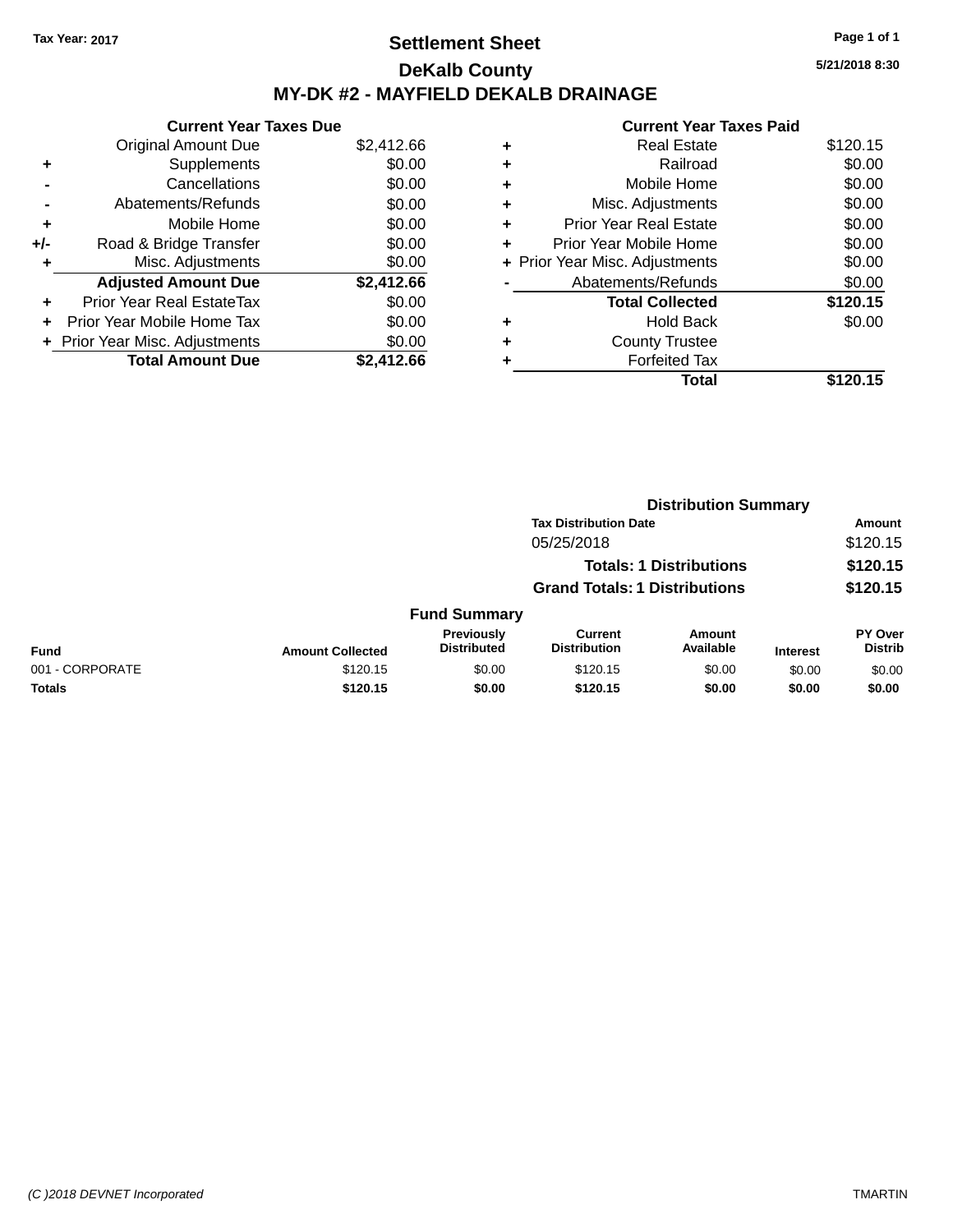### **Settlement Sheet Tax Year: 2017 Page 1 of 1 DeKalb County NO-LR-SA # - NO-LR-SA DRAINAGE #10**

**5/21/2018 8:30**

|     | <b>Current Year Taxes Due</b>    |             |
|-----|----------------------------------|-------------|
|     | <b>Original Amount Due</b>       | \$50,220.36 |
| ٠   | Supplements                      | \$223.08    |
|     | Cancellations                    | \$223.08    |
|     | Abatements/Refunds               | \$0.00      |
| ٠   | Mobile Home                      | \$0.00      |
| +/- | Road & Bridge Transfer           | \$0.00      |
| ٠   | Misc. Adjustments                | \$0.00      |
|     | <b>Adjusted Amount Due</b>       | \$50,220.36 |
| ٠   | <b>Prior Year Real EstateTax</b> | \$0.00      |
| ÷   | Prior Year Mobile Home Tax       | \$0.00      |
|     | + Prior Year Misc. Adjustments   | \$118.86    |
|     | <b>Total Amount Due</b>          | \$50,339.22 |

| ٠ | <b>Real Estate</b>             | \$7,008.53 |
|---|--------------------------------|------------|
| ٠ | Railroad                       | \$0.00     |
| ٠ | Mobile Home                    | \$0.00     |
| ٠ | Misc. Adjustments              | \$0.00     |
| ٠ | <b>Prior Year Real Estate</b>  | \$0.00     |
| ٠ | Prior Year Mobile Home         | \$0.00     |
|   | + Prior Year Misc. Adjustments | \$118.86   |
|   | Abatements/Refunds             | \$0.00     |
|   | <b>Total Collected</b>         | \$7,127.39 |
| ٠ | <b>Hold Back</b>               | \$0.00     |
|   | <b>County Trustee</b>          |            |
|   | <b>Forfeited Tax</b>           |            |
|   | <b>Total</b>                   | \$7.127.39 |
|   |                                |            |

|                                                                                                          |                           |                                        | <b>Distribution Summary</b><br><b>Tax Distribution Date</b><br>Amount |                                |                 |                           |  |
|----------------------------------------------------------------------------------------------------------|---------------------------|----------------------------------------|-----------------------------------------------------------------------|--------------------------------|-----------------|---------------------------|--|
|                                                                                                          |                           |                                        |                                                                       |                                |                 |                           |  |
|                                                                                                          |                           |                                        | 05/25/2018                                                            |                                |                 | \$7,127.39                |  |
|                                                                                                          |                           |                                        |                                                                       | <b>Totals: 1 Distributions</b> |                 | \$7,127.39                |  |
|                                                                                                          |                           |                                        | <b>Grand Totals: 1 Distributions</b>                                  |                                |                 | \$7,127.39                |  |
|                                                                                                          |                           | <b>Fund Summary</b>                    |                                                                       |                                |                 |                           |  |
| <b>Fund</b>                                                                                              | <b>Amount Collected</b>   | Previously<br><b>Distributed</b>       | Current<br><b>Distribution</b>                                        | Amount<br>Available            | <b>Interest</b> | PY Over<br><b>Distrib</b> |  |
| 001 - CORPORATE                                                                                          | \$7,127.39                | \$0.00                                 | \$7,127.39                                                            | \$0.00                         | \$0.00          | \$0.00                    |  |
| <b>Totals</b>                                                                                            | \$7,127.39                | \$0.00                                 | \$7,127.39                                                            | \$0.00                         | \$0.00          | \$0.00                    |  |
|                                                                                                          |                           | <b>Miscellaneous Adjustment Detail</b> |                                                                       |                                |                 |                           |  |
| <b>Source</b><br>Year                                                                                    | <b>Account Type</b>       | <b>Amount Adjustment Description</b>   |                                                                       |                                |                 |                           |  |
| DR - Drainage<br>2016                                                                                    | <b>Back Tax Collected</b> |                                        | \$29.76 DOBSON REDEMPTION 19-26-481-012 by TBA                        |                                |                 |                           |  |
| 2016 DR - Drainage<br>\$89.10 CHICAGO TITLE LAND TR CO 19-26-484-016 by TBA<br><b>Back Tax Collected</b> |                           |                                        |                                                                       |                                |                 |                           |  |
| <b>Totals 2 entries</b>                                                                                  |                           | \$118.86                               |                                                                       |                                |                 |                           |  |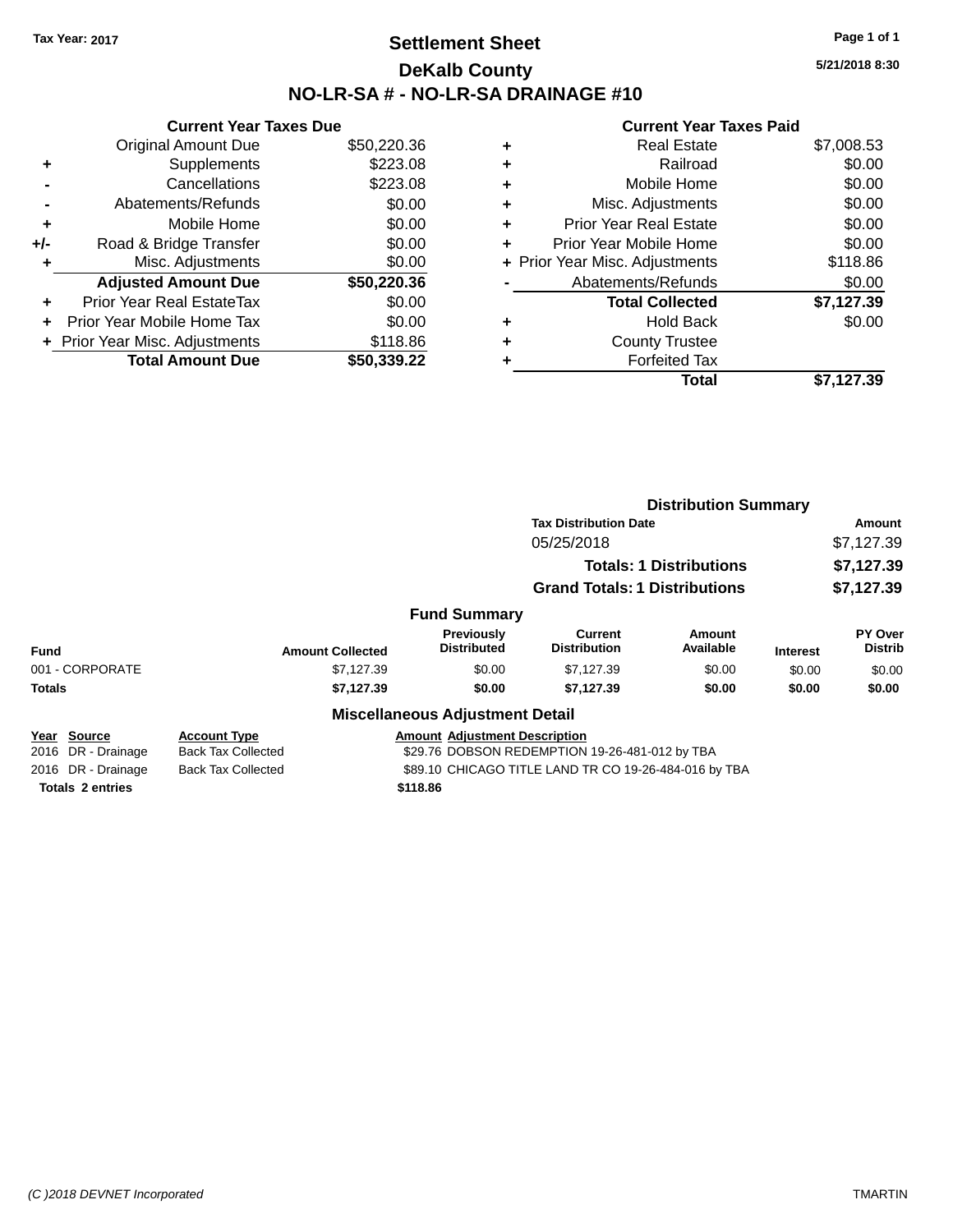## **Settlement Sheet Tax Year: 2017 Page 1 of 1 DeKalb County NORMAL #13 - NORMAL DRAINAGE DISTRICT**

**Current Year Taxes Due** Original Amount Due \$0.00<br>Supplements \$0.00 **+** Supplements **-** Cancellations \$0.00 **-** Abatements/Refunds \$0.00 **+** Mobile Home \$0.00 **+/-** Road & Bridge Transfer \$0.00<br> **+** Misc. Adjustments \$0.00 **+** Misc. Adjustments Adjusted Amount Due \$0.00 **+** Prior Year Real EstateTax \$0.00 **+** Prior Year Mobile Home Tax \$0.00 **+ Prior Year Misc. Adjustments**  $$0.00$ **Total Amount Due \$0.00** 

|   | <b>Current Year Taxes Paid</b> |        |
|---|--------------------------------|--------|
| ٠ | <b>Real Estate</b>             | \$0.00 |
| ٠ | Railroad                       | \$0.00 |
| ٠ | Mobile Home                    | \$0.00 |
|   | Misc. Adjustments              | \$0.00 |
| ٠ | <b>Prior Year Real Estate</b>  | \$0.00 |
| ٠ | Prior Year Mobile Home         | \$0.00 |
|   | + Prior Year Misc. Adjustments | \$0.00 |
|   | Abatements/Refunds             | \$0.00 |
|   | <b>Total Collected</b>         | \$0.00 |
|   | <b>Hold Back</b>               | \$0.00 |
| ٠ | <b>County Trustee</b>          |        |
|   | <b>Forfeited Tax</b>           |        |
|   | Total                          |        |

| <b>Fund Summary</b> |                         |                                         |                                |                     |                 |                                  |
|---------------------|-------------------------|-----------------------------------------|--------------------------------|---------------------|-----------------|----------------------------------|
| <b>Fund</b>         | <b>Amount Collected</b> | <b>Previously</b><br><b>Distributed</b> | Current<br><b>Distribution</b> | Amount<br>Available | <b>Interest</b> | <b>PY Over</b><br><b>Distrib</b> |
| 001 - CORPORATE     | \$0.00                  | \$0.00                                  | \$0.00                         | \$0.00              | \$0.00          | \$0.00                           |
| <b>Totals</b>       | \$0.00                  | \$0.00                                  | \$0.00                         | \$0.00              | \$0.00          | \$0.00                           |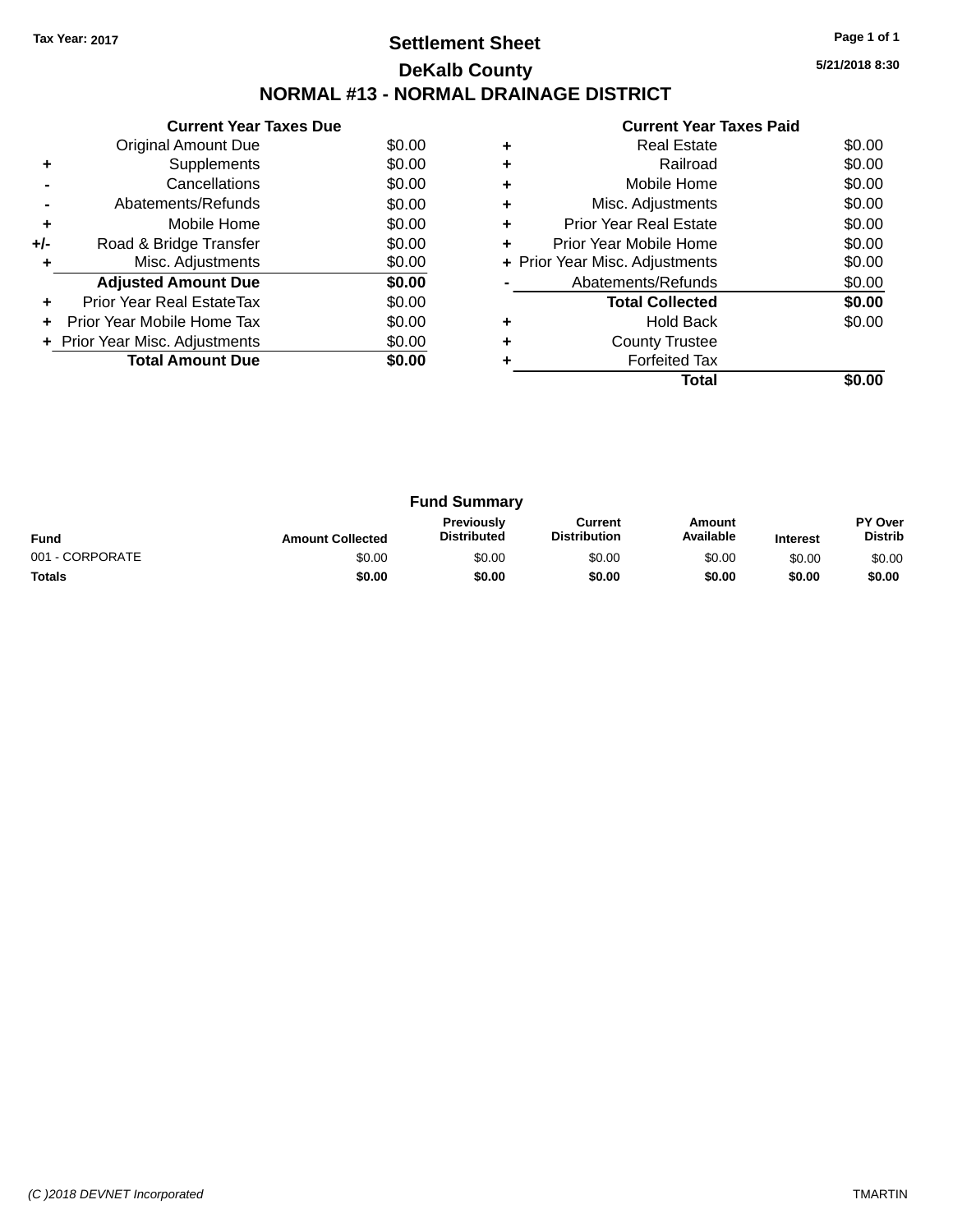### **Settlement Sheet Tax Year: 2017 Page 1 of 1 DeKalb County SH-MI #6 - SHABBONA/MILAN DRAINAGE**

**5/21/2018 8:30**

|     | <b>Current Year Taxes Due</b> |             |
|-----|-------------------------------|-------------|
|     | <b>Original Amount Due</b>    | \$10,910.60 |
| ٠   | Supplements                   | \$0.00      |
|     | Cancellations                 | \$0.00      |
|     | Abatements/Refunds            | \$0.00      |
| ٠   | Mobile Home                   | \$0.00      |
| +/- | Road & Bridge Transfer        | \$0.00      |
| ٠   | Misc. Adjustments             | \$0.00      |
|     | <b>Adjusted Amount Due</b>    | \$10,910.60 |
| ÷   | Prior Year Real EstateTax     | \$0.00      |
|     | Prior Year Mobile Home Tax    | \$0.00      |
|     | Prior Year Misc. Adjustments  | \$0.00      |
|     | <b>Total Amount Due</b>       | \$10.910.60 |

|   | <b>Total</b>                   | \$643.18 |
|---|--------------------------------|----------|
|   | <b>Forfeited Tax</b>           |          |
| ٠ | <b>County Trustee</b>          |          |
| ٠ | <b>Hold Back</b>               | \$0.00   |
|   | <b>Total Collected</b>         | \$643.18 |
|   | Abatements/Refunds             | \$0.00   |
|   | + Prior Year Misc. Adjustments | \$0.00   |
| ٠ | Prior Year Mobile Home         | \$0.00   |
| ٠ | <b>Prior Year Real Estate</b>  | \$0.00   |
| ٠ | Misc. Adjustments              | \$0.00   |
| ٠ | Mobile Home                    | \$0.00   |
| ٠ | Railroad                       | \$0.00   |
| ٠ | <b>Real Estate</b>             | \$643.18 |
|   |                                |          |

|                 |                         |                                         | <b>Distribution Summary</b>           |                                |                 |                           |  |
|-----------------|-------------------------|-----------------------------------------|---------------------------------------|--------------------------------|-----------------|---------------------------|--|
|                 |                         |                                         | <b>Tax Distribution Date</b>          |                                |                 | Amount                    |  |
|                 |                         |                                         | 05/25/2018                            |                                |                 | \$643.18                  |  |
|                 |                         |                                         |                                       | <b>Totals: 1 Distributions</b> |                 | \$643.18                  |  |
|                 |                         |                                         | <b>Grand Totals: 1 Distributions</b>  |                                |                 | \$643.18                  |  |
|                 |                         | <b>Fund Summary</b>                     |                                       |                                |                 |                           |  |
| <b>Fund</b>     | <b>Amount Collected</b> | <b>Previously</b><br><b>Distributed</b> | <b>Current</b><br><b>Distribution</b> | Amount<br>Available            | <b>Interest</b> | PY Over<br><b>Distrib</b> |  |
| 001 - CORPORATE | \$643.18                | \$0.00                                  | \$643.18                              | \$0.00                         | \$0.00          | \$0.00                    |  |
| <b>Totals</b>   | \$643.18                | \$0.00                                  | \$643.18                              | \$0.00                         | \$0.00          | \$0.00                    |  |
|                 |                         |                                         |                                       |                                |                 |                           |  |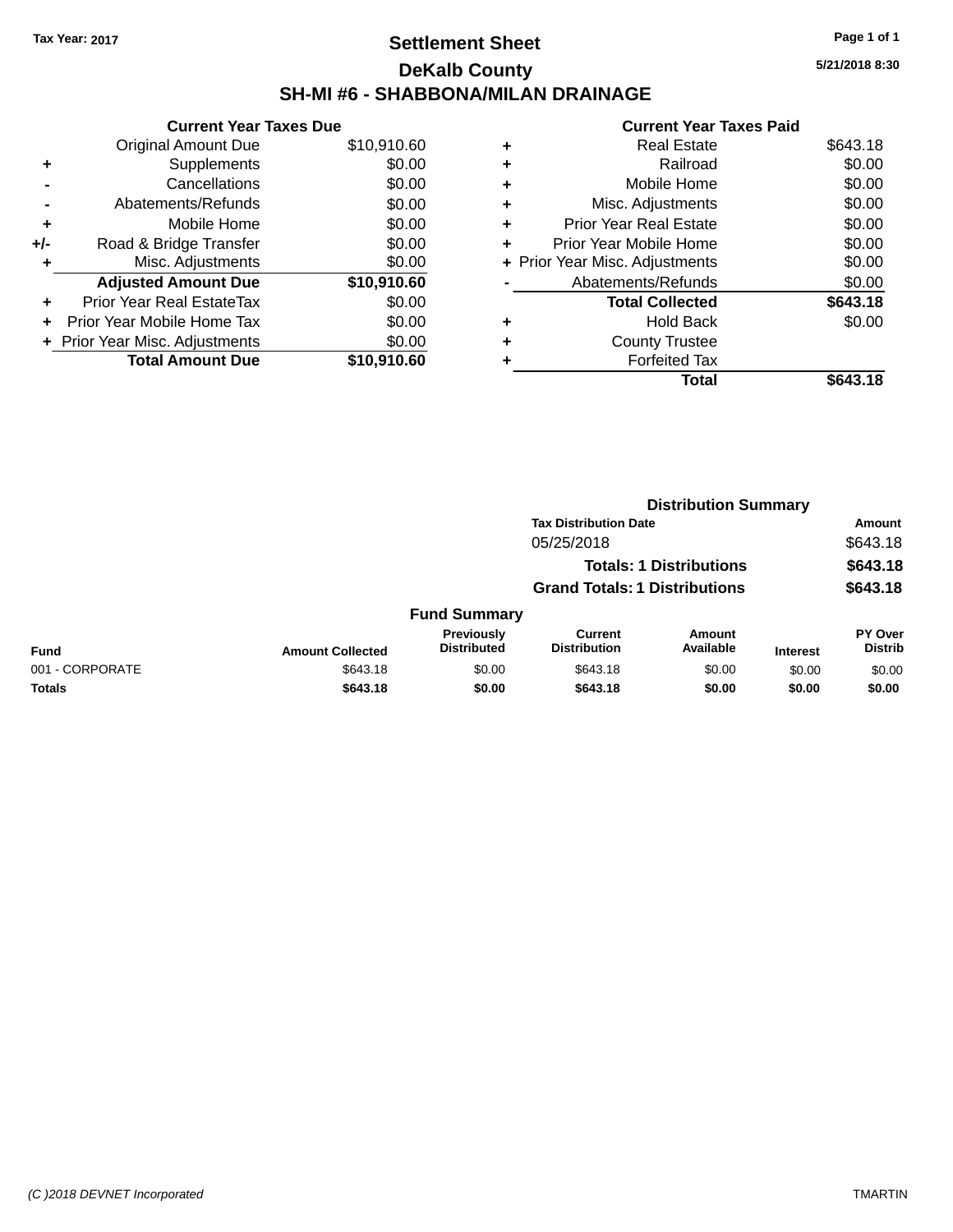## **Settlement Sheet Tax Year: 2017 Page 1 of 1 DeKalb County SQ GR #12 - SQUAW GROVE DRAINAGE**

**5/21/2018 8:30**

|     | <b>Current Year Taxes Due</b>  |            |
|-----|--------------------------------|------------|
|     | <b>Original Amount Due</b>     | \$7,028.28 |
| ٠   | Supplements                    | \$0.00     |
|     | Cancellations                  | \$0.00     |
|     | Abatements/Refunds             | \$0.00     |
| ٠   | Mobile Home                    | \$0.00     |
| +/- | Road & Bridge Transfer         | \$0.00     |
| ٠   | Misc. Adjustments              | \$0.00     |
|     | <b>Adjusted Amount Due</b>     | \$7,028.28 |
| ٠   | Prior Year Real EstateTax      | \$0.00     |
|     | Prior Year Mobile Home Tax     | \$0.00     |
|     | + Prior Year Misc. Adjustments | \$0.00     |
|     | <b>Total Amount Due</b>        | \$7.028.28 |
|     |                                |            |

|   | <b>Real Estate</b>             | \$0.00 |
|---|--------------------------------|--------|
| ٠ | Railroad                       | \$0.00 |
| ٠ | Mobile Home                    | \$0.00 |
| ٠ | Misc. Adjustments              | \$0.00 |
| ٠ | <b>Prior Year Real Estate</b>  | \$0.00 |
| ٠ | Prior Year Mobile Home         | \$0.00 |
|   | + Prior Year Misc. Adjustments | \$0.00 |
|   | Abatements/Refunds             | \$0.00 |
|   | <b>Total Collected</b>         | \$0.00 |
|   | <b>Hold Back</b>               | \$0.00 |
| ٠ | <b>County Trustee</b>          |        |
|   | <b>Forfeited Tax</b>           |        |
|   | Total                          |        |

| <b>Fund Summary</b> |                         |                                         |                                |                     |                 |                                  |
|---------------------|-------------------------|-----------------------------------------|--------------------------------|---------------------|-----------------|----------------------------------|
| <b>Fund</b>         | <b>Amount Collected</b> | <b>Previously</b><br><b>Distributed</b> | Current<br><b>Distribution</b> | Amount<br>Available | <b>Interest</b> | <b>PY Over</b><br><b>Distrib</b> |
| 001 - CORPORATE     | \$0.00                  | \$0.00                                  | \$0.00                         | \$0.00              | \$0.00          | \$0.00                           |
| <b>Totals</b>       | \$0.00                  | \$0.00                                  | \$0.00                         | \$0.00              | \$0.00          | \$0.00                           |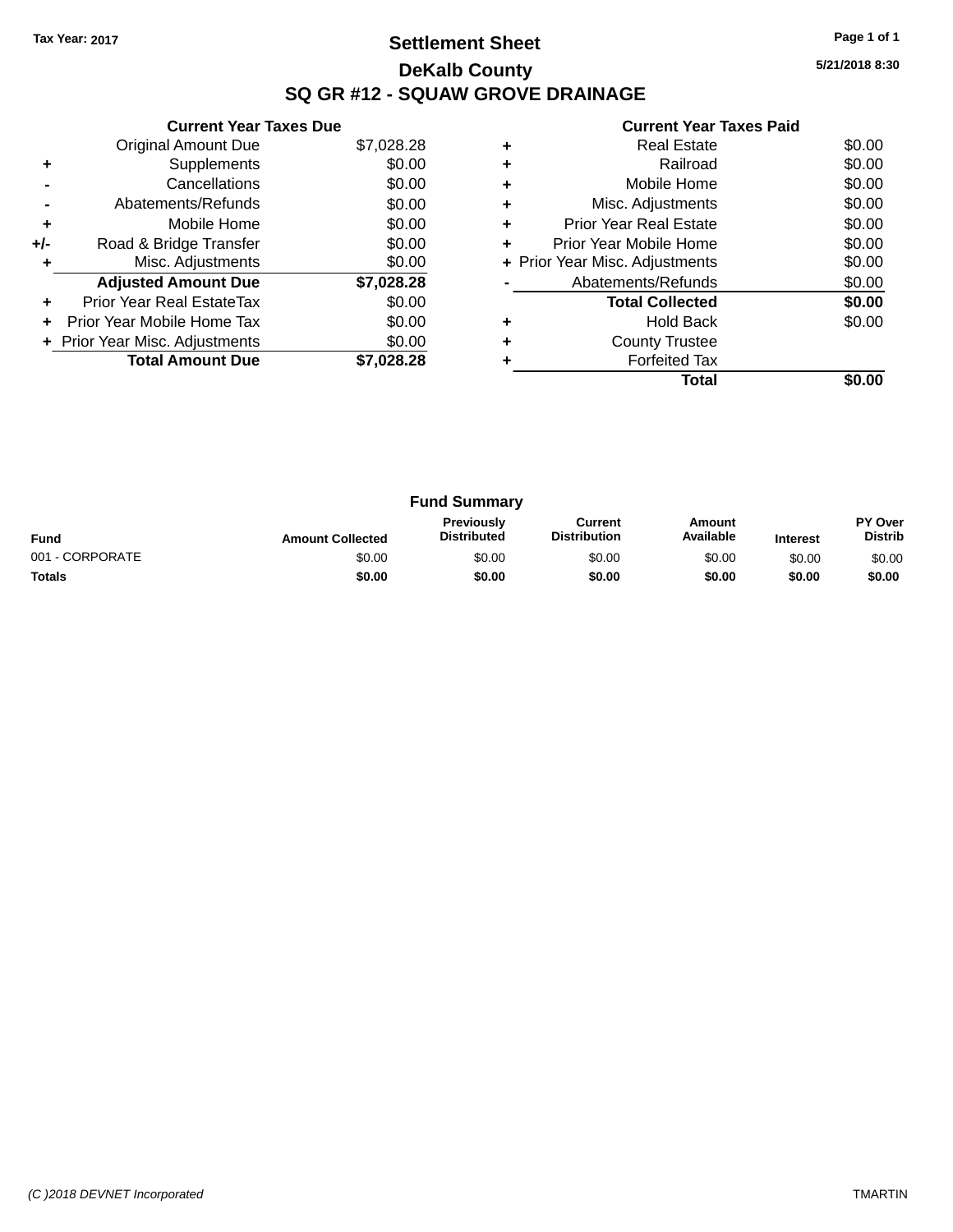### **Settlement Sheet Tax Year: 2017 Page 1 of 1 DeKalb County VG-CO #16 - VIRGIL CORTLAND DRAIN #16**

**5/21/2018 8:30**

|     | <b>Current Year Taxes Due</b>  |             |
|-----|--------------------------------|-------------|
|     | <b>Original Amount Due</b>     | \$18,320.14 |
| ٠   | Supplements                    | \$60.00     |
|     | Cancellations                  | \$60.00     |
|     | Abatements/Refunds             | \$0.00      |
| ٠   | Mobile Home                    | \$0.00      |
| +/- | Road & Bridge Transfer         | \$0.00      |
| ٠   | Misc. Adjustments              | \$0.00      |
|     | <b>Adjusted Amount Due</b>     | \$18,320.14 |
| ÷   | Prior Year Real EstateTax      | \$0.00      |
| ÷   | Prior Year Mobile Home Tax     | \$0.00      |
|     | + Prior Year Misc. Adjustments | \$0.00      |
|     | <b>Total Amount Due</b>        | \$18,320.14 |

|   | <b>Real Estate</b>             | \$2,664.41 |
|---|--------------------------------|------------|
| ٠ | Railroad                       | \$0.00     |
| ٠ | Mobile Home                    | \$0.00     |
| ٠ | Misc. Adjustments              | \$0.00     |
| ٠ | <b>Prior Year Real Estate</b>  | \$0.00     |
| ٠ | Prior Year Mobile Home         | \$0.00     |
|   | + Prior Year Misc. Adjustments | \$0.00     |
|   | Abatements/Refunds             | \$0.00     |
|   | <b>Total Collected</b>         | \$2,664.41 |
| ٠ | <b>Hold Back</b>               | \$0.00     |
| ٠ | <b>County Trustee</b>          |            |
| ٠ | <b>Forfeited Tax</b>           |            |
|   | Total                          | \$2.664.41 |
|   |                                |            |

|                 |                         |                                  | <b>Distribution Summary</b>           |                                |                 |                                  |
|-----------------|-------------------------|----------------------------------|---------------------------------------|--------------------------------|-----------------|----------------------------------|
|                 |                         |                                  | <b>Tax Distribution Date</b>          |                                |                 | Amount                           |
|                 |                         |                                  | 05/25/2018                            |                                |                 | \$2,664.41                       |
|                 |                         |                                  |                                       | <b>Totals: 1 Distributions</b> |                 | \$2,664.41                       |
|                 |                         |                                  | <b>Grand Totals: 1 Distributions</b>  |                                |                 | \$2,664.41                       |
|                 |                         | <b>Fund Summary</b>              |                                       |                                |                 |                                  |
| Fund            | <b>Amount Collected</b> | Previously<br><b>Distributed</b> | <b>Current</b><br><b>Distribution</b> | Amount<br>Available            | <b>Interest</b> | <b>PY Over</b><br><b>Distrib</b> |
| 001 - CORPORATE | \$2,664.41              | \$0.00                           | \$2,664.41                            | \$0.00                         | \$0.00          | \$0.00                           |
| <b>Totals</b>   | \$2,664.41              | \$0.00                           | \$2,664.41                            | \$0.00                         | \$0.00          | \$0.00                           |
|                 |                         |                                  |                                       |                                |                 |                                  |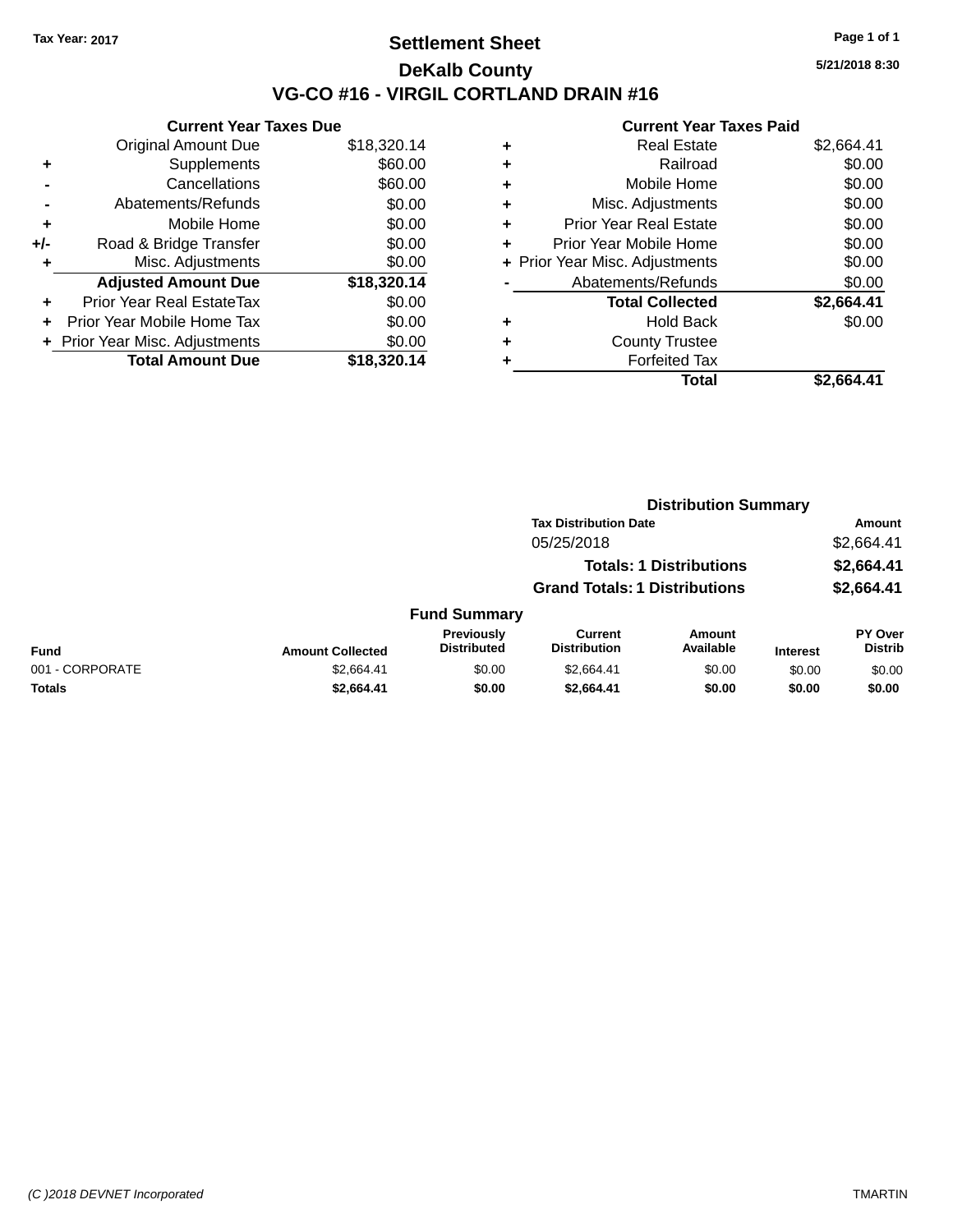### **Settlement Sheet Tax Year: 2017 Page 1 of 1 DeKalb County VI-AD #9 - VICTOR/ADAMS DRAINAGE #9**

**Current Year Taxes Due** Original Amount Due \$1,126.20 **+** Supplements \$0.00 **-** Cancellations \$0.00 **-** Abatements/Refunds \$0.00 **+** Mobile Home \$0.00 **+/-** Road & Bridge Transfer \$0.00 **+** Misc. Adjustments \$0.00 **Adjusted Amount Due \$1,126.20 +** Prior Year Real EstateTax \$0.00 **+** Prior Year Mobile Home Tax \$0.00 **+ Prior Year Misc. Adjustments**  $$0.00$ **Total Amount Due \$1,126.20**

|   | <b>Real Estate</b>             | \$36.11 |
|---|--------------------------------|---------|
| ÷ | Railroad                       | \$0.00  |
| ٠ | Mobile Home                    | \$0.00  |
| ٠ | Misc. Adjustments              | \$0.00  |
| ٠ | <b>Prior Year Real Estate</b>  | \$0.00  |
| ٠ | Prior Year Mobile Home         | \$0.00  |
|   | + Prior Year Misc. Adjustments | \$0.00  |
|   | Abatements/Refunds             | \$0.00  |
|   | <b>Total Collected</b>         | \$36.11 |
| ٠ | <b>Hold Back</b>               | \$0.00  |
| ٠ | <b>County Trustee</b>          |         |
|   | <b>Forfeited Tax</b>           |         |
|   | Total                          | \$36.11 |
|   |                                |         |

|                                                                        |                         |                                         |                                       | <b>Distribution Summary</b>   |                 |                                  |  |
|------------------------------------------------------------------------|-------------------------|-----------------------------------------|---------------------------------------|-------------------------------|-----------------|----------------------------------|--|
|                                                                        |                         | <b>Tax Distribution Date</b>            |                                       |                               |                 | Amount                           |  |
| 05/25/2018                                                             |                         |                                         |                                       | \$36.11<br>\$36.11<br>\$36.11 |                 |                                  |  |
| <b>Totals: 1 Distributions</b><br><b>Grand Totals: 1 Distributions</b> |                         |                                         |                                       |                               |                 |                                  |  |
|                                                                        |                         |                                         |                                       |                               |                 |                                  |  |
|                                                                        |                         | <b>Fund Summary</b>                     |                                       |                               |                 |                                  |  |
| Fund                                                                   | <b>Amount Collected</b> | <b>Previously</b><br><b>Distributed</b> | <b>Current</b><br><b>Distribution</b> | Amount<br>Available           | <b>Interest</b> | <b>PY Over</b><br><b>Distrib</b> |  |
| 001 - CORPORATE                                                        | \$36.11                 | \$0.00                                  | \$36.11                               | \$0.00                        | \$0.00          | \$0.00                           |  |
| <b>Totals</b>                                                          | \$36.11                 | \$0.00                                  | \$36.11                               | \$0.00                        | \$0.00          | \$0.00                           |  |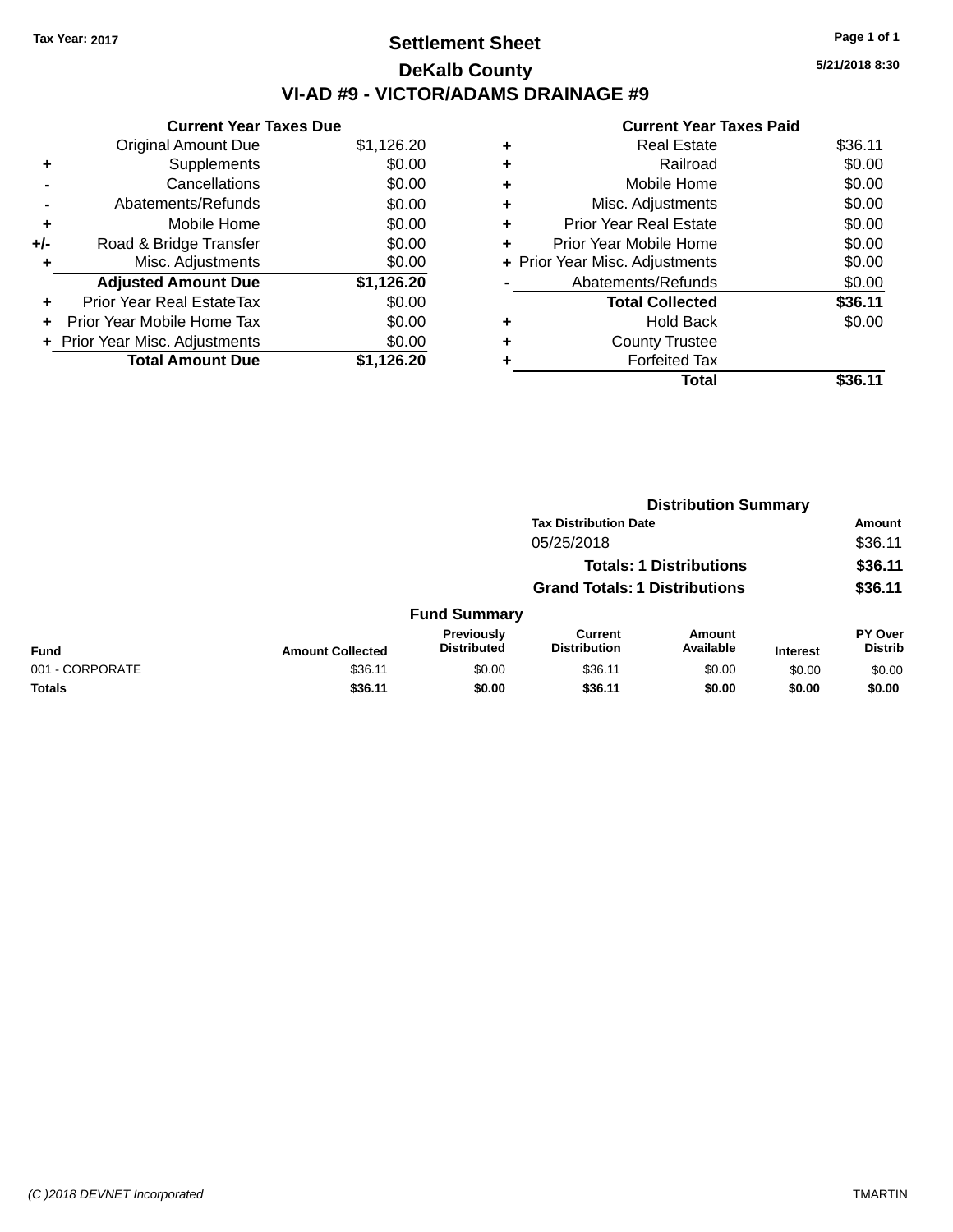### **Settlement Sheet Tax Year: 2017 Page 1 of 1 DeKalb County VI-CL #14 - VICTOR-CLINTON DRAINAGE**

**5/21/2018 8:30**

|     | <b>Current Year Taxes Due</b>  |            |  |  |  |
|-----|--------------------------------|------------|--|--|--|
|     | <b>Original Amount Due</b>     | \$5,235.32 |  |  |  |
| ٠   | Supplements                    | \$0.00     |  |  |  |
|     | Cancellations                  | \$0.00     |  |  |  |
|     | Abatements/Refunds             | \$0.00     |  |  |  |
| ٠   | Mobile Home                    | \$0.00     |  |  |  |
| +/- | Road & Bridge Transfer         | \$0.00     |  |  |  |
|     | Misc. Adjustments              | \$0.00     |  |  |  |
|     | <b>Adjusted Amount Due</b>     | \$5,235.32 |  |  |  |
| ÷   | Prior Year Real EstateTax      | \$0.00     |  |  |  |
|     | Prior Year Mobile Home Tax     | \$0.00     |  |  |  |
|     | + Prior Year Misc. Adjustments | \$0.00     |  |  |  |
|     | <b>Total Amount Due</b>        | \$5.235.32 |  |  |  |

|   | Total                          | \$1,091.83 |
|---|--------------------------------|------------|
| ٠ | <b>Forfeited Tax</b>           |            |
| ٠ | <b>County Trustee</b>          |            |
| ٠ | <b>Hold Back</b>               | \$0.00     |
|   | <b>Total Collected</b>         | \$1,091.83 |
|   | Abatements/Refunds             | \$0.00     |
|   | + Prior Year Misc. Adjustments | \$0.00     |
| ٠ | Prior Year Mobile Home         | \$0.00     |
| ÷ | <b>Prior Year Real Estate</b>  | \$0.00     |
| ٠ | Misc. Adjustments              | \$0.00     |
| ٠ | Mobile Home                    | \$0.00     |
| ٠ | Railroad                       | \$0.00     |
| ٠ | <b>Real Estate</b>             | \$1,091.83 |
|   |                                |            |

|                                | <b>Distribution Summary</b> |                                  |                                       |                     |                 |                                  |  |
|--------------------------------|-----------------------------|----------------------------------|---------------------------------------|---------------------|-----------------|----------------------------------|--|
|                                |                             |                                  | <b>Tax Distribution Date</b>          |                     |                 | Amount                           |  |
|                                |                             |                                  | 05/25/2018                            |                     |                 | \$1,091.83                       |  |
| <b>Totals: 1 Distributions</b> |                             |                                  | \$1,091.83                            |                     |                 |                                  |  |
|                                |                             |                                  | <b>Grand Totals: 1 Distributions</b>  |                     |                 | \$1,091.83                       |  |
|                                |                             | <b>Fund Summary</b>              |                                       |                     |                 |                                  |  |
| <b>Fund</b>                    | <b>Amount Collected</b>     | Previously<br><b>Distributed</b> | <b>Current</b><br><b>Distribution</b> | Amount<br>Available | <b>Interest</b> | <b>PY Over</b><br><b>Distrib</b> |  |
| 001 - CORPORATE                | \$1,091.83                  | \$0.00                           | \$1,091.83                            | \$0.00              | \$0.00          | \$0.00                           |  |
| <b>Totals</b>                  | \$1,091.83                  | \$0.00                           | \$1,091.83                            | \$0.00              | \$0.00          | \$0.00                           |  |
|                                |                             |                                  |                                       |                     |                 |                                  |  |